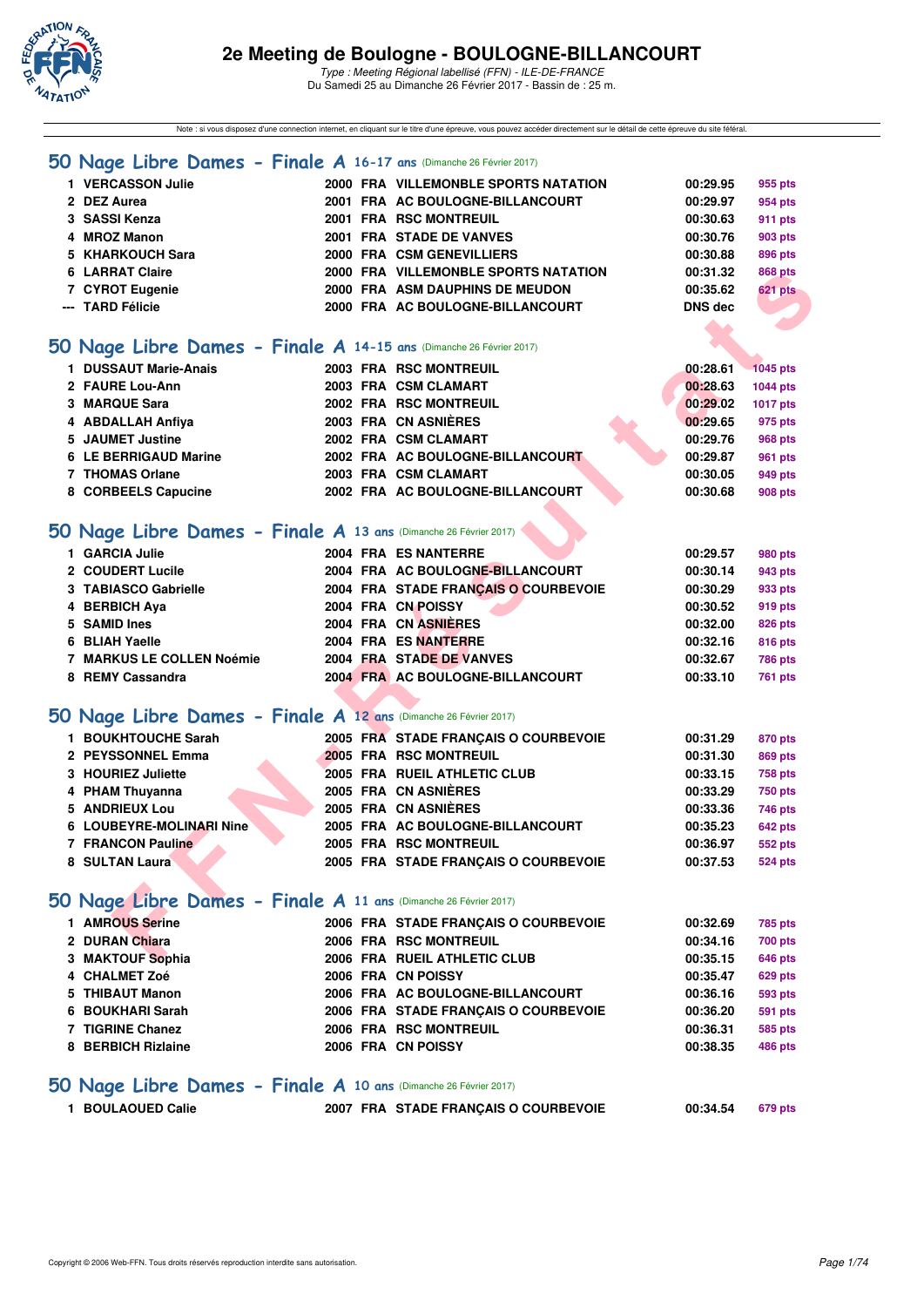

Type : Meeting Régional labellisé (FFN) - ILE-DE-FRANCE Du Samedi 25 au Dimanche 26 Février 2017 - Bassin de : 25 m.

#### **50 Nage Libre Dames - Finale A (suite)**

| 2 GHEFFAR Jenna         |  | 2007 FRA CN ASNIÈRES               | 00:39.83 | 419 pts        |
|-------------------------|--|------------------------------------|----------|----------------|
| 3 ASSIER Amelia         |  | 2007 FRA JEANNE D'ARC DRANCY       | 00:41.10 | <b>366 pts</b> |
| 4 GUIPET Camille        |  | 2007 FRA CN ASNIÈRES               | 00:41.16 | <b>364 pts</b> |
| 5 MULARD Julie          |  | 2007 FRA USC CONFLANS-STE-HONORINE | 00:42.04 | <b>329 pts</b> |
| <b>6 BERNIER Louise</b> |  | 2007 FRA CN ASNIÈRES               | 00:42.10 | <b>327 pts</b> |
| 7 FREDJ Maïssane        |  | 2007 FRA USC CONFLANS-STE-HONORINE | 00:45.11 | 222 pts        |
| 8 KAMDEM Kauraly        |  | 2007 FRA AC BOULOGNE-BILLANCOURT   | 00:52.32 | 53 pts         |
|                         |  |                                    |          |                |

## **[50 Nage Libre Dames - Finale A](http://www.ffnatation.fr/webffn/resultats.php?idact=nat&go=epr&idcpt=42219&idepr=1) 9 ans** (Dimanche 26 Février 2017)

| 1 FRANCON Claire            | 2008 FRA RSC MONTREUIL           | 00:38.29       | 488 pts        |
|-----------------------------|----------------------------------|----------------|----------------|
| 2 ANDRADE Alicia            | 2008 FRA JEANNE D'ARC DRANCY     | 00:44.65       | <b>236 pts</b> |
| 3 EL MAWAGUIRY Mayar        | 2008 EGY CN ASNIÈRES             | 00:45.31       | <b>216 pts</b> |
| 4 BENTAJAR Malake           | 2008 FRA CN POISSY               | 00:45.90       | 198 pts        |
| 5 SCHMITT Marie             | 2008 FRA JEANNE D'ARC DRANCY     | 00:49.85       | 98 pts         |
| 6 BOQUET Maxence            | 2008 FRA AC BOULOGNE-BILLANCOURT | 00:55.10       | 19 pts         |
| 7 RABY Rose                 | 2008 FRA AC BOULOGNE-BILLANCOURT | 00:55.21       | 18 pts         |
| --- DE FRIAS CORREIA Agathe | 2008 FRA JEANNE D'ARC DRANCY     | <b>DNS</b> dec |                |

## **[50 Nage Libre Dames - Barrage Finales](http://www.ffnatation.fr/webffn/resultats.php?idact=nat&go=epr&idcpt=42219&idepr=1) 14-15 ans** (Dimanche 26 Février 2017)

| --- CORBEELS Capucine         | 2002 FRA AC BOULOGNE-BILLANCOURT |  |
|-------------------------------|----------------------------------|--|
| --- DE KERMEL-LACROIX Alixane | 2002 FRA AC BOULOGNE-BILLANCOURT |  |

## **[50 Nage Libre Dames - Séries](http://www.ffnatation.fr/webffn/resultats.php?idact=nat&go=epr&idcpt=42219&idepr=1)** (Dimanche 26 Février 2017)

| <b>0 NAMPLIM NAMALI</b>                                                    |  | <b>FRAME BOOLOGNE-BILLANCOOR</b>           |                | ວວ µເຣ             |
|----------------------------------------------------------------------------|--|--------------------------------------------|----------------|--------------------|
|                                                                            |  |                                            |                |                    |
| 50 Nage Libre Dames - Finale A 9 ans (Dimanche 26 Février 2017)            |  |                                            |                |                    |
| 1 FRANCON Claire                                                           |  | 2008 FRA RSC MONTREUIL                     | 00:38.29       | 488 pts            |
| 2 ANDRADE Alicia                                                           |  | 2008 FRA JEANNE D'ARC DRANCY               | 00:44.65       | <b>236 pts</b>     |
| 3 EL MAWAGUIRY Mayar                                                       |  | 2008 EGY CN ASNIÈRES                       | 00:45.31       | <b>216 pts</b>     |
| 4 BENTAJAR Malake                                                          |  | 2008 FRA CN POISSY                         | 00:45.90       | 198 pts            |
| 5 SCHMITT Marie                                                            |  | 2008 FRA JEANNE D'ARC DRANCY               | 00:49.85       | 98 pts             |
| 6 BOQUET Maxence                                                           |  | 2008 FRA AC BOULOGNE-BILLANCOURT           | 00:55.10       | 19 pts             |
| 7 RABY Rose                                                                |  | 2008 FRA AC BOULOGNE-BILLANCOURT           | 00:55.21       | 18 pts             |
| --- DE FRIAS CORREIA Agathe                                                |  | 2008 FRA JEANNE D'ARC DRANCY               | <b>DNS</b> dec |                    |
| 50 Nage Libre Dames - Barrage Finales 14-15 ans (Dimanche 26 Février 2017) |  |                                            |                |                    |
|                                                                            |  |                                            |                |                    |
| --- CORBEELS Capucine                                                      |  | 2002 FRA AC BOULOGNE-BILLANCOURT           | FD             |                    |
| --- DE KERMEL-LACROIX Alixane                                              |  | 2002 FRA AC BOULOGNE-BILLANCOURT           | <b>FD</b>      |                    |
| 50 Nage Libre Dames - Séries (Dimanche 26 Février 2017)                    |  |                                            |                |                    |
| 1 FAURE Lou-Ann                                                            |  | 2003 FRA CSM CLAMART                       | 00:28.79       | 1033 pts           |
| 2 MARQUE Sara                                                              |  | 2002 FRA RSC MONTREUIL                     | 00:28.90       | 1025 pts           |
| 3 DUSSAUT Marie-Anais                                                      |  | 2003 FRA RSC MONTREUIL                     | 00:28.96       | 1021 pts           |
| 4 ABDALLAH Anfiya                                                          |  | 2003 FRA CN ASNIÈRES                       | 00:29.75       | 968 pts            |
| 5 LE BERRIGAUD Marine                                                      |  | 2002 FRA AC BOULOGNE-BILLANCOURT           | 00:29.78       | <b>967 pts</b>     |
| 6 VERCASSON Julie                                                          |  | <b>2000 FRANILLEMONBLE SPORTS NATATION</b> | 00:30.22       | 938 pts            |
| <b>7 JAUMET Justine</b>                                                    |  | 2002 FRA CSM CLAMART                       | 00:30.30       | 933 pts            |
| 8 THOMAS Orlane                                                            |  | 2003 FRA CSM CLAMART                       | 00:30.32       | 931 pts            |
| 9 MROZ Manon                                                               |  | 2001 FRA STADE DE VANVES                   | 00:30.40       |                    |
| 10 DEZ Aurea                                                               |  | 2001 FRA AC BOULOGNE-BILLANCOURT           | 00:30.45       | 926 pts<br>923 pts |
|                                                                            |  |                                            |                |                    |
| 11 GARCIA Julie                                                            |  | 2004 FRA ES NANTERRE                       | 00:30.51       | 919 pts            |
| 12 CORBEELS Capucine                                                       |  | 2002 FRA AC BOULOGNE-BILLANCOURT           | 00:30.75       | 904 pts            |
| 12 DE KERMEL-LACROIX Alixane                                               |  | 2002 FRA AC BOULOGNE-BILLANCOURT           | 00:30.75       | <b>904 pts</b>     |
| <b>14 TABIASCO Gabrielle</b>                                               |  | 2004 FRA STADE FRANÇAIS O COURBEVOIE       | 00:30.77       | <b>903 pts</b>     |
| 15 SASSI Kenza                                                             |  | <b>2001 FRA RSC MONTREUIL</b>              | 00:30.80       | 901 pts            |
| 16 COUDERT Lucile                                                          |  | 2004 FRA AC BOULOGNE-BILLANCOURT           | 00:30.84       | 898 pts            |
| 17 KHARKOUCH Sara                                                          |  | 2000 FRA CSM GENEVILLIERS                  | 00:30.86       | 897 pts            |
| 18 SOLIGNAC Jaïlys                                                         |  | 2002 FRA ASM DAUPHINS DE MEUDON            | 00:31.05       | 885 pts            |
| 19 BOUKHTOUCHE Sarah                                                       |  | 2005 FRA STADE FRANÇAIS O COURBEVOIE       | 00:31.32       | 868 pts            |
| 20 BERBICH Aya                                                             |  | 2004 FRA CN POISSY                         | 00:31.53       | 855 pts            |
| 21 TARD Félicie                                                            |  | 2000 FRA AC BOULOGNE-BILLANCOURT           | 00:31.54       | 854 pts            |
| 22 PASQUIER Agathe                                                         |  | 2002 FRA AC BOULOGNE-BILLANCOURT           | 00:31.78       | 840 pts            |
| 23 PEYSSONNEL Emma                                                         |  | 2005 FRA RSC MONTREUIL                     | 00:31.80       | 838 pts            |
| 24 SAMID Ines                                                              |  | 2004 FRA CN ASNIÈRES                       | 00:31.98       | 827 pts            |
| 25 LARRAT Claire                                                           |  | 2000 FRA VILLEMONBLE SPORTS NATATION       | 00:32.09       | 821 pts            |
| 26 OLLITRAUT Morgane                                                       |  | 2003 FRA ASV CHÂTENAY-MALABRY              | 00:32.34       | <b>806 pts</b>     |
| 27 SADAOUI Saphia                                                          |  | 2002 FRA CN ASNIÈRES                       | 00:32.44       | 800 pts            |
| 28 LANGLOIS Aure                                                           |  | 2002 FRA UAS ST-CLOUD                      | 00:32.52       | 795 pts            |
| 29 MEHRI Nour-Serine                                                       |  | 2003 ALG CN ASNIÈRES                       | 00:32.54       | 794 pts            |
| 30 CALLANAN Amica                                                          |  | 2002 FRA SCM CHÂTILLON NATATION            | 00:32.65       | <b>787 pts</b>     |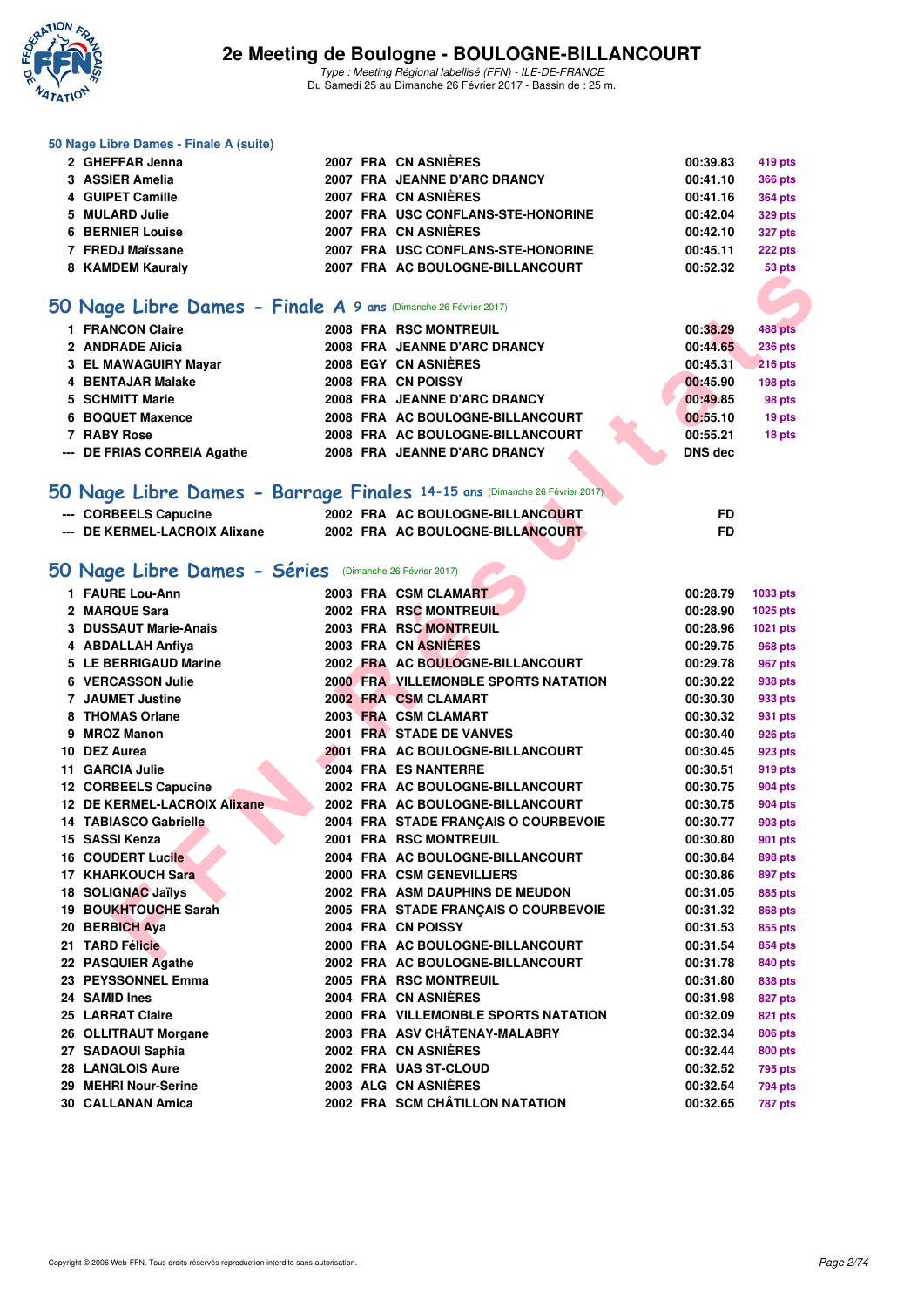

#### **50 Nage Libre Dames - Séries (suite)**

| 31 REMY Cassandra           |  | 2004 FRA AC BOULOGNE-BILLANCOURT     | 00:32.70             | 784 pts        |
|-----------------------------|--|--------------------------------------|----------------------|----------------|
| 32 AMROUS Serine            |  | 2006 FRA STADE FRANÇAIS O COURBEVOIE | 00:32.83             | 777 pts        |
| 33 MARKUS LE COLLEN Noémie  |  | 2004 FRA STADE DE VANVES             | 00:32.86             | 775 pts        |
| 34 BLIAH Yaelle             |  | 2004 FRA ES NANTERRE                 | 00:33.21             | 754 pts        |
| 35 EL KATEB Meryem          |  | 2004 FRA AC BOULOGNE-BILLANCOURT     | 00:33.29             | <b>750 pts</b> |
| 36 PHAM Thuyanna            |  | 2005 FRA CN ASNIERES                 | 00:33.31             | 749 pts        |
| 37 CAVELIER Charlotte       |  | 2002 FRA ASM DAUPHINS DE MEUDON      | 00:33.35             | 746 pts        |
| 38 HOURIEZ Juliette         |  | 2005 FRA RUEIL ATHLETIC CLUB         | 00:33.53             | 736 pts        |
| 39 BOULAOUED Calie          |  | 2007 FRA STADE FRANÇAIS O COURBEVOIE | 00:33.73             | <b>724 pts</b> |
| 40 JANSEN Lilijade          |  | 2002 FRA ASM DAUPHINS DE MEUDON      | 00:33.80             | <b>720 pts</b> |
| 41 COMBES Pauline           |  | 2004 FRA STADE FRANÇAIS O COURBEVOIE | 00:33.88             | <b>716 pts</b> |
| <b>42 BAYON Alix</b>        |  | 2004 FRA AC BOULOGNE-BILLANCOURT     | 00:34.21             | 697 pts        |
| <b>42 ANDRIEUX Lou</b>      |  | 2005 FRA CN ASNIÈRES                 | 00:34.21             | 697 pts        |
| <b>44 DOMENECH Victoire</b> |  | 2004 FRA ES NANTERRE                 | 00:34.36             | <b>689 pts</b> |
| 45 PIRIOU Océane            |  | 2003 FRA USC CONFLANS-STE-HONORINE   | 00:35.29             | <b>638 pts</b> |
| <b>46 DOUILLARD Marie</b>   |  | 2003 FRA USC CONFLANS-STE-HONORINE   | 00:35.47             | 629 pts        |
| 47 DURAN Chiara             |  | 2006 FRA RSC MONTREUIL               | 00:35.56             | <b>624 pts</b> |
| 48 CYROT Eugenie            |  | 2000 FRA ASM DAUPHINS DE MEUDON      | 00:35.63             | <b>620 pts</b> |
| 49 GUILLERMIC Maïwen        |  | 2003 FRA ASV CHÂTENAY-MALABRY        | 00:35.66             | <b>619 pts</b> |
| 50 BRIHMAT Rozlène          |  | 2004 FRA USC CONFLANS-STE-HONORINE   | 00:35.68             | 618 pts        |
| 51 MAKTOUF Sophia           |  | 2006 FRA RUEIL ATHLETIC CLUB         | 00:35.71             | <b>616 pts</b> |
| 52 LOUBEYRE-MOLINARI Nine   |  | 2005 FRA AC BOULOGNE-BILLANCOURT     | 00:35.77             | <b>613 pts</b> |
| 53 THIBAUT Manon            |  | 2006 FRA AC BOULOGNE-BILLANCOURT     | 00:35.90             | <b>606 pts</b> |
| 54 SULTAN Laura             |  | 2005 FRA STADE FRANÇAIS O COURBEVOIE | 00:36.04             | 599 pts        |
| 55 BOUKHARI Sarah           |  | 2006 FRA STADE FRANCAIS O COURBEVOIE | 00:36.27             | 587 pts        |
| 56 CHALMET Zoé              |  | 2006 FRA CN POISSY                   | 00:36.70             |                |
| 57 TIGRINE Chanez           |  | 2006 FRA RSC MONTREUIL               | 00:36.93             | 565 pts        |
| 58 FRANCON Pauline          |  | 2005 FRA RSC MONTREUIL               | 00:37.08             | 554 pts        |
| 59 BERBICH Rizlaine         |  | 2006 FRA CN POISSY                   |                      | <b>546 pts</b> |
| 60 JOANNESSE Sarah          |  | 2006 FRA SCM CHÂTILLON NATATION      | 00:37.21<br>00:37.74 | <b>540 pts</b> |
|                             |  | 2006 FRA JEANNE D'ARC DRANCY         |                      | <b>514 pts</b> |
| 61 BASSIGNY Maroussia       |  |                                      | 00:37.79             | <b>512 pts</b> |
| 62 CABANNE VERNERY Emma     |  | 2006 FRA C.S MONTERELAIS NATATION    | 00:38.39             | 484 pts        |
| 63 COURLEUX Valentine       |  | 2006 FRA RUEIL ATHLETIC CLUB         | 00:38.84             | 463 pts        |
| <b>64 SULTAN Nour</b>       |  | 2006 FRA STADE FRANÇAIS O COURBEVOIE | 00:39.23             | 445 pts        |
| 65 FRANCON Claire           |  | 2008 FRA RSC MONTREUIL               | 00:39.27             | 444 pts        |
| 66 GUIPET Camille           |  | 2007 FRA CN ASNIERES                 | 00:40.39             | 395 pts        |
| 67 PINTO Anais              |  | 2006 FRA CN POISSY                   | 00:40.57             | 388 pts        |
| 68 HAMMOUTI Oumayma         |  | 2006 MAR CN ASNIERES                 | 00:40.61             | 386 pts        |
| 69 GHEFFAR Jenna            |  | 2007 FRA CN ASNIÈRES                 | 00:41.26             | <b>359 pts</b> |
| 70 IRBOUH Manon             |  | 2006 FRA JEANNE D'ARC DRANCY         | 00:41.33             | 357 pts        |
| 71 NGUYEN-NHON Thais        |  | 2006 FRA STADE FRANCAIS O COURBEVOIE | 00:41.43             | <b>353 pts</b> |
| 72 AMROUR Thara             |  | 2006 FRA C.S MONTERELAIS NATATION    | 00:41.86             | <b>336 pts</b> |
| 73 PLASSART Julie-Louise    |  | 2006 FRA C.S MONTERELAIS NATATION    | 00:43.80             | <b>265 pts</b> |
| <b>74 MULARD Julie</b>      |  | 2007 FRA USC CONFLANS-STE-HONORINE   | 00:44.03             | <b>257 pts</b> |
| 75 ASSIER Amelia            |  | 2007 FRA JEANNE D'ARC DRANCY         | 00:44.31             | <b>248 pts</b> |
| 76 BENTAJAR Malake          |  | 2008 FRA CN POISSY                   | 00:44.86             | <b>230 pts</b> |
| <b>77 BERNIER Louise</b>    |  | 2007 FRA CN ASNIÈRES                 | 00:44.99             | <b>226 pts</b> |
| 78 EL MAWAGUIRY Mayar       |  | 2008 EGY CN ASNIÈRES                 | 00:45.19             | $219$ pts      |
| 79 LAURENT Léa              |  | 2006 FRA JEANNE D'ARC DRANCY         | 00:45.26             | 217 pts        |
| 80 BORGNE Iléane            |  | 2004 FRA USC CONFLANS-STE-HONORINE   | 00:45.95             | $196$ pts      |
| 81 CARTER Ellie             |  | 2005 GBR USC CONFLANS-STE-HONORINE   | 00:46.12             | $191$ pts      |
| 82 ANDRADE Alicia           |  | 2008 FRA JEANNE D'ARC DRANCY         | 00:47.43             | <b>155 pts</b> |
| 83 BEGUE-TURON Inès         |  | 2008 FRA AC BOULOGNE-BILLANCOURT     | 00:47.87             | $143$ pts      |
| <b>84 SCHMITT Marie</b>     |  | 2008 FRA JEANNE D'ARC DRANCY         | 00:48.53             | 127 pts        |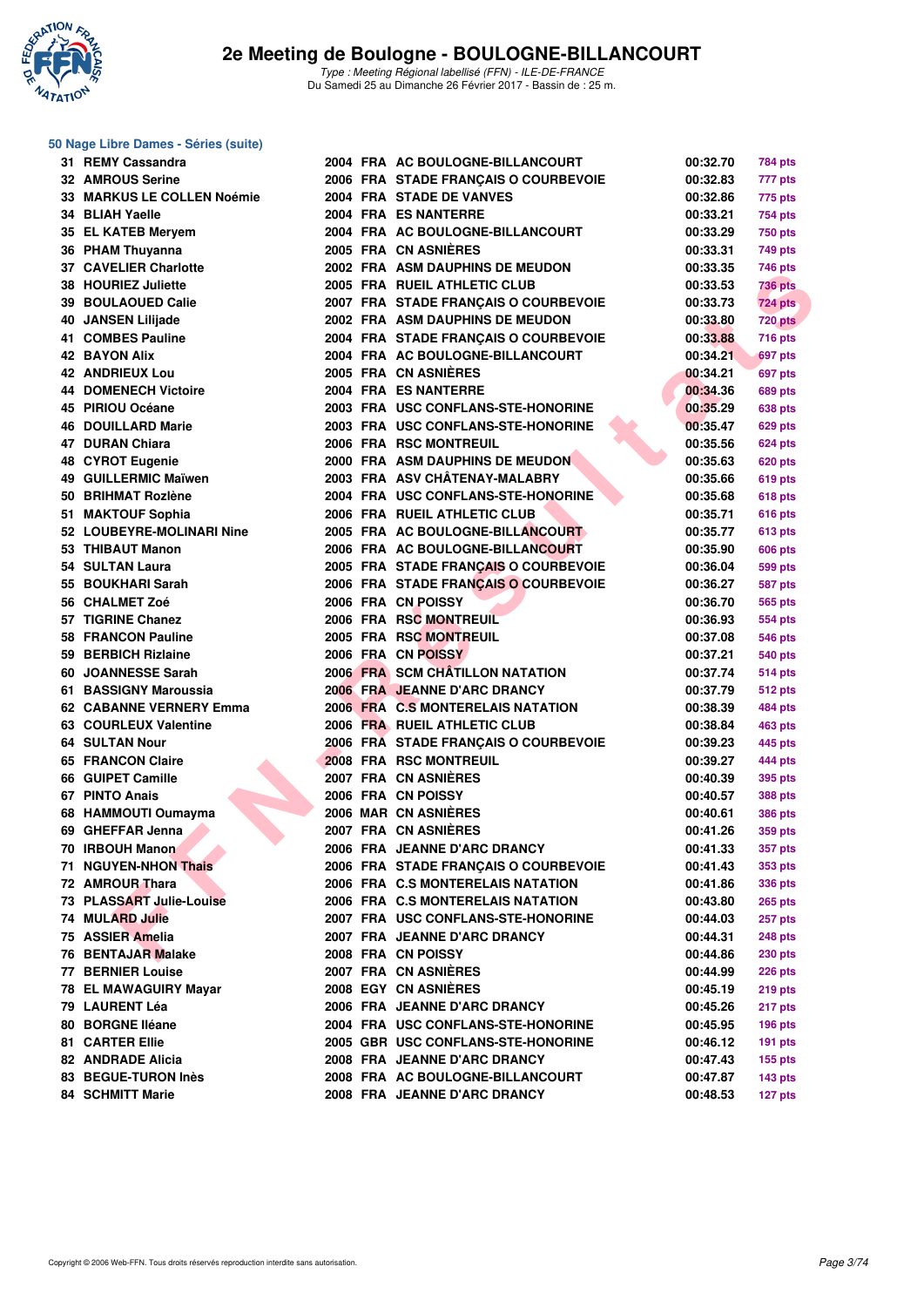

#### **50 Nage Libre Dames - Séries (suite)**

| 85 FREDJ Maïssane          |  | 2007 FRA USC CONFLANS-STE-HONORINE | 00:51.32       | 69 pts          |
|----------------------------|--|------------------------------------|----------------|-----------------|
| 86 KAMDEM Kauraly          |  | 2007 FRA AC BOULOGNE-BILLANCOURT   | 00:53.06       | 42 pts          |
| 87 BOQUET Maxence          |  | 2008 FRA AC BOULOGNE-BILLANCOURT   | 00:54.42       | 26 pts          |
| 88 RABY Rose               |  | 2008 FRA AC BOULOGNE-BILLANCOURT   | 00:54.81       | 22 pts          |
| 89 DE FRIAS CORREIA Agathe |  | 2008 FRA JEANNE D'ARC DRANCY       | 00:56.02       | 11 pts          |
| 90 FANTAUZZI Louise        |  | 2007 FRA AC BOULOGNE-BILLANCOURT   | 00:56.61       | 8 pts           |
| 91 FAIVRE Salomé           |  | 2008 FRA AC BOULOGNE-BILLANCOURT   | 00:56.71       | 7 pts           |
| --- EL ADAOUI Khadija      |  | 2007 FRA CN POISSY                 | <b>DNS</b> dec | <b>Contract</b> |
| --- LIM Alice              |  | 2005 FRA US IVRY-SUR-SEINE         | <b>DNS</b> dec |                 |
| --- D'ARBAUMONT Coline     |  | 2006 FRA CN POISSY                 | <b>DNS</b> dec | <b>ALL</b>      |
| --- DEVOISE Emma           |  | 2003 FRA RUEIL ATHLETIC CLUB       | <b>DNS</b> dec |                 |
| --- SYLLA Himaya           |  | 2006 FRA CN ASNIÈRES               | <b>DNS</b> dec |                 |

## **[100 Nage Libre Dames - Finale A](http://www.ffnatation.fr/webffn/resultats.php?idact=nat&go=epr&idcpt=42219&idepr=2) 16-17 ans** (Samedi 25 Février 2017)

| <b>FAIVRE JAIVING</b>                                                                                                                                                                        |  | ZUUO FRA AC BOULOGNE-BILLANCOURT                                                                                                                                                                                                     | 00.JO. / I                                                                                        | r pis                                                                    |
|----------------------------------------------------------------------------------------------------------------------------------------------------------------------------------------------|--|--------------------------------------------------------------------------------------------------------------------------------------------------------------------------------------------------------------------------------------|---------------------------------------------------------------------------------------------------|--------------------------------------------------------------------------|
| --- EL ADAOUI Khadija                                                                                                                                                                        |  | 2007 FRA CN POISSY                                                                                                                                                                                                                   | <b>DNS dec</b>                                                                                    |                                                                          |
| --- LIM Alice                                                                                                                                                                                |  | 2005 FRA US IVRY-SUR-SEINE                                                                                                                                                                                                           | DNS dec                                                                                           |                                                                          |
| --- D'ARBAUMONT Coline                                                                                                                                                                       |  | 2006 FRA CN POISSY                                                                                                                                                                                                                   | DNS dec                                                                                           |                                                                          |
| --- DEVOISE Emma                                                                                                                                                                             |  | 2003 FRA RUEIL ATHLETIC CLUB                                                                                                                                                                                                         | <b>DNS</b> dec                                                                                    |                                                                          |
| --- SYLLA Himaya                                                                                                                                                                             |  | 2006 FRA CN ASNIÈRES                                                                                                                                                                                                                 | <b>DNS</b> dec                                                                                    |                                                                          |
|                                                                                                                                                                                              |  |                                                                                                                                                                                                                                      |                                                                                                   |                                                                          |
| 00 Nage Libre Dames - Finale A 16-17 ans (Samedi 25 Février 2017)                                                                                                                            |  |                                                                                                                                                                                                                                      |                                                                                                   |                                                                          |
| 1 DEZ Aurea                                                                                                                                                                                  |  | 2001 FRA AC BOULOGNE-BILLANCOURT                                                                                                                                                                                                     | 01:04.66                                                                                          | 953 pts                                                                  |
| 2 QUINT Ilona                                                                                                                                                                                |  | 2000 FRA S.M MONTROUGE                                                                                                                                                                                                               | 01:06.61                                                                                          | <b>892 pts</b>                                                           |
| <b>3 LARRAT Claire</b>                                                                                                                                                                       |  | 2000 FRA VILLEMONBLE SPORTS NATATION                                                                                                                                                                                                 | 01:07.61                                                                                          | <b>861 pts</b>                                                           |
| 4 HAVILAND Lynn                                                                                                                                                                              |  | 2000 FRA AC BOULOGNE-BILLANCOURT                                                                                                                                                                                                     | 01:07.76                                                                                          | 856 pts                                                                  |
| 5 MROZ Manon                                                                                                                                                                                 |  | 2001 FRA STADE DE VANVES                                                                                                                                                                                                             | 01:08.56                                                                                          | 832 pts                                                                  |
| 6 MULLER Lena                                                                                                                                                                                |  | 2001 FRA CSN GUYANCOURT                                                                                                                                                                                                              | 01:09.83                                                                                          | 794 pts                                                                  |
| <b>MIKI Lucille</b>                                                                                                                                                                          |  | 2001 FRA ASM DAUPHINS DE MEUDON                                                                                                                                                                                                      | DNS dec                                                                                           |                                                                          |
| --- BENARD Mathilde                                                                                                                                                                          |  | 2001 FRA UAS ST-CLOUD                                                                                                                                                                                                                | <b>DNS dec</b>                                                                                    |                                                                          |
| 1 DALLE Aliénor<br>2 DUSSAUT Marie-Anais<br>3 MARQUE Sara<br><b>4 LE BERRIGAUD Marine</b><br>5 ABDALLAH Anfiya<br><b>6 LE MAGOARIEC Sterenn</b><br>--- DGAIMESH Yasmine<br>--- ABBADI Soraya |  | 2002 FRA S.M. MONTROUGE<br>2003 FRA RSC MONTREUIL<br>2002 FRA RSC MONTREUIL<br>2002 FRA AC BOULOGNE-BILLANCOURT<br>2003 FRA CN ASNIERES<br>2003 FRA S.M MONTROUGE<br><b>2003 LBA MONTIGNY NATATION</b><br>2003 FRA MONTIGNY NATATION | 01:02.38<br>01:02.72<br>01:02.78<br>01:05.80<br>01:06.11<br>01:09.16<br><b>DNS dec</b><br>DNS dec | 1028 pts<br>1017 pts<br>1015 pts<br>917 pts<br>907 pts<br><b>814 pts</b> |
| 00 Nage Libre Dames - Finale A 13 ans (Samedi 25 Février 2017)                                                                                                                               |  |                                                                                                                                                                                                                                      |                                                                                                   |                                                                          |
| 1 BONDOUY Noah                                                                                                                                                                               |  | <b>2004 FRA ES MASSY NATATION</b>                                                                                                                                                                                                    | 01:03.94                                                                                          | 977 pts                                                                  |
| 2 VASQUEZ Lucie                                                                                                                                                                              |  | 2004 FRA ES MASSY NATATION                                                                                                                                                                                                           | 01:04.29                                                                                          | 965 pts                                                                  |
| 3 COUDERT Lucile                                                                                                                                                                             |  | 2004 FRA AC BOULOGNE-BILLANCOURT                                                                                                                                                                                                     | 01:05.10                                                                                          | 939 pts                                                                  |
| 4 ELIWA Kamila                                                                                                                                                                               |  | 2004 FRA ES MASSY NATATION                                                                                                                                                                                                           | 01:06.35                                                                                          | 900 pts                                                                  |
| 5 GARCIA Julie                                                                                                                                                                               |  | 2004 FRA ES NANTERRE                                                                                                                                                                                                                 | 01:06.50                                                                                          | 895 pts                                                                  |
| 6 MAILLE Salomé                                                                                                                                                                              |  | <b>2004 FRA ES MASSY NATATION</b>                                                                                                                                                                                                    | 01:06.96                                                                                          | <b>881 pts</b>                                                           |
| 7 BERBICH Aya                                                                                                                                                                                |  | 2004 FRA CN POISSY                                                                                                                                                                                                                   | 01:07.05                                                                                          | <b>878 pts</b>                                                           |
| 8 TABIASCO Gabrielle                                                                                                                                                                         |  | 2004 FRA STADE FRANÇAIS O COURBEVOIE                                                                                                                                                                                                 | 01:07.09                                                                                          | 877 pts                                                                  |
| 00 Nage Libre Dames - Finale A 12 ans (Samedi 25 Février 2017)                                                                                                                               |  |                                                                                                                                                                                                                                      |                                                                                                   |                                                                          |

### **[100 Nage Libre Dames - Finale A](http://www.ffnatation.fr/webffn/resultats.php?idact=nat&go=epr&idcpt=42219&idepr=2) 14-15 ans** (Samedi 25 Février 2017)

| 1 DALLE Aliénor        |  | 2002 FRA S.M.MONTROUGE            | 01:02.38       | 1028 pts       |
|------------------------|--|-----------------------------------|----------------|----------------|
| 2 DUSSAUT Marie-Anais  |  | 2003 FRA RSC MONTREUIL            | 01:02.72       | 1017 pts       |
| 3 MARQUE Sara          |  | 2002 FRA RSC MONTREUIL            | 01:02.78       | 1015 pts       |
| 4 LE BERRIGAUD Marine  |  | 2002 FRA AC BOULOGNE-BILLANCOURT  | 01:05.80       | 917 pts        |
| 5 ABDALLAH Anfiya      |  | 2003 FRA CN ASNIÈRES              | 01:06.11       | 907 pts        |
| 6 LE MAGOARIEC Sterenn |  | 2003 FRA S.M MONTROUGE            | 01:09.16       | <b>814 pts</b> |
| --- DGAIMESH Yasmine   |  | <b>2003 LBA MONTIGNY NATATION</b> | DNS dec        |                |
| --- ABBADI Soraya      |  | <b>2003 FRA MONTIGNY NATATION</b> | <b>DNS</b> dec |                |

## **[100 Nage Libre Dames - Finale A](http://www.ffnatation.fr/webffn/resultats.php?idact=nat&go=epr&idcpt=42219&idepr=2) 13 ans** (Samedi 25 Février 2017)

| 1 BONDOUY Noah       | <b>2004 FRA ES MASSY NATATION</b>    | 01:03.94 | 977 pts        |
|----------------------|--------------------------------------|----------|----------------|
| 2 VASQUEZ Lucie      | <b>2004 FRA ES MASSY NATATION</b>    | 01:04.29 | 965 pts        |
| 3 COUDERT Lucile     | 2004 FRA AC BOULOGNE-BILLANCOURT     | 01:05.10 | 939 pts        |
| 4 ELIWA Kamila       | <b>2004 FRA ES MASSY NATATION</b>    | 01:06.35 | 900 pts        |
| 5 GARCIA Julie       | 2004 FRA ES NANTERRE                 | 01:06.50 | 895 pts        |
| 6 MAILLE Salomé      | <b>2004 FRA ES MASSY NATATION</b>    | 01:06.96 | <b>881 pts</b> |
| 7 BERBICH Aya        | 2004 FRA CN POISSY                   | 01:07.05 | 878 pts        |
| 8 TABIASCO Gabrielle | 2004 FRA STADE FRANCAIS O COURBEVOIE | 01:07.09 | 877 pts        |

## **[100 Nage Libre Dames - Finale A](http://www.ffnatation.fr/webffn/resultats.php?idact=nat&go=epr&idcpt=42219&idepr=2) 12 ans** (Samedi 25 Février 2017)

| 1 BOUKHTOUCHE Sarah      |  | 2005 FRA STADE FRANCAIS O COURBEVOIE | 01:09.39 | 807 pts        |
|--------------------------|--|--------------------------------------|----------|----------------|
| 2 ALBENGA Zoe            |  | 2005 FRA S.M MONTROUGE               | 01:10.29 | <b>781 pts</b> |
| 3 SOURDEAU-LACHOT Axelle |  | 2005 FRA S.M MONTROUGE               | 01:10.71 | <b>769 pts</b> |
| 4 HOURIEZ Juliette       |  | 2005 FRA RUEIL ATHLETIC CLUB         | 01:11.96 | <b>733 pts</b> |
| 5 PHAM Thuyanna          |  | 2005 FRA CN ASNIÈRES                 | 01:11.97 | 733 pts        |
| 6 PEYSSONNEL Emma        |  | 2005 FRA RSC MONTREUIL               | 01:12.28 | 724 pts        |
| 7 LIM Alice              |  | 2005 FRA US IVRY-SUR-SEINE           | 01:14.93 | <b>652 pts</b> |
| 8 LE GUERN Elina         |  | 2005 FRA S.M MONTROUGE               | 01:15.88 | 627 pts        |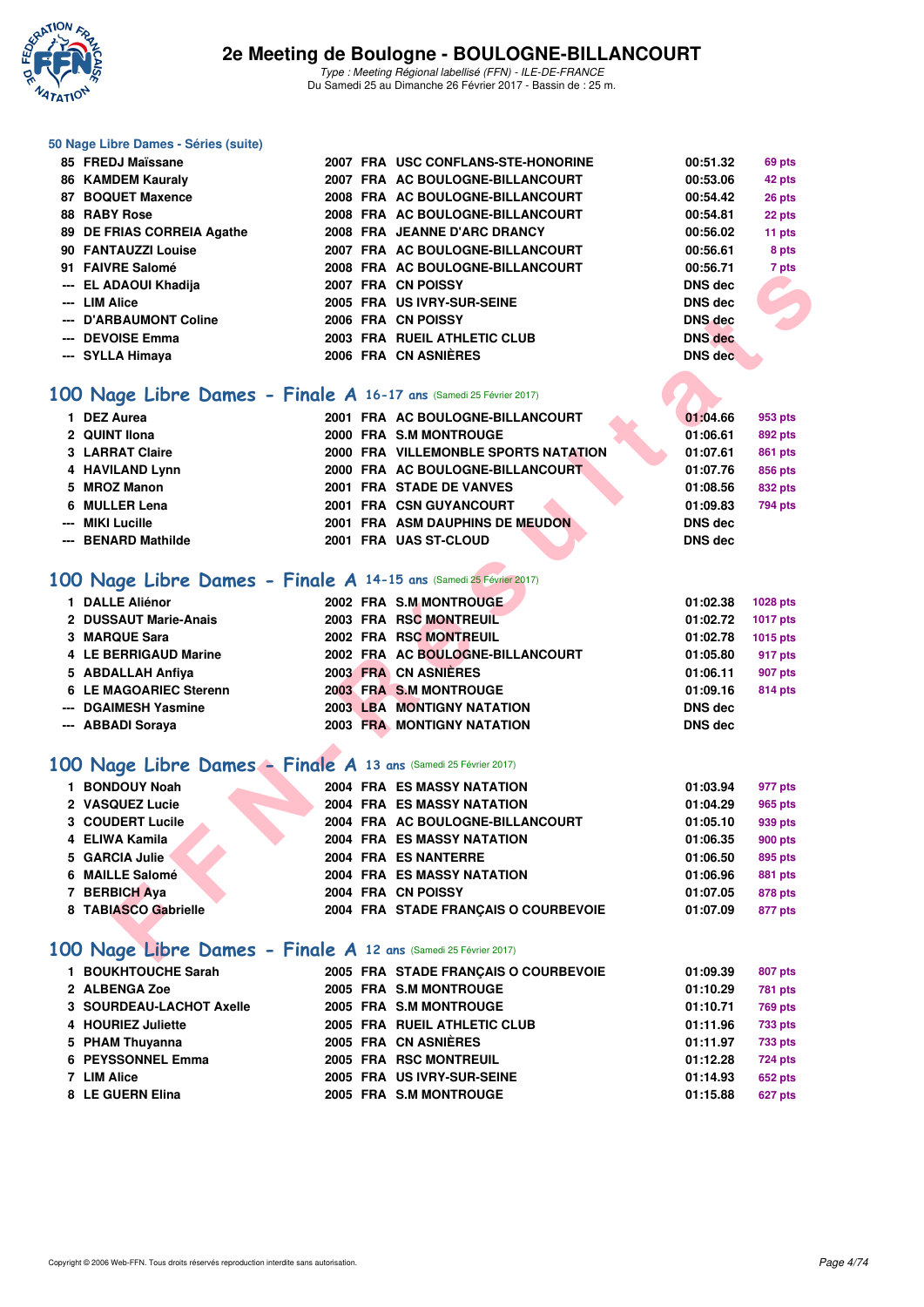

Du Samedi 25 au Dimanche 26 Février 2017 - Bassin de : 25 m.

## **[100 Nage Libre Dames - Finale A](http://www.ffnatation.fr/webffn/resultats.php?idact=nat&go=epr&idcpt=42219&idepr=2) 11 ans** (Samedi 25 Février 2017)

| 1 TABIASCO Alexandra          |  | 2006 FRA STADE FRANCAIS O COURBEVOIE | 01:12.76 | 711 pts        |
|-------------------------------|--|--------------------------------------|----------|----------------|
| 2 AMROUS Serine               |  | 2006 FRA STADE FRANCAIS O COURBEVOIE | 01:13.60 | <b>688 pts</b> |
| 3 MAKTOUF Sophia              |  | 2006 FRA RUEIL ATHLETIC CLUB         | 01:18.43 | <b>562 pts</b> |
| 4 STITOU Ines                 |  | 2006 FRA ES MASSY NATATION           | 01:19.78 | 529 pts        |
| 5 CHALMET Zoé                 |  | 2006 FRA CN POISSY                   | 01:20.01 | <b>524 pts</b> |
| 6 THIBAUT Manon               |  | 2006 FRA AC BOULOGNE-BILLANCOURT     | 01:21.78 | <b>482 pts</b> |
| <b>7 CABANNE VERNERY Emma</b> |  | 2006 FRA C.S MONTERELAIS NATATION    | 01:23.78 | <b>438 pts</b> |
| --- BASSIGNY Maroussia        |  | 2006 FRA JEANNE D'ARC DRANCY         | DNS dec  |                |
|                               |  |                                      |          |                |

### **[100 Nage Libre Dames - Finale A](http://www.ffnatation.fr/webffn/resultats.php?idact=nat&go=epr&idcpt=42219&idepr=2) 10 ans** (Samedi 25 Février 2017)

| 1 BOULAOUED Calie         |  | 2007 FRA STADE FRANCAIS O COURBEVOIE | 01:15.95 | 625 pts        |
|---------------------------|--|--------------------------------------|----------|----------------|
| 2 FORTE-BERGOIN Abygaelle |  | 2007 FRA C.S MONTERELAIS NATATION    | 01:23.77 | 438 pts        |
| 3 POISSIER-LORTET Léonie  |  | 2007 FRA AC BOULOGNE-BILLANCOURT     | 01:25.49 | 401 pts        |
| 4 NUINO Nawal             |  | 2007 FRA C.S MONTERELAIS NATATION    | 01:25.72 | 396 pts        |
| 5 AQUILON Pauline         |  | 2007 FRA S.M MONTROUGE               | 01:27.69 | 357 pts        |
| 6 GHEFFAR Jenna           |  | 2007 FRA CN ASNIÈRES                 | 01:33.17 | 257 pts        |
| 7 HAMELIN Lili-Jeanne     |  | 2007 FRA S.M MONTROUGE               | 01:35.69 | 217 pts        |
| 8 BENAYACHI Charline      |  | 2007 FRA C.S MONTERELAIS NATATION    | 01:35.85 | <b>214 pts</b> |
|                           |  |                                      |          |                |

## **[100 Nage Libre Dames - Finale A](http://www.ffnatation.fr/webffn/resultats.php?idact=nat&go=epr&idcpt=42219&idepr=2) 9 ans** (Samedi 25 Février 2017)

| 1 CHAPEL Annabelle        | 2008 FRA STADE DE VANVES        | 01:26.33 | <b>384 pts</b> |
|---------------------------|---------------------------------|----------|----------------|
| 2 FRANCON Claire          | 2008 FRA RSC MONTREUIL          | 01:28.68 | 337 pts        |
| 3 BECKER Lola             | 2008 FRA STADE DE VANVES        | 01:30.17 | 309 pts        |
| 4 HAMAMEL Nehla           | 2008 FRA SCM CHÂTILLON NATATION | 01:42.18 | 129 pts        |
| 5 EL MAWAGUIRY Mayar      | 2008 EGY CN ASNIÈRES            | 01:44.11 | 107 pts        |
| 6 BENTAJAR Malake         | 2008 FRA CN POISSY              | 01:47.44 | 74 pts         |
| 7 SCHMITT Marie           | 2008 FRA JEANNE D'ARC DRANCY    | 01:59.89 | 4 pts          |
| 8 DE FRIAS CORREIA Agathe | 2008 FRA JEANNE D'ARC DRANCY    | 02:16.14 | 1 pts          |
|                           |                                 |          |                |

## **[100 Nage Libre Dames - Séries](http://www.ffnatation.fr/webffn/resultats.php?idact=nat&go=epr&idcpt=42219&idepr=2)** (Samedi 25 Février 2017)

| <b>7 CABANNE VERNERY Emma</b>                                  |  | 2006 FRA C.S MONTERELAIS NATATION    | 01:23.78 | 438 pts         |
|----------------------------------------------------------------|--|--------------------------------------|----------|-----------------|
| --- BASSIGNY Maroussia                                         |  | 2006 FRA JEANNE D'ARC DRANCY         | DNS dec  |                 |
|                                                                |  |                                      |          |                 |
| 00 Nage Libre Dames - Finale A 10 ans (Samedi 25 Février 2017) |  |                                      |          |                 |
| 1 BOULAOUED Calie                                              |  | 2007 FRA STADE FRANCAIS O COURBEVOIE | 01:15.95 | <b>625 pts</b>  |
| 2 FORTE-BERGOIN Abygaelle                                      |  | 2007 FRA C.S MONTERELAIS NATATION    | 01:23.77 | <b>438 pts</b>  |
| 3 POISSIER-LORTET Léonie                                       |  | 2007 FRA AC BOULOGNE-BILLANCOURT     | 01:25.49 | <b>401 pts</b>  |
| 4 NUINO Nawal                                                  |  | 2007 FRA C.S MONTERELAIS NATATION    | 01:25.72 | <b>396 pts</b>  |
| 5 AQUILON Pauline                                              |  | 2007 FRA S.M MONTROUGE               | 01:27.69 | 357 pts         |
| 6 GHEFFAR Jenna                                                |  | 2007 FRA CN ASNIÈRES                 | 01:33.17 | 257 pts         |
| 7 HAMELIN Lili-Jeanne                                          |  | 2007 FRA S.M MONTROUGE               | 01:35.69 | 217 pts         |
| 8 BENAYACHI Charline                                           |  | 2007 FRA C.S MONTERELAIS NATATION    | 01:35.85 | $214$ pts       |
|                                                                |  |                                      |          |                 |
| 00 Nage Libre Dames - Finale A 9 ans (Samedi 25 Février 2017)  |  |                                      |          |                 |
| 1 CHAPEL Annabelle                                             |  | 2008 FRA STADE DE VANVES             | 01:26.33 | <b>384 pts</b>  |
| 2 FRANCON Claire                                               |  | 2008 FRA RSC MONTREUIL               | 01:28.68 | 337 pts         |
| 3 BECKER Lola                                                  |  | 2008 FRA STADE DE VANVES             | 01:30.17 | 309 pts         |
| 4 HAMAMEL Nehla                                                |  | 2008 FRA SCM CHÂTILLON NATATION      | 01:42.18 | 129 pts         |
| 5 EL MAWAGUIRY Mayar                                           |  | 2008 EGY CN ASNIÈRES                 | 01:44.11 | $107$ pts       |
| <b>6 BENTAJAR Malake</b>                                       |  | 2008 FRA CN POISSY                   | 01:47.44 | 74 pts          |
| <b>7 SCHMITT Marie</b>                                         |  | 2008 FRA JEANNE D'ARC DRANCY         | 01:59.89 | 4 pts           |
| 8 DE FRIAS CORREIA Agathe                                      |  | 2008 FRA JEANNE D'ARC DRANCY         | 02:16.14 | 1 pts           |
|                                                                |  |                                      |          |                 |
| 00 Nage Libre Dames - Séries Samedi 25 Février 2017)           |  |                                      |          |                 |
| 1 DALLE Aliénor                                                |  | 2002 FRA S.M MONTROUGE               | 01:02.00 | <b>1041 pts</b> |
| 2 DGAIMESH Yasmine                                             |  | 2003 LBA MONTIGNY NATATION           | 01:02.39 | 1028 pts        |
| 3 DUSSAUT Marie-Anais                                          |  | 2003 FRA RSC MONTREUIL               | 01:02.91 | 1010 pts        |
| 4 MARQUE Sara                                                  |  | 2002 FRA RSC MONTREUIL               | 01:03.43 | 993 pts         |
| 5 BONDOUY Noah                                                 |  | <b>2004 FRA ES MASSY NATATION</b>    | 01:04.74 | 951 pts         |
| 6 VASQUEZ Lucie                                                |  | 2004 FRA ES MASSY NATATION           | 01:04.91 | 945 pts         |
| 7 COUDERT Lucile                                               |  | 2004 FRA AC BOULOGNE-BILLANCOURT     | 01:06.62 | 891 pts         |
| 8 ABBADI Soraya                                                |  | 2003 FRA MONTIGNY NATATION           | 01:06.82 | 885 pts         |
| 9 ABDALLAH Anfiya                                              |  | 2003 FRA CN ASNIÈRES                 | 01:06.85 | 884 pts         |
| 10 LE BERRIGAUD Marine                                         |  | 2002 FRA AC BOULOGNE-BILLANCOURT     | 01:07.10 | <b>876 pts</b>  |
| 11 QUINT Ilona                                                 |  | 2000 FRA S.M MONTROUGE               | 01:07.22 | 873 pts         |
| 12 DAVIN Isabelle                                              |  | 2001 FRA CNO ST-GERMAIN-EN-LAYE      | 01:07.28 | 871 pts         |
| 13 DEZ Aurea                                                   |  | 2001 FRA AC BOULOGNE-BILLANCOURT     | 01:07.31 | 870 pts         |
| <b>14 LE MAGOARIEC Sterenn</b>                                 |  | 2003 FRA S.M MONTROUGE               | 01:07.33 | <b>869 pts</b>  |
|                                                                |  |                                      |          |                 |
| 15 TABIASCO Gabrielle                                          |  | 2004 FRA STADE FRANÇAIS O COURBEVOIE | 01:07.36 | 868 pts         |
| 16 ELIWA Kamila                                                |  | <b>2004 FRA ES MASSY NATATION</b>    | 01:07.41 | 867 pts         |
| <b>17 GUILLEMOT Marianne</b>                                   |  | 2000 FRA ASM DAUPHINS DE MEUDON      | 01:07.53 | 863 pts         |
| 18 POIRIER Lenaïg                                              |  | 2003 FRA MONTIGNY NATATION           | 01:07.59 | <b>861 pts</b>  |
| 19 GARCIA Julie                                                |  | 2004 FRA ES NANTERRE                 | 01:07.75 | 857 pts         |
| 20 BERBICH Aya                                                 |  | 2004 FRA CN POISSY                   | 01:07.85 | 853 pts         |
| 21 CORBEELS Capucine                                           |  | 2002 FRA AC BOULOGNE-BILLANCOURT     | 01:07.91 | 852 pts         |
| 22 HERVAULT Estelle                                            |  | 2003 FRA CNO ST-GERMAIN-EN-LAYE      | 01:08.05 | 847 pts         |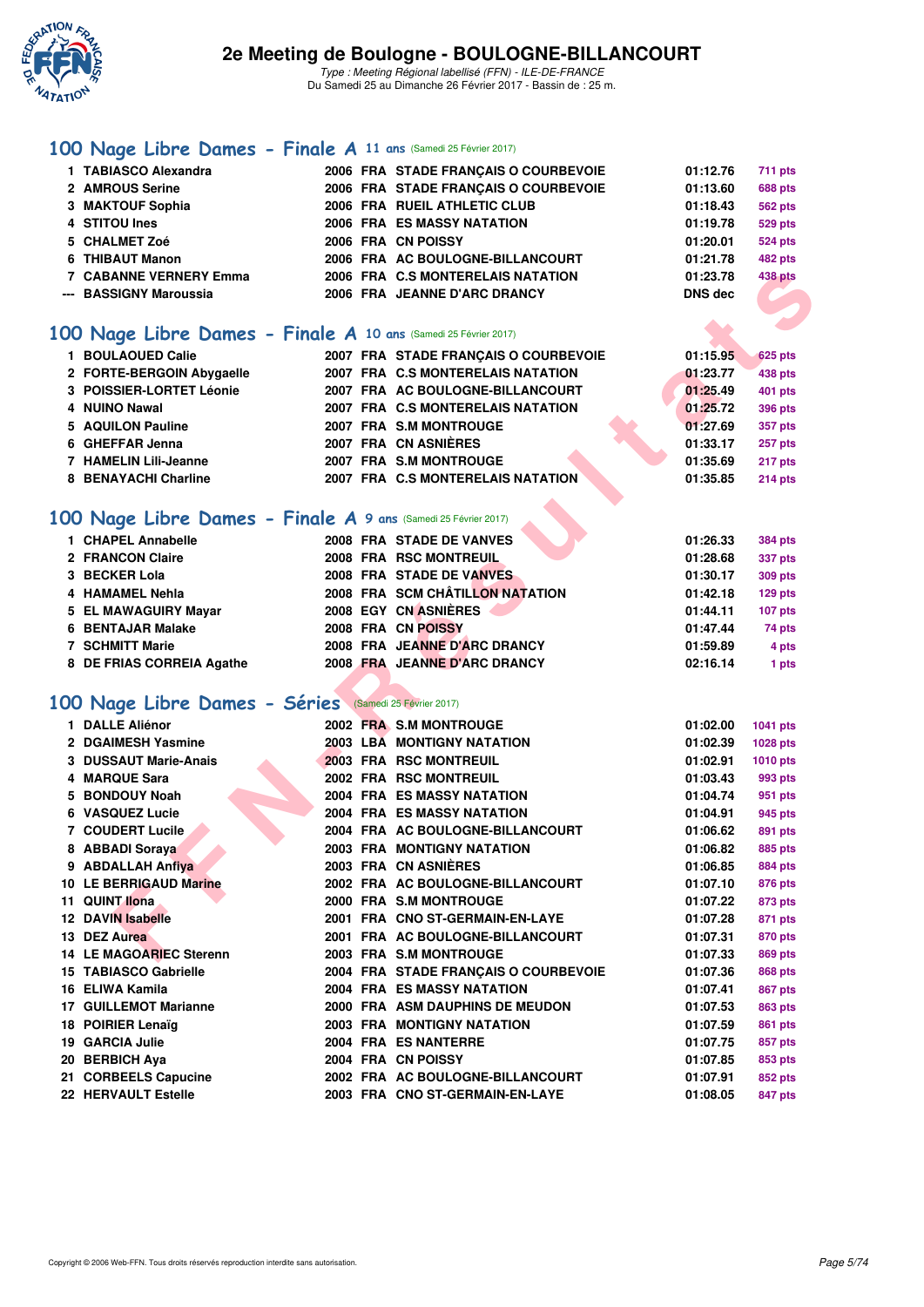

#### **100 Nage Libre Dames - Séries (suite)**

| 23 MAILLE Salomé                 |  | <b>2004 FRA ES MASSY NATATION</b>    | 01:08.12 | 845 pts        |
|----------------------------------|--|--------------------------------------|----------|----------------|
| 24 BOUKHTOUCHE Sarah             |  | 2005 FRA STADE FRANÇAIS O COURBEVOIE | 01:08.38 | 837 pts        |
| 25 HAVILAND Lynn                 |  | 2000 FRA AC BOULOGNE-BILLANCOURT     | 01:08.45 | 835 pts        |
| 26 ZIESENISS Milena              |  | 2004 FRA S.M MONTROUGE               | 01:08.84 | 824 pts        |
| 27 MILLE Romane                  |  | 2003 FRA AC BOULOGNE-BILLANCOURT     | 01:08.90 | 822 pts        |
| 28 LARRAT Claire                 |  | 2000 FRA VILLEMONBLE SPORTS NATATION | 01:09.06 | 817 pts        |
| 29 PASQUIER Agathe               |  | 2002 FRA AC BOULOGNE-BILLANCOURT     | 01:09.14 | 815 pts        |
| 30 MROZ Manon                    |  | 2001 FRA STADE DE VANVES             | 01:09.56 | 802 pts        |
| 31 ZINAOUI Malek                 |  | 2003 FRA AAS SARCELLES NATATION 95   | 01:09.72 | <b>798 pts</b> |
| 32 SAMID Ines                    |  | 2004 FRA CN ASNIERES                 | 01:10.04 | <b>788 pts</b> |
| 33 DUHOT Camille                 |  | 2003 FRA S.M MONTROUGE               | 01:10.05 | <b>788 pts</b> |
| 34 DE KERMEL-LACROIX Alixane     |  | 2002 FRA AC BOULOGNE-BILLANCOURT     | 01:10.34 | 779 pts        |
| 35 OLLITRAUT Morgane             |  | 2003 FRA ASV CHÂTENAY-MALABRY        | 01:10.35 | 779 pts        |
| 36 CIMKAUSKAS Shana              |  | 2004 FRA STADE FRANÇAIS O COURBEVOIE | 01:10.46 | 776 pts        |
| 37 BERTIN Capucine               |  | 2002 FRA ASM DAUPHINS DE MEUDON      | 01:10.47 | <b>776 pts</b> |
| <b>38 BRAULT Lucile</b>          |  | 2003 FRA CSN GUYANCOURT              | 01:10.67 | 770 pts        |
| <b>39 QUANTIN Eva</b>            |  | 2004 FRA CSN GUYANCOURT              | 01:10.68 | 770 pts        |
| <b>40 KHARKOUCH Sara</b>         |  | 2000 FRA CSM GENEVILLIERS            | 01:10.69 | <b>769 pts</b> |
| 41 SADAOUI Saphia                |  | 2002 FRA CN ASNIERES                 | 01:10.72 | <b>768 pts</b> |
| <b>42 MEHRI Nour-Serine</b>      |  | 2003 ALG CN ASNIÈRES                 | 01:10.81 | <b>766 pts</b> |
| 43 MARKUS LE COLLEN Noémie       |  | 2004 FRA STADE DE VANVES             | 01:10.86 | 764 pts        |
| 44 MULLER Lena                   |  | 2001 FRA CSN GUYANCOURT              | 01:11.14 | 756 pts        |
| <b>45 SOURDEAU-LACHOT Axelle</b> |  | 2005 FRA S.M MONTROUGE               | 01:11.46 | 747 pts        |
| 46 JENVRIN Malia                 |  | <b>2004 FRA CSN GUYANCOURT</b>       | 01:11.83 | 737 pts        |
| 47 HOURIEZ Juliette              |  | 2005 FRA RUEIL ATHLETIC CLUB         | 01:12.02 | 731 pts        |
| 48 PHAM Thuyanna                 |  | 2005 FRA CN ASNIÈRES                 | 01:12.11 | <b>729 pts</b> |
| 49 CALLANAN Amica                |  | 2002 FRA SCM CHÂTILLON NATATION      | 01:12.15 | 728 pts        |
| 50 SAUTEREAU Marie               |  | 2004 FRA AQUA VALLÉE-DE-CHEVREUSE    | 01:12.23 | <b>725 pts</b> |
| 51 CZERNIK Isleenn               |  | 2002 FRA AC BOULOGNE-BILLANCOURT     |          |                |
| 52 BLIAH Yaelle                  |  | 2004 FRA ES NANTERRE                 | 01:12.32 | <b>723 pts</b> |
|                                  |  |                                      | 01:12.35 | 722 pts        |
| 53 TABIASCO Alexandra            |  | 2006 FRA STADE FRANÇAIS O COURBEVOIE | 01:12.80 | <b>710 pts</b> |
| 54 PEYSSONNEL Emma               |  | 2005 FRA RSC MONTREUIL               | 01:12.87 | 708 pts        |
| 55 MIKI Lucille                  |  | 2001 FRA ASM DAUPHINS DE MEUDON      | 01:13.22 | 698 pts        |
| 56 ALBENGA Zoe                   |  | 2005 FRA S.M MONTROUGE               | 01:13.27 | 697 pts        |
| 57 SAUVADET Nastia               |  | 2003 FRA AC BOULOGNE-BILLANCOURT     | 01:13.30 | 696 pts        |
| 58 DAVID Marie                   |  | 2004 FRA STADE FRANÇAIS O COURBEVOIE | 01:13.56 | 689 pts        |
| 59 VIGNERON Agathe               |  | 2002 FRA SCM CHÂTILLON NATATION      | 01:13.83 | 681 pts        |
| 60 JOLY Morgane                  |  | 2004 FRA ES MASSY NATATION           | 01:14.12 | 673 pts        |
| 61 AZZOUZ Safia                  |  | 2004 FRA S.M MONTROUGE               | 01:14.34 | 667 pts        |
| 62 LEGER Katell                  |  | 2006 FRA ES MASSY NATATION           | 01:14.59 | 661 pts        |
| 63 CARBONNEL-BRUNET Melisande    |  | 2004 FRA RSC MONTREUIL               | 01:14.68 | 658 pts        |
| 64 MOUNIER IIona                 |  | 2004 FRA ES MASSY NATATION           | 01:14.71 | <b>658 pts</b> |
| 65 BIRONNEAU Christale           |  | 2002 FRA USO BEZONS                  | 01:14.84 | <b>654 pts</b> |
| 66 AMROUS Serine                 |  | 2006 FRA STADE FRANCAIS O COURBEVOIE | 01:14.89 | 653 pts        |
| 67 BENARD Mathilde               |  | 2001 FRA UAS ST-CLOUD                | 01:14.96 | 651 pts        |
| <b>68 LANGLOIS Aure</b>          |  | 2002 FRA UAS ST-CLOUD                | 01:15.21 | 644 pts        |
| 69 LIM Alice                     |  | 2005 FRA US IVRY-SUR-SEINE           | 01:15.24 | 643 pts        |
| 70 LE GUERN Elina                |  | 2005 FRA S.M MONTROUGE               | 01:15.27 | 643 pts        |
| <b>71 ANDRIEUX Lou</b>           |  | 2005 FRA CN ASNIERES                 | 01:15.46 | 638 pts        |
| 72 BAYON Alix                    |  | 2004 FRA AC BOULOGNE-BILLANCOURT     | 01:15.78 | 629 pts        |
| 73 BOULAOUED Calie               |  | 2007 FRA STADE FRANÇAIS O COURBEVOIE | 01:15.85 | 627 pts        |
| <b>74 DGAIMESH Nisrine</b>       |  | 2003 LBA MONTIGNY NATATION           | 01:16.44 | <b>612 pts</b> |
| 75 GUYON Agathe                  |  | 2004 FRA S.M MONTROUGE               | 01:16.77 | 604 pts        |
| 76 LOUBEYRE-MOLINARI Nine        |  | 2005 FRA AC BOULOGNE-BILLANCOURT     | 01:17.40 | 588 pts        |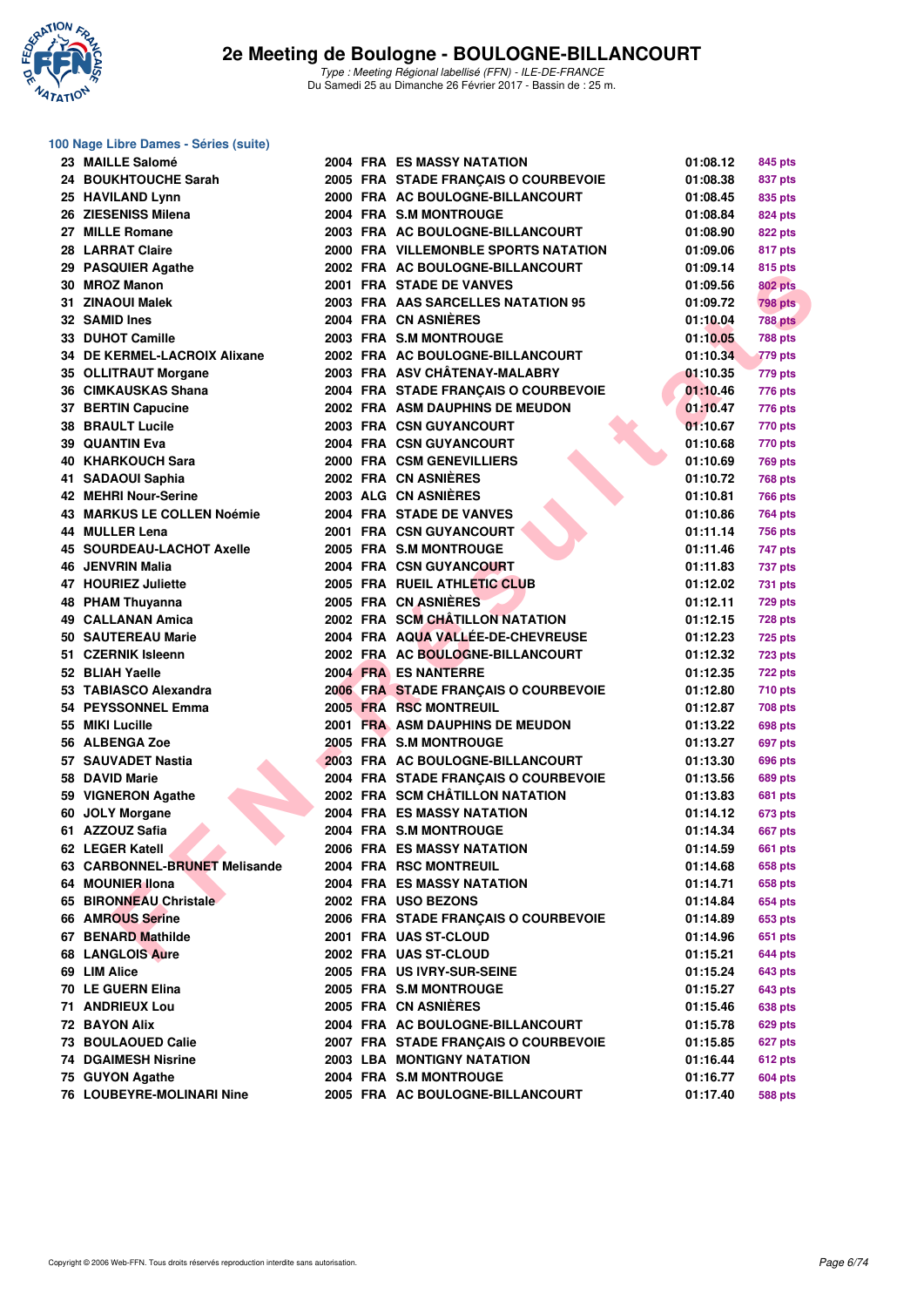

#### **100 Nage Libre Dames - Séries (suite)**

| 77 DORR Louise                 |          | <b>2001 FRA ASM DAUPHINS DE MEUDON</b> | 01:17.70 | 580 pts        |
|--------------------------------|----------|----------------------------------------|----------|----------------|
| 78 BONO Mathilde               |          | 2005 FRA AQUA VALLÉE-DE-CHEVREUSE      | 01:17.83 | 577 pts        |
| 79 ABDELGUERFI Anais           |          | 2004 FRA RSC MONTREUIL                 | 01:18.42 | 562 pts        |
| <b>80 SULTAN Laura</b>         |          | 2005 FRA STADE FRANÇAIS O COURBEVOIE   | 01:19.70 | 531 pts        |
| 81 MAKTOUF Sophia              |          | 2006 FRA RUEIL ATHLETIC CLUB           | 01:20.40 | 514 pts        |
| 82 MOUNIER Manon               |          | <b>2006 FRA ES MASSY NATATION</b>      | 01:20.50 | 512 pts        |
| 83 NIANE Seyna                 |          | 2005 FRA S.M MONTROUGE                 | 01:20.85 | 504 pts        |
| 84 GUILLERMIC Maïwen           |          | 2003 FRA ASV CHÂTENAY-MALABRY          | 01:21.35 | 492 pts        |
| 85 IVANOV Veronika             |          | 2005 FRA AQUA VALLÉE-DE-CHEVREUSE      | 01:21.58 | 487 pts        |
| 86 MOUNIR Maryam               |          | 2004 FRA RSC MONTREUIL                 | 01:21.61 | <b>486 pts</b> |
| <b>87 CABANNE VERNERY Emma</b> |          | 2006 FRA C.S MONTERELAIS NATATION      | 01:21.90 | <b>480 pts</b> |
| <b>88 HAMAMEL Yasmine</b>      |          | 2005 FRA SCM CHÂTILLON NATATION        | 01:21.96 | 478 pts        |
| 89 STITOU Ines                 |          | <b>2006 FRA ES MASSY NATATION</b>      | 01:22.66 | <b>462 pts</b> |
| 90 BOUZON Maylis               |          | 2005 FRA USO BEZONS                    | 01:22.85 | 458 pts        |
| 91 THIBAUT Manon               |          | 2006 FRA AC BOULOGNE-BILLANCOURT       | 01:22.89 | 457 pts        |
| 92 GHANI-TABE Denise           | 2004 IRI | <b>CSN GUYANCOURT</b>                  | 01:23.69 | 440 pts        |
| 93 GUYON Daphné                |          | 2005 FRA S.M MONTROUGE                 | 01:23.70 | 439 pts        |
| 94 GUILLEMIN Margaux           |          | 2005 FRA STADE DE VANVES               | 01:24.05 | <b>432 pts</b> |
| 95 CHALMET Zoé                 |          | 2006 FRA CN POISSY                     | 01:24.12 | 430 pts        |
| 96 BASSIGNY Maroussia          |          | 2006 FRA JEANNE D'ARC DRANCY           | 01:24.89 |                |
| 97 JOANNESSE Sarah             |          | 2006 FRA SCM CHÂTILLON NATATION        | 01:24.94 | 414 pts        |
| 98 GROS Anouk                  |          |                                        |          | 413 pts        |
|                                |          | 2005 FRA CSN GUYANCOURT                | 01:25.61 | 399 pts        |
| 99 FRANCON Pauline             |          | 2005 FRA RSC MONTREUIL                 | 01:25.95 | 392 pts        |
| 100 POISSIER-LORTET Léonie     |          | 2007 FRA AC BOULOGNE-BILLANCOURT       | 01:26.09 | <b>389 pts</b> |
| 101 CASIER Flavie              |          | 2006 FRA AQUA VALLÉE-DE-CHEVREUSE      | 01:26.10 | 389 pts        |
| 102 AOUCHICHE Aliya            |          | 2005 FRA USO BEZONS                    | 01:26.96 | 371 pts        |
| 103 KARA Médine                |          | 2006 FRA USO BEZONS                    | 01:27.44 | 362 pts        |
| <b>104 SULTAN Nour</b>         |          | 2006 FRA STADE FRANÇAIS O COURBEVOIE   | 01:27.54 | 360 pts        |
| 105 CHAPEL Annabelle           |          | 2008 FRA STADE DE VANVES               | 01:27.73 | 356 pts        |
| 106 TOUVIOT Divya              |          | 2005 FRA CSN GUYANCOURT                | 01:28.04 | 350 pts        |
| 107 FORTE-BERGOIN Abygaelle    |          | 2007 FRA C.S MONTERELAIS NATATION      | 01:28.75 | 336 pts        |
| 107 LUCARELLI Amandine         |          | 2004 FRA STADE DE VANVES               | 01:28.75 | 336 pts        |
| 109 NUINO Nawal                |          | 2007 FRA C.S MONTERELAIS NATATION      | 01:28.79 | 335 pts        |
| 110 AQUILON Pauline            |          | 2007 FRA S.M MONTROUGE                 | 01:29.00 | 331 pts        |
| 111 SOUSA Sarah                |          | 2006 FRA S.M MONTROUGE                 | 01:29.06 | 330 pts        |
| 112 KAZANTZEV Victoria         |          | 2006 FRA OLYMPIQUE LA GARENNE-COLOMBES | 01:29.16 | 328 pts        |
| 113 BERBICH Rizlaine           |          | 2006 FRA CN POISSY                     | 01:29.33 | 325 pts        |
| <b>114 FRANCINEAU Romane</b>   |          | 2005 FRA SCM CHÂTILLON NATATION        | 01:29.88 | 315 pts        |
| 115 NGUYEN-NHON Thais          |          | 2006 FRA STADE FRANÇAIS O COURBEVOIE   | 01:30.89 | <b>296 pts</b> |
| 116 IRBOUH Manon               |          | 2006 FRA JEANNE D'ARC DRANCY           | 01:31.26 | <b>290 pts</b> |
| 117 FRANCON Claire             |          | 2008 FRA RSC MONTREUIL                 | 01:31.83 | <b>280 pts</b> |
| 118 PINTO Anais                |          | 2006 FRA CN POISSY                     | 01:32.18 | <b>274 pts</b> |
| 119 BECKER Lola                |          | 2008 FRA STADE DE VANVES               | 01:32.30 | <b>272 pts</b> |
| 120 COURLEUX Valentine         |          | 2006 FRA RUEIL ATHLETIC CLUB           | 01:32.87 | 262 pts        |
| 121 GHEFFAR Jenna              |          | 2007 FRA CN ASNIERES                   | 01:33.28 | 255 pts        |
| 122 PAGANUS Naele              |          | 2005 FRA STADE DE VANVES               | 01:33.56 | <b>251 pts</b> |
| 123 BENAYACHI Charline         |          | 2007 FRA C.S MONTERELAIS NATATION      | 01:33.79 | 247 pts        |
| 124 HAMMOUTI Oumayma           |          | 2006 MAR CN ASNIERES                   | 01:33.86 | <b>246 pts</b> |
| 125 HAMELIN Lili-Jeanne        |          | 2007 FRA S.M MONTROUGE                 | 01:34.07 | <b>242 pts</b> |
| 126 GUIPET Camille             |          | 2007 FRA CN ASNIERES                   | 01:34.70 | <b>232 pts</b> |
| 127 ROBINSON-CUEVA Charlotte   |          | 2005 FRA AC BOULOGNE-BILLANCOURT       | 01:34.91 | 229 pts        |
| 128 AMROUR Thara               |          | 2006 FRA C.S MONTERELAIS NATATION      | 01:35.67 | 217 pts        |
| 129 AMAR Shirel                |          | 2006 FRA OLYMPIQUE LA GARENNE-COLOMBES | 01:37.12 | <b>195 pts</b> |
| 130 BOUDJEMLINE Narjesse       |          | 2006 FRA USO BEZONS                    | 01:37.69 | 187 pts        |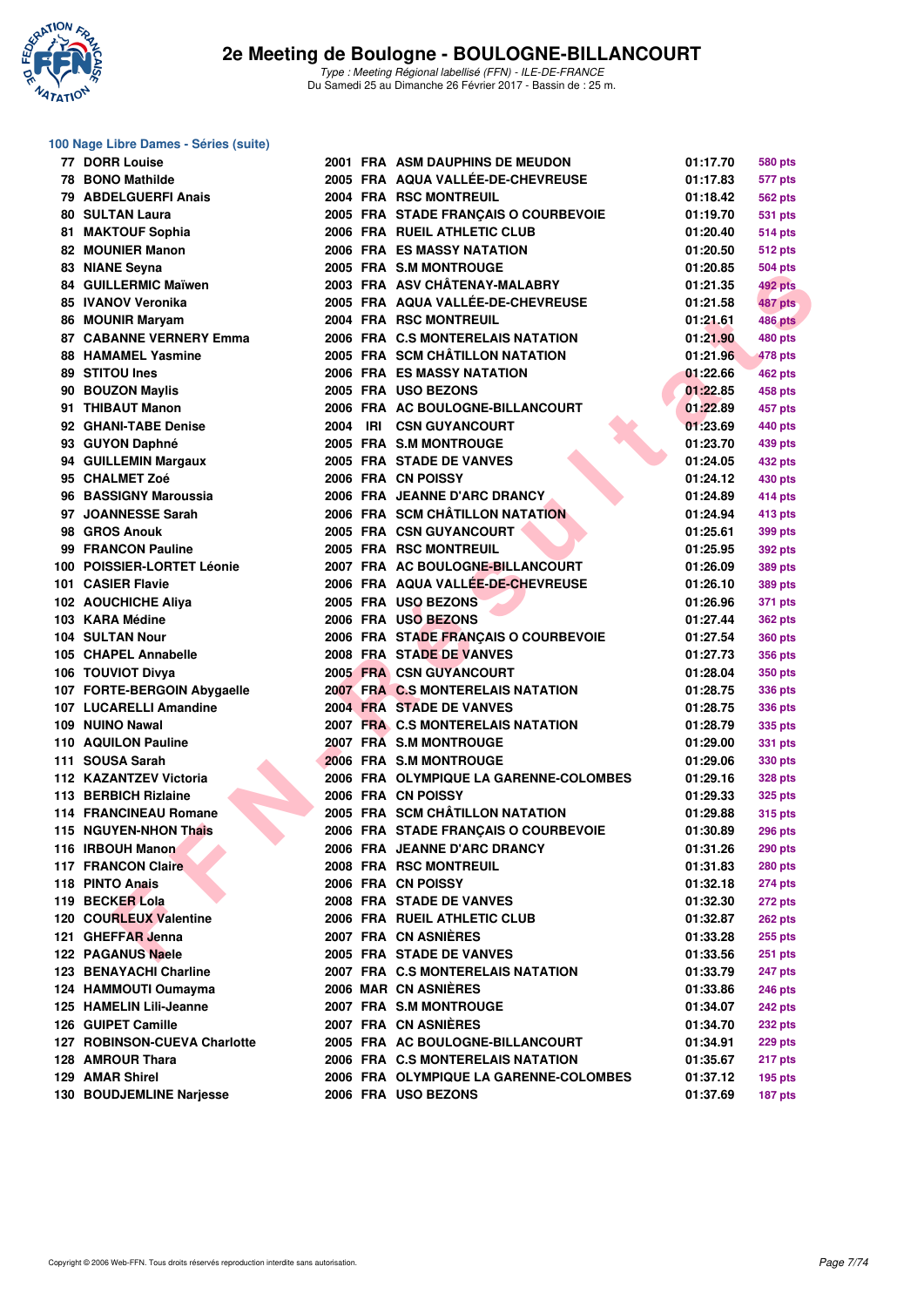

#### **100 Nage Libre Dames - Séries (suite)**

|     | 131 ROBILLARD Joséphine     |      | 2006 FRA AC BOULOGNE-BILLANCOURT       | 01:37.97       | <b>183 pts</b> |
|-----|-----------------------------|------|----------------------------------------|----------------|----------------|
|     | 132 PLASSART Julie-Louise   |      | 2006 FRA C.S MONTERELAIS NATATION      | 01:40.09       | $154$ pts      |
|     | 133 ROLLIER Shainez         |      | 2007 FRA JEANNE D'ARC DRANCY           | 01:40.64       | 147 pts        |
|     | 134 DIAS Eva                |      | 2006 FRA STADE DE VANVES               | 01:40.88       | 144 pts        |
|     | 135 ANDRADE Alicia          |      | 2008 FRA JEANNE D'ARC DRANCY           | 01:41.63       | <b>135 pts</b> |
|     | 136 ASSIER Amelia           | 2007 | <b>FRA JEANNE D'ARC DRANCY</b>         | 01:42.91       | 120 pts        |
|     | 137 COULON Jeanne           |      | 2007 FRA AC BOULOGNE-BILLANCOURT       | 01:45.52       | 92 pts         |
|     | 138 EL MAWAGUIRY Mayar      |      | 2008 EGY CN ASNIÈRES                   | 01:46.01       | 87 pts         |
|     | 139 LOUNIS Lisa             |      | 2006 FRA SCM CHÂTILLON NATATION        | 01:49.83       | 54 pts         |
|     | 140 HAMAMEL Nehla           |      | 2008 FRA SCM CHÂTILLON NATATION        | 01:50.78       | 47 pts         |
|     | <b>141 BENTAJAR Malake</b>  |      | 2008 FRA CN POISSY                     | 01:51.20       | 44 pts         |
|     | <b>142 COGNET Emilie</b>    |      | 2007 FRA AC BOULOGNE-BILLANCOURT       | 01:51.37       | 43 pts         |
|     | 143 HAMMOUDI Soumaya        | 2007 | FRA JEANNE D'ARC DRANCY                | 01:58.90       | 7 pts          |
|     | 144 EL ADAOUI Khadija       |      | 2007 FRA CN POISSY                     | 01:59.56       | 5 pts          |
|     | <b>145 SCHMITT Marie</b>    |      | 2008 FRA JEANNE D'ARC DRANCY           | 02:01.30       | 2 pts          |
|     | <b>146 IMAZATENE Alice</b>  |      | 2007 FRA JEANNE D'ARC DRANCY           | 02:14.08       | 1 pts          |
|     | 147 DE FRIAS CORREIA Agathe |      | 2008 FRA JEANNE D'ARC DRANCY           | 02:22.84       | 1 pts          |
|     | --- AVERINK Domino          |      | 2006 FRA S.M MONTROUGE                 | <b>DNS dec</b> |                |
|     | <b>BRINDEJONC Juline</b>    |      | 2006 FRA ES MASSY NATATION             | <b>DNS dec</b> |                |
|     | <b>D'ARBAUMONT Coline</b>   |      | 2006 FRA CN POISSY                     | <b>DNS dec</b> |                |
|     | <b>DEVOISE Emma</b>         |      | 2003 FRA RUEIL ATHLETIC CLUB           | DNS dec        |                |
|     | --- SYLLA Himaya            |      | 2006 FRA CN ASNIÈRES                   | <b>DNS dec</b> |                |
|     | <b>LE GOFF Elisabeth</b>    |      | 2006 FRA OLYMPIQUE LA GARENNE-COLOMBES | <b>DNS dec</b> |                |
| --- | <b>HIRSCH Manon</b>         |      | 2001 FRA UAS ST-CLOUD                  | <b>DNS Nd</b>  |                |

# **[200 Nage Libre Dames - Séries](http://www.ffnatation.fr/webffn/resultats.php?idact=nat&go=epr&idcpt=42219&idepr=3)** (Dimanche 26 Février 2017)

| <b>JI COULUN JEAHIE</b>                                 |  | <b>FRAME AC BOOLOGNE-BILLANCOORT</b>                                                                                         | 01.40.04       | ອ∠ µເຣ                              |
|---------------------------------------------------------|--|------------------------------------------------------------------------------------------------------------------------------|----------------|-------------------------------------|
| 38 EL MAWAGUIRY Mayar                                   |  | <b>2008 EGY CN ASNIERES</b>                                                                                                  | 01:46.01       | 87 pts                              |
| 39 LOUNIS Lisa                                          |  | 2006 FRA SCM CHÂTILLON NATATION                                                                                              | 01:49.83       | 54 pts                              |
| 40   HAMAMEL Nehla                                      |  | 2008 FRA SCM CHÂTILLON NATATION                                                                                              | 01:50.78       | 47 pts                              |
| 41 BENTAJAR Malake                                      |  | 2008 FRA CN POISSY                                                                                                           | 01:51.20       | 44 pts                              |
| 42 COGNET Emilie                                        |  | 2007 FRA AC BOULOGNE-BILLANCOURT                                                                                             | 01:51.37       | 43 pts                              |
| 43 HAMMOUDI Soumaya                                     |  | 2007 FRA JEANNE D'ARC DRANCY                                                                                                 | 01:58.90       | 7 pts                               |
| 44 EL ADAOUI Khadija                                    |  | 2007 FRA CN POISSY                                                                                                           | 01:59.56       | 5 pts                               |
| 45 SCHMITT Marie                                        |  | 2008 FRA JEANNE D'ARC DRANCY                                                                                                 | 02:01.30       | 2 pts                               |
| 46 IMAZATENE Alice                                      |  | 2007 FRA JEANNE D'ARC DRANCY                                                                                                 | 02:14.08       | 1 pts                               |
| 47 DE FRIAS CORREIA Agathe                              |  | 2008 FRA JEANNE D'ARC DRANCY                                                                                                 | 02:22.84       | 1 pts                               |
| --- AVERINK Domino                                      |  | 2006 FRA S.M MONTROUGE                                                                                                       | <b>DNS dec</b> |                                     |
| --- BRINDEJONC Juline                                   |  | <b>2006 FRA ES MASSY NATATION</b>                                                                                            | <b>DNS dec</b> |                                     |
| --- D'ARBAUMONT Coline                                  |  | 2006 FRA CN POISSY                                                                                                           | DNS dec        |                                     |
| --- DEVOISE Emma                                        |  | 2003 FRA RUEIL ATHLETIC CLUB                                                                                                 | <b>DNS dec</b> |                                     |
| ---   SYLLA Himaya                                      |  | 2006 FRA CN ASNIÈRES                                                                                                         | <b>DNS dec</b> |                                     |
| --- LE GOFF Elisabeth                                   |  | 2006 FRA OLYMPIQUE LA GARENNE-COLOMBES                                                                                       | <b>DNS dec</b> |                                     |
| --- HIRSCH Manon                                        |  | 2001 FRA UAS ST-CLOUD                                                                                                        | <b>DNS Nd</b>  |                                     |
|                                                         |  |                                                                                                                              |                |                                     |
|                                                         |  |                                                                                                                              |                |                                     |
| 00 Nage Libre Dames - Séries (Dimanche 26 Février 2017) |  |                                                                                                                              |                |                                     |
| 1 FAURE Lou-Ann                                         |  | 2003 FRA CSM CLAMART                                                                                                         | 02:14.40       | 1062 $pts$                          |
|                                                         |  | 50 m: 31.56 (31.56) 100 m: 1:05.45 (33.89) 150 m: 1:40.61 (35.16) 200 m: 2:14.40 (33.79)                                     |                |                                     |
| 2 THOMAS Orlane                                         |  | 2003 FRA CSM CLAMART<br>50 m: 31.85 (31.85) 100 m: 1:06.39 (34.54) 150 m: 1:41.67 (35.28) 200 m: 2:15.72 (34.05)             | 02:15.72       | 1042 $pts$                          |
| 3 CORBEELS Capucine                                     |  | 2002 FRA AC BOULOGNE-BILLANCOURT                                                                                             | 02:18.93       | 995 pts                             |
|                                                         |  | 50 m: 32.22 (32.22) 100 m: 1:06.63 (34.41) 150 m: 1:42.49 (35.86) 200 m: 2:18.93 (36.44)                                     |                |                                     |
| 4 HAJDER-NAEYE Tamlyne                                  |  | 2000 FRA AC BOULOGNE-BILLANCOURT                                                                                             | 02:19.01       | 994 pts                             |
| 5 DE KERMEL-LACROIX Alixane                             |  | 50 m: 32.49 (32.49) 100 m: 1:07.05 (34.56) 150 m: 1:42.80 (35.75) 200 m: 2:19.01 (36.21)<br>2002 FRA AC BOULOGNE-BILLANCOURT | 02:23.86       | 925 pts                             |
|                                                         |  | 50 m: 33.33 (33.33) 100 m: 1:09.09 (35.76) 150 m: 1:46.43 (37.34) 200 m: 2:23.86 (37.43)                                     |                |                                     |
| 6 SASSI Kenza                                           |  | 2001 FRA RSC MONTREUIL                                                                                                       | 02:24.30       | 919 pts                             |
| 7 DEZ Aurea                                             |  | 2001 FRA AC BOULOGNE-BILLANCOURT                                                                                             | 02:25.09       | 908 pts                             |
| 8 DAVIN Isabelle                                        |  | 50 m: 34.22 (34.22) 100 m: 1:10.90 (36.68) 150 m: 1:48.06 (37.16) 200 m: 2:25.09 (37.03)<br>2001 FRA CNO ST-GERMAIN-EN-LAYE  | 02:25.43       | 903 pts                             |
| 9 LARRAT Claire                                         |  | 2000 FRA VILLEMONBLE SPORTS NATATION                                                                                         | 02:25.77       | 898 pts                             |
| 10 BERBICH Aya                                          |  | 2004 FRA CN POISSY                                                                                                           | 02:26.59       | 887 pts                             |
| 11 DOUILLARD Marie                                      |  | 2003 FRA USC CONFLANS-STE-HONORINE                                                                                           | 02:28.51       |                                     |
| 12 CALLANAN Amica                                       |  | 2002 FRA SCM CHÂTILLON NATATION                                                                                              | 02:28.71       | 861 pts                             |
|                                                         |  |                                                                                                                              |                | 858 pts                             |
| 13 ABDALLAH Anfiya                                      |  | 2003 FRA CN ASNIERES<br>50 m: 33.54 (33.54) 100 m: 1:11.80 (38.26) 150 m: 1:50.69 (38.89) 200 m: 2:29.46 (38.77)             | 02:29.46       | 848 pts                             |
| <b>14 MILLE Romane</b>                                  |  | 2003 FRA AC BOULOGNE-BILLANCOURT                                                                                             | 02:29.77       | 844 pts                             |
| 15 MENETRIEUX Alexia                                    |  | 2003 FRA STADE DE VANVES                                                                                                     | 02:31.02       | 827 pts                             |
| 16 MARKUS LE COLLEN Noémie                              |  | 2004 FRA STADE DE VANVES                                                                                                     | 02:31.20       | 825 pts                             |
| 17 GARCIA Julie                                         |  | 2004 FRA ES NANTERRE                                                                                                         | 02:32.30       | 810 pts                             |
| <b>18 BIRONNEAU Christale</b>                           |  | 2002 FRA USO BEZONS                                                                                                          | 02:32.45       | 809 pts                             |
| 19 MEHRI Nour-Serine                                    |  | 2003 ALG CN ASNIERES                                                                                                         | 02:33.02       | 801 pts                             |
| 20 HAVILAND Lynn                                        |  | 2000 FRA AC BOULOGNE-BILLANCOURT                                                                                             | 02:34.04       | 788 pts                             |
| 21 SAUTEREAU Marie                                      |  | 2004 FRA AQUA VALLEE-DE-CHEVREUSE                                                                                            | 02:35.31       | 772 pts                             |
| 22 MROZ Manon                                           |  | 2001 FRA STADE DE VANVES                                                                                                     | 02:35.58       | 768 pts                             |
|                                                         |  | 50 m: 33.61 (33.61) 100 m: 1:12.07 (38.46) 150 m: 1:53.87                                                                    |                | $(41.80)$ 200 m : 2:35.58 $(41.71)$ |
| 23   KHARKOUCH Sara                                     |  | 2000 FRA CSM GENEVILLIERS                                                                                                    | 02:37.56       | 743 pts                             |
| 24 COMBES Pauline                                       |  | 2004 FRA STADE FRANÇAIS O COURBEVOIE                                                                                         | 02:38.62       | 730 pts                             |
|                                                         |  |                                                                                                                              |                |                                     |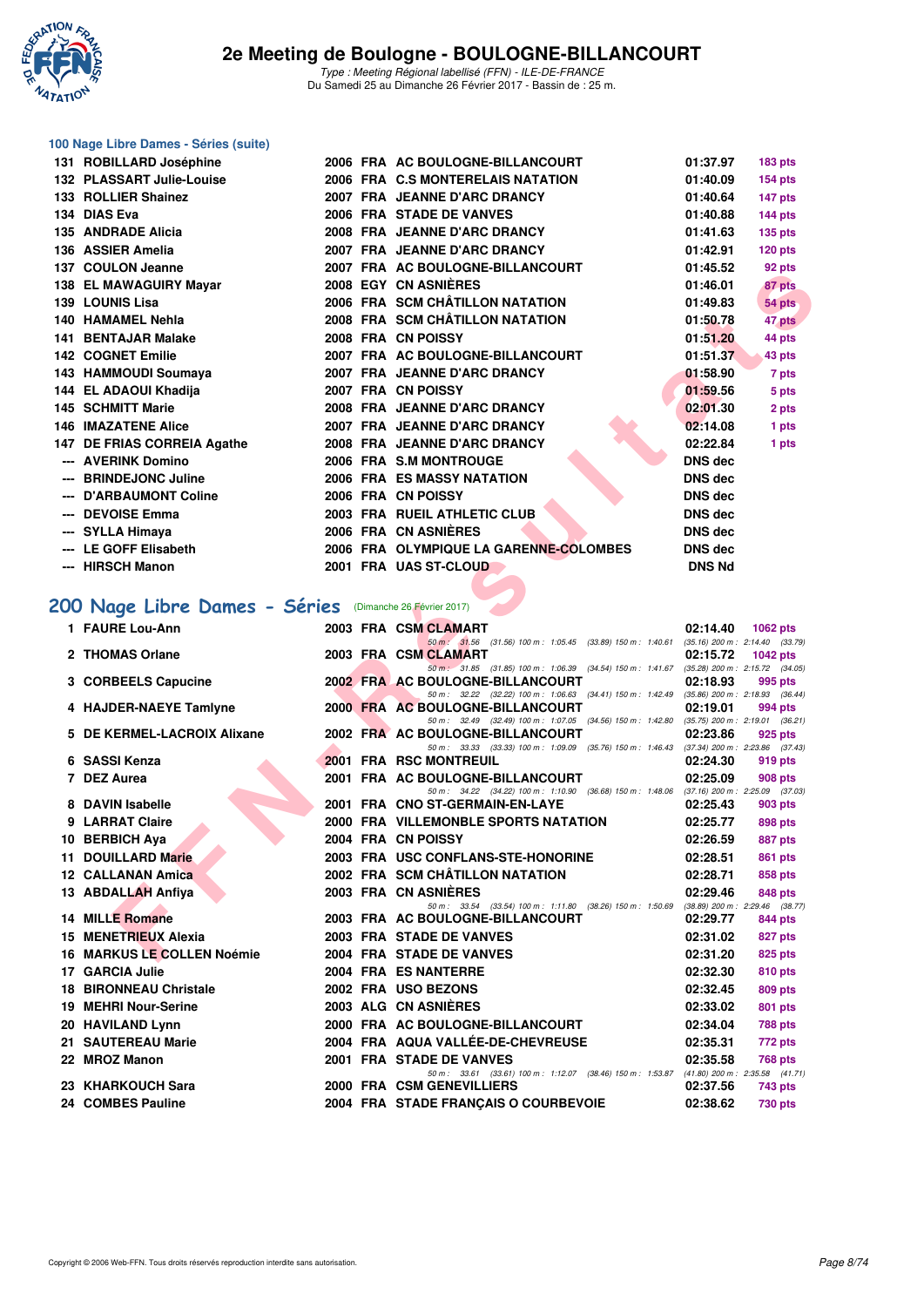

#### **200 Nage Libre Dames - Séries (suite)**

| 25 BLIAH Yaelle                                        |          | 2004 FRA ES NANTERRE               | 02:39.37       | <b>720 pts</b> |
|--------------------------------------------------------|----------|------------------------------------|----------------|----------------|
| 26 HOURIEZ Juliette                                    |          | 2005 FRA RUEIL ATHLETIC CLUB       | 02:40.40       | <b>708 pts</b> |
| 27 LAROCHE Oceane                                      |          | 2001 FRA USO BEZONS                | 02:41.00       | <b>700 pts</b> |
| 28 CZERNIK Isleenn                                     |          | 2002 FRA AC BOULOGNE-BILLANCOURT   | 02:41.68       | <b>692 pts</b> |
| 29 REMY Cassandra                                      |          | 2004 FRA AC BOULOGNE-BILLANCOURT   | 02:41.87       | 690 pts        |
| 30 SAUVADET Nastia                                     |          | 2003 FRA AC BOULOGNE-BILLANCOURT   | 02:42.56       | 682 pts        |
| 31 TARD Félicie                                        |          | 2000 FRA AC BOULOGNE-BILLANCOURT   | 02:44.59       | 657 pts        |
| 32 CARBONNEL-BRUNET Melisande                          |          | 2004 FRA RSC MONTREUIL             | 02:48.18       | 616 pts        |
| 33 BONO Mathilde                                       |          | 2005 FRA AQUA VALLÉE-DE-CHEVREUSE  | 02:49.18       | 604 pts        |
| <b>34 LANGLOIS Aure</b>                                |          | 2002 FRA UAS ST-CLOUD              | 02:49.96       | <b>596 pts</b> |
| 35 DORR Louise                                         |          | 2001 FRA ASM DAUPHINS DE MEUDON    | 02:51.42       | <b>579 pts</b> |
| 36 MAKTOUF Sophia                                      |          | 2006 FRA RUEIL ATHLETIC CLUB       | 02:51.68       | <b>576 pts</b> |
| 37 IVANOV Veronika                                     |          | 2005 FRA AQUA VALLÉE-DE-CHEVREUSE  | 02:53.80       | 553 pts        |
| 38 BRIHMAT Rozlène                                     |          | 2004 FRA USC CONFLANS-STE-HONORINE | 02:53.88       | 552 pts        |
| 39 THIBAUT Manon                                       |          | 2006 FRA AC BOULOGNE-BILLANCOURT   | 02:54.49       | <b>546 pts</b> |
| <b>40 AOUCHICHE Aliya</b>                              |          | 2005 FRA USO BEZONS                | 03:07.12       | 418 pts        |
| <b>40 BOUZON Maylis</b>                                |          | 2005 FRA USO BEZONS                | 03:07.12       | 418 pts        |
| <b>42 CASIER Flavie</b>                                |          | 2006 FRA AQUA VALLÉE-DE-CHEVREUSE  | 03:09.06       | 400 pts        |
| 43 JOANNESSE Sarah                                     |          | 2006 FRA SCM CHÂTILLON NATATION    | 03:09.51       | 396 pts        |
| 44 FERNANDES Lara                                      |          | 2003 FRA USO BEZONS                | 03:13.97       | <b>356 pts</b> |
| <b>45 GUIPET Camille</b>                               |          | 2007 FRA CN ASNIERES               | 03:16.91       | 331 pts        |
| <b>46 COURLEUX Valentine</b>                           |          | 2006 FRA RUEIL ATHLETIC CLUB       | 03:17.52       | <b>326 pts</b> |
| 47 HAMMOUTI Oumayma                                    |          | 2006 MAR CN ASNIÈRES               | 03:22.96       | <b>283 pts</b> |
| 48 GHEFFAR Jenna                                       |          | 2007 FRA CN ASNIERES               | 03:25.33       | 265 pts        |
| 49 LIVIS Aliyah                                        |          | 2006 FRA USC CONFLANS-STE-HONORINE | 03:26.57       | 255 pts        |
| 50 BOUDJEMLINE Narjesse                                |          | 2006 FRA USO BEZONS                | 03:28.26       | 243 pts        |
| 51 DACHIVILLE Lou-Anne                                 |          | 2005 FRA JEANNE D'ARC DRANCY       | 03:30.08       | <b>230 pts</b> |
| 52 ANDRADE Alicia                                      |          | 2008 FRA JEANNE D'ARC DRANCY       | 03:32.85       | 211 pts        |
| <b>53 BERNIER Louise</b>                               |          | 2007 FRA CN ASNIÈRES               | 03:37.00       | 184 pts        |
| 54 EL MAWAGUIRY Mayar                                  |          | 2008 EGY CN ASNIERES               | 03:46.89       | 128 pts        |
| 55 JABER Nour                                          |          | 2006 FRA USC CONFLANS-STE-HONORINE | 03:53.57       | 95 pts         |
| 56 SCHMITT Marie                                       |          | 2008 FRA JEANNE D'ARC DRANCY       | 04:06.86       | 45 pts         |
| 57 DE FRIAS CORREIA Agathe                             |          | 2008 FRA JEANNE D'ARC DRANCY       | 05:15.04       | 1 pts          |
| --- SYLLA Himaya                                       |          | 2006 FRA CN ASNIERES               | <b>DNS dec</b> |                |
| --- LIM Alice                                          |          | 2005 FRA US IVRY-SUR-SEINE         | <b>DNS dec</b> |                |
| --- LIM Anna                                           |          | 2006 FRA US IVRY-SUR-SEINE         | DNS dec        |                |
| --- DEVOISE Emma                                       |          | 2003 FRA RUEIL ATHLETIC CLUB       | <b>DNS dec</b> |                |
|                                                        |          |                                    |                |                |
| 100 Nage Libre Dames - Séries (Samedi 25 Février 2017) |          |                                    |                |                |
| 1 DALLE Aliénor                                        |          | 2002 FRA S.M MONTROUGE             | 04:38.26       | 1088 pts       |
| 2 CORBEELS Capucine                                    |          | 2002 FRA AC BOULOGNE-BILLANCOURT   | 04:49.39       | 1006 pts       |
| 3 BONDOUY Noah                                         |          | <b>2004 FRA ES MASSY NATATION</b>  | 04:51.26       | 993 pts        |
| 4 VASQUEZ Lucie                                        |          | <b>2004 FRA ES MASSY NATATION</b>  | 04:53.43       | 977 pts        |
| 5 MARQUE Sara                                          |          | 2002 FRA RSC MONTREUIL             | 04:55.47       | 963 pts        |
| 6 HAJDER-NAEYE Tamlyne                                 |          | 2000 FRA AC BOULOGNE-BILLANCOURT   | 04:55.76       | <b>961 pts</b> |
| 7. AUBU FUAT Media                                     | 0000 FBA | ACM BALIBUILLO BE MEUBOM           | 0.5500         | $Q = A$        |

# **[400 Nage Libre Dames - Séries](http://www.ffnatation.fr/webffn/resultats.php?idact=nat&go=epr&idcpt=42219&idepr=4)** (Samedi 25 Février 2017)

| 1 DALLE Aliénor           |  | 2002 FRA S.M MONTROUGE             | 04:38.26 | 1088 pts        |
|---------------------------|--|------------------------------------|----------|-----------------|
| 2 CORBEELS Capucine       |  | 2002 FRA AC BOULOGNE-BILLANCOURT   | 04:49.39 | <b>1006 pts</b> |
| 3 BONDOUY Noah            |  | 2004 FRA ES MASSY NATATION         | 04:51.26 | 993 pts         |
| 4 VASQUEZ Lucie           |  | 2004 FRA ES MASSY NATATION         | 04:53.43 | 977 pts         |
| 5 MARQUE Sara             |  | 2002 FRA RSC MONTREUIL             | 04:55.47 | 963 pts         |
| 6 HAJDER-NAEYE Tamlyne    |  | 2000 FRA AC BOULOGNE-BILLANCOURT   | 04:55.76 | 961 pts         |
| 7 GUILLEMOT Marianne      |  | 2000 FRA ASM DAUPHINS DE MEUDON    | 04:56.80 | 954 pts         |
| 8 ELIWA Kamila            |  | 2004 FRA ES MASSY NATATION         | 04:57.91 | 946 pts         |
| 9 LE BERRIGAUD Marine     |  | 2002 FRA AC BOULOGNE-BILLANCOURT   | 04:58.30 | 943 pts         |
| 10 ABBADI Soraya          |  | <b>2003 FRA MONTIGNY NATATION</b>  | 04:58.51 | 942 pts         |
| 11 ZIESENISS Milena       |  | 2004 FRA S.M MONTROUGE             | 04:59.01 | 938 pts         |
| 12 POIRIER Lenaïg         |  | <b>2003 FRA MONTIGNY NATATION</b>  | 05:04.66 | 899 pts         |
| <b>13 MARGUERON Julie</b> |  | 2001 FRA AAS SARCELLES NATATION 95 | 05:08.36 | <b>874 pts</b>  |
| 14 MAILLE Salomé          |  | <b>2004 FRA ES MASSY NATATION</b>  | 05:08.46 | 873 pts         |
| 15 MENETRIEUX Alexia      |  | 2003 FRA STADE DE VANVES           | 05:13.28 | 841 pts         |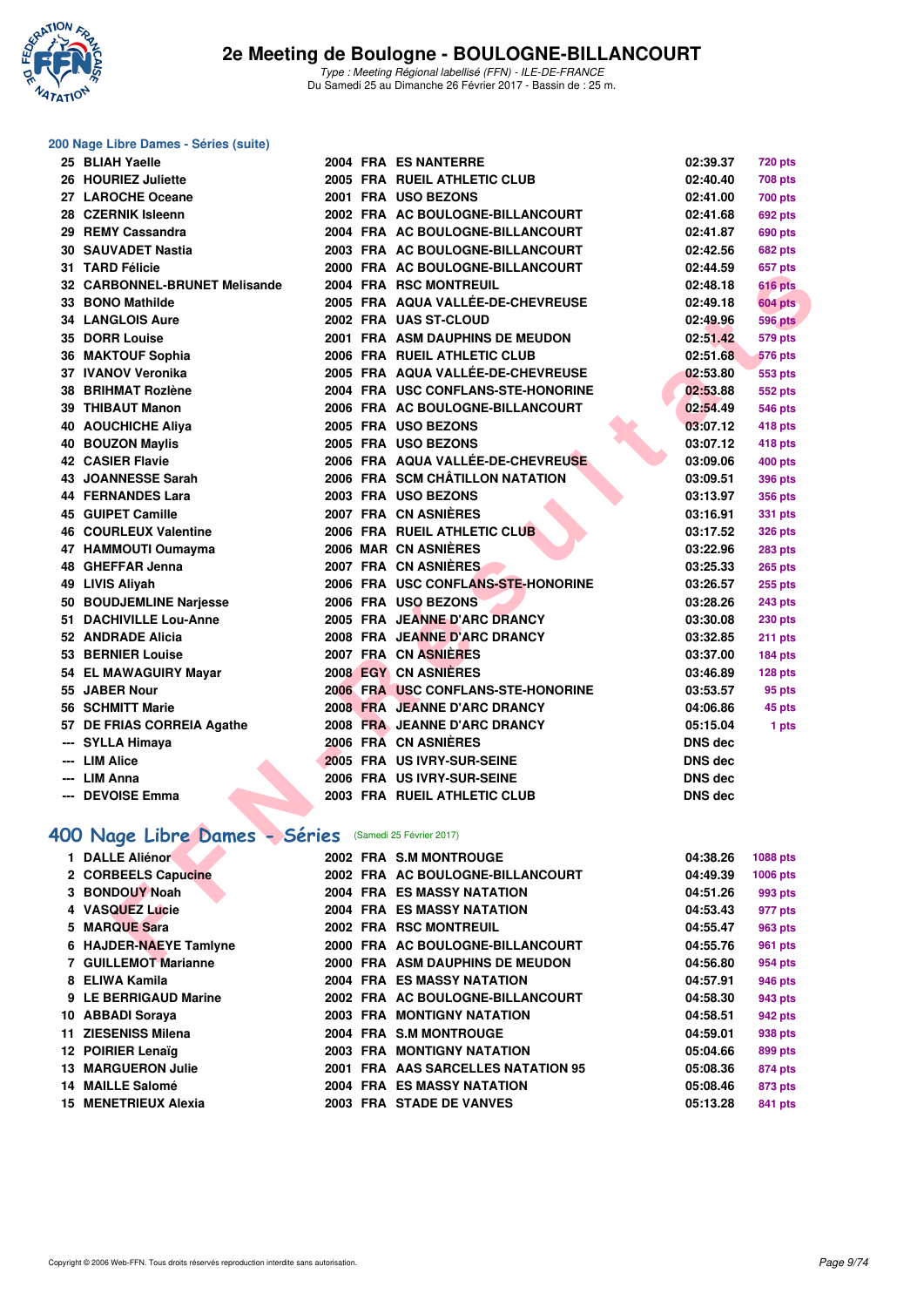

#### **400 Nage Libre Dames - Séries (suite)**

| 16 BERBICH Aya                |  | 2004 FRA CN POISSY                | 05:14.13       | 836 pts        |
|-------------------------------|--|-----------------------------------|----------------|----------------|
| 17 MEHRI Nour-Serine          |  | 2003 ALG CN ASNIÈRES              | 05:14.40       | 834 pts        |
| 18 JOLY Morgane               |  | 2004 FRA ES MASSY NATATION        | 05:18.09       | <b>810 pts</b> |
| 19 CALLANAN Amica             |  | 2002 FRA SCM CHÂTILLON NATATION   | 05:19.69       | 799 pts        |
| 20 BIRONNEAU Christale        |  | 2002 FRA USO BEZONS               | 05:20.07       | 797 pts        |
| 21 SAMID Ines                 |  | 2004 FRA CN ASNIERES              | 05:20.56       | 794 pts        |
| 22 EL KATEB Meryem            |  | 2004 FRA AC BOULOGNE-BILLANCOURT  | 05:26.62       | 755 pts        |
| 23 GUILLEMIN Manon            |  | 2005 FRA STADE DE VANVES          | 05:27.57       | 749 pts        |
| 24 AZZOUZ Safia               |  | 2004 FRA S.M MONTROUGE            | 05:30.98       | <b>728 pts</b> |
| 25 SOURDEAU-LACHOT Axelle     |  | 2005 FRA S.M MONTROUGE            | 05:31.22       | 727 pts        |
| 26 LE GUERN Elina             |  | 2005 FRA S.M MONTROUGE            | 05:32.65       | 718 pts        |
| 27 MROZ Emeline               |  | 2005 FRA STADE DE VANVES          | 05:33.39       | 714 pts        |
| 28 MROZ Manon                 |  | 2001 FRA STADE DE VANVES          | 05:34.07       | 710 pts        |
| 29 PEYSSONNEL Emma            |  | 2005 FRA RSC MONTREUIL            | 05:34.28       | 708 pts        |
| 30 MOUNIER IIona              |  | <b>2004 FRA ES MASSY NATATION</b> | 05:34.42       | 707 pts        |
| 31 HOURIEZ Juliette           |  | 2005 FRA RUEIL ATHLETIC CLUB      | 05:35.00       | 704 pts        |
| 32 REMY Cassandra             |  | 2004 FRA AC BOULOGNE-BILLANCOURT  | 05:35.68       | 700 pts        |
| 33 GUYON Agathe               |  | 2004 FRA S.M MONTROUGE            | 05:36.22       | 697 pts        |
| 34 ADJIMAN Shana              |  | 2005 FRA RSC MONTREUIL            | 05:38.25       | <b>684 pts</b> |
| 35 ALBENGA Zoe                |  | 2005 FRA S.M MONTROUGE            | 05:38.71       | <b>682 pts</b> |
| 36 CORBEELS Camélia           |  | 2004 FRA AC BOULOGNE-BILLANCOURT  | 05:39.95       | 674 pts        |
| 37 PHAM Thuyanna              |  | 2005 FRA CN ASNIÈRES              | 05:40.87       | <b>669 pts</b> |
| <b>38 BANZET Sixtine</b>      |  | 2005 FRA STADE DE VANVES          | 05:45.31       | 643 pts        |
| <b>39 SAUTEREAU Marie</b>     |  | 2004 FRA AQUA VALLÉE-DE-CHEVREUSE | 05:45.39       | 643 pts        |
| 40 HIRSCH Manon               |  | 2001 FRA UAS ST-CLOUD             | 05:50.22       | 615 pts        |
| 41 DURAN Chiara               |  | 2006 FRA RSC MONTREUIL            | 05:52.71       | 601 pts        |
| <b>42 ANDRIEUX Lou</b>        |  | 2005 FRA CN ASNIERES              | 05:53.72       | 595 pts        |
| 43 BONO Mathilde              |  | 2005 FRA AQUA VALLÉE-DE-CHEVREUSE | 05:58.68       | <b>568 pts</b> |
| <b>44 CAPELO Elodie</b>       |  | 2001 FRA SO ROSNY                 | 06:01.48       | 553 pts        |
| 45 MERCIER Syrianne           |  | 2006 FRA STADE DE VANVES          | 06:01.78       | 551 pts        |
| 46 IVANOV Veronika            |  | 2005 FRA AQUA VALLÉE-DE-CHEVREUSE | 06:10.24       | 507 pts        |
| 47 GUYON Daphné               |  | 2005 FRA S.M MONTROUGE            | 06:16.41       | 476 pts        |
| 48 NUINO Nawal                |  | 2007 FRA C.S MONTERELAIS NATATION | 06:29.03       | 415 pts        |
| 49 CASIER Flavie              |  | 2006 FRĀ AQUA VALLÉE-DE-CHEVREUSE | 06:31.31       | 405 pts        |
| 50 IRBOUH Manon               |  | 2006 FRA JEANNE D'ARC DRANCY      | 06:31.66       | 403 pts        |
| 51 CHAPEL Annabelle           |  | 2008 FRA STADE DE VANVES          | 06:38.64       | 372 pts        |
| 52 TIGRINE Chanez             |  | 2006 FRA RSC MONTREUIL            | 06:40.18       | <b>365 pts</b> |
| 53 FRANCON Pauline            |  | 2005 FRA RSC MONTREUIL            | 06:41.64       | 359 pts        |
| 54 FORTE-BERGOIN Abygaelle    |  | 2007 FRA C.S MONTERELAIS NATATION | 06:43.27       | <b>352 pts</b> |
| 55 LIM Anna                   |  | 2006 FRA US IVRY-SUR-SEINE        | 06:43.49       | <b>351 pts</b> |
| 56 GUILLEMIN Margaux          |  | 2005 FRA STADE DE VANVES          | 06:54.76       | <b>304 pts</b> |
| 57 BECKER Lola                |  | 2008 FRA STADE DE VANVES          | 07:05.24       | <b>264 pts</b> |
| 58 LUCARELLI Amandine         |  | 2004 FRA STADE DE VANVES          | 07:06.69       | 259 pts        |
| 59 BENAYACHI Charline         |  | 2007 FRA C.S MONTERELAIS NATATION | 07:08.55       | <b>252 pts</b> |
| 60 PAGANUS Naele              |  | 2005 FRA STADE DE VANVES          | 07:13.58       | <b>234 pts</b> |
| 61 BELKHELLADI Ines           |  | 2008 FRA ANTONY NATATION          | 07:19.22       | <b>215 pts</b> |
| 62 LAURENT Léa                |  | 2006 FRA JEANNE D'ARC DRANCY      | 07:29.62       | 182 pts        |
| 63 CARPIN Emilie              |  | 2007 FRA ANTONY NATATION          | 08:01.86       | 96 pts         |
| 64 ASSIER Amelia              |  | 2007 FRA JEANNE D'ARC DRANCY      | 08:08.25       | 82 pts         |
| 65 HAMMOUDI Soumaya           |  | 2007 FRA JEANNE D'ARC DRANCY      | 09:16.25       | 2 pts          |
| --- ROLLIER Shainez           |  | 2007 FRA JEANNE D'ARC DRANCY      | <b>DNF</b>     |                |
| --- DEVOISE Emma              |  | 2003 FRA RUEIL ATHLETIC CLUB      | <b>DNS</b> dec |                |
| --- DE KERMEL-LACROIX Alixane |  | 2002 FRA AC BOULOGNE-BILLANCOURT  | <b>DNS Nd</b>  |                |
|                               |  |                                   |                |                |

### **[50 Dos Dames - Finale A](http://www.ffnatation.fr/webffn/resultats.php?idact=nat&go=epr&idcpt=42219&idepr=11) 16-17 ans** (Dimanche 26 Février 2017)

**1 HAJDER-NAEYE Tamlyne 2000 FRA AC BOULOGNE-BILLANCOURT 00:30.87 1139 pts**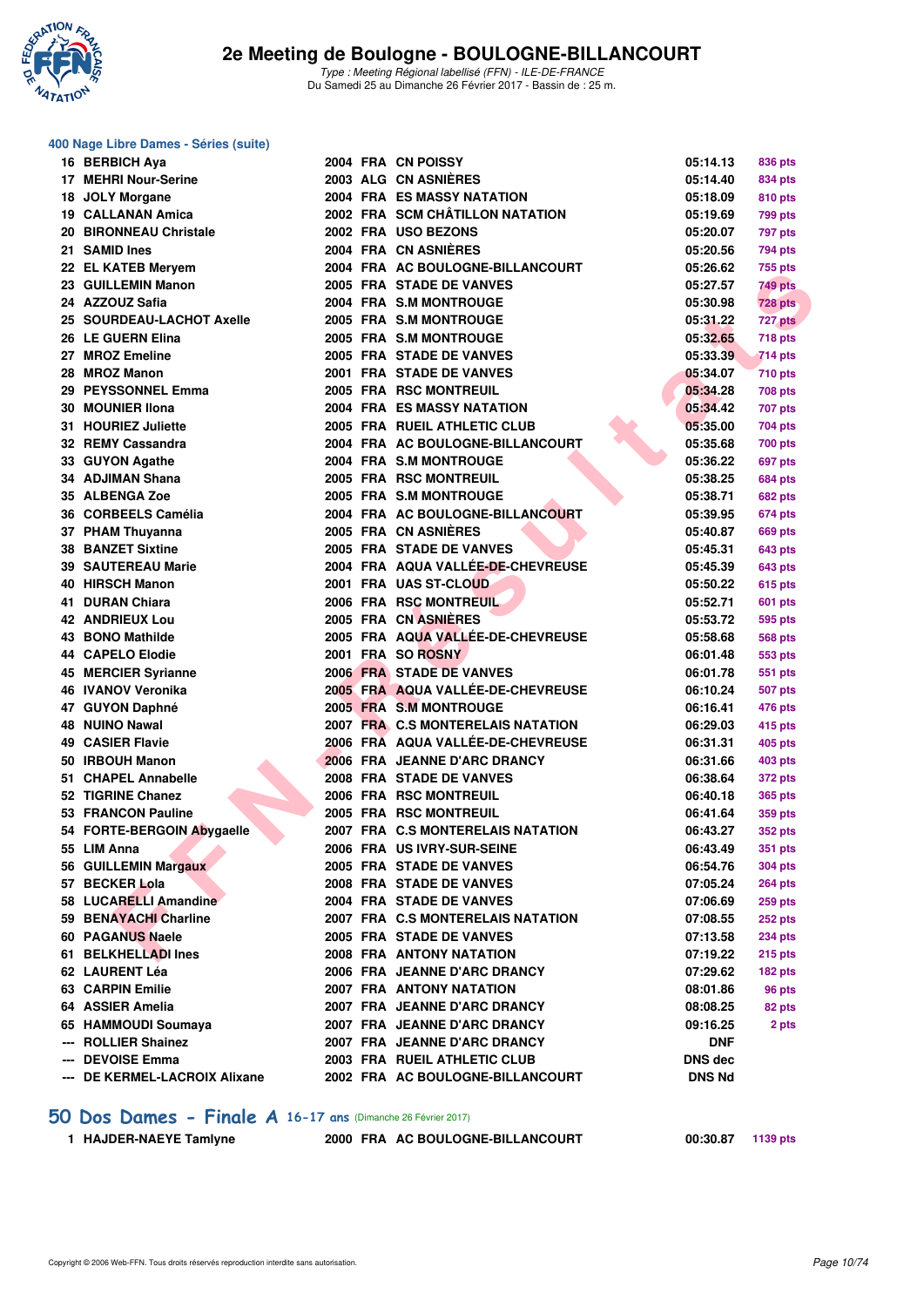

Type : Meeting Régional labellisé (FFN) - ILE-DE-FRANCE Du Samedi 25 au Dimanche 26 Février 2017 - Bassin de : 25 m.

#### **50 Dos Dames - Finale A (suite)**

| 2 VERCASSON Julie   |  | 2000 FRA VILLEMONBLE SPORTS NATATION | 00:33.79 | 983 pts |
|---------------------|--|--------------------------------------|----------|---------|
| 3 HAVILAND Lynn     |  | 2000 FRA AC BOULOGNE-BILLANCOURT     | 00:34.63 | 940 pts |
| 4 LARRAT Claire     |  | 2000 FRA VILLEMONBLE SPORTS NATATION | 00:35.49 | 897 pts |
| 5 LENEUF Anne-Livia |  | 2001 FRA AC BOULOGNE-BILLANCOURT     | 00:36.71 | 838 pts |
| 6 CAPELO Elodie     |  | 2001 FRA SO ROSNY                    | 00:37.62 | 796 pts |
| 7 CYROT Eugenie     |  | 2000 FRA ASM DAUPHINS DE MEUDON      | 00:41.21 | 638 pts |

## **[50 Dos Dames - Finale A](http://www.ffnatation.fr/webffn/resultats.php?idact=nat&go=epr&idcpt=42219&idepr=11) 14-15 ans** (Dimanche 26 Février 2017)

| O Dos Dames - Finale A 14-15 ans (Dimanche 26 Février 2017) |  |                                      |          |                 |
|-------------------------------------------------------------|--|--------------------------------------|----------|-----------------|
| 1 FAURE Lou-Ann                                             |  | 2003 FRA CSM CLAMART                 | 00:31.56 | <b>1101 pts</b> |
| 2 MARQUE Sara                                               |  | 2002 FRA RSC MONTREUIL               | 00:33.57 | 994 pts         |
| 3 SOLIGNAC Jaïlys                                           |  | 2002 FRA ASM DAUPHINS DE MEUDON      | 00:33.95 | 975 pts         |
| 4 PASQUIER Agathe                                           |  | 2002 FRA AC BOULOGNE-BILLANCOURT     | 00:34.19 | <b>962 pts</b>  |
| 5 HERVAULT Estelle                                          |  | 2003 FRA CNO ST-GERMAIN-EN-LAYE      | 00:35.12 | 916 pts         |
| 6 CAVELIER Charlotte                                        |  | 2002 FRA ASM DAUPHINS DE MEUDON      | 00:37.11 | 819 pts         |
| 7 OLLITRAUT Morgane                                         |  | 2003 FRA ASV CHÂTENAY-MALABRY        | 00:38.23 | <b>768 pts</b>  |
| 8 PIRIOU Océane                                             |  | 2003 FRA USC CONFLANS-STE-HONORINE   | 00:41.80 | 614 pts         |
|                                                             |  |                                      |          |                 |
| O Dos Dames - Finale A 13 ans (Dimanche 26 Février 2017)    |  |                                      |          |                 |
| 1 SAMID Ines                                                |  | 2004 FRA CN ASNIÈRES                 | 00:36.00 | 872 pts         |
| 2 COMBES Pauline                                            |  | 2004 FRA STADE FRANCAIS O COURBEVOIE | 00:37.30 | 811 pts         |
| 3 EL KATEB Meryem                                           |  | 2004 FRA AC BOULOGNE-BILLANCOURT     | 00:37.32 | <b>810 pts</b>  |
| <b>4 BAYON Alix</b>                                         |  | 2004 FRA AC BOULOGNE-BILLANCOURT     | 00:38.33 | <b>763 pts</b>  |
| 5 REMY Cassandra                                            |  | 2004 FRA AC BOULOGNE-BILLANCOURT     | 00:38.68 | 747 pts         |
| 6 BLIAH Yaelle                                              |  | 2004 FRA ES NANTERRE                 | 00:39.25 | <b>722 pts</b>  |
| 7 CORBEELS Camélia                                          |  | 2004 FRA AC BOULOGNE-BILLANCOURT     | 00:40.41 | 672 pts         |
| 8 DAVID Marie                                               |  | 2004 FRA STADE FRANÇAIS O COURBEVOIE | 00:41.76 | 616 pts         |
|                                                             |  |                                      |          |                 |
| O Dos Dames - Finale A 12 ans (Dimanche 26 Février 2017)    |  |                                      |          |                 |
| 1 PHAM Thuyanna                                             |  | 2005 FRA CN ASNIERES                 | 00:35.78 | <b>883 pts</b>  |
| 2 ANDRIEUX Lou                                              |  | 2005 FRA CN ASNIERES                 | 00:37.00 | 825 pts         |
| <b>3 PEYSSONNEL Emma</b>                                    |  | 2005 FRA RSC MONTREUIL               | 00:39.05 | 731 pts         |
| 4 LOUBEYRE-MOLINARI Nine                                    |  | 2005 FRA AC BOULOGNE-BILLANCOURT     | 00:40.40 | 672 pts         |
| 5 BOUZON Maylis                                             |  | 2005 FRA USO BEZONS                  | 00:42.93 | <b>569 pts</b>  |
| <b>6 FRANCON Pauline</b>                                    |  | 2005 FRA RSC MONTREUIL               | 00:44.72 | <b>501 pts</b>  |
| O Dos Dames - Finale A 11 ans (Dimanche 26 Février 2017)    |  |                                      |          |                 |
| 1 THIBAUT Manon                                             |  | 2006 FRA AC BOULOGNE-BILLANCOURT     | 00:41.02 | 646 pts         |
| 2 CHALMET Zoé                                               |  | 2006 FRA CN POISSY                   | 00:43.09 | 563 pts         |
| 3 TIGRINE Chanez                                            |  | 2006 FRA RSC MONTREUIL               | 00:43.62 | 542 pts         |
| 4 COURLEUX Valentine                                        |  | 2006 FRA RUEIL ATHLETIC CLUB         | 00:43.98 | 529 pts         |
| <b>5 CABANNE VERNERY Emma</b>                               |  | 2006 FRA C.S MONTERELAIS NATATION    | 00:44.85 | 496 pts         |
| 6 JOANNESSE Sarah                                           |  | 2006 FRA SCM CHÂTILLON NATATION      | 00:45.10 | 487 pts         |
| 7 LIVIS Aliyah                                              |  | 2006 FRA USC CONFLANS-STE-HONORINE   | 00:46.71 | 431 pts         |
| 8 BERBICH Rizlaine                                          |  | 2006 FRA CN POISSY                   | 00:47.44 | <b>406 pts</b>  |

#### **[50 Dos Dames - Finale A](http://www.ffnatation.fr/webffn/resultats.php?idact=nat&go=epr&idcpt=42219&idepr=11) 13 ans** (Dimanche 26 Février 2017)

| 1 SAMID Ines        |  | 2004 FRA CN ASNIÈRES                 | 00:36.00 | 872 pts        |
|---------------------|--|--------------------------------------|----------|----------------|
| 2 COMBES Pauline    |  | 2004 FRA STADE FRANCAIS O COURBEVOIE | 00:37.30 | 811 pts        |
| 3 EL KATEB Mervem   |  | 2004 FRA AC BOULOGNE-BILLANCOURT     | 00:37.32 | 810 pts        |
| <b>4 BAYON Alix</b> |  | 2004 FRA AC BOULOGNE-BILLANCOURT     | 00:38.33 | <b>763 pts</b> |
| 5 REMY Cassandra    |  | 2004 FRA AC BOULOGNE-BILLANCOURT     | 00:38.68 | 747 pts        |
| 6 BLIAH Yaelle      |  | 2004 FRA ES NANTERRE                 | 00:39.25 | <b>722 pts</b> |
| 7 CORBEELS Camélia  |  | 2004 FRA AC BOULOGNE-BILLANCOURT     | 00:40.41 | 672 pts        |
| 8 DAVID Marie       |  | 2004 FRA STADE FRANCAIS O COURBEVOIE | 00:41.76 | <b>616 pts</b> |

# **[50 Dos Dames - Finale A](http://www.ffnatation.fr/webffn/resultats.php?idact=nat&go=epr&idcpt=42219&idepr=11) 12 ans** (Dimanche 26 Février 2017)

| 1 PHAM Thuyanna          | 2005 FRA CN ASNIÈRES             | 00:35.78 | 883 pts        |
|--------------------------|----------------------------------|----------|----------------|
| 2 ANDRIEUX Lou           | 2005 FRA CN ASNIÈRES             | 00:37.00 | 825 pts        |
| 3 PEYSSONNEL Emma        | 2005 FRA RSC MONTREUIL           | 00:39.05 | 731 pts        |
| 4 LOUBEYRE-MOLINARI Nine | 2005 FRA AC BOULOGNE-BILLANCOURT | 00:40.40 | <b>672 pts</b> |
| 5 BOUZON Maylis          | 2005 FRA USO BEZONS              | 00:42.93 | 569 pts        |
| 6 FRANCON Pauline        | <b>2005 FRA RSC MONTREUIL</b>    | 00:44.72 | 501 pts        |

### **[50 Dos Dames - Finale A](http://www.ffnatation.fr/webffn/resultats.php?idact=nat&go=epr&idcpt=42219&idepr=11) 11 ans** (Dimanche 26 Février 2017)

| 1 THIBAUT Manon               | 2006 FRA AC BOULOGNE-BILLANCOURT   | 00:41.02 | 646 pts        |
|-------------------------------|------------------------------------|----------|----------------|
| 2 CHALMET Zoé                 | 2006 FRA CN POISSY                 | 00:43.09 | 563 pts        |
| 3 TIGRINE Chanez              | 2006 FRA RSC MONTREUIL             | 00:43.62 | 542 pts        |
| 4 COURLEUX Valentine          | 2006 FRA RUEIL ATHLETIC CLUB       | 00:43.98 | 529 pts        |
| <b>5 CABANNE VERNERY Emma</b> | 2006 FRA C.S MONTERELAIS NATATION  | 00:44.85 | 496 pts        |
| 6 JOANNESSE Sarah             | 2006 FRA SCM CHÂTILLON NATATION    | 00:45.10 | 487 pts        |
| 7 LIVIS Alivah                | 2006 FRA USC CONFLANS-STE-HONORINE | 00:46.71 | 431 pts        |
| 8 BERBICH Rizlaine            | 2006 FRA CN POISSY                 | 00:47.44 | <b>406 pts</b> |
|                               |                                    |          |                |

#### **[50 Dos Dames - Finale A](http://www.ffnatation.fr/webffn/resultats.php?idact=nat&go=epr&idcpt=42219&idepr=11) 10 ans** (Dimanche 26 Février 2017)

| 1 BERNIER Louise |  | 2007 FRA CN ASNIÈRES               | 00:44.35 | 515 pts        |
|------------------|--|------------------------------------|----------|----------------|
| 2 GUIPET Camille |  | 2007 FRA CN ASNIÈRES               | 00:44.91 | 494 pts        |
| 3 ASSIER Amelia  |  | 2007 FRA JEANNE D'ARC DRANCY       | 00:45.48 | 474 pts        |
| 4 GHEFFAR Jenna  |  | 2007 FRA CN ASNIÈRES               | 00:47.89 | 391 pts        |
| 5 MULARD Julie   |  | 2007 FRA USC CONFLANS-STE-HONORINE | 00:50.37 | 315 pts        |
| 6 COGNET Emilie  |  | 2007 FRA AC BOULOGNE-BILLANCOURT   | 00:52.98 | <b>244 pts</b> |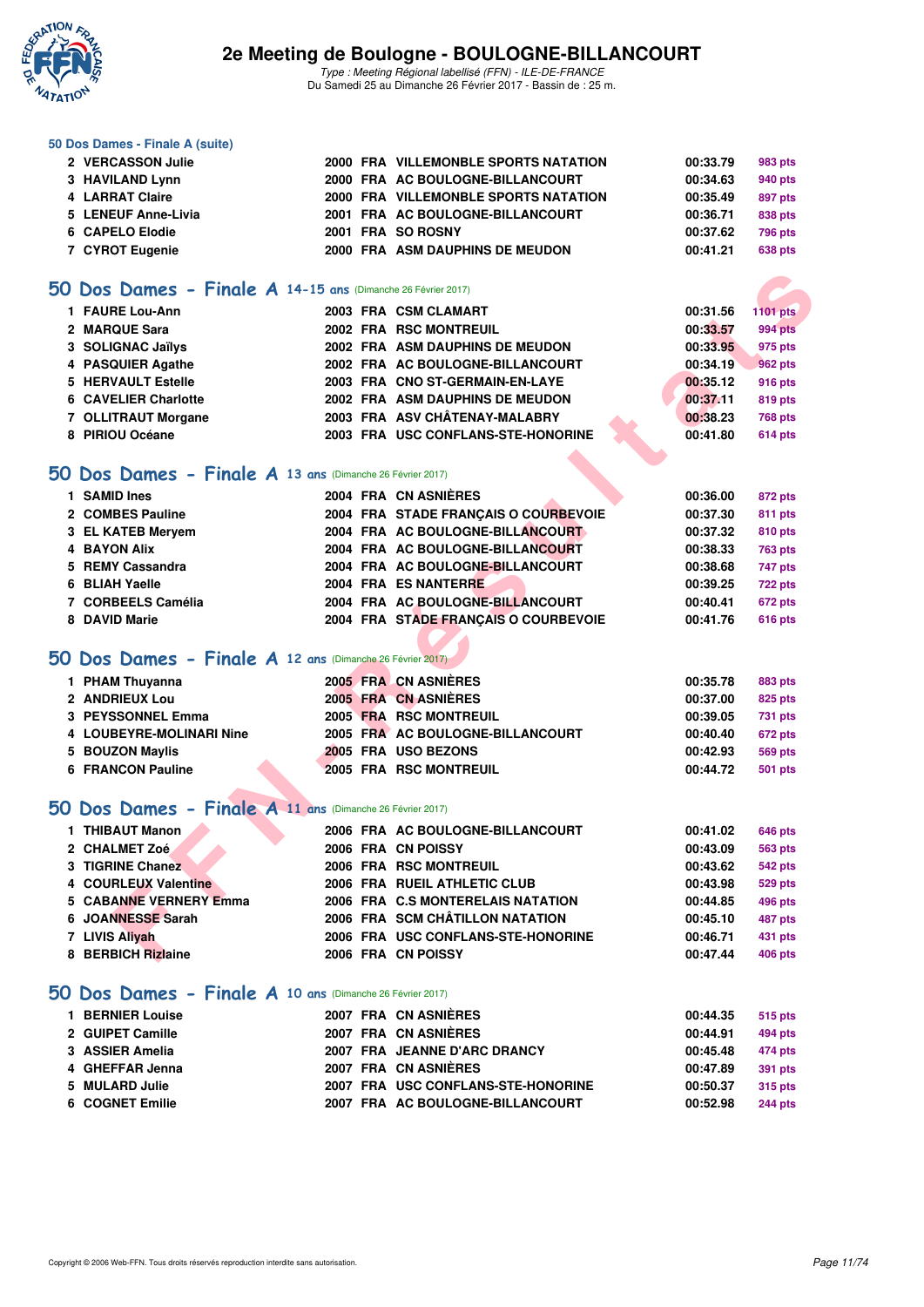

Type : Meeting Régional labellisé (FFN) - ILE-DE-FRANCE Du Samedi 25 au Dimanche 26 Février 2017 - Bassin de : 25 m.

| 50 Dos Dames - Finale A (suite)                          |  |                                        |                      |                           |
|----------------------------------------------------------|--|----------------------------------------|----------------------|---------------------------|
| 7 HAMMOUDI Soumaya                                       |  | 2007 FRA JEANNE D'ARC DRANCY           | 00:56.85             | <b>155 pts</b>            |
| 8 FANTAUZZI Louise                                       |  | 2007 FRA AC BOULOGNE-BILLANCOURT       | 00:58.37             | <b>125 pts</b>            |
|                                                          |  |                                        |                      |                           |
| 50 Dos Dames - Finale A 9 ans (Dimanche 26 Février 2017) |  |                                        |                      |                           |
| 1 FRANCON Claire                                         |  | 2008 FRA RSC MONTREUIL                 | 00:46.64             |                           |
|                                                          |  | <b>2008 EGY CN ASNIERES</b>            |                      | 433 pts                   |
| 2 EL MAWAGUIRY Mayar                                     |  |                                        | 00:50.38             | <b>315 pts</b>            |
| 3 ANDRADE Alicia                                         |  | 2008 FRA JEANNE D'ARC DRANCY           | 00:52.42             | <b>258 pts</b>            |
| 4 BENTAJAR Malake                                        |  | 2008 FRA CN POISSY                     | 00:55.53             | <b>183 pts</b>            |
| 5 RABY Rose                                              |  | 2008 FRA AC BOULOGNE-BILLANCOURT       | 00:58.41             | 124 pts                   |
| 6 DE FRIAS CORREIA Agathe                                |  | 2008 FRA JEANNE D'ARC DRANCY           | 00:59.46             | $106$ pts                 |
| 7 FAIVRE Salomé                                          |  | 2008 FRA AC BOULOGNE-BILLANCOURT       | 01:00.79             | 85 pts                    |
| 8 SCHMITT Marie                                          |  | 2008 FRA JEANNE D'ARC DRANCY           | 01:01.97             | 68 pts                    |
|                                                          |  |                                        |                      |                           |
| 50 Dos Dames - Séries<br>(Dimanche 26 Février 2017)      |  |                                        |                      |                           |
| 1 FAURE Lou-Ann                                          |  | 2003 FRA CSM CLAMART                   | 00:31.53             | 1103 pts                  |
| 2 HAJDER-NAEYE Tamlyne                                   |  | 2000 FRA AC BOULOGNE-BILLANCOURT       | 00:31.93             | 1081 pts                  |
| 3 SOLIGNAC Jaïlys                                        |  | 2002 FRA ASM DAUPHINS DE MEUDON        | 00:33.20             | 1013 pts                  |
| 4 MARQUE Sara                                            |  | 2002 FRA RSC MONTREUIL                 | 00:34.17             | 963 pts                   |
| 5 VERCASSON Julie                                        |  | 2000 FRA VILLEMONBLE SPORTS NATATION   | 00:34.46             | 949 pts                   |
| <b>6 LARRAT Claire</b>                                   |  | 2000 FRA VILLEMONBLE SPORTS NATATION   | 00:34.88             | 928 pts                   |
| <b>7 HERVAULT Estelle</b>                                |  | 2003 FRA CNO ST-GERMAIN-EN-LAYE        | 00:35.46             | 899 pts                   |
| 8 PASQUIER Agathe                                        |  | 2002 FRA AC BOULOGNE-BILLANCOURT       | 00:35.70             | 887 pts                   |
| 9 SAMID Ines                                             |  | 2004 FRA CN ASNIÈRES                   | 00:36.04             | 871 pts                   |
| 10 PHAM Thuyanna                                         |  | 2005 FRA CN ASNIERES                   | 00:36.20             | 863 pts                   |
| 11 HAVILAND Lynn                                         |  | 2000 FRA AC BOULOGNE-BILLANCOURT       | 00:36.76             | 836 pts                   |
| 12 OLLITRAUT Morgane                                     |  | 2003 FRA ASV CHÂTENAY-MALABRY          | 00:37.00             | 825 pts                   |
| 13 COMBES Pauline                                        |  | 2004 FRA STADE FRANÇAIS O COURBEVOIE   | 00:37.59             | 797 pts                   |
| <b>14 ANDRIEUX Lou</b>                                   |  | 2005 FRA CN ASNIERES                   | 00:37.73             | 791 pts                   |
| <b>15 CAVELIER Charlotte</b>                             |  | <b>2002 FRA ASM DAUPHINS DE MEUDON</b> | 00:37.81             | <b>787 pts</b>            |
| 16 LENEUF Anne-Livia                                     |  | 2001 FRA AC BOULOGNE-BILLANCOURT       | 00:37.92             | <b>782 pts</b>            |
| 17 EL KATEB Meryem                                       |  | 2004 FRA AC BOULOGNE-BILLANCOURT       | 00:37.94             | <b>781 pts</b>            |
| 18 CAPELO Elodie                                         |  | 2001 FRA SO ROSNY                      | 00:38.07             | 775 pts                   |
| <b>18 LANGLOIS Aure</b>                                  |  | 2002 FRA UAS ST-CLOUD                  | 00:38.07             | 775 pts                   |
| 20 REMY Cassandra                                        |  | 2004 FRA AC BOULOGNE-BILLANCOURT       | 00:38.43             | <b>759 pts</b>            |
| 21 PEYSSONNEL Emma                                       |  | 2005 FRA RSC MONTREUIL                 | 00:39.85             | 696 pts                   |
| 22 BAYON Alix                                            |  | 2004 FRA AC BOULOGNE-BILLANCOURT       | 00:39.87             | 695 pts                   |
| 23 PIRIOU Océane                                         |  | 2003 FRA USC CONFLANS-STE-HONORINE     | 00:40.07             |                           |
| 24 TALLON Hermine                                        |  | 2003 FRA CNO ST-GERMAIN-EN-LAYE        |                      | 686 pts<br><b>685 pts</b> |
|                                                          |  | 2002 FRA ASM DAUPHINS DE MEUDON        | 00:40.10<br>00:40.14 |                           |
| 25 JANSEN Lilijade<br>26 CORBEELS Camélia                |  |                                        |                      | <b>683 pts</b>            |
| 27 BLIAH Yaelle                                          |  | 2004 FRA AC BOULOGNE-BILLANCOURT       | 00:40.34             | 675 pts                   |
|                                                          |  | 2004 FRA ES NANTERRE                   | 00:40.50             | <b>668 pts</b>            |
| 28 THIBAUT Manon                                         |  | 2006 FRA AC BOULOGNE-BILLANCOURT       | 00:40.97             | <b>648 pts</b>            |
| 29 DAVID Marie                                           |  | 2004 FRA STADE FRANÇAIS O COURBEVOIE   | 00:41.07             | <b>644 pts</b>            |
| <b>30 TARD Petronille</b>                                |  | 2003 FRA AC BOULOGNE-BILLANCOURT       | 00:41.16             | 640 pts                   |
| 31 SAUVADET Nastia                                       |  | 2003 FRA AC BOULOGNE-BILLANCOURT       | 00:41.24             | 637 pts                   |
| 32 LOUBEYRE-MOLINARI Nine                                |  | 2005 FRA AC BOULOGNE-BILLANCOURT       | 00:41.91             | <b>610 pts</b>            |
| 33 COLAS-BARA Eve                                        |  | 2004 FRA AC BOULOGNE-BILLANCOURT       | 00:41.98             | 607 pts                   |
| 34 CYROT Eugenie                                         |  | 2000 FRA ASM DAUPHINS DE MEUDON        | 00:42.79             | <b>574 pts</b>            |
| 35 GUILLERMIC Maïwen                                     |  | 2003 FRA ASV CHATENAY-MALABRY          | 00:43.59             | 543 pts                   |
| <b>36 CABANNE VERNERY Emma</b>                           |  | 2006 FRA C.S MONTERELAIS NATATION      | 00:43.74             | <b>538 pts</b>            |
| 37 BOUZON Maylis                                         |  | 2005 FRA USO BEZONS                    | 00:44.05             | <b>526 pts</b>            |
| 38 TIGRINE Chanez                                        |  | 2006 FRA RSC MONTREUIL                 | 00:44.39             | <b>513 pts</b>            |
| 39 CHALMET Zoé                                           |  | 2006 FRA CN POISSY                     | 00:44.47             | <b>510 pts</b>            |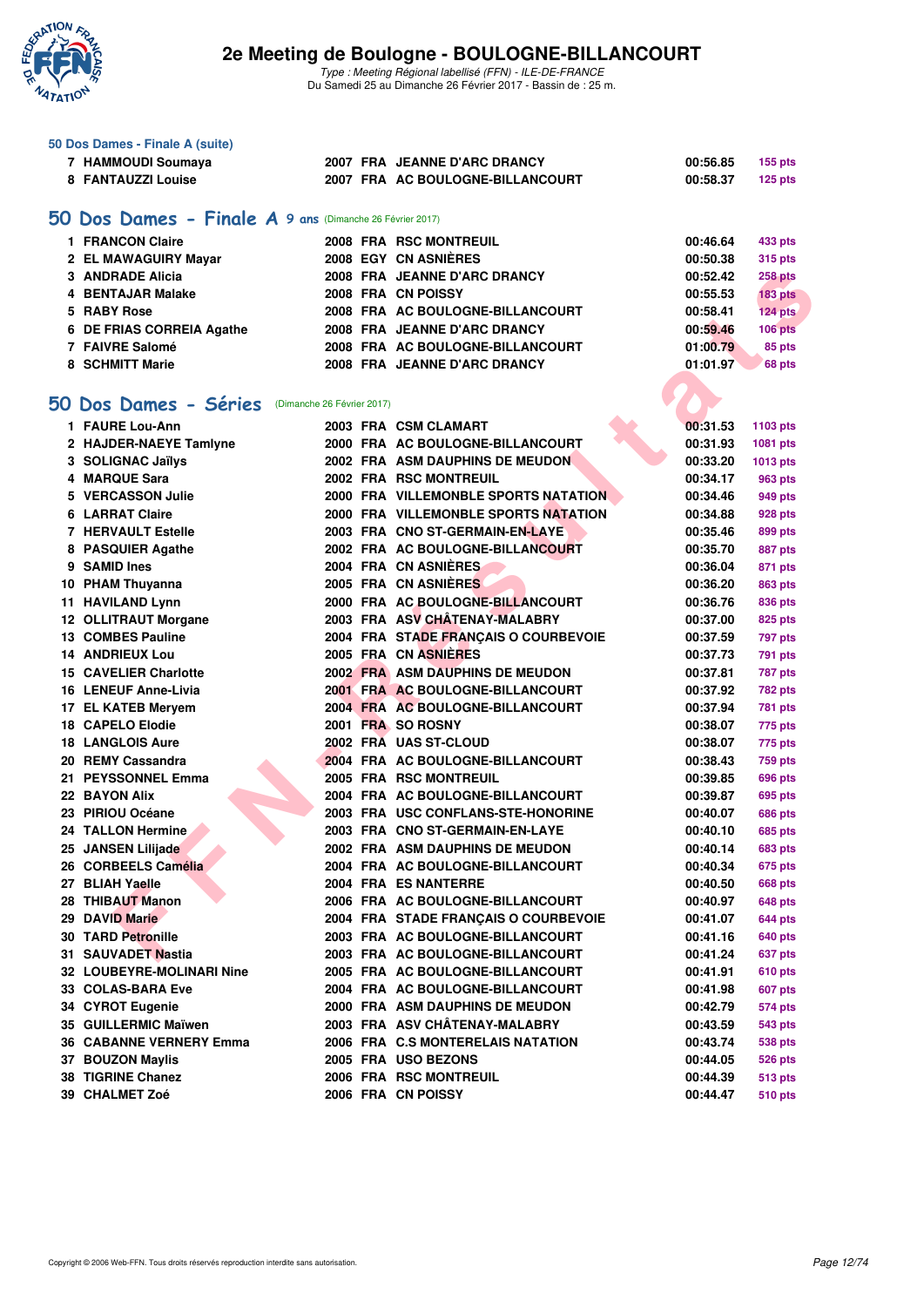

### **50 Dos Dames - Séries (suite)**

| 40 COURLEUX Valentine                                       |  | 2006 FRA RUEIL ATHLETIC CLUB         | 00:44.86       | 496 pts        |
|-------------------------------------------------------------|--|--------------------------------------|----------------|----------------|
| <b>41 FRANCON Pauline</b>                                   |  | 2005 FRA RSC MONTREUIL               | 00:44.97       | 492 pts        |
| 42 JOANNESSE Sarah                                          |  | 2006 FRA SCM CHÂTILLON NATATION      | 00:45.16       | 485 pts        |
| <b>43 BERNIER Louise</b>                                    |  | 2007 FRA CN ASNIERES                 | 00:45.22       | 483 pts        |
| 44 GUIPET Camille                                           |  | 2007 FRA CN ASNIERES                 | 00:46.14       | 450 pts        |
| 45 LIVIS Aliyah                                             |  | 2006 FRA USC CONFLANS-STE-HONORINE   | 00:46.52       | 437 pts        |
| 46 ASSIER Amelia                                            |  | 2007 FRA JEANNE D'ARC DRANCY         | 00:46.70       | 431 pts        |
| 47 FERNANDES Lara                                           |  | 2003 FRA USO BEZONS                  | 00:46.87       | 425 pts        |
| <b>48 BERBICH Rizlaine</b>                                  |  | 2006 FRA CN POISSY                   | 00:47.78       | 395 pts        |
| <b>49 NGUYEN-NHON Thais</b>                                 |  | 2006 FRA STADE FRANÇAIS O COURBEVOIE | 00:48.18       | <b>382 pts</b> |
| 50 GHEFFAR Jenna                                            |  | 2007 FRA CN ASNIERES                 | 00:48.54       | 371 pts        |
| 51 MULARD Julie                                             |  | 2007 FRA USC CONFLANS-STE-HONORINE   | 00:48.59       | <b>369 pts</b> |
| 52 PLASSART Julie-Louise                                    |  | 2006 FRA C.S MONTERELAIS NATATION    | 00:49.38       | 345 pts        |
| 53 LUKOWIAK Emma                                            |  | 2006 FRA USC CONFLANS-STE-HONORINE   |                |                |
|                                                             |  |                                      | 00:49.69       | 335 pts        |
| 54 BOUDJEMLINE Narjesse                                     |  | 2006 FRA USO BEZONS                  | 00:49.73       | 334 pts        |
| 55 PINTO Anais                                              |  | 2006 FRA CN POISSY                   | 00:49.89       | 329 pts        |
| <b>56 FRANCON Claire</b>                                    |  | 2008 FRA RSC MONTREUIL               | 00:49.95       | <b>327 pts</b> |
| 57 LAURENT Léa                                              |  | 2006 FRA JEANNE D'ARC DRANCY         | 00:49.97       | <b>327 pts</b> |
| 58 HAMMOUTI Oumayma                                         |  | 2006 MAR CN ASNIERES                 | 00:50.33       | <b>316 pts</b> |
| 59 EL MAWAGUIRY Mayar                                       |  | <b>2008 EGY CN ASNIERES</b>          | 00:51.34       | <b>287 pts</b> |
| 60 BORGNE Iléane                                            |  | 2004 FRA USC CONFLANS-STE-HONORINE   | 00:51.99       | <b>270 pts</b> |
| 61 JABER Nour                                               |  | 2006 FRA USC CONFLANS-STE-HONORINE   | 00:52.53       | 255 pts        |
| 62 ANDRADE Alicia                                           |  | 2008 FRA JEANNE D'ARC DRANCY         | 00:53.35       | <b>234 pts</b> |
| 63 BEGUE-TURON Inès                                         |  | 2008 FRA AC BOULOGNE-BILLANCOURT     | 00:53.84       | 222 pts        |
| 64 BENTAJAR Malake                                          |  | 2008 FRA CN POISSY                   | 00:55.32       | 187 pts        |
| 65 COGNET Emilie                                            |  | 2007 FRA AC BOULOGNE-BILLANCOURT     | 00:57.32       | $145$ pts      |
| 66 SCHMITT Marie                                            |  | 2008 FRA JEANNE D'ARC DRANCY         | 00:59.28       | $109$ pts      |
| 67 FREDJ Maïssane                                           |  | 2007 FRA USC CONFLANS-STE-HONORINE   | 00:59.33       | $108$ pts      |
| 68 DE FRIAS CORREIA Agathe                                  |  | 2008 FRA JEANNE D'ARC DRANCY         | 00:59.34       | $108$ pts      |
| 69 RABY Rose                                                |  | 2008 FRA AC BOULOGNE-BILLANCOURT     | 00:59.43       | $106$ pts      |
| 70 HAMMOUDI Soumaya                                         |  | 2007 FRA JEANNE D'ARC DRANCY         | 00:59.89       | 99 pts         |
| <b>71 FANTAUZZI Louise</b>                                  |  | 2007 FRA AC BOULOGNE-BILLANCOURT     | 01:01.02       | 81 pts         |
| 72 KAMDEM Kauraly                                           |  | 2007 FRA AC BOULOGNE-BILLANCOURT     | 01:01.55       | 74 pts         |
| 73 FAIVRE Salomé                                            |  | 2008 FRA AC BOULOGNE-BILLANCOURT     | 01:02.17       | 65 pts         |
| 74 BOQUET Maxence                                           |  | 2008 FRA AC BOULOGNE-BILLANCOURT     | 01:06.37       | 21 pts         |
| --- EL ADAOUI Khadija                                       |  | 2007 FRA CN POISSY                   | <b>DNS dec</b> |                |
| --- DURAND Clhéa                                            |  | 2003 FRA RSC MONTREUIL               | <b>DNS dec</b> |                |
| --- SYLLA Himaya                                            |  | 2006 FRA CN ASNIERES                 | <b>DNS dec</b> |                |
| --- VICTOR Mélanie                                          |  | 2001 FRA AC BOULOGNE-BILLANCOURT     | <b>DNS</b> dec |                |
| --- D'ARBAUMONT Coline                                      |  | 2006 FRA CN POISSY                   | DNS dec        |                |
| --- DEVOISE Emma                                            |  | 2003 FRA RUEIL ATHLETIC CLUB         | <b>DNS</b> dec |                |
|                                                             |  |                                      |                |                |
| 100 Dos Dames - Finale A 16-17 ans (Samedi 25 Février 2017) |  |                                      |                |                |
| 1 DETAIS Laurine                                            |  | 2000 FRA USO BEZONS                  | 01:12.83       | 956 pts        |
| 2 LARRAT Claire                                             |  | 2000 FRA VILLEMONBLE SPORTS NATATION | 01:13.90       | 930 pts        |
| 3 MULLER Lena                                               |  | 2001 FRA CSN GUYANCOURT              |                |                |
| 4 HAVILAND Lynn                                             |  | 2000 FRA AC BOULOGNE-BILLANCOURT     | 01:14.11       | 925 pts        |
|                                                             |  |                                      | 01:14.97       | 904 pts        |
| 5 DAVIN Isabelle                                            |  | 2001 FRA CNO ST-GERMAIN-EN-LAYE      | 01:17.31       | 848 pts        |
| 6 LUDET Irina                                               |  | 2001 FRA RSC MONTREUIL               | 01:20.68       | 772 pts        |
| 7 LENEUF Anne-Livia                                         |  | 2001 FRA AC BOULOGNE-BILLANCOURT     | 01:20.72       | 771 pts        |
| 8 CAPELO Elodie                                             |  | 2001 FRA SO ROSNY                    | 01:24.23       | 695 pts        |
|                                                             |  |                                      |                |                |

#### **[100 Dos Dames - Finale A](http://www.ffnatation.fr/webffn/resultats.php?idact=nat&go=epr&idcpt=42219&idepr=12) 14-15 ans** (Samedi 25 Février 2017)

|  | 1 PASQUIER Agathe |  |
|--|-------------------|--|
|--|-------------------|--|

**2002 FRA AC BOULOGNE-BILLANCOURT 01:12.77 958 pts**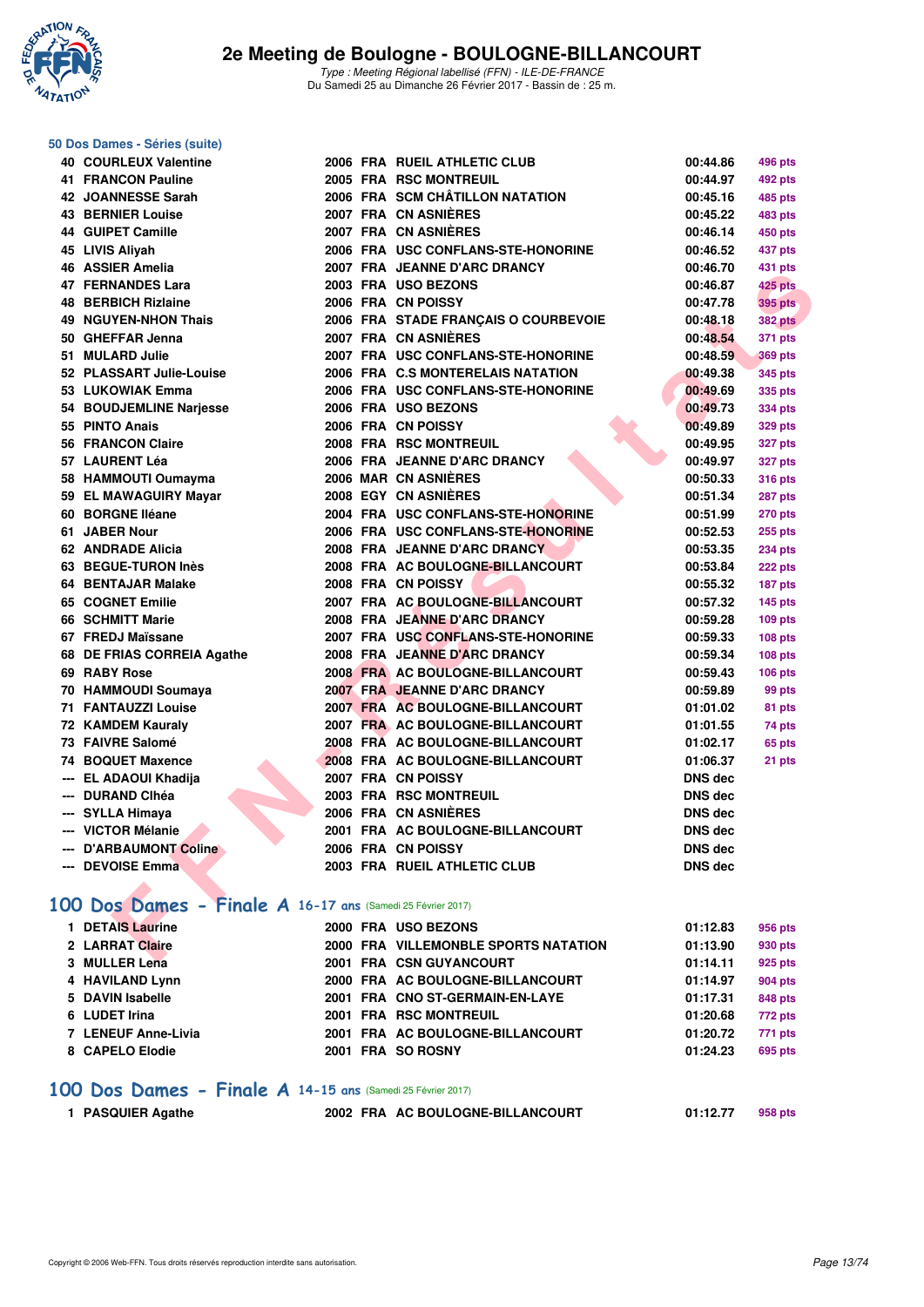

Type : Meeting Régional labellisé (FFN) - ILE-DE-FRANCE Du Samedi 25 au Dimanche 26 Février 2017 - Bassin de : 25 m.

#### **100 Dos Dames - Finale A (suite)**

| 2 ABDALLAH Anfiya      |  | 2003 FRA CN ASNIÈRES            | 01:14.91 | 905 pts        |
|------------------------|--|---------------------------------|----------|----------------|
| 3 HERVAULT Estelle     |  | 2003 FRA CNO ST-GERMAIN-EN-LAYE | 01:15.43 | 893 pts        |
| 4 BERTIN Capucine      |  | 2002 FRA ASM DAUPHINS DE MEUDON | 01:15.85 | 883 pts        |
| 5 LE MAGOARIEC Sterenn |  | 2003 FRA S.M MONTROUGE          | 01:17.33 | 848 pts        |
| 6 BRAULT Lucile        |  | 2003 FRA CSN GUYANCOURT         | 01:20.09 | <b>785 pts</b> |
| 7 OLLITRAUT Morgane    |  | 2003 FRA ASV CHÂTENAY-MALABRY   | 01:20.24 | <b>781 pts</b> |
| 8 DURAND Clhéa         |  | 2003 FRA RSC MONTREUIL          | 01:21.99 | 743 pts        |

### **[100 Dos Dames - Finale A](http://www.ffnatation.fr/webffn/resultats.php?idact=nat&go=epr&idcpt=42219&idepr=12) 13 ans** (Samedi 25 Février 2017)

|                                                         |  |                                      |          | טאן ט <del>ד</del> י |
|---------------------------------------------------------|--|--------------------------------------|----------|----------------------|
|                                                         |  |                                      |          |                      |
| 00 Dos Dames - Finale A 13 ans (Samedi 25 Février 2017) |  |                                      |          |                      |
| 1 BONDOUY Noah                                          |  | <b>2004 FRA ES MASSY NATATION</b>    | 01:12.04 | <b>976 pts</b>       |
| 2 MAILLE Salomé                                         |  | <b>2004 FRA ES MASSY NATATION</b>    | 01:13.76 | 933 pts              |
| 3 VASQUEZ Lucie                                         |  | <b>2004 FRA ES MASSY NATATION</b>    | 01:15.33 | 895 pts              |
| 4 ELIWA Kamila                                          |  | <b>2004 FRA ES MASSY NATATION</b>    | 01:16.27 | 873 pts              |
| 5 QUANTIN Eva                                           |  | 2004 FRA CSN GUYANCOURT              | 01:18.10 | 830 pts              |
| 6 SAMID Ines                                            |  | 2004 FRA CN ASNIERES                 | 01:18.75 | <b>815 pts</b>       |
| 7 MOUNIER IIona                                         |  | <b>2004 FRA ES MASSY NATATION</b>    | 01:19.21 | 805 pts              |
| 8 CIMKAUSKAS Shana                                      |  | 2004 FRA STADE FRANÇAIS O COURBEVOIE | 01:21.39 | <b>756 pts</b>       |
| 00 Dos Dames - Finale A 12 ans (Samedi 25 Février 2017) |  |                                      |          |                      |
| 1 PHAM Thuyanna                                         |  | 2005 FRA CN ASNIÈRES                 | 01:17.10 | 853 pts              |
| 2 ANDRIEUX Lou                                          |  | 2005 FRA CN ASNIERES                 | 01:20.04 | <b>786 pts</b>       |
| 3 SOURDEAU-LACHOT Axelle                                |  | 2005 FRA S.M MONTROUGE               | 01:20.10 | <b>784 pts</b>       |
| 4 GROS Anouk                                            |  | 2005 FRA CSN GUYANCOURT              | 01:24.38 | 691 pts              |
| 5 LIM Alice                                             |  | 2005 FRA US IVRY-SUR-SEINE           | 01:25.19 | 674 pts              |
| 6 BONO Mathilde                                         |  | 2005 FRA AQUA VALLÉE-DE-CHEVREUSE    | 01:27.05 | 636 pts              |
| 7 GUILLEMIN Margaux                                     |  | 2005 FRA STADE DE VANVES             | 01:27.37 | 630 pts              |
| 8 IVANOV Veronika                                       |  | 2005 FRA AQUA VALLÉE-DE-CHEVREUSE    | 01:31.29 | 553 pts              |
|                                                         |  |                                      |          |                      |
| 00 Dos Dames - Finale A 11 ans (Samedi 25 Février 2017) |  |                                      |          |                      |
| 1 TABIASCO Alexandra                                    |  | 2006 FRA STADE FRANÇAIS O COURBEVOIE | 01:21.51 | <b>753 pts</b>       |
| 2 THIBAUT Manon                                         |  | 2006 FRA AC BOULOGNE-BILLANCOURT     | 01:28.45 | 608 pts              |
| 3 DURAN Chiara                                          |  | 2006 FRA RSC MONTREUIL               | 01:29.85 | 581 pts              |
| 4 LIM Anna                                              |  | 2006 FRA US IVRY-SUR-SEINE           | 01:32.20 | <b>536 pts</b>       |
| <b>5 CABANNE VERNERY Emma</b>                           |  | 2006 FRA C.S MONTERELAIS NATATION    | 01:33.26 | 517 pts              |
| 6 CHALMET Zoé                                           |  | 2006 FRA CN POISSY                   | 01:34.34 | 497 pts              |
| <b>7 CASIER Flavie</b>                                  |  | 2006 FRA AQUA VALLÉE-DE-CHEVREUSE    | 01:36.21 | 465 pts              |
| 8 JOANNESSE Sarah                                       |  | 2006 FRA SCM CHÂTILLON NATATION      | 01:42.24 | <b>366 pts</b>       |
| 00 Dos Dames - Finale A 10 ans (Samedi 25 Février 2017) |  |                                      |          |                      |
|                                                         |  |                                      |          |                      |
| 1 GUIPET Camille                                        |  | 2007 FRA CN ASNIÈRES                 | 01:39.49 | 410 pts              |
| 2 FORTE-BERGOIN Abygaelle                               |  | 2007 FRA C.S MONTERELAIS NATATION    | 01:40.99 | <b>386 pts</b>       |
| 3 BERNIER Louise                                        |  | 2007 FRA CN ASNIÈRES                 | 01:42.04 | <b>369 pts</b>       |
| 4 NUINO Nawal                                           |  | 2007 FRA C.S MONTERELAIS NATATION    | 01:42.61 | <b>361 pts</b>       |
| 5 GHEFFAR Jenna                                         |  | 2007 FRA CN ASNIERES                 | 01:43.49 | 347 pts              |

### **[100 Dos Dames - Finale A](http://www.ffnatation.fr/webffn/resultats.php?idact=nat&go=epr&idcpt=42219&idepr=12) 12 ans** (Samedi 25 Février 2017)

| 1 PHAM Thuyanna          |  | 2005 FRA CN ASNIÈRES              | 01:17.10 | 853 pts        |
|--------------------------|--|-----------------------------------|----------|----------------|
| 2 ANDRIEUX Lou           |  | 2005 FRA CN ASNIÈRES              | 01:20.04 | <b>786 pts</b> |
| 3 SOURDEAU-LACHOT Axelle |  | 2005 FRA S.M MONTROUGE            | 01:20.10 | <b>784 pts</b> |
| 4 GROS Anouk             |  | 2005 FRA CSN GUYANCOURT           | 01:24.38 | 691 pts        |
| 5 LIM Alice              |  | 2005 FRA US IVRY-SUR-SEINE        | 01:25.19 | <b>674 pts</b> |
| 6 BONO Mathilde          |  | 2005 FRA AQUA VALLÉE-DE-CHEVREUSE | 01:27.05 | <b>636 pts</b> |
| 7 GUILLEMIN Margaux      |  | 2005 FRA STADE DE VANVES          | 01:27.37 | <b>630 pts</b> |
| 8 IVANOV Veronika        |  | 2005 FRA AQUA VALLÉE-DE-CHEVREUSE | 01:31.29 | 553 pts        |

### **[100 Dos Dames - Finale A](http://www.ffnatation.fr/webffn/resultats.php?idact=nat&go=epr&idcpt=42219&idepr=12) 11 ans** (Samedi 25 Février 2017)

| 1 TABIASCO Alexandra   |  | 2006 FRA STADE FRANCAIS O COURBEVOIE | 01:21.51 | 753 pts        |
|------------------------|--|--------------------------------------|----------|----------------|
| 2 THIBAUT Manon        |  | 2006 FRA AC BOULOGNE-BILLANCOURT     | 01:28.45 | <b>608 pts</b> |
| 3 DURAN Chiara         |  | 2006 FRA RSC MONTREUIL               | 01:29.85 | <b>581 pts</b> |
| 4 LIM Anna             |  | 2006 FRA US IVRY-SUR-SEINE           | 01:32.20 | <b>536 pts</b> |
| 5 CABANNE VERNERY Emma |  | 2006 FRA C.S MONTERELAIS NATATION    | 01:33.26 | 517 pts        |
| 6 CHALMET Zoé          |  | 2006 FRA CN POISSY                   | 01:34.34 | 497 pts        |
| 7 CASIER Flavie        |  | 2006 FRA AQUA VALLÉE-DE-CHEVREUSE    | 01:36.21 | <b>465 pts</b> |
| 8 JOANNESSE Sarah      |  | 2006 FRA SCM CHÂTILLON NATATION      | 01:42.24 | <b>366 pts</b> |

# **[100 Dos Dames - Finale A](http://www.ffnatation.fr/webffn/resultats.php?idact=nat&go=epr&idcpt=42219&idepr=12) 10 ans** (Samedi 25 Février 2017)

| 1 GUIPET Camille          |  | 2007 FRA CN ASNIÈRES              | 01:39.49 | 410 pts        |
|---------------------------|--|-----------------------------------|----------|----------------|
| 2 FORTE-BERGOIN Abygaelle |  | 2007 FRA C.S MONTERELAIS NATATION | 01:40.99 | <b>386 pts</b> |
| 3 BERNIER Louise          |  | 2007 FRA CN ASNIÈRES              | 01:42.04 | 369 pts        |
| 4 NUINO Nawal             |  | 2007 FRA C.S MONTERELAIS NATATION | 01:42.61 | <b>361 pts</b> |
| 5 GHEFFAR Jenna           |  | 2007 FRA CN ASNIÈRES              | 01:43.49 | 347 pts        |
| 6 ASSIER Amelia           |  | 2007 FRA JEANNE D'ARC DRANCY      | 01:44.65 | 330 pts        |
| 7 ROLLIER Shainez         |  | 2007 FRA JEANNE D'ARC DRANCY      | 01:45.41 | 319 pts        |
| 8 BENAYACHI Charline      |  | 2007 FRA C.S MONTERELAIS NATATION | 01:54.66 | <b>201 pts</b> |
|                           |  |                                   |          |                |

### **[100 Dos Dames - Finale A](http://www.ffnatation.fr/webffn/resultats.php?idact=nat&go=epr&idcpt=42219&idepr=12) 9 ans** (Samedi 25 Février 2017)

| 1 BECKER Lola        |  | 2008 FRA STADE DE VANVES | 01:41.87 | 372 pts |
|----------------------|--|--------------------------|----------|---------|
| 2 EL MAWAGUIRY Mayar |  | 2008 EGY CN ASNIERES     | 01:49.82 | 259 pts |
| 3 BENTAJAR Malake    |  | 2008 FRA CN POISSY       | 01:59.52 | 149 pts |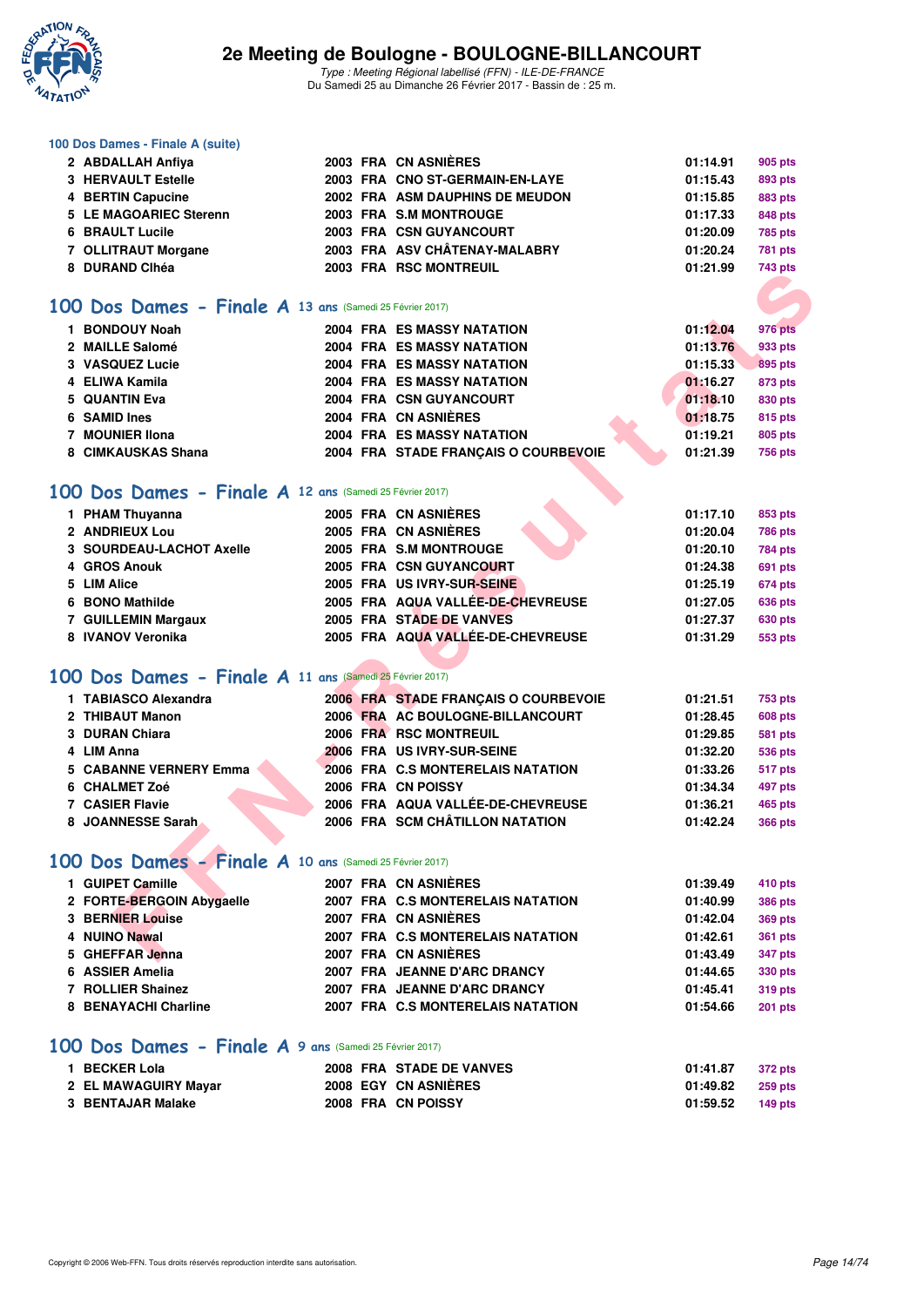

Type : Meeting Régional labellisé (FFN) - ILE-DE-FRANCE Du Samedi 25 au Dimanche 26 Février 2017 - Bassin de : 25 m.

| 100 Dos Dames - Finale A (suite)                   |                                |  |  |                                                                          |          |                 |  |  |  |  |  |
|----------------------------------------------------|--------------------------------|--|--|--------------------------------------------------------------------------|----------|-----------------|--|--|--|--|--|
|                                                    | 4 DE FRIAS CORREIA Agathe      |  |  | 2008 FRA JEANNE D'ARC DRANCY                                             | 02:05.26 | 98 pts          |  |  |  |  |  |
|                                                    | 5 SCHMITT Marie                |  |  | 2008 FRA JEANNE D'ARC DRANCY                                             | 02:17.79 | 24 pts          |  |  |  |  |  |
|                                                    |                                |  |  |                                                                          |          |                 |  |  |  |  |  |
| 100 Dos Dames - Séries<br>(Samedi 25 Février 2017) |                                |  |  |                                                                          |          |                 |  |  |  |  |  |
|                                                    | 1 DGAIMESH Yasmine             |  |  |                                                                          |          |                 |  |  |  |  |  |
|                                                    |                                |  |  | 2003 LBA MONTIGNY NATATION                                               | 01:06.39 | <b>1122 pts</b> |  |  |  |  |  |
|                                                    | 2 HAJDER-NAEYE Tamlyne         |  |  | 2000 FRA AC BOULOGNE-BILLANCOURT                                         | 01:06.77 | 1112 pts        |  |  |  |  |  |
|                                                    | 3 BONDOUY Noah                 |  |  | 2004 FRA ES MASSY NATATION                                               | 01:13.59 | 937 pts         |  |  |  |  |  |
|                                                    | 4 DETAIS Laurine               |  |  | 2000 FRA USO BEZONS                                                      | 01:14.69 | 911 pts         |  |  |  |  |  |
|                                                    | 5 MAILLE Salomé                |  |  | 2004 FRA ES MASSY NATATION                                               | 01:14.74 | <b>909 pts</b>  |  |  |  |  |  |
|                                                    | <b>6 LARRAT Claire</b>         |  |  | 2000 FRA VILLEMONBLE SPORTS NATATION                                     | 01:15.53 | <b>890 pts</b>  |  |  |  |  |  |
|                                                    | 7 PASQUIER Agathe              |  |  | 2002 FRA AC BOULOGNE-BILLANCOURT                                         | 01:15.85 | 883 pts         |  |  |  |  |  |
|                                                    | 8 MULLER Lena                  |  |  | 2001 FRA CSN GUYANCOURT                                                  | 01:16.35 | 871 pts         |  |  |  |  |  |
|                                                    | 9 PHAM Thuyanna                |  |  | 2005 FRA CN ASNIERES                                                     | 01:16.43 | <b>869 pts</b>  |  |  |  |  |  |
|                                                    | <b>10 VASQUEZ Lucie</b>        |  |  | <b>2004 FRA ES MASSY NATATION</b>                                        | 01:16.57 | 866 pts         |  |  |  |  |  |
|                                                    | 11 BERTIN Capucine             |  |  | 2002 FRA ASM DAUPHINS DE MEUDON                                          | 01:17.29 | 849 pts         |  |  |  |  |  |
|                                                    | <b>12 HERVAULT Estelle</b>     |  |  | 2003 FRA CNO ST-GERMAIN-EN-LAYE                                          | 01:17.48 | 844 pts         |  |  |  |  |  |
|                                                    | 13 ELIWA Kamila                |  |  | 2004 FRA ES MASSY NATATION                                               | 01:17.49 | 844 pts         |  |  |  |  |  |
|                                                    | <b>14 HAVILAND Lynn</b>        |  |  | 2000 FRA AC BOULOGNE-BILLANCOURT                                         | 01:17.55 | 843 pts         |  |  |  |  |  |
|                                                    | 15 SAMID Ines                  |  |  | 2004 FRA CN ASNIERES                                                     | 01:17.57 | 842 pts         |  |  |  |  |  |
|                                                    | <b>16 LE MAGOARIEC Sterenn</b> |  |  | 2003 FRA S.M MONTROUGE                                                   | 01:17.73 | 839 pts         |  |  |  |  |  |
|                                                    | 17 ABDALLAH Anfiya             |  |  | 2003 FRA CN ASNIÈRES                                                     | 01:17.90 | 835 pts         |  |  |  |  |  |
|                                                    | 18 DAVIN Isabelle              |  |  | 2001 FRA CNO ST-GERMAIN-EN-LAYE                                          | 01:18.15 | 829 pts         |  |  |  |  |  |
|                                                    | <b>19 QUANTIN Eva</b>          |  |  | 2004 FRA CSN GUYANCOURT                                                  | 01:18.58 | 819 pts         |  |  |  |  |  |
|                                                    | 20 BRAULT Lucile               |  |  | 2003 FRA CSN GUYANCOURT                                                  | 01:19.54 | 797 pts         |  |  |  |  |  |
|                                                    | 21 MOUNIER IIona               |  |  | <b>2004 FRA ES MASSY NATATION</b>                                        | 01:20.19 | <b>782 pts</b>  |  |  |  |  |  |
|                                                    | 22 DURAND Clhéa                |  |  | 2003 FRA RSC MONTREUIL                                                   | 01:20.33 | 779 pts         |  |  |  |  |  |
|                                                    | 23 OLLITRAUT Morgane           |  |  | 2003 FRA ASV CHÂTENAY-MALABRY                                            | 01:20.51 | 775 pts         |  |  |  |  |  |
|                                                    | 24 SOURDEAU-LACHOT Axelle      |  |  | 2005 FRA S.M MONTROUGE                                                   | 01:20.72 | 771 pts         |  |  |  |  |  |
|                                                    | 25 LENEUF Anne-Livia           |  |  | 2001 FRA AC BOULOGNE-BILLANCOURT                                         | 01:21.10 | <b>762 pts</b>  |  |  |  |  |  |
|                                                    | 26 ANDRIEUX Lou                |  |  | 2005 FRA CN ASNIÈRES                                                     | 01:21.55 | <b>752 pts</b>  |  |  |  |  |  |
|                                                    | 27 CIMKAUSKAS Shana            |  |  | 2004 FRA STADE FRANÇAIS O COURBEVOIE                                     | 01:21.83 | 746 pts         |  |  |  |  |  |
|                                                    | 28 VIGNERON Agathe             |  |  | 2002 FRA SCM CHÂTILLON NATATION                                          | 01:21.93 | 744 pts         |  |  |  |  |  |
|                                                    | 29 JOLY Morgane                |  |  | <b>2004 FRA ES MASSY NATATION</b>                                        | 01:22.00 | 742 pts         |  |  |  |  |  |
|                                                    | 30 LUDET Irina                 |  |  | <b>2001 FRA RSC MONTREUIL</b>                                            | 01:22.89 |                 |  |  |  |  |  |
|                                                    | <b>31 SAUTEREAU Marie</b>      |  |  | 2004 FRA AQUA VALLÉE-DE-CHEVREUSE                                        | 01:22.94 | <b>723 pts</b>  |  |  |  |  |  |
|                                                    | 32 CZERNIK Isleenn             |  |  |                                                                          |          | <b>722 pts</b>  |  |  |  |  |  |
|                                                    |                                |  |  | 2002 FRA AC BOULOGNE-BILLANCOURT<br>2006 FRA STADE FRANCAIS O COURBEVOIE | 01:23.85 | <b>703 pts</b>  |  |  |  |  |  |
|                                                    | 33 TABIASCO Alexandra          |  |  |                                                                          | 01:24.12 | 697 pts         |  |  |  |  |  |
|                                                    | 34 LIM Alice                   |  |  | 2005 FRA US IVRY-SUR-SEINE                                               | 01:24.19 | 695 pts         |  |  |  |  |  |
|                                                    | <b>35 CAPELO Elodie</b>        |  |  | 2001 FRA SO ROSNY                                                        | 01:24.62 | <b>686 pts</b>  |  |  |  |  |  |
|                                                    | <b>36 BENARD Mathilde</b>      |  |  | 2001 FRA UAS ST-CLOUD                                                    | 01:24.90 | <b>680 pts</b>  |  |  |  |  |  |
|                                                    | 36 BRINDEJONC Juline           |  |  | 2006 FRA ES MASSY NATATION                                               | 01:24.90 | <b>680 pts</b>  |  |  |  |  |  |
|                                                    | 38 LEGER Katell                |  |  | 2006 FRA ES MASSY NATATION                                               | 01:24.96 | <b>679 pts</b>  |  |  |  |  |  |
|                                                    | 39 GROS Anouk                  |  |  | 2005 FRA CSN GUYANCOURT                                                  | 01:27.01 | <b>637 pts</b>  |  |  |  |  |  |
|                                                    | 40 MOUNIER Manon               |  |  | 2006 FRA ES MASSY NATATION                                               | 01:27.19 | 633 pts         |  |  |  |  |  |
|                                                    | 41 LANGLOIS Aure               |  |  | 2002 FRA UAS ST-CLOUD                                                    | 01:27.65 | <b>624 pts</b>  |  |  |  |  |  |
|                                                    | 42 BONO Mathilde               |  |  | 2005 FRA AQUA VALLÉE-DE-CHEVREUSE                                        | 01:28.63 | <b>605 pts</b>  |  |  |  |  |  |
|                                                    | 43 THIBAUT Manon               |  |  | 2006 FRA AC BOULOGNE-BILLANCOURT                                         | 01:29.46 | <b>588 pts</b>  |  |  |  |  |  |
|                                                    | <b>44 GHANI-TABE Denise</b>    |  |  | 2004 IRI CSN GUYANCOURT                                                  | 01:30.67 | 565 pts         |  |  |  |  |  |
|                                                    | <b>45 TARD Petronille</b>      |  |  | 2003 FRA AC BOULOGNE-BILLANCOURT                                         | 01:30.96 | <b>560 pts</b>  |  |  |  |  |  |
|                                                    | <b>46 DURAN Chiara</b>         |  |  | 2006 FRA RSC MONTREUIL                                                   | 01:31.11 | 557 pts         |  |  |  |  |  |
|                                                    | 47 IVANOV Veronika             |  |  | 2005 FRA AQUA VALLÉE-DE-CHEVREUSE                                        | 01:34.37 | 497 pts         |  |  |  |  |  |
|                                                    | <b>48 CABANNE VERNERY Emma</b> |  |  | 2006 FRA C.S MONTERELAIS NATATION                                        | 01:34.39 | 497 pts         |  |  |  |  |  |
|                                                    | 49 GUILLEMIN Margaux           |  |  | 2005 FRA STADE DE VANVES                                                 | 01:34.49 | 495 pts         |  |  |  |  |  |
|                                                    | 50 LIM Anna                    |  |  | 2006 FRA US IVRY-SUR-SEINE                                               | 01:34.81 | 489 pts         |  |  |  |  |  |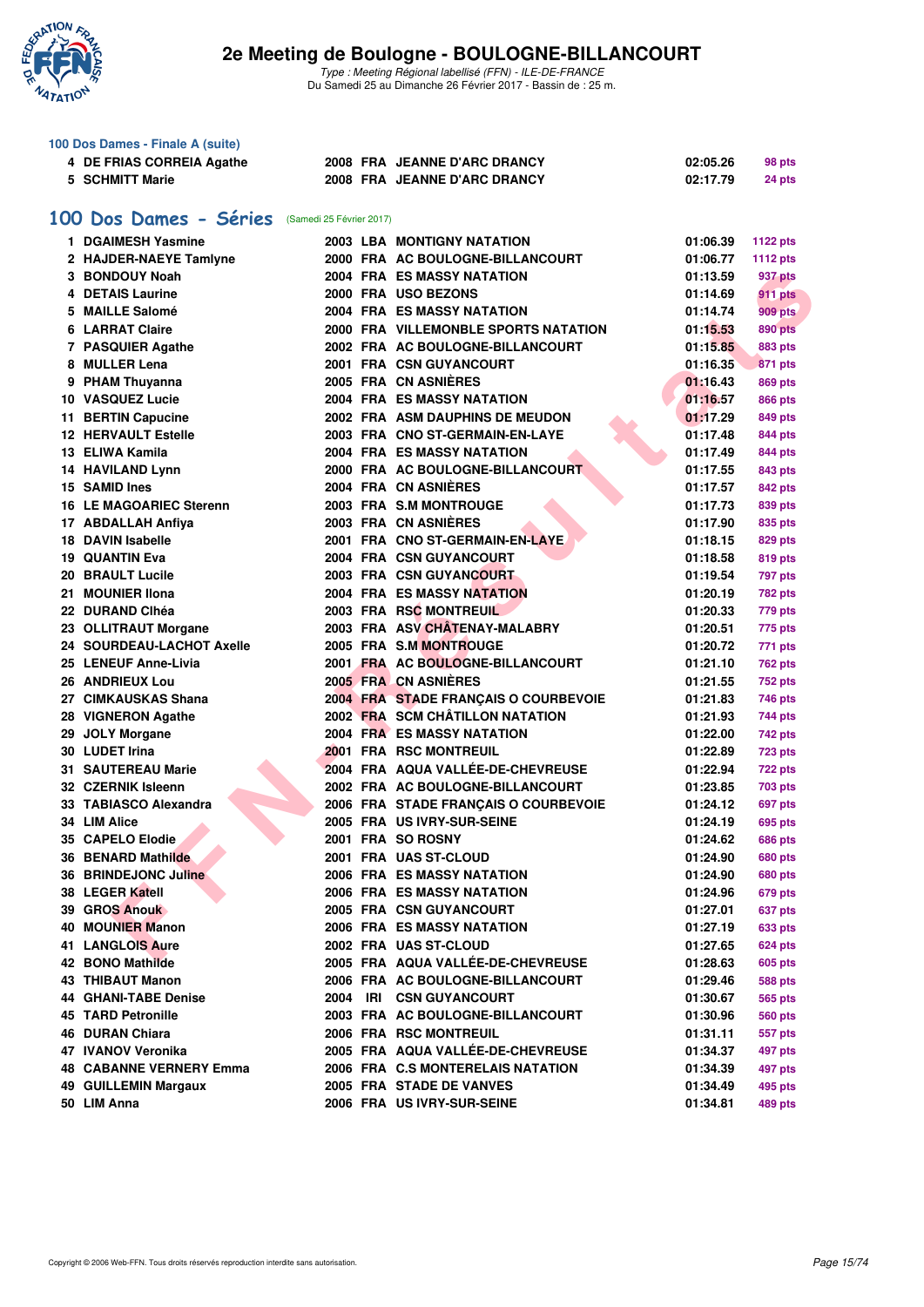

Type : Meeting Régional labellisé (FFN) - ILE-DE-FRANCE Du Samedi 25 au Dimanche 26 Février 2017 - Bassin de : 25 m.

| 100 Dos Dames - Séries (suite)                                |  |                                    |                 |                    |
|---------------------------------------------------------------|--|------------------------------------|-----------------|--------------------|
| 51 TOUVIOT Divya                                              |  | 2005 FRA CSN GUYANCOURT            | 01:34.95        | 487 pts            |
| 52 CHALMET Zoé                                                |  | 2006 FRA CN POISSY                 | 01:35.39        | 479 pts            |
| 53 CASIER Flavie                                              |  | 2006 FRA AQUA VALLÉE-DE-CHEVREUSE  | 01:36.70        | 456 pts            |
| 54 HAMAMEL Yasmine                                            |  | 2005 FRA SCM CHÂTILLON NATATION    | 01:37.55        | 442 pts            |
| 55 NUINO Nawal                                                |  | 2007 FRA C.S MONTERELAIS NATATION  | 01:38.65        | 423 pts            |
| 56 FRANCINEAU Romane                                          |  | 2005 FRA SCM CHÂTILLON NATATION    | 01:39.94        | 402 pts            |
| 57 FORTE-BERGOIN Abygaelle                                    |  | 2007 FRA C.S MONTERELAIS NATATION  | 01:39.99        | 402 pts            |
| 58 BERNIER Louise                                             |  | 2007 FRA CN ASNIÈRES               | 01:41.86        | <b>372 pts</b>     |
| 59 ROLLIER Shainez                                            |  | 2007 FRA JEANNE D'ARC DRANCY       | 01:42.55        | <b>362 pts</b>     |
| 60 GHEFFAR Jenna                                              |  | 2007 FRA CN ASNIERES               | 01:42.59        | <b>361 pts</b>     |
| 61 JOANNESSE Sarah                                            |  | 2006 FRA SCM CHÂTILLON NATATION    | 01:42.65        | <b>360 pts</b>     |
| 62 BECKER Lola                                                |  | 2008 FRA STADE DE VANVES           | 01:43.09        | 353 pts            |
| 63 GUIPET Camille                                             |  | 2007 FRA CN ASNIERES               | 01:43.32        | 350 pts            |
| 64 LUCARELLI Amandine                                         |  | 2004 FRA STADE DE VANVES           | 01:43.42        | 348 pts            |
| 65 ROBINSON-CUEVA Charlotte                                   |  | 2005 FRA AC BOULOGNE-BILLANCOURT   | 01:45.19        | <b>322 pts</b>     |
| 66 HAMMOUTI Oumayma                                           |  | 2006 MAR CN ASNIÈRES               | 01:45.25        | <b>322 pts</b>     |
| 67 EL MAWAGUIRY Mayar                                         |  | <b>2008 EGY CN ASNIERES</b>        | 01:48.75        | <b>273 pts</b>     |
| <b>68 BERBICH Rizlaine</b>                                    |  | 2006 FRA CN POISSY                 | 01:49.11        | 269 pts            |
| 69 DACHIVILLE Lou-Anne                                        |  | 2005 FRA JEANNE D'ARC DRANCY       | 01:49.14        | <b>268 pts</b>     |
| <b>70 PAGANUS Naele</b>                                       |  | 2005 FRA STADE DE VANVES           | 01:49.61        | 262 pts            |
| 71 BENAYACHI Charline                                         |  | 2007 FRA C.S MONTERELAIS NATATION  | 01:50.51        | <b>250 pts</b>     |
| 72 PINTO Anais                                                |  | 2006 FRA CN POISSY                 | 01:50.91        | <b>245 pts</b>     |
| 73 DIAS Eva                                                   |  | 2006 FRA STADE DE VANVES           | 01:51.38        | <b>240 pts</b>     |
| 74 ASSIER Amelia                                              |  | 2007 FRA JEANNE D'ARC DRANCY       | 01:51.43        | <b>239 pts</b>     |
| 75 ANDRADE Alicia                                             |  | 2008 FRA JEANNE D'ARC DRANCY       | 01:54.01        | <b>208 pts</b>     |
| 76 ROBILLARD Joséphine                                        |  | 2006 FRA AC BOULOGNE-BILLANCOURT   | 01:55.06        | <b>196 pts</b>     |
| 77 COULON Jeanne                                              |  | 2007 FRA AC BOULOGNE-BILLANCOURT   | 01:55.91        | 187 pts            |
| <b>78 LOUNIS Lisa</b>                                         |  | 2006 FRA SCM CHATILLON NATATION    | 01:58.35        | $161$ pts          |
| <b>79 COGNET Emilie</b>                                       |  | 2007 FRA AC BOULOGNE-BILLANCOURT   | 02:02.38        | 123 <sub>pts</sub> |
| <b>80 BENTAJAR Malake</b>                                     |  | 2008 FRA CN POISSY                 | 02:07.91        | 78 pts             |
| 81 DE FRIAS CORREIA Agathe                                    |  | 2008 FRA JEANNE D'ARC DRANCY       | 02:11.30        | 56 pts             |
| <b>82 SCHMITT Marie</b>                                       |  | 2008 FRA JEANNE D'ARC DRANCY       | 02:12.70        | 48 pts             |
| 83 HAMMOUDI Soumaya                                           |  | 2007 FRA JEANNE D'ARC DRANCY       | 02:22.31        | 10 pts             |
| <b>BLIAH Yaelle</b>                                           |  | 2004 FRA ES NANTERRE               | <b>DSQ Vi</b>   |                    |
| <b>JENVRIN Malia</b>                                          |  | 2004 FRA CSN GUYANCOURT            | <b>DSQ Vi</b>   |                    |
| --- BASSIGNY Maroussia                                        |  | 2006 FRA JEANNE D'ARC DRANCY       | <b>DSQ Ni</b>   |                    |
| --- EL ADAOUI Khadija                                         |  | 2007 FRA CN POISSY                 | <b>DSQ</b>      |                    |
| --- SYLLA Himaya                                              |  | 2006 FRA CN ASNIÈRES               | <b>DNS</b> dec  |                    |
| --- D'ARBAUMONT Coline                                        |  | 2006 FRA CN POISSY                 | <b>DNS</b> dec  |                    |
| --- DEVOISE Emma                                              |  | 2003 FRA RUEIL ATHLETIC CLUB       | <b>DNS dec</b>  |                    |
| 50 Brasse Dames - Finale A 16-17 ans (Samedi 25 Février 2017) |  |                                    |                 |                    |
| 1 DETAIS Laurine                                              |  | 2000 FRA USO BEZONS                | 00:36.78        | 1006 pts           |
| 2 MARGUERON Julie                                             |  | 2001 FRA AAS SARCELLES NATATION 95 | 00:37.86        | 953 pts            |
| 3 GAUCHER LEBRERO Andrea                                      |  | 2001 FRA RSC MONTREUIL             | 00:39.88        | 857 pts            |
| $\overline{A}$ MILLED Lane                                    |  | 0001 EDA CONCIVANCOUDT             | <b>00.00.01</b> | oee                |

## **[50 Brasse Dames - Finale A](http://www.ffnatation.fr/webffn/resultats.php?idact=nat&go=epr&idcpt=42219&idepr=21) 16-17 ans** (Samedi 25 Février 2017)

| 1 DETAIS Laurine         |                   | 2000 FRA USO BEZONS                | 00:36.78 | <b>1006 pts</b> |
|--------------------------|-------------------|------------------------------------|----------|-----------------|
| 2 MARGUERON Julie        |                   | 2001 FRA AAS SARCELLES NATATION 95 | 00:37.86 | 953 pts         |
| 3 GAUCHER LEBRERO Andrea |                   | 2001 FRA RSC MONTREUIL             | 00:39.88 | 857 pts         |
| 4 MULLER Lena            |                   | 2001 FRA CSN GUYANCOURT            | 00:39.91 | 855 pts         |
| 5 LENEUF Anne-Livia      |                   | 2001 FRA AC BOULOGNE-BILLANCOURT   | 00:40.37 | 834 pts         |
| 6 CAPELO Elodie          | 2001 FRA SO ROSNY |                                    | 00:40.45 | 830 pts         |
| 7 DORR Louise            |                   | 2001 FRA ASM DAUPHINS DE MEUDON    | 00:43.42 | <b>700 pts</b>  |
|                          |                   |                                    |          |                 |

## **[50 Brasse Dames - Finale A](http://www.ffnatation.fr/webffn/resultats.php?idact=nat&go=epr&idcpt=42219&idepr=21) 14-15 ans** (Samedi 25 Février 2017)

| 1 PASQUIER Agathe | 2002 FRA AC BOULOGNE-BILLANCOURT | 00:36.87 | 1002 pts |
|-------------------|----------------------------------|----------|----------|
| 2 GOSNET Manon    | 2003 FRA USO BEZONS              | 00:37.26 | 982 pts  |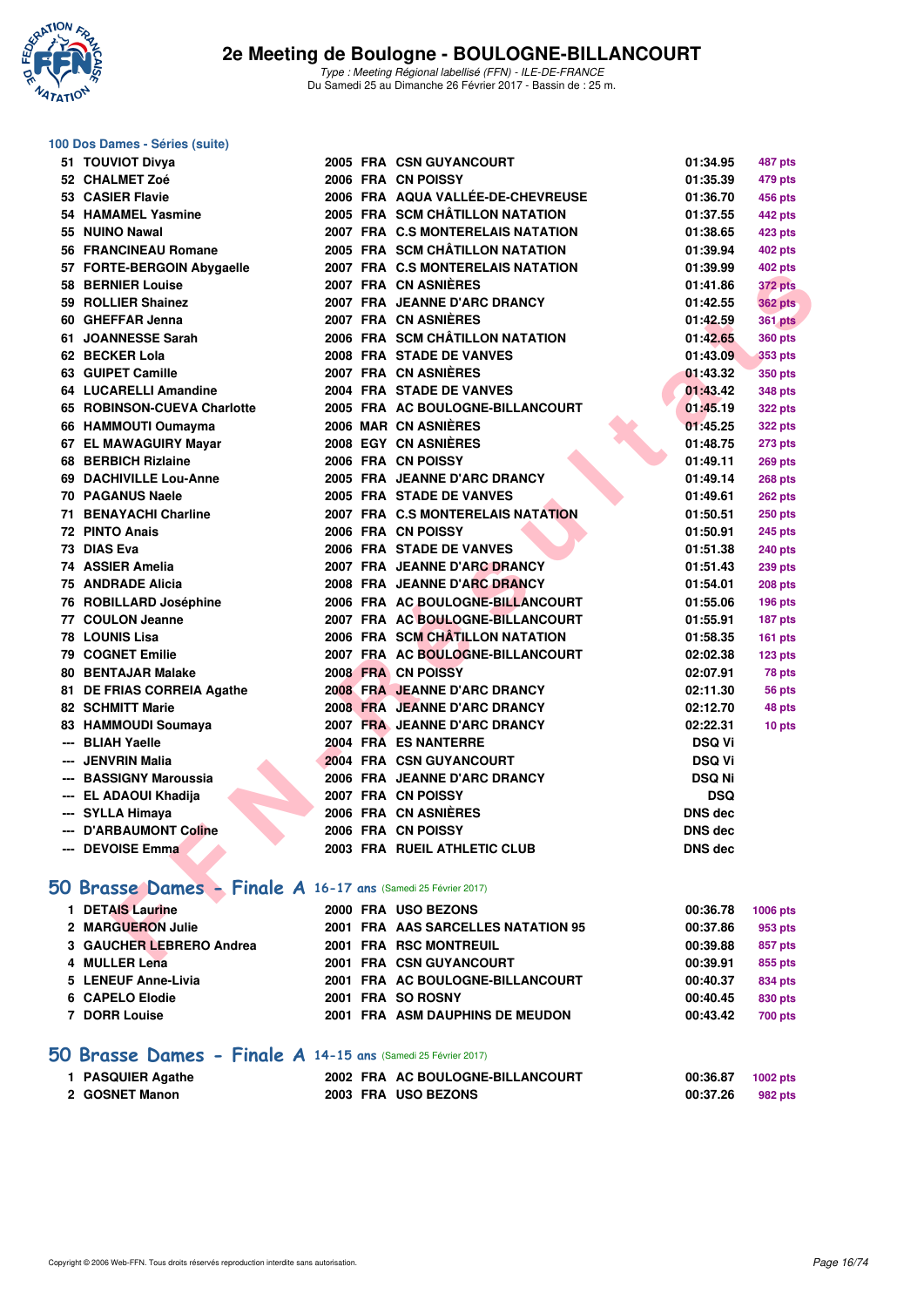

Type : Meeting Régional labellisé (FFN) - ILE-DE-FRANCE Du Samedi 25 au Dimanche 26 Février 2017 - Bassin de : 25 m.

#### **50 Brasse Dames - Finale A (suite)**

| --- SAVARY Alice       |  | 2003 FRA RSC MONTREUIL           | DNS dec  |         |
|------------------------|--|----------------------------------|----------|---------|
| 7 SAUVADET Nastia      |  | 2003 FRA AC BOULOGNE-BILLANCOURT | 00:40.60 | 823 pts |
| 6 DUHOT Camille        |  | 2003 FRA S.M MONTROUGE           | 00:39.51 | 874 pts |
| 5 LE MAGOARIEC Sterenn |  | 2003 FRA S.M MONTROUGE           | 00:39.09 | 894 pts |
| 4 BRAULT Lucile        |  | 2003 FRA CSN GUYANCOURT          | 00:38.45 | 924 pts |
| 3 BRUNEAU Leonie       |  | 2002 FRA RSC MONTREUIL           | 00:37.81 | 955 pts |

### **[50 Brasse Dames - Finale A](http://www.ffnatation.fr/webffn/resultats.php?idact=nat&go=epr&idcpt=42219&idepr=21) 13 ans** (Samedi 25 Février 2017)

| <b>DOMENECH Victoire</b>  |  | 2004 FRA ES NANTERRE                 | 00:37.00 | 995 pts        |
|---------------------------|--|--------------------------------------|----------|----------------|
| 2 MAILLE Salomé           |  | <b>2004 FRA ES MASSY NATATION</b>    | 00:37.06 | <b>992 pts</b> |
| 3 VASQUEZ Lucie           |  | <b>2004 FRA ES MASSY NATATION</b>    | 00:37.09 | 991 pts        |
| 4 TABIASCO Gabrielle      |  | 2004 FRA STADE FRANCAIS O COURBEVOIE | 00:38.46 | 924 pts        |
| 5 BONDOUY Noah            |  | <b>2004 FRA ES MASSY NATATION</b>    | 00:38.59 | 917 pts        |
| 6 MARKUS LE COLLEN Noémie |  | 2004 FRA STADE DE VANVES             | 00:39.98 | 852 pts        |
| 7 BAYON Alix              |  | 2004 FRA AC BOULOGNE-BILLANCOURT     | 00:40.37 | 834 pts        |
| 8 CIMKAUSKAS Shana        |  | 2004 FRA STADE FRANCAIS O COURBEVOIE | 00:40.53 | 827 pts        |

#### **[50 Brasse Dames - Finale A](http://www.ffnatation.fr/webffn/resultats.php?idact=nat&go=epr&idcpt=42219&idepr=21) 12 ans** (Samedi 25 Février 2017)

| 1 SULTAN Laura    | 2005 FRA STADE FRANCAIS O COURBEVOIE | 00:41.08<br>802 pts        |
|-------------------|--------------------------------------|----------------------------|
| 2 ADJIMAN Shana   | 2005 FRA RSC MONTREUIL               | 00:41.13<br>799 pts        |
| 3 MROZ Emeline    | 2005 FRA STADE DE VANVES             | 00:41.82<br><b>769 pts</b> |
| 4 GUILLEMIN Manon | 2005 FRA STADE DE VANVES             | 00:42.24<br>751 pts        |
| 5 BANZET Sixtine  | 2005 FRA STADE DE VANVES             | 00:42.76<br>728 pts        |
| 6 LE GUERN Elina  | 2005 FRA S.M MONTROUGE               | 00:45.25<br>625 pts        |
| 7 HAMAMEL Yasmine | 2005 FRA SCM CHÂTILLON NATATION      | 00:48.76<br>494 pts        |
| 8 GROS Anouk      | 2005 FRA CSN GUYANCOURT              | 00:49.09<br>482 pts        |

# **[50 Brasse Dames - Finale A](http://www.ffnatation.fr/webffn/resultats.php?idact=nat&go=epr&idcpt=42219&idepr=21) 11 ans** (Samedi 25 Février 2017)

| <b>O Brasse Dames - Finale A 13 ans (Samedi 25 Février 2017)</b> |  |                                      |                |                |
|------------------------------------------------------------------|--|--------------------------------------|----------------|----------------|
| 1 DOMENECH Victoire                                              |  | 2004 FRA ES NANTERRE                 | 00:37.00       | 995 pts        |
| 2 MAILLE Salomé                                                  |  | <b>2004 FRA ES MASSY NATATION</b>    | 00:37.06       | 992 pts        |
| 3 VASQUEZ Lucie                                                  |  | <b>2004 FRA ES MASSY NATATION</b>    | 00:37.09       | 991 pts        |
| 4 TABIASCO Gabrielle                                             |  | 2004 FRA STADE FRANÇAIS O COURBEVOIE | 00:38.46       | <b>924 pts</b> |
| 5 BONDOUY Noah                                                   |  | <b>2004 FRA ES MASSY NATATION</b>    | 00:38.59       | 917 pts        |
| 6 MARKUS LE COLLEN Noémie                                        |  | 2004 FRA STADE DE VANVES             | 00:39.98       | 852 pts        |
| 7 BAYON Alix                                                     |  | 2004 FRA AC BOULOGNE-BILLANCOURT     | 00:40.37       | <b>834 pts</b> |
| 8 CIMKAUSKAS Shana                                               |  | 2004 FRA STADE FRANÇAIS O COURBEVOIE | 00:40.53       | 827 pts        |
|                                                                  |  |                                      |                |                |
| <b>O Brasse Dames - Finale A 12 ans (Samedi 25 Février 2017)</b> |  |                                      |                |                |
| 1 SULTAN Laura                                                   |  | 2005 FRA STADE FRANCAIS O COURBEVOIE | 00:41.08       | <b>802 pts</b> |
| 2 ADJIMAN Shana                                                  |  | 2005 FRA RSC MONTREUIL               | 00:41.13       | 799 pts        |
| 3 MROZ Emeline                                                   |  | 2005 FRA STADE DE VANVES             | 00:41.82       | <b>769 pts</b> |
| 4 GUILLEMIN Manon                                                |  | 2005 FRA STADE DE VANVES             | 00:42.24       | <b>751 pts</b> |
| <b>5 BANZET Sixtine</b>                                          |  | 2005 FRA STADE DE VANVES             | 00:42.76       | <b>728 pts</b> |
| 6 LE GUERN Elina                                                 |  | 2005 FRA S.M MONTROUGE               | 00:45.25       | 625 pts        |
| <b>7 HAMAMEL Yasmine</b>                                         |  | 2005 FRA SCM CHÂTILLON NATATION      | 00:48.76       | 494 pts        |
| 8 GROS Anouk                                                     |  | 2005 FRA CSN GUYANCOURT              | 00:49.09       | 482 pts        |
|                                                                  |  |                                      |                |                |
| <b>O Brasse Dames - Finale A 11 ans (Samedi 25 Février 2017)</b> |  |                                      |                |                |
| 1 TABIASCO Alexandra                                             |  | 2006 FRA STADE FRANÇAIS O COURBEVOIE | 00:42.70       | 731 pts        |
| 2 BOUKHARI Sarah                                                 |  | 2006 FRA STADE FRANÇAIS O COURBEVOIE | 00:44.22       | <b>667 pts</b> |
| 3 MERCIER Syrianne                                               |  | 2006 FRA STADE DE VANVES             | 00:45.31       | <b>623 pts</b> |
| 4 MAKTOUF Sophia                                                 |  | 2006 FRA RUEIL ATHLETIC CLUB         | 00:46.19       | 589 pts        |
| 5 THIBAUT Manon                                                  |  | 2006 FRA AC BOULOGNE-BILLANCOURT     | 00:47.58       | <b>536 pts</b> |
| 6 COLAS-BARA Cécile                                              |  | 2006 FRA AC BOULOGNE-BILLANCOURT     | 00:48.64       | 498 pts        |
| <b>7 SULTAN Nour</b>                                             |  | 2006 FRA STADE FRANÇAIS O COURBEVOIE | 00:49.00       | <b>486 pts</b> |
| --- IRBOUH Manon                                                 |  | 2006 FRA JEANNE D'ARC DRANCY         | <b>DNS dec</b> |                |
|                                                                  |  |                                      |                |                |
| <b>O Brasse Dames - Finale A 10 ans (Samedi 25 Février 2017)</b> |  |                                      |                |                |
| 1 BOULAOUED Calie                                                |  | 2007 FRA STADE FRANCAIS O COURBEVOIE | 00:43.39       | 701 pts        |
| 2 ASSIER Amelia                                                  |  | 2007 FRA JEANNE D'ARC DRANCY         | 00:49.55       | 467 pts        |
| 3 GHEFFAR Jenna                                                  |  | 2007 FRA CN ASNIERES                 | 00:52.77       | <b>363 pts</b> |
| 4 GUIPET Camille                                                 |  | 2007 FRA CN ASNIERES                 | 00:54.37       | <b>316 pts</b> |
| 5 CARPIN Emilie                                                  |  | <b>2007 FRA ANTONY NATATION</b>      | 00:54.79       | <b>304 pts</b> |
| 6 HAMMOUDI Soumaya                                               |  | 2007 FRA JEANNE D'ARC DRANCY         | 01:01.02       | <b>156 pts</b> |

## **[50 Brasse Dames - Finale A](http://www.ffnatation.fr/webffn/resultats.php?idact=nat&go=epr&idcpt=42219&idepr=21) 10 ans** (Samedi 25 Février 2017)

| 1 BOULAOUED Calie        | 2007 FRA STADE FRANCAIS O COURBEVOIE | 00:43.39 | 701 pts        |
|--------------------------|--------------------------------------|----------|----------------|
| 2 ASSIER Amelia          | 2007 FRA JEANNE D'ARC DRANCY         | 00:49.55 | <b>467 pts</b> |
| 3 GHEFFAR Jenna          | 2007 FRA CN ASNIÈRES                 | 00:52.77 | <b>363 pts</b> |
| 4 GUIPET Camille         | 2007 FRA CN ASNIÈRES                 | 00:54.37 | <b>316 pts</b> |
| 5 CARPIN Emilie          | <b>2007 FRA ANTONY NATATION</b>      | 00:54.79 | <b>304 pts</b> |
| 6 HAMMOUDI Soumaya       | 2007 FRA JEANNE D'ARC DRANCY         | 01:01.02 | <b>156 pts</b> |
| <b>7 IMAZATENE Alice</b> | 2007 FRA JEANNE D'ARC DRANCY         | 01:02.33 | 132 pts        |
| 8 KAMDEM Kauraly         | 2007 FRA AC BOULOGNE-BILLANCOURT     | 01:06.89 | 62 pts         |
|                          |                                      |          |                |

#### **[50 Brasse Dames - Finale A](http://www.ffnatation.fr/webffn/resultats.php?idact=nat&go=epr&idcpt=42219&idepr=21) 9 ans** (Samedi 25 Février 2017)

| <b>1 BELKHELLADI Ines</b> |  | 2008 FRA ANTONY NATATION         | 00:52.98 | <b>356 pts</b> |
|---------------------------|--|----------------------------------|----------|----------------|
| 2 SCHMITT Marie           |  | 2008 FRA JEANNE D'ARC DRANCY     | 00:54.79 | 304 pts        |
| 3 EL MAWAGUIRY Mayar      |  | 2008 EGY CN ASNIÈRES             | 00:58.08 | 220 pts        |
| 4 BEGUE-TURON Inès        |  | 2008 FRA AC BOULOGNE-BILLANCOURT | 00:58.75 | 205 pts        |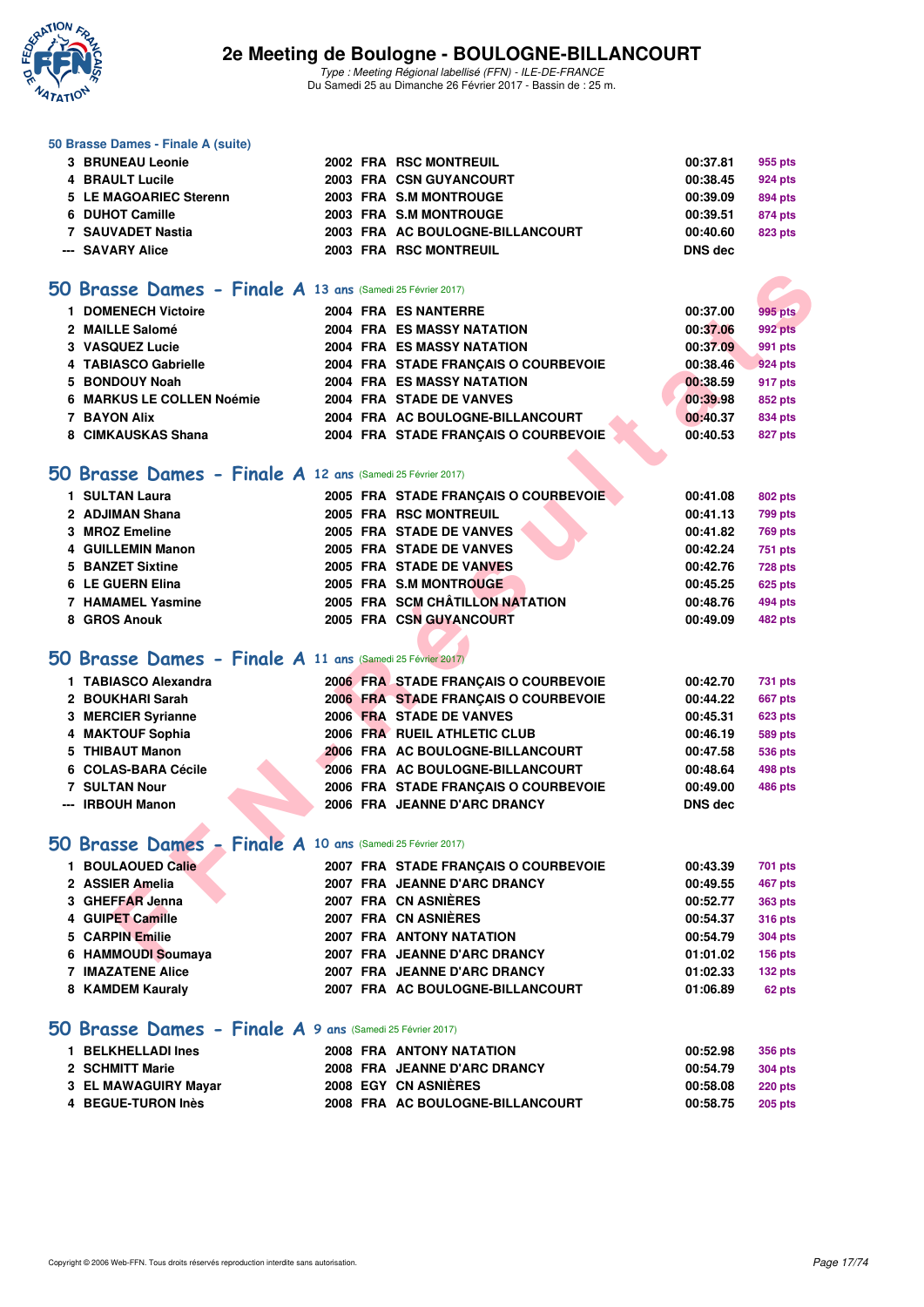

Type : Meeting Régional labellisé (FFN) - ILE-DE-FRANCE Du Samedi 25 au Dimanche 26 Février 2017 - Bassin de : 25 m.

#### **50 Brasse Dames - Finale A (suite)**

| 5 BONNET Eleonore  |  | 2008 FRA AC BOULOGNE-BILLANCOURT | 01:00.47 | 167 pts        |
|--------------------|--|----------------------------------|----------|----------------|
| 6 HAMAMEL Nehla    |  | 2008 FRA SCM CHÂTILLON NATATION  | 01:00.68 | <b>163 pts</b> |
| 7 RABY Rose        |  | 2008 FRA AC BOULOGNE-BILLANCOURT | 01:01.54 | <b>146 pts</b> |
| --- BOQUET Maxence |  | 2008 FRA AC BOULOGNE-BILLANCOURT | DNS dec  |                |

## **50 Brasse Dames - Séries** (Samedi 25 Février 2017)

| 1 DETAIS Laurine                  |  | 2000 FRA USO BEZONS                  | 00:36.69 | 1011 pts        |
|-----------------------------------|--|--------------------------------------|----------|-----------------|
| 2 GOSNET Manon                    |  | 2003 FRA USO BEZONS                  | 00:36.80 | <b>1005 pts</b> |
| <b>3 DOMENECH Victoire</b>        |  | 2004 FRA ES NANTERRE                 | 00:37.63 | <b>964 pts</b>  |
| 4 PASQUIER Agathe                 |  | 2002 FRA AC BOULOGNE-BILLANCOURT     | 00:38.06 | <b>943 pts</b>  |
| 5 MAILLE Salomé                   |  | 2004 FRA ES MASSY NATATION           | 00:38.37 | 928 pts         |
| <b>6 MARGUERON Julie</b>          |  | 2001 FRA AAS SARCELLES NATATION 95   | 00:38.46 | 924 pts         |
| <b>7 LE MAGOARIEC Sterenn</b>     |  | 2003 FRA S.M MONTROUGE               | 00:38.51 | 921 pts         |
| 8 BRAULT Lucile                   |  | 2003 FRA CSN GUYANCOURT              | 00:38.55 | 919 pts         |
| 9 BRUNEAU Leonie                  |  | 2002 FRA RSC MONTREUIL               | 00:38.58 | 918 pts         |
| 10 TABIASCO Gabrielle             |  | 2004 FRA STADE FRANCAIS O COURBEVOIE | 00:39.19 | 889 pts         |
| 11 VASQUEZ Lucie                  |  | <b>2004 FRA ES MASSY NATATION</b>    | 00:39.24 | 886 pts         |
| 12 BONDOUY Noah                   |  | 2004 FRA ES MASSY NATATION           | 00:39.34 | 882 pts         |
| 13 DUHOT Camille                  |  | 2003 FRA S.M MONTROUGE               | 00:39.75 | 863 pts         |
| 14 MULLER Lena                    |  | 2001 FRA CSN GUYANCOURT              | 00:39.90 | 856 pts         |
| 15 GAUCHER LEBRERO Andrea         |  | 2001 FRA RSC MONTREUIL               | 00:40.13 | 845 pts         |
| <b>16 MARKUS LE COLLEN Noémie</b> |  | 2004 FRA STADE DE VANVES             | 00:40.15 | 844 pts         |
| 17 CAPELO Elodie                  |  | 2001 FRA SO ROSNY                    | 00:40.39 | 833 pts         |
| 18 LENEUF Anne-Livia              |  | 2001 FRA AC BOULOGNE-BILLANCOURT     | 00:40.47 | 829 pts         |
| <b>19 SAUVADET Nastia</b>         |  | 2003 FRA AC BOULOGNE-BILLANCOURT     | 00:40.68 | 820 pts         |
| 20 CIMKAUSKAS Shana               |  | 2004 FRA STADE FRANÇAIS O COURBEVOIE | 00:40.83 | 813 pts         |
| 21 SULTAN Laura                   |  | 2005 FRA STADE FRANÇAIS O COURBEVOIE | 00:41.03 | 804 pts         |
| 22 CALLANAN Amica                 |  | 2002 FRA SCM CHÂTILLON NATATION      | 00:41.11 | 800 pts         |
| 23 SAVARY Alice                   |  | 2003 FRA RSC MONTREUIL               | 00:41.16 | 798 pts         |
| 24 SADEQ Fatima                   |  | 2003 FRA RSC MONTREUIL               | 00:41.33 | 791 pts         |
| 25 SADAOUI Saphia                 |  | 2002 FRA CN ASNIERES                 | 00:41.65 | 776 pts         |
| <b>26 BAYON Alix</b>              |  | 2004 FRA AC BOULOGNE-BILLANCOURT     | 00:42.07 | 758 pts         |
| 27 VIGNERON Agathe                |  | 2002 FRA SCM CHÂTILLON NATATION      | 00:42.11 | 756 pts         |
| 28 COLAS-BARA Eve                 |  | 2004 FRA AC BOULOGNE-BILLANCOURT     | 00:42.13 | 755 pts         |
| 29 MEHRI Nour-Serine              |  | 2003 ALG CN ASNIÈRES                 | 00:42.40 | 744 pts         |
| <b>30 BOULAOUED Calie</b>         |  | 2007 FRA STADE FRANÇAIS O COURBEVOIE | 00:42.62 | 734 pts         |
| 31 GUILLEMIN Manon                |  | 2005 FRA STADE DE VANVES             | 00:42.63 | 734 pts         |
| <b>32 DGAIMESH Nisrine</b>        |  | 2003 LBA MONTIGNY NATATION           | 00:42.91 | <b>722 pts</b>  |
| 33 KHARKOUCH Sara                 |  | 2000 FRA CSM GENEVILLIERS            | 00:42.94 | <b>720 pts</b>  |
| 34 MOUNIER IIona                  |  | 2004 FRA ES MASSY NATATION           | 00:42.99 | 718 pts         |
| <b>35 TALLON Hermine</b>          |  | 2003 FRA CNO ST-GERMAIN-EN-LAYE      | 00:43.03 | 717 pts         |
| 36 BANZET Sixtine                 |  | 2005 FRA STADE DE VANVES             | 00:43.10 | 714 pts         |
| 37 LEGER Katell                   |  | 2006 FRA ES MASSY NATATION           | 00:43.26 | 707 pts         |
| <b>38 LANGLOIS Aure</b>           |  | 2002 FRA UAS ST-CLOUD                | 00:43.35 | 703 pts         |
| 39 ADJIMAN Shana                  |  | <b>2005 FRA RSC MONTREUIL</b>        | 00:43.38 | <b>702 pts</b>  |
| 40 MOUNIR Maryam                  |  | 2004 FRA RSC MONTREUIL               | 00:43.75 | <b>686 pts</b>  |
| 41 MROZ Emeline                   |  | 2005 FRA STADE DE VANVES             | 00:43.79 | 685 pts         |
| 42 TABIASCO Alexandra             |  | 2006 FRA STADE FRANCAIS O COURBEVOIE | 00:43.87 | 681 pts         |
| 43 QUANTIN Eva                    |  | 2004 FRA CSN GUYANCOURT              | 00:44.01 | 676 pts         |
| 44 JOLY Morgane                   |  | 2004 FRA ES MASSY NATATION           | 00:44.03 | 675 pts         |
| 45 CORBEELS Camélia               |  | 2004 FRA AC BOULOGNE-BILLANCOURT     | 00:44.19 | 668 pts         |
| 46 BOUKHARI Sarah                 |  | 2006 FRA STADE FRANÇAIS O COURBEVOIE | 00:44.72 | 647 pts         |
| <b>47 DORR Louise</b>             |  | 2001 FRA ASM DAUPHINS DE MEUDON      | 00:44.88 | 640 pts         |
| 48 LE GUERN Elina                 |  | 2005 FRA S.M MONTROUGE               | 00:44.98 | 636 pts         |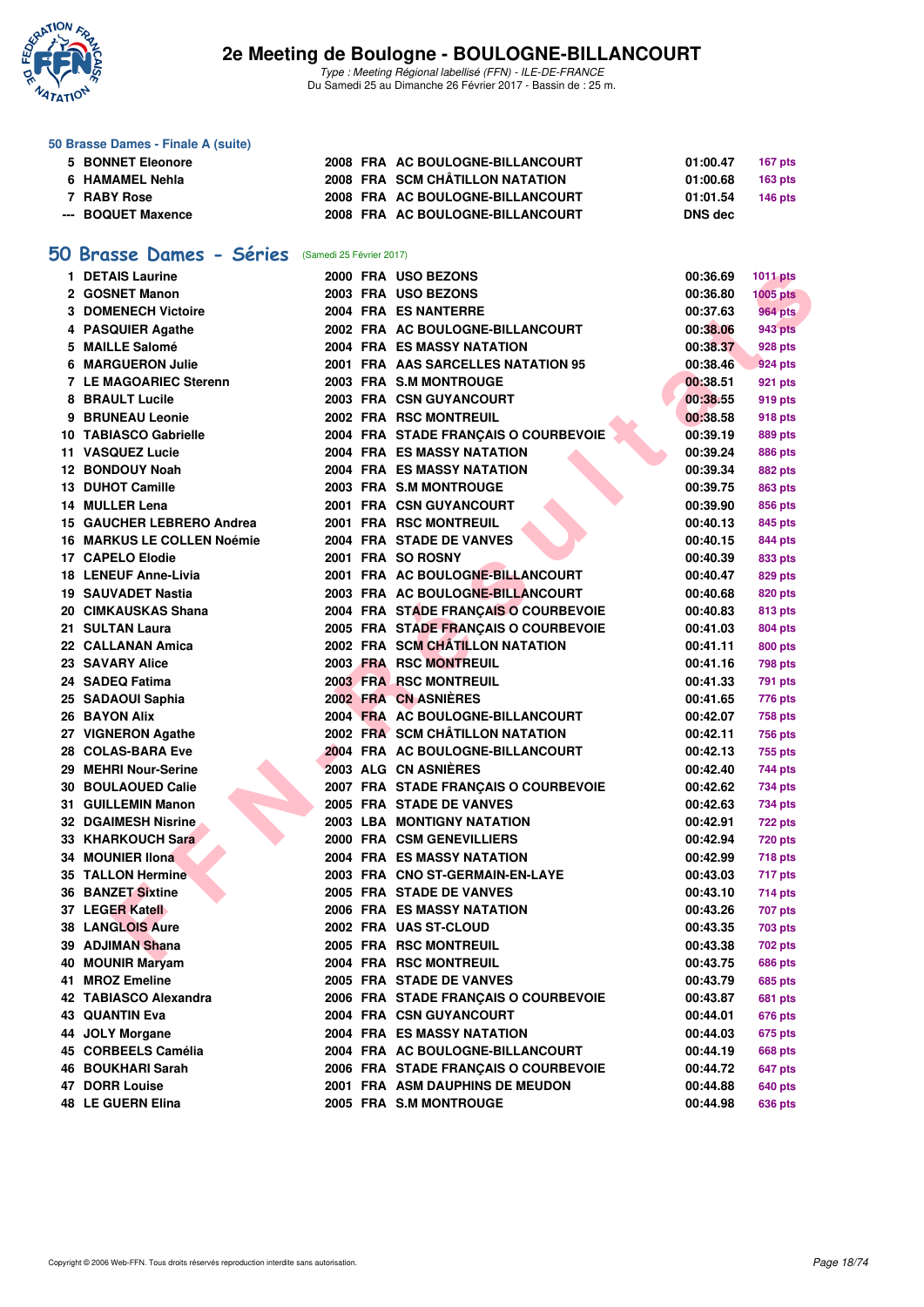

#### **50 Brasse Dames - Séries (suite)**

|     | 49 GUYON Agathe              |      |     | 2004 FRA S.M MONTROUGE                 | 00:45.01      | 635 pts                          |
|-----|------------------------------|------|-----|----------------------------------------|---------------|----------------------------------|
|     | 50 REMY Cassandra            |      |     | 2004 FRA AC BOULOGNE-BILLANCOURT       | 00:45.42      | 619 pts                          |
|     | 51 ELIWA Kamila              |      |     | <b>2004 FRA ES MASSY NATATION</b>      | 00:45.48      | 616 pts                          |
|     | 52 TARD Petronille           |      |     | 2003 FRA AC BOULOGNE-BILLANCOURT       | 00:45.57      | 613 pts                          |
|     | 53 MOUNIER Manon             |      |     | 2006 FRA ES MASSY NATATION             | 00:45.81      | 603 pts                          |
|     | 54 HIRSCH Manon              |      |     | 2001 FRA UAS ST-CLOUD                  | 00:45.92      | 599 pts                          |
|     | 55 JENVRIN Malia             |      |     | 2004 FRA CSN GUYANCOURT                | 00:45.94      | <b>598 pts</b>                   |
|     | 56 MAKTOUF Sophia            |      |     | 2006 FRA RUEIL ATHLETIC CLUB           | 00:45.96      | <b>598 pts</b>                   |
|     | 57 MERCIER Syrianne          |      |     | 2006 FRA STADE DE VANVES               | 00:46.54      | 575 pts                          |
|     | 58 GHANI-TABE Denise         | 2004 | IRI | <b>CSN GUYANCOURT</b>                  | 00:47.01      | <b>558 pts</b>                   |
|     | 59 THIBAUT Manon             |      |     | 2006 FRA AC BOULOGNE-BILLANCOURT       | 00:47.14      | <b>553 pts</b>                   |
|     | 60 OSTIAN Heloise            |      |     | 2002 FRA ASM DAUPHINS DE MEUDON        | 00:47.46      | <b>541 pts</b>                   |
|     | 61 AZZOUZ Safia              |      |     | 2004 FRA S.M MONTROUGE                 | 00:47.54      | <b>538 pts</b>                   |
|     | 62 COLAS-BARA Cécile         |      |     | 2006 FRA AC BOULOGNE-BILLANCOURT       | 00:47.89      | 525 pts                          |
|     | <b>63 SULTAN Nour</b>        |      |     | 2006 FRA STADE FRANÇAIS O COURBEVOIE   | 00:48.72      | 495 pts                          |
|     | 64 IRBOUH Manon              |      |     | 2006 FRA JEANNE D'ARC DRANCY           | 00:49.16      | 480 pts                          |
|     | 65 JOANNESSE Sarah           |      |     | 2006 FRA SCM CHÂTILLON NATATION        | 00:49.22      | 478 pts                          |
|     | 66 GUILLERMIC Maïwen         |      |     | 2003 FRA ASV CHÂTENAY-MALABRY          | 00:49.31      | 475 pts                          |
|     | 67 ASSIER Amelia             |      |     | 2007 FRA JEANNE D'ARC DRANCY           | 00:49.59      | 465 pts                          |
|     | 68 GROS Anouk                |      |     | 2005 FRA CSN GUYANCOURT                | 00:50.04      | 450 pts                          |
|     | 69 FRANCINEAU Romane         |      |     | 2005 FRA SCM CHÂTILLON NATATION        | 00:50.36      | 439 pts                          |
|     | 70 KAZANTZEV Victoria        |      |     | 2006 FRA OLYMPIQUE LA GARENNE-COLOMBES | 00:50.50      | 435 pts                          |
|     | 71 TOUVIOT Divya             |      |     | 2005 FRA CSN GUYANCOURT                | 00:50.74      | 427 pts                          |
|     | <b>72 BASSIGNY Maroussia</b> |      |     | 2006 FRA JEANNE D'ARC DRANCY           | 00:50.89      | 422 pts                          |
|     | <b>73 COURLEUX Valentine</b> |      |     | 2006 FRA RUEIL ATHLETIC CLUB           | 00:51.33      | 408 pts                          |
|     | 74 BRINDEJONC Juline         |      |     | 2006 FRA ES MASSY NATATION             | 00:51.38      | 406 pts                          |
|     | <b>75 HAMAMEL Yasmine</b>    |      |     | 2005 FRA SCM CHÂTILLON NATATION        | 00:51.96      | <b>388 pts</b>                   |
|     | 76 GHEFFAR Jenna             |      |     | 2007 FRA CN ASNIERES                   | 00:52.25      | 379 pts                          |
|     | 77 HAMMOUTI Oumayma          |      |     | 2006 MAR CN ASNIERES                   | 00:52.96      | 357 pts                          |
|     | 78 GUYON Daphné              |      |     | 2005 FRA S.M MONTROUGE                 | 00:53.02      | 355 pts                          |
|     | 79 TIGRINE Chanez            |      |     | <b>2006 FRA RSC MONTREUIL</b>          | 00:53.72      | 335 pts                          |
|     | <b>80 BELKHELLADI Ines</b>   |      |     | <b>2008 FRA ANTONY NATATION</b>        | 00:54.04      | 325 pts                          |
|     | 81 ROBINSON-CUEVA Charlotte  |      |     | 2005 FRA AC BOULOGNE-BILLANCOURT       | 00:54.77      | 305 pts                          |
|     | 82 GUIPET Camille            |      |     | 2007 FRA CN ASNIÈRES                   | 00:55.97      |                                  |
|     | <b>83 CARPIN Emilie</b>      |      |     | <b>2007 FRA ANTONY NATATION</b>        | 00:56.51      | <b>273 pts</b><br><b>259 pts</b> |
|     | <b>84 LOUNIS Lisa</b>        |      |     | 2006 FRA SCM CHÂTILLON NATATION        | 00:56.58      | <b>257 pts</b>                   |
|     | <b>85 SCHMITT Marie</b>      |      |     | 2008 FRA JEANNE D'ARC DRANCY           | 00:56.89      | <b>249 pts</b>                   |
|     | 86 AMAR Shirel               |      |     | 2006 FRA OLYMPIQUE LA GARENNE-COLOMBES | 00:58.02      |                                  |
|     | 87 BOUDJEMLINE Narjesse      |      |     | 2006 FRA USO BEZONS                    | 00:58.04      | 222 pts<br><b>221 pts</b>        |
|     | 88 BEGUE-TURON Inès          |      |     | 2008 FRA AC BOULOGNE-BILLANCOURT       | 00:58.49      |                                  |
|     | 89 DACHIVILLE Lou-Anne       |      |     | 2005 FRA JEANNE D'ARC DRANCY           | 00:58.88      | 211 pts<br>202 pts               |
|     | 90 HAMMOUDI Soumaya          |      |     | 2007 FRA JEANNE D'ARC DRANCY           | 00:59.86      | 180 pts                          |
|     | 91 EL MAWAGUIRY Mayar        |      |     | 2008 EGY CN ASNIÈRES                   | 00:59.97      | 178 pts                          |
|     | 92 BONNET Eleonore           |      |     | 2008 FRA AC BOULOGNE-BILLANCOURT       | 01:01.25      | $152$ pts                        |
|     | 93 LAURENT Léa               |      |     | 2006 FRA JEANNE D'ARC DRANCY           | 01:02.26      | 133 <sub>pts</sub>               |
|     | 94 HAMAMEL Nehla             |      |     | 2008 FRA SCM CHÂTILLON NATATION        |               |                                  |
|     |                              |      |     |                                        | 01:03.17      | 117 pts                          |
|     | 95 RABY Rose                 |      |     | 2008 FRA AC BOULOGNE-BILLANCOURT       | 01:03.28      | $115$ pts                        |
|     | 96 IMAZATENE Alice           |      |     | 2007 FRA JEANNE D'ARC DRANCY           | 01:06.55      | 66 pts                           |
|     | 97 ANDRADE Alicia            |      |     | 2008 FRA JEANNE D'ARC DRANCY           | 01:06.81      | 63 pts                           |
| 98. | <b>BOQUET Maxence</b>        |      |     | 2008 FRA AC BOULOGNE-BILLANCOURT       | 01:07.26      | 57 pts                           |
| 99  | <b>KAMDEM Kauraly</b>        |      |     | 2007 FRA AC BOULOGNE-BILLANCOURT       | 01:08.72      | 41 pts                           |
|     | 100 FANTAUZZI Louise         |      |     | 2007 FRA AC BOULOGNE-BILLANCOURT       | 01:08.86      | 40 pts                           |
|     | 101 DE FRIAS CORREIA Agathe  |      |     | 2008 FRA JEANNE D'ARC DRANCY           | 01:13.31      | 8 pts                            |
|     | --- FAIVRE Salomé            |      |     | 2008 FRA AC BOULOGNE-BILLANCOURT       | <b>DSQ Vi</b> |                                  |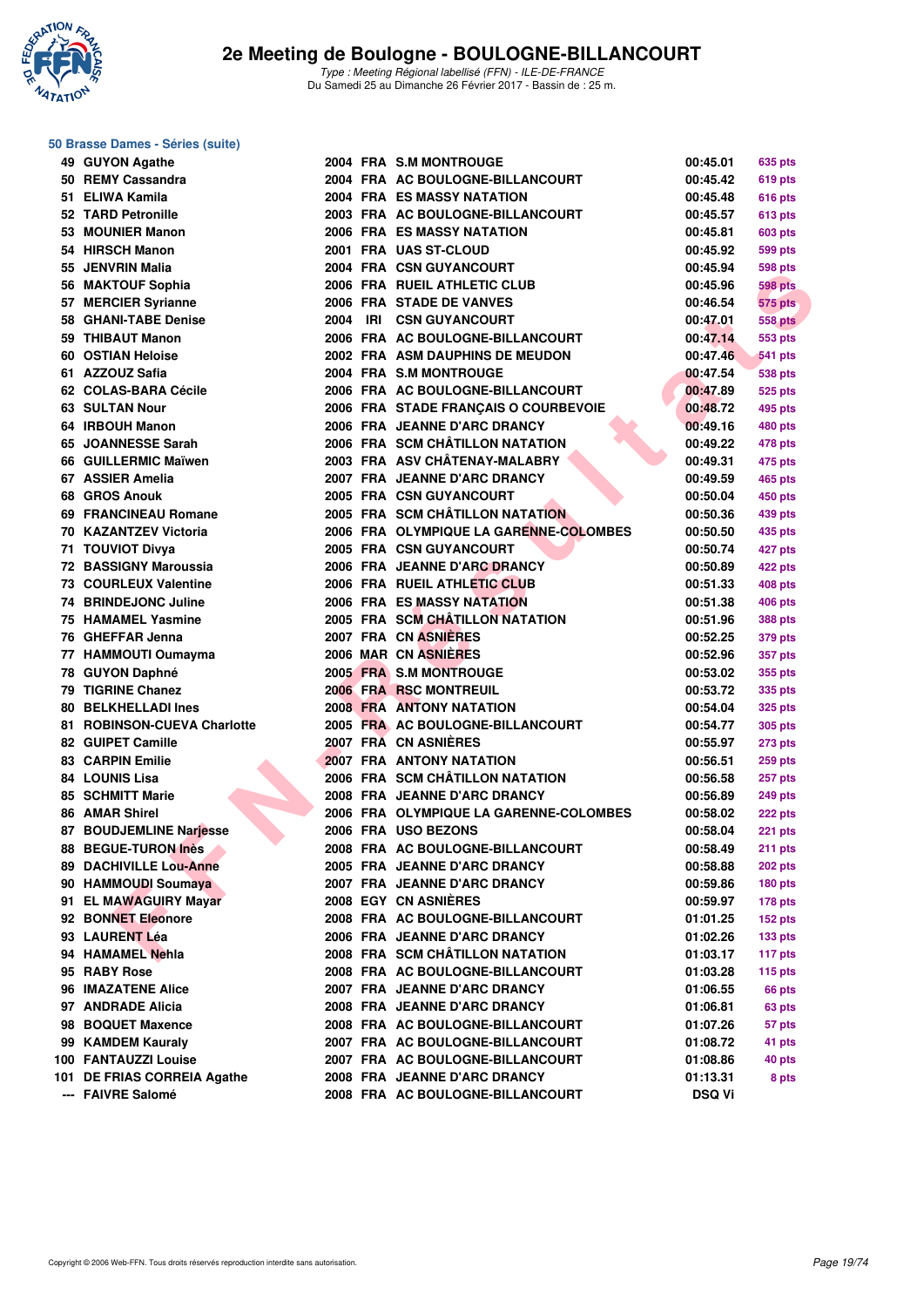

Type : Meeting Régional labellisé (FFN) - ILE-DE-FRANCE Du Samedi 25 au Dimanche 26 Février 2017 - Bassin de : 25 m.

#### **50 Brasse Dames - Séries (suite)**

| --- SOUSA Sarah               |  | 2006 FRA S.M MONTROUGE                 | DSQ Ni         |
|-------------------------------|--|----------------------------------------|----------------|
| --- DE KERMEL-LACROIX Alixane |  | 2002 FRA AC BOULOGNE-BILLANCOURT       | <b>DNS</b> dec |
| --- AVERINK Domino            |  | 2006 FRA S.M MONTROUGE                 | <b>DNS</b> dec |
| --- SYLLA Himava              |  | 2006 FRA CN ASNIÈRES                   | <b>DNS</b> dec |
| --- LE GOFF Elisabeth         |  | 2006 FRA OLYMPIQUE LA GARENNE-COLOMBES | <b>DNS Nd</b>  |

### **[100 Brasse Dames - Finale A](http://www.ffnatation.fr/webffn/resultats.php?idact=nat&go=epr&idcpt=42219&idepr=22) 16-17 ans** (Dimanche 26 Février 2017)

| 1 CUCUMEL Romy           | 2001 FRA CSM CLAMART             |                          | 01:11.64<br>$1213$ pts                       |  |
|--------------------------|----------------------------------|--------------------------|----------------------------------------------|--|
|                          |                                  |                          | 50 m : 34.19 (34.19) 100 m : 1:11.64 (37.45) |  |
| 2 DETAIS Laurine         | 2000 FRA USO BEZONS              |                          | 01:20.35<br>$1011$ pts                       |  |
|                          |                                  | 50 m: 37.64              | $(37.64)$ 100 m : 1:20.35 $(42.71)$          |  |
| 3 GAUCHER LEBRERO Andrea | 2001 FRA RSC MONTREUIL           |                          | 01:25.92<br>892 pts                          |  |
|                          |                                  | $50 \text{ m}$ : $40.44$ | $(40.44)$ 100 m : 1:25.92 $(45.48)$          |  |
| 4 CAPELO Elodie          | 2001 FRA SO ROSNY                |                          | 01:27.31<br>864 pts                          |  |
|                          |                                  | $50 \text{ m}$ : $40.71$ | $(40.71)$ 100 m : 1:27.31 $(46.60)$          |  |
| 5 LENEUF Anne-Livia      | 2001 FRA AC BOULOGNE-BILLANCOURT |                          | 01:29.85<br>813 pts                          |  |
|                          |                                  | $50 \text{ m}$ : $41.53$ | $(41.53)$ 100 m : 1:29.85 $(48.32)$          |  |
| 6 LAROCHE Oceane         | 2001 FRA USO BEZONS              |                          | 01:38.97<br><b>642 pts</b>                   |  |
|                          |                                  | $50 m$ :                 | 44.73 (44.73) 100 m : 1:38.97 (54.24)        |  |

### **[100 Brasse Dames - Finale A](http://www.ffnatation.fr/webffn/resultats.php?idact=nat&go=epr&idcpt=42219&idepr=22) 14-15 ans** (Dimanche 26 Février 2017)

| <b>IUU Brasse Dames - FINAIE A 16-17 ans (Dimanche 26 Février 2017)</b> |                                      |                          |                                                                   |
|-------------------------------------------------------------------------|--------------------------------------|--------------------------|-------------------------------------------------------------------|
| 1 CUCUMEL Romy                                                          | 2001 FRA CSM CLAMART                 |                          | 01:11.64<br>$1213$ pts                                            |
| 2 DETAIS Laurine                                                        | 2000 FRA USO BEZONS                  | 50 m: 34.19              | $(34.19)$ 100 m : 1:11.64 $(37.45)$<br>01:20.35<br>1011 pts       |
|                                                                         |                                      | 50 m : 37.64             | $(37.64)$ 100 m : 1:20.35 $(42.71)$                               |
| <b>GAUCHER LEBRERO Andrea</b>                                           | <b>2001 FRA RSC MONTREUIL</b>        |                          | 01:25.92<br>892 pts                                               |
| 4 CAPELO Elodie                                                         | 2001 FRA SO ROSNY                    | 50 m: 40.44              | (40.44) 100 m: 1:25.92 (45.48)<br>01:27.31<br>864 pts             |
|                                                                         |                                      | $50 \text{ m}$ : $40.71$ | (40.71) 100 m: 1:27.31 (46.60)                                    |
| <b>LENEUF Anne-Livia</b><br>5.                                          | 2001 FRA AC BOULOGNE-BILLANCOURT     | 50 m: 41.53              | 01:29.85<br>813 pts<br>(41.53) 100 m: 1:29.85 (48.32)             |
| 6 LAROCHE Oceane                                                        | 2001 FRA USO BEZONS                  |                          | 01:38.97<br>642 pts                                               |
|                                                                         |                                      | 50 m: 44.73              | (44.73) 100 m : 1:38.97 (54.24)                                   |
| 100 Brasse Dames - Finale A 14-15 ans (Dimanche 26 Février 2017)        |                                      |                          |                                                                   |
| 1 PASQUIER Agathe                                                       | 2002 FRA AC BOULOGNE-BILLANCOURT     |                          | 01:19.02<br><b>1041 pts</b>                                       |
|                                                                         |                                      | 50 m: 37.12              | $(37.12)$ 100 m : 1:19.02 $(41.90)$                               |
| 2 HERVAULT Estelle                                                      | 2003 FRA CNO ST-GERMAIN-EN-LAYE      |                          | 01:20.62<br>1005 pts                                              |
| 3 GOSNET Manon                                                          | 2003 FRA USO BEZONS                  | 50 m : 37.94             | $(37.94)$ 100 m : 1:20.62 $(42.68)$<br>01:21.44<br>987 pts        |
|                                                                         |                                      | 50 m : 39.91             | (39.91) 100 m: 1:21.44 (41.53)                                    |
| <b>BRUNEAU Leonie</b>                                                   | 2002 FRA RSC MONTREUIL               |                          | 01:23.69<br>939 pts                                               |
| <b>JAUMET Justine</b>                                                   | 2002 FRA CSM CLAMART                 | 50 m : 39.61             | $(39.61)$ 100 m : 1:23.69 $(44.08)$                               |
| 5.                                                                      |                                      | 50 m : 40.35             | 01:24.44<br>923 pts<br>(40.35) 100 m: 1:24.44 (44.09)             |
| <b>MENETRIEUX Alexia</b><br>6                                           | 2003 FRA STADE DE VANVES             |                          | 01:24.76<br>916 pts                                               |
|                                                                         |                                      | $50 m$ : $40.09$         | $(40.09)$ 100 m : 1:24.76 $(44.67)$                               |
| 7 DERBES Celia                                                          | 2002 FRA CSM CLAMART                 | 50 m : 41.30             | 01:25.83<br>894 pts<br>$(41.30)$ 100 m : 1:25.83 $(44.53)$        |
| 8 CALLANAN Amica                                                        | 2002 FRA SCM CHÂTILLON NATATION      |                          | 01:27.71<br>855 pts                                               |
|                                                                         |                                      |                          | 50 m: 41.94 (41.94) 100 m: 1:27.71 (45.77)                        |
| 100 Brasse Dames - Finale A 13 ans (Dimanche 26 Février 2017)           |                                      |                          |                                                                   |
|                                                                         |                                      |                          |                                                                   |
| 1 COUDERT Lucile                                                        | 2004 FRA AC BOULOGNE-BILLANCOURT     | $50 m$ : $39.06$         | 01:22.13<br>972 pts<br>$(39.06)$ 100 m : 1:22.13 $(43.07)$        |
| 2 DOMENECH Victoire                                                     | 2004 FRA ES NANTERRE                 |                          | 01:22.89<br>956 pts                                               |
|                                                                         |                                      | 50 m : 39.43             | (39.43) 100 m: 1:22.89 (43.46)                                    |
| <b>MARKUS LE COLLEN Noémie</b>                                          | 2004 FRA STADE DE VANVES             |                          | 01:25.42<br>903 pts<br>50 m: 40.75 (40.75) 100 m: 1:25.42 (44.67) |
| 4 TABIASCO Gabrielle                                                    | 2004 FRA STADE FRANÇAIS O COURBEVOIE |                          | 01:25.46<br>902 pts                                               |
|                                                                         |                                      | 50 m : 39.99             | (39.99) 100 m: 1:25.46 (45.47)                                    |
| <b>BAYON Alix</b><br>5                                                  | 2004 FRA AC BOULOGNE-BILLANCOURT     |                          | 01:28.94<br>831 pts                                               |
| <b>SAMID Ines</b><br>6.                                                 | 2004 FRA CN ASNIÈRES                 | $50 m$ : $41.71$         | $(41.71)$ 100 m : 1:28.94 $(47.23)$<br>01:29.59<br>818 pts        |
|                                                                         |                                      | 50 m: 42.08              | (42.08) 100 m: 1:29.59 (47.51)                                    |
| 7 COLAS-BARA Eve                                                        | 2004 FRA AC BOULOGNE-BILLANCOURT     |                          | 01:32.27<br>765 pts                                               |
| 8 CORBEELS Camélia                                                      |                                      | 50 m: 43.21              | (43.21) 100 m: 1:32.27 (49.06)                                    |
|                                                                         | 2004 FRA AC BOULOGNE-BILLANCOURT     | 50 m: 44.95              | 01:34.12<br>730 pts<br>(44.95) 100 m: 1:34.12 (49.17)             |
|                                                                         |                                      |                          |                                                                   |
| $100$ Brasse Dames - Finale $A$ 12 ans (Dimanche 26 Février 2017)       |                                      |                          |                                                                   |

### **[100 Brasse Dames - Finale A](http://www.ffnatation.fr/webffn/resultats.php?idact=nat&go=epr&idcpt=42219&idepr=22) 13 ans** (Dimanche 26 Février 2017)

| 1 COUDERT Lucile          | 2004 FRA AC BOULOGNE-BILLANCOURT     |                          |                  | 01:22.13                                   | 972 pts |
|---------------------------|--------------------------------------|--------------------------|------------------|--------------------------------------------|---------|
| 2 DOMENECH Victoire       | 2004 FRA ES NANTERRE                 |                          | 50 m: 39.06      | (39.06) 100 m : 1:22.13 (43.<br>01:22.89   | 956 pts |
| 3 MARKUS LE COLLEN Noémie | 2004 FRA STADE DE VANVES             |                          | 50 m : 39.43     | (39.43) 100 m : 1:22.89 (43.<br>01:25.42   | 903 pts |
| 4 TABIASCO Gabrielle      | 2004 FRA STADE FRANCAIS O COURBEVOIE |                          | $50 m$ : $40.75$ | (40.75) 100 m : 1:25.42 (44.<br>01:25.46   | 902 pts |
| 5 BAYON Alix              | 2004 FRA AC BOULOGNE-BILLANCOURT     |                          | 50 m: 39.99      | (39.99) 100 m : 1:25.46 (45.<br>01:28.94   | 831 pts |
| 6 SAMID Ines              | 2004 FRA CN ASNIÈRES                 |                          | $50 m$ : $41.71$ | $(41.71)$ 100 m : 1:28.94 (47.<br>01:29.59 | 818 pts |
| 7 COLAS-BARA Eve          | 2004 FRA AC BOULOGNE-BILLANCOURT     |                          | 50 m: 42.08      | (42.08) 100 m : 1:29.59 (47.               |         |
|                           |                                      | $50 \text{ m}$ : $43.21$ |                  | 01:32.27<br>(43.21) 100 m : 1:32.27 (49.   | 765 pts |
| 8 CORBEELS Camélia        | 2004 FRA AC BOULOGNE-BILLANCOURT     |                          |                  | 01:34.12                                   | 730 pts |

#### **[100 Brasse Dames - Finale A](http://www.ffnatation.fr/webffn/resultats.php?idact=nat&go=epr&idcpt=42219&idepr=22) 12 ans** (Dimanche 26 Février 2017)

| 1 SULTAN Laura    | 2005 FRA STADE FRANCAIS O COURBEVOIE |  | 01:29.78                                            | 814 pts |  |
|-------------------|--------------------------------------|--|-----------------------------------------------------|---------|--|
|                   |                                      |  | 50 m: 43.08 (43.08) 100 m: 1:29.78 (46.             |         |  |
| 2 IVANOV Veronika | 2005 FRA AQUA VALLÉE-DE-CHEVREUSE    |  | 01:39.30<br>50 m: 49.25 (49.25) 100 m: 1:39.30 (50. | 636 pts |  |
| 3 BONO Mathilde   | 2005 FRA AQUA VALLÉE-DE-CHEVREUSE    |  | 01:39.49                                            | 633 pts |  |
|                   |                                      |  | 50 m: 48.34 (48.34) 100 m: 1:39.49 (51.             |         |  |
| 4 ANDRIEUX Lou    | 2005 FRA CN ASNIÈRES                 |  | 01:39.68<br>50 m: 48.01 (48.01) 100 m: 1:39.68 (51. | 630 pts |  |
| 5 PHAM Thuyanna   | 2005 FRA CN ASNIÈRES                 |  | 01:41.85                                            | 593 pts |  |
|                   |                                      |  | $F0 - 1000 (1000)$ $F00 - 10100$                    |         |  |

|                  |              | 01:19.02                       | 1041 pts            |  |
|------------------|--------------|--------------------------------|---------------------|--|
|                  | 50 m: 37.12  | $(37.12)$ 100 m :              | $1:19.02$ $(41.90)$ |  |
|                  |              | 01:20.62                       | 1005 pts            |  |
| $50 m$ : 37.94   |              | $(37.94) 100 m$ :              | 1:20.62 (42.68)     |  |
|                  |              | 01:21.44                       | 987 pts             |  |
| 50 m: 39.91      |              | $(39.91)$ 100 m :              | $1:21.44$ $(41.53)$ |  |
|                  |              | $01:23.69$ 939 pts             |                     |  |
| $50 m$ : 39.61   |              | $(39.61)$ 100 m :              | 1:23.69 (44.08)     |  |
|                  |              | 01:24.44                       | 923 pts             |  |
|                  |              |                                |                     |  |
| 50 m: 40.35      |              | $(40.35)$ 100 m :              | 1:24.44 (44.09)     |  |
|                  |              | 01:24.76                       | 916 pts             |  |
| $50 m$ : $40.09$ |              | $(40.09)$ 100 m :              | 1:24.76 (44.67)     |  |
|                  |              | 01:25.83 894 pts               |                     |  |
| $50 m$ : $41.30$ |              | (41.30) 100 m: 1:25.83 (44.53) |                     |  |
|                  |              | 01:27.71 855 pts               |                     |  |
|                  | 50 m : 41.94 | (41.94) 100 m: 1:27.71 (45.77) |                     |  |

|                  |       | 01:22.13                       |                     |  |
|------------------|-------|--------------------------------|---------------------|--|
|                  |       |                                | 972 pts             |  |
| $50 m$ :         | 39.06 | $(39.06)$ 100 m :              | 1:22.13 (43.07)     |  |
|                  |       | 01:22.89                       | 956 pts             |  |
| $50 m$ :         | 39.43 | $(39.43) 100 m$ :              | 1:22.89 (43.46)     |  |
|                  |       | 01:25.42                       | 903 pts             |  |
| $50 m$ : $40.75$ |       | $(40.75)$ 100 m :              | 1:25.42 (44.67)     |  |
|                  |       | 01:25.46                       | 902 pts             |  |
| $50 m$ :         | 39.99 | $(39.99)$ 100 m :              | $1:25.46$ $(45.47)$ |  |
|                  |       | 01:28.94 831 pts               |                     |  |
| $50 m$ : $41.71$ |       | $(41.71) 100 m$ :              | 1:28.94 (47.23)     |  |
|                  |       | 01:29.59                       | 818 pts             |  |
| $50 m$ : 42.08   |       | $(42.08)$ 100 m :              | 1:29.59 (47.51)     |  |
|                  |       | 01:32.27 765 pts               |                     |  |
| 50 m: 43.21      |       | $(43.21)$ 100 m :              | 1:32.27 (49.06)     |  |
|                  |       | 01:34.12 730 pts               |                     |  |
| $50 m$ :         | 44.95 | (44.95) 100 m: 1:34.12 (49.17) |                     |  |

|                |              | 01:29.78                                   | 814 pts |                |
|----------------|--------------|--------------------------------------------|---------|----------------|
| 50 m : 43.08   |              | (43.08) 100 m: 1:29.78 (46.70)             |         |                |
|                |              | 01:39.30                                   |         | <b>636 pts</b> |
|                | 50 m : 49.25 | (49.25) 100 m: 1:39.30 (50.05)             |         |                |
|                |              | $01:39.49$ 633 pts                         |         |                |
| $50 m$ : 48.34 |              | (48.34) 100 m: 1:39.49 (51.15)             |         |                |
|                |              | 01:39.68 630 pts                           |         |                |
|                |              | 50 m: 48.01 (48.01) 100 m: 1:39.68 (51.67) |         |                |
|                |              | $01:41.85$ 593 pts                         |         |                |
|                |              | 50 m: 48.92 (48.92) 100 m: 1:41.85 (52.93) |         |                |
|                |              |                                            |         |                |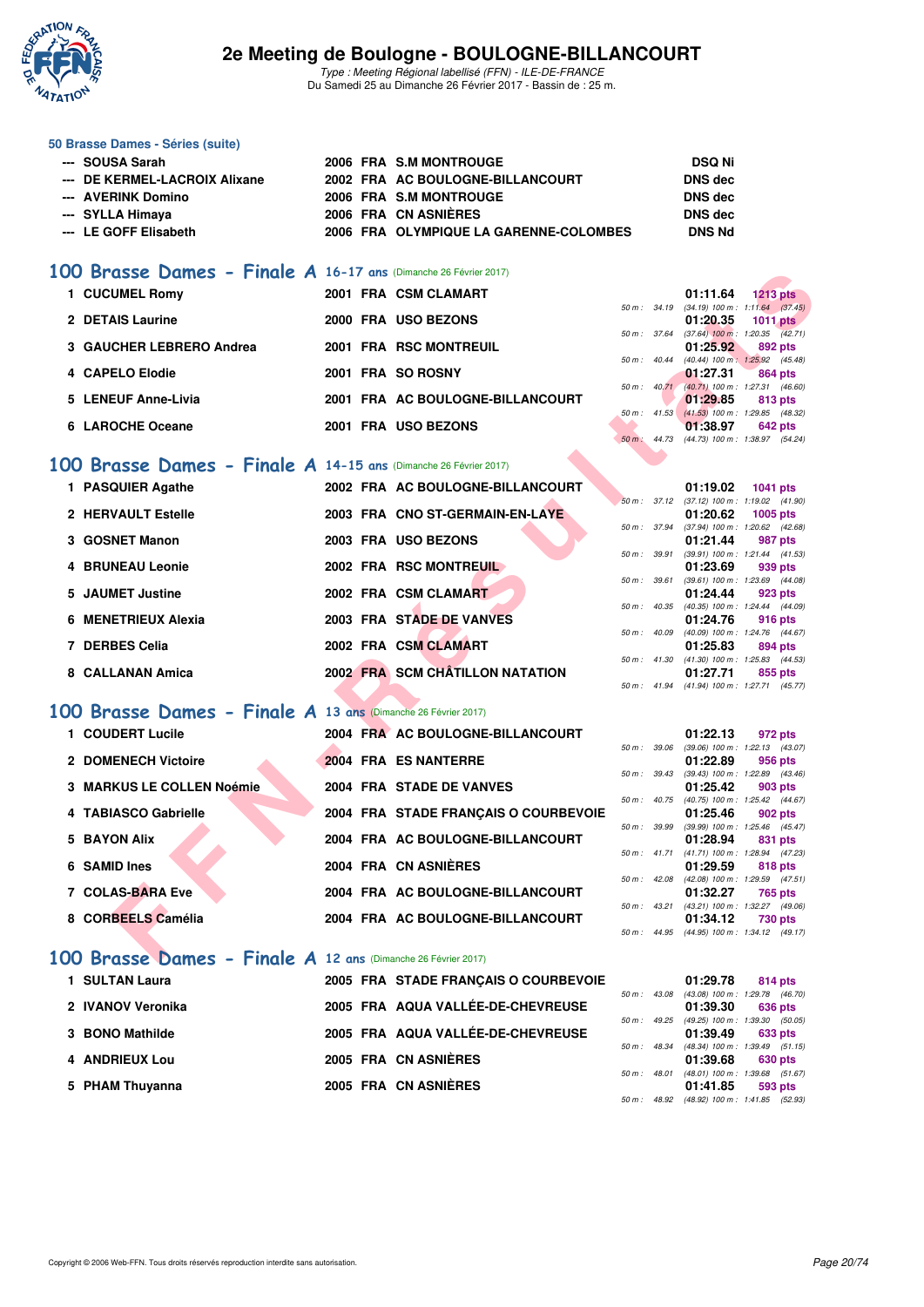

Type : Meeting Régional labellisé (FFN) - ILE-DE-FRANCE Du Samedi 25 au Dimanche 26 Février 2017 - Bassin de : 25 m.

| 100 Brasse Dames - Finale A (suite) |                                    |  |                                             |         |
|-------------------------------------|------------------------------------|--|---------------------------------------------|---------|
| 6 AOUCHICHE Aliya                   | 2005 FRA USO BEZONS                |  | 01:42.75                                    | 577 pts |
|                                     |                                    |  | 50 m: 49.12 (49.12) 100 m: 1:42.75 (53.63   |         |
| <b>7 CARTER Ellie</b>               | 2005 GBR USC CONFLANS-STE-HONORINE |  | 01:55.08                                    | 390 pts |
|                                     |                                    |  | 50 m: 52.95 (52.95) 100 m: 1:55.08 (1:02.13 |         |
| --- DACHIVILLE Lou-Anne             | 2005 FRA JEANNE D'ARC DRANCY       |  | DNS dec                                     |         |

### **[100 Brasse Dames - Finale A](http://www.ffnatation.fr/webffn/resultats.php?idact=nat&go=epr&idcpt=42219&idepr=22) 11 ans** (Dimanche 26 Février 2017)

| 1 BOUKHARI Sarah                                                                                                                                                                                                                                                                                                                                                                                                                                                                           |  | 2006 FRA STADE FRANÇAIS O COURBEVOIE |                  | 01:37.09        | <b>676 pts</b>                                               |
|--------------------------------------------------------------------------------------------------------------------------------------------------------------------------------------------------------------------------------------------------------------------------------------------------------------------------------------------------------------------------------------------------------------------------------------------------------------------------------------------|--|--------------------------------------|------------------|-----------------|--------------------------------------------------------------|
| 2 CASIER Flavie                                                                                                                                                                                                                                                                                                                                                                                                                                                                            |  | 2006 FRA AQUA VALLÉE-DE-CHEVREUSE    |                  | 01:38.71        | 50 m : 45.78 (45.78) 100 m : 1:37.09 (51.31)<br>647 pts      |
|                                                                                                                                                                                                                                                                                                                                                                                                                                                                                            |  |                                      | 50 m : 48.19     |                 | $(48.19)$ 100 m : 1:38.71 $(50.52)$                          |
| 3 IRBOUH Manon                                                                                                                                                                                                                                                                                                                                                                                                                                                                             |  | 2006 FRA JEANNE D'ARC DRANCY         | $50 m$ : $46.84$ | 01:38.87        | <b>644 pts</b><br>$(46.84)$ 100 m : 1:38.87 (52.03)          |
| 4 DURAN Chiara                                                                                                                                                                                                                                                                                                                                                                                                                                                                             |  | 2006 FRA RSC MONTREUIL               |                  | 01:38.90        | 643 pts                                                      |
| 5 MAKTOUF Sophia                                                                                                                                                                                                                                                                                                                                                                                                                                                                           |  | 2006 FRA RUEIL ATHLETIC CLUB         | 50 m : 46.79     | 01:41.59        | $(46.79)$ 100 m : 1:38.90 $(52.11)$                          |
|                                                                                                                                                                                                                                                                                                                                                                                                                                                                                            |  |                                      | $50 m$ : $48.66$ |                 | 597 pts<br>(48.66) 100 m: 1:41.59 (52.93)                    |
| <b>6 SULTAN Nour</b>                                                                                                                                                                                                                                                                                                                                                                                                                                                                       |  | 2006 FRA STADE FRANÇAIS O COURBEVOIE |                  | 01:43.06        | 572 pts                                                      |
| 7 JOANNESSE Sarah                                                                                                                                                                                                                                                                                                                                                                                                                                                                          |  | 2006 FRA SCM CHÂTILLON NATATION      | $50 m$ : 49.45   |                 | $(49.45)$ 100 m : 1:43.06 (53.61)                            |
|                                                                                                                                                                                                                                                                                                                                                                                                                                                                                            |  |                                      | 50 m: 50.74      | 01:44.73        | 545 pts<br>(50.74) 100 m : 1:44.73 (53.99)                   |
| 8 COLAS-BARA Cécile                                                                                                                                                                                                                                                                                                                                                                                                                                                                        |  | 2006 FRA AC BOULOGNE-BILLANCOURT     |                  | 01:45.02        | 540 pts                                                      |
|                                                                                                                                                                                                                                                                                                                                                                                                                                                                                            |  |                                      | 50 m : 50.95     |                 | (50.95) 100 m: 1:45.02 (54.07)                               |
| 00 Brasse Dames - Finale A 10 ans (Dimanche 26 Février 2017)                                                                                                                                                                                                                                                                                                                                                                                                                               |  |                                      |                  |                 |                                                              |
|                                                                                                                                                                                                                                                                                                                                                                                                                                                                                            |  |                                      |                  |                 |                                                              |
| 1 BOULAOUED Calie                                                                                                                                                                                                                                                                                                                                                                                                                                                                          |  | 2007 FRA STADE FRANÇAIS O COURBEVOIE |                  | 01:32.21        | 767 pts<br>50 m: 43.36 (43.36) 100 m: 1:32.21 (48.85)        |
| 2 ASSIER Amelia                                                                                                                                                                                                                                                                                                                                                                                                                                                                            |  | 2007 FRA JEANNE D'ARC DRANCY         |                  | 01:49.71        | 467 pts                                                      |
|                                                                                                                                                                                                                                                                                                                                                                                                                                                                                            |  |                                      | 50 m : 50.70     |                 | $(50.70)$ 100 m : 1:49.71 $(59.01)$                          |
| <b>3 BERNIER Louise</b>                                                                                                                                                                                                                                                                                                                                                                                                                                                                    |  | 2007 FRA CN ASNIERES                 |                  | 01:52.09        | 432 pts                                                      |
| 4 FORTE-BERGOIN Abygaelle                                                                                                                                                                                                                                                                                                                                                                                                                                                                  |  | 2007 FRA C.S MONTERELAIS NATATION    | 50 m : 54.34     | 01:52.97        | $(54.34)$ 100 m : 1:52.09 $(57.75)$<br>420 pts               |
|                                                                                                                                                                                                                                                                                                                                                                                                                                                                                            |  |                                      | 50 m : 55.04     |                 | (55.04) 100 m: 1:52.97 (57.93)                               |
| 5 NUINO Nawal                                                                                                                                                                                                                                                                                                                                                                                                                                                                              |  | 2007 FRA C.S MONTERELAIS NATATION    |                  | 01:54.22        | 402 pts                                                      |
|                                                                                                                                                                                                                                                                                                                                                                                                                                                                                            |  |                                      |                  |                 | 50 m: 54.82 (54.82) 100 m: 1:54.22 (59.40)                   |
| 6 COGNET Emilie                                                                                                                                                                                                                                                                                                                                                                                                                                                                            |  | 2007 FRA AC BOULOGNE-BILLANCOURT     |                  | 01:54.59        | <b>397 pts</b><br>50 m: 55.18 (55.18) 100 m: 1:54.59 (59.41) |
| 7 GUIPET Camille                                                                                                                                                                                                                                                                                                                                                                                                                                                                           |  | 2007 FRA CN ASNIERES                 |                  | 01:55.72        | 381 pts                                                      |
|                                                                                                                                                                                                                                                                                                                                                                                                                                                                                            |  |                                      |                  |                 | 50 m: 55.20 (55.20) 100 m: 1:55.72 (1:00.52)                 |
| 8 BENAYACHI Charline                                                                                                                                                                                                                                                                                                                                                                                                                                                                       |  | 2007 FRA C.S MONTERELAIS NATATION    |                  | 02:02.07        | <b>300 pts</b>                                               |
|                                                                                                                                                                                                                                                                                                                                                                                                                                                                                            |  |                                      |                  |                 | 50 m: 56.65 (56.65) 100 m: 2:02.07 (1:05.42)                 |
| 00 Brasse Dames - Finale A 9 ans (Dimanche 26 Février 2017)                                                                                                                                                                                                                                                                                                                                                                                                                                |  |                                      |                  |                 |                                                              |
| 1 BECKER Lola                                                                                                                                                                                                                                                                                                                                                                                                                                                                              |  | 2008 FRA STADE DE VANVES             |                  | 01:51.53        | 440 pts                                                      |
|                                                                                                                                                                                                                                                                                                                                                                                                                                                                                            |  |                                      | 50 m : 53.98     |                 | $(53.98)$ 100 m : 1:51.53 $(57.55)$                          |
| 2 CHAPEL Annabelle                                                                                                                                                                                                                                                                                                                                                                                                                                                                         |  | 2008 FRA STADE DE VANVES             |                  | 01:52.28        | 429 pts                                                      |
| <b>3 SCHMITT Marie</b>                                                                                                                                                                                                                                                                                                                                                                                                                                                                     |  | 2008 FRA JEANNE D'ARC DRANCY         | 50 m : 54.40     |                 | $(54.40)$ 100 m : 1:52.28 $(57.88)$<br><b>351 pts</b>        |
|                                                                                                                                                                                                                                                                                                                                                                                                                                                                                            |  |                                      |                  | 01:58.01        | 50 m : 56.02 (56.02) 100 m : 1:58.01 (1:01.99)               |
| 4 EL MAWAGUIRY Mayar                                                                                                                                                                                                                                                                                                                                                                                                                                                                       |  | <b>2008 EGY CN ASNIERES</b>          |                  | 02:13.56        | 178 pts                                                      |
|                                                                                                                                                                                                                                                                                                                                                                                                                                                                                            |  |                                      |                  |                 | 50 m: 1:03.92 (1:03.92) 100 m: 2:13.56 (1:09.64)             |
| 5 ANDRADE Alicia                                                                                                                                                                                                                                                                                                                                                                                                                                                                           |  | 2008 FRA JEANNE D'ARC DRANCY         |                  | 02:20.82        | 117 pts<br>50 m: 1:06.55 (1:06.55) 100 m: 2:20.82 (1:14.27)  |
| 6 DE FRIAS CORREIA Agathe                                                                                                                                                                                                                                                                                                                                                                                                                                                                  |  | 2008 FRA JEANNE D'ARC DRANCY         |                  | 02:30.79        | 54 pts                                                       |
|                                                                                                                                                                                                                                                                                                                                                                                                                                                                                            |  |                                      |                  |                 | 50 m: 1:11.43 (1:11.43) 100 m: 2:30.79 (1:19.36)             |
|                                                                                                                                                                                                                                                                                                                                                                                                                                                                                            |  |                                      |                  |                 |                                                              |
| 00 Brasse Dames - Séries                                                                                                                                                                                                                                                                                                                                                                                                                                                                   |  | (Dimanche 26 Février 2017)           |                  |                 |                                                              |
| $\blacksquare$ $\blacksquare$ $\blacksquare$ $\blacksquare$ $\blacksquare$ $\blacksquare$ $\blacksquare$ $\blacksquare$ $\blacksquare$ $\blacksquare$ $\blacksquare$ $\blacksquare$ $\blacksquare$ $\blacksquare$ $\blacksquare$ $\blacksquare$ $\blacksquare$ $\blacksquare$ $\blacksquare$ $\blacksquare$ $\blacksquare$ $\blacksquare$ $\blacksquare$ $\blacksquare$ $\blacksquare$ $\blacksquare$ $\blacksquare$ $\blacksquare$ $\blacksquare$ $\blacksquare$ $\blacksquare$ $\blacks$ |  | 0001 EDA COM OLAMADT                 |                  | <b>04.44.04</b> | <b>CAMBE WAS</b>                                             |

#### **[100 Brasse Dames - Finale A](http://www.ffnatation.fr/webffn/resultats.php?idact=nat&go=epr&idcpt=42219&idepr=22) 10 ans** (Dimanche 26 Février 2017)

| 1 BOULAOUED Calie         | 2007 FRA STADE FRANCAIS O COURBEVOIE |                  | 01:32.21                                                                                                                                                                                            | 767 pts |
|---------------------------|--------------------------------------|------------------|-----------------------------------------------------------------------------------------------------------------------------------------------------------------------------------------------------|---------|
| 2 ASSIER Amelia           | 2007 FRA JEANNE D'ARC DRANCY         | 50 m : 43.36     | (43.36) 100 m : 1:32.21 (48.<br>01:49.71                                                                                                                                                            | 467 pts |
| <b>3 BERNIER Louise</b>   | 2007 FRA CN ASNIÈRES                 | $50 m$ : $50.70$ | (50.70) 100 m : 1:49.71 (59.<br>01:52.09                                                                                                                                                            | 432 pts |
| 4 FORTE-BERGOIN Abygaelle | 2007 FRA C.S. MONTERELAIS NATATION   | 50 m: 54.34      | (54.34) 100 m : 1:52.09 (57.<br>01:52.97                                                                                                                                                            | 420 pts |
| 5 NUINO Nawal             | 2007 FRA C.S MONTERELAIS NATATION    | 50 m: 55.04      | (55.04) 100 m : 1:52.97 (57.<br>01:54.22                                                                                                                                                            | 402 pts |
| 6 COGNET Emilie           | 2007 FRA AC BOULOGNE-BILLANCOURT     | 50 m: 54.82      | (54.82) 100 m : 1:54.22 (59.<br>01:54.59                                                                                                                                                            | 397 pts |
| 7 GUIPET Camille          | 2007 FRA CN ASNIÈRES                 | 50 m: 55.18      | $(55.18)$ 100 m : 1:54.59 (59.<br>01:55.72                                                                                                                                                          | 381 pts |
| 8 BENAYACHI Charline      | 2007 FRA C.S MONTERELAIS NATATION    | $50 m$ : $55.20$ | (55.20) 100 m: 1:55.72 (1:00.<br>02:02.07                                                                                                                                                           | 300 pts |
|                           |                                      |                  | $\mathcal{L} \cap \mathcal{L}$ , $\mathcal{L} \cap \mathcal{L}$ , $\mathcal{L} \cap \mathcal{L}$ , $\mathcal{L} \cap \mathcal{L}$ , $\mathcal{L} \cap \mathcal{L}$ , $\mathcal{L} \cap \mathcal{L}$ |         |

### **[100 Brasse Dames - Finale A](http://www.ffnatation.fr/webffn/resultats.php?idact=nat&go=epr&idcpt=42219&idepr=22) 9 ans** (Dimanche 26 Février 2017)

| 1 BECKER Lola             | 2008 FRA STADE DE VANVES     | 01:51.53<br>440 pts                           |
|---------------------------|------------------------------|-----------------------------------------------|
|                           |                              | 50 m: 53.98 (53.98) 100 m: 1:51.53 (57.       |
| 2 CHAPEL Annabelle        | 2008 FRA STADE DE VANVES     | 01:52.28<br>429 pts                           |
|                           |                              | 50 m: 54.40 (54.40) 100 m: 1:52.28 (57.       |
| 3 SCHMITT Marie           | 2008 FRA JEANNE D'ARC DRANCY | 01:58.01<br>351 pts                           |
|                           |                              | 50 m: 56.02 (56.02) 100 m: 1:58.01 (1:01.     |
| 4 EL MAWAGUIRY Mayar      | 2008 EGY CN ASNIÈRES         | 02:13.56<br><b>178 pts</b>                    |
|                           |                              | 50 m: 1:03.92 (1:03.92) 100 m: 2:13.56 (1:09. |
| 5 ANDRADE Alicia          | 2008 FRA JEANNE D'ARC DRANCY | 02:20.82<br>117 pts                           |
|                           |                              | 50 m: 1:06.55 (1:06.55) 100 m: 2:20.82 (1:14. |
| 6 DE FRIAS CORREIA Agathe | 2008 FRA JEANNE D'ARC DRANCY | 02:30.79<br>54 pts                            |

## [100 Brasse Dames - Séries](http://www.ffnatation.fr/webffn/resultats.php?idact=nat&go=epr&idcpt=42219&idepr=22) (Dimanche 26 Février 2017)

| 1 CUCUMEL Romy      | 2001 FRA CSM CLAMART             | 01:14.04<br>1155 pts                                                     |
|---------------------|----------------------------------|--------------------------------------------------------------------------|
| 2 HERVAULT Estelle  | 2003 FRA CNO ST-GERMAIN-EN-LAYE  | 50 m: 34.96 (34.96) 100 m: 1:14.04 (39.<br>01:20.49<br>1008 pts          |
| 3 PASQUIER Agathe   | 2002 FRA AC BOULOGNE-BILLANCOURT | 50 m: 37.97 (37.97) 100 m: 1:20.49 (42.<br>01:21.92<br>977 pts           |
| 4 DETAIS Laurine    | 2000 FRA USO BEZONS              | 50 m: 38.51 (38.51) 100 m: 1:21.92 (43.<br>01:22.17<br>972 pts           |
| 5 DOMENECH Victoire | 2004 FRA ES NANTERRE             | $(38.65)$ 100 m : 1:22.17 (43.<br>50 m : 38.65<br>01:23.47<br>944 pts    |
| 6 COUDERT Lucile    | 2004 FRA AC BOULOGNE-BILLANCOURT | $(39.78)$ 100 m : 1:23.47 (43.<br>39.78<br>50 m :<br>01:23.85<br>936 pts |

|                          |       | 01:37.09          | <b>676 pts</b>      |  |
|--------------------------|-------|-------------------|---------------------|--|
| $50 m$ :                 | 45.78 | $(45.78) 100 m$ : | $1:37.09$ $(51.31)$ |  |
|                          |       | 01:38.71          | 647 pts             |  |
| $50 m$ : 48.19           |       | (48.19) 100 m :   | $1:38.71$ $(50.52)$ |  |
|                          |       | 01:38.87          | <b>644 pts</b>      |  |
| 50 m: 46.84              |       | $(46.84) 100 m$ : | 1:38.87 (52.03)     |  |
|                          |       | 01:38.90          | <b>643 pts</b>      |  |
| $50 \text{ m}$ : 46.79   |       | $(46.79) 100 m$ : | $1:38.90$ $(52.11)$ |  |
|                          |       | 01:41.59          | <b>597 pts</b>      |  |
| $50 \text{ m}$ : $48.66$ |       | $(48.66) 100 m$ : | 1:41.59 (52.93)     |  |
|                          |       | 01:43.06          | 572 pts             |  |
| $50m$ :                  | 49.45 | $(49.45) 100 m$ : | 1:43.06 (53.61)     |  |
|                          |       | 01:44.73          | 545 pts             |  |
| $50 m$ :                 | 50.74 | $(50.74) 100 m$ : | 1:44.73 (53.99)     |  |
|                          |       | 01:45.02          | 540 pts             |  |
| $50 m$ :                 | 50.95 | (50.95) 100 m :   | $1:45.02$ $(54.07)$ |  |
|                          |       |                   |                     |  |

|                |       | 01:32.21          | 767 pts           |
|----------------|-------|-------------------|-------------------|
| $50 m$ : 43.36 |       | (43.36) 100 m :   | 1:32.21 (48.85)   |
|                |       | 01:49.71          | 467 pts           |
| 50 m: 50.70    |       | $(50.70)$ 100 m : | 1:49.71 (59.01)   |
|                |       | 01:52.09          | 432 pts           |
| 50 m: 54.34    |       | $(54.34) 100 m$ : | 1:52.09 (57.75)   |
|                |       | 01:52.97          | 420 pts           |
| 50 m : 55.04   |       | $(55.04) 100 m$ : | 1:52.97 (57.93)   |
|                |       | 01:54.22          | 402 pts           |
| 50 m: 54.82    |       | $(54.82)$ 100 m : | 1:54.22 (59.40)   |
|                |       | 01:54.59          | 397 pts           |
| 50 m : 55.18   |       | $(55.18) 100 m$ : | 1:54.59 (59.41)   |
|                |       | 01:55.72          | 381 pts           |
| 50 m : 55.20   |       | $(55.20)$ 100 m : | 1:55.72 (1:00.52) |
|                |       |                   | 02:02.07 300 pts  |
| $50 m$ :       | 56.65 | $(56.65) 100 m$ : | 2:02.07 (1:05.42) |

|              | 01:51.53 440 pts                                 |
|--------------|--------------------------------------------------|
| 50 m : 53.98 | $(53.98)$ 100 m : 1:51.53 $(57.55)$              |
|              | 01:52.28 429 pts                                 |
| 50 m: 54.40  | (54.40) 100 m: 1:52.28 (57.88)                   |
|              | 01:58.01 351 pts                                 |
|              | 50 m: 56.02 (56.02) 100 m: 1:58.01 (1:01.99)     |
|              | 02:13.56 178 pts                                 |
|              | 50 m: 1:03.92 (1:03.92) 100 m: 2:13.56 (1:09.64) |
|              | 02:20.82 117 pts                                 |
|              | 50 m: 1:06.55 (1:06.55) 100 m: 2:20.82 (1:14.27) |
|              | 02:30.79 54 pts                                  |
|              | 50 m: 1:11.43 (1:11.43) 100 m: 2:30.79 (1:19.36) |

|                  |                  | 01:14.04 1155 pts |                                     |
|------------------|------------------|-------------------|-------------------------------------|
|                  | 50 m : 34.96     |                   | $(34.96)$ 100 m : 1:14.04 $(39.08)$ |
|                  |                  | 01:20.49 1008 pts |                                     |
| $50 m$ : $37.97$ |                  |                   | (37.97) 100 m : 1:20.49 (42.52)     |
|                  |                  | 01:21.92 977 pts  |                                     |
|                  | $50 m$ : $38.51$ |                   | $(38.51)$ 100 m : 1:21.92 $(43.41)$ |
|                  |                  | 01:22.17 972 pts  |                                     |
| $50 m$ : $38.65$ |                  |                   | $(38.65)$ 100 m : 1:22.17 $(43.52)$ |
|                  |                  | 01:23.47 944 pts  |                                     |
| $50 m$ : $39.78$ |                  |                   | (39.78) 100 m: 1:23.47 (43.69)      |
|                  |                  | 01:23.85 936 pts  |                                     |
|                  | 50 m : 40.00     |                   | $(40.00)$ 100 m : 1:23.85 $(43.85)$ |
|                  |                  |                   |                                     |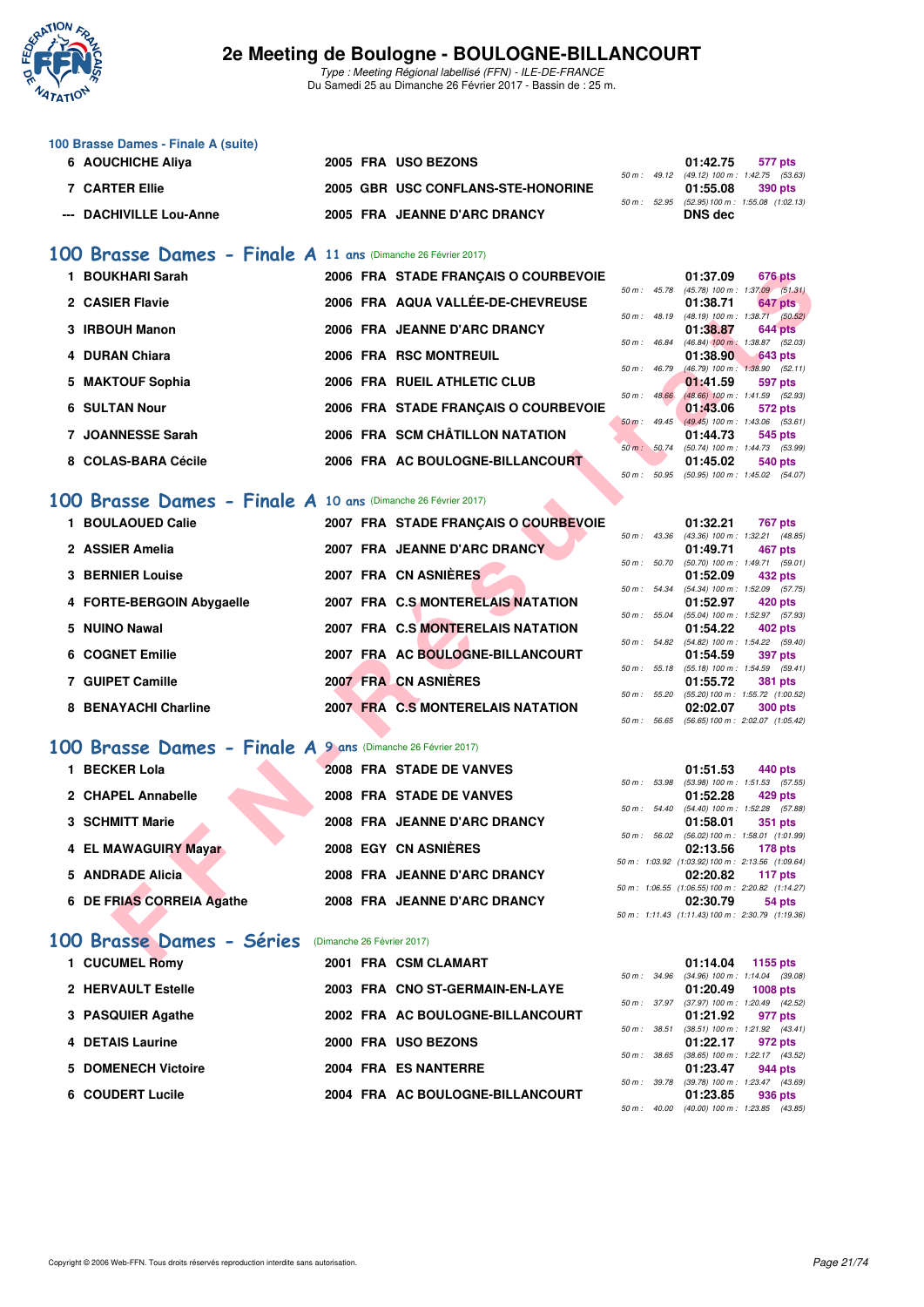

Type : Meeting Régional labellisé (FFN) - ILE-DE-FRANCE Du Samedi 25 au Dimanche 26 Février 2017 - Bassin de : 25 m.

# **100 Brasse Dames - Séries (suite)**

| 7 BRUNEAU Leonie          |  | 2002 FRA RSC MONTREUIL               |         |                  | 01:24.24                                             | 927 pts                                                                                             |
|---------------------------|--|--------------------------------------|---------|------------------|------------------------------------------------------|-----------------------------------------------------------------------------------------------------|
| 8 GOSNET Manon            |  | 2003 FRA USO BEZONS                  |         |                  | 01:24.45                                             | 50 m: 39.94 (39.94) 100 m: 1:24.24 (44.30)<br>923 pts                                               |
| 9 MARKUS LE COLLEN Noémie |  | 2004 FRA STADE DE VANVES             |         |                  | 01:25.20                                             | 50 m: 40.65 (40.65) 100 m: 1:24.45 (43.80)<br>907 pts                                               |
| 10 JAUMET Justine         |  | 2002 FRA CSM CLAMART                 |         | 50 m : 40.30     | 01:25.54                                             | (40.30) 100 m: 1:25.20 (44.90)<br>900 pts                                                           |
| 11 TABIASCO Gabrielle     |  | 2004 FRA STADE FRANÇAIS O COURBEVOIE |         | 50 m : 40.60     | 01:25.67                                             | $(40.60)$ 100 m : 1:25.54 $(44.94)$<br>897 pts                                                      |
| 11 MENETRIEUX Alexia      |  | 2003 FRA STADE DE VANVES             |         | 50 m : 39.98     | 01:25.67                                             | $(39.98)$ 100 m : 1:25.67 $(45.69)$<br>897 pts                                                      |
| 13 GAUCHER LEBRERO Andrea |  | 2001 FRA RSC MONTREUIL               |         |                  | 01:25.86                                             | 50 m : 40.78 (40.78) 100 m : 1:25.67 (44.89)<br>893 pts                                             |
| 14 DERBES Celia           |  | 2002 FRA CSM CLAMART                 |         | 50 m: 40.52      | 01:25.88                                             | $(40.52)$ 100 m : 1:25.86 $(45.34)$<br>893 pts                                                      |
| 15 CALLANAN Amica         |  | 2002 FRA SCM CHÂTILLON NATATION      |         | $50 m$ : $40.96$ | 01:27.69                                             | (40.96) 100 m: 1:25.88 (44.92)<br>856 pts                                                           |
| <b>16 CAPELO Elodie</b>   |  | 2001 FRA SO ROSNY                    |         |                  | 01:27.95                                             | 50 m : 42.01 (42.01) 100 m : 1:27.69 (45.68)<br>851 pts                                             |
| 17 SAMID Ines             |  | 2004 FRA CN ASNIERES                 |         |                  | 01:28.97                                             | 50 m : 41.24 (41.24) 100 m : 1:27.95 (46.71)<br>830 pts                                             |
| <b>18 SULTAN Laura</b>    |  | 2005 FRA STADE FRANÇAIS O COURBEVOIE |         |                  | 01:29.55                                             | 50 m : 40.75 (40.75) 100 m : 1:28.97 (48.22)<br>819 pts                                             |
| 19 LENEUF Anne-Livia      |  | 2001 FRA AC BOULOGNE-BILLANCOURT     |         | 50 m: 42.78      | 01:29.63                                             | (42.78) 100 m : 1:29.55 (46.77)<br>817 pts                                                          |
| 20 SADEQ Fatima           |  | 2003 FRA RSC MONTREUIL               |         | 50 m: 41.95      | 01:30.16                                             | $(41.95)$ 100 m : 1:29.63 $(47.68)$<br>806 pts                                                      |
| 21 SAUVADET Nastia        |  | 2003 FRA AC BOULOGNE-BILLANCOURT     |         | 50 m : 42.88     | 01:30.36                                             | (42.88) 100 m: 1:30.16 (47.28)<br>803 pts                                                           |
| 22 SAVARY Alice           |  | 2003 FRA RSC MONTREUIL               |         |                  | 01:30.41                                             | 50 m: 42.10 (42.10) 100 m: 1:30.36 (48.26)<br>802 pts                                               |
| 23 BAYON Alix             |  | 2004 FRA AC BOULOGNE-BILLANCOURT     |         |                  | 01:30.48                                             | 50 m: 42.95 (42.95) 100 m: 1:30.41 (47.46)<br>800 pts                                               |
| 24 MEHRI Nour-Serine      |  | 2003 ALG CN ASNIERES                 |         |                  | 01:30.57                                             | 50 m: 42.88 (42.88) 100 m: 1:30.48 (47.60)<br>798 pts                                               |
| 25 COLAS-BARA Eve         |  | 2004 FRA AC BOULOGNE-BILLANCOURT     |         |                  | 01:32.02                                             | 50 m: 43.13 (43.13) 100 m: 1:30.57 (47.44)<br>770 pts                                               |
| 26 CORBEELS Camélia       |  | 2004 FRA AC BOULOGNE-BILLANCOURT     |         | 50 m : 43.21     | 01:32.45                                             | (43.21) 100 m: 1:32.02 (48.81)<br>762 pts                                                           |
| 27 SADAOUI Saphia         |  | 2002 FRA CN ASNIERES                 |         |                  | 01:32.68                                             | 50 m : 44.00 (44.00) 100 m : 1:32.45 (48.45)<br>758 pts                                             |
| 28 TALLON Hermine         |  | 2003 FRA CNO ST-GERMAIN-EN-LAYE      |         | 50 m : 44.98     | 01:33.39                                             | 744 pts<br>$(44.98)$ 100 m : 1:33.39 $(48.41)$                                                      |
| 29 SAUTEREAU Marie        |  | 2004 FRA AQUA VALLÉE-DE-CHEVREUSE    |         |                  | 01:33.60                                             | 740 pts<br>50 m: 44.86 (44.86) 100 m: 1:33.60 (48.74)                                               |
| <b>30 BOULAOUED Calie</b> |  | 2007 FRA STADE FRANÇAIS O COURBEVOIE |         | 50 m : 43.84     | 01:33.73                                             | 738 pts<br>(43.84) 100 m: 1:33.73 (49.89)                                                           |
| 31 BOUKHARI Sarah         |  | 2006 FRA STADE FRANÇAIS O COURBEVOIE |         | 50 m : 45.08     | 01:36.13                                             | 693 pts<br>$(45.08)$ 100 m : 1:36.13 (51.05)                                                        |
| 32 LAROCHE Oceane         |  | 2001 FRA USO BEZONS                  |         |                  | 01:37.22                                             | <b>673 pts</b>                                                                                      |
| 33 TARD Petronille        |  | 2003 FRA AC BOULOGNE-BILLANCOURT     |         | 50 m : 45.34     | 01:37.68                                             | (45.34) 100 m: 1:37.22 (51.88)<br>665 pts                                                           |
| 34 DURAN Chiara           |  | 2006 FRA RSC MONTREUIL               |         | 50 m : 46.46     | 01:39.49                                             | (46.46) 100 m : 1:37.68 (51.22)<br>633 pts                                                          |
| 35 ABDELGUERFI Anais      |  | 2004 FRA RSC MONTREUIL               |         |                  | 50 m : 1:39.60 (1:39.60) 100 m : 1:39.49<br>01:40.50 | $\theta$<br>616 pts                                                                                 |
| <b>36 CASIER Flavie</b>   |  | 2006 FRA AQUA VALLÉE-DE-CHEVREUSE    |         |                  | 01:40.86                                             | 50 m: 48.07 (48.07) 100 m: 1:40.50 (52.43)<br>609 pts                                               |
| 37 PHAM Thuyanna          |  | 2005 FRA CN ASNIERES                 |         | 50 m : 48.53     | 01:40.87                                             | (48.53) 100 m : 1:40.86 (52.33)<br>609 pts                                                          |
| 38 IRBOUH Manon           |  | 2006 FRA JEANNE D'ARC DRANCY         |         | 50 m : 47.95     | 01:41.62                                             | (47.95) 100 m: 1:40.87 (52.92)<br>596 pts                                                           |
| 39 BONO Mathilde          |  | 2005 FRA AQUA VALLÉE-DE-CHEVREUSE    |         | 50 m : 48.40     | 01:42.78                                             | (48.40) 100 m: 1:41.62 (53.22)<br>577 pts                                                           |
| 40 IVANOV Veronika        |  | 2005 FRA AQUA VALLÉE-DE-CHEVREUSE    |         | 50 m: 49.80      | 01:43.00                                             | (49.80) 100 m: 1:42.78 (52.98)<br>573 pts                                                           |
| 41 MAKTOUF Sophia         |  | 2006 FRA RUEIL ATHLETIC CLUB         |         | 50 m : 49.42     | 01:43.12                                             | (49.42) 100 m : 1:43.00 (53.58)<br>571 pts                                                          |
| 42 ANDRIEUX Lou           |  | 2005 FRA CN ASNIERES                 |         | 50 m : 48.94     | 01:43.51                                             | (48.94) 100 m : 1:43.12 (54.18)<br>565 pts                                                          |
| 43 AOUCHICHE Aliya        |  | 2005 FRA USO BEZONS                  | $50m +$ | 50 m : 48.91     | 01:44.05                                             | (48.91) 100 m : 1:43.51 (54.60)<br>556 pts<br>$19.45$ $(19.45)$ $100 \text{ m}$ $1.41.05$ $(51.60)$ |

|          |                         | 01:24.24                            | 927 pts                   |                |
|----------|-------------------------|-------------------------------------|---------------------------|----------------|
| $50 m$ : | 39.94                   | (39.94) 100 m :                     | 1:24.24                   | (44.30)        |
| $50 m$ : | 40.65                   | 01:24.45<br>$(40.65)$ 100 m :       | 923 pts<br>1:24.45        | (43.80)        |
|          |                         | 01:25.20                            | 907                       | pts            |
| 50 m :   | 40.30                   | $(40.30)$ 100 m :                   | 1:25.20                   | (44.90)        |
|          |                         | 01:25.54                            | <b>900 pts</b>            |                |
| $50 m$ : | 40.60                   | $(40.60)$ 100 m :<br>01:25.67       | 1:25.54<br>897            | (44.94)<br>pts |
| $50 m$ : | 39.98                   | (39.98) 100 m :                     | 1:25.67                   | (45.69)        |
|          |                         | 01:25.67                            | 897                       | pts            |
| $50 m$ : | 40.78                   | $(40.78) 100 m$ :<br>01:25.86       | 1:25.67<br>893            | (44.89)<br>pts |
| $50 m$ : | 40.52                   | $(40.52)$ 100 m :                   | 1:25.86                   | (45.34)        |
|          |                         | 01:25.88                            | 893 pts                   |                |
| $50 m$ : | 40.96                   | $(40.96)$ 100 m :                   | 1:25.88                   | (44.92)        |
| $50 m$ : | 42.01                   | 01:27.69<br>$(42.01)$ 100 m :       | 856<br>1:27.69            | pts<br>(45.68) |
|          |                         | 01:27.95                            | 851                       | pts            |
| $50 m$ : | 41.24                   | $(41.24) 100 m$ :                   | 1:27.95                   | (46.71)        |
| $50 m$ : | 40.75                   | 01:28.97<br>$(40.75)$ 100 m :       | 830 pts<br>1:28.97        | (48.22)        |
|          |                         | 01:29.55                            | 819                       | pts            |
| 50 m :   | 42.78                   | (42.78) 100 m :                     | 1:29.55                   | (46.77)        |
| $50 m$ : | 41.95                   | 01:29.63<br>$(41.95) 100 m$ :       | 817<br>1:29.63            | pts<br>(47.68) |
|          |                         | 01:30.16                            | 806 pts                   |                |
| $50 m$ : | 42.88                   | $(42.88) 100 m$ :                   | 1:30.16                   | (47.28)        |
|          |                         | 01:30.36                            | 803 pts                   |                |
| 50 m :   | 42.10                   | $(42.10) 100 m$ :<br>01:30.41       | 1:30.36<br>802 pts        | (48.26)        |
| $50 m$ : | 42.95                   | (42.95) 100 m :                     | 1:30.41                   | (47.46)        |
|          |                         | 01:30.48                            | <b>800 pts</b>            |                |
| $50 m$ : | 42.88                   | (42.88) 100 m :<br>01:30.57         | 1:30.48<br>798            | (47.60)<br>pts |
| 50 m :   | 43.13                   | $(43.13) 100 m$ :                   | 1:30.57                   | (47.44)        |
|          |                         | 01:32.02                            | 770 pts                   |                |
| 50 m :   | 43.21                   | $(43.21)$ 100 m :<br>01:32.45       | 1:32.02<br><b>762 pts</b> | (48.81)        |
| $50 m$ : | 44.00                   | $(44.00)$ 100 m :                   | 1:32.45                   | (48.45)        |
|          |                         | 01:32.68                            | 758 pts                   |                |
|          |                         | 01:33.39                            | 744 pts                   |                |
| $50 m$ : | 44.98                   | (44.98) 100 m :<br>01:33.60         | 1:33.39<br>740 pts        | (48.41)        |
| 50 m :   | 44.86                   | $(44.86) 100 m$ :                   | 1:33.60                   | (48.74)        |
|          |                         | 01:33.73                            | 738 pts                   |                |
| 50 m :   | 43.84                   | (43.84) 100 m :<br>01:36.13         | 1:33.73<br>693 pts        | (49.89)        |
| $50 m$ : | 45.08                   | $(45.08) 100 m$ :                   | 1:36.13                   | (51.05)        |
|          |                         | 01:37.22                            | 673 pts                   |                |
| 50 m :   | 45.34                   | (45.34) 100 m :<br>01:37.68         | 1:37.22<br>665 pts        | (51.88)        |
| 50 m :   | 46.46                   | $(46.46)$ 100 m : 1:37.68 $(51.22)$ |                           |                |
|          |                         | 01:39.49                            | 633 pts                   |                |
|          | 50 m: 1:39.60 (1:39.60) | $100 m$ :<br>01:40.50               | 1:39.49<br><b>616 pts</b> | 0              |
| $50 m$ : | 48.07                   | $(48.07) 100 m$ :                   | 1:40.50                   | (52.43)        |
|          |                         | 01:40.86                            | <b>609 pts</b>            |                |
| $50 m$ : | 48.53                   | $(48.53) 100 m$ :<br>01:40.87       | 1:40.86<br>609 pts        | (52.33)        |
| $50 m$ : | 47.95                   | $(47.95) 100 m$ :                   | 1:40.87                   | (52.92)        |
|          |                         | 01:41.62                            | 596 pts                   |                |
| 50 m :   | 48.40                   | $(48.40) 100 m$ :                   | 1:41.62                   | (53.22)        |
| $50 m$ : | 49.80                   | 01:42.78<br>$(49.80) 100 m$ :       | 577 pts<br>1:42.78        | (52.98)        |
|          |                         | 01:43.00                            | 573 pts                   |                |
| $50 m$ : | 49.42                   | $(49.42) 100 m$ :                   | 1:43.00                   | (53.58)        |
| $50 m$ : | 48.94                   | 01:43.12<br>$(48.94) 100 m$ :       | 571 pts<br>1:43.12        | (54.18)        |
|          |                         | 01:43.51                            | 565 pts                   |                |
| $50 m$ : | 48.91                   | $(48.91)$ 100 m :                   | 1:43.51                   | (54.60)        |
| $50 m$ : | 49.45                   | 01:44.05<br>$(49.45) 100 m$ :       | 556 pts<br>1:44.05        | (54.60)        |
|          |                         |                                     |                           |                |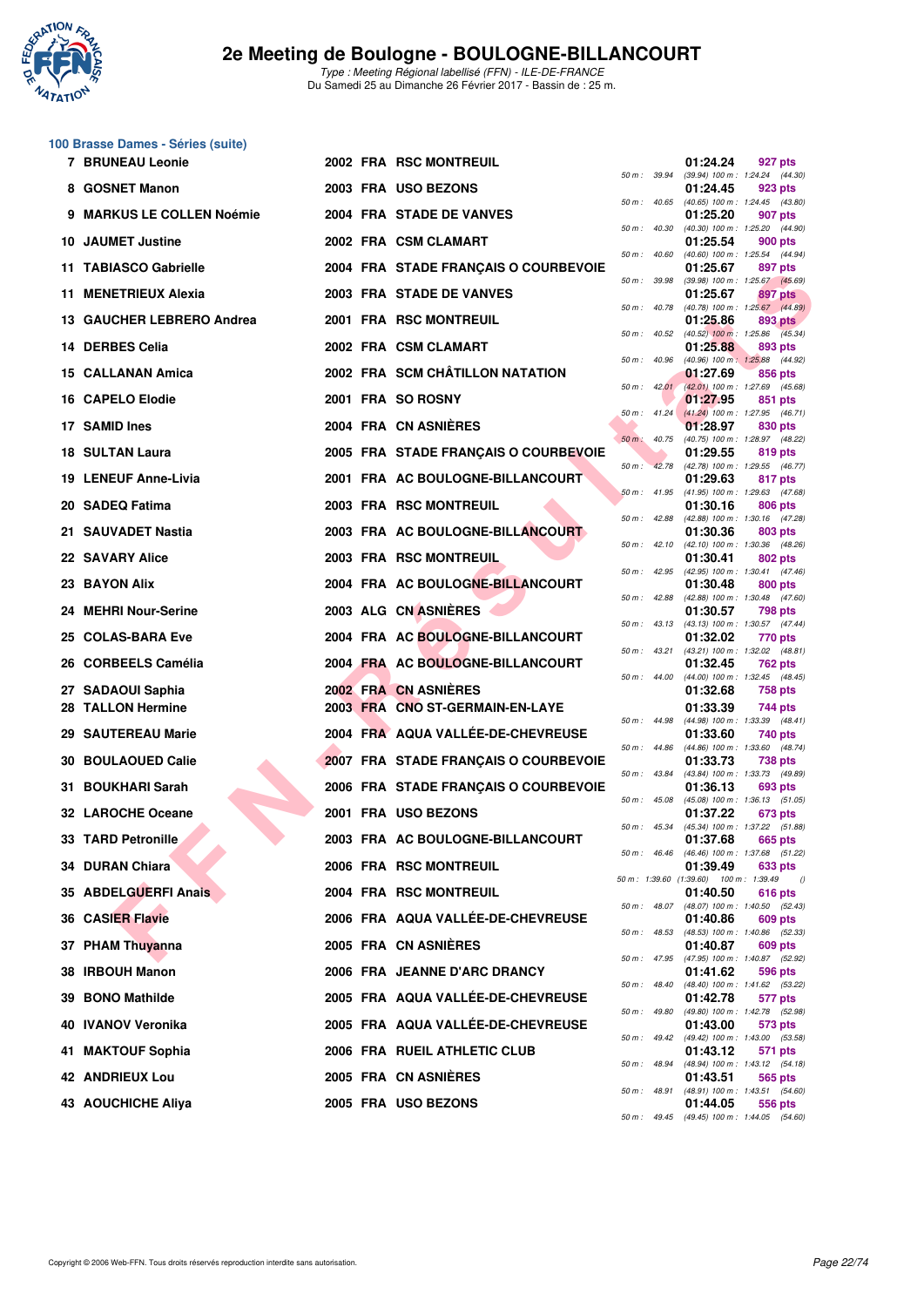

# **100 Brasse Dames - Séries (suite)**

| 44 PIRIOU Océane              |  | 2003 FRA USC CONFLANS-STE-HONORINE   |                          | 01:44.64       | 546 pts                                                              |
|-------------------------------|--|--------------------------------------|--------------------------|----------------|----------------------------------------------------------------------|
| 45   COLAS-BARA Cécile        |  | 2006 FRA AC BOULOGNE-BILLANCOURT     |                          | 01:44.70       | 50 m: 49.31 (49.31) 100 m: 1:44.64 (55.33)<br>545 pts                |
| 46   SULTAN Nour              |  | 2006 FRA STADE FRANÇAIS O COURBEVOIE | 50 m : 48.99             | 01:44.89       | (48.99) 100 m: 1:44.70 (55.71)<br>542 pts                            |
| 47 JOANNESSE Sarah            |  | 2006 FRA SCM CHÂTILLON NATATION      |                          | 01:46.11       | 50 m: 49.36 (49.36) 100 m: 1:44.89 (55.53)<br>523 pts                |
| 48 BORGNE Iléane              |  | 2004 FRA USC CONFLANS-STE-HONORINE   |                          | 01:50.67       | 50 m: 50.75 (50.75) 100 m: 1:46.11 (55.36)<br>453 pts                |
| 49   CARTER Ellie             |  | 2005 GBR USC CONFLANS-STE-HONORINE   | 50 m : 50.75             | 01:52.17       | $(50.75)$ 100 m : 1:50.67 $(59.92)$<br>431 pts                       |
| 50 ASSIER Amelia              |  | 2007 FRA JEANNE D'ARC DRANCY         | 50 m : 53.28             | 01:52.28       | $(53.28)$ 100 m : 1:52.17 $(58.89)$                                  |
|                               |  |                                      |                          |                | $429$ pts<br>50 m : 52.85 (52.85) 100 m : 1:52.28 (59.43)            |
| 51 LUKOWIAK Emma              |  | 2006 FRA USC CONFLANS-STE-HONORINE   |                          | 01:52.75       | 423 pts<br>50 m: 55.43 (55.43) 100 m: 1:52.75 (57.32)                |
| 52 FORTE-BERGOIN Abygaelle    |  | 2007 FRA C.S MONTERELAIS NATATION    |                          | 01:52.94       | $420$ pts<br>50 m : 55.16 (55.16) 100 m : 1:52.94 (57.78)            |
| 53 BERNIER Louise             |  | 2007 FRA CN ASNIERES                 |                          | 01:53.35       | 414 pts                                                              |
| 54 CHAPEL Annabelle           |  | 2008 FRA STADE DE VANVES             |                          | 01:54.28       | 50 m : 54.26 (54.26) 100 m : 1:53.35 (59.09)<br>401 pts              |
| 55 HAMMOUTI Oumayma           |  | 2006 MAR CN ASNIERES                 | $50 \text{ m}$ : $54.56$ | 01:54.93       | (54.56) 100 m: 1:54.28 (59.72)<br>392 pts                            |
|                               |  |                                      |                          |                | 50 m: 54.32 (54.32) 100 m: 1:54.93 (1:00.61)                         |
| 56 BECKER Lola                |  | 2008 FRA STADE DE VANVES             |                          | 01:55.44       | 385 pts<br>50 m: 55.48 (55.48) 100 m: 1:55.44 (59.96)                |
| 57 NUINO Nawal                |  | 2007 FRA C.S MONTERELAIS NATATION    |                          | 01:55.53       | 384 pts<br>50 m: 55.22 (55.22) 100 m: 1:55.53 (1:00.31)              |
| 58 GUIPET Camille             |  | 2007 FRA CN ASNIÈRES                 |                          | 01:55.75       | <b>381 pts</b>                                                       |
| 59 COGNET Emilie              |  | 2007 FRA AC BOULOGNE-BILLANCOURT     |                          | 01:56.67       | 50 m: 55.52 (55.52) 100 m: 1:55.75 (1:00.23)<br>369 pts              |
| 60 SCHMITT Marie              |  | 2008 FRA JEANNE D'ARC DRANCY         |                          | 01:56.80       | 50 m: 55.72 (55.72) 100 m: 1:56.67 (1:00.95)<br><b>367 pts</b>       |
|                               |  |                                      | 50 m: 55.43              |                | $(55.43) 100 \text{ m}$ : 1:56.80 $(1:01.37)$                        |
| 61 GHEFFAR Jenna              |  | 2007 FRA CN ASNIERES                 | 50 m : 56.40             | 01:57.07       | 363 pts<br>$(56.40)$ 100 m : 1:57.07 $(1:00.67)$                     |
| 62 JABER Nour                 |  | 2006 FRA USC CONFLANS-STE-HONORINE   | 50 m: 57.14              | 01:58.54       | 344 pts<br>(57.14) 100 m: 1:58.54 (1:01.40)                          |
| 63 BENAYACHI Charline         |  | 2007 FRA C.S MONTERELAIS NATATION    |                          | 01:59.42       | 333 pts                                                              |
| 64   MULARD Julie             |  | 2007 FRA USC CONFLANS-STE-HONORINE   | 50 m : 55.96             | 02:03.32       | $(55.96) 100 \text{ m}$ : 1:59.42 $(1.03.46)$<br>285 pts             |
| 65 DACHIVILLE Lou-Anne        |  | 2005 FRA JEANNE D'ARC DRANCY         |                          | 02:06.29       | 50 m: 58.99 (58.99) 100 m: 2:03.32 (1:04.33)<br>252 pts              |
|                               |  | 2008 EGY CN ASNIERES                 |                          |                | 50 m: 59.82 (59.82) 100 m: 2:06.29 (1:06.47)                         |
| 66 EL MAWAGUIRY Mayar         |  |                                      |                          | 02:07.02       | 244 pts<br>50 m: 1:01.06 (1:01.06) 100 m: 2:07.02 (1:05.96)          |
| 67 ROLLIER Shainez            |  | 2007 FRA JEANNE D'ARC DRANCY         |                          | 02:09.11       | 222 pts<br>50 m: 1:02.89 (1:02.89) 100 m: 2:09.11 (1:06.22)          |
| 68 COULON Jeanne              |  | 2007 FRA AC BOULOGNE-BILLANCOURT     |                          | 02:10.28       | 210 pts                                                              |
| 69   ROBILLARD Joséphine      |  | 2006 FRA AC BOULOGNE-BILLANCOURT     |                          | 02:18.99       | 50 m: 1:02.37 (1:02.37) 100 m: 2:10.28 (1:07.91)<br>131 $pts$        |
| 70 FREDJ Maïssane             |  | 2007 FRA USC CONFLANS-STE-HONORINE   |                          |                | 50 m: 1:05.82 (1:05.82) 100 m: 2:18.99 (1:13.17)<br>02:20.93 116 pts |
| 71 ANDRADE Alicia             |  | 2008 FRA JEANNE D'ARC DRANCY         |                          | 02:21.68       | 50 m: 1:07.64 (1:07.64) 100 m: 2:20.93 (1:13.29)<br>111 $pts$        |
|                               |  |                                      |                          |                | 50 m: 1:07.49 (1:07.49) 100 m: 2:21.68 (1:14.19)                     |
| 72 DE FRIAS CORREIA Agathe    |  | 2008 FRA JEANNE D'ARC DRANCY         |                          | 02:26.42       | 79 pts<br>50 m: 1:11.93 (1:11.93) 100 m: 2:26.42 (1:14.49)           |
| --- SYLLA Himaya              |  | 2006 FRA CN ASNIÈRES                 |                          | <b>DNS</b> dec |                                                                      |
| --- VICTOR Mélanie            |  | 2001 FRA AC BOULOGNE-BILLANCOURT     |                          | <b>DNS dec</b> |                                                                      |
| --- DE KERMEL-LACROIX Alixane |  | 2002 FRA AC BOULOGNE-BILLANCOURT     |                          | <b>DNS dec</b> |                                                                      |

## **[50 Papillon Dames - Finale A](http://www.ffnatation.fr/webffn/resultats.php?idact=nat&go=epr&idcpt=42219&idepr=31) 16-17 ans** (Samedi 25 Février 2017)

| 2000 FRA S.M MONTROUGE<br>2 QUINT IIona<br>00:32.44         | 958 pts |
|-------------------------------------------------------------|---------|
|                                                             | 936 pts |
| 2001 FRA AC BOULOGNE-BILLANCOURT<br>3 DEZ Aurea<br>00:32.46 | 935 pts |
| 4 MULLER Lena<br>2001 FRA CSN GUYANCOURT<br>00:32.61        | 927 pts |
| 5 LUDET Irina<br>2001 FRA RSC MONTREUIL<br>00:33.11         | 898 pts |

| $50 m$ : | 49.31         | (49.31) 100 m :                 | 1:44.64<br>(55.33)                      |
|----------|---------------|---------------------------------|-----------------------------------------|
|          |               | 01:44.70                        | 545 pts                                 |
| $50 m$ : | 48.99         | (48.99) 100 m :                 | 1:44.70<br>(55.71)                      |
|          |               | 01:44.89                        | 542 pts                                 |
| $50 m$ : | 49.36         | (49.36) 100 m :                 | 1:44.89<br>(55.53)                      |
|          |               | 01:46.11                        | 523 pts                                 |
| $50 m$ : | 50.75         | $(50.75)$ 100 m :               | 1:46.11<br>(55.36)                      |
|          |               | 01:50.67                        | 453 pts                                 |
| $50 m$ : | 50.75         | $(50.75)$ 100 m :               | 1:50.67<br>(59.92)                      |
| $50 m$ : | 53.28         | 01:52.17<br>$(53.28) 100 m$ :   | <b>431 pts</b><br>1:52.17 (58.89)       |
|          |               | 01:52.28                        | 429 pts                                 |
| $50 m$ : | 52.85         | $(52.85)$ 100 m :               | 1:52.28<br>(59.43)                      |
|          |               | 01:52.75                        | 423 pts                                 |
| $50 m$ : | 55.43         | $(55.43) 100 m$ :               | 1:52.75<br>(57.32)                      |
|          |               | 01:52.94                        | 420 pts                                 |
| 50 m :   | 55.16         | $(55.16) 100 m$ :               | 1:52.94<br>(57.78)                      |
|          |               | 01:53.35                        | 414 pts                                 |
| $50 m$ : | 54.26         | $(54.26)$ 100 m :               | 1:53.35<br>(59.09)                      |
|          |               | 01:54.28                        | 401 pts                                 |
| $50 m$ : | 54.56         | $(54.56) 100 m$ :               | 1:54.28<br>(59.72)                      |
|          |               | 01:54.93                        | 392 pts                                 |
| $50 m$ : | 54.32         | (54.32) 100 m :                 | 1:54.93 (1:00.61)                       |
|          |               | 01:55.44                        | <b>385 pts</b>                          |
| $50 m$ : | 55.48         | $(55.48) 100 m$ :               | (59.96)<br>1:55.44                      |
|          |               | 01:55.53                        | <b>384 pts</b>                          |
| $50 m$ : | 55.22         | (55.22) 100 m :                 | 1:55.53 (1:00.31)                       |
|          |               | 01:55.75                        | <b>381 pts</b>                          |
| $50 m$ : | 55.52         | $(55.52) 100 m$ :               | 1:55.75 (1:00.23)                       |
|          |               | 01:56.67                        | <b>369 pts</b>                          |
| $50 m$ : | 55.72         | (55.72) 100 m :                 | 1:56.67 (1:00.95)                       |
| $50 m$ : | 55.43         | 01:56.80<br>$(55.43) 100 m$ :   | <b>367 pts</b><br>1:56.80 (1:01.37)     |
|          |               | 01:57.07                        | <b>363 pts</b>                          |
| $50 m$ : | 56.40         | (56.40) 100 m :                 | 1:57.07 (1:00.67)                       |
|          |               | 01:58.54                        | 344 pts                                 |
| $50 m$ : | 57.14         | $(57.14) 100 m$ :               | 1:58.54 (1:01.40)                       |
|          |               | 01:59.42                        | 333 pts                                 |
| $50 m$ : | 55.96         | $(55.96) 100 m$ :               | 1:59.42 (1:03.46)                       |
|          |               | 02:03.32                        | <b>285 pts</b>                          |
| $50 m$ : | 58.99         | (58.99) 100 m :                 | 2:03.32 (1:04.33)                       |
|          |               | 02:06.29                        | 252 pts                                 |
| $50 m$ : | 59.82         | (59.82) 100 m :                 | 2:06.29 (1:06.47)                       |
|          |               | 02:07.02                        | 244 pts                                 |
| $50 m$ : | 1:01.06       | $(1:01.06)$ 100 m :             | 2:07.02 (1:05.96)                       |
| $50 m$ : | 1:02.89       | 02:09.11                        | 222 pts                                 |
|          |               | $(1:02.89)$ 100 m :<br>02:10.28 | 2:09.11 (1:06.22)<br>210 pts            |
| $50 m$ : | 1:02.37       | $(1:02.37)$ 100 m :             | 2:10.28 (1:07.91)                       |
|          |               | 02:18.99                        | 131 pts                                 |
| 50 m :   | 1:05.82       | $(1:05.82) 100 m$ :             | 2:18.99 (1:13.17)                       |
|          |               | 02:20.93                        | $116$ pts                               |
|          |               | 50 m: 1:07.64 (1:07.64) 100 m:  | 2:20.93 (1:13.29)                       |
|          |               | 02:21.68                        | 111 pts                                 |
| $50 m$ : | 1:07.49       |                                 | $(1:07.49)$ 100 m : 2:21.68 $(1:14.19)$ |
|          |               | 02:26.42                        | 79 pts                                  |
|          | 50 m: 1:11.93 | (1:11.93) 100 m:                | 2:26.42 (1:14.49)                       |
|          |               | <b>DNS</b> dec                  |                                         |
|          |               | <b>DNS</b> dec                  |                                         |
|          |               | <b>DNS</b> dec                  |                                         |
|          |               |                                 |                                         |
|          |               |                                 |                                         |
|          |               |                                 |                                         |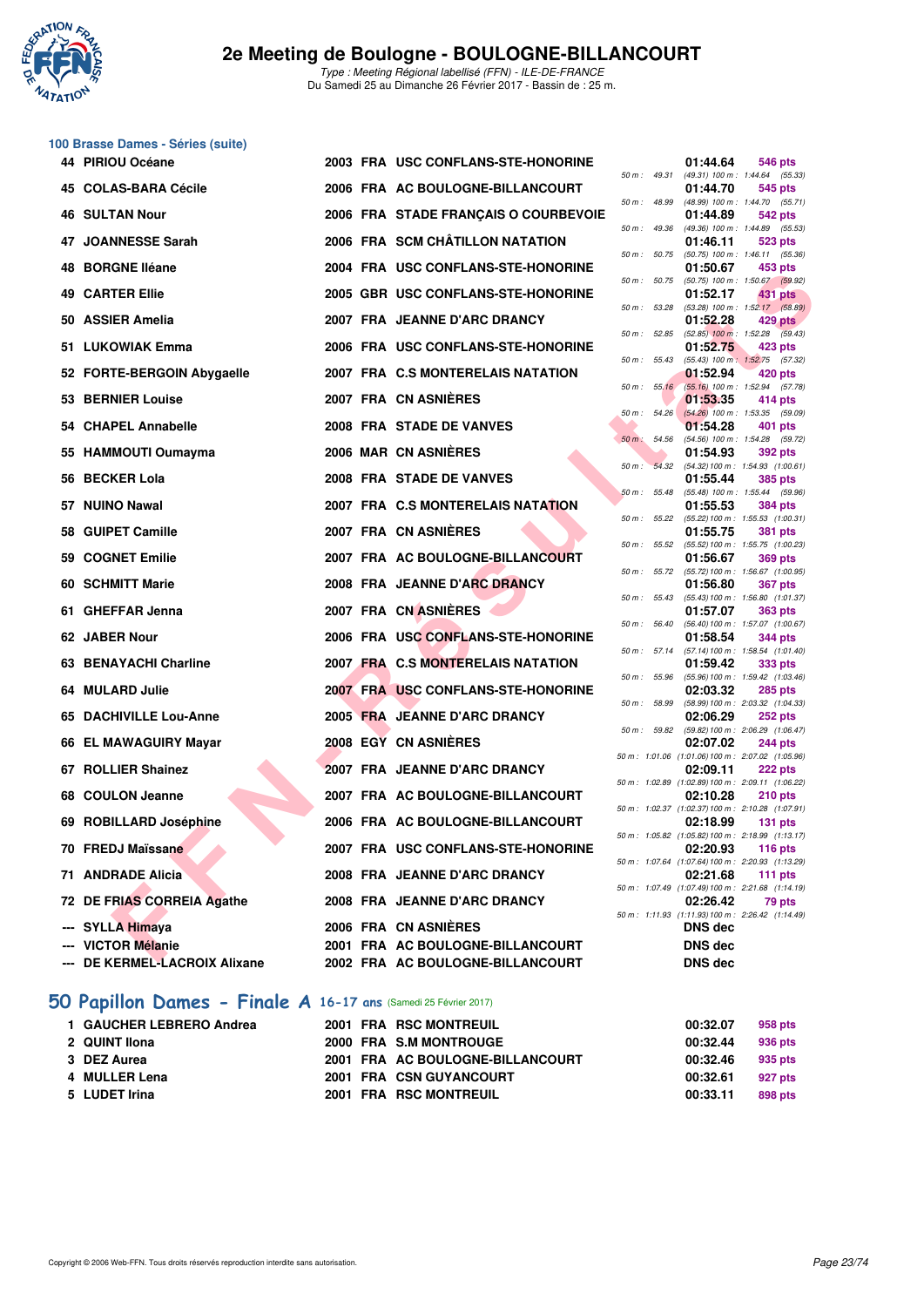

Type : Meeting Régional labellisé (FFN) - ILE-DE-FRANCE Du Samedi 25 au Dimanche 26 Février 2017 - Bassin de : 25 m.

| 50 Papillon Dames - Finale A (suite)                                            |  |                                                              |                      |                                  |
|---------------------------------------------------------------------------------|--|--------------------------------------------------------------|----------------------|----------------------------------|
| 6 GUILLEMOT Marianne                                                            |  | 2000 FRA ASM DAUPHINS DE MEUDON                              | 00:35.53             | <b>766 pts</b>                   |
| 7 CAPELO Elodie                                                                 |  | 2001 FRA SO ROSNY                                            | 00:36.85             | <b>698 pts</b>                   |
| --- KHARKOUCH Sara                                                              |  | 2000 FRA CSM GENEVILLIERS                                    | <b>DNS</b> dec       |                                  |
| 50 Papillon Dames - Finale A 14-15 ans (Samedi 25 Février 2017)                 |  |                                                              |                      |                                  |
| 1 LE BERRIGAUD Marine                                                           |  | 2002 FRA AC BOULOGNE-BILLANCOURT                             | 00:31.00             | 1022 pts                         |
| 2 DALLE Aliénor                                                                 |  | 2002 FRA S.M MONTROUGE                                       | 00:31.49             | <b>992 pts</b>                   |
| 3 DUSSAUT Marie-Anais                                                           |  | 2003 FRA RSC MONTREUIL                                       | 00:31.78             | <b>975 pts</b>                   |
| 4 ABDALLAH Anfiya                                                               |  | 2003 FRA CN ASNIÈRES                                         | 00:32.42             | <b>938 pts</b>                   |
| 5 MARQUE Sara                                                                   |  | 2002 FRA RSC MONTREUIL                                       | 00:32.98             | <b>905 pts</b>                   |
| 6 MILLE Romane                                                                  |  | 2003 FRA AC BOULOGNE-BILLANCOURT                             | 00:34.03             | 847 pts                          |
| 7 SADAOUI Saphia                                                                |  | 2002 FRA CN ASNIÈRES                                         | 00:34.23             | <b>836 pts</b>                   |
| --- ABBADI Soraya                                                               |  | 2003 FRA MONTIGNY NATATION                                   | <b>DNS Nd</b>        |                                  |
|                                                                                 |  |                                                              |                      |                                  |
| 50 Papillon Dames - Finale A 13 ans (Samedi 25 Février 2017)                    |  |                                                              |                      |                                  |
| 1 COUDERT Lucile                                                                |  | 2004 FRA AC BOULOGNE-BILLANCOURT                             | 00:31.56             | 988 pts                          |
| 2 MAILLE Salomé                                                                 |  | 2004 FRA ES MASSY NATATION                                   | 00:32.22             | 949 pts                          |
| 3 VASQUEZ Lucie                                                                 |  | 2004 FRA ES MASSY NATATION                                   | 00:32.53             | 931 pts                          |
| 4 BONDOUY Noah                                                                  |  | <b>2004 FRA ES MASSY NATATION</b>                            | 00:32.91             | 909 pts                          |
| 5 ELIWA Kamila                                                                  |  | 2004 FRA ES MASSY NATATION                                   | 00:34.06             | 845 pts                          |
| 6 CIMKAUSKAS Shana                                                              |  | 2004 FRA STADE FRANÇAIS O COURBEVOIE                         | 00:34.74             | 808 pts                          |
| <b>7 QUANTIN Eva</b>                                                            |  | 2004 FRA CSN GUYANCOURT                                      | 00:34.80             | 805 pts                          |
| 8 JOLY Morgane                                                                  |  | 2004 FRA ES MASSY NATATION                                   | 00:35.04             | <b>792 pts</b>                   |
| 50 Papillon Dames - Finale A 12 ans (Samedi 25 Février 2017)                    |  |                                                              |                      |                                  |
|                                                                                 |  |                                                              |                      |                                  |
| 1 BOUKHTOUCHE Sarah                                                             |  | 2005 FRA STADE FRANÇAIS O COURBEVOIE                         | 00:34.34             | 830 pts                          |
| 2 GUILLEMIN Manon                                                               |  | 2005 FRA STADE DE VANVES                                     | 00:35.58             | <b>763 pts</b>                   |
| 3 ADJIMAN Shana                                                                 |  | 2005 FRA RSC MONTREUIL                                       | 00:35.90             | 747 pts                          |
| 4 PEYSSONNEL Emma                                                               |  | 2005 FRA RSC MONTREUIL                                       | 00:36.78             | <b>702 pts</b>                   |
| 5 HOURIEZ Juliette<br>6 COQUELLE Camille                                        |  | 2005 FRA RUEIL ATHLETIC CLUB<br>2005 FRA CSA KREMLIN-BICETRE | 00:36.88<br>00:37.25 | <b>697 pts</b>                   |
| 7 ALBENGA Zoe                                                                   |  | 2005 FRA S.M MONTROUGE                                       | 00:37.44             | 678 pts<br><b>669 pts</b>        |
| <b>8 BANZET Sixtine</b>                                                         |  | 2005 FRA STADE DE VANVES                                     | 00:38.38             | <b>624 pts</b>                   |
|                                                                                 |  |                                                              |                      |                                  |
| 50 Papillon Dames - Finale A 11 ans (Samedi 25 Février 2017)                    |  |                                                              |                      |                                  |
| 1 AMROUS Serine                                                                 |  | 2006 FRA STADE FRANÇAIS O COURBEVOIE                         | 00:36.58             | <b>712 pts</b>                   |
| 2 TABIASCO Alexandra                                                            |  | 2006 FRA STADE FRANÇAIS O COURBEVOIE                         | 00:37.15             | <b>683 pts</b>                   |
| 3 DURAN Chiara                                                                  |  | 2006 FRA RSC MONTREUIL                                       | 00:39.04             | 593 pts                          |
| 4 BOUKHARI Sarah                                                                |  | 2006 FRA STADE FRANÇAIS O COURBEVOIE                         | 00:39.74             | <b>561 pts</b>                   |
| 5 COLAS-BARA Cécile                                                             |  | 2006 FRA AC BOULOGNE-BILLANCOURT                             | 00:41.07             | <b>503 pts</b>                   |
| 6 MAKTOUF Sophia                                                                |  | 2006 FRA RUEIL ATHLETIC CLUB                                 | 00:41.68             | 478 pts                          |
| <b>KAZANTZEV Victoria</b>                                                       |  | 2006 FRA OLYMPIQUE LA GARENNE-COLOMBES                       | DNS dec              |                                  |
| --- COURLEUX Valentine                                                          |  | 2006 FRA RUEIL ATHLETIC CLUB                                 | DNS dec              |                                  |
|                                                                                 |  |                                                              |                      |                                  |
| 50 Papillon Dames - Finale A 10 ans (Samedi 25 Février 2017)<br>1 GHEFFAR Jenna |  | 2007 FRA CN ASNIÈRES                                         | 00:45.08             |                                  |
| 2 HAMELIN Lili-Jeanne                                                           |  | 2007 FRA S.M MONTROUGE                                       | 00:48.48             | <b>347 pts</b>                   |
| 3 GUIPET Camille                                                                |  | 2007 FRA CN ASNIÈRES                                         | 00:50.99             | <b>238 pts</b><br><b>170 pts</b> |
| 4 ASSIER Amelia                                                                 |  | 2007 FRA JEANNE D'ARC DRANCY                                 | 00:51.84             | <b>150 pts</b>                   |
| 5 CARPIN Emilie                                                                 |  | 2007 FRA ANTONY NATATION                                     | 00:52.15             | 142 pts                          |
| 6 KAMDEM Kauraly                                                                |  | 2007 FRA AC BOULOGNE-BILLANCOURT                             | 01:02.90             | 3 pts                            |
| --- HAMMOUDI Soumaya                                                            |  | 2007 FRA JEANNE D'ARC DRANCY                                 | DNS dec              |                                  |
|                                                                                 |  |                                                              |                      |                                  |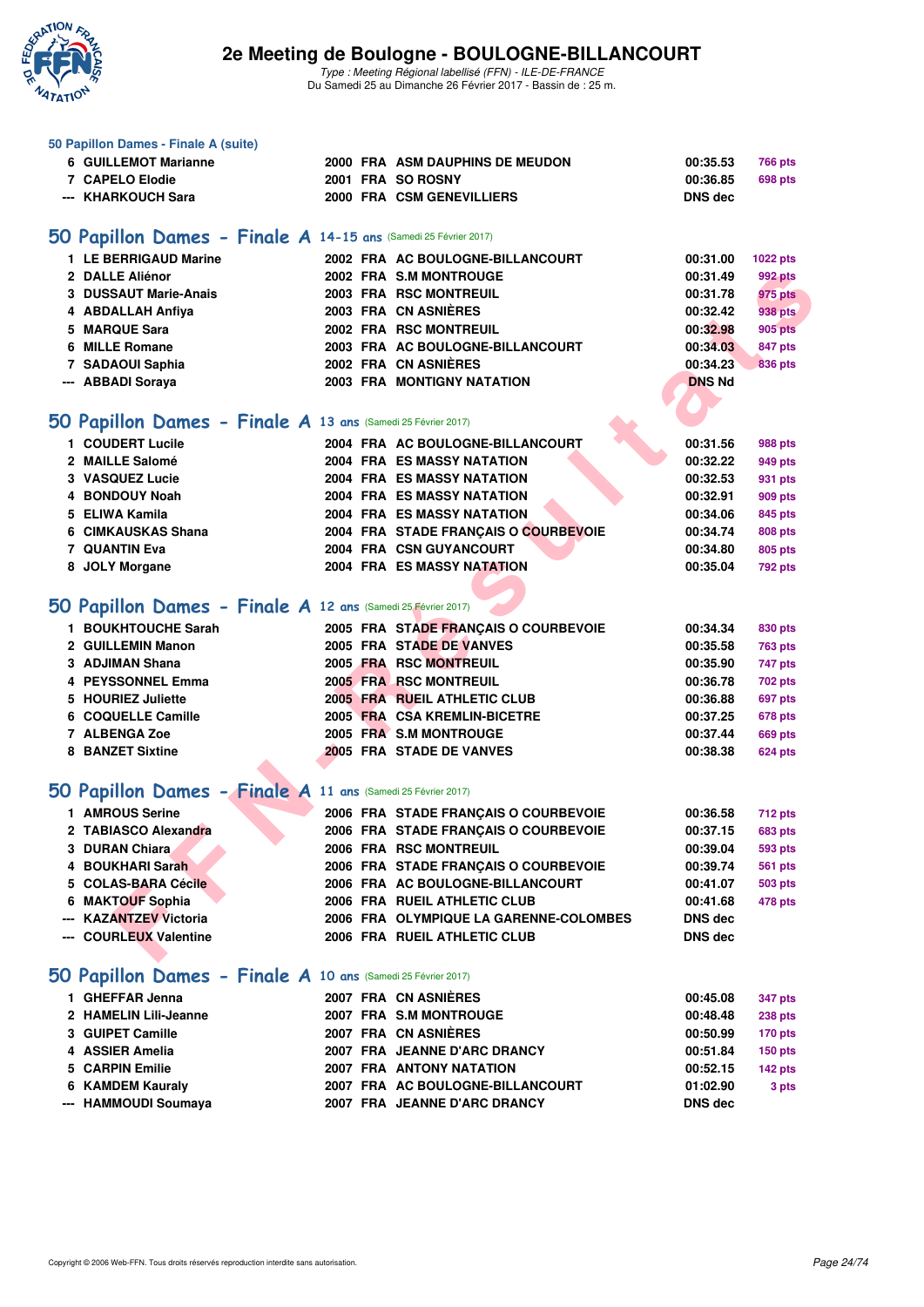

| 50 Papillon Dames - Finale A (suite)                        |                                      |                            |
|-------------------------------------------------------------|--------------------------------------|----------------------------|
| --- FANTAUZZI Louise                                        | 2007 FRA AC BOULOGNE-BILLANCOURT     | <b>DNS</b> dec             |
|                                                             |                                      |                            |
| 50 Papillon Dames - Finale A 9 ans (Samedi 25 Février 2017) |                                      |                            |
| 1 CHAPEL Annabelle                                          | 2008 FRA STADE DE VANVES             |                            |
| 2 BELKHELLADI Ines                                          | <b>2008 FRA ANTONY NATATION</b>      | 00:43.32<br>412 pts        |
|                                                             |                                      | 00:48.26<br>244 pts        |
| <b>3 FRANCON Claire</b>                                     | <b>2008 FRA RSC MONTREUIL</b>        | 00:48.44<br><b>239 pts</b> |
| <b>4 SCHMITT Marie</b>                                      | 2008 FRA JEANNE D'ARC DRANCY         | 00:54.28<br>98 pts         |
| <b>5 BONNET Eleonore</b>                                    | 2008 FRA AC BOULOGNE-BILLANCOURT     | 00:55.35<br>79 pts         |
| 6 EL MAWAGUIRY Mayar                                        | 2008 EGY CN ASNIÈRES                 | 00:56.23<br>65 pts         |
| 7 BEGUE-TURON Inès                                          | 2008 FRA AC BOULOGNE-BILLANCOURT     | 00:57.16<br>52 pts         |
| 8 HAMAMEL Nehla                                             | 2008 FRA SCM CHÂTILLON NATATION      | 01:14.74<br>1 pts          |
|                                                             |                                      |                            |
| 50 Papillon Dames - Séries                                  | (Samedi 25 Février 2017)             |                            |
| 1 HAJDER-NAEYE Tamlyne                                      | 2000 FRA AC BOULOGNE-BILLANCOURT     | 00:30.69<br>1041 pts       |
| 2 LE BERRIGAUD Marine                                       | 2002 FRA AC BOULOGNE-BILLANCOURT     | 00:31.34<br>1001 pts       |
| 3 ABBADI Soraya                                             | <b>2003 FRA MONTIGNY NATATION</b>    | 00:31.67<br>982 pts        |
| 4 DALLE Aliénor                                             | 2002 FRA S.M MONTROUGE               | 00:31.68<br><b>981 pts</b> |
| 5 COUDERT Lucile                                            | 2004 FRA AC BOULOGNE-BILLANCOURT     | 00:31.98<br>963 pts        |
| 6 MARQUE Sara                                               | 2002 FRA RSC MONTREUIL               | 00:32.26<br>947 pts        |
| 7 DUSSAUT Marie-Anais                                       | 2003 FRA RSC MONTREUIL               | 00:32.32<br>943 pts        |
| 8 MULLER Lena                                               | 2001 FRA CSN GUYANCOURT              | 00:32.43<br>937 pts        |
| <b>QUINT IIona</b><br>9                                     | 2000 FRA S.M MONTROUGE               | 00:32.88<br>911 pts        |
| 10 GAUCHER LEBRERO Andrea                                   | 2001 FRA RSC MONTREUIL               | 00:32.91<br>909 pts        |
| 11 VASQUEZ Lucie                                            | <b>2004 FRA ES MASSY NATATION</b>    | 00:32.96<br>907 pts        |
| 12 ABDALLAH Anfiya                                          | 2003 FRA CN ASNIÈRES                 | 00:33.07                   |
|                                                             |                                      | <b>900 pts</b>             |
| 13 DEZ Aurea                                                | 2001 FRA AC BOULOGNE-BILLANCOURT     | 00:33.09<br>899 pts        |
| 14 MAILLE Salomé                                            | 2004 FRA ES MASSY NATATION           | 00:33.21<br>892 pts        |
| 15 LUDET Irina                                              | 2001 FRA RSC MONTREUIL               | 00:33.62<br>869 pts        |
| 16 BONDOUY Noah                                             | <b>2004 FRA ES MASSY NATATION</b>    | 00:33.67<br>867 pts        |
| 17 ELIWA Kamila                                             | <b>2004 FRA ES MASSY NATATION</b>    | 00:34.11<br>842 pts        |
| 18 MILLE Romane                                             | 2003 FRA AC BOULOGNE-BILLANCOURT     | 00:34.35<br>829 pts        |
| 19 SADAOUI Saphia                                           | 2002 FRA CN ASNIÈRES                 | 00:34.37<br>828 pts        |
| 20 BOUKHTOUCHE Sarah                                        | 2005 FRA STADE FRANÇAIS O COURBEVOIE | 00:34.50<br>821 pts        |
| 21 JOLY Morgane                                             | <b>2004 FRA ES MASSY NATATION</b>    | 00:34.54<br>819 pts        |
| 22 POIRIER Lenaïg                                           | <b>2003 FRA MONTIGNY NATATION</b>    | 00:34.58<br>817 pts        |
| 23 CORBEELS Capucine                                        | 2002 FRA AC BOULOGNE-BILLANCOURT     | 00:34.66<br>812 pts        |
| 24 BRAULT Lucile                                            | <b>2003 FRA CSN GUYANCOURT</b>       | 00:34.72<br>809 pts        |
| 25 ADJIMAN Shana                                            | 2005 FRA RSC MONTREUIL               | 00:34.89<br>800 pts        |
| 26 LE MAGOARIEC Sterenn                                     | 2003 FRA S.M MONTROUGE               | 00:34.95<br>797 pts        |
| 27 QUANTIN Eva                                              | 2004 FRA CSN GUYANCOURT              | 00:35.06<br><b>791 pts</b> |
| 28 MENETRIEUX Alexia                                        | 2003 FRA STADE DE VANVES             | 00:35.23<br><b>782 pts</b> |
| 29 CIMKAUSKAS Shana                                         | 2004 FRA STADE FRANÇAIS O COURBEVOIE | 00:35.34<br>776 pts        |
| 30 CZERNIK Isleenn                                          | 2002 FRA AC BOULOGNE-BILLANCOURT     | 00:35.79<br><b>752 pts</b> |
| 31 CALLANAN Amica                                           | 2002 FRA SCM CHÂTILLON NATATION      | 00:35.83<br><b>750 pts</b> |
| 32 DUHOT Camille                                            | 2003 FRA S.M MONTROUGE               | 00:36.35<br><b>724 pts</b> |
| 33 AMROUS Serine                                            | 2006 FRA STADE FRANCAIS O COURBEVOIE | 00:36.38<br><b>722 pts</b> |
| 34 EL KATEB Mervem                                          | 2004 FRA AC BOULOGNE-BILLANCOURT     | 00:36.40<br><b>721 pts</b> |
| 35 GUILLEMIN Manon                                          | 2005 FRA STADE DE VANVES             | 00:36.46<br><b>718 pts</b> |
| 36 GOSNET Manon                                             | 2003 FRA USO BEZONS                  | 00:36.61<br><b>710 pts</b> |
| 37 CAPELO Elodie                                            | 2001 FRA SO ROSNY                    | 00:36.83<br>699 pts        |
| 38 REMY Cassandra                                           | 2004 FRA AC BOULOGNE-BILLANCOURT     | 00:36.85<br>698 pts        |
| 39 GUILLEMOT Marianne                                       | 2000 FRA ASM DAUPHINS DE MEUDON      | 00:36.91<br>695 pts        |
| <b>40 JENVRIN Malia</b>                                     | 2004 FRA CSN GUYANCOURT              | 00:37.03<br>689 pts        |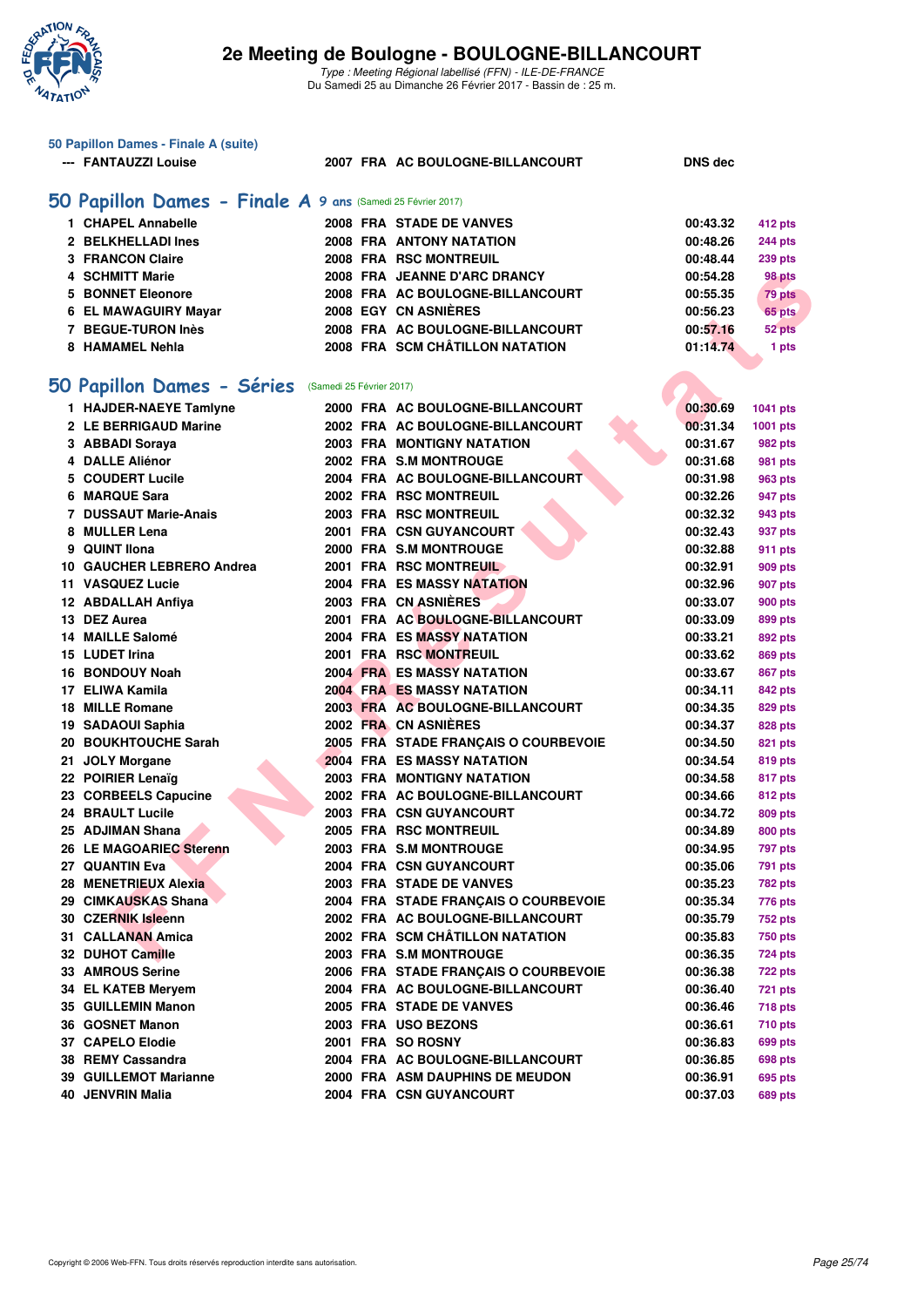

#### **50 Papillon Dames - Séries (suite)**

| 41 TABIASCO Alexandra        |  | 2006 FRA STADE FRANÇAIS O COURBEVOIE                         | 00:37.13             | <b>684 pts</b> |
|------------------------------|--|--------------------------------------------------------------|----------------------|----------------|
| 41 PEYSSONNEL Emma           |  | 2005 FRA RSC MONTREUIL                                       | 00:37.13             | 684 pts        |
| 43   ZIESENISS Milena        |  | 2004 FRA S.M MONTROUGE                                       | 00:37.21             | <b>680 pts</b> |
| 44 DOMENECH Victoire         |  | 2004 FRA ES NANTERRE                                         | 00:37.44             | 669 pts        |
| 45 GARCIA Julie              |  | 2004 FRA ES NANTERRE                                         | 00:37.62             | 660 pts        |
| <b>46 CAVELIER Charlotte</b> |  | 2002 FRA ASM DAUPHINS DE MEUDON                              | 00:37.68             | 657 pts        |
| 47 ALBENGA Zoe               |  | 2005 FRA S.M MONTROUGE                                       | 00:37.74             | 654 pts        |
| 48 BENARD Mathilde           |  | 2001 FRA UAS ST-CLOUD                                        | 00:37.86             | 649 pts        |
| 49 OLLITRAUT Morgane         |  | 2003 FRA ASV CHÂTENAY-MALABRY                                | 00:37.87             | <b>648 pts</b> |
| 50 BERBICH Aya               |  | 2004 FRA CN POISSY                                           | 00:37.89             | 647 pts        |
| 51 COQUELLE Camille          |  | 2005 FRA CSA KREMLIN-BICETRE                                 | 00:38.18             | <b>633 pts</b> |
| 52 VIGNERON Agathe           |  | 2002 FRA SCM CHÂTILLON NATATION                              | 00:38.33             | <b>626 pts</b> |
| 53 BANZET Sixtine            |  | 2005 FRA STADE DE VANVES                                     | 00:38.63             | <b>612 pts</b> |
| 54 BRINDEJONC Juline         |  | 2006 FRA ES MASSY NATATION                                   | 00:38.64             | <b>612 pts</b> |
| <b>55 BAYON Alix</b>         |  | 2004 FRA AC BOULOGNE-BILLANCOURT                             | 00:38.68             | <b>610 pts</b> |
| 56 COLAS-BARA Eve            |  | 2004 FRA AC BOULOGNE-BILLANCOURT                             | 00:39.01             | 594 pts        |
| 57 MOUNIER IIona             |  | 2004 FRA ES MASSY NATATION                                   | 00:39.11             | 590 pts        |
| 58 DAVID Marie               |  | 2004 FRA STADE FRANCAIS O COURBEVOIE                         | 00:39.23             | 584 pts        |
| 59 HOURIEZ Juliette          |  | 2005 FRA RUEIL ATHLETIC CLUB                                 | 00:39.29             | 582 pts        |
| 60 LEGER Katell              |  | <b>2006 FRA ES MASSY NATATION</b>                            | 00:39.73             | 562 pts        |
| 61 MROZ Emeline              |  | 2005 FRA STADE DE VANVES                                     | 00:39.78             | 559 pts        |
| 62 MOUNIER Manon             |  | <b>2006 FRA ES MASSY NATATION</b>                            | 00:39.92             | 553 pts        |
| 63 KHARKOUCH Sara            |  | 2000 FRA CSM GENEVILLIERS                                    | 00:40.06             | 547 pts        |
| 64 DURAN Chiara              |  | 2006 FRA RSC MONTREUIL                                       | 00:40.36             | 534 pts        |
| 65 BOUKHARI Sarah            |  | 2006 FRA STADE FRANÇAIS O COURBEVOIE                         | 00:40.52             | 527 pts        |
| <b>66 GHANI-TABE Denise</b>  |  | 2004 IRI CSN GUYANCOURT                                      | 00:40.63             | 522 pts        |
| 67 GUILLEMIN Margaux         |  | 2005 FRA STADE DE VANVES                                     | 00:40.69             | 519 pts        |
| 68 LOUBEYRE-MOLINARI Nine    |  | 2005 FRA AC BOULOGNE-BILLANCOURT                             | 00:40.94             | 509 pts        |
| 69 BERGOUNIOUX Lina          |  | 2004 FRA CSA KREMLIN-BICETRE                                 | 00:41.70             | 477 pts        |
| 70 COLAS-BARA Cécile         |  | 2006 FRA AC BOULOGNE-BILLANCOURT                             | 00:41.78             | 473 pts        |
| 71 MAKTOUF Sophia            |  | 2006 FRA RUEIL ATHLETIC CLUB                                 | 00:42.50             | 444 pts        |
| 72 NIANE Seyna               |  | 2005 FRA S.M MONTROUGE                                       | 00:42.86             | 430 pts        |
| 73 STITOU Ines               |  | 2006 FRA ES MASSY NATATION                                   | 00:43.05             | 422 pts        |
| 74 KAZANTZEV Victoria        |  | 2006 FRA OLYMPIQUE LA GARENNE-COLOMBES                       | 00:43.08             |                |
| 75 GUILLERMIC Maïwen         |  | 2003 FRA ASV CHÂTENAY-MALABRY                                | 00:43.11             | 421 pts        |
| 76 BROUX Maiwen              |  | 2004 FRA CSA KREMLIN-BICETRE                                 | 00:43.78             | 420 pts        |
| 77 GROS Anouk                |  | 2005 FRA CSN GUYANCOURT                                      |                      | 395 pts        |
| 78 FRANCINEAU Romane         |  | 2005 FRA SCM CHÂTILLON NATATION                              | 00:44.96<br>00:45.33 | 351 pts        |
| 79 COURLEUX Valentine        |  | 2006 FRA RUEIL ATHLETIC CLUB                                 |                      | 338 pts        |
|                              |  |                                                              | 00:45.80             | 322 pts        |
| 80 DACHIVILLE Lou-Anne       |  | 2005 FRA JEANNE D'ARC DRANCY<br>2005 FRA CSA KREMLIN-BICETRE | 00:45.85             | 321 pts        |
| 81 LACIDES Lea               |  |                                                              | 00:45.93             | <b>318 pts</b> |
| 82 HAMMOUTI Oumayma          |  | 2006 MAR CN ASNIÈRES                                         | 00:46.03             | <b>314 pts</b> |
| 83 TIGRINE Chanez            |  | 2006 FRA RSC MONTREUIL                                       | 00:46.14             | <b>311 pts</b> |
| <b>84 HAMAMEL Yasmine</b>    |  | 2005 FRA SCM CHÂTILLON NATATION                              | 00:46.29             | <b>306 pts</b> |
| 85 LUCARELLI Amandine        |  | 2004 FRA STADE DE VANVES                                     | 00:46.41             | 302 pts        |
| 86 MERCIER Syrianne          |  | 2006 FRA STADE DE VANVES                                     | 00:46.52             | 298 pts        |
| 87 NGUYEN-NHON Thais         |  | 2006 FRA STADE FRANÇAIS O COURBEVOIE                         | 00:46.57             | 297 pts        |
| 88 CHAPEL Annabelle          |  | 2008 FRA STADE DE VANVES                                     | 00:46.75             | 291 pts        |
| 89 GHEFFAR Jenna             |  | 2007 FRA CN ASNIERES                                         | 00:46.81             | 289 pts        |
| 90 TOUVIOT Divya             |  | 2005 FRA CSN GUYANCOURT                                      | 00:47.51             | <b>267 pts</b> |
| 91 BELKHELLADI Ines          |  | <b>2008 FRA ANTONY NATATION</b>                              | 00:48.55             | 236 pts        |
| 92 PAGANUS Naele             |  | 2005 FRA STADE DE VANVES                                     | 00:48.88             | <b>226 pts</b> |
| <b>93 HALLOUIN Rose</b>      |  | 2006 FRA CSA KREMLIN-BICETRE                                 | 00:49.02             | <b>222 pts</b> |
| 94 AMAR Shirel               |  | 2006 FRA OLYMPIQUE LA GARENNE-COLOMBES                       | 00:50.02             | <b>195 pts</b> |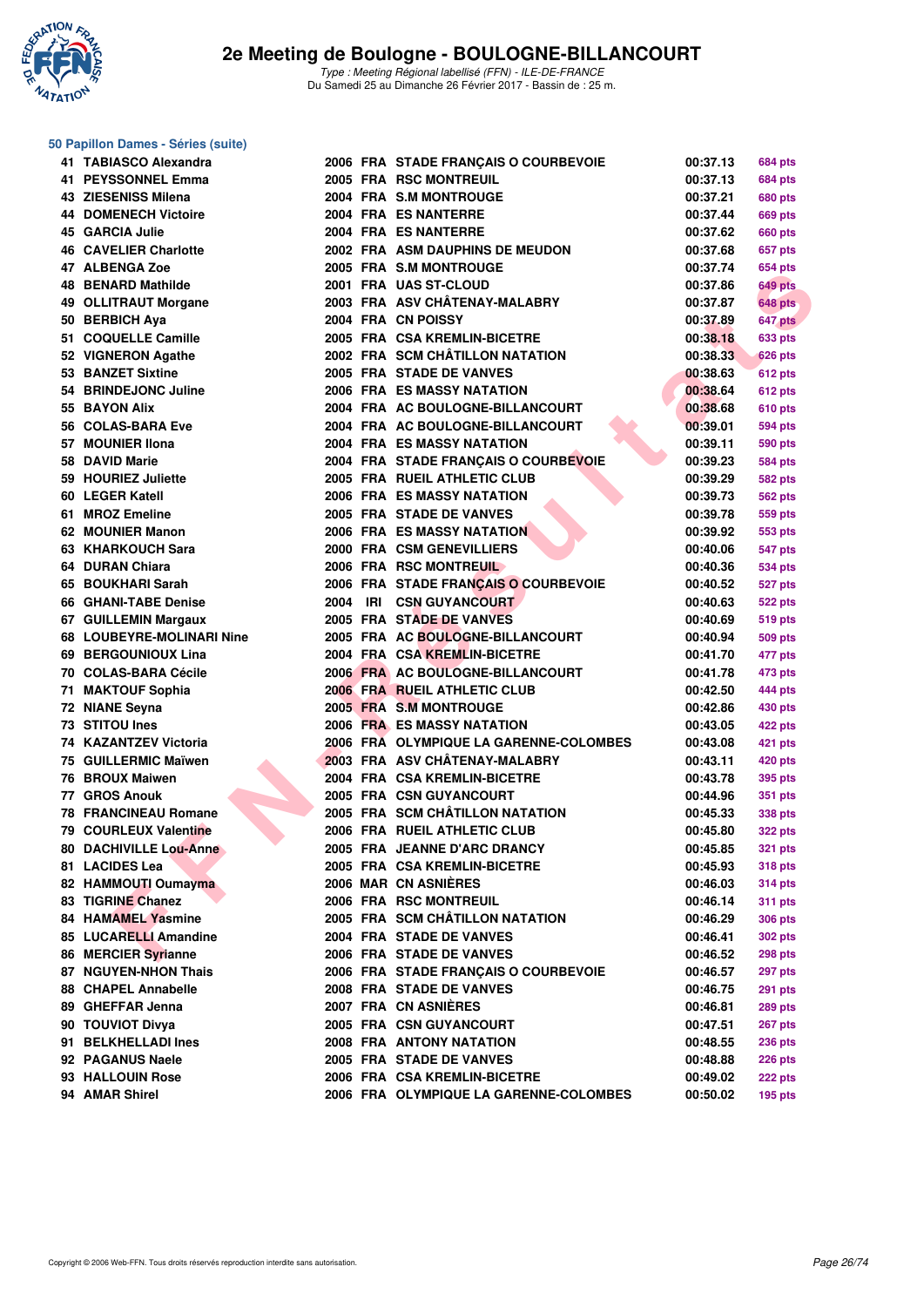

#### **50 Papillon Dames - Séries (suite)**

| 95 HAMELIN Lili-Jeanne                                             |  | 2007 FRA S.M MONTROUGE                                              |              | 00:51.61                  | <b>155 pts</b>                                         |
|--------------------------------------------------------------------|--|---------------------------------------------------------------------|--------------|---------------------------|--------------------------------------------------------|
| 96 GUIPET Camille                                                  |  | 2007 FRA CN ASNIERES                                                |              | 00:51.80                  | <b>151 pts</b>                                         |
| 97 FRANCON Claire                                                  |  | 2008 FRA RSC MONTREUIL                                              |              | 00:52.18                  | $142$ pts                                              |
| 98 EL MAWAGUIRY Mayar                                              |  | <b>2008 EGY CN ASNIERES</b>                                         |              | 00:52.51                  | $134$ pts                                              |
| 99 JOANNESSE Sarah                                                 |  | 2006 FRA SCM CHÂTILLON NATATION                                     |              | 00:52.61                  | $132$ pts                                              |
| 100 CARPIN Emilie                                                  |  | <b>2007 FRA ANTONY NATATION</b>                                     |              | 00:52.82                  | 128 pts                                                |
| 101 ASSIER Amelia                                                  |  | 2007 FRA JEANNE D'ARC DRANCY                                        |              | 00:53.08                  | 122 pts                                                |
| 102 BEGUE-TURON Inès                                               |  | 2008 FRA AC BOULOGNE-BILLANCOURT                                    |              | 00:54.45                  | 95 pts                                                 |
| 103 ANDRADE Alicia                                                 |  | 2008 FRA JEANNE D'ARC DRANCY                                        |              | 00:56.09                  | 67 pts                                                 |
| 104 AMROUR Thara                                                   |  | 2006 FRA C.S MONTERELAIS NATATION                                   |              | 00:56.14                  | 67 pts                                                 |
| 105 LAURENT Léa                                                    |  | 2006 FRA JEANNE D'ARC DRANCY                                        |              | 00:57.34                  | 49 pts                                                 |
| 106 PLASSART Julie-Louise                                          |  | 2006 FRA C.S MONTERELAIS NATATION                                   |              | 00:58.37                  | 37 pts                                                 |
| 107 BERNIER Louise                                                 |  | 2007 FRA CN ASNIÈRES                                                |              | 00:58.94                  | 30 pts                                                 |
| 108 LOUNIS Lisa                                                    |  | 2006 FRA SCM CHÂTILLON NATATION                                     |              | 01:00.11                  | 19 pts                                                 |
| <b>109 BONNET Eleonore</b>                                         |  | 2008 FRA AC BOULOGNE-BILLANCOURT                                    |              | 01:00.12                  | 19 pts                                                 |
| 110 SCHMITT Marie                                                  |  | 2008 FRA JEANNE D'ARC DRANCY                                        |              | 01:00.55                  | 16 pts                                                 |
| 111 KAMDEM Kauraly                                                 |  | 2007 FRA AC BOULOGNE-BILLANCOURT                                    |              | 01:01.63                  | 9 pts                                                  |
| 112 HAMMOUDI Soumaya                                               |  | 2007 FRA JEANNE D'ARC DRANCY                                        |              | 01:04.46                  | 1 pts                                                  |
| 113 HAMAMEL Nehla                                                  |  | 2008 FRA SCM CHÂTILLON NATATION                                     |              | 01:04.64                  | 1 pts                                                  |
| 114 DE FRIAS CORREIA Agathe                                        |  | 2008 FRA JEANNE D'ARC DRANCY                                        |              | 01:08.65                  | 1 pts                                                  |
| 115 FANTAUZZI Louise<br>--- MIKI Lucille                           |  | 2007 FRA AC BOULOGNE-BILLANCOURT<br>2001 FRA ASM DAUPHINS DE MEUDON |              | 01:11.47<br><b>DSQ Da</b> | 1 pts                                                  |
| --- AQUILON Pauline                                                |  | 2007 FRA S.M MONTROUGE                                              |              | <b>DSQ Ni</b>             |                                                        |
| --- SYLLA Himaya                                                   |  | 2006 FRA CN ASNIERES                                                |              | <b>DNS</b> dec            |                                                        |
| --- LE GOFF Elisabeth                                              |  | 2006 FRA OLYMPIQUE LA GARENNE-COLOMBES                              |              | <b>DNS</b> dec            |                                                        |
| --- IMAZATENE Alice                                                |  | 2007 FRA JEANNE D'ARC DRANCY                                        |              | <b>DNS Nd</b>             |                                                        |
| --- FAURET Alice                                                   |  | 2001 FRA ASV CHÂTENAY-MALABRY                                       |              | <b>DNS Nd</b>             |                                                        |
| --- BELMOKHTAR Mina                                                |  | 2003 FRA CSA KREMLIN-BICETRE                                        |              | <b>DNS Nd</b>             |                                                        |
|                                                                    |  |                                                                     |              |                           |                                                        |
| 100 Papillon Dames - Finale A 16-17 ans (Dimanche 26 Février 2017) |  |                                                                     |              |                           |                                                        |
| 1 CUCUMEL Romy                                                     |  | 2001 FRA CSM CLAMART                                                |              | 01:06.50                  | <b>1098 pts</b>                                        |
|                                                                    |  |                                                                     | 50 m : 30.32 |                           | $(30.32)$ 100 m : 1:06.50 $(36.18)$                    |
| 2 HAJDER-NAEYE Tamlyne                                             |  | 2000 FRA AC BOULOGNE-BILLANCOURT                                    | 50 m : 31.71 | 01:07.71                  | 1065 pts<br>$(31.71)$ 100 m : 1:07.71 $(36.00)$        |
| 3 DEZ Aurea                                                        |  | 2001 FRA AC BOULOGNE-BILLANCOURT                                    |              | 01:11.84                  | 956 pts                                                |
| 4 VERCASSON Julie                                                  |  | 2000 FRA VILLEMONBLE SPORTS NATATION                                |              | 01:12.41                  | 50 m: 33.39 (33.39) 100 m: 1:11.84 (38.45)<br>941 pts  |
|                                                                    |  |                                                                     | 50 m: 33.61  |                           | $(33.61)$ 100 m : 1:12.41 $(38.80)$                    |
| 5 LUDET Irina                                                      |  | 2001 FRA RSC MONTREUIL                                              |              | 01:13.86                  | 904 pts                                                |
| --- TARD Félicie                                                   |  | 2000 FRA AC BOULOGNE-BILLANCOURT                                    | 50 m: 34.43  | <b>DNS</b> dec            | $(34.43)$ 100 m : 1:13.86 $(39.43)$                    |
|                                                                    |  |                                                                     |              |                           |                                                        |
| 100 Papillon Dames - Finale A 14-15 ans (Dimanche 26 Février 2017) |  |                                                                     |              |                           |                                                        |
|                                                                    |  |                                                                     |              |                           |                                                        |
| 1 LE BERRIGAUD Marine                                              |  | 2002 FRA AC BOULOGNE-BILLANCOURT                                    |              | 01:09.26                  | 1023 pts<br>50 m: 32.47 (32.47) 100 m: 1:09.26 (36.79) |
| 2 JAUMET Justine                                                   |  | 2002 FRA CSM CLAMART                                                |              | 01:11.45                  | 966 pts                                                |
|                                                                    |  |                                                                     |              |                           | 50 m: 33.82 (33.82) 100 m: 1:11.45 (37.63)             |
| 3 MARQUE Sara                                                      |  | 2002 FRA RSC MONTREUIL                                              |              | 01:11.58                  | 962 pts<br>50 m: 33.11 (33.11) 100 m: 1:11.58 (38.47)  |
|                                                                    |  |                                                                     |              |                           |                                                        |

# **[100 Papillon Dames - Finale A](http://www.ffnatation.fr/webffn/resultats.php?idact=nat&go=epr&idcpt=42219&idepr=32) 16-17 ans (Dimanche 26 Février 2017)**

| 1 CUCUMEL Romy         | 2001 FRA CSM CLAMART                 |                        | 01:06.50 | 1098 pts                            |
|------------------------|--------------------------------------|------------------------|----------|-------------------------------------|
|                        |                                      | 50 m: 30.32            |          | $(30.32)$ 100 m : 1:06.50 $(36.18)$ |
| 2 HAJDER-NAEYE Tamlyne | 2000 FRA AC BOULOGNE-BILLANCOURT     |                        | 01:07.71 | $1065$ pts                          |
|                        |                                      | $50 m$ : $31.71$       |          | $(31.71)$ 100 m : 1:07.71 $(36.00)$ |
| 3 DEZ Aurea            | 2001 FRA AC BOULOGNE-BILLANCOURT     |                        | 01:11.84 | 956 pts                             |
|                        |                                      | 50 m: 33.39            |          | $(33.39)$ 100 m : 1:11.84 $(38.45)$ |
| 4 VERCASSON Julie      | 2000 FRA VILLEMONBLE SPORTS NATATION |                        | 01:12.41 | 941 pts                             |
|                        |                                      | $50 m$ : $33.61$       |          | $(33.61)$ 100 m : 1:12.41 $(38.80)$ |
| 5 LUDET Irina          | 2001 FRA RSC MONTREUIL               |                        | 01:13.86 | 904 pts                             |
|                        |                                      | $50 \text{ m}$ : 34.43 |          | $(34.43)$ 100 m : 1:13.86 $(39.43)$ |
| --- TARD Félicie       | 2000 FRA AC BOULOGNE-BILLANCOURT     |                        | DNS dec  |                                     |
|                        |                                      |                        |          |                                     |

## **[100 Papillon Dames - Finale A](http://www.ffnatation.fr/webffn/resultats.php?idact=nat&go=epr&idcpt=42219&idepr=32) 14-15 ans** (Dimanche 26 Février 2017)

| 1 LE BERRIGAUD Marine | 2002 FRA AC BOULOGNE-BILLANCOURT |                  | 01:09.26<br>1023 pts                                    |
|-----------------------|----------------------------------|------------------|---------------------------------------------------------|
|                       |                                  | $50 m$ : $32.47$ | $(32.47)$ 100 m : 1:09.26 (36.                          |
| 2 JAUMET Justine      | 2002 FRA CSM CLAMART             | 50 m : 33.82     | 01:11.45<br>966 pts<br>$(33.82)$ 100 m : 1:11.45 $(37.$ |
| 3 MARQUE Sara         | 2002 FRA RSC MONTREUIL           |                  | 01:11.58<br>962 pts                                     |
|                       |                                  |                  | 50 m: 33.11 (33.11) 100 m: 1:11.58 (38.                 |
| 4 ABDALLAH Anfiya     | 2003 FRA CN ASNIÈRES             |                  | 01:12.26<br>945 pts                                     |
| 5 MILLE Romane        | 2003 FRA AC BOULOGNE-BILLANCOURT | 50 m : 33.36     | $(33.36)$ 100 m : 1:12.26 $(38.$                        |
|                       |                                  | 50 m : 35.58     | 01:15.97<br>852 pts<br>$(35.58)$ 100 m : 1:15.97 (40.   |
| 6 MENETRIEUX Alexia   | 2003 FRA STADE DE VANVES         |                  | 01:17.13<br>824 pts                                     |
|                       |                                  | $50 m$ : $36.13$ | $(36.13)$ 100 m : 1:17.13 $(41.$                        |
| 7 DERBES Celia        | 2002 FRA CSM CLAMART             |                  | 01:20.59<br>744 pts                                     |
| 8 SADAOUI Saphia      | 2002 FRA CN ASNIÈRES             | 50 m: 37.12      | $(37.12)$ 100 m : 1:20.59 (43.<br>01:20.99<br>734 pts   |
|                       |                                  |                  | $F0 \, m + 26.06$ (20.00) $100 \, m + 1.20 \, 00$ (44)  |

### **[100 Papillon Dames - Finale A](http://www.ffnatation.fr/webffn/resultats.php?idact=nat&go=epr&idcpt=42219&idepr=32) 13 ans** (Dimanche 26 Février 2017)

**1 COUDERT Lucile 2004 FRA AC BOULOGNE-BILLANCOURT 01:14.13 898 pts** 50 m : 35.09 (35.09) 100 m : 1:14.13 (39.04)

50 m : 33.11 (33.11) 100 m : 1:11.58 (38.47) **4 ABDALLAH Anfiya 2003 FRA CN ASNIÈRES 01:12.26 945 pts** 50 m : 33.36 (33.36) 100 m : 1:12.26 (38.90)

50 m : 35.58 (35.58) 100 m : 1:15.97 (40.39)

50 m : 36.13 (36.13) 100 m : 1:17.13 (41.00)

50 m : 37.12 (37.12) 100 m : 1:20.59 (43.47)

50 m : 36.86 (36.86) 100 m : 1:20.99 (44.13)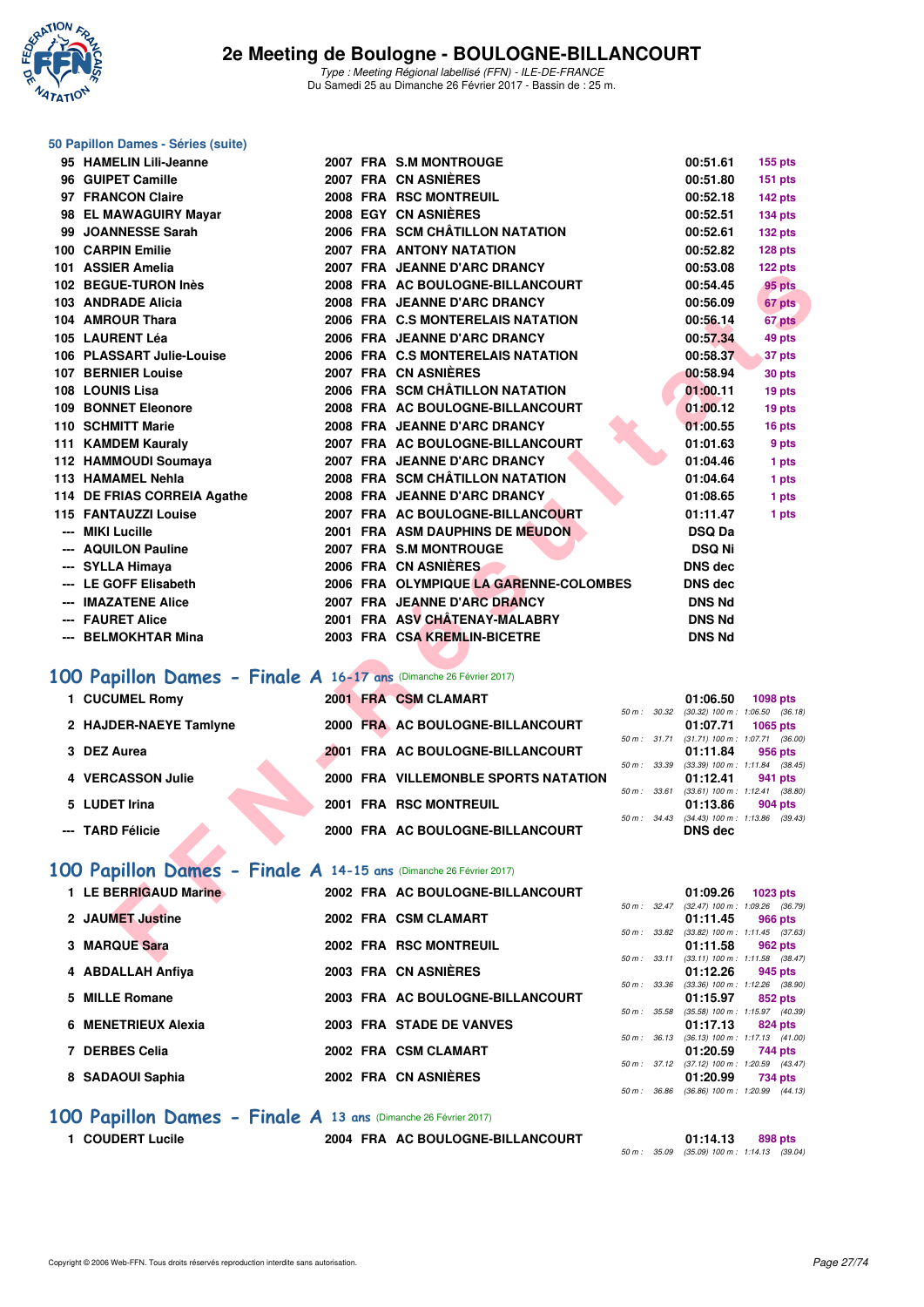

Type : Meeting Régional labellisé (FFN) - ILE-DE-FRANCE Du Samedi 25 au Dimanche 26 Février 2017 - Bassin de : 25 m.

| 100 Papillon Dames - Finale A (suite) |                                      |                        |                                           |                |
|---------------------------------------|--------------------------------------|------------------------|-------------------------------------------|----------------|
| 2 EL KATEB Mervem                     | 2004 FRA AC BOULOGNE-BILLANCOURT     |                        | 01:23.53                                  | <b>678 pts</b> |
|                                       |                                      | 50 m : 37.86           | (37.86) 100 m : 1:23.53 (45.              |                |
| <b>3 SAUTEREAU Marie</b>              | 2004 FRA AQUA VALLÉE-DE-CHEVREUSE    |                        | 01:27.00                                  | 605 pts        |
|                                       |                                      | $50 m$ : 41.06         | $(41.06)$ 100 m : 1:27.00 (45.            |                |
| 4 BERGOUNIOUX Lina                    | 2004 FRA CSA KREMLIN-BICETRE         |                        | 01:30.59                                  | 534 pts        |
|                                       |                                      | $50 m$ : 42.68         | $(42.68)$ 100 m : 1:30.59 (47.            |                |
| 5 DAVID Marie                         | 2004 FRA STADE FRANCAIS O COURBEVOIE |                        | 01:32.72                                  | 493 pts        |
|                                       |                                      | $50 \text{ m}$ : 42.15 | (42.15) 100 m : 1:32.72 (50.              |                |
| 6 BRIHMAT Rozlène                     | 2004 FRA USC CONFLANS-STE-HONORINE   |                        | 01:33.72                                  | 475 pts        |
|                                       |                                      |                        | 50 m : 43.58 (43.58) 100 m : 1:33.72 (50) |                |

## **[100 Papillon Dames - Finale A](http://www.ffnatation.fr/webffn/resultats.php?idact=nat&go=epr&idcpt=42219&idepr=32) 12 ans** (Dimanche 26 Février 2017)

| <b>PRILIMAL RUZICIIC</b> |                                                                                                                                                                                                                                                                                                       | ZUUT FRA USC CONFLANS-SIL-HONORINE |                                                                                                                                                                                                                                                                                                                                                                                                                                                                                                                                                                                                                                                                                                                                                                                                                                                                                                                                                                                                                          | 01.JJ.IZ                                                                                                    | 91 J PIS<br>$(43.58)$ 100 m : 1:33.72 $(50.14)$                                                                                                                                                                                                                                                                                                                                                                                                                                                                                                                                                                                                                                                                                                                                                                                               |
|--------------------------|-------------------------------------------------------------------------------------------------------------------------------------------------------------------------------------------------------------------------------------------------------------------------------------------------------|------------------------------------|--------------------------------------------------------------------------------------------------------------------------------------------------------------------------------------------------------------------------------------------------------------------------------------------------------------------------------------------------------------------------------------------------------------------------------------------------------------------------------------------------------------------------------------------------------------------------------------------------------------------------------------------------------------------------------------------------------------------------------------------------------------------------------------------------------------------------------------------------------------------------------------------------------------------------------------------------------------------------------------------------------------------------|-------------------------------------------------------------------------------------------------------------|-----------------------------------------------------------------------------------------------------------------------------------------------------------------------------------------------------------------------------------------------------------------------------------------------------------------------------------------------------------------------------------------------------------------------------------------------------------------------------------------------------------------------------------------------------------------------------------------------------------------------------------------------------------------------------------------------------------------------------------------------------------------------------------------------------------------------------------------------|
|                          |                                                                                                                                                                                                                                                                                                       |                                    |                                                                                                                                                                                                                                                                                                                                                                                                                                                                                                                                                                                                                                                                                                                                                                                                                                                                                                                                                                                                                          |                                                                                                             |                                                                                                                                                                                                                                                                                                                                                                                                                                                                                                                                                                                                                                                                                                                                                                                                                                               |
| 1 BOUKHTOUCHE Sarah      |                                                                                                                                                                                                                                                                                                       |                                    |                                                                                                                                                                                                                                                                                                                                                                                                                                                                                                                                                                                                                                                                                                                                                                                                                                                                                                                                                                                                                          | 01:21.01                                                                                                    | <b>734 pts</b>                                                                                                                                                                                                                                                                                                                                                                                                                                                                                                                                                                                                                                                                                                                                                                                                                                |
|                          |                                                                                                                                                                                                                                                                                                       |                                    |                                                                                                                                                                                                                                                                                                                                                                                                                                                                                                                                                                                                                                                                                                                                                                                                                                                                                                                                                                                                                          |                                                                                                             |                                                                                                                                                                                                                                                                                                                                                                                                                                                                                                                                                                                                                                                                                                                                                                                                                                               |
| 2 LOUBEYRE-MOLINARI Nine |                                                                                                                                                                                                                                                                                                       |                                    |                                                                                                                                                                                                                                                                                                                                                                                                                                                                                                                                                                                                                                                                                                                                                                                                                                                                                                                                                                                                                          | 01:26.42                                                                                                    | 617 pts                                                                                                                                                                                                                                                                                                                                                                                                                                                                                                                                                                                                                                                                                                                                                                                                                                       |
|                          |                                                                                                                                                                                                                                                                                                       |                                    |                                                                                                                                                                                                                                                                                                                                                                                                                                                                                                                                                                                                                                                                                                                                                                                                                                                                                                                                                                                                                          |                                                                                                             |                                                                                                                                                                                                                                                                                                                                                                                                                                                                                                                                                                                                                                                                                                                                                                                                                                               |
|                          |                                                                                                                                                                                                                                                                                                       |                                    |                                                                                                                                                                                                                                                                                                                                                                                                                                                                                                                                                                                                                                                                                                                                                                                                                                                                                                                                                                                                                          |                                                                                                             | 612 pts                                                                                                                                                                                                                                                                                                                                                                                                                                                                                                                                                                                                                                                                                                                                                                                                                                       |
| 4 COQUELLE Camille       |                                                                                                                                                                                                                                                                                                       |                                    |                                                                                                                                                                                                                                                                                                                                                                                                                                                                                                                                                                                                                                                                                                                                                                                                                                                                                                                                                                                                                          | 01:30.46                                                                                                    | 536 pts                                                                                                                                                                                                                                                                                                                                                                                                                                                                                                                                                                                                                                                                                                                                                                                                                                       |
|                          |                                                                                                                                                                                                                                                                                                       |                                    |                                                                                                                                                                                                                                                                                                                                                                                                                                                                                                                                                                                                                                                                                                                                                                                                                                                                                                                                                                                                                          |                                                                                                             |                                                                                                                                                                                                                                                                                                                                                                                                                                                                                                                                                                                                                                                                                                                                                                                                                                               |
|                          |                                                                                                                                                                                                                                                                                                       |                                    |                                                                                                                                                                                                                                                                                                                                                                                                                                                                                                                                                                                                                                                                                                                                                                                                                                                                                                                                                                                                                          | 01:32.72                                                                                                    | 493 pts                                                                                                                                                                                                                                                                                                                                                                                                                                                                                                                                                                                                                                                                                                                                                                                                                                       |
|                          |                                                                                                                                                                                                                                                                                                       |                                    |                                                                                                                                                                                                                                                                                                                                                                                                                                                                                                                                                                                                                                                                                                                                                                                                                                                                                                                                                                                                                          |                                                                                                             |                                                                                                                                                                                                                                                                                                                                                                                                                                                                                                                                                                                                                                                                                                                                                                                                                                               |
|                          |                                                                                                                                                                                                                                                                                                       |                                    |                                                                                                                                                                                                                                                                                                                                                                                                                                                                                                                                                                                                                                                                                                                                                                                                                                                                                                                                                                                                                          |                                                                                                             | <b>350 pts</b>                                                                                                                                                                                                                                                                                                                                                                                                                                                                                                                                                                                                                                                                                                                                                                                                                                |
|                          |                                                                                                                                                                                                                                                                                                       |                                    |                                                                                                                                                                                                                                                                                                                                                                                                                                                                                                                                                                                                                                                                                                                                                                                                                                                                                                                                                                                                                          |                                                                                                             | <b>232 pts</b>                                                                                                                                                                                                                                                                                                                                                                                                                                                                                                                                                                                                                                                                                                                                                                                                                                |
|                          |                                                                                                                                                                                                                                                                                                       |                                    |                                                                                                                                                                                                                                                                                                                                                                                                                                                                                                                                                                                                                                                                                                                                                                                                                                                                                                                                                                                                                          |                                                                                                             |                                                                                                                                                                                                                                                                                                                                                                                                                                                                                                                                                                                                                                                                                                                                                                                                                                               |
| 8 LACIDES Lea            |                                                                                                                                                                                                                                                                                                       |                                    |                                                                                                                                                                                                                                                                                                                                                                                                                                                                                                                                                                                                                                                                                                                                                                                                                                                                                                                                                                                                                          | 01:55.03                                                                                                    | 167 pts                                                                                                                                                                                                                                                                                                                                                                                                                                                                                                                                                                                                                                                                                                                                                                                                                                       |
|                          |                                                                                                                                                                                                                                                                                                       |                                    |                                                                                                                                                                                                                                                                                                                                                                                                                                                                                                                                                                                                                                                                                                                                                                                                                                                                                                                                                                                                                          |                                                                                                             | $(49.03) 100 \text{ m}$ : 1:55.03 $(1.06.00)$                                                                                                                                                                                                                                                                                                                                                                                                                                                                                                                                                                                                                                                                                                                                                                                                 |
|                          |                                                                                                                                                                                                                                                                                                       |                                    |                                                                                                                                                                                                                                                                                                                                                                                                                                                                                                                                                                                                                                                                                                                                                                                                                                                                                                                                                                                                                          |                                                                                                             |                                                                                                                                                                                                                                                                                                                                                                                                                                                                                                                                                                                                                                                                                                                                                                                                                                               |
|                          |                                                                                                                                                                                                                                                                                                       |                                    |                                                                                                                                                                                                                                                                                                                                                                                                                                                                                                                                                                                                                                                                                                                                                                                                                                                                                                                                                                                                                          |                                                                                                             |                                                                                                                                                                                                                                                                                                                                                                                                                                                                                                                                                                                                                                                                                                                                                                                                                                               |
| 1 BASSIGNY Maroussia     |                                                                                                                                                                                                                                                                                                       |                                    |                                                                                                                                                                                                                                                                                                                                                                                                                                                                                                                                                                                                                                                                                                                                                                                                                                                                                                                                                                                                                          | 01:31.56                                                                                                    | 515 pts                                                                                                                                                                                                                                                                                                                                                                                                                                                                                                                                                                                                                                                                                                                                                                                                                                       |
|                          |                                                                                                                                                                                                                                                                                                       |                                    |                                                                                                                                                                                                                                                                                                                                                                                                                                                                                                                                                                                                                                                                                                                                                                                                                                                                                                                                                                                                                          |                                                                                                             |                                                                                                                                                                                                                                                                                                                                                                                                                                                                                                                                                                                                                                                                                                                                                                                                                                               |
|                          |                                                                                                                                                                                                                                                                                                       |                                    |                                                                                                                                                                                                                                                                                                                                                                                                                                                                                                                                                                                                                                                                                                                                                                                                                                                                                                                                                                                                                          |                                                                                                             | 474 pts                                                                                                                                                                                                                                                                                                                                                                                                                                                                                                                                                                                                                                                                                                                                                                                                                                       |
|                          |                                                                                                                                                                                                                                                                                                       |                                    |                                                                                                                                                                                                                                                                                                                                                                                                                                                                                                                                                                                                                                                                                                                                                                                                                                                                                                                                                                                                                          |                                                                                                             |                                                                                                                                                                                                                                                                                                                                                                                                                                                                                                                                                                                                                                                                                                                                                                                                                                               |
|                          |                                                                                                                                                                                                                                                                                                       |                                    |                                                                                                                                                                                                                                                                                                                                                                                                                                                                                                                                                                                                                                                                                                                                                                                                                                                                                                                                                                                                                          |                                                                                                             | <b>270 pts</b>                                                                                                                                                                                                                                                                                                                                                                                                                                                                                                                                                                                                                                                                                                                                                                                                                                |
|                          |                                                                                                                                                                                                                                                                                                       |                                    |                                                                                                                                                                                                                                                                                                                                                                                                                                                                                                                                                                                                                                                                                                                                                                                                                                                                                                                                                                                                                          |                                                                                                             | 257 pts                                                                                                                                                                                                                                                                                                                                                                                                                                                                                                                                                                                                                                                                                                                                                                                                                                       |
|                          |                                                                                                                                                                                                                                                                                                       |                                    |                                                                                                                                                                                                                                                                                                                                                                                                                                                                                                                                                                                                                                                                                                                                                                                                                                                                                                                                                                                                                          |                                                                                                             |                                                                                                                                                                                                                                                                                                                                                                                                                                                                                                                                                                                                                                                                                                                                                                                                                                               |
| 5 HALLOUIN Rose          |                                                                                                                                                                                                                                                                                                       |                                    |                                                                                                                                                                                                                                                                                                                                                                                                                                                                                                                                                                                                                                                                                                                                                                                                                                                                                                                                                                                                                          | 01:52.47                                                                                                    | $195$ pts                                                                                                                                                                                                                                                                                                                                                                                                                                                                                                                                                                                                                                                                                                                                                                                                                                     |
|                          |                                                                                                                                                                                                                                                                                                       |                                    |                                                                                                                                                                                                                                                                                                                                                                                                                                                                                                                                                                                                                                                                                                                                                                                                                                                                                                                                                                                                                          |                                                                                                             |                                                                                                                                                                                                                                                                                                                                                                                                                                                                                                                                                                                                                                                                                                                                                                                                                                               |
|                          |                                                                                                                                                                                                                                                                                                       |                                    |                                                                                                                                                                                                                                                                                                                                                                                                                                                                                                                                                                                                                                                                                                                                                                                                                                                                                                                                                                                                                          | 02:03.43                                                                                                    | 89 pts                                                                                                                                                                                                                                                                                                                                                                                                                                                                                                                                                                                                                                                                                                                                                                                                                                        |
|                          |                                                                                                                                                                                                                                                                                                       |                                    |                                                                                                                                                                                                                                                                                                                                                                                                                                                                                                                                                                                                                                                                                                                                                                                                                                                                                                                                                                                                                          |                                                                                                             |                                                                                                                                                                                                                                                                                                                                                                                                                                                                                                                                                                                                                                                                                                                                                                                                                                               |
|                          |                                                                                                                                                                                                                                                                                                       |                                    |                                                                                                                                                                                                                                                                                                                                                                                                                                                                                                                                                                                                                                                                                                                                                                                                                                                                                                                                                                                                                          |                                                                                                             |                                                                                                                                                                                                                                                                                                                                                                                                                                                                                                                                                                                                                                                                                                                                                                                                                                               |
|                          |                                                                                                                                                                                                                                                                                                       |                                    |                                                                                                                                                                                                                                                                                                                                                                                                                                                                                                                                                                                                                                                                                                                                                                                                                                                                                                                                                                                                                          |                                                                                                             |                                                                                                                                                                                                                                                                                                                                                                                                                                                                                                                                                                                                                                                                                                                                                                                                                                               |
|                          |                                                                                                                                                                                                                                                                                                       |                                    |                                                                                                                                                                                                                                                                                                                                                                                                                                                                                                                                                                                                                                                                                                                                                                                                                                                                                                                                                                                                                          |                                                                                                             |                                                                                                                                                                                                                                                                                                                                                                                                                                                                                                                                                                                                                                                                                                                                                                                                                                               |
|                          |                                                                                                                                                                                                                                                                                                       |                                    |                                                                                                                                                                                                                                                                                                                                                                                                                                                                                                                                                                                                                                                                                                                                                                                                                                                                                                                                                                                                                          |                                                                                                             |                                                                                                                                                                                                                                                                                                                                                                                                                                                                                                                                                                                                                                                                                                                                                                                                                                               |
|                          |                                                                                                                                                                                                                                                                                                       |                                    |                                                                                                                                                                                                                                                                                                                                                                                                                                                                                                                                                                                                                                                                                                                                                                                                                                                                                                                                                                                                                          |                                                                                                             |                                                                                                                                                                                                                                                                                                                                                                                                                                                                                                                                                                                                                                                                                                                                                                                                                                               |
|                          |                                                                                                                                                                                                                                                                                                       |                                    |                                                                                                                                                                                                                                                                                                                                                                                                                                                                                                                                                                                                                                                                                                                                                                                                                                                                                                                                                                                                                          |                                                                                                             | 390 pts                                                                                                                                                                                                                                                                                                                                                                                                                                                                                                                                                                                                                                                                                                                                                                                                                                       |
|                          |                                                                                                                                                                                                                                                                                                       |                                    |                                                                                                                                                                                                                                                                                                                                                                                                                                                                                                                                                                                                                                                                                                                                                                                                                                                                                                                                                                                                                          |                                                                                                             |                                                                                                                                                                                                                                                                                                                                                                                                                                                                                                                                                                                                                                                                                                                                                                                                                                               |
|                          |                                                                                                                                                                                                                                                                                                       |                                    |                                                                                                                                                                                                                                                                                                                                                                                                                                                                                                                                                                                                                                                                                                                                                                                                                                                                                                                                                                                                                          |                                                                                                             | <b>367 pts</b>                                                                                                                                                                                                                                                                                                                                                                                                                                                                                                                                                                                                                                                                                                                                                                                                                                |
|                          |                                                                                                                                                                                                                                                                                                       |                                    |                                                                                                                                                                                                                                                                                                                                                                                                                                                                                                                                                                                                                                                                                                                                                                                                                                                                                                                                                                                                                          |                                                                                                             | <b>293 pts</b>                                                                                                                                                                                                                                                                                                                                                                                                                                                                                                                                                                                                                                                                                                                                                                                                                                |
|                          |                                                                                                                                                                                                                                                                                                       |                                    |                                                                                                                                                                                                                                                                                                                                                                                                                                                                                                                                                                                                                                                                                                                                                                                                                                                                                                                                                                                                                          |                                                                                                             | (48.47) 100 m: 1:44.95 (56.48)                                                                                                                                                                                                                                                                                                                                                                                                                                                                                                                                                                                                                                                                                                                                                                                                                |
| 4 BENAYACHI Charline     |                                                                                                                                                                                                                                                                                                       |                                    |                                                                                                                                                                                                                                                                                                                                                                                                                                                                                                                                                                                                                                                                                                                                                                                                                                                                                                                                                                                                                          | 01:52.38                                                                                                    | $197$ pts                                                                                                                                                                                                                                                                                                                                                                                                                                                                                                                                                                                                                                                                                                                                                                                                                                     |
|                          |                                                                                                                                                                                                                                                                                                       |                                    |                                                                                                                                                                                                                                                                                                                                                                                                                                                                                                                                                                                                                                                                                                                                                                                                                                                                                                                                                                                                                          |                                                                                                             | $(50.36)$ 100 m : 1:52.38 $(1:02.02)$                                                                                                                                                                                                                                                                                                                                                                                                                                                                                                                                                                                                                                                                                                                                                                                                         |
|                          |                                                                                                                                                                                                                                                                                                       |                                    |                                                                                                                                                                                                                                                                                                                                                                                                                                                                                                                                                                                                                                                                                                                                                                                                                                                                                                                                                                                                                          |                                                                                                             |                                                                                                                                                                                                                                                                                                                                                                                                                                                                                                                                                                                                                                                                                                                                                                                                                                               |
|                          |                                                                                                                                                                                                                                                                                                       |                                    |                                                                                                                                                                                                                                                                                                                                                                                                                                                                                                                                                                                                                                                                                                                                                                                                                                                                                                                                                                                                                          |                                                                                                             |                                                                                                                                                                                                                                                                                                                                                                                                                                                                                                                                                                                                                                                                                                                                                                                                                                               |
| 1 BECKER Lola            |                                                                                                                                                                                                                                                                                                       |                                    |                                                                                                                                                                                                                                                                                                                                                                                                                                                                                                                                                                                                                                                                                                                                                                                                                                                                                                                                                                                                                          | 01:54.45                                                                                                    | 173 <sub>pts</sub>                                                                                                                                                                                                                                                                                                                                                                                                                                                                                                                                                                                                                                                                                                                                                                                                                            |
|                          | 3 HOURIEZ Juliette<br>5 BONO Mathilde<br>6 IVANOV Veronika<br><b>7 DACHIVILLE Lou-Anne</b><br>2 COLAS-BARA Cécile<br>3 HAMMOUTI Oumayma<br>4 CASIER Flavie<br>6 AMROUR Thara<br>--- LIVIS Aliyah<br>--- ROBILLARD Joséphine<br>1 FORTE-BERGOIN Abygaelle<br>2 NUINO Nawal<br>3 POISSIER-LORTET Léonie |                                    | 00 Papillon Dames - Finale A 12 ans (Dimanche 26 Février 2017)<br>2005 FRA STADE FRANÇAIS O COURBEVOIE<br>2005 FRA AC BOULOGNE-BILLANCOURT<br>2005 FRA RUEIL ATHLETIC CLUB<br>2005 FRA CSA KREMLIN-BICETRE<br>2005 FRA AQUA VALLÉE-DE-CHEVREUSE<br>2005 FRA AQUA VALLÉE-DE-CHEVREUSE<br>2005 FRA JEANNE D'ARC DRANCY<br>2005 FRA CSA KREMLIN-BICETRE<br>00 Papillon Dames - Finale A 11 ans (Dimanche 26 Février 2017)<br>2006 FRA JEANNE D'ARC DRANCY<br>2006 FRA AC BOULOGNE-BILLANCOURT<br>2006 MAR CN ASNIÈRES<br>2006 FRA AQUA VALLÉE-DE-CHEVREUSE<br>2006 FRA CSA KREMLIN-BICETRE<br>2006 FRA C.S MONTERELAIS NATATION<br>2006 FRA USC CONFLANS-STE-HONORINE<br>2006 FRA AC BOULOGNE-BILLANCOURT<br>00 Papillon Dames - Finale A 10 ans (Dimanche 26 Février 2017)<br>2007 FRA C.S MONTERELAIS NATATION<br>2007 FRA C.S MONTERELAIS NATATION<br>2007 FRA AC BOULOGNE-BILLANCOURT<br>2007 FRA C.S MONTERELAIS NATATION<br>OO Papillon Dames - Finale A 9 ans (Dimanche 26 Février 2017)<br>2008 FRA STADE DE VANVES | 50 m: 43.58<br>50 m: 41.67<br>$50 m$ : $42.27$<br>50 m: 49.03<br>50 m: 45.81<br>50 m: 48.47<br>50 m : 50.36 | 50 m: 37.15 (37.15) 100 m: 1:21.01 (43.86)<br>$(41.67)$ 100 m : 1:26.42 $(44.75)$<br>01:26.65<br>$(42.27)$ 100 m : 1:26.65 $(44.38)$<br>50 m : 40.16 (40.16) 100 m : 1:30.46 (50.30)<br>50 m : 42.38 (42.38) 100 m : 1:32.72 (50.34)<br>01:41.13<br>50 m: 45.86 (45.86) 100 m: 1:41.13 (55.27)<br>01:49.44<br>50 m: 49.83 (49.83) 100 m: 1:49.44 (59.61)<br>50 m: 42.85 (42.85) 100 m: 1:31.56 (48.71)<br>01:33.77<br>50 m: 44.16 (44.16) 100 m: 1:33.77 (49.61)<br>01:46.56<br>50 m : 48.25 (48.25) 100 m : 1:46.56 (58.31)<br>01:47.57<br>50 m: 48.47 (48.47) 100 m: 1:47.57 (59.10)<br>50 m: 51.77 (51.77) 100 m: 1:52.47 (1:00.70)<br>50 m: 57.81 (57.81) 100 m: 2:03.43 (1:05.62)<br><b>DSQ Vi</b><br><b>DNS</b> dec<br>01:38.63<br>(45.81) 100 m: 1:38.63 (52.82)<br>01:40.08<br>50 m: 46.25 (46.25) 100 m: 1:40.08 (53.83)<br>01:44.95 |

### **[100 Papillon Dames - Finale A](http://www.ffnatation.fr/webffn/resultats.php?idact=nat&go=epr&idcpt=42219&idepr=32) 11 ans** (Dimanche 26 Février 2017)

| 1 BASSIGNY Maroussia                        |  | 2006 FRA JEANNE D'ARC DRANCY                                           |        |                  | 01:31.56                                              | 515 pts        |        |
|---------------------------------------------|--|------------------------------------------------------------------------|--------|------------------|-------------------------------------------------------|----------------|--------|
| 2 COLAS-BARA Cécile                         |  | 2006 FRA AC BOULOGNE-BILLANCOURT                                       |        | $50 m$ : $42.85$ | (42.85) 100 m : 1:31.56 (48.<br>01:33.77              | 474 pts        |        |
| 3 HAMMOUTI Oumayma                          |  | 2006 MAR CN ASNIERES                                                   | 50 m : | 44.16            | (44.16) 100 m : 1:33.77 (49.<br>01:46.56              | <b>270 pts</b> |        |
| 4 CASIER Flavie                             |  | 2006 FRA AQUA VALLÉE-DE-CHEVREUSE                                      | 50 m : | 48.25            | (48.25) 100 m : 1:46.56 (58.<br>01:47.57              | <b>257 pts</b> |        |
| 5 HALLOUIN Rose                             |  | 2006 FRA CSA KREMLIN-BICETRE                                           | 50 m : | 48.47            | (48.47) 100 m : 1:47.57 (59.<br>01:52.47              | <b>195 pts</b> |        |
| 6 AMROUR Thara                              |  | 2006 FRA C.S MONTERELAIS NATATION                                      |        |                  | 50 m: 51.77 (51.77) 100 m: 1:52.47 (1:00.<br>02:03.43 |                |        |
|                                             |  |                                                                        |        | 50 m: 57.81      | (57.81) 100 m : 2:03.43 (1:05.                        |                | 89 pts |
| --- LIVIS Aliyah<br>--- ROBILLARD Joséphine |  | 2006 FRA USC CONFLANS-STE-HONORINE<br>2006 FRA AC BOULOGNE-BILLANCOURT |        |                  | <b>DSQ Vi</b><br><b>DNS</b> dec                       |                |        |
|                                             |  |                                                                        |        |                  |                                                       |                |        |

# **[100 Papillon Dames - Finale A](http://www.ffnatation.fr/webffn/resultats.php?idact=nat&go=epr&idcpt=42219&idepr=32) 10 ans** (Dimanche 26 Février 2017)

| 1 FORTE-BERGOIN Abygaelle |  | 2007 FRA C.S MONTERELAIS NATATION |  | 01:38.63                                            | 390 pts        |  |
|---------------------------|--|-----------------------------------|--|-----------------------------------------------------|----------------|--|
| 2 NUINO Nawal             |  | 2007 FRA C.S MONTERELAIS NATATION |  | 50 m: 45.81 (45.81) 100 m: 1:38.63 (52.<br>01:40.08 | <b>367 pts</b> |  |
| 3 POISSIER-LORTET Léonie  |  | 2007 FRA AC BOULOGNE-BILLANCOURT  |  | 50 m: 46.25 (46.25) 100 m: 1:40.08 (53.<br>01:44.95 | 293 pts        |  |
| 4 BENAYACHI Charline      |  | 2007 FRA C.S MONTERELAIS NATATION |  | 50 m: 48.47 (48.47) 100 m: 1:44.95 (56.<br>01:52.38 | 197 pts        |  |

# **[100 Papillon Dames - Finale A](http://www.ffnatation.fr/webffn/resultats.php?idact=nat&go=epr&idcpt=42219&idepr=32) 9 ans** (Dimanche 26 Février 2017)

| 1 BECKER Lola | 2008 FRA STADE DE VANVES |
|---------------|--------------------------|
|               |                          |

### **[100 Papillon Dames - Séries](http://www.ffnatation.fr/webffn/resultats.php?idact=nat&go=epr&idcpt=42219&idepr=32)** (Dimanche 26 Février 2017)

| 1 CUCUMEL Romy         |  | 2001 FRA CSM CLAMART             |  | 01:08.50                                                    | 1044 pts |         |
|------------------------|--|----------------------------------|--|-------------------------------------------------------------|----------|---------|
| 2 HAJDER-NAEYE Tamlyne |  | 2000 FRA AC BOULOGNE-BILLANCOURT |  | 50 m: 31.91 (31.91) 100 m: 1:08.50 (36.<br>01:10.15         | 1000 pts |         |
| 3 LE BERRIGAUD Marine  |  | 2002 FRA AC BOULOGNE-BILLANCOURT |  | 50 m: 32.78 (32.78) 100 m: 1:10.15 (37.<br>01:11.22 972 pts |          |         |
| 4 MARQUE Sara          |  | 2002 FRA RSC MONTREUIL           |  | 50 m: 33.14 (33.14) 100 m: 1:11.22 (38.<br>01:13.19         |          | 921 pts |
|                        |  |                                  |  |                                                             |          |         |

|                |       | 01:23.53          | 678 pts                             |
|----------------|-------|-------------------|-------------------------------------|
| $50 m$ :       | 37.86 |                   | $(37.86)$ 100 m : 1:23.53 $(45.67)$ |
|                |       | 01:27.00          | 605 pts                             |
| $50 m$ :       | 41.06 |                   | (41.06) 100 m: 1:27.00 (45.94)      |
|                |       |                   | 01:30.59 534 pts                    |
| $50 m$ :       | 42.68 | $(42.68) 100 m$ : | $1:30.59$ $(47.91)$                 |
|                |       | 01:32.72          | 493 pts                             |
| $50 m$ : 42.15 |       | $(42.15)$ 100 m : | 1:32.72 (50.57)                     |
|                |       | 01:33.72 475 pts  |                                     |
| $50 m$ :       | 43.58 |                   | (43.58) 100 m : 1:33.72 (50.14)     |
|                |       |                   |                                     |

|                  |              | 01:21.01          | 734 pts             |  |
|------------------|--------------|-------------------|---------------------|--|
|                  | 50 m : 37.15 | $(37.15)$ 100 m : | 1:21.01 (43.86)     |  |
|                  |              | 01:26.42          | $-617$ pts          |  |
| $50 m$ : 41.67   |              | $(41.67) 100 m$ : | $1:26.42$ $(44.75)$ |  |
|                  |              | 01:26.65          | <b>612 pts</b>      |  |
| $50 m$ : $42.27$ |              | $(42.27)$ 100 m : | 1:26.65 (44.38)     |  |
|                  |              | 01:30.46          | 536 pts             |  |
| $50 m$ : $40.16$ |              | $(40.16) 100 m$ : | 1:30.46 (50.30)     |  |
|                  |              | 01:32.72          | 493 pts             |  |
| 50 m: 42.38      |              | (42.38) 100 m :   | 1:32.72 (50.34)     |  |
|                  |              | 01:41.13          | <b>350 pts</b>      |  |
| $50 m$ : 45.86   |              | (45.86) 100 m :   | 1:41.13 (55.27)     |  |
|                  |              | 01:49.44          | 232 pts             |  |
| $50 m$ : 49.83   |              | $(49.83) 100 m$ : | 1:49.44 (59.61)     |  |
|                  |              | 01:55.03 167 pts  |                     |  |
| $50 m$ :         | 49.03        | (49.03) 100 m :   | 1:55.03 (1:06.00)   |  |

|          |       | 01:31.56          | 515 pts                               |
|----------|-------|-------------------|---------------------------------------|
| $50 m$ : | 42.85 | $(42.85)$ 100 m : | $1:31.56$ $(48.71)$                   |
|          |       | 01:33.77          | 474 pts                               |
| $50 m$ : | 44.16 | $(44.16) 100 m$ : | 1:33.77 (49.61)                       |
|          |       | 01:46.56          | <b>270 pts</b>                        |
| $50 m$ : | 48.25 | $(48.25)$ 100 m : | 1:46.56 (58.31)                       |
|          |       |                   | 01:47.57 257 pts                      |
| $50 m$ : | 48.47 |                   | (48.47) 100 m: 1:47.57 (59.10)        |
|          |       |                   | 01:52.47 195 pts                      |
| $50 m$ : | 51.77 |                   | (51.77) 100 m: 1:52.47 (1:00.70)      |
|          |       | 02:03.43          | 89 pts                                |
| $50 m$ : | 57.81 |                   | $(57.81)$ 100 m : 2:03.43 $(1:05.62)$ |
|          |       | DSQ Vi            |                                       |
|          |       | DNS dec           |                                       |

|  | $01:38.63$ 390 pts                           |
|--|----------------------------------------------|
|  | 50 m: 45.81 (45.81) 100 m: 1:38.63 (52.82)   |
|  | 01:40.08 367 pts                             |
|  | 50 m: 46.25 (46.25) 100 m: 1:40.08 (53.83)   |
|  | 01:44.95 293 pts                             |
|  | 50 m: 48.47 (48.47) 100 m: 1:44.95 (56.48)   |
|  | 01:52.38 197 pts                             |
|  | 50 m: 50.36 (50.36) 100 m: 1:52.38 (1:02.02) |

|        | 01:54.45                               | <b>173 pts</b> |
|--------|----------------------------------------|----------------|
| 50 m : | 51.76 (51.76) 100 m : 1:54.45 (1:02.69 |                |

|  | 01:08.50 1044 pts                          |  |
|--|--------------------------------------------|--|
|  | 50 m: 31.91 (31.91) 100 m: 1:08.50 (36.59) |  |
|  | $01:10.15$ 1000 pts                        |  |
|  | 50 m: 32.78 (32.78) 100 m: 1:10.15 (37.37) |  |
|  | $01:11.22$ 972 pts                         |  |
|  | 50 m: 33.14 (33.14) 100 m: 1:11.22 (38.08) |  |
|  | $01:13.19$ 921 pts                         |  |
|  | 50 m: 33.73 (33.73) 100 m: 1:13.19 (39.46) |  |
|  |                                            |  |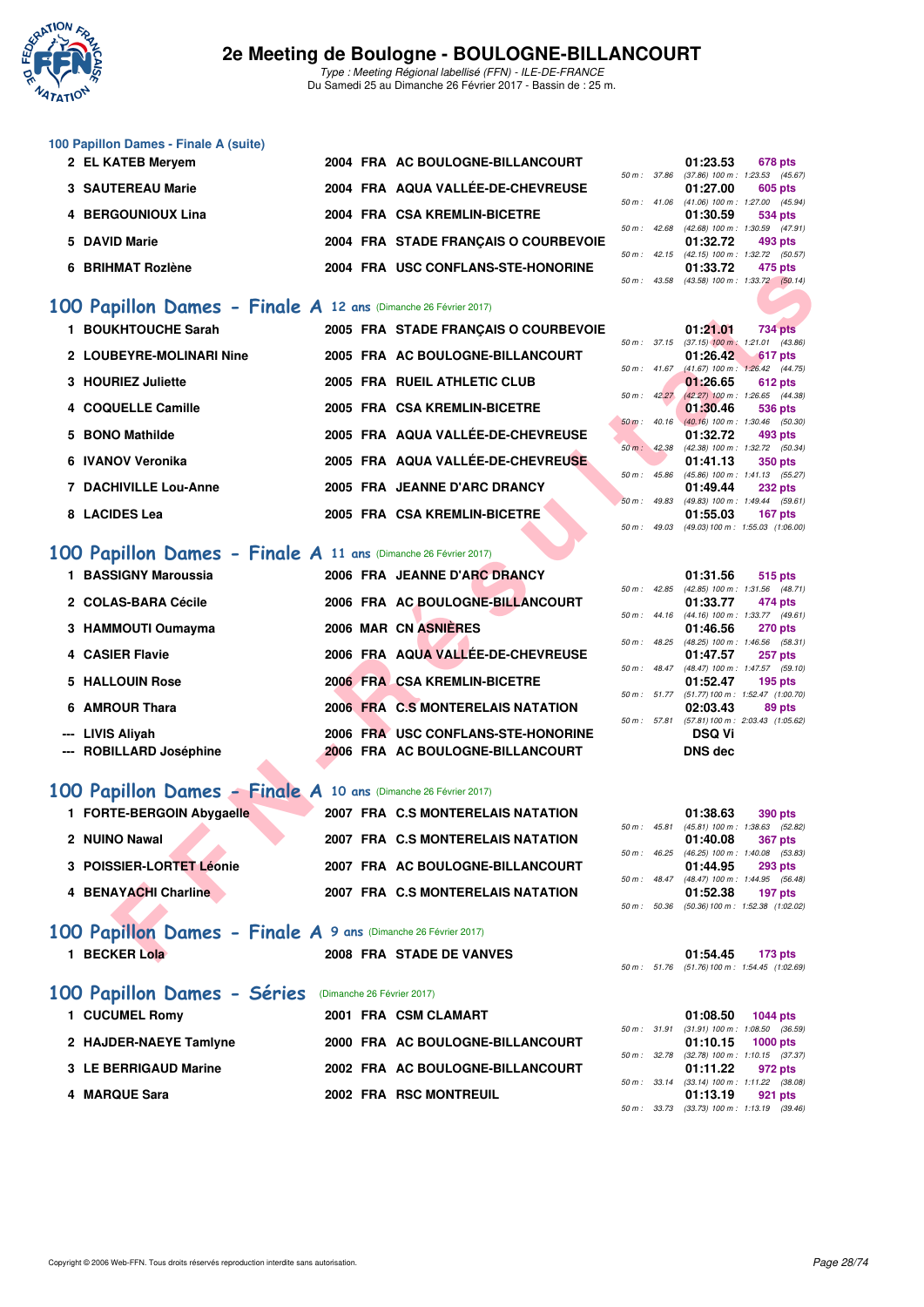

# **100 Papillon Dames - Séries (suite)**

| 5 COUDERT Lucile           |  | 2004 FRA AC BOULOGNE-BILLANCOURT     |                  | 01:13.23 | 920 pts                                                        |
|----------------------------|--|--------------------------------------|------------------|----------|----------------------------------------------------------------|
| 6 DEZ Aurea                |  | 2001 FRA AC BOULOGNE-BILLANCOURT     |                  | 01:13.25 | 50 m: 33.86 (33.86) 100 m: 1:13.23 (39.37)<br>920 pts          |
| <b>7 VERCASSON Julie</b>   |  | 2000 FRA VILLEMONBLE SPORTS NATATION | 50 m : 34.38     | 01:14.82 | $(34.38)$ 100 m : 1:13.25 $(38.87)$<br>880 pts                 |
| 8 ABDALLAH Anfiya          |  | 2003 FRA CN ASNIÈRES                 | 50 m : 34.89     | 01:15.80 | (34.89) 100 m : 1:14.82 (39.93)<br>856 pts                     |
| 9 JAUMET Justine           |  | 2002 FRA CSM CLAMART                 | 50 m : 34.84     | 01:15.92 | $(34.84)$ 100 m : 1:15.80 $(40.96)$<br>853 pts                 |
| 10 LUDET Irina             |  | 2001 FRA RSC MONTREUIL               | 50 m: 34.07      | 01:16.25 | $(34.07)$ 100 m : 1:15.92 $(41.85)$<br>845 pts                 |
| 11 MENETRIEUX Alexia       |  | 2003 FRA STADE DE VANVES             | 50 m : 35.31     | 01:18.66 | $(35.31)$ 100 m : 1:16.25 $(40.94)$<br>788 pts                 |
| 12 MILLE Romane            |  | 2003 FRA AC BOULOGNE-BILLANCOURT     | 50 m : 36.59     | 01:18.72 | $(36.59)$ 100 m : 1:18.66 $(42.07)$<br><b>787 pts</b>          |
| 13 BOUKHTOUCHE Sarah       |  | 2005 FRA STADE FRANÇAIS O COURBEVOIE | 50 m : 36.43     | 01:19.39 | $(36.43)$ 100 m : 1:18.72 $(42.29)$<br>771 pts                 |
| 14 DERBES Celia            |  | 2002 FRA CSM CLAMART                 | 50 m: 37.63      | 01:19.66 | $(37.63)$ 100 m : 1:19.39 $(41.76)$<br>765 pts                 |
| 15 SADAOUI Saphia          |  | 2002 FRA CN ASNIERES                 | $50 m$ : $36.56$ | 01:20.39 | $(36.56)$ 100 m : 1:19.66 $(43.10)$<br>748 pts                 |
| 16 CZERNIK Isleenn         |  | 2002 FRA AC BOULOGNE-BILLANCOURT     | $50 m$ : $36.45$ | 01:21.79 | $(36.45)$ 100 m : 1:20.39 $(43.94)$<br>717 pts                 |
| 17 EL KATEB Meryem         |  | 2004 FRA AC BOULOGNE-BILLANCOURT     | 50 m : 37.58     | 01:24.31 | $(37.58)$ 100 m : 1:21.79 $(44.21)$<br>661 pts                 |
| 18 OLLITRAUT Morgane       |  | 2003 FRA ASV CHÂTENAY-MALABRY        | 50 m: 38.16      | 01:25.58 | $(38.16)$ 100 m : 1:24.31 $(46.15)$<br>634 pts                 |
| 19 BELMOKHTAR Mina         |  | 2003 FRA CSA KREMLIN-BICETRE         | 50 m : 39.92     | 01:26.15 | $(39.92)$ 100 m : 1:25.58 $(45.66)$<br><b>623 pts</b>          |
| 20 HOURIEZ Juliette        |  | 2005 FRA RUEIL ATHLETIC CLUB         | 50 m : 38.08     | 01:26.83 | $(38.08)$ 100 m : 1:26.15 $(48.07)$<br>608 pts                 |
| 21 SAUTEREAU Marie         |  | 2004 FRA AQUA VALLEE-DE-CHEVREUSE    | 50 m : 40.49     | 01:29.08 | $(40.49)$ 100 m : 1:26.83 $(46.34)$<br>563 pts                 |
| 22 DAVID Marie             |  | 2004 FRA STADE FRANÇAIS O COURBEVOIE | 50 m : 41.47     | 01:30.12 | $(41.47)$ 100 m : 1:29.08 $(47.61)$<br>543 pts                 |
| 23 COQUELLE Camille        |  | 2005 FRA CSA KREMLIN-BICETRE         | 50 m : 40.49     | 01:32.22 | $(40.49)$ 100 m : 1:30.12 $(49.63)$<br>503 pts                 |
| 24 LOUBEYRE-MOLINARI Nine  |  | 2005 FRA AC BOULOGNE-BILLANCOURT     |                  | 01:32.24 | 50 m: 42.48 (42.48) 100 m: 1:32.22 (49.74)<br>502 pts          |
| 25 BRIHMAT Rozlène         |  | 2004 FRA USC CONFLANS-STE-HONORINE   | 50 m : 42.91     | 01:33.17 | (42.91) 100 m: 1:32.24 (49.33)<br>485 pts                      |
| 26 BASSIGNY Maroussia      |  | 2006 FRA JEANNE D'ARC DRANCY         |                  | 01:33.51 | 50 m: 41.86 (41.86) 100 m: 1:33.17 (51.31)<br>479 pts          |
| 27 GUILLERMIC Maïwen       |  | 2003 FRA ASV CHÂTENAY-MALABRY        | $50 m$ : 43.66   | 01:34.79 | (43.66) 100 m : 1:33.51 (49.85)<br>456 pts                     |
| 28 BONO Mathilde           |  | 2005 FRA AQUA VALLÉE-DE-CHEVREUSE    | 50 m : 44.64     | 01:34.94 | (44.64) 100 m: 1:34.79 (50.15)<br>453 pts                      |
| 29 BIRONNEAU Christale     |  | 2002 FRA USO BEZONS                  | 50 m : 43.00     | 01:35.29 | (43.00) 100 m: 1:34.94 (51.94)<br>447 pts                      |
| 30 COLAS-BARA Cécile       |  | 2006 FRA AC BOULOGNE-BILLANCOURT     |                  | 01:36.69 | 50 m: 43.40 (43.40) 100 m: 1:35.29 (51.89)<br>423 pts          |
| 31 TARD Félicie            |  | 2000 FRA AC BOULOGNE-BILLANCOURT     |                  | 01:37.13 | 50 m: 44.25 (44.25) 100 m: 1:36.69 (52.44)<br>415 pts          |
| 32 BERGOUNIOUX Lina        |  | 2004 FRA CSA KREMLIN-BICETRE         |                  | 01:37.68 | 50 m: 42.60 (42.60) 100 m: 1:37.13 (54.53)<br>406 pts          |
| 33 NUINO Nawal             |  | 2007 FRA C.S MONTERELAIS NATATION    |                  | 01:42.11 | 50 m: 44.14 (44.14) 100 m: 1:37.68 (53.54)<br>335 pts          |
| 34 FORTE-BERGOIN Abygaelle |  | 2007 FRA C.S MONTERELAIS NATATION    |                  | 01:43.01 | 50 m: 47.53 (47.53) 100 m: 1:42.11 (54.58)<br>321 pts          |
| 35 DACHIVILLE Lou-Anne     |  | 2005 FRA JEANNE D'ARC DRANCY         |                  | 01:44.45 | 50 m : 48.16 (48.16) 100 m : 1:43.01 (54.85)<br><b>300 pts</b> |
| 36 IVANOV Veronika         |  | 2005 FRA AQUA VALLEE-DE-CHEVREUSE    |                  | 01:44.69 | 50 m: 48.22 (48.22) 100 m: 1:44.45 (56.23)<br>297 pts          |
| 37 HAMMOUTI Oumayma        |  | 2006 MAR CN ASNIERES                 | 50 m : 46.98     | 01:46.04 | (46.98) 100 m : 1:44.69 (57.71)<br>278 pts                     |
| 38 POISSIER-LORTET Léonie  |  | 2007 FRA AC BOULOGNE-BILLANCOURT     |                  | 01:46.14 | 50 m : 48.03 (48.03) 100 m : 1:46.04 (58.01)<br>276 pts        |
| 39 CASIER Flavie           |  | 2006 FRA AQUA VALLEE-DE-CHEVREUSE    |                  | 01:50.60 | 50 m: 48.77 (48.77) 100 m: 1:46.14 (57.37)<br>218 pts          |
| 40 GHEFFAR Jenna           |  | 2007 FRA CN ASNIERES                 |                  | 01:50.81 | 50 m: 50.20 (50.20) 100 m: 1:50.60 (1:00.40)<br><b>215 pts</b> |
|                            |  |                                      |                  |          |                                                                |

| $50 m$ : | 33.86 | 01:13.23<br>$(33.86)$ 100 m : | <b>920 pts</b><br>1:13.23            |
|----------|-------|-------------------------------|--------------------------------------|
|          |       | 01:13.25                      | (39.37)<br><b>920 pts</b>            |
| 50 m :   | 34.38 | $(34.38) 100 m$ :             | 1:13.25<br>(38.87)                   |
|          | 34.89 | 01:14.82                      | 880 pts<br>1:14.82                   |
| $50 m$ : |       | $(34.89) 100 m$ :<br>01:15.80 | (39.93)<br>856 pts                   |
| $50 m$ : | 34.84 | $(34.84) 100 m$ :             | 1:15.80<br>(40.96)                   |
|          | 34.07 | 01:15.92                      | 853 pts<br>1:15.92                   |
| 50 m :   |       | $(34.07) 100 m$ :<br>01:16.25 | (41.85)<br>845 pts                   |
| $50 m$ : | 35.31 | $(35.31) 100 m$ :             | 1:16.25<br>(40.94)                   |
| $50 m$ : | 36.59 | 01:18.66<br>$(36.59)$ 100 m : | <b>788 pts</b><br>1:18.66 (42.07)    |
|          |       | 01:18.72                      | <b>787 pts</b>                       |
| 50 m :   | 36.43 | $(36.43) 100 m$ :             | 1:18.72<br>(42.29)                   |
| 50 m :   | 37.63 | 01:19.39<br>$(37.63)$ 100 m : | 771 pts<br>1:19.39<br>(41.76)        |
|          |       | 01:19.66                      | 765 pts                              |
| $50 m$ : | 36.56 | $(36.56)$ 100 m :             | 1:19.66<br>(43.10)                   |
| 50 m :   | 36.45 | 01:20.39<br>$(36.45)$ 100 m : | <b>748 pts</b><br>1:20.39<br>(43.94) |
|          |       | 01:21.79                      | 717 pts                              |
| $50 m$ : | 37.58 | $(37.58) 100 m$ :             | 1:21.79<br>(44.21)                   |
|          | 38.16 | 01:24.31<br>$(38.16) 100 m$ : | 661 pts<br>(46.15)                   |
| 50 m :   |       | 01:25.58                      | 1:24.31<br>634 pts                   |
| 50 m :   | 39.92 | $(39.92)$ 100 m :             | 1:25.58<br>(45.66)                   |
| $50 m$ : | 38.08 | 01:26.15<br>$(38.08) 100 m$ : | 623 pts<br>1:26.15                   |
|          |       | 01:26.83                      | (48.07)<br><b>608 pts</b>            |
| $50 m$ : | 40.49 | $(40.49)$ 100 m :             | 1:26.83<br>(46.34)                   |
| 50 m :   | 41.47 | 01:29.08<br>$(41.47) 100 m$ : | 563 pts<br>1:29.08<br>(47.61)        |
|          |       | 01:30.12                      | 543 pts                              |
| 50 m :   | 40.49 | (40.49) 100 m :               | 1:30.12<br>(49.63)                   |
| $50 m$ : | 42.48 | 01:32.22<br>$(42.48) 100 m$ : | 503 pts<br>(49.74)<br>1:32.22        |
|          |       | 01:32.24                      | 502 pts                              |
| 50 m :   | 42.91 | $(42.91)$ 100 m :             | 1:32.24<br>(49.33)                   |
| $50 m$ : | 41.86 | 01:33.17<br>(41.86) 100 m :   | 485 pts<br>1:33.17<br>(51.31)        |
|          |       | 01:33.51                      | 479 pts                              |
| $50 m$ : | 43.66 | $(43.66)$ 100 m :<br>01:34.79 | 1:33.51<br>(49.85)<br>456 pts        |
| $50 m$ : | 44.64 | $(44.64) 100 m$ :             | 1:34.79<br>(50.15)                   |
|          |       | 01:34.94                      | 453 pts                              |
| $50 m$ : | 43.00 | $(43.00)$ 100 m :<br>01:35.29 | 1:34.94<br>(51.94)<br>447 pts        |
| $50 m$ : | 43.40 | (43.40) 100 m :               | 1:35.29<br>(51.89)                   |
|          |       | 01:36.69                      | 423 pts                              |
| $50 m$ : | 44.25 | (44.25) 100 m :<br>01:37.13   | 1:36.69<br>(52.44)<br>415 pts        |
| $50 m$ : | 42.60 | $(42.60)$ 100 m :             | 1:37.13<br>(54.53)                   |
| $50 m$ : | 44.14 | 01:37.68<br>$(44.14) 100 m$ : | 406 pts<br>1:37.68                   |
|          |       | 01:42.11                      | (53.54)<br>335 pts                   |
| 50 m :   | 47.53 | (47.53) 100 m :               | 1:42.11<br>(54.58)                   |
| $50 m$ : | 48.16 | 01:43.01<br>$(48.16) 100 m$ : | 321<br>pts<br>1:43.01<br>(54.85)     |
|          |       | 01:44.45                      | 300 pts                              |
| $50 m$ : | 48.22 | (48.22) 100 m :               | 1:44.45<br>(56.23)                   |
| $50 m$ : | 46.98 | 01:44.69<br>(46.98) 100 m :   | <b>297 pts</b><br>1:44.69<br>(57.71) |
|          |       | 01:46.04                      | 278 pts                              |
| $50 m$ : | 48.03 | (48.03) 100 m :<br>01:46.14   | 1:46.04<br>(58.01)<br><b>276 pts</b> |
| $50 m$ : | 48.77 | $(48.77) 100 m$ :             | 1:46.14<br>(57.37)                   |
|          |       | 01:50.60                      | 218 pts                              |
| $50 m$ : | 50.20 | $(50.20)$ 100 m :<br>01:50.81 | 1:50.60 (1:00.40)<br>215 pts         |
| $50 m$ : | 49.04 | (49.04) 100 m:                | 1:50.81 (1:01.77)                    |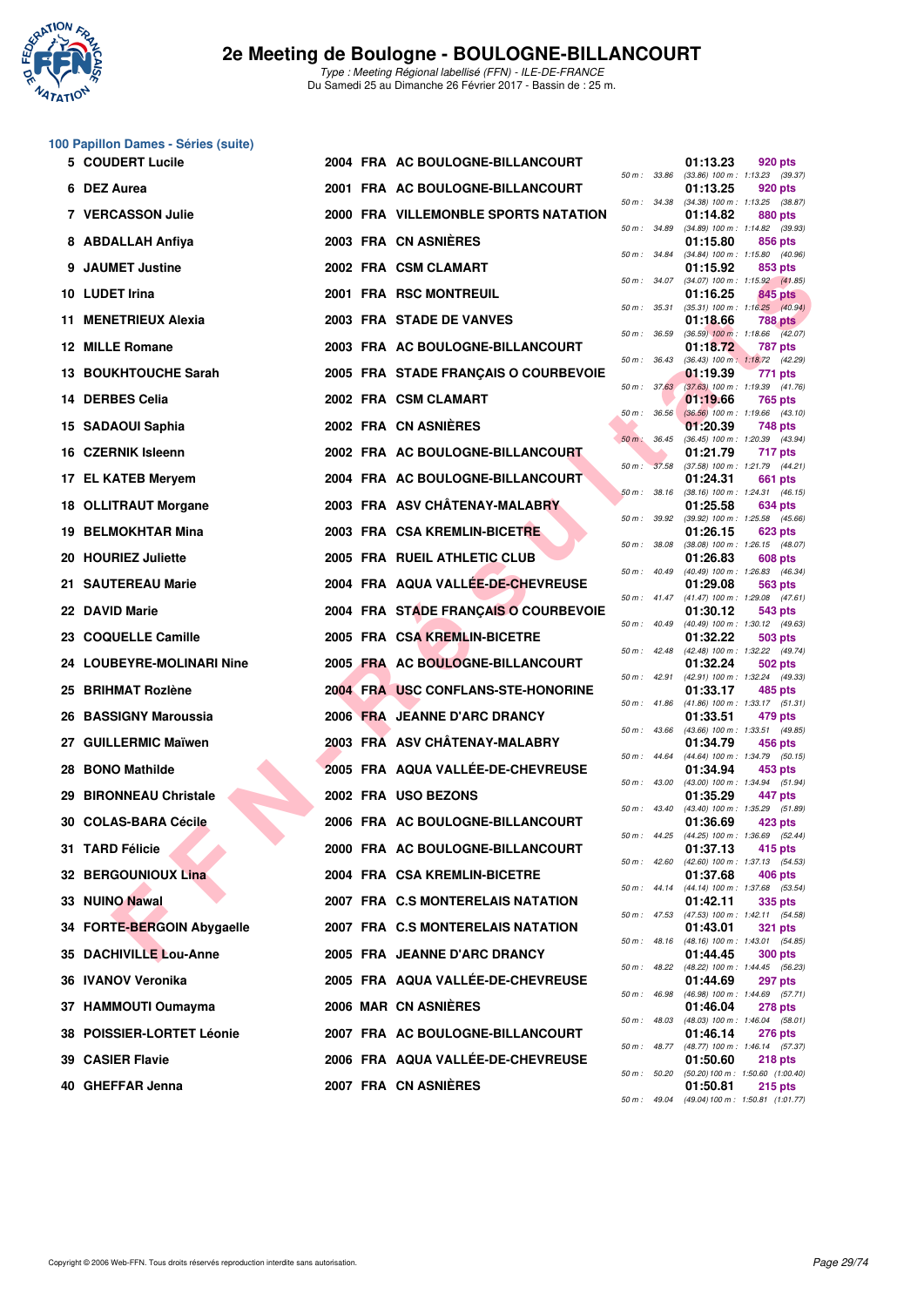

Type : Meeting Régional labellisé (FFN) - ILE-DE-FRANCE Du Samedi 25 au Dimanche 26 Février 2017 - Bassin de : 25 m.

# **100 Papillon Dames - Séries (suite)**

| <b>41 HALLOUIN Rose</b> |  | 2006 FRA CSA KREMLIN-BICETRE         |                  | 01:50.96 213 pts                                       |                |
|-------------------------|--|--------------------------------------|------------------|--------------------------------------------------------|----------------|
| 42 BECKER Lola          |  | 2008 FRA STADE DE VANVES             | 50 m: 51.87      | $(51.87)$ 100 m : 1:50.96 (59.<br>01:51.45             | <b>208 pts</b> |
|                         |  |                                      | 50 m : 49.66     | (49.66) 100 m: 1:51.45 (1:01.                          |                |
| 43 BENAYACHI Charline   |  | 2007 FRA C.S MONTERELAIS NATATION    | 50 m: 50.93      | 01:51.65 205 pts                                       |                |
| 44   LACIDES Lea        |  | 2005 FRA CSA KREMLIN-BICETRE         |                  | $(50.93) 100 m$ : 1:51.65 $(1:00.$<br>01:54.94 168 pts |                |
| 45 LIVIS Aliyah         |  | 2006 FRA USC CONFLANS-STE-HONORINE   | $50 m$ : $50.52$ | (50.52) 100 m: 1:54.94 (1:04.<br>01:59.09              | 126 pts        |
|                         |  |                                      |                  | 50 m: 51.92 (51.92) 100 m: 1:59.09 (1:07.              |                |
| 46 AMROUR Thara         |  | 2006 FRA C.S MONTERELAIS NATATION    |                  | 02:03.93                                               | 85 pts         |
|                         |  |                                      | 50 m : 55.89     | (55.89) 100 m : 2:03.93 (1:08.                         |                |
| 47 ROBILLARD Joséphine  |  | 2006 FRA AC BOULOGNE-BILLANCOURT     |                  | 02:04.89                                               | 78 pts         |
| --- AMROUS Serine       |  | 2006 FRA STADE FRANÇAIS O COURBEVOIE | 50 m: 57.51      | $(57.51)$ 100 m : 2:04.89 $(1:07)$<br><b>DSQ Ni</b>    |                |
| --- MAKTOUF Sophia      |  | 2006 FRA RUEIL ATHLETIC CLUB         |                  | <b>DSQ Ni</b>                                          |                |
| --- ROLLIER Shainez     |  | 2007 FRA JEANNE D'ARC DRANCY         |                  | <b>DSQ Ni</b>                                          |                |
| --- COULON Jeanne       |  | 2007 FRA AC BOULOGNE-BILLANCOURT     |                  | <b>DNS</b> dec                                         |                |
| --- SYLLA Himaya        |  | 2006 FRA CN ASNIÈRES                 |                  | <b>DNS</b> dec                                         |                |
| --- BROUX Maiwen        |  | 2004 FRA CSA KREMLIN-BICETRE         |                  | <b>DNS</b> dec                                         |                |

# [100 4 Nages Dames - Séries](http://www.ffnatation.fr/webffn/resultats.php?idact=nat&go=epr&idcpt=42219&idepr=40) (Samedi 25 Février 2017)

| 43. LIVIƏ Aliyalı                                  |  | <b>USC CONFLANS-STE-HONORINE</b>     |              |              | ບວອ.ບອ         | <b>IZU PIS</b>                                          |
|----------------------------------------------------|--|--------------------------------------|--------------|--------------|----------------|---------------------------------------------------------|
| 46 AMROUR Thara                                    |  | 2006 FRA C.S MONTERELAIS NATATION    |              |              | 02:03.93       | 50 m: 51.92 (51.92) 100 m: 1:59.09 (1:07.17)<br>85 pts  |
| 47 ROBILLARD Joséphine                             |  | 2006 FRA AC BOULOGNE-BILLANCOURT     | 50 m : 55.89 |              | 02:04.89       | $(55.89) 100 \text{ m}$ : 2:03.93 $(1:08.04)$<br>78 pts |
| --- AMROUS Serine                                  |  | 2006 FRA STADE FRANÇAIS O COURBEVOIE |              |              | <b>DSQ Ni</b>  | 50 m: 57.51 (57.51) 100 m: 2:04.89 (1:07.38)            |
| --- MAKTOUF Sophia                                 |  | 2006 FRA RUEIL ATHLETIC CLUB         |              |              | <b>DSQ Ni</b>  |                                                         |
| --- ROLLIER Shainez                                |  | 2007 FRA JEANNE D'ARC DRANCY         |              |              | <b>DSQ Ni</b>  |                                                         |
| --- COULON Jeanne                                  |  | 2007 FRA AC BOULOGNE-BILLANCOURT     |              |              | <b>DNS</b> dec |                                                         |
| ---   SYLLA Himaya                                 |  | 2006 FRA CN ASNIÈRES                 |              |              | <b>DNS</b> dec |                                                         |
| --- BROUX Maiwen                                   |  | 2004 FRA CSA KREMLIN-BICETRE         |              |              | <b>DNS dec</b> |                                                         |
| 00 4 Nages Dames - Séries (Samedi 25 Février 2017) |  |                                      |              |              |                |                                                         |
| 1 HAJDER-NAEYE Tamlyne                             |  | 2000 FRA AC BOULOGNE-BILLANCOURT     |              |              | 01:08.05       | 1124 pts                                                |
|                                                    |  |                                      |              | 50 m : 31.02 |                | $(31.02)$ 100 m : 1:08.05 $(37.03)$                     |
| 2 DALLE Aliénor                                    |  | 2002 FRA S.M MONTROUGE               |              |              | 01:13.13       | 986 pts<br>50 m: 34.36 (34.36) 100 m: 1:13.13 (38.77)   |
| 3 BONDOUY Noah                                     |  | <b>2004 FRA ES MASSY NATATION</b>    |              |              | 01:13.27       | 982 pts                                                 |
| 4 COUDERT Lucile                                   |  | 2004 FRA AC BOULOGNE-BILLANCOURT     |              | 50 m : 33.67 | 01:13.34       | $(33.67)$ 100 m : 1:13.27 $(39.60)$<br><b>980 pts</b>   |
|                                                    |  |                                      |              |              |                | 50 m: 34.46 (34.46) 100 m: 1:13.34 (38.88)              |
| 5 PASQUIER Agathe                                  |  | 2002 FRA AC BOULOGNE-BILLANCOURT     |              |              | 01:13.72       | 970 pts<br>50 m: 34.78 (34.78) 100 m: 1:13.72 (38.94)   |
| 6 MAILLE Salomé                                    |  | 2004 FRA ES MASSY NATATION           |              |              | 01:14.42       | 952 pts                                                 |
| 7 LE BERRIGAUD Marine                              |  | 2002 FRA AC BOULOGNE-BILLANCOURT     |              |              | 01:14.47       | 50 m: 34.45 (34.45) 100 m: 1:14.42 (39.97)<br>951 pts   |
| 8 VASQUEZ Lucie                                    |  | <b>2004 FRA ES MASSY NATATION</b>    |              | 50 m : 34.86 | 01:14.89       | $(34.86)$ 100 m : 1:14.47 $(39.61)$<br>940 pts          |
|                                                    |  |                                      |              | 50 m : 35.76 |                | $(35.76)$ 100 m : 1:14.89 $(39.13)$                     |
| 9 MULLER Lena                                      |  | 2001 FRA CSN GUYANCOURT              |              |              | 01:15.50       | 924 pts<br>50 m: 34.00 (34.00) 100 m: 1:15.50 (41.50)   |
| 10 QUINT Ilona                                     |  | 2000 FRA S.M MONTROUGE               |              |              | 01:15.51       | 924 pts                                                 |
| 11 DUSSAUT Marie-Anais                             |  | 2003 FRA RSC MONTREUIL               |              |              | 01:15.55       | 50 m: 34.61 (34.61) 100 m: 1:15.51 (40.90)<br>923 pts   |
| 12 DEZ Aurea                                       |  | 2001 FRA AC BOULOGNE-BILLANCOURT     |              |              | 01:15.85       | 50 m: 34.81 (34.81) 100 m: 1:15.55 (40.74)<br>915 pts   |
|                                                    |  |                                      |              |              |                | 50 m: 35.12 (35.12) 100 m: 1:15.85 (40.73)              |
| <b>13 HERVAULT Estelle</b>                         |  | 2003 FRA CNO ST-GERMAIN-EN-LAYE      |              | 50 m : 35.71 | 01:16.10       | 909 pts<br>$(35.71)$ 100 m : 1:16.10 $(40.39)$          |
| 14 GAUCHER LEBRERO Andrea                          |  | 2001 FRA RSC MONTREUIL               |              |              | 01:16.66       | 895 pts                                                 |
| 15 CORBEELS Capucine                               |  | 2002 FRA AC BOULOGNE-BILLANCOURT     |              |              | 01:17.27       | 50 m: 34.73 (34.73) 100 m: 1:16.66 (41.93)<br>880 pts   |
|                                                    |  |                                      |              | 50 m : 36.20 |                | $(36.20)$ 100 m : 1:17.27 $(41.07)$                     |
| 16 MILLE Romane                                    |  | 2003 FRA AC BOULOGNE-BILLANCOURT     |              | 50 m : 36.13 | 01:17.93       | 863 pts<br>$(36.13)$ 100 m : 1:17.93 $(41.80)$          |
| 17 MENETRIEUX Alexia                               |  | 2003 FRA STADE DE VANVES             |              |              | 01:17.95       | 863 pts                                                 |
| <b>18 LARRAT Claire</b>                            |  | 2000 FRA VILLEMONBLE SPORTS NATATION |              |              | 01:17.98       | 50 m: 36.46 (36.46) 100 m: 1:17.95 (41.49)<br>862 pts   |
| 19 ZIESENISS Milena                                |  | 2004 FRA S.M MONTROUGE               |              |              | 01:18.19       | 50 m: 35.30 (35.30) 100 m: 1:17.98 (42.68)<br>857 pts   |
|                                                    |  |                                      | 50 m : 37.09 |              |                | $(37.09)$ 100 m : 1:18.19 $(41.10)$                     |
| 20 LE MAGOARIEC Sterenn                            |  | 2003 FRA S.M MONTROUGE               |              |              | 01:18.32       | 854 pts<br>50 m : 36.62 (36.62) 100 m : 1:18.32 (41.70) |
| 21 ELIWA Kamila                                    |  | <b>2004 FRA ES MASSY NATATION</b>    |              |              | 01:18.47       | 850 pts<br>50 m: 35.35 (35.35) 100 m: 1:18.47 (43.12)   |
| 22 DAVIN Isabelle                                  |  | 2001 FRA CNO ST-GERMAIN-EN-LAYE      |              |              | 01:18.57       | 848 pts                                                 |
| 23 LUDET Irina                                     |  | <b>2001 FRA RSC MONTREUIL</b>        |              |              | 01:18.61       | 50 m: 35.55 (35.55) 100 m: 1:18.57 (43.02)<br>847 pts   |
|                                                    |  |                                      |              |              |                | 50 m: 36.24 (36.24) 100 m: 1:18.61 (42.37)              |
| 24 DUHOT Camille                                   |  | 2003 FRA S.M MONTROUGE               |              |              | 01:18.88       | 840 pts<br>50 m: 36.38 (36.38) 100 m: 1:18.88 (42.50)   |
|                                                    |  |                                      |              |              |                |                                                         |

|              | 01:50.96                                     | $213$ pts |
|--------------|----------------------------------------------|-----------|
|              | 50 m: 51.87 (51.87) 100 m: 1:50.96 (59.09)   |           |
|              | 01:51.45                                     | $208$ pts |
|              | 50 m: 49.66 (49.66) 100 m: 1:51.45 (1:01.79) |           |
|              | 01:51.65                                     | $205$ pts |
| 50 m : 50.93 | (50.93) 100 m: 1:51.65 (1:00.72)             |           |
|              | 01:54.94                                     | $168$ pts |
| 50 m : 50.52 | (50.52) 100 m: 1:54.94 (1:04.42)             |           |
|              | 01:59.09                                     | $126$ pts |
| 50 m : 51.92 | (51.92) 100 m: 1:59.09 (1:07.17)             |           |
|              | 02:03.93                                     | 85 pts    |
|              | 50 m: 55.89 (55.89) 100 m: 2:03.93 (1:08.04) |           |
|              | 02:04.89                                     | 78 pts    |
| 50 m : 57.51 | $(57.51)$ 100 m : 2:04.89 $(1.07.38)$        |           |
|              | DSQ Ni                                       |           |
|              | DSQ Ni                                       |           |
|              | <b>DSQ Ni</b>                                |           |
|              | <b>DNS</b> dec                               |           |
|              | <b>DNS</b> dec                               |           |
|              | <b>DNO J-1</b>                               |           |

| $50 m$ : | 31.02 | 01:08.05<br>$(31.02) 100 m$ : | 1124 pts<br>(37.03)<br>1:08.05       |
|----------|-------|-------------------------------|--------------------------------------|
|          |       | 01:13.13                      | <b>986 pts</b>                       |
| $50 m$ : | 34.36 | $(34.36) 100 m$ :             | 1:13.13<br>(38.77)                   |
|          |       | 01:13.27                      | 982 pts                              |
| $50 m$ : | 33.67 | $(33.67) 100 m$ :             | 1:13.27<br>(39.60)                   |
|          |       | 01:13.34                      | 980 pts                              |
| $50 m$ : | 34.46 | $(34.46) 100 m$ :             | 1:13.34<br>(38.88)                   |
|          |       | 01:13.72                      | 970 pts                              |
| $50 m$ : | 34.78 | $(34.78) 100 m$ :             | 1:13.72<br>(38.94)                   |
|          |       | 01:14.42                      | 952 pts                              |
| $50 m$ : | 34.45 | $(34.45) 100 m$ :             | 1:14.42<br>(39.97)                   |
| $50 m$ : | 34.86 | 01:14.47<br>$(34.86) 100 m$ : | 951 pts<br>1:14.47<br>(39.61)        |
|          |       | 01:14.89                      | 940 pts                              |
| $50 m$ : | 35.76 | $(35.76) 100 m$ :             | 1:14.89<br>(39.13)                   |
|          |       | 01:15.50                      | 924 pts                              |
| $50 m$ : | 34.00 | $(34.00)$ 100 m :             | 1:15.50<br>(41.50)                   |
|          |       | 01:15.51                      | 924 pts                              |
| $50 m$ : | 34.61 | $(34.61)$ 100 m :             | 1:15.51<br>(40.90)                   |
|          |       | 01:15.55                      | 923 pts                              |
| $50 m$ : | 34.81 | $(34.81) 100 m$ :             | 1:15.55<br>(40.74)                   |
|          |       | 01:15.85                      | 915 pts                              |
| $50 m$ : | 35.12 | $(35.12) 100 m$ :             | (40.73)<br>1:15.85                   |
|          |       | 01:16.10                      | 909 pts                              |
| 50 m :   | 35.71 | $(35.71)$ 100 m :             | 1:16.10<br>(40.39)                   |
|          |       | 01:16.66                      | 895 pts                              |
| $50 m$ : | 34.73 | $(34.73) 100 m$ :<br>01:17.27 | 1:16.66<br>(41.93)<br><b>880 pts</b> |
| $50 m$ : | 36.20 | $(36.20)$ 100 m :             | 1:17.27<br>(41.07)                   |
|          |       | 01:17.93                      | 863 pts                              |
| $50 m$ : | 36.13 | $(36.13) 100 m$ :             | 1:17.93<br>(41.80)                   |
|          |       | 01:17.95                      | 863 pts                              |
| 50 m :   | 36.46 | $(36.46) 100 m$ :             | 1:17.95<br>(41.49)                   |
|          |       | 01:17.98                      | 862 pts                              |
| 50 m :   | 35.30 | $(35.30)$ 100 m :             | 1:17.98<br>(42.68)                   |
|          |       | 01:18.19                      | 857 pts                              |
| $50 m$ : | 37.09 | $(37.09) 100 m$ :             | 1:18.19<br>(41.10)                   |
|          |       | 01:18.32                      | 854 pts                              |
| $50 m$ : | 36.62 | $(36.62)$ 100 m :             | 1:18.32<br>(41.70)                   |
|          |       | 01:18.47                      | 850 pts                              |
| $50 m$ : | 35.35 | $(35.35) 100 m$ :<br>01:18.57 | 1:18.47<br>(43.12)<br>848 pts        |
| $50 m$ : | 35.55 | $(35.55)$ 100 m :             | 1:18.57<br>(43.02)                   |
|          |       | 01:18.61                      | 847 pts                              |
| $50 m$ : | 36.24 | $(36.24)$ 100 m :             | 1:18.61<br>(42.37)                   |
|          |       | 01:18.88                      | 840 pts                              |
| $50 m$ : | 36.38 | $(36.38) 100 m$ :             | 1:18.88<br>(42.50)                   |
|          |       |                               |                                      |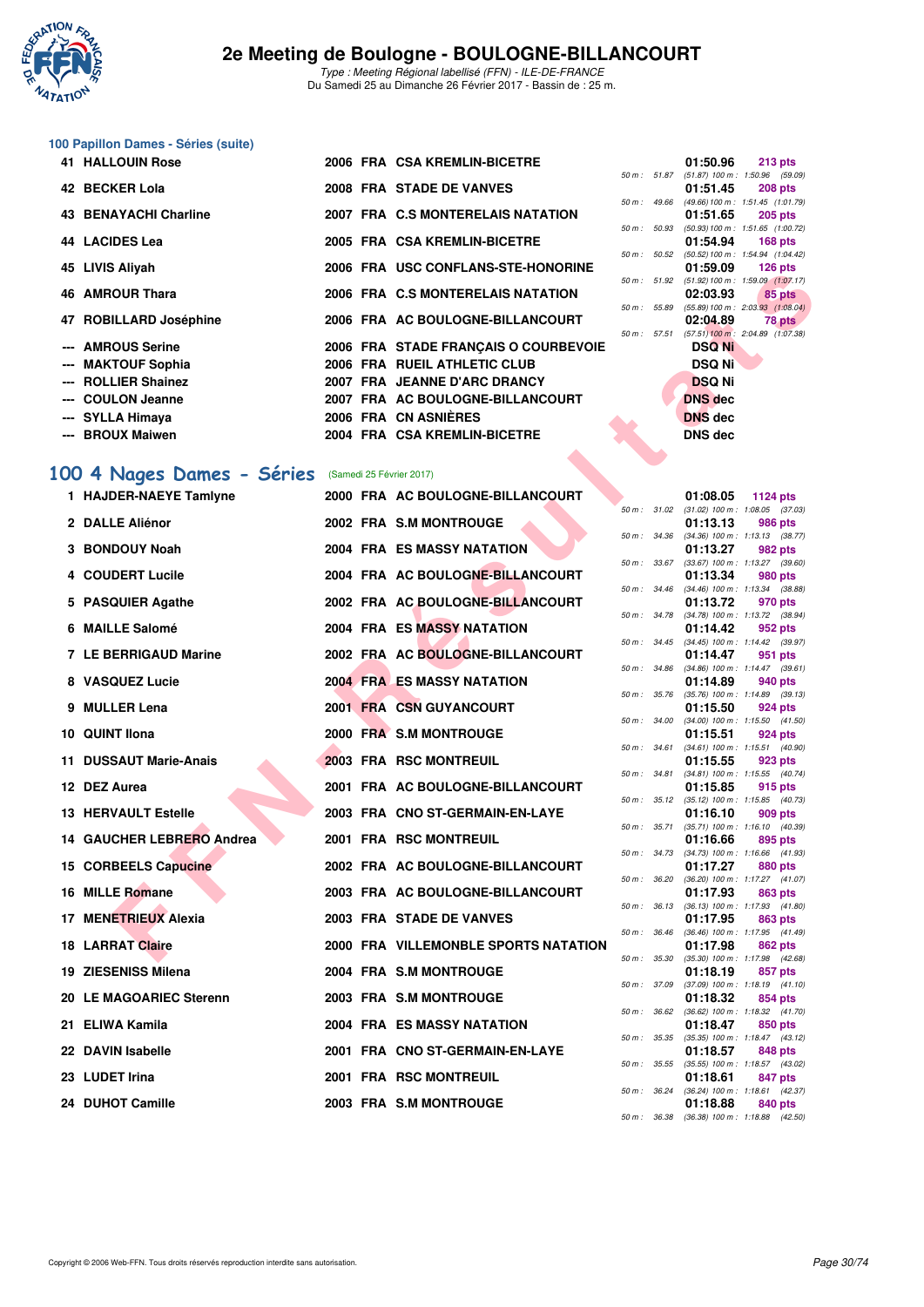

# **100 4 Nages Dames - Séries (suite)**

| 25 JOLY Morgane              |  | <b>2004 FRA ES MASSY NATATION</b>  |                  |              | 01:19.41 | 827 pts                                                 |
|------------------------------|--|------------------------------------|------------------|--------------|----------|---------------------------------------------------------|
| 26 MARKUS LE COLLEN Noémie   |  | 2004 FRA STADE DE VANVES           |                  | 50 m : 36.93 | 01:19.42 | $(36.93)$ 100 m : 1:19.41 $(42.48)$<br>827 pts          |
| 27 HAVILAND Lynn             |  | 2000 FRA AC BOULOGNE-BILLANCOURT   |                  | 50 m : 37.79 | 01:19.58 | $(37.79)$ 100 m : 1:19.42 $(41.63)$<br>823 pts          |
| 28 SAVARY Alice              |  | 2003 FRA RSC MONTREUIL             | 50 m : 35.60     |              | 01:19.82 | (35.60) 100 m: 1:19.58 (43.98)<br>817 pts               |
| 29 GUILLEMIN Manon           |  | 2005 FRA STADE DE VANVES           | 50 m: 36.67      |              | 01:20.07 | $(36.67)$ 100 m : 1:19.82 $(43.15)$<br>811 pts          |
| 30 DURAND Clhéa              |  | 2003 FRA RSC MONTREUIL             | 50 m: 37.33      |              | 01:20.58 | $(37.33)$ 100 m : 1:20.07 $(42.74)$<br>799 pts          |
| <b>31 BRUNEAU Leonie</b>     |  | 2002 FRA RSC MONTREUIL             | 50 m: 38.03      |              | 01:20.60 | $(38.03)$ 100 m : 1:20.58 $(42.55)$<br><b>799 pts</b>   |
| 32 DE KERMEL-LACROIX Alixane |  | 2002 FRA AC BOULOGNE-BILLANCOURT   |                  | 50 m : 37.81 | 01:20.65 | $(37.81)$ 100 m : 1:20.60 $(42.79)$<br>798 pts          |
| <b>33 DOMENECH Victoire</b>  |  | 2004 FRA ES NANTERRE               | 50 m : 37.63     |              | 01:20.98 | $(37.63)$ 100 m : 1:20.65 $(43.02)$<br>790 pts          |
| 34 BERTIN Capucine           |  | 2002 FRA ASM DAUPHINS DE MEUDON    |                  | 50 m: 38.65  | 01:21.09 | (38.65) 100 m : 1:20.98 (42.33)<br><b>787 pts</b>       |
| 35 EL KATEB Meryem           |  | 2004 FRA AC BOULOGNE-BILLANCOURT   | $50 m$ : $36.63$ |              | 01:21.40 | $(36.63)$ 100 m : 1:21.09 $(44.46)$<br>780 pts          |
| 36 ADJIMAN Shana             |  | 2005 FRA RSC MONTREUIL             | 50 m : 38.03     |              | 01:21.50 | (38.03) 100 m: 1:21.40 (43.37)<br>778 pts               |
| <b>37 BAYON Alix</b>         |  | 2004 FRA AC BOULOGNE-BILLANCOURT   | $50 m$ :         | 39.20        | 01:21.55 | (39.20) 100 m: 1:21.50 (42.30)<br>777 pts               |
| 38 MARGUERON Julie           |  | 2001 FRA AAS SARCELLES NATATION 95 | 50 m: 38.08      |              | 01:22.41 | (38.08) 100 m: 1:21.55 (43.47)<br>757 pts               |
| 39 ZINAOUI Malek             |  | 2003 FRA AAS SARCELLES NATATION 95 |                  |              | 01:22.76 | 50 m: 39.77 (39.77) 100 m: 1:22.41 (42.64)<br>748 pts   |
| 40 SADEQ Fatima              |  | 2003 FRA RSC MONTREUIL             | 50 m : 38.39     |              |          | (38.39) 100 m: 1:22.76 (44.37)                          |
|                              |  |                                    | 50 m : 39.96     |              | 01:22.90 | 745 pts<br>$(39.96)$ 100 m : 1:22.90 $(42.94)$          |
| 41 BANZET Sixtine            |  | 2005 FRA STADE DE VANVES           | 50 m: 39.12      |              | 01:23.03 | 742 pts<br>$(39.12)$ 100 m : 1:23.03 $(43.91)$          |
| 42 SAUTEREAU Marie           |  | 2004 FRA AQUA VALLÉE-DE-CHEVREUSE  |                  | 50 m : 39.04 | 01:23.04 | 742 pts<br>(39.04) 100 m: 1:23.04 (44.00)               |
| 43 CAVELIER Charlotte        |  | 2002 FRA ASM DAUPHINS DE MEUDON    |                  |              | 01:23.21 | 738 pts<br>50 m: 37.72 (37.72) 100 m: 1:23.21 (45.49)   |
| 44 SOURDEAU-LACHOT Axelle    |  | 2005 FRA S.M MONTROUGE             |                  | 50 m : 38.71 | 01:23.65 | <b>728 pts</b><br>(38.71) 100 m: 1:23.65 (44.94)        |
| 45 MOUNIER IIona             |  | <b>2004 FRA ES MASSY NATATION</b>  |                  | 50 m : 39.64 | 01:23.86 | <b>723 pts</b><br>(39.64) 100 m: 1:23.86 (44.22)        |
| 46 BLIAH Yaelle              |  | 2004 FRA ES NANTERRE               | 50 m : 39.03     |              | 01:23.90 | <b>723 pts</b><br>$(39.03)$ 100 m : 1:23.90 $(44.87)$   |
| 47 CORBEELS Camélia          |  | 2004 FRA AC BOULOGNE-BILLANCOURT   |                  | 50 m : 39.29 | 01:23.92 | <b>722 pts</b><br>(39.29) 100 m: 1:23.92 (44.63)        |
| <b>48 TALLON Hermine</b>     |  | 2003 FRA CNO ST-GERMAIN-EN-LAYE    |                  | 50 m : 39.81 | 01:24.33 | 713 pts<br>(39.81) 100 m: 1:24.33 (44.52)               |
| 49 ALBENGA Zoe               |  | 2005 FRA S.M MONTROUGE             |                  | 50 m : 39.18 | 01:24.55 | 708 pts<br>(39.18) 100 m: 1:24.55 (45.37)               |
| 50 GARCIA Julie              |  | 2004 FRA ES NANTERRE               | 50 m: 39.56      |              | 01:24.63 | 706 pts<br>$(39.56)$ 100 m : 1:24.63 $(45.07)$          |
| 51 LENEUF Anne-Livia         |  | 2001 FRA AC BOULOGNE-BILLANCOURT   |                  |              | 01:24.86 | 701 pts                                                 |
| 52 LANGLOIS Aure             |  | 2002 FRA UAS ST-CLOUD              |                  |              | 01:25.14 | 50 m: 38.99 (38.99) 100 m: 1:24.86 (45.87)<br>695 pts   |
| 53 MROZ Emeline              |  | 2005 FRA STADE DE VANVES           |                  |              | 01:25.25 | 50 m: 39.63 (39.63) 100 m: 1:25.14 (45.51)<br>692 pts   |
| 54 AZZOUZ Safia              |  | 2004 FRA S.M MONTROUGE             |                  |              | 01:25.43 | 50 m: 40.35 (40.35) 100 m: 1:25.25 (44.90)<br>688 pts   |
| 55 LEGER Katell              |  | 2006 FRA ES MASSY NATATION         |                  |              | 01:25.55 | 50 m: 40.02 (40.02) 100 m: 1:25.43 (45.41)<br>686 pts   |
| 56 HOURIEZ Juliette          |  | 2005 FRA RUEIL ATHLETIC CLUB       |                  | 50 m : 39.87 | 01:25.67 | (39.87) 100 m: 1:25.55 (45.68)<br>683 pts               |
| 57 GUYON Agathe              |  | 2004 FRA S.M MONTROUGE             |                  | 50 m : 39.89 | 01:25.74 | (39.89) 100 m : 1:25.67 (45.78)<br><b>682 pts</b>       |
| 58 COLAS-BARA Eve            |  | 2004 FRA AC BOULOGNE-BILLANCOURT   |                  |              | 01:26.03 | 50 m: 41.06 (41.06) 100 m: 1:25.74 (44.68)<br>675 pts   |
| 59 TARD Petronille           |  | 2003 FRA AC BOULOGNE-BILLANCOURT   |                  |              | 01:26.19 | 50 m: 41.81 (41.81) 100 m: 1:26.03 (44.22)<br>672 pts   |
| 60 COQUELLE Camille          |  | 2005 FRA CSA KREMLIN-BICETRE       |                  |              | 01:26.29 | 50 m : 39.89 (39.89) 100 m : 1:26.19 (46.30)<br>670 pts |

| $50 m$ : | 36.93 | 01:19.41<br>$(36.93) 100 m$ : | 827 pts<br>1:19.41<br>(42.48)        |
|----------|-------|-------------------------------|--------------------------------------|
|          |       | 01:19.42                      | 827 pts                              |
| $50 m$ : | 37.79 | (37.79) 100 m :<br>01:19.58   | 1:19.42<br>(41.63)<br>823 pts        |
| 50 m :   | 35.60 | $(35.60)$ 100 m :             | 1:19.58<br>(43.98)                   |
| $50 m$ : | 36.67 | 01:19.82<br>$(36.67) 100 m$ : | 817 pts<br>1:19.82<br>(43.15)        |
|          |       | 01:20.07                      | 811 pts                              |
| $50 m$ : | 37.33 | $(37.33) 100 m$ :             | 1:20.07<br>(42.74)                   |
| $50 m$ : | 38.03 | 01:20.58<br>$(38.03) 100 m$ : | 799 pts<br>1:20.58 (42.55)           |
|          |       | 01:20.60                      | <b>799 pts</b>                       |
| $50 m$ : | 37.81 | $(37.81)$ 100 m :<br>01:20.65 | 1:20.60<br>(42.79)<br>798 pts        |
| 50 m :   | 37.63 | $(37.63) 100 m$ :             | 1:20.65<br>(43.02)                   |
| 50 m :   | 38.65 | 01:20.98<br>$(38.65)$ 100 m : | 790 pts<br>1:20.98<br>(42.33)        |
|          |       | 01:21.09                      | 787 pts                              |
| $50 m$ : | 36.63 | $(36.63) 100 m$ :<br>01:21.40 | 1:21.09<br>(44.46)<br><b>780 pts</b> |
| $50 m$ : | 38.03 | $(38.03) 100 m$ :             | 1:21.40<br>(43.37)                   |
| $50 m$ : | 39.20 | 01:21.50<br>(39.20) 100 m :   | 778 pts<br>1:21.50<br>(42.30)        |
|          |       | 01:21.55                      | 777 pts                              |
| $50 m$ : | 38.08 | $(38.08) 100 m$ :<br>01:22.41 | 1:21.55<br>(43.47)                   |
| $50 m$ : | 39.77 | (39.77) 100 m :               | 757 pts<br>1:22.41<br>(42.64)        |
|          |       | 01:22.76                      | 748 pts                              |
| $50 m$ : | 38.39 | $(38.39) 100 m$ :<br>01:22.90 | 1:22.76<br>(44.37)<br>745 pts        |
| $50 m$ : | 39.96 | (39.96) 100 m :               | 1:22.90<br>(42.94)                   |
| 50 m :   | 39.12 | 01:23.03<br>$(39.12) 100 m$ : | 742 pts<br>1:23.03<br>(43.91)        |
|          |       | 01:23.04                      | 742 pts                              |
| $50 m$ : | 39.04 | (39.04) 100 m :<br>01:23.21   | 1:23.04<br>(44.00)<br><b>738 pts</b> |
| $50 m$ : | 37.72 | (37.72) 100 m :               | 1:23.21<br>(45.49)                   |
| 50 m :   | 38.71 | 01:23.65<br>$(38.71) 100 m$ : | 728 pts<br>1:23.65<br>(44.94)        |
|          |       | 01:23.86                      | <b>723 pts</b>                       |
| $50 m$ : | 39.64 | $(39.64) 100 m$ :<br>01:23.90 | 1:23.86<br>(44.22)<br><b>723 pts</b> |
| $50 m$ : | 39.03 | $(39.03) 100 m$ :             | 1:23.90<br>(44.87)                   |
| 50 m :   | 39.29 | 01:23.92<br>(39.29) 100 m :   | <b>722 pts</b><br>1:23.92<br>(44.63) |
|          |       | 01:24.33                      | 713 pts                              |
| $50 m$ : | 39.81 | $(39.81)$ 100 m :<br>01:24.55 | 1:24.33<br>(44.52)<br><b>708 pts</b> |
| 50 m :   | 39.18 | $(39.18) 100 m$ :             | 1:24.55<br>(45.37)                   |
|          | 39.56 | 01:24.63<br>$(39.56) 100 m$ : | 706 pts<br>1:24.63<br>(45.07)        |
| 50 m :   |       | 01:24.86                      | 701 pts                              |
| $50 m$ : | 38.99 | $(38.99)$ 100 m :             | 1:24.86<br>(45.87)                   |
| $50 m$ : | 39.63 | 01:25.14<br>$(39.63) 100 m$ : | <b>695 pts</b><br>1:25.14<br>(45.51) |
|          |       | 01:25.25                      | 692 pts                              |
| $50 m$ : | 40.35 | $(40.35) 100 m$ :<br>01:25.43 | 1:25.25<br>(44.90)<br><b>688 pts</b> |
| $50 m$ : | 40.02 | (40.02) 100 m :               | 1:25.43<br>(45.41)                   |
| $50 m$ : | 39.87 | 01:25.55<br>$(39.87) 100 m$ : | <b>686 pts</b><br>1:25.55<br>(45.68) |
|          |       | 01:25.67                      | <b>683 pts</b>                       |
| $50 m$ : | 39.89 | (39.89) 100 m :<br>01:25.74   | 1:25.67<br>(45.78)<br><b>682 pts</b> |
| $50 m$ : | 41.06 | $(41.06) 100 m$ :             | 1:25.74<br>(44.68)                   |
| $50 m$ : | 41.81 | 01:26.03<br>$(41.81) 100 m$ : | 675 pts<br>1:26.03<br>(44.22)        |
|          |       | 01:26.19                      | 672 pts                              |
| $50 m$ : | 39.89 | $(39.89)$ 100 m :<br>01:26.29 | 1:26.19<br>(46.30)<br><b>670 pts</b> |
| $50 m$ : | 40.50 | (40.50) 100 m :               | 1:26.29 (45.79)                      |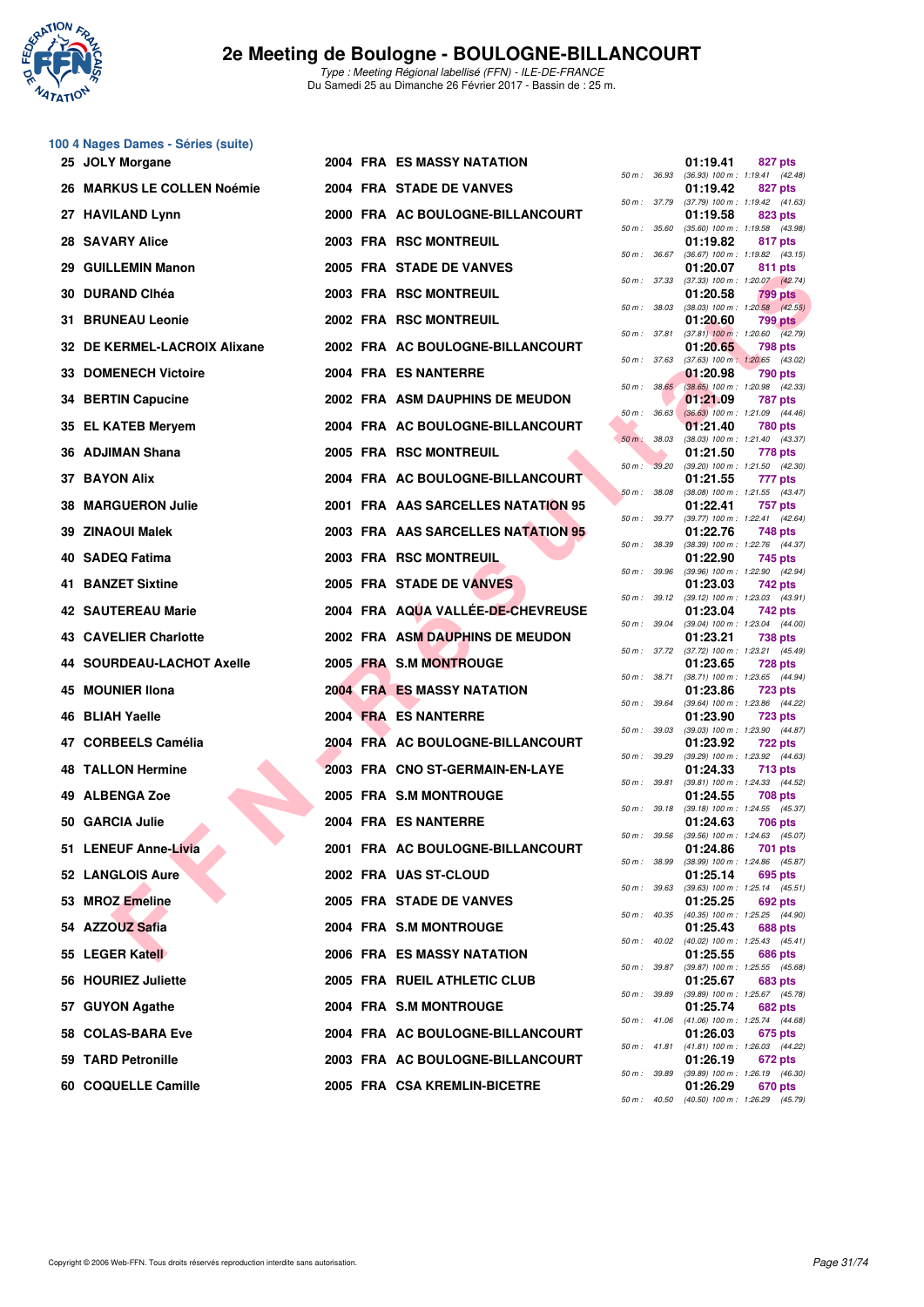

# **100 4 Nages Dames - Séries (suite)**

| 61 LIM Alice                  |  | 2005 FRA US IVRY-SUR-SEINE             |                |                  | 01:26.45 | 666 pts                                                        |
|-------------------------------|--|----------------------------------------|----------------|------------------|----------|----------------------------------------------------------------|
| 62 GUILLEMIN Margaux          |  | 2005 FRA STADE DE VANVES               |                |                  | 01:26.64 | 50 m: 40.91 (40.91) 100 m: 1:26.45 (45.54)<br><b>662 pts</b>   |
| 63 LE GUERN Elina             |  | 2005 FRA S.M MONTROUGE                 |                |                  | 01:28.04 | 50 m: 41.36 (41.36) 100 m: 1:26.64 (45.28)<br>632 pts          |
| 64 BRINDEJONC Juline          |  | 2006 FRA ES MASSY NATATION             |                |                  | 01:29.09 | 50 m: 41.85 (41.85) 100 m: 1:28.04 (46.19)<br>610 pts          |
| 65 MOUNIER Manon              |  | 2006 FRA ES MASSY NATATION             |                |                  | 01:29.41 | 50 m : 42.26 (42.26) 100 m : 1:29.09 (46.83)<br>604 pts        |
| 66 CARBONNEL-BRUNET Melisande |  | 2004 FRA RSC MONTREUIL                 | 50 m : 40.84   |                  | 01:29.44 | $(40.84)$ 100 m : 1:29.41 $(48.57)$<br>603 pts                 |
| 67 LOUBEYRE-MOLINARI Nine     |  | 2005 FRA AC BOULOGNE-BILLANCOURT       |                | $50 m$ : $44.63$ | 01:29.74 | $(44.63)$ 100 m : 1:29.44 $(44.81)$<br>597 pts                 |
| 68 BONO Mathilde              |  | 2005 FRA AQUA VALLÉE-DE-CHEVREUSE      |                |                  | 01:29.88 | 50 m : 42.45 (42.45) 100 m : 1:29.74 (47.29)<br>594 pts        |
| 69 MERCIER Syrianne           |  | 2006 FRA STADE DE VANVES               |                |                  | 01:30.40 | 50 m: 42.47 (42.47) 100 m: 1:29.88 (47.41)<br>583 pts          |
| <b>70 OSTIAN Heloise</b>      |  | 2002 FRA ASM DAUPHINS DE MEUDON        |                |                  | 01:31.26 | 50 m : 44.34 (44.34) 100 m : 1:30.40 (46.06)<br>566 pts        |
| 71 THIBAUT Manon              |  | 2006 FRA AC BOULOGNE-BILLANCOURT       |                | $50 m$ : 42.51   | 01:31.63 | $(42.51)$ 100 m : 1:31.26 $(48.75)$<br>559 pts                 |
| 72 IVANOV Veronika            |  | 2005 FRA AQUA VALLÉE-DE-CHEVREUSE      | $50 m$ : 42.06 |                  | 01:32.00 | (42.06) 100 m: 1:31.63 (49.57)<br>552 pts                      |
| 73 ABDELGUERFI Anais          |  | 2004 FRA RSC MONTREUIL                 | $50 m$ :       |                  | 01:32.62 | 43.18 (43.18) 100 m : 1:32.00 (48.82)<br>539 pts               |
|                               |  | 2006 FRA RUEIL ATHLETIC CLUB           |                |                  | 01:32.85 | 50 m: 43.42 (43.42) 100 m: 1:32.62 (49.20)<br>535 pts          |
| 74 MAKTOUF Sophia             |  |                                        |                |                  |          | 50 m : 44.09 (44.09) 100 m : 1:32.85 (48.76)                   |
| <b>75 BERGOUNIOUX Lina</b>    |  | 2004 FRA CSA KREMLIN-BICETRE           |                |                  | 01:33.36 | 525 pts<br>50 m: 45.47 (45.47) 100 m: 1:33.36 (47.89)          |
| 76 MOUNIR Maryam              |  | 2004 FRA RSC MONTREUIL                 |                |                  | 01:33.64 | 520 pts<br>50 m: 44.72 (44.72) 100 m: 1:33.64 (48.92)          |
| 77 NIANE Seyna                |  | 2005 FRA S.M MONTROUGE                 | 50 m : 44.79   |                  | 01:33.91 | 515 pts<br>(44.79) 100 m: 1:33.91 (49.12)                      |
| 78 COLAS-BARA Cécile          |  | 2006 FRA AC BOULOGNE-BILLANCOURT       |                | 50 m : 44.10     | 01:34.09 | 511 pts<br>(44.10) 100 m: 1:34.09 (49.99)                      |
| 79 LIM Anna                   |  | 2006 FRA US IVRY-SUR-SEINE             |                | 50 m : 44.91     | 01:34.59 | 502 pts<br>$(44.91)$ 100 m : 1:34.59 $(49.68)$                 |
| 80 BROUX Maiwen               |  | 2004 FRA CSA KREMLIN-BICETRE           |                | 50 m : 46.52     | 01:34.81 | 498 pts<br>(46.52) 100 m: 1:34.81 (48.29)                      |
| 81 CASIER Flavie              |  | 2006 FRA AQUA VALLÉE-DE-CHEVREUSE      |                |                  | 01:36.44 | <b>468 pts</b><br>50 m : 45.78 (45.78) 100 m : 1:36.44 (50.66) |
| 82 STITOU Ines                |  | 2006 FRA ES MASSY NATATION             |                | 50 m: 43.33      | 01:36.66 | 464 pts<br>(43.33) 100 m: 1:36.66 (53.33)                      |
| 83 CHALMET Zoé                |  | 2006 FRA CN POISSY                     |                | 50 m : 46.70     | 01:36.84 | 460 pts<br>$(46.70)$ 100 m : 1:36.84 $(50.14)$                 |
| <b>84 KAZANTZEV Victoria</b>  |  | 2006 FRA OLYMPIQUE LA GARENNE-COLOMBES |                | $50 m$ : 45.44   | 01:36.99 | 458 pts<br>$(45.44)$ 100 m : 1:36.99 (51.55)                   |
| 85 LACIDES Lea                |  | 2005 FRA CSA KREMLIN-BICETRE           |                |                  | 01:37.00 | 457 pts<br>50 m: 46.41 (46.41) 100 m: 1:37.00 (50.59)          |
| 86 POISSIER-LORTET Léonie     |  | 2007 FRA AC BOULOGNE-BILLANCOURT       |                |                  | 01:37.29 | 452 pts                                                        |
| 87 FRANCON Pauline            |  | 2005 FRA RSC MONTREUIL                 |                |                  | 01:37.55 | 50 m: 44.84 (44.84) 100 m: 1:37.29 (52.45)<br>448 pts          |
| 88 GUYON Daphné               |  | 2005 FRA S.M MONTROUGE                 |                |                  | 01:37.75 | 50 m: 46.14 (46.14) 100 m: 1:37.55 (51.41)<br>444 pts          |
| 89 CHAPEL Annabelle           |  | 2008 FRA STADE DE VANVES               |                |                  | 01:37.97 | 50 m : 47.46 (47.46) 100 m : 1:37.75 (50.29)<br>440 pts        |
| 90 KARA Médine                |  | 2006 FRA USO BEZONS                    |                |                  | 01:38.69 | 50 m: 48.53 (48.53) 100 m: 1:37.97 (49.44)<br>428 pts          |
| 91 BERBICH Rizlaine           |  | 2006 FRA CN POISSY                     |                |                  | 01:39.25 | 50 m : 46.17 (46.17) 100 m : 1:38.69 (52.52)<br>418 pts        |
| 92 AOUCHICHE Aliya            |  | 2005 FRA USO BEZONS                    |                |                  | 01:39.31 | 50 m: 49.47 (49.47) 100 m: 1:39.25 (49.78)<br>417 pts          |
| 93 COURLEUX Valentine         |  | 2006 FRA RUEIL ATHLETIC CLUB           |                |                  | 01:39.76 | 50 m: 48.07 (48.07) 100 m: 1:39.31 (51.24)<br>409 pts          |
| 94 AQUILON Pauline            |  | 2007 FRA S.M MONTROUGE                 |                |                  | 01:40.75 | 50 m : 45.64 (45.64) 100 m : 1:39.76 (54.12)<br><b>393 pts</b> |
| 95 BECKER Lola                |  | 2008 FRA STADE DE VANVES               |                |                  | 01:41.61 | 50 m: 49.35 (49.35) 100 m: 1:40.75 (51.40)<br>379 pts          |
| 96 LUCARELLI Amandine         |  | 2004 FRA STADE DE VANVES               |                |                  | 01:41.86 | 50 m: 47.27 (47.27) 100 m: 1:41.61 (54.34)<br>374 pts          |
|                               |  |                                        |                |                  |          |                                                                |

|                |       | 01:26.45                      | 666 pts                       |
|----------------|-------|-------------------------------|-------------------------------|
| $50 m$ :       | 40.91 | $(40.91)$ 100 m :<br>01:26.64 | 1:26.45<br>(45.54)<br>662 pts |
| 50 m :         | 41.36 | $(41.36) 100 m$ :             | 1:26.64 (45.28)               |
| $50 m$ :       | 41.85 | 01:28.04<br>$(41.85) 100 m$ : | 632 pts<br>1:28.04<br>(46.19) |
|                |       | 01:29.09                      | 610 pts                       |
| $50 m$ :       | 42.26 | (42.26) 100 m :<br>01:29.41   | 1:29.09<br>(46.83)<br>604 pts |
| 50 m :         | 40.84 | $(40.84) 100 m$ :             | 1:29.41<br>(48.57)            |
| $50 m$ :       | 44.63 | 01:29.44<br>$(44.63) 100 m$ : | 603 pts<br>1:29.44<br>(44.81) |
|                |       | 01:29.74                      | 597 pts                       |
| $50 m$ :       | 42.45 | $(42.45)$ 100 m :<br>01:29.88 | 1:29.74<br>(47.29)<br>594 pts |
| $50 m$ :       | 42.47 | $(42.47)$ 100 m :             | 1:29.88<br>(47.41)            |
| $50 m$ :       | 44.34 | 01:30.40<br>$(44.34) 100 m$ : | 583 pts<br>(46.06)<br>1:30.40 |
|                |       | 01:31.26                      | 566 pts                       |
| $50 m$ :       | 42.51 | $(42.51)$ 100 m :             | 1:31.26<br>(48.75)            |
| $50 m$ :       | 42.06 | 01:31.63<br>(42.06) 100 m :   | 559 pts<br>1:31.63<br>(49.57) |
|                |       | 01:32.00                      | 552 pts                       |
| $50 m$ :       | 43.18 | $(43.18) 100 m$ :<br>01:32.62 | 1:32.00<br>(48.82)<br>539 pts |
| $50 m$ :       | 43.42 | $(43.42) 100 m$ :             | 1:32.62<br>(49.20)            |
| 50 m :         | 44.09 | 01:32.85<br>$(44.09) 100 m$ : | 535 pts<br>1:32.85<br>(48.76) |
|                |       | 01:33.36                      | 525 pts                       |
| $50 m$ :       | 45.47 | $(45.47) 100 m$ :<br>01:33.64 | 1:33.36<br>(47.89)<br>520 pts |
| $50 m$ :       | 44.72 | (44.72) 100 m :               | 1:33.64<br>(48.92)            |
| 50 m :         | 44.79 | 01:33.91<br>(44.79) 100 m :   | 515 pts<br>(49.12)<br>1:33.91 |
|                |       | 01:34.09                      | 511<br>pts                    |
| $50 m$ :       | 44.10 | $(44.10) 100 m$ :             | 1:34.09<br>(49.99)            |
| $50 m$ :       | 44.91 | 01:34.59<br>$(44.91)$ 100 m : | 502 pts<br>1:34.59<br>(49.68) |
|                |       | 01:34.81                      | 498 pts                       |
| 50 m :         | 46.52 | $(46.52)$ 100 m :<br>01:36.44 | 1:34.81<br>(48.29)<br>468 pts |
| $50 m$ :       | 45.78 | $(45.78) 100 m$ :             | 1:36.44<br>(50.66)            |
| 50 m :         | 43.33 | 01:36.66<br>$(43.33) 100 m$ : | 464 pts<br>1:36.66<br>(53.33) |
|                |       | 01:36.84                      | 460 pts                       |
| $50 m$ :<br>ES | 46.70 | $(46.70) 100 m$ :<br>01:36.99 | 1:36.84<br>(50.14)<br>458 pts |
| $50 m$ :       | 45.44 | $(45.44) 100 m$ :             | 1:36.99<br>(51.55)            |
| $50 m$ :       | 46.41 | 01:37.00<br>(46.41) 100 m :   | 457 pts<br>1:37.00<br>(50.59) |
|                |       | 01:37.29                      | 452 pts                       |
| 50 m :         | 44.84 | (44.84) 100 m :<br>01:37.55   | 1:37.29 (52.45)<br>448 pts    |
| 50 m :         | 46.14 | (46.14) 100 m :               | 1:37.55<br>(51.41)            |
| $50 m$ :       | 47.46 | 01:37.75<br>$(47.46) 100 m$ : | 444 pts<br>1:37.75<br>(50.29) |
|                |       | 01:37.97                      | 440 pts                       |
| 50 m :         | 48.53 | (48.53) 100 m :<br>01:38.69   | 1:37.97<br>(49.44)<br>428 pts |
| 50 m :         | 46.17 | (46.17) 100 m :               | 1:38.69<br>(52.52)            |
| 50 m :         | 49.47 | 01:39.25<br>(49.47) 100 m :   | 418 pts<br>1:39.25<br>(49.78) |
|                |       | 01:39.31                      | 417 pts                       |
| 50 m :         | 48.07 | $(48.07)$ 100 m :             | 1:39.31<br>(51.24)            |
| $50 m$ :       | 45.64 | 01:39.76<br>(45.64) 100 m :   | 409 pts<br>(54.12)<br>1:39.76 |
|                |       | 01:40.75                      | 393 pts                       |
| 50 m :         | 49.35 | $(49.35) 100 m$ :<br>01:41.61 | 1:40.75<br>(51.40)<br>379 pts |
| $50 m$ :       | 47.27 | (47.27) 100 m :               | 1:41.61<br>(54.34)            |
| $50 m$ :       | 49.21 | 01:41.86<br>$(49.21)$ 100 m : | 374 pts<br>1:41.86<br>(52.65) |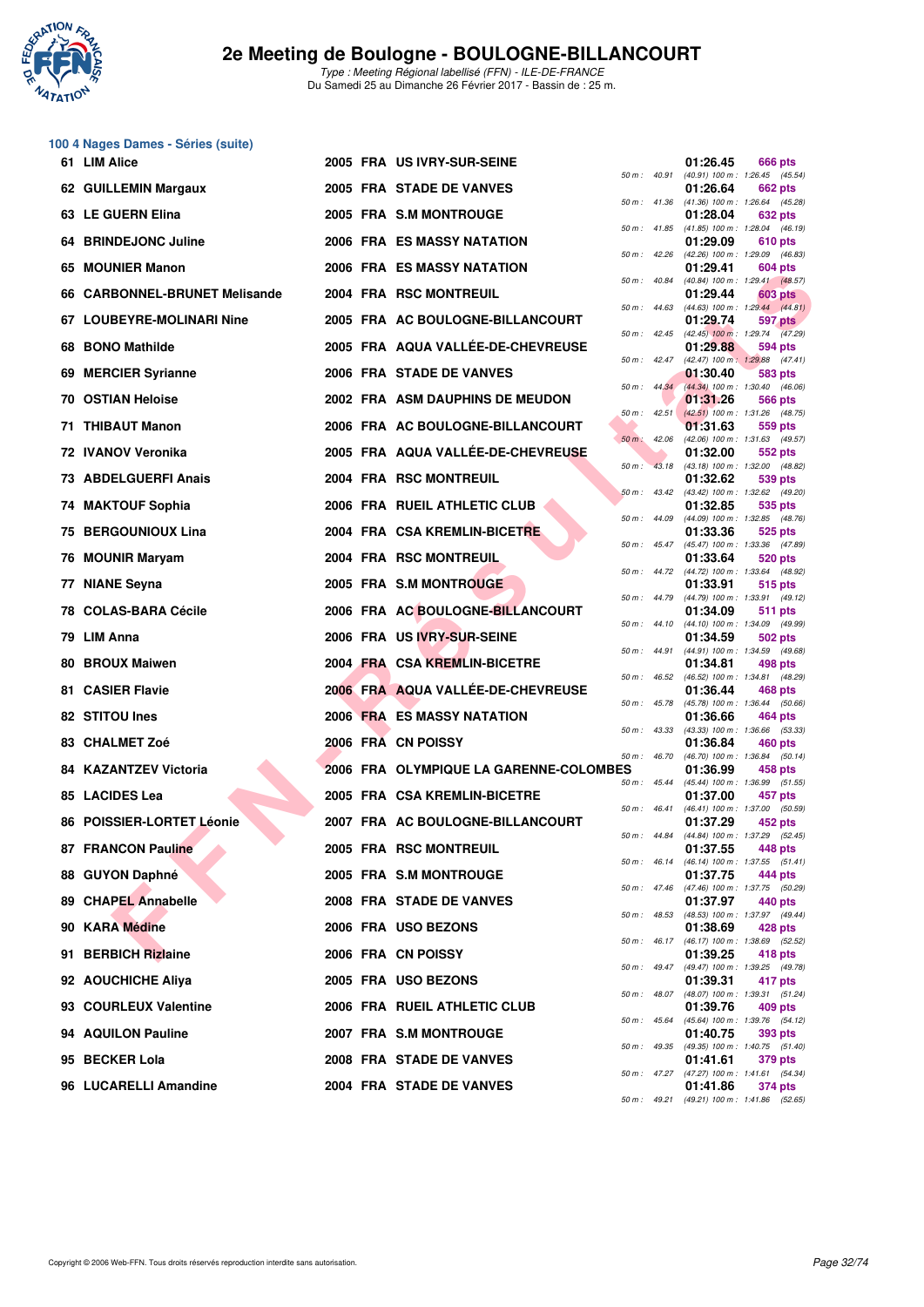

| 100 4 Nages Dames - Séries (suite) |                                                                                                                                                                                                                                                                                                                                                                         |                                                                                                                                                                                           |                                                                                                                                                                                                                                                                                                                                                                                                                                                                                                                                                                                       |                                                                                  |                                                                                                                                                                                                                                                                                                                                                                                                                                                                                                                                                                                                                                                                                                                                                   |
|------------------------------------|-------------------------------------------------------------------------------------------------------------------------------------------------------------------------------------------------------------------------------------------------------------------------------------------------------------------------------------------------------------------------|-------------------------------------------------------------------------------------------------------------------------------------------------------------------------------------------|---------------------------------------------------------------------------------------------------------------------------------------------------------------------------------------------------------------------------------------------------------------------------------------------------------------------------------------------------------------------------------------------------------------------------------------------------------------------------------------------------------------------------------------------------------------------------------------|----------------------------------------------------------------------------------|---------------------------------------------------------------------------------------------------------------------------------------------------------------------------------------------------------------------------------------------------------------------------------------------------------------------------------------------------------------------------------------------------------------------------------------------------------------------------------------------------------------------------------------------------------------------------------------------------------------------------------------------------------------------------------------------------------------------------------------------------|
|                                    |                                                                                                                                                                                                                                                                                                                                                                         |                                                                                                                                                                                           |                                                                                                                                                                                                                                                                                                                                                                                                                                                                                                                                                                                       |                                                                                  | <b>351 pts</b>                                                                                                                                                                                                                                                                                                                                                                                                                                                                                                                                                                                                                                                                                                                                    |
| 98 SOUSA Sarah                     |                                                                                                                                                                                                                                                                                                                                                                         |                                                                                                                                                                                           |                                                                                                                                                                                                                                                                                                                                                                                                                                                                                                                                                                                       | 01:43.38                                                                         | <b>350 pts</b>                                                                                                                                                                                                                                                                                                                                                                                                                                                                                                                                                                                                                                                                                                                                    |
| 99 HAMELIN Lili-Jeanne             |                                                                                                                                                                                                                                                                                                                                                                         |                                                                                                                                                                                           |                                                                                                                                                                                                                                                                                                                                                                                                                                                                                                                                                                                       | 01:44.03                                                                         | 340 pts                                                                                                                                                                                                                                                                                                                                                                                                                                                                                                                                                                                                                                                                                                                                           |
| 100 HALLOUIN Rose                  |                                                                                                                                                                                                                                                                                                                                                                         |                                                                                                                                                                                           |                                                                                                                                                                                                                                                                                                                                                                                                                                                                                                                                                                                       | 01:45.38                                                                         | (50.85) 100 m: 1:44.03 (53.18)<br><b>320 pts</b>                                                                                                                                                                                                                                                                                                                                                                                                                                                                                                                                                                                                                                                                                                  |
| 101 FRANCON Claire                 |                                                                                                                                                                                                                                                                                                                                                                         |                                                                                                                                                                                           |                                                                                                                                                                                                                                                                                                                                                                                                                                                                                                                                                                                       | 01:46.41                                                                         | (49.95) 100 m: 1:45.38 (55.43)<br><b>304 pts</b>                                                                                                                                                                                                                                                                                                                                                                                                                                                                                                                                                                                                                                                                                                  |
| 102 PINTO Anais                    |                                                                                                                                                                                                                                                                                                                                                                         |                                                                                                                                                                                           |                                                                                                                                                                                                                                                                                                                                                                                                                                                                                                                                                                                       | 01:47.33                                                                         | (48.43) 100 m: 1:46.41 (57.98)<br><b>291 pts</b>                                                                                                                                                                                                                                                                                                                                                                                                                                                                                                                                                                                                                                                                                                  |
| 103 DIAS Eva                       |                                                                                                                                                                                                                                                                                                                                                                         |                                                                                                                                                                                           |                                                                                                                                                                                                                                                                                                                                                                                                                                                                                                                                                                                       | 01:50.96                                                                         | (51.96) 100 m: 1:47.33 (55.37)<br><b>241 pts</b>                                                                                                                                                                                                                                                                                                                                                                                                                                                                                                                                                                                                                                                                                                  |
|                                    |                                                                                                                                                                                                                                                                                                                                                                         |                                                                                                                                                                                           |                                                                                                                                                                                                                                                                                                                                                                                                                                                                                                                                                                                       |                                                                                  | $225$ pts                                                                                                                                                                                                                                                                                                                                                                                                                                                                                                                                                                                                                                                                                                                                         |
|                                    |                                                                                                                                                                                                                                                                                                                                                                         |                                                                                                                                                                                           |                                                                                                                                                                                                                                                                                                                                                                                                                                                                                                                                                                                       |                                                                                  | 222 pts                                                                                                                                                                                                                                                                                                                                                                                                                                                                                                                                                                                                                                                                                                                                           |
|                                    |                                                                                                                                                                                                                                                                                                                                                                         |                                                                                                                                                                                           |                                                                                                                                                                                                                                                                                                                                                                                                                                                                                                                                                                                       |                                                                                  | $182$ pts                                                                                                                                                                                                                                                                                                                                                                                                                                                                                                                                                                                                                                                                                                                                         |
|                                    |                                                                                                                                                                                                                                                                                                                                                                         |                                                                                                                                                                                           |                                                                                                                                                                                                                                                                                                                                                                                                                                                                                                                                                                                       |                                                                                  | $(57.96)$ 100 m : 1:55.84 (57.88)                                                                                                                                                                                                                                                                                                                                                                                                                                                                                                                                                                                                                                                                                                                 |
|                                    |                                                                                                                                                                                                                                                                                                                                                                         |                                                                                                                                                                                           |                                                                                                                                                                                                                                                                                                                                                                                                                                                                                                                                                                                       |                                                                                  | $162$ pts                                                                                                                                                                                                                                                                                                                                                                                                                                                                                                                                                                                                                                                                                                                                         |
|                                    |                                                                                                                                                                                                                                                                                                                                                                         |                                                                                                                                                                                           |                                                                                                                                                                                                                                                                                                                                                                                                                                                                                                                                                                                       |                                                                                  | 91 pts                                                                                                                                                                                                                                                                                                                                                                                                                                                                                                                                                                                                                                                                                                                                            |
|                                    |                                                                                                                                                                                                                                                                                                                                                                         |                                                                                                                                                                                           |                                                                                                                                                                                                                                                                                                                                                                                                                                                                                                                                                                                       |                                                                                  | 43 pts                                                                                                                                                                                                                                                                                                                                                                                                                                                                                                                                                                                                                                                                                                                                            |
|                                    |                                                                                                                                                                                                                                                                                                                                                                         |                                                                                                                                                                                           |                                                                                                                                                                                                                                                                                                                                                                                                                                                                                                                                                                                       | 02:17.92                                                                         | 18 pts                                                                                                                                                                                                                                                                                                                                                                                                                                                                                                                                                                                                                                                                                                                                            |
| <b>BOUZON Maylis</b>               |                                                                                                                                                                                                                                                                                                                                                                         |                                                                                                                                                                                           |                                                                                                                                                                                                                                                                                                                                                                                                                                                                                                                                                                                       | <b>DSQ Vi</b>                                                                    |                                                                                                                                                                                                                                                                                                                                                                                                                                                                                                                                                                                                                                                                                                                                                   |
|                                    |                                                                                                                                                                                                                                                                                                                                                                         |                                                                                                                                                                                           |                                                                                                                                                                                                                                                                                                                                                                                                                                                                                                                                                                                       |                                                                                  |                                                                                                                                                                                                                                                                                                                                                                                                                                                                                                                                                                                                                                                                                                                                                   |
|                                    |                                                                                                                                                                                                                                                                                                                                                                         |                                                                                                                                                                                           |                                                                                                                                                                                                                                                                                                                                                                                                                                                                                                                                                                                       |                                                                                  |                                                                                                                                                                                                                                                                                                                                                                                                                                                                                                                                                                                                                                                                                                                                                   |
|                                    |                                                                                                                                                                                                                                                                                                                                                                         |                                                                                                                                                                                           |                                                                                                                                                                                                                                                                                                                                                                                                                                                                                                                                                                                       |                                                                                  |                                                                                                                                                                                                                                                                                                                                                                                                                                                                                                                                                                                                                                                                                                                                                   |
|                                    |                                                                                                                                                                                                                                                                                                                                                                         |                                                                                                                                                                                           |                                                                                                                                                                                                                                                                                                                                                                                                                                                                                                                                                                                       |                                                                                  |                                                                                                                                                                                                                                                                                                                                                                                                                                                                                                                                                                                                                                                                                                                                                   |
|                                    |                                                                                                                                                                                                                                                                                                                                                                         |                                                                                                                                                                                           |                                                                                                                                                                                                                                                                                                                                                                                                                                                                                                                                                                                       |                                                                                  |                                                                                                                                                                                                                                                                                                                                                                                                                                                                                                                                                                                                                                                                                                                                                   |
|                                    |                                                                                                                                                                                                                                                                                                                                                                         |                                                                                                                                                                                           |                                                                                                                                                                                                                                                                                                                                                                                                                                                                                                                                                                                       |                                                                                  |                                                                                                                                                                                                                                                                                                                                                                                                                                                                                                                                                                                                                                                                                                                                                   |
|                                    |                                                                                                                                                                                                                                                                                                                                                                         |                                                                                                                                                                                           |                                                                                                                                                                                                                                                                                                                                                                                                                                                                                                                                                                                       |                                                                                  |                                                                                                                                                                                                                                                                                                                                                                                                                                                                                                                                                                                                                                                                                                                                                   |
| 200 4 Nages Dames - Séries         |                                                                                                                                                                                                                                                                                                                                                                         |                                                                                                                                                                                           |                                                                                                                                                                                                                                                                                                                                                                                                                                                                                                                                                                                       |                                                                                  |                                                                                                                                                                                                                                                                                                                                                                                                                                                                                                                                                                                                                                                                                                                                                   |
|                                    |                                                                                                                                                                                                                                                                                                                                                                         | (Dimanche 26 Février 2017)                                                                                                                                                                |                                                                                                                                                                                                                                                                                                                                                                                                                                                                                                                                                                                       |                                                                                  |                                                                                                                                                                                                                                                                                                                                                                                                                                                                                                                                                                                                                                                                                                                                                   |
| 1 HAJDER-NAEYE Tamlyne             |                                                                                                                                                                                                                                                                                                                                                                         | 2000 FRA AC BOULOGNE-BILLANCOURT                                                                                                                                                          |                                                                                                                                                                                                                                                                                                                                                                                                                                                                                                                                                                                       | 02:26.28                                                                         | 1093 pts                                                                                                                                                                                                                                                                                                                                                                                                                                                                                                                                                                                                                                                                                                                                          |
| 2 FAURE Lou-Ann                    |                                                                                                                                                                                                                                                                                                                                                                         | 50 m: 31.55 (31.55) 100 m: 1:07.90 (36.35) 150 m: 1:51.93<br>2003 FRA CSM CLAMART                                                                                                         |                                                                                                                                                                                                                                                                                                                                                                                                                                                                                                                                                                                       | 02:29.90                                                                         | (44.03) 200 m : 2:26.28 (34.35)<br><b>1044 pts</b>                                                                                                                                                                                                                                                                                                                                                                                                                                                                                                                                                                                                                                                                                                |
| 3 LE BERRIGAUD Marine              |                                                                                                                                                                                                                                                                                                                                                                         | 50 m: 34.24 (34.24) 100 m: 1:11.53 (37.29) 150 m: 1:55.07 (43.54) 200 m: 2:29.90 (34.83)<br>2002 FRA AC BOULOGNE-BILLANCOURT                                                              |                                                                                                                                                                                                                                                                                                                                                                                                                                                                                                                                                                                       | 02:34.77                                                                         | 979 pts                                                                                                                                                                                                                                                                                                                                                                                                                                                                                                                                                                                                                                                                                                                                           |
| 4 DETAIS Laurine                   |                                                                                                                                                                                                                                                                                                                                                                         | 50 m: 33.79 (33.79) 100 m: 1:14.27 (40.48) 150 m: 2:00.15 (45.88) 200 m: 2:34.77 (34.62)<br>2000 FRA USO BEZONS                                                                           |                                                                                                                                                                                                                                                                                                                                                                                                                                                                                                                                                                                       | 02:36.32                                                                         | 959 pts                                                                                                                                                                                                                                                                                                                                                                                                                                                                                                                                                                                                                                                                                                                                           |
| 5 THOMAS Orlane                    |                                                                                                                                                                                                                                                                                                                                                                         | 50 m: 33.83 (33.83) 100 m: 1:12.64 (38.81) 150 m: 1:58.61<br>2003 FRA CSM CLAMART                                                                                                         |                                                                                                                                                                                                                                                                                                                                                                                                                                                                                                                                                                                       | 02:38.12                                                                         | (45.97) 200 m : 2:36.32 (37.71)<br>935 pts                                                                                                                                                                                                                                                                                                                                                                                                                                                                                                                                                                                                                                                                                                        |
| 6 GAUCHER LEBRERO Andrea           |                                                                                                                                                                                                                                                                                                                                                                         | 50 m: 34.89 (34.89) 100 m: 1:14.37 (39.48) 150 m: 2:02.58<br>2001 FRA RSC MONTREUIL                                                                                                       |                                                                                                                                                                                                                                                                                                                                                                                                                                                                                                                                                                                       | 02:41.33                                                                         | (48.21) 200 m : 2:38.12 (35.54)<br>895 pts                                                                                                                                                                                                                                                                                                                                                                                                                                                                                                                                                                                                                                                                                                        |
| 7 HERVAULT Estelle                 |                                                                                                                                                                                                                                                                                                                                                                         | 50 m: 33.08 (33.08) 100 m: 1:14.75 (41.67) 150 m: 2:02.26 (47.51) 200 m: 2:41.33 (39.07)<br>2003 FRA CNO ST-GERMAIN-EN-LAYE                                                               |                                                                                                                                                                                                                                                                                                                                                                                                                                                                                                                                                                                       | 02:41.36                                                                         | 894 pts                                                                                                                                                                                                                                                                                                                                                                                                                                                                                                                                                                                                                                                                                                                                           |
| 8 DUSSAUT Marie-Anais              |                                                                                                                                                                                                                                                                                                                                                                         | 50 m: 35.44 (35.44) 100 m: 1:17.61 (42.17) 150 m: 2:02.29<br>2003 FRA RSC MONTREUIL                                                                                                       |                                                                                                                                                                                                                                                                                                                                                                                                                                                                                                                                                                                       | 02:41.44                                                                         | (44.68) 200 m : 2:41.36 (39.07)<br>893 pts                                                                                                                                                                                                                                                                                                                                                                                                                                                                                                                                                                                                                                                                                                        |
| 9 CORBEELS Capucine                |                                                                                                                                                                                                                                                                                                                                                                         | 50 m: 33.88 (33.88) 100 m: 1:14.81 (40.93) 150 m: 2:04.36<br>2002 FRA AC BOULOGNE-BILLANCOURT<br>50 m: 35.60 (35.60) 100 m: 1:17.68 (42.08) 150 m: 2:05.76 (48.08) 200 m: 2:42.60 (36.84) |                                                                                                                                                                                                                                                                                                                                                                                                                                                                                                                                                                                       | 02:42.60                                                                         | (49.55) 200 m : 2:41.44 (37.08)<br>879 pts                                                                                                                                                                                                                                                                                                                                                                                                                                                                                                                                                                                                                                                                                                        |
|                                    | 97 PAGANUS Naele<br>104 COULON Jeanne<br>105 ROBINSON-CUEVA Charlotte<br>106 COGNET Emilie<br>107 ROBILLARD Joséphine<br>108 BENTAJAR Malake<br>109 EL ADAOUI Khadija<br><b>110 IMAZATENE Alice</b><br><b>AMAR Shirel</b><br><b>BELMOKHTAR Mina</b><br>--- AVERINK Domino<br>--- D'ARBAUMONT Coline<br>--- LE GOFF Elisabeth<br>--- FAURET Alice<br>--- BENARD Mathilde |                                                                                                                                                                                           | 2005 FRA STADE DE VANVES<br>2006 FRA S.M MONTROUGE<br>2007 FRA S.M MONTROUGE<br>2006 FRA CSA KREMLIN-BICETRE<br>2008 FRA RSC MONTREUIL<br>2006 FRA CN POISSY<br>2006 FRA STADE DE VANVES<br>2007 FRA AC BOULOGNE-BILLANCOURT<br>2005 FRA AC BOULOGNE-BILLANCOURT<br>2007 FRA AC BOULOGNE-BILLANCOURT<br>2006 FRA AC BOULOGNE-BILLANCOURT<br>2008 FRA CN POISSY<br>2007 FRA CN POISSY<br>2007 FRA JEANNE D'ARC DRANCY<br>2005 FRA USO BEZONS<br>2003 FRA CSA KREMLIN-BICETRE<br>2006 FRA S.M MONTROUGE<br>2006 FRA CN POISSY<br>2001 FRA ASV CHÂTENAY-MALABRY<br>2001 FRA UAS ST-CLOUD | 2006 FRA OLYMPIQUE LA GARENNE-COLOMBES<br>2006 FRA OLYMPIQUE LA GARENNE-COLOMBES | 01:43.31<br>50 m: 47.58 (47.58) 100 m: 1:43.31 (55.73)<br>50 m: 51.23 (51.23) 100 m: 1:43.38 (52.15)<br>50 m : 50.85<br>50 m : 49.95<br>50 m : 48.43<br>50 m : 51.96<br>50 m : 51.10 (51.10) 100 m : 1:50.96 (59.86)<br>01:52.20<br>50 m: 52.05 (52.05) 100 m: 1:52.20 (1:00.15)<br>01:52.48<br>50 m : 54.35 (54.35) 100 m : 1:52.48 (58.13)<br>01:55.84<br>$50 m$ : $57.96$<br>01:57.61<br>50 m : 54.17 (54.17) 100 m : 1:57.61 (1:03.44)<br>02:05.27<br>50 m: 0.21 (0.21) 100 m: 2:05.27 (2:05.06)<br>02:12.42<br>50 m: 1:05.14 (1:05.14) 100 m: 2:12.42 (1:07.28)<br>50 m: 1:06.48 (1:06.48) 100 m: 2:17.92 (1:11.44)<br><b>DSQ Ni</b><br><b>DSQ Ni</b><br><b>DNS dec</b><br><b>DNS dec</b><br><b>DNS Nd</b><br><b>DNS Nd</b><br><b>DNS Nd</b> |

## [200 4 Nages Dames - Séries](http://www.ffnatation.fr/webffn/resultats.php?idact=nat&go=epr&idcpt=42219&idepr=41) (Dimanche 26 Février 2017)

| 1 HAJDER-NAEYE Tamlyne                |  | 2000 FRA AC BOULOGNE-BILLANCOURT 02:26.28 1093 pts                                                                   |          |                    |  |
|---------------------------------------|--|----------------------------------------------------------------------------------------------------------------------|----------|--------------------|--|
|                                       |  | 50 m: 31.55 (31.55) 100 m: 1:07.90 (36.35) 150 m: 1:51.93 (44.03) 200 m: 2:26.28 (34.35)                             |          |                    |  |
| 2 FAURE Lou-Ann                       |  | 2003 FRA CSM CLAMART                                                                                                 |          | 02:29.90 1044 pts  |  |
|                                       |  | 50 m: 34.24 (34.24) 100 m: 1:11.53 (37.29) 150 m: 1:55.07 (43.54) 200 m: 2:29.90 (34.83)                             |          |                    |  |
| 3 LE BERRIGAUD Marine                 |  | 2002 FRA AC BOULOGNE-BILLANCOURT                                                                                     | 02:34.77 | 979 pts            |  |
| 4 DETAIS Laurine                      |  | 50 m: 33.79 (33.79) 100 m: 1:14.27 (40.48) 150 m: 2:00.15 (45.88) 200 m: 2:34.77 (34.62)<br>2000 FRA USO BEZONS      | 02:36.32 | 959 pts            |  |
|                                       |  | 50 m: 33.83 (33.83) 100 m: 1:12.64 (38.81) 150 m: 1:58.61 (45.97) 200 m: 2:36.32 (37.71)                             |          |                    |  |
| 5 THOMAS Orlane                       |  | 2003 FRA CSM CLAMART                                                                                                 | 02:38.12 | 935 pts            |  |
|                                       |  | 50 m: 34.89 (34.89) 100 m: 1:14.37 (39.48) 150 m: 2:02.58 (48.21) 200 m: 2:38.12 (35.54)                             |          |                    |  |
| 6 GAUCHER LEBRERO Andrea              |  | 2001 FRA RSC MONTREUIL                                                                                               |          | $02:41.33$ 895 pts |  |
|                                       |  | 50 m: 33.08 (33.08) 100 m: 1:14.75 (41.67) 150 m: 2:02.26 (47.51) 200 m: 2:41.33 (39.07)                             |          |                    |  |
| 7 HERVAULT Estelle                    |  | 2003 FRA CNO ST-GERMAIN-EN-LAYE 2003 FRA CNO ST-GERMAIN-EN-LAYE                                                      |          | 894 pts            |  |
|                                       |  | 50 m: 35.44 (35.44) 100 m: 1:17.61 (42.17) 150 m: 2:02.29 (44.68) 200 m: 2:41.36 (39.07)                             |          |                    |  |
| 8 DUSSAUT Marie-Anais                 |  | 2003 FRA RSC MONTREUIL                                                                                               | 02:41.44 | 893 pts            |  |
|                                       |  | 50 m: 33.88 (33.88) 100 m: 1:14.81 (40.93) 150 m: 2:04.36 (49.55) 200 m: 2:41.44 (37.08)                             |          |                    |  |
| $\overline{a}$<br>9 CORBEELS Capucine |  | 2002 FRA AC BOULOGNE-BILLANCOURT                                                                                     | 02:42.60 | 879 pts            |  |
|                                       |  | 50 m: 35.60 (35.60) 100 m: 1:17.68 (42.08) 150 m: 2:05.76 (48.08) 200 m: 2:42.60 (36.84)                             |          |                    |  |
| 10 GOSNET Manon                       |  | 2003 FRA USO BEZONS                                                                                                  | 02:42.82 | 876 pts            |  |
|                                       |  | 50 m: 36.58 (36.58) 100 m: 1:20.20 (43.62) 150 m: 2:04.61 (44.41) 200 m: 2:42.82 (38.21)                             |          |                    |  |
| 11 DERBES Celia                       |  | 2002 FRA CSM CLAMART                                                                                                 | 02:43.61 | 866 pts            |  |
| 12 MENETRIEUX Alexia                  |  | 50 m: 35.53 (35.53) 100 m: 1:17.80 (42.27) 150 m: 2:05.01 (47.21) 200 m: 2:43.61 (38.60)<br>2003 FRA STADE DE VANVES | 02:43.74 | 865 pts            |  |
|                                       |  | 50 m: 35.98 (35.98) 100 m: 1:17.75 (41.77) 150 m: 2:06.78 (49.03) 200 m: 2:43.74 (36.96)                             |          |                    |  |
| 13 LUDET Irina                        |  | 2001 FRA RSC MONTREUIL                                                                                               | 02:45.75 | 840 pts            |  |
|                                       |  | 50 m: 34.64 (34.64) 100 m: 1:17.53 (42.89) 150 m: 2:05.56 (48.03) 200 m: 2:45.75 (40.19)                             |          |                    |  |
| 14 MILLE Romane                       |  | 2003 FRA AC BOULOGNE-BILLANCOURT                                                                                     |          | 02:46.10 836 pts   |  |
|                                       |  | 50 m: 36.00 (36.00) 100 m: 1:19.23 (43.23) 150 m: 2:09.45 (50.22) 200 m: 2:46.10 (36.65)                             |          |                    |  |
| 15 DAVIN Isabelle                     |  | 2001 FRA CNO ST-GERMAIN-EN-LAYE 62:46.95 826 pts                                                                     |          |                    |  |
|                                       |  | 50 m: 36.35 (36.35) 100 m: 1:18.54 (42.19) 150 m: 2:10.27 (51.73) 200 m: 2:46.95 (36.68)                             |          |                    |  |
|                                       |  |                                                                                                                      |          |                    |  |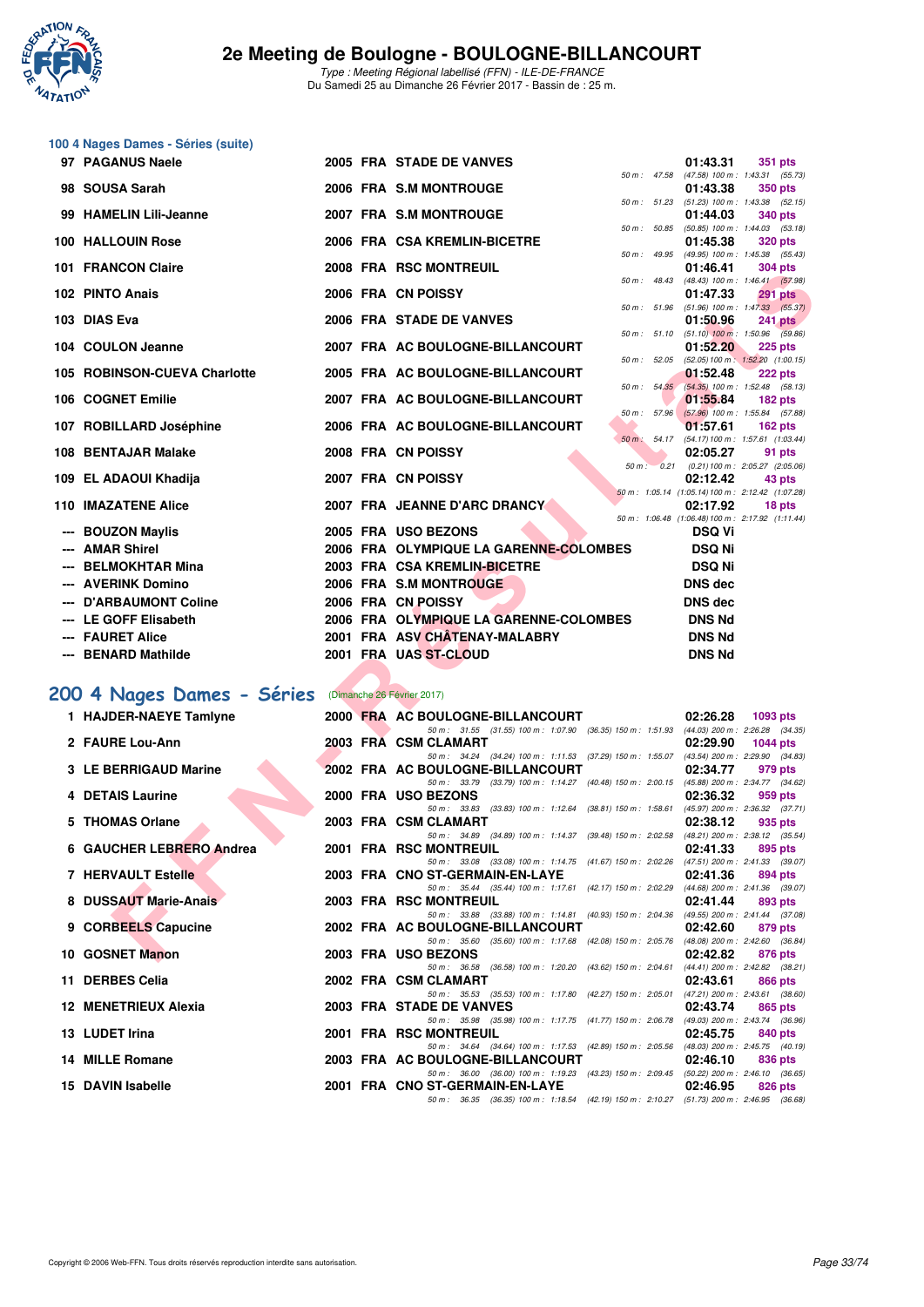

Type : Meeting Régional labellisé (FFN) - ILE-DE-FRANCE Du Samedi 25 au Dimanche 26 Février 2017 - Bassin de : 25 m.

| 200 4 Nages Dames - Séries (suite) |  |                                                                                                                                      |               |                                                |
|------------------------------------|--|--------------------------------------------------------------------------------------------------------------------------------------|---------------|------------------------------------------------|
| 16 MARKUS LE COLLEN Noémie         |  | 2004 FRA STADE DE VANVES<br>50 m: 38.25 (38.25) 100 m: 1:21.41 (43.16) 150 m: 2:08.98 (47.57) 200 m: 2:47.78 (38.80)                 | 02:47.78      | 816 pts                                        |
| 17 CZERNIK Isleenn                 |  | 2002 FRA AC BOULOGNE-BILLANCOURT                                                                                                     | 02:51.68      | 770 pts                                        |
| <b>18 DOMENECH Victoire</b>        |  | 50 m: 36.47 (36.47) 100 m: 1:21.61 (45.14) 150 m: 2:10.67 (49.06) 200 m: 2:51.68 (41.01)<br>2004 FRA ES NANTERRE                     | 02:53.59      | 747 pts                                        |
| <b>19 BRUNEAU Leonie</b>           |  | 50 m: 38.46 (38.46) 100 m: 1:26.53 (48.07) 150 m: 2:11.25 (44.72) 200 m: 2:53.59 (42.34)<br>2002 FRA RSC MONTREUIL                   | 02:53.80      | 745 pts                                        |
| <b>20 SAVARY Alice</b>             |  | 50 m: 37.08 (37.08) 100 m: 1:24.47 (47.39) 150 m: 2:12.53<br>2003 FRA RSC MONTREUIL                                                  | 02:54.51      | (48.06) 200 m : 2:53.80 (41.27)<br>737 pts     |
| 21 BERBICH Aya                     |  | 50 m: 38.73 (38.73) 100 m: 1:21.92 (43.19) 150 m: 2:12.92 (51.00) 200 m: 2:54.51 (41.59)<br>2004 FRA CN POISSY                       | 02:55.34      | 728 pts                                        |
| 22 BAYON Alix                      |  | 50 m: 37.42 (37.42) 100 m: 1:24.86 (47.44) 150 m: 2:16.88 (52.02) 200 m: 2:55.34 (38.46)<br>2004 FRA AC BOULOGNE-BILLANCOURT         | 02:56.14      | 719 pts                                        |
|                                    |  | 50 m: 39.37 (39.37) 100 m: 1:23.98 (44.61) 150 m: 2:15.27 (51.29) 200 m: 2:56.14 (40.87)                                             |               |                                                |
| 23 HAVILAND Lynn                   |  | 2000 FRA AC BOULOGNE-BILLANCOURT<br>50 m: 36.68 (36.68) 100 m: 1:20.58 (43.90) 150 m: 2:14.76 (54.18) 200 m: 2:56.49 (41.73)         | 02:56.49      | 715 pts                                        |
| 24 CORBEELS Camélia                |  | 2004 FRA AC BOULOGNE-BILLANCOURT<br>50 m: 40.45 (40.45) 100 m: 1:25.55 (45.10) 150 m: 2:15.28 (49.73) 200 m: 2:57.03 (41.75)         | 02:57.03      | 709 pts                                        |
| 25 BLIAH Yaelle                    |  | 2004 FRA ES NANTERRE<br>50 m: 40.93 (40.93) 100 m: 1:26.19 (45.26) 150 m: 2:19.90                                                    | 02:58.28      | 695 pts<br>$(53.71)$ 200 m : 2:58.28 $(38.38)$ |
| 26 CAPELO Elodie                   |  | 2001 FRA SO ROSNY<br>50 m : 38.60 (38.60) 100 m : 1:23.95 (45.35) 150 m : 2:13.45                                                    | 02:58.89      | 688 pts<br>(49.50) 200 m : 2:58.89 (45.44)     |
| 27 SAUTEREAU Marie                 |  | 2004 FRA AQUA VALLEE-DE-CHEVREUSE<br>50 m: 43.04 (43.04) 100 m: 1:27.34 (44.30) 150 m: 2:22.16 (54.82) 200 m: 3:00.34 (38.18)        | 03:00.34      | 672 pts                                        |
| 28 PEYSSONNEL Emma                 |  | 2005 FRA RSC MONTREUIL                                                                                                               | 03:00.78      | 667 pts                                        |
| 29 COLAS-BARA Eve                  |  | 50 m: 38.84 (38.84) 100 m: 1:25.63 (46.79) 150 m: 2:19.90 (54.27) 200 m: 3:00.78 (40.88)<br>2004 FRA AC BOULOGNE-BILLANCOURT         | 03:01.02      | 665 pts                                        |
| 30 SADEQ Fatima                    |  | 50 m: 41.56 (41.56) 100 m: 1:30.56 (49.00) 150 m: 2:19.35 (48.79) 200 m: 3:01.02 (41.67)<br>2003 FRA RSC MONTREUIL                   | 03:01.29      | 662 pts                                        |
| 31 LENEUF Anne-Livia               |  | 50 m: 39.89 (39.89) 100 m: 1:28.51 (48.62) 150 m: 2:19.58 (51.07) 200 m: 3:01.29 (41.71)<br>2001 FRA AC BOULOGNE-BILLANCOURT         | 03:03.17      | 642 pts                                        |
| <b>32 LANGLOIS Aure</b>            |  | 50 m : 40.39 (40.39) 100 m : 1:27.03 (46.64) 150 m : 2:17.70<br>2002 FRA UAS ST-CLOUD                                                | 03:03.42      | (50.67) 200 m : 3:03.17 (45.47)<br>639 pts     |
| 33 GARCIA Julie                    |  | 50 m: 40.12 (40.12) 100 m: 1:28.01 (47.89) 150 m: 2:19.48<br>2004 FRA ES NANTERRE                                                    | 03:03.85      | $(51.47)$ 200 m : 3:03.42 $(43.94)$<br>635 pts |
|                                    |  | 50 m : 40.43 (40.43) 100 m : 1:25.48 (45.05) 150 m : 2:22.81                                                                         |               | (57.33) 200 m : 3:03.85 (41.04)                |
| 34 COQUELLE Camille                |  | 2005 FRA CSA KREMLIN-BICETRE<br>50 m: 41.68 (41.68) 100 m: 1:30.36 (48.68) 150 m: 2:23.73 (53.37) 200 m: 3:07.18 (43.45)             | 03:07.18      | 600 pts                                        |
| 35 TARD Félicie                    |  | 2000 FRA AC BOULOGNE-BILLANCOURT<br>50 m: 40.19 (40.19) 100 m: 1:27.82 (47.63) 150 m: 2:23.43 (55.61) 200 m: 3:07.63 (44.20)         | 03:07.63      | 595 pts                                        |
| 36 CARBONNEL-BRUNET Melisande      |  | <b>2004 FRA RSC MONTREUIL</b><br>50 m: 44.64 (44.64) 100 m: 1:36.39 (51.75) 150 m: 2:28.77                                           | 03:10.30      | 568 pts<br>$(52.38)$ 200 m : 3:10.30 $(41.53)$ |
| 37 DURAN Chiara                    |  | 2006 FRA RSC MONTREUIL<br>50 m: 42.90 (42.90) 100 m: 1:30.82 (47.92) 150 m: 2:26.80                                                  | 03:10.54      | 566 pts<br>(55.98) 200 m : 3:10.54 (43.74)     |
| <b>38 TARD Petronille</b>          |  | 2003 FRA AC BOULOGNE-BILLANCOURT<br>50 m: 41.67 (41.67) 100 m: 1:30.48 (48.81) 150 m: 2:26.02 (55.54) 200 m: 3:10.97 (44.95)         | 03:10.97      | 562 pts                                        |
| 39 ABDELGUERFI Anais               |  | 2004 FRA RSC MONTREUIL                                                                                                               | 03:13.55      | 536 pts                                        |
| 40 BONO Mathilde                   |  | 50 m: 44.39 (44.39) 100 m: 1:34.44 (50.05) 150 m: 2:29.70 (55.26) 200 m: 3:13.55 (43.85)<br>2005 FRA AQUA VALLEE-DE-CHEVREUSE        | 03:15.37      | 519 pts                                        |
| 41 IVANOV Veronika                 |  | 50 m: 42.68 (42.68) 100 m: 1:31.66 (48.98) 150 m: 2:31.67 (1:00.01) 200 m: 3:15.37 (43.70)<br>2005 FRA AQUA VALLEE-DE-CHEVREUSE      | 03:17.61      | 498 pts                                        |
| 42 BASSIGNY Maroussia              |  | 50 m : 44.72 (44.72) 100 m : 1:35.56 (50.84) 150 m : 2:32.62 (57.06) 200 m : 3:17.61 (44.99)<br>2006 FRA JEANNE D'ARC DRANCY         | 03:17.69      | 497 pts                                        |
| 43 CHALMET Zoé                     |  | 50 m: 43.76 (43.76) 100 m: 1:35.94 (52.18) 150 m: 2:31.92 (55.98) 200 m: 3:17.69 (45.77)<br>2006 FRA CN POISSY                       | 03:20.21      | 474 pts                                        |
| 44 BERGOUNIOUX Lina                |  | 50 m: 46.77 (46.77) 100 m: 1:37.04 (50.27) 150 m: 2:38.46 (1:01.42) 200 m: 3:20.21 (41.75)<br>2004 FRA CSA KREMLIN-BICETRE           | 03:21.42      | 463 pts                                        |
|                                    |  | 50 m: 45.78 (45.78) 100 m: 1:38.46 (52.68) 150 m: 2:38.17 (59.71) 200 m: 3:21.42 (43.25)                                             |               |                                                |
| 45 CASIER Flavie                   |  | 2006 FRA AQUA VALLEE-DE-CHEVREUSE<br>50 m: 46.78 (46.78) 100 m: 1:39.57 (52.79) 150 m: 2:36.85 (57.28) 200 m: 3:23.08 (46.23)        | 03:23.08      | 448 pts                                        |
| 46 IRBOUH Manon                    |  | 2006 FRA JEANNE D'ARC DRANCY<br>50 m: 45.17 (45.17) 100 m: 1:39.98 (54.81) 150 m: 2:35.21 (55.23) 200 m: 3:24.45 (49.24)             | 03:24.45      | 436 pts                                        |
| 47 CHAPEL Annabelle                |  | 2008 FRA STADE DE VANVES<br>50 m: 46.44 (46.44) 100 m: 1.42.75 (56.31) 150 m: 2.42.68 (59.93) 200 m: 3.32.28 (49.60)                 | 03:32.28      | <b>370 pts</b>                                 |
| 48 BERBICH Rizlaine                |  | 2006 FRA CN POISSY<br>50 m: 50.82 (50.82) 100 m: 1:45.27 (54.45) 150 m: 2:46.60 (1:01.33) 200 m: 3:36.37 (49.77)                     | 03:36.37      | <b>338 pts</b>                                 |
| 49 ROLLIER Shainez                 |  | 2007 FRA JEANNE D'ARC DRANCY                                                                                                         | 03:52.44      | <b>225 pts</b>                                 |
| 50 LAURENT Léa                     |  | 50 m: 57.70 (57.70) 100 m: 1:55.90 (58.20) 150 m: 2:59.15 (1:03.25) 200 m: 3:52.44 (53.29)<br>2006 FRA JEANNE D'ARC DRANCY           | 04:08.79      | $134$ pts                                      |
| --- DEZ Aurea                      |  | 50 m: 1:00.54 (1:00.54) 100 m: 2:00.64 (1:00.10) 150 m: 3:12.42 (1:11.78) 200 m: 4:08.79 (56.37)<br>2001 FRA AC BOULOGNE-BILLANCOURT | <b>DSQ Da</b> |                                                |
| --- LUKOWIAK Emma                  |  | 2006 FRA USC CONFLANS-STE-HONORINE                                                                                                   | <b>DSQ Vi</b> |                                                |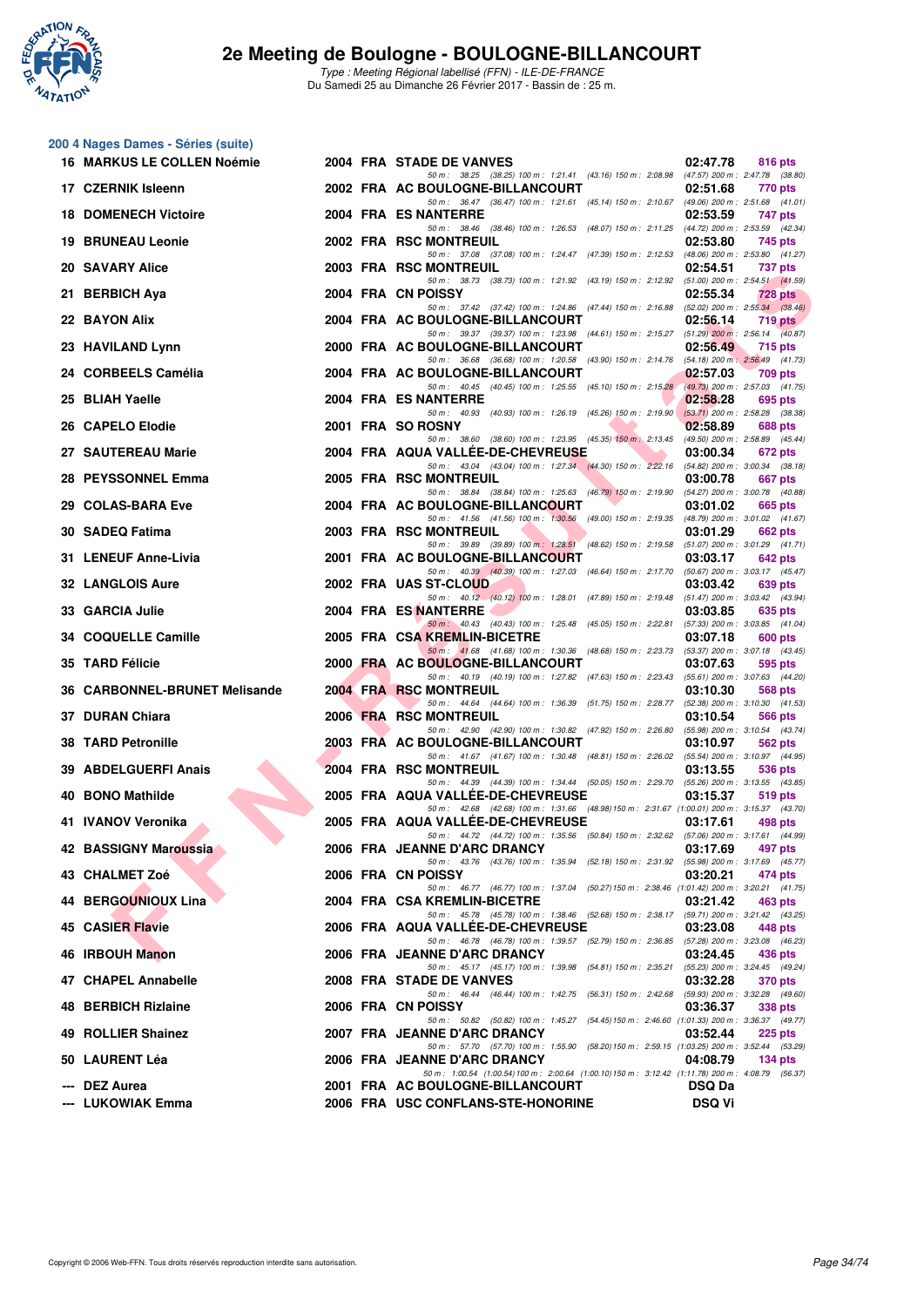

Type : Meeting Régional labellisé (FFN) - ILE-DE-FRANCE Du Samedi 25 au Dimanche 26 Février 2017 - Bassin de : 25 m.

#### **200 4 Nages Dames - Séries (suite)**

| --- DURAND Clhéa       |  | 2003 FRA RSC MONTREUIL           | DNS dec        |
|------------------------|--|----------------------------------|----------------|
| --- D'ARBAUMONT Coline |  | 2006 FRA CN POISSY               | <b>DNS</b> dec |
| --- LIM Alice          |  | 2005 FRA US IVRY-SUR-SEINE       | DNS dec        |
| --- VICTOR Mélanie     |  | 2001 FRA AC BOULOGNE-BILLANCOURT | <b>DNS</b> dec |
| --- LIM Anna           |  | 2006 FRA US IVRY-SUR-SEINE       | <b>DNS</b> dec |
| --- BROUX Maiwen       |  | 2004 FRA CSA KREMLIN-BICETRE     | <b>DNS</b> dec |

## **[50 Nage Libre Messieurs - Finale A](http://www.ffnatation.fr/webffn/resultats.php?idact=nat&go=epr&idcpt=42219&idepr=51) 17-18 ans** (Dimanche 26 Février 2017)

| $50$ Nage Libre Messieurs - Finale A 17-18 ans (Dimanche 26 Février 2017) |  |                                      |          |                 |
|---------------------------------------------------------------------------|--|--------------------------------------|----------|-----------------|
| 1 BOUTOUIL Samy                                                           |  | 2000 FRA CSM CLAMART                 | 00:24.47 | <b>1140 pts</b> |
| 2 THIBAULT Maxime                                                         |  | <b>1999 FRA RSC MONTREUIL</b>        | 00:25.07 | <b>1098 pts</b> |
| 3 ARRANZ William                                                          |  | 2000 USA AC BOULOGNE-BILLANCOURT     | 00:25.39 | 1076 pts        |
| 4 REY Martin                                                              |  | <b>1999 FRA RSC MONTREUIL</b>        | 00:25.61 | 1061 pts        |
| 5 VERGNE Matthieu                                                         |  | 2000 FRA CSM CLAMART                 | 00:25.65 | 1058 pts        |
| 6 GAUT Tristan                                                            |  | 1999 FRA CSM CLAMART                 | 00:25.82 | <b>1047 pts</b> |
| 7 CAMILO Hugo                                                             |  | 2000 FRA USO BEZONS                  | 00:26.47 | 1004 pts        |
| 8 BEDAIE Nessim                                                           |  | 2000 FRA RSC MONTREUIL               | 00:27.21 | 956 pts         |
|                                                                           |  |                                      |          |                 |
| 50 Nage Libre Messieurs - Finale A 15-16 ans (Dimanche 26 Février 2017)   |  |                                      |          |                 |
| 1 GUIOUBLY Yannis                                                         |  | 2001 FRA AC BOULOGNE-BILLANCOURT     | 00:25.00 | 1103 pts        |
| 2 CHALENDAR Noé                                                           |  | 2001 FRA AC BOULOGNE-BILLANCOURT     | 00:25.81 | <b>1048 pts</b> |
| <b>3 BONGERS Nils</b>                                                     |  | 2002 FRA CNO ST-GERMAIN-EN-LAYE      | 00:26.80 | 982 pts         |
| <b>4 ALLAL Fares</b>                                                      |  | 2001 FRA ES NANTERRE                 | 00:27.16 | 959 pts         |
| 5 THIBAUT Jules                                                           |  | 2002 FRA AC BOULOGNE-BILLANCOURT     | 00:27.17 | 958 pts         |
| 6 BEKKA Rayane                                                            |  | 2002 FRA ES NANTERRE                 | 00:27.45 | 940 pts         |
| 7 OUANDJELI Nabil                                                         |  | 2001 FRA SO ROSNY                    | 00:27.73 | 923 pts         |
| 8 HIRCHI Axel                                                             |  | 2002 FRA CN ASNIÈRES                 | 00:28.45 | 878 pts         |
|                                                                           |  |                                      |          |                 |
| 50 Nage Libre Messieurs - Finale A 14 ans (Dimanche 26 Février 2017)      |  |                                      |          |                 |
| 1 ALLAL Nail                                                              |  | 2003 FRA ES NANTERRE                 | 00:26.69 | 989 pts         |
| 2 CHALENDAR Léo                                                           |  | 2003 FRA AC BOULOGNE-BILLANCOURT     | 00:26.97 | 971 pts         |
| <b>3 KINGUE MOUSSINGA Theodore</b>                                        |  | 2003 FRA CN ASNIERES                 | 00:27.22 | 955 pts         |
| 4 LIN Julien                                                              |  | 2003 FRA CN ASNIERES                 | 00:27.45 | 940 pts         |
| 5 DJAMA Axel                                                              |  | 2003 FRA CN ASNIÈRES                 | 00:27.71 | 924 pts         |
| 6 LOTENBERG Rayane                                                        |  | 2003 FRA STADE FRANCAIS O COURBEVOIE | 00:28.16 | 896 pts         |
| 7 BELHADJ Yanis                                                           |  | 2003 FRA RSC MONTREUIL               | 00:28.24 | 891 pts         |
| 8 CHEFRI Adam                                                             |  | 2003 FRA CN ASNIERES                 | 00:28.52 | 874 pts         |
|                                                                           |  |                                      |          |                 |
| 50 Nage Libre Messieurs - Finale A 13 ans (Dimanche 26 Février 2017)      |  |                                      |          |                 |
| 1 CHESNAIS Alexis                                                         |  | 2004 FRA VILLEMONBLE SPORTS NATATION | 00:29.10 | 838 pts         |
| 2 CURTI Léo                                                               |  | 2004 FRA RUEIL ATHLETIC CLUB         | 00:29.64 | <b>806 pts</b>  |
| 3 AKOPYAN Sergey                                                          |  | 2004 RUS STADE FRANÇAIS O COURBEVOIE | 00:30.19 | 774 pts         |
| 4 NATHAN Milan                                                            |  | 2004 FRA AC BOULOGNE-BILLANCOURT     | 00:30.30 | <b>768 pts</b>  |
| 5 WALD Benjamin                                                           |  | 2004 FRA AC BOULOGNE-BILLANCOURT     | 00:31.12 | <b>721 pts</b>  |
| 6 MESMIN Ethan                                                            |  | 2004 FRA STADE FRANÇAIS O COURBEVOIE | 00:32.41 | 651 pts         |

## **[50 Nage Libre Messieurs - Finale A](http://www.ffnatation.fr/webffn/resultats.php?idact=nat&go=epr&idcpt=42219&idepr=51) 15-16 ans** (Dimanche 26 Février 2017)

| 1 GUIOUBLY Yannis     | 2001 FRA AC BOULOGNE-BILLANCOURT | 00:25.00 | 1103 pts       |
|-----------------------|----------------------------------|----------|----------------|
| 2 CHALENDAR Noé       | 2001 FRA AC BOULOGNE-BILLANCOURT | 00:25.81 | 1048 pts       |
| <b>3 BONGERS Nils</b> | 2002 FRA CNO ST-GERMAIN-EN-LAYE  | 00:26.80 | 982 pts        |
| 4 ALLAL Fares         | 2001 FRA ES NANTERRE             | 00:27.16 | 959 pts        |
| 5 THIBAUT Jules       | 2002 FRA AC BOULOGNE-BILLANCOURT | 00:27.17 | 958 pts        |
| 6 BEKKA Rayane        | 2002 FRA ES NANTERRE             | 00:27.45 | 940 pts        |
| 7 OUANDJELI Nabil     | 2001 FRA SO ROSNY                | 00:27.73 | 923 pts        |
| 8 HIRCHI Axel         | 2002 FRA CN ASNIÈRES             | 00:28.45 | <b>878 pts</b> |

## **[50 Nage Libre Messieurs - Finale A](http://www.ffnatation.fr/webffn/resultats.php?idact=nat&go=epr&idcpt=42219&idepr=51) 14 ans** (Dimanche 26 Février 2017)

| 1 ALLAL Nail                | 2003 FRA ES NANTERRE                 | 00:26.69 | 989 pts        |
|-----------------------------|--------------------------------------|----------|----------------|
| 2 CHALENDAR Léo             | 2003 FRA AC BOULOGNE-BILLANCOURT     | 00:26.97 | 971 pts        |
| 3 KINGUE MOUSSINGA Theodore | 2003 FRA CN ASNIÈRES                 | 00:27.22 | 955 pts        |
| 4 LIN Julien                | 2003 FRA CN ASNIÈRES                 | 00:27.45 | 940 pts        |
| 5 DJAMA Axel                | 2003 FRA CN ASNIÈRES                 | 00:27.71 | <b>924 pts</b> |
| 6 LOTENBERG Rayane          | 2003 FRA STADE FRANCAIS O COURBEVOIE | 00:28.16 | 896 pts        |
| 7 BELHADJ Yanis             | 2003 FRA RSC MONTREUIL               | 00:28.24 | 891 pts        |
| 8 CHEFRI Adam               | 2003 FRA CN ASNIÈRES                 | 00:28.52 | <b>874 pts</b> |

## **[50 Nage Libre Messieurs - Finale A](http://www.ffnatation.fr/webffn/resultats.php?idact=nat&go=epr&idcpt=42219&idepr=51) 13 ans** (Dimanche 26 Février 2017)

| 1 CHESNAIS Alexis      | 2004 FRA VILLEMONBLE SPORTS NATATION | 00:29.10 | 838 pts        |
|------------------------|--------------------------------------|----------|----------------|
| 2 CURTI Léo            | 2004 FRA RUEIL ATHLETIC CLUB         | 00:29.64 | <b>806 pts</b> |
| 3 AKOPYAN Sergey       | 2004 RUS STADE FRANCAIS O COURBEVOIE | 00:30.19 | 774 pts        |
| 4 NATHAN Milan         | 2004 FRA AC BOULOGNE-BILLANCOURT     | 00:30.30 | <b>768 pts</b> |
| 5 WALD Benjamin        | 2004 FRA AC BOULOGNE-BILLANCOURT     | 00:31.12 | 721 pts        |
| 6 MESMIN Ethan         | 2004 FRA STADE FRANCAIS O COURBEVOIE | 00:32.41 | 651 pts        |
| 7 BRÉ Alessandro       | 2004 FRA AC BOULOGNE-BILLANCOURT     | 00:32.47 | <b>648 pts</b> |
| 8 CLAIRGIRONNET Gatien | 2004 FRA ES NANTERRE                 | 00:33.41 | 599 pts        |

### **[50 Nage Libre Messieurs - Finale A](http://www.ffnatation.fr/webffn/resultats.php?idact=nat&go=epr&idcpt=42219&idepr=51) 12 ans** (Dimanche 26 Février 2017)

| <b>1 PAYRARD Ulysse</b> |  | 2005 FRA STADE FRANÇAIS O COURBEVOIE | 00:28.92 | 849 pts        |
|-------------------------|--|--------------------------------------|----------|----------------|
| 2 BAUDARD-GUILLOT Malo  |  | 2005 FRA CN ASNIÈRES                 | 00:31.21 | <b>716 pts</b> |
| 3 KOLTALO Nathan        |  | 2005 FRA USC CONFLANS-STE-HONORINE   | 00:31.79 | 685 pts        |
| 4 GAILLARD Charles      |  | 2005 FRA STADE FRANCAIS O COURBEVOIE | 00:32.49 | 647 pts        |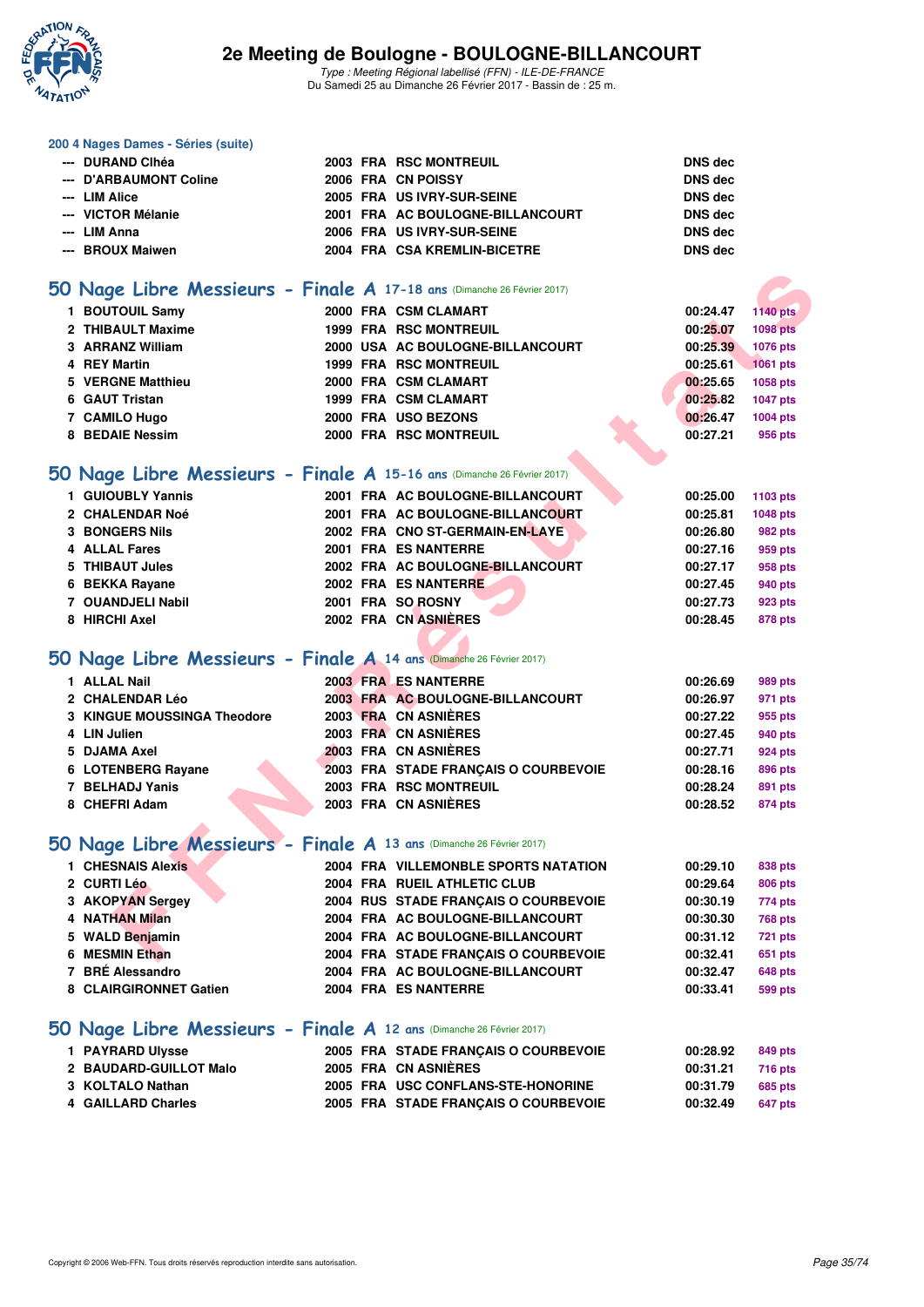

**50 Nage Libre Messieurs - Finale A (suite)**

## **2e Meeting de Boulogne - BOULOGNE-BILLANCOURT**

Type : Meeting Régional labellisé (FFN) - ILE-DE-FRANCE Du Samedi 25 au Dimanche 26 Février 2017 - Bassin de : 25 m.

| 5 REDON Jules                                                        |  | 2005 FRA RSC MONTREUIL               | 00:32.97 | 622 pts         |
|----------------------------------------------------------------------|--|--------------------------------------|----------|-----------------|
| 6 ROCHER Enzo                                                        |  | 2005 FRA SCM CHÂTILLON NATATION      | 00:33.14 | 613 pts         |
| 7 OUIFI Evan                                                         |  | 2005 FRA RSC MONTREUIL               | 00:33.30 | 605 pts         |
| 8 DJAMA Enzo                                                         |  | 2005 FRA CN ASNIÈRES                 | 00:34.60 | <b>541 pts</b>  |
|                                                                      |  |                                      |          |                 |
| 50 Nage Libre Messieurs - Finale A 11 ans (Dimanche 26 Février 2017) |  |                                      |          |                 |
| 1 CHALENDAR Alexandre                                                |  | 2006 FRA AC BOULOGNE-BILLANCOURT     | 00:30.30 | <b>768 pts</b>  |
| 2 BIGORRE Maxime                                                     |  | 2006 FRA STADE FRANÇAIS O COURBEVOIE | 00:33.01 | <b>620 pts</b>  |
| <b>3 DURAND Loick</b>                                                |  | 2006 FRA RSC MONTREUIL               | 00:33.33 | 604 pts         |
| 4 BUFFAUMENE Nael                                                    |  | 2006 FRA STADE FRANÇAIS O COURBEVOIE | 00:33.37 | 602 pts         |
| <b>BIGAY Antoine</b><br>5                                            |  | 2006 FRA STADE DE VANVES             | 00:35.01 | <b>521 pts</b>  |
| <b>6 DHAENENS Jules</b>                                              |  | 2006 FRA CN POISSY                   | 00:36.37 | 459 pts         |
| 7 MAUPIN Nolan                                                       |  | 2006 FRA C.S MONTERELAIS NATATION    | 00:36.43 | 456 pts         |
| 8 SPINOSA Lucas                                                      |  | 2006 FRA STADE DE VANVES             | 00:38.77 | 358 pts         |
|                                                                      |  |                                      |          |                 |
| 50 Nage Libre Messieurs - Finale A 10 ans (Dimanche 26 Février 2017) |  |                                      |          |                 |
|                                                                      |  |                                      |          |                 |
| 1 MESROR Yannis                                                      |  | 2007 FRA AC BOULOGNE-BILLANCOURT     | 00:37.33 | 417 pts         |
| 2 ZEGOUAGH Mehdi                                                     |  | 2007 FRA CN ASNIÈRES                 | 00:37.52 | <b>409 pts</b>  |
| 3 MAA Rayan                                                          |  | 2007 FRA C.S MONTERELAIS NATATION    | 00:40.92 | 279 pts         |
| 4 ULRICH Yanis                                                       |  | 2007 FRA CN POISSY                   | 00:40.96 | 277 pts         |
| 5 ALBERDI Victor                                                     |  | 2007 FRA AC BOULOGNE-BILLANCOURT     | 00:44.24 | 176 pts         |
| 6 CZERNIK Liam                                                       |  | 2007 FRA AC BOULOGNE-BILLANCOURT     | 00:45.60 | 140 pts         |
| 7 BOUARAB Samir                                                      |  | 2007 FRA JEANNE D'ARC DRANCY         | 00:51.81 | 29 pts          |
| 8 ANTARI Adel                                                        |  | 2007 FRA CN POISSY                   | 00:55.00 | 4 pts           |
|                                                                      |  |                                      |          |                 |
| 50 Nage Libre Messieurs - Finale A 9 ans (Dimanche 26 Février 2017)  |  |                                      |          |                 |
| 1 ELEONORE-BARADEAU Eliott                                           |  | 2008 FRA CN POISSY                   | 00:46.24 | $125$ pts       |
| 2 VERIVICHEV Léo                                                     |  | 2008 FRA AC BOULOGNE-BILLANCOURT     | 00:48.10 | 85 pts          |
| <b>3 ROBINSON CUEVA Luca</b>                                         |  | 2008 FRA AC BOULOGNE-BILLANCOURT     | 00:57.54 | 1 pts           |
|                                                                      |  |                                      |          |                 |
| 50 Nage Libre Messieurs - Séries (Dimanche 26 Février 2017)          |  |                                      |          |                 |
| 1 ARRANZ William                                                     |  | 2000 USA AC BOULOGNE-BILLANCOURT     | 00:25.40 |                 |
|                                                                      |  |                                      |          | 1075 pts        |
| 2 BOUTOUIL Samy                                                      |  | 2000 FRA CSM CLAMART                 | 00:25.58 | 1063 pts        |
| 3 THIBAULT Maxime                                                    |  | 1999 FRA RSC MONTREUIL               | 00:25.61 | 1061 pts        |
| 4 REY Martin                                                         |  | <b>1999 FRA RSC MONTREUIL</b>        | 00:25.74 | 1052 pts        |
| 5 MENNANE Mustapha                                                   |  | 1999 FRA CN ASNIÈRES                 | 00:25.82 | <b>1047 pts</b> |
| 6 GAUT Tristan                                                       |  | 1999 FRA CSM CLAMART                 | 00:25.93 | 1040 pts        |
| 7 VERGNE Matthieu                                                    |  | 2000 FRA CSM CLAMART                 | 00:26.22 | 1020 pts        |
| 8 GUIOUBLY Yannis                                                    |  | 2001 FRA AC BOULOGNE-BILLANCOURT     | 00:26.28 | 1016 pts        |
| 9 CAMILO Hugo                                                        |  | 2000 FRA USO BEZONS                  | 00:26.60 | 995 pts         |
| 10 TAPIA Olivier                                                     |  | 2000 FRA CSM GENEVILLIERS            | 00:26.71 | 988 pts         |
| 11 ALLAL Nail                                                        |  | 2003 FRA ES NANTERRE                 | 00:26.86 | 978 pts         |
| 12 RATEL Esteban                                                     |  | 2003 FRA USC CONFLANS-STE-HONORINE   | 00:26.89 | 976 pts         |
| <b>13 BONGERS Nils</b>                                               |  | 2002 FRA CNO ST-GERMAIN-EN-LAYE      | 00:27.05 | <b>966 pts</b>  |
| <b>14 ZEINATY Thomas</b>                                             |  | 2003 FRA STADE FRANCAIS O COURBEVOIE | 00:27.06 | 965 pts         |
| <b>15 CHALENDAR Noé</b>                                              |  | 2001 FRA AC BOULOGNE-BILLANCOURT     | 00:27.21 | 956 pts         |
| <b>16 KADAMI Amine</b>                                               |  | 2000 FRA CSM GENEVILLIERS            | 00:27.31 | 949 pts         |
| 17 ALLAL Fares                                                       |  | 2001 FRA ES NANTERRE                 | 00:27.32 | 949 pts         |
| 18 BEKKA Rayane                                                      |  | 2002 FRA ES NANTERRE                 | 00:27.43 | 942 pts         |
| <b>19 BEDAIE Nessim</b>                                              |  | 2000 FRA RSC MONTREUIL               | 00:27.56 | 933 pts         |
| 20 THIBAUT Jules                                                     |  | 2002 FRA AC BOULOGNE-BILLANCOURT     | 00:27.64 | 928 pts         |
| 21 KINGUE MOUSSINGA Theodore                                         |  | 2003 FRA CN ASNIÈRES                 | 00:27.68 | 926 pts         |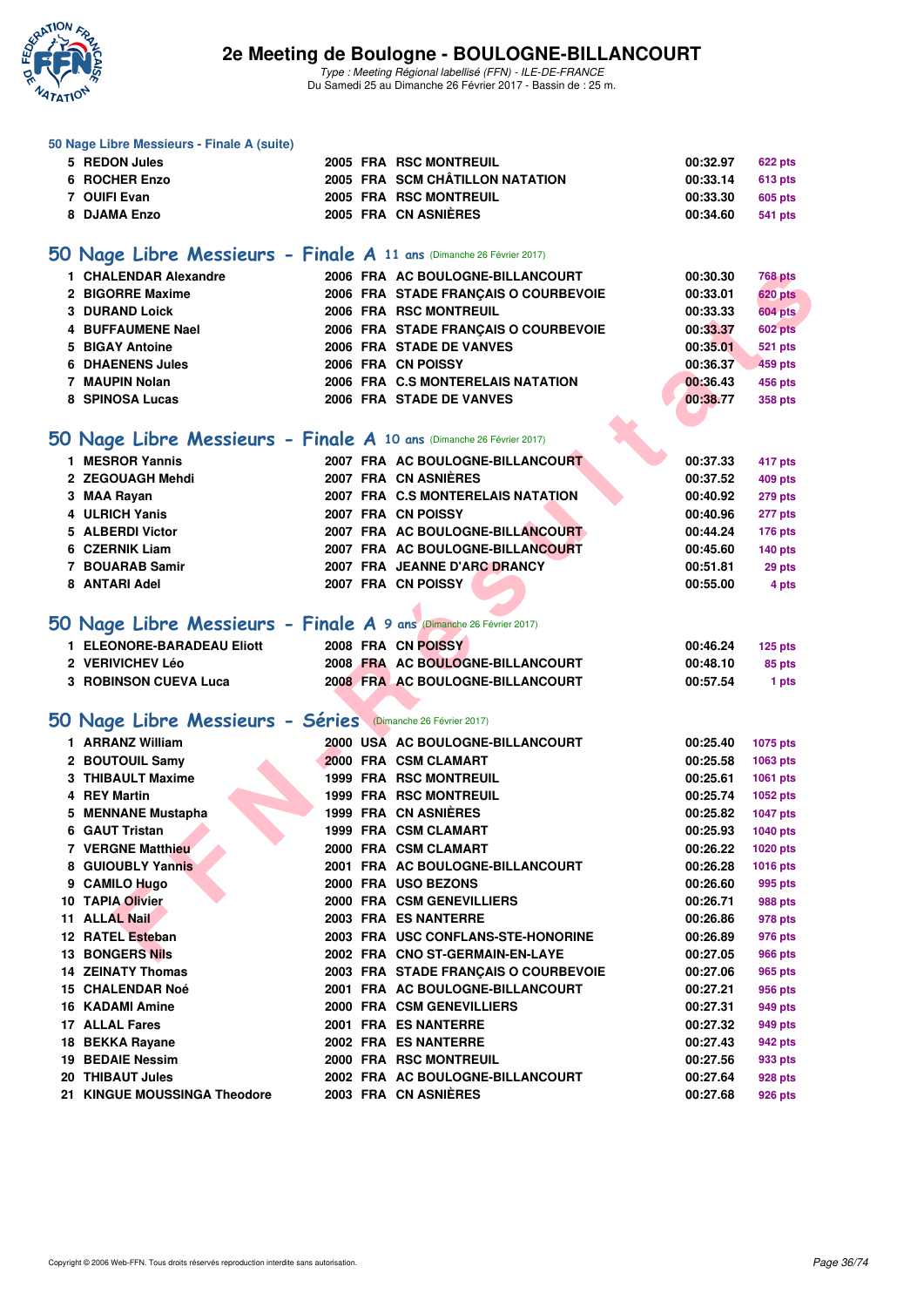

### **50 Nage Libre Messieurs - Séries (suite)**

| 21 LUSCIE Timothee        |  | 1999 FRA ASV CHÂTENAY-MALABRY        | 00:27.68 | 926 pts        |
|---------------------------|--|--------------------------------------|----------|----------------|
| 23 POUPON Valentin        |  | 1999 FRA ASV CHÂTENAY-MALABRY        | 00:27.72 | 923 pts        |
| 24 LIN Julien             |  | 2003 FRA CN ASNIERES                 | 00:27.76 | 921 pts        |
| 25 LEITAO Florian         |  | 1999 FRA CN ASNIÈRES                 | 00:27.78 | 920 pts        |
| 26 ADMEZIEM Wassim        |  | 2000 FRA ASV CHÂTENAY-MALABRY        | 00:27.80 | 918 pts        |
| 27 OUANDJELI Nabil        |  | 2001 FRA SO ROSNY                    | 00:27.86 | 915 pts        |
| 28 LOTENBERG Rayane       |  | 2003 FRA STADE FRANÇAIS O COURBEVOIE | 00:27.87 | 914 pts        |
| 29 PAREN Maxime           |  | 2000 FRA AC BOULOGNE-BILLANCOURT     | 00:27.93 | 910 pts        |
| 30 BELHADJ Yanis          |  | 2003 FRA RSC MONTREUIL               | 00:27.98 | 907 pts        |
| 31 DAUGER Aloïs           |  | 1999 FRA RSC MONTREUIL               | 00:28.10 | <b>900 pts</b> |
| 32 DJAMA Axel             |  | 2003 FRA CN ASNIERES                 | 00:28.12 | <b>898 pts</b> |
| 33   CHALENDAR Léo        |  | 2003 FRA AC BOULOGNE-BILLANCOURT     | 00:28.13 | 898 pts        |
| 34 BONTEMPS Gabriel       |  | 2000 FRA RSC MONTREUIL               | 00:28.21 | 893 pts        |
| 35 SEYEUX Adrien          |  | 1999 FRA AC BOULOGNE-BILLANCOURT     | 00:28.31 | 887 pts        |
| 36 JADOUI Mohamed-Ali     |  | <b>1999 FRA RSC MONTREUIL</b>        | 00:28.40 | <b>881 pts</b> |
| 37 HIRCHI Axel            |  | 2002 FRA CN ASNIERES                 | 00:28.53 | 873 pts        |
| 38 CHEFRI Adam            |  | 2003 FRA CN ASNIERES                 | 00:28.68 | 864 pts        |
| 39 TRUBERT Ronan          |  | 2003 FRA USC CONFLANS-STE-HONORINE   | 00:28.70 | 863 pts        |
| 40 DIVARET Kieran         |  | 2001 FRA STADE DE VANVES             | 00:28.75 | 860 pts        |
| 41 BEKHALED Rayan         |  | <b>1999 FRA RSC MONTREUIL</b>        | 00:28.80 | 857 pts        |
| <b>42 CHESNAIS Alexis</b> |  | 2004 FRA VILLEMONBLE SPORTS NATATION | 00:28.86 | 853 pts        |
| 43 MENETRIEUX Clement     |  | 2001 FRA STADE DE VANVES             | 00:28.89 | 851 pts        |
| 44 ALLARD Simon           |  | 2000 FRA RSC MONTREUIL               | 00:29.01 | 844 pts        |
| <b>45 PAYRARD Ulysse</b>  |  | 2005 FRA STADE FRANÇAIS O COURBEVOIE | 00:29.12 | 837 pts        |
| 45 ROCHER Quentin         |  | 2003 FRA SCM CHÂTILLON NATATION      | 00:29.12 | 837 pts        |
| 47 KHOURI Giulio          |  | 2003 FRA STADE FRANÇAIS O COURBEVOIE | 00:29.19 | 833 pts        |
| 48 ZUGOLARO Maxime        |  | 2000 FRA RSC MONTREUIL               | 00:29.32 | 825 pts        |
| 49 HENRY Joseph           |  | 1999 FRA AC BOULOGNE-BILLANCOURT     | 00:29.53 | 813 pts        |
| 50 HERVAULT Raphaël       |  | 2003 FRA CNO ST-GERMAIN-EN-LAYE      | 00:29.55 | 812 pts        |
| 51 VIDAL Luca             |  | 2003 FRA UAS ST-CLOUD                | 00:29.63 | 807 pts        |
| 52 MILLION Nicolas        |  | 2002 FRA USC CONFLANS-STE-HONORINE   | 00:29.70 | <b>803 pts</b> |
| 53 DOKIC Nael             |  | 2003 FRA CN ASNIERES                 | 00:29.76 | 799 pts        |
| 54 CURTI Léo              |  | 2004 FRA RUEIL ATHLETIC CLUB         | 00:29.78 | 798 pts        |
| 55 AKOPYAN Sergey         |  | 2004 RUS STADE FRANÇAIS O COURBEVOIE | 00:30.08 | 781 pts        |
| 56 SCHERER Wilson         |  | 2002 FRA RUEIL ATHLETIC CLUB         | 00:30.09 | 780 pts        |
| 57 WILLIAM Matt           |  | 2003 FRA SO ROSNY                    | 00:30.39 | 763 pts        |
| 58 GRAMATIKOV Marko       |  | 2003 FRA RSC MONTREUIL               | 00:30.67 | 747 pts        |
| 59 MARTINEZ Mathias       |  | 2002 FRA RUEIL ATHLETIC CLUB         | 00:30.68 | 746 pts        |
| 60 WALD Benjamin          |  | 2004 FRA AC BOULOGNE-BILLANCOURT     | 00:30.81 | 739 pts        |
| 61 NATHAN Milan           |  | 2004 FRA AC BOULOGNE-BILLANCOURT     | 00:30.89 | 734 pts        |
| 62 CHALENDAR Alexandre    |  | 2006 FRA AC BOULOGNE-BILLANCOURT     | 00:30.98 | 729 pts        |
| 63 ZEGOUAGH Amine         |  | 2003 FRA CN ASNIÈRES                 | 00:31.47 | 702 pts        |
| 64 LE GOUDEVEZE Enzo      |  | 2003 FRA RUEIL ATHLETIC CLUB         | 00:31.48 | 702 pts        |
| 65 CROSETTO Luca          |  | 2002 FRA ASV CHÂTENAY-MALABRY        | 00:31.50 | 700 pts        |
| 66 CAMPOLMI Kieran        |  | 2003 FRA USC CONFLANS-STE-HONORINE   | 00:31.56 | 697 pts        |
| 67 BAUDARD-GUILLOT Malo   |  | 2005 FRA CN ASNIERES                 | 00:31.77 | <b>686 pts</b> |
| 68 KOLTALO Nathan         |  | 2005 FRA USC CONFLANS-STE-HONORINE   | 00:31.91 | 678 pts        |
| 69 MESMIN Ethan           |  | 2004 FRA STADE FRANÇAIS O COURBEVOIE | 00:32.10 | 668 pts        |
| 70 MESBAHI Badis          |  | 2002 FRA USO BEZONS                  | 00:32.35 | 655 pts        |
| 71 BALIGH Souleimen       |  | 2003 MAR USO BEZONS                  | 00:32.41 | 651 pts        |
| 72 NOGUEIRA Lucas         |  | 2001 POR USC CONFLANS-STE-HONORINE   | 00:32.57 | 643 pts        |
| 73 BENAIS Kylan           |  | 2003 FRA SO ROSNY                    | 00:32.61 | 641 pts        |
| 74 OUANDJELI Riad         |  | 2003 FRA SO ROSNY                    | 00:32.63 | 640 pts        |
| 75 ABIDAT Racim           |  | 2001 FRA CSM GENEVILLIERS            | 00:32.68 | 637 pts        |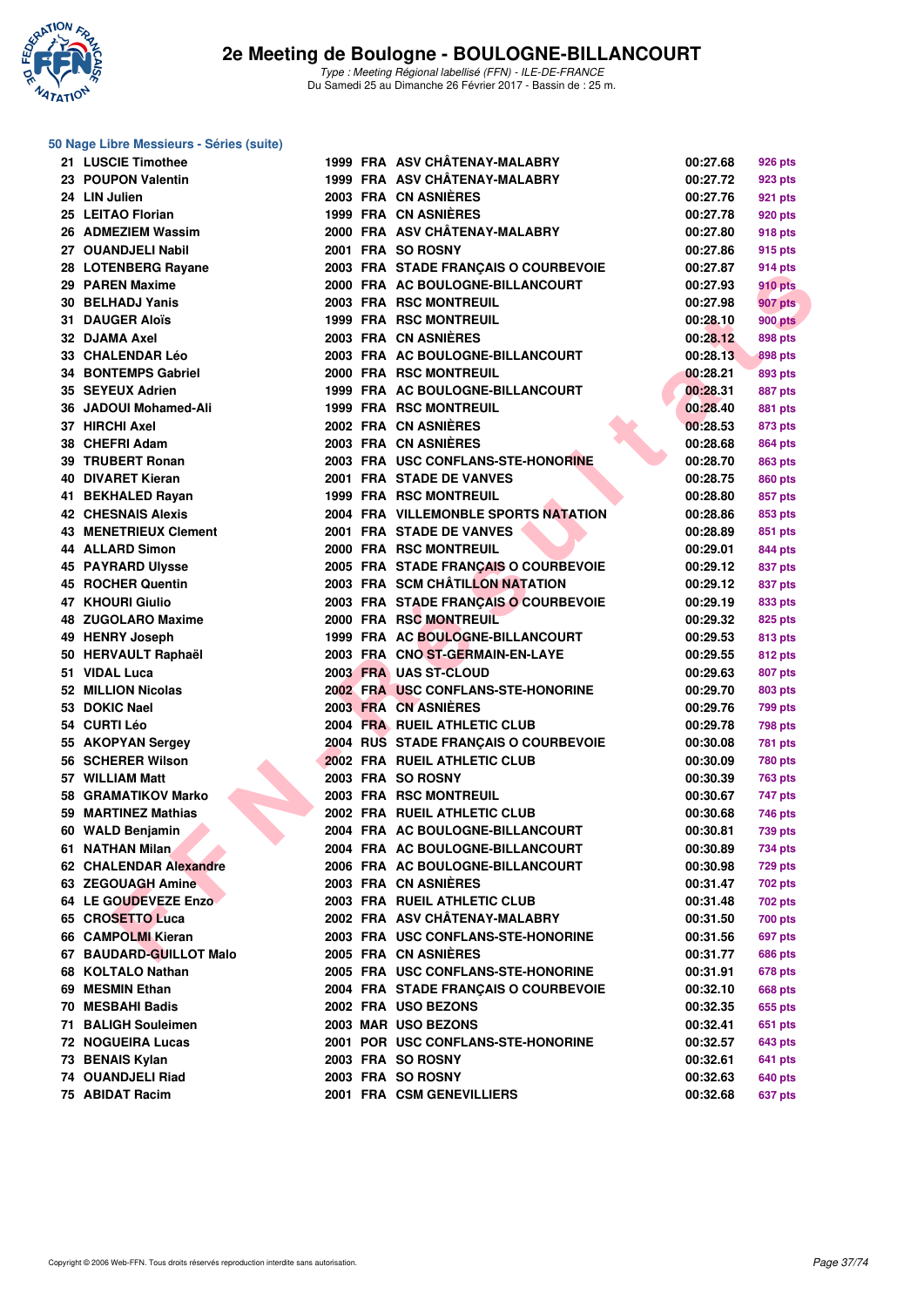

### **50 Nage Libre Messieurs - Séries (suite)**

| 76 BRÉ Alessandro              |  | 2004 FRA AC BOULOGNE-BILLANCOURT         | 00:32.74       | 634 pts        |
|--------------------------------|--|------------------------------------------|----------------|----------------|
| <b>77 GAILLARD Charles</b>     |  | 2005 FRA STADE FRANÇAIS O COURBEVOIE     | 00:32.75       | <b>633 pts</b> |
| 78 CLAIRGIRONNET Gatien        |  | 2004 FRA ES NANTERRE                     | 00:32.90       | 626 pts        |
| 79 REDON Jules                 |  | 2005 FRA RSC MONTREUIL                   | 00:33.07       | 617 pts        |
| 80 BUFFAUMENE Nael             |  | 2006 FRA STADE FRANÇAIS O COURBEVOIE     | 00:33.20       | 610 pts        |
| 81 ROCHER Enzo                 |  | 2005 FRA SCM CHÂTILLON NATATION          | 00:33.25       | 608 pts        |
| 82 CRASSOUS Thibaut            |  | 2004 FRA STADE FRANÇAIS O COURBEVOIE     | 00:33.29       | 606 pts        |
| 82 BIGORRE Maxime              |  | 2006 FRA STADE FRANÇAIS O COURBEVOIE     | 00:33.29       | <b>606 pts</b> |
| 84 OUIFI Evan                  |  | 2005 FRA RSC MONTREUIL                   | 00:33.40       | <b>600 pts</b> |
| 85 CABRIT Théo                 |  | 2003 FRA CN ASNIÈRES                     | 00:33.62       | <b>589 pts</b> |
| 86 GUERARD Nael                |  | 2003 FRA RSC MONTREUIL                   | 00:33.66       | 587 pts        |
| 87 DJAMA Enzo                  |  | 2005 FRA CN ASNIÈRES                     | 00:33.75       | <b>582 pts</b> |
| <b>88 DURAND Loick</b>         |  | 2006 FRA RSC MONTREUIL                   | 00:33.93       | 573 pts        |
| 89 SISSANI Massi               |  | 2005 FRA RSC MONTREUIL                   | 00:34.27       | <b>557 pts</b> |
| 90 MONTILLO Joseph             |  | 2002 FRA UAS ST-CLOUD                    | 00:34.34       | 553 pts        |
| 91 SAHBANI Anas                |  | 2005 FRA CN ASNIÈRES                     | 00:34.78       | 532 pts        |
| 92 ALLARD Hippolyte            |  | 2005 FRA RSC MONTREUIL                   | 00:35.06       | 519 pts        |
| 93 BENAIS Melvyn               |  | 2004 FRA SO ROSNY                        | 00:35.27       | 509 pts        |
| 94 BIGAY Antoine               |  | 2006 FRA STADE DE VANVES                 | 00:35.86       | 481 pts        |
| 95 CORNILLE Paul               |  | 2004 FRA UAS ST-CLOUD                    | 00:36.68       | 445 pts        |
| 96 BRIERE Nolan                |  | 2005 FRA JEANNE D'ARC DRANCY             | 00:36.69       | 444 pts        |
| 97 GUIPET Baptiste             |  | 2005 FRA CN ASNIÈRES                     | 00:37.29       | 419 pts        |
| 98 LHUILLIER Hugo              |  | 2005 FRA SCM CHÂTILLON NATATION          | 00:37.33       | 417 pts        |
| 99 DHAENENS Jules              |  | 2006 FRA CN POISSY                       | 00:37.37       | 415 pts        |
| 100 OUAZADE Aymene             |  | 2005 FRA CN ASNIÈRES                     | 00:37.53       | 408 pts        |
| 101 MAUPIN Nolan               |  | 2006 FRA C.S MONTERELAIS NATATION        | 00:37.68       | 402 pts        |
| 102 HEUILLET Ewan              |  | 2005 FRA SCM CHÂTILLON NATATION          | 00:38.01       | 389 pts        |
| 103 MESROR Yannis              |  | 2007 FRA AC BOULOGNE-BILLANCOURT         | 00:38.14       |                |
| 104 SPINOSA Lucas              |  | 2006 FRA STADE DE VANVES                 | 00:38.20       | 383 pts        |
| 105 LEOGANE FAHRASMANE Tristan |  | <b>2006 FRA C.S MONTERELAIS NATATION</b> | 00:38.26       | <b>381 pts</b> |
| 106 JOANNESSE Alexandre        |  | 2006 FRA SCM CHÂTILLON NATATION          |                | 378 pts        |
|                                |  | 2006 FRA C.S MONTERELAIS NATATION        | 00:38.34       | 375 pts        |
| 107 CELIK Achille              |  | 2007 FRA CN ASNIÈRES                     | 00:38.54       | <b>367 pts</b> |
| 108 ZEGOUAGH Mehdi             |  |                                          | 00:38.71       | <b>360 pts</b> |
| 109 LE MIRRONET Pierrick       |  | 2005 FRA RUEIL ATHLETIC CLUB             | 00:38.99       | 350 pts        |
| 110 BENTAJAR Samy              |  | 2005 FRA CN POISSY                       | 00:39.27       | 339 pts        |
| 111 ELEONORE-BARADEAU Maxime   |  | 2006 FRA CN POISSY                       | 00:39.31       | 337 pts        |
| 112 MAA Rayan                  |  | 2007 FRA C.S MONTERELAIS NATATION        | 00:39.92       | <b>314 pts</b> |
| 113 LOUNIS Yanis               |  | 2006 FRA CN POISSY                       | 00:40.38       | <b>298 pts</b> |
| 114 ULRICH Yanis               |  | 2007 FRA CN POISSY                       | 00:42.16       | 237 pts        |
| 115 ARBIA Issam                |  | 2005 FRA USC CONFLANS-STE-HONORINE       | 00:42.58       | <b>224 pts</b> |
| 116 THOUIN Maxence             |  | 2006 FRA CN POISSY                       | 00:44.05       | <b>181 pts</b> |
| 117 OULDCHIKH Aylan            |  | 2006 FRA USC CONFLANS-STE-HONORINE       | 00:45.22       | $150$ pts      |
| 118 DI PONZIO Noah             |  | 2006 FRA USC CONFLANS-STE-HONORINE       | 00:45.26       | $149$ pts      |
| 119 ALBERDI Victor             |  | 2007 FRA AC BOULOGNE-BILLANCOURT         | 00:46.67       | 115 $pts$      |
| 120 CZERNIK Liam               |  | 2007 FRA AC BOULOGNE-BILLANCOURT         | 00:46.70       | 114 $pts$      |
| 121 VERIVICHEV Léo             |  | 2008 FRA AC BOULOGNE-BILLANCOURT         | 00:48.76       | 73 pts         |
| 122 ELEONORE-BARADEAU Eliott   |  | 2008 FRA CN POISSY                       | 00:49.43       | 62 pts         |
| 123 COUNY Alexis               |  | 2007 FRA CN POISSY                       | 00:51.07       | 38 pts         |
| <b>124 FRANÇOIS Antoine</b>    |  | 2006 FRA USC CONFLANS-STE-HONORINE       | 00:51.87       | 28 pts         |
| 125 BOUARAB Samir              |  | 2007 FRA JEANNE D'ARC DRANCY             | 00:53.84       | 11 pts         |
| 126 ANTARI Adel                |  | 2007 FRA CN POISSY                       | 00:54.26       | 8 pts          |
| <b>127 ROBINSON CUEVA Luca</b> |  | 2008 FRA AC BOULOGNE-BILLANCOURT         | 00:56.18       | 1 pts          |
| --- SCHNYDER Noah              |  | 2007 FRA C.S MONTERELAIS NATATION        | <b>DSQ Da</b>  |                |
| --- TCHOULEV Alexis            |  | 2003 FRA CN POISSY                       | <b>DNS dec</b> |                |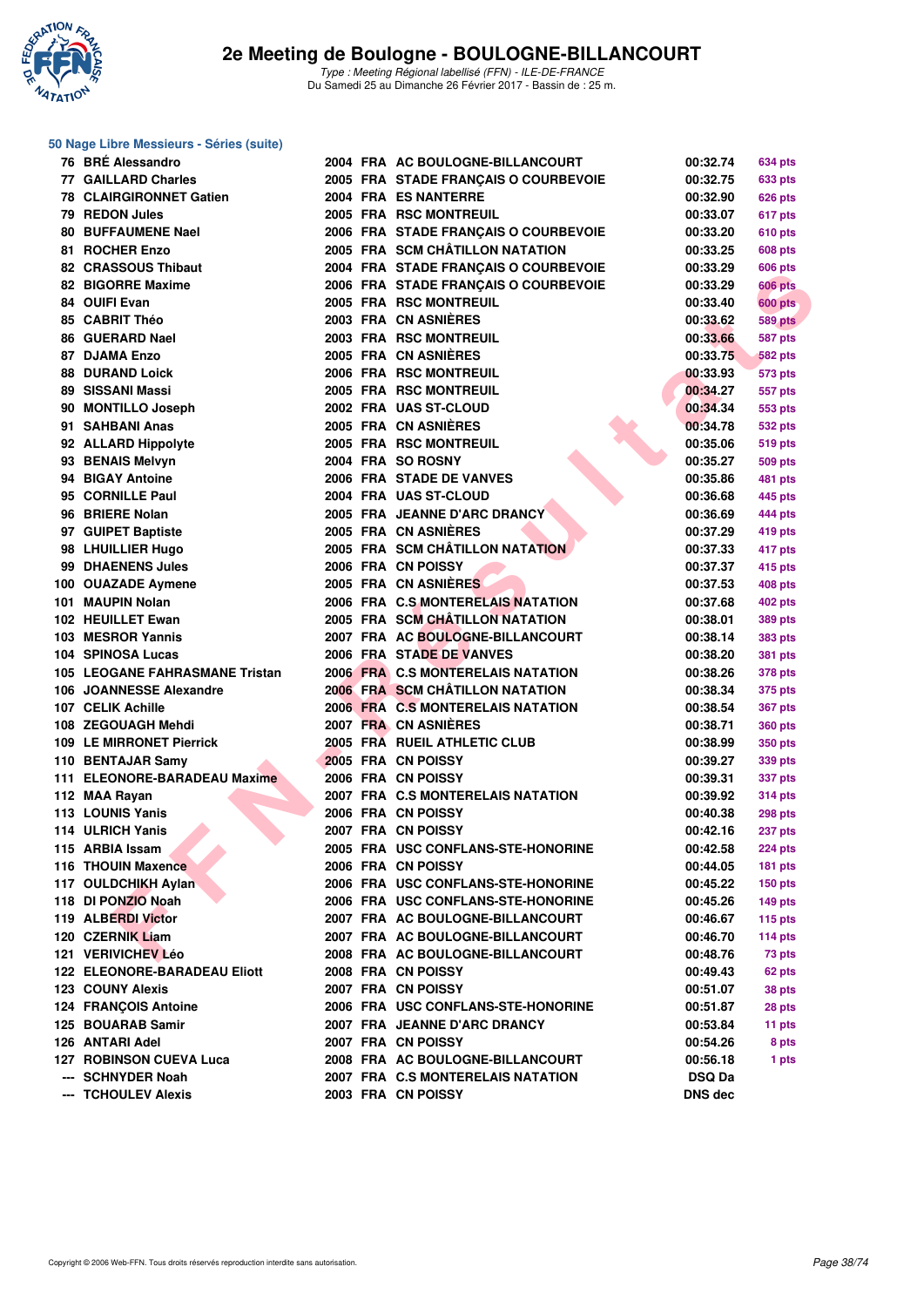

| 50 Nage Libre Messieurs - Séries (suite)                               |                                                            |                |                 |
|------------------------------------------------------------------------|------------------------------------------------------------|----------------|-----------------|
| --- MASINGUE Edgar                                                     | 2006 FRA SCM CHÂTILLON NATATION                            | <b>DNS</b> dec |                 |
| --- FATHI Yassine                                                      | 2003 FRA CSM GENEVILLIERS                                  | <b>DNS Nd</b>  |                 |
|                                                                        |                                                            |                |                 |
| 100 Nage Libre Messieurs - Finale A 17-18 ans (Samedi 25 Février 2017) |                                                            |                |                 |
| 1 REY Martin                                                           | <b>1999 FRA RSC MONTREUIL</b>                              | 00:55.29       |                 |
| 2 ARRANZ William                                                       |                                                            |                | 1079 pts        |
| 3 CYRILLA Yoan                                                         | 2000 USA AC BOULOGNE-BILLANCOURT<br>2000 FRA RSC MONTREUIL | 00:55.92       | 1058 pts        |
|                                                                        | 1999 FRA CN ASNIERES                                       | 00:57.56       | <b>1006 pts</b> |
| 4 MENNANE Mustapha                                                     | 1999 FRA CN ASNIÈRES                                       | 00:58.69       | <b>970 pts</b>  |
| 5 LEITAO Florian                                                       |                                                            | 00:58.80       | 967 pts         |
| 6 PAREN Maxime                                                         | 2000 FRA AC BOULOGNE-BILLANCOURT                           | 00:59.96       | 931 pts         |
| --- TOUQUET Maxence                                                    | 2000 FRA UAS ST-CLOUD                                      | <b>DNS</b> dec |                 |
| --- GILLET Adrien                                                      | 2000 FRA AAS SARCELLES NATATION 95                         | <b>DNS dec</b> |                 |
|                                                                        |                                                            |                |                 |
| 100 Nage Libre Messieurs - Finale A 15-16 ans (Samedi 25 Février 2017) |                                                            |                |                 |
| 1 GUIOUBLY Yannis                                                      | 2001 FRA AC BOULOGNE-BILLANCOURT                           | 00:54.20       | <b>1115 pts</b> |
| 2 CHALENDAR Noé                                                        | 2001 FRA AC BOULOGNE-BILLANCOURT                           | 00:55.93       | 1058 pts        |
| 3 NDIAYE Amadou                                                        | 2001 FRA S.M MONTROUGE                                     | 00:56.60       | 1036 pts        |
| 4 QUANTIN Hugo                                                         | 2001 FRA CSN GUYANCOURT                                    | 00:57.99       | 992 pts         |
| 5 ZAWADSKI Paul                                                        | 2002 FRA CSN GUYANCOURT                                    | 00:59.30       | 951 pts         |
| 6 THIBAUT Jules                                                        | 2002 FRA AC BOULOGNE-BILLANCOURT                           | 00:59.44       | 947 pts         |
| <b>7 ALLAL Fares</b>                                                   | 2001 FRA ES NANTERRE                                       | 00:59.95       | 931 pts         |
| 8 BEKKA Rayane                                                         | 2002 FRA ES NANTERRE                                       | 01:00.72       | <b>908 pts</b>  |
|                                                                        |                                                            |                |                 |
|                                                                        |                                                            |                |                 |
| 100 Nage Libre Messieurs - Finale A 14 ans (Samedi 25 Février 2017)    |                                                            |                |                 |
| 1 CRETET Dorian                                                        | 2003 FRA ES MASSY NATATION                                 | 00:56.80       | 1030 pts        |
| 2 ALLAL Nail                                                           | 2003 FRA ES NANTERRE                                       | 00:57.96       | 993 pts         |
| 3 RENE CORAIL Yann                                                     | 2003 FRA CSN GUYANCOURT                                    | 00:57.99       | 992 pts         |
| <b>4 ZEINATY Thomas</b>                                                | 2003 FRA STADE FRANÇAIS O COURBEVOIE                       | 00:58.79       | <b>967 pts</b>  |
| 5 LIN Julien                                                           | 2003 FRA CN ASNIÈRES                                       | 01:00.47       | 915 pts         |
| 6 DJAMA Axel                                                           | 2003 FRA CN ASNIERES                                       | 01:00.85       | 904 pts         |
| <b>7 KINGUE MOUSSINGA Theodore</b>                                     | 2003 FRA CN ASNIÈRES                                       | 01:02.18       | 864 pts         |
| 8 LOTENBERG Rayane                                                     | 2003 FRA STADE FRANÇAIS O COURBEVOIE                       | 01:02.46       | 856 pts         |
|                                                                        |                                                            |                |                 |
| 100 Nage Libre Messieurs - Finale A 13 ans (Samedi 25 Février 2017)    |                                                            |                |                 |
|                                                                        |                                                            |                |                 |
| 1 LUQUET Maxime                                                        | 2004 FRA OLYMPIQUE LA GARENNE-COLOMBES                     | 01:00.93       | 902 pts         |
| 2 CHESNAIS Alexis                                                      | 2004 FRA VILLEMONBLE SPORTS NATATION                       | 01:03.90       | 815 pts         |
| 3 VERNET Hadrien                                                       | 2004 FRA AQUA VALLÉE-DE-CHEVREUSE                          | 01:04.54       | 796 pts         |
| 4 CURTI Léo                                                            | 2004 FRA RUEIL ATHLETIC CLUB                               | 01:05.67       | 765 pts         |
| 5 AKOPYAN Sergey                                                       | 2004 RUS STADE FRANÇAIS O COURBEVOIE                       | 01:06.88       | <b>732 pts</b>  |
| 6 WALD Benjamin                                                        | 2004 FRA AC BOULOGNE-BILLANCOURT                           | 01:07.16       | <b>724 pts</b>  |
| 7 MEDDAHI Massyl                                                       | <b>2004 FRA CSN GUYANCOURT</b>                             | 01:07.89       | 705 pts         |
| 8 COCHARD Mathieu                                                      | 2004 FRA ES MASSY NATATION                                 | 01:08.81       | <b>681 pts</b>  |
|                                                                        |                                                            |                |                 |
| 100 Nage Libre Messieurs - Finale A 12 ans (Samedi 25 Février 2017)    |                                                            |                |                 |
| 1 PAYRARD Ulysse                                                       | 2005 FRA STADE FRANÇAIS O COURBEVOIE                       | 01:02.56       | 853 pts         |
| 2 POBEL-CRAPPE Matys                                                   | 2005 FRA CSN GUYANCOURT                                    | 01:07.36       | <b>719 pts</b>  |
| 3 BAUDARD-GUILLOT Malo                                                 | 2005 FRA CN ASNIÈRES                                       | 01:09.28       | <b>668 pts</b>  |
| 4 ATCHANE Yanis                                                        | 2005 FRA CSN GUYANCOURT                                    | 01:11.85       | <b>604 pts</b>  |
| 5 FAUCONNIER Basile                                                    | 2005 FRA AQUA VALLÉE-DE-CHEVREUSE                          | 01:12.69       | <b>583 pts</b>  |
| 6 GAILLARD Charles                                                     | 2005 FRA STADE FRANÇAIS O COURBEVOIE                       | 01:15.82       | <b>510 pts</b>  |
| 7 DJAMA Enzo                                                           | 2005 FRA CN ASNIÈRES                                       |                |                 |
|                                                                        |                                                            | 01:17.49       | 473 pts         |
| --- AIT MOHAND Massinissa                                              | 2005 FRA MONTIGNY NATATION                                 | <b>DNS dec</b> |                 |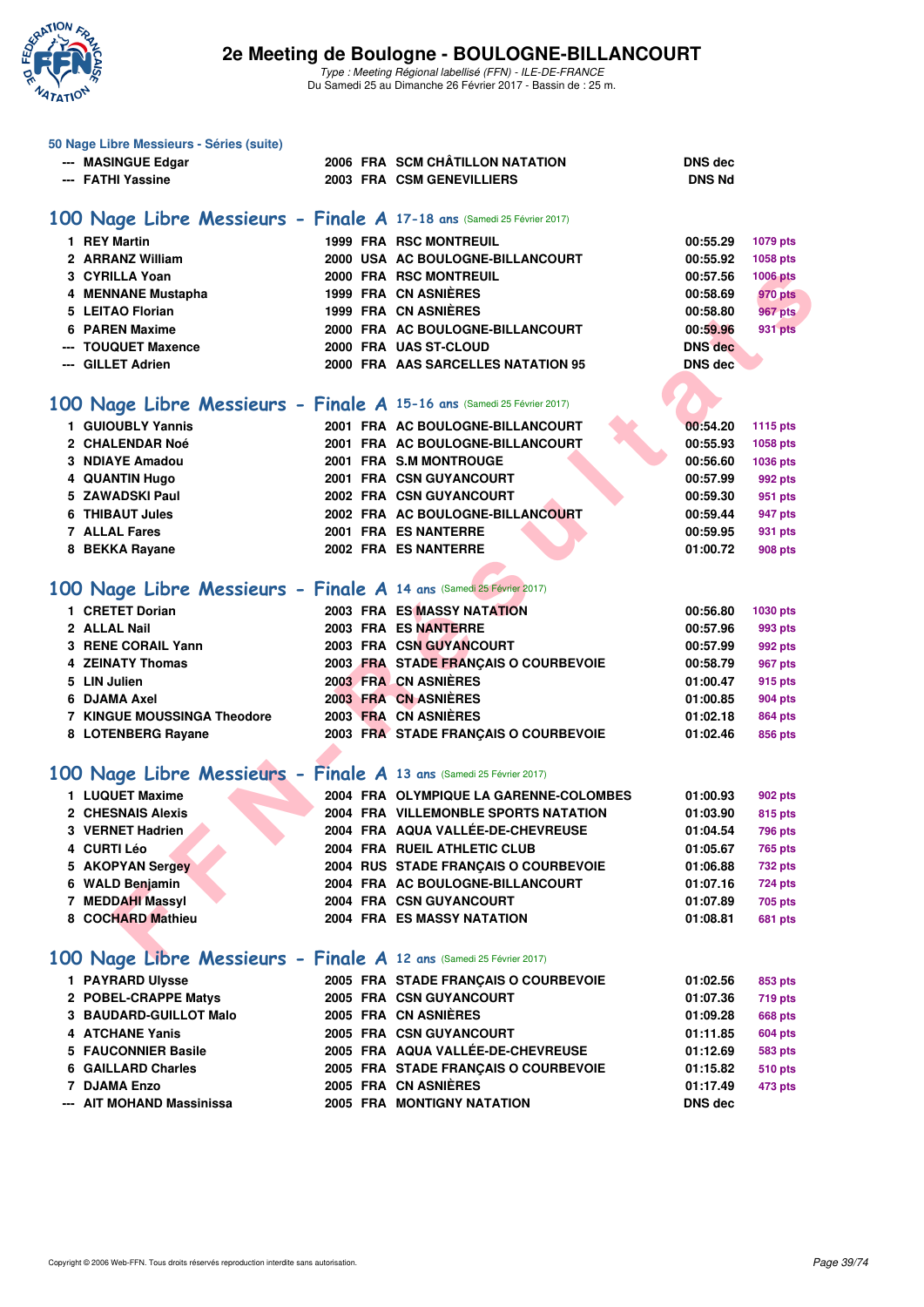

## **[100 Nage Libre Messieurs - Finale A](http://www.ffnatation.fr/webffn/resultats.php?idact=nat&go=epr&idcpt=42219&idepr=52) 11 ans** (Samedi 25 Février 2017)

| $\cdots$                                                            |  |                                        |          |                 |
|---------------------------------------------------------------------|--|----------------------------------------|----------|-----------------|
| 1 CHALENDAR Alexandre                                               |  | 2006 FRA AC BOULOGNE-BILLANCOURT       | 01:07.70 | 710 pts         |
| 2 BRINDEJONC Matis                                                  |  | 2006 FRA ES MASSY NATATION             | 01:08.95 | 677 pts         |
| <b>3 BUFFAUMENE Nael</b>                                            |  | 2006 FRA STADE FRANÇAIS O COURBEVOIE   | 01:15.49 | <b>518 pts</b>  |
| 4 BIGORRE Maxime                                                    |  | 2006 FRA STADE FRANÇAIS O COURBEVOIE   | 01:16.77 | 489 pts         |
| 5 NEDELLEC Hugo                                                     |  | 2006 FRA AQUA VALLÉE-DE-CHEVREUSE      | 01:19.01 | 441 pts         |
| 6 MAUPIN Nolan                                                      |  | 2006 FRA C.S MONTERELAIS NATATION      | 01:21.16 | 397 pts         |
| <b>7 DHAENENS Jules</b>                                             |  | 2006 FRA CN POISSY                     | 01:22.50 | <b>370 pts</b>  |
| 8 AZZOUZ Anis                                                       |  | 2006 FRA S.M MONTROUGE                 | 01:27.36 | <b>283 pts</b>  |
|                                                                     |  |                                        |          |                 |
| 100 Nage Libre Messieurs - Finale A 10 ans (Samedi 25 Février 2017) |  |                                        |          |                 |
| 1 LEE-BOUHOURS Florian                                              |  | 2007 FRA AQUA VALLÉE-DE-CHEVREUSE      | 01:17.68 | <b>469 pts</b>  |
| 2 BONDOUY Marlon                                                    |  | <b>2007 FRA ES MASSY NATATION</b>      | 01:24.06 | <b>341 pts</b>  |
| 3 ZEGOUAGH Mehdi                                                    |  | 2007 FRA CN ASNIERES                   | 01:24.21 | <b>338 pts</b>  |
| 4 ANOYVEGA LANCON Hugo                                              |  | 2007 FRA STADE DE VANVES               | 01:24.99 | <b>324 pts</b>  |
| 5 MAA Rayan                                                         |  | 2007 FRA C.S MONTERELAIS NATATION      | 01:31.26 | <b>221 pts</b>  |
| 6 KOUADIO-LE REST Liam                                              |  | 2007 FRA STADE DE VANVES               | 01:32.14 | <b>208 pts</b>  |
| 7 ULRICH Yanis                                                      |  | 2007 FRA CN POISSY                     | 01:35.03 | 169 pts         |
| 8 DARRAS Luc                                                        |  | 2007 FRA STADE DE VANVES               | 01:43.95 | 73 pts          |
|                                                                     |  |                                        |          |                 |
| 100 Nage Libre Messieurs - Finale A 9 ans (Samedi 25 Février 2017)  |  |                                        |          |                 |
| 1 NEDELLEC Martin                                                   |  | 2008 FRA AQUA VALLÉE-DE-CHEVREUSE      | 01:38.83 | $123$ pts       |
| 2 TUR Maxime                                                        |  | 2008 FRA AQUA VALLÉE-DE-CHEVREUSE      | 01:47.85 | 43 pts          |
| 3 ELEONORE-BARADEAU Eliott                                          |  | 2008 FRA CN POISSY                     | 01:49.90 | 31 pts          |
|                                                                     |  |                                        |          |                 |
| 100 Nage Libre Messieurs - Séries (Samedi 25 Février 2017)          |  |                                        |          |                 |
| 1 GUIOUBLY Yannis                                                   |  | 2001 FRA AC BOULOGNE-BILLANCOURT       | 00:55.00 | 1088 pts        |
| 2 REY Martin                                                        |  | <b>1999 FRA RSC MONTREUIL</b>          | 00:55.63 | 1068 pts        |
| 3 ARRANZ William                                                    |  | 2000 USA AC BOULOGNE-BILLANCOURT       | 00:56.06 | 1054 pts        |
| 4 MENNANE Mustapha                                                  |  | <b>1999 FRA CN ASNIERES</b>            | 00:56.25 | <b>1047 pts</b> |
| 5 NDIAYE Amadou                                                     |  | 2001 FRA S.M MONTROUGE                 | 00:56.52 | 1039 pts        |
| <b>6 CHALENDAR Noé</b>                                              |  | 2001 FRA AC BOULOGNE-BILLANCOURT       | 00:57.20 | <b>1017 pts</b> |
| 7 CRETET Dorian                                                     |  | <b>2003 FRA ES MASSY NATATION</b>      | 00:57.56 | <b>1006 pts</b> |
| 8 CYRILLA Yoan                                                      |  | 2000 FRA RSC MONTREUIL                 | 00:57.95 | 993 pts         |
| 9 QUANTIN Hugo                                                      |  | 2001 FRA CSN GUYANCOURT                | 00:58.33 | 981 pts         |
| 10 TAPIA Olivier                                                    |  | 2000 FRA CSM GENEVILLIERS              | 00:58.46 | 977 pts         |
| 11 RENE CORAIL Yann                                                 |  | <b>2003 FRA CSN GUYANCOURT</b>         | 00:58.74 | 968 pts         |
| <b>12 ZEINATY Thomas</b>                                            |  | 2003 FRA STADE FRANÇAIS O COURBEVOIE   | 00:58.99 | 961 pts         |
| 13 ZAWADSKI Paul                                                    |  | 2002 FRA CSN GUYANCOURT                | 00:59.00 | 960 pts         |
| 14 ALLAL Nail                                                       |  | 2003 FRA ESNANTERRE                    | 00:59.02 | 960 pts         |
| 15 LEITAO Florian                                                   |  | 1999 FRA CN ASNIÈRES                   | 00:59.30 | 951 pts         |
| 16 TOUQUET Maxence                                                  |  | 2000 FRA UAS ST-CLOUD                  | 00:59.52 | 944 pts         |
| <b>17 PAREN Maxime</b>                                              |  | 2000 FRA AC BOULOGNE-BILLANCOURT       | 00:59.62 | 941 pts         |
| <b>18 THIBAUT Jules</b>                                             |  | 2002 FRA AC BOULOGNE-BILLANCOURT       | 01:00.05 | 928 pts         |
| 19 GILLET Adrien                                                    |  | 2000 FRA AAS SARCELLES NATATION 95     | 01:00.09 | 927 pts         |
| 20 BEKKA Rayane                                                     |  | 2002 FRA ES NANTERRE                   | 01:00.27 | 921 pts         |
| 21 DJAMA Axel                                                       |  | 2003 FRA CN ASNIERES                   | 01:00.58 | 912 pts         |
| 22 ALLAL Fares                                                      |  | 2001 FRA ES NANTERRE                   | 01:00.74 | 907 pts         |
| 23 LIN Julien                                                       |  | 2003 FRA CN ASNIERES                   | 01:00.81 | 905 pts         |
| 24 HIRCHI Axel                                                      |  | 2002 FRA CN ASNIÈRES                   | 01:01.15 | 895 pts         |
| 25 LUQUET Maxime                                                    |  | 2004 FRA OLYMPIQUE LA GARENNE-COLOMBES | 01:01.26 | 892 pts         |
| 26 LOTENBERG Rayane                                                 |  | 2003 FRA STADE FRANÇAIS O COURBEVOIE   | 01:01.45 | 886 pts         |
| 27 KINGUE MOUSSINGA Theodore                                        |  | 2003 FRA CN ASNIÈRES                   | 01:01.50 | 885 pts         |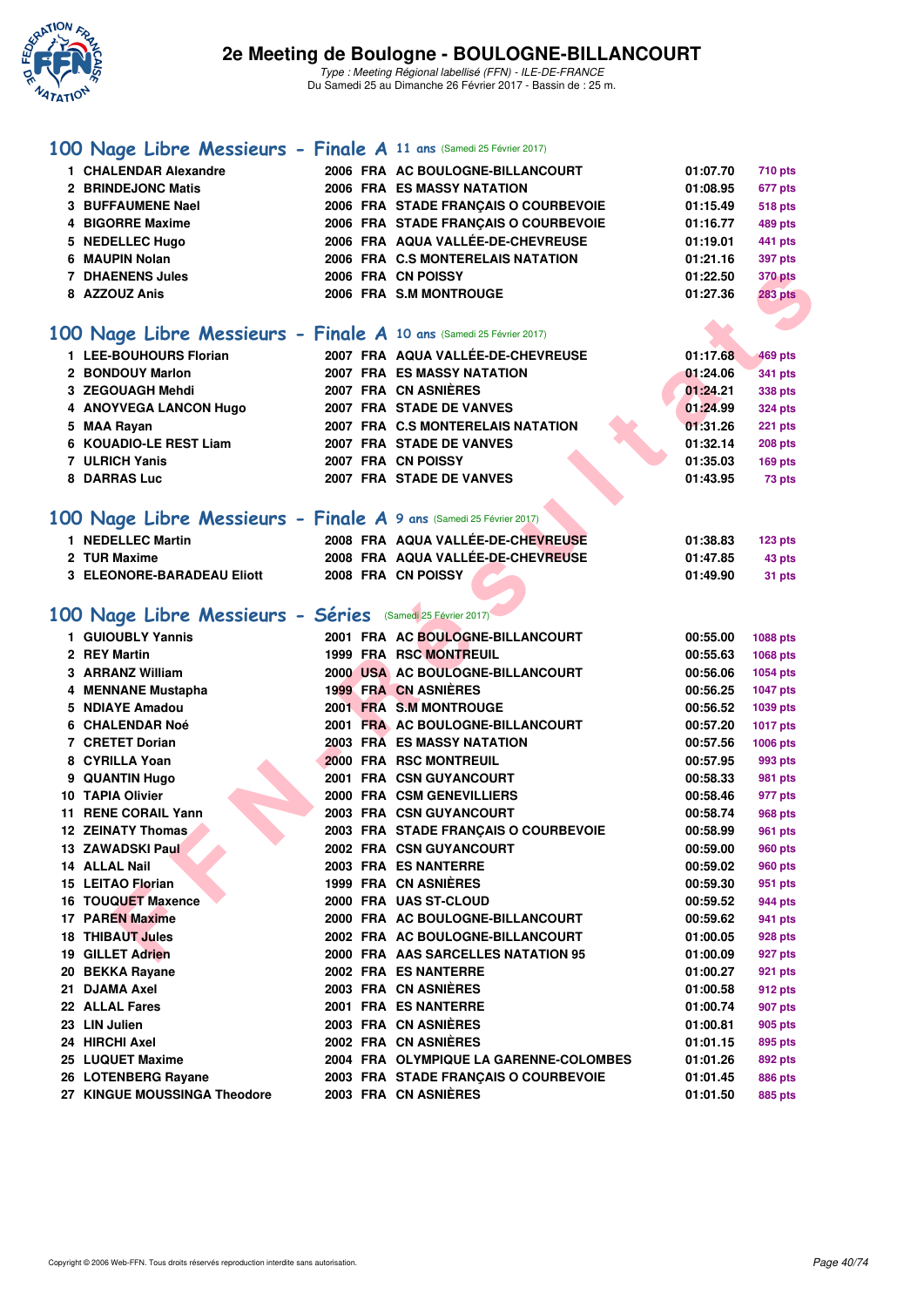

### **100 Nage Libre Messieurs - Séries (suite)**

|                                                                                                                                                                                                                                                                                                                                                                                                                                                                                                                                                                                                                                                                                                                                                                                                                                                                                                                                                                                                                                                                                                                                                                                                                      |  | 01:01.52                                                                                                                                                                                                                                                                                                                                                                                                                                                                                                                                                                                                                                                                                                                                                                                                                                                                                                                                                                                                                                                                                                                                                                                                                                                                                                                                                                                                                                                                                                                                                                                                                                                                                                                                                         | <b>884 pts</b>                                                                                                                                                                                                                                                                               |
|----------------------------------------------------------------------------------------------------------------------------------------------------------------------------------------------------------------------------------------------------------------------------------------------------------------------------------------------------------------------------------------------------------------------------------------------------------------------------------------------------------------------------------------------------------------------------------------------------------------------------------------------------------------------------------------------------------------------------------------------------------------------------------------------------------------------------------------------------------------------------------------------------------------------------------------------------------------------------------------------------------------------------------------------------------------------------------------------------------------------------------------------------------------------------------------------------------------------|--|------------------------------------------------------------------------------------------------------------------------------------------------------------------------------------------------------------------------------------------------------------------------------------------------------------------------------------------------------------------------------------------------------------------------------------------------------------------------------------------------------------------------------------------------------------------------------------------------------------------------------------------------------------------------------------------------------------------------------------------------------------------------------------------------------------------------------------------------------------------------------------------------------------------------------------------------------------------------------------------------------------------------------------------------------------------------------------------------------------------------------------------------------------------------------------------------------------------------------------------------------------------------------------------------------------------------------------------------------------------------------------------------------------------------------------------------------------------------------------------------------------------------------------------------------------------------------------------------------------------------------------------------------------------------------------------------------------------------------------------------------------------|----------------------------------------------------------------------------------------------------------------------------------------------------------------------------------------------------------------------------------------------------------------------------------------------|
|                                                                                                                                                                                                                                                                                                                                                                                                                                                                                                                                                                                                                                                                                                                                                                                                                                                                                                                                                                                                                                                                                                                                                                                                                      |  | 01:01.98                                                                                                                                                                                                                                                                                                                                                                                                                                                                                                                                                                                                                                                                                                                                                                                                                                                                                                                                                                                                                                                                                                                                                                                                                                                                                                                                                                                                                                                                                                                                                                                                                                                                                                                                                         | 870 pts                                                                                                                                                                                                                                                                                      |
|                                                                                                                                                                                                                                                                                                                                                                                                                                                                                                                                                                                                                                                                                                                                                                                                                                                                                                                                                                                                                                                                                                                                                                                                                      |  | 01:02.20                                                                                                                                                                                                                                                                                                                                                                                                                                                                                                                                                                                                                                                                                                                                                                                                                                                                                                                                                                                                                                                                                                                                                                                                                                                                                                                                                                                                                                                                                                                                                                                                                                                                                                                                                         | 864 pts                                                                                                                                                                                                                                                                                      |
|                                                                                                                                                                                                                                                                                                                                                                                                                                                                                                                                                                                                                                                                                                                                                                                                                                                                                                                                                                                                                                                                                                                                                                                                                      |  | 01:02.24                                                                                                                                                                                                                                                                                                                                                                                                                                                                                                                                                                                                                                                                                                                                                                                                                                                                                                                                                                                                                                                                                                                                                                                                                                                                                                                                                                                                                                                                                                                                                                                                                                                                                                                                                         | 863 pts                                                                                                                                                                                                                                                                                      |
|                                                                                                                                                                                                                                                                                                                                                                                                                                                                                                                                                                                                                                                                                                                                                                                                                                                                                                                                                                                                                                                                                                                                                                                                                      |  | 01:02.32                                                                                                                                                                                                                                                                                                                                                                                                                                                                                                                                                                                                                                                                                                                                                                                                                                                                                                                                                                                                                                                                                                                                                                                                                                                                                                                                                                                                                                                                                                                                                                                                                                                                                                                                                         | 860 pts                                                                                                                                                                                                                                                                                      |
|                                                                                                                                                                                                                                                                                                                                                                                                                                                                                                                                                                                                                                                                                                                                                                                                                                                                                                                                                                                                                                                                                                                                                                                                                      |  | 01:02.49                                                                                                                                                                                                                                                                                                                                                                                                                                                                                                                                                                                                                                                                                                                                                                                                                                                                                                                                                                                                                                                                                                                                                                                                                                                                                                                                                                                                                                                                                                                                                                                                                                                                                                                                                         | 855 pts                                                                                                                                                                                                                                                                                      |
|                                                                                                                                                                                                                                                                                                                                                                                                                                                                                                                                                                                                                                                                                                                                                                                                                                                                                                                                                                                                                                                                                                                                                                                                                      |  | 01:02.89                                                                                                                                                                                                                                                                                                                                                                                                                                                                                                                                                                                                                                                                                                                                                                                                                                                                                                                                                                                                                                                                                                                                                                                                                                                                                                                                                                                                                                                                                                                                                                                                                                                                                                                                                         | 844 pts                                                                                                                                                                                                                                                                                      |
|                                                                                                                                                                                                                                                                                                                                                                                                                                                                                                                                                                                                                                                                                                                                                                                                                                                                                                                                                                                                                                                                                                                                                                                                                      |  | 01:02.92                                                                                                                                                                                                                                                                                                                                                                                                                                                                                                                                                                                                                                                                                                                                                                                                                                                                                                                                                                                                                                                                                                                                                                                                                                                                                                                                                                                                                                                                                                                                                                                                                                                                                                                                                         | <b>843 pts</b>                                                                                                                                                                                                                                                                               |
|                                                                                                                                                                                                                                                                                                                                                                                                                                                                                                                                                                                                                                                                                                                                                                                                                                                                                                                                                                                                                                                                                                                                                                                                                      |  | 01:03.22                                                                                                                                                                                                                                                                                                                                                                                                                                                                                                                                                                                                                                                                                                                                                                                                                                                                                                                                                                                                                                                                                                                                                                                                                                                                                                                                                                                                                                                                                                                                                                                                                                                                                                                                                         | 834 pts                                                                                                                                                                                                                                                                                      |
|                                                                                                                                                                                                                                                                                                                                                                                                                                                                                                                                                                                                                                                                                                                                                                                                                                                                                                                                                                                                                                                                                                                                                                                                                      |  | 01:03.29                                                                                                                                                                                                                                                                                                                                                                                                                                                                                                                                                                                                                                                                                                                                                                                                                                                                                                                                                                                                                                                                                                                                                                                                                                                                                                                                                                                                                                                                                                                                                                                                                                                                                                                                                         | <b>832 pts</b>                                                                                                                                                                                                                                                                               |
|                                                                                                                                                                                                                                                                                                                                                                                                                                                                                                                                                                                                                                                                                                                                                                                                                                                                                                                                                                                                                                                                                                                                                                                                                      |  |                                                                                                                                                                                                                                                                                                                                                                                                                                                                                                                                                                                                                                                                                                                                                                                                                                                                                                                                                                                                                                                                                                                                                                                                                                                                                                                                                                                                                                                                                                                                                                                                                                                                                                                                                                  | <b>828 pts</b>                                                                                                                                                                                                                                                                               |
|                                                                                                                                                                                                                                                                                                                                                                                                                                                                                                                                                                                                                                                                                                                                                                                                                                                                                                                                                                                                                                                                                                                                                                                                                      |  |                                                                                                                                                                                                                                                                                                                                                                                                                                                                                                                                                                                                                                                                                                                                                                                                                                                                                                                                                                                                                                                                                                                                                                                                                                                                                                                                                                                                                                                                                                                                                                                                                                                                                                                                                                  | 828 pts                                                                                                                                                                                                                                                                                      |
|                                                                                                                                                                                                                                                                                                                                                                                                                                                                                                                                                                                                                                                                                                                                                                                                                                                                                                                                                                                                                                                                                                                                                                                                                      |  |                                                                                                                                                                                                                                                                                                                                                                                                                                                                                                                                                                                                                                                                                                                                                                                                                                                                                                                                                                                                                                                                                                                                                                                                                                                                                                                                                                                                                                                                                                                                                                                                                                                                                                                                                                  | 818 pts                                                                                                                                                                                                                                                                                      |
|                                                                                                                                                                                                                                                                                                                                                                                                                                                                                                                                                                                                                                                                                                                                                                                                                                                                                                                                                                                                                                                                                                                                                                                                                      |  |                                                                                                                                                                                                                                                                                                                                                                                                                                                                                                                                                                                                                                                                                                                                                                                                                                                                                                                                                                                                                                                                                                                                                                                                                                                                                                                                                                                                                                                                                                                                                                                                                                                                                                                                                                  | <b>810 pts</b>                                                                                                                                                                                                                                                                               |
|                                                                                                                                                                                                                                                                                                                                                                                                                                                                                                                                                                                                                                                                                                                                                                                                                                                                                                                                                                                                                                                                                                                                                                                                                      |  |                                                                                                                                                                                                                                                                                                                                                                                                                                                                                                                                                                                                                                                                                                                                                                                                                                                                                                                                                                                                                                                                                                                                                                                                                                                                                                                                                                                                                                                                                                                                                                                                                                                                                                                                                                  | <b>806 pts</b>                                                                                                                                                                                                                                                                               |
|                                                                                                                                                                                                                                                                                                                                                                                                                                                                                                                                                                                                                                                                                                                                                                                                                                                                                                                                                                                                                                                                                                                                                                                                                      |  |                                                                                                                                                                                                                                                                                                                                                                                                                                                                                                                                                                                                                                                                                                                                                                                                                                                                                                                                                                                                                                                                                                                                                                                                                                                                                                                                                                                                                                                                                                                                                                                                                                                                                                                                                                  | 795 pts                                                                                                                                                                                                                                                                                      |
|                                                                                                                                                                                                                                                                                                                                                                                                                                                                                                                                                                                                                                                                                                                                                                                                                                                                                                                                                                                                                                                                                                                                                                                                                      |  |                                                                                                                                                                                                                                                                                                                                                                                                                                                                                                                                                                                                                                                                                                                                                                                                                                                                                                                                                                                                                                                                                                                                                                                                                                                                                                                                                                                                                                                                                                                                                                                                                                                                                                                                                                  | 793 pts                                                                                                                                                                                                                                                                                      |
|                                                                                                                                                                                                                                                                                                                                                                                                                                                                                                                                                                                                                                                                                                                                                                                                                                                                                                                                                                                                                                                                                                                                                                                                                      |  |                                                                                                                                                                                                                                                                                                                                                                                                                                                                                                                                                                                                                                                                                                                                                                                                                                                                                                                                                                                                                                                                                                                                                                                                                                                                                                                                                                                                                                                                                                                                                                                                                                                                                                                                                                  | 791 pts                                                                                                                                                                                                                                                                                      |
|                                                                                                                                                                                                                                                                                                                                                                                                                                                                                                                                                                                                                                                                                                                                                                                                                                                                                                                                                                                                                                                                                                                                                                                                                      |  |                                                                                                                                                                                                                                                                                                                                                                                                                                                                                                                                                                                                                                                                                                                                                                                                                                                                                                                                                                                                                                                                                                                                                                                                                                                                                                                                                                                                                                                                                                                                                                                                                                                                                                                                                                  | 788 pts                                                                                                                                                                                                                                                                                      |
|                                                                                                                                                                                                                                                                                                                                                                                                                                                                                                                                                                                                                                                                                                                                                                                                                                                                                                                                                                                                                                                                                                                                                                                                                      |  |                                                                                                                                                                                                                                                                                                                                                                                                                                                                                                                                                                                                                                                                                                                                                                                                                                                                                                                                                                                                                                                                                                                                                                                                                                                                                                                                                                                                                                                                                                                                                                                                                                                                                                                                                                  |                                                                                                                                                                                                                                                                                              |
|                                                                                                                                                                                                                                                                                                                                                                                                                                                                                                                                                                                                                                                                                                                                                                                                                                                                                                                                                                                                                                                                                                                                                                                                                      |  |                                                                                                                                                                                                                                                                                                                                                                                                                                                                                                                                                                                                                                                                                                                                                                                                                                                                                                                                                                                                                                                                                                                                                                                                                                                                                                                                                                                                                                                                                                                                                                                                                                                                                                                                                                  | 785 pts                                                                                                                                                                                                                                                                                      |
|                                                                                                                                                                                                                                                                                                                                                                                                                                                                                                                                                                                                                                                                                                                                                                                                                                                                                                                                                                                                                                                                                                                                                                                                                      |  |                                                                                                                                                                                                                                                                                                                                                                                                                                                                                                                                                                                                                                                                                                                                                                                                                                                                                                                                                                                                                                                                                                                                                                                                                                                                                                                                                                                                                                                                                                                                                                                                                                                                                                                                                                  | 780 pts                                                                                                                                                                                                                                                                                      |
|                                                                                                                                                                                                                                                                                                                                                                                                                                                                                                                                                                                                                                                                                                                                                                                                                                                                                                                                                                                                                                                                                                                                                                                                                      |  |                                                                                                                                                                                                                                                                                                                                                                                                                                                                                                                                                                                                                                                                                                                                                                                                                                                                                                                                                                                                                                                                                                                                                                                                                                                                                                                                                                                                                                                                                                                                                                                                                                                                                                                                                                  | 778 pts                                                                                                                                                                                                                                                                                      |
|                                                                                                                                                                                                                                                                                                                                                                                                                                                                                                                                                                                                                                                                                                                                                                                                                                                                                                                                                                                                                                                                                                                                                                                                                      |  |                                                                                                                                                                                                                                                                                                                                                                                                                                                                                                                                                                                                                                                                                                                                                                                                                                                                                                                                                                                                                                                                                                                                                                                                                                                                                                                                                                                                                                                                                                                                                                                                                                                                                                                                                                  | 774 pts                                                                                                                                                                                                                                                                                      |
|                                                                                                                                                                                                                                                                                                                                                                                                                                                                                                                                                                                                                                                                                                                                                                                                                                                                                                                                                                                                                                                                                                                                                                                                                      |  |                                                                                                                                                                                                                                                                                                                                                                                                                                                                                                                                                                                                                                                                                                                                                                                                                                                                                                                                                                                                                                                                                                                                                                                                                                                                                                                                                                                                                                                                                                                                                                                                                                                                                                                                                                  | 770 pts                                                                                                                                                                                                                                                                                      |
|                                                                                                                                                                                                                                                                                                                                                                                                                                                                                                                                                                                                                                                                                                                                                                                                                                                                                                                                                                                                                                                                                                                                                                                                                      |  |                                                                                                                                                                                                                                                                                                                                                                                                                                                                                                                                                                                                                                                                                                                                                                                                                                                                                                                                                                                                                                                                                                                                                                                                                                                                                                                                                                                                                                                                                                                                                                                                                                                                                                                                                                  | 760 pts                                                                                                                                                                                                                                                                                      |
|                                                                                                                                                                                                                                                                                                                                                                                                                                                                                                                                                                                                                                                                                                                                                                                                                                                                                                                                                                                                                                                                                                                                                                                                                      |  |                                                                                                                                                                                                                                                                                                                                                                                                                                                                                                                                                                                                                                                                                                                                                                                                                                                                                                                                                                                                                                                                                                                                                                                                                                                                                                                                                                                                                                                                                                                                                                                                                                                                                                                                                                  | 759 pts                                                                                                                                                                                                                                                                                      |
|                                                                                                                                                                                                                                                                                                                                                                                                                                                                                                                                                                                                                                                                                                                                                                                                                                                                                                                                                                                                                                                                                                                                                                                                                      |  |                                                                                                                                                                                                                                                                                                                                                                                                                                                                                                                                                                                                                                                                                                                                                                                                                                                                                                                                                                                                                                                                                                                                                                                                                                                                                                                                                                                                                                                                                                                                                                                                                                                                                                                                                                  | 758 pts                                                                                                                                                                                                                                                                                      |
|                                                                                                                                                                                                                                                                                                                                                                                                                                                                                                                                                                                                                                                                                                                                                                                                                                                                                                                                                                                                                                                                                                                                                                                                                      |  |                                                                                                                                                                                                                                                                                                                                                                                                                                                                                                                                                                                                                                                                                                                                                                                                                                                                                                                                                                                                                                                                                                                                                                                                                                                                                                                                                                                                                                                                                                                                                                                                                                                                                                                                                                  | 755 pts                                                                                                                                                                                                                                                                                      |
|                                                                                                                                                                                                                                                                                                                                                                                                                                                                                                                                                                                                                                                                                                                                                                                                                                                                                                                                                                                                                                                                                                                                                                                                                      |  |                                                                                                                                                                                                                                                                                                                                                                                                                                                                                                                                                                                                                                                                                                                                                                                                                                                                                                                                                                                                                                                                                                                                                                                                                                                                                                                                                                                                                                                                                                                                                                                                                                                                                                                                                                  | 750 pts                                                                                                                                                                                                                                                                                      |
|                                                                                                                                                                                                                                                                                                                                                                                                                                                                                                                                                                                                                                                                                                                                                                                                                                                                                                                                                                                                                                                                                                                                                                                                                      |  |                                                                                                                                                                                                                                                                                                                                                                                                                                                                                                                                                                                                                                                                                                                                                                                                                                                                                                                                                                                                                                                                                                                                                                                                                                                                                                                                                                                                                                                                                                                                                                                                                                                                                                                                                                  | 738 pts                                                                                                                                                                                                                                                                                      |
|                                                                                                                                                                                                                                                                                                                                                                                                                                                                                                                                                                                                                                                                                                                                                                                                                                                                                                                                                                                                                                                                                                                                                                                                                      |  |                                                                                                                                                                                                                                                                                                                                                                                                                                                                                                                                                                                                                                                                                                                                                                                                                                                                                                                                                                                                                                                                                                                                                                                                                                                                                                                                                                                                                                                                                                                                                                                                                                                                                                                                                                  | <b>734 pts</b>                                                                                                                                                                                                                                                                               |
|                                                                                                                                                                                                                                                                                                                                                                                                                                                                                                                                                                                                                                                                                                                                                                                                                                                                                                                                                                                                                                                                                                                                                                                                                      |  |                                                                                                                                                                                                                                                                                                                                                                                                                                                                                                                                                                                                                                                                                                                                                                                                                                                                                                                                                                                                                                                                                                                                                                                                                                                                                                                                                                                                                                                                                                                                                                                                                                                                                                                                                                  | <b>732 pts</b>                                                                                                                                                                                                                                                                               |
|                                                                                                                                                                                                                                                                                                                                                                                                                                                                                                                                                                                                                                                                                                                                                                                                                                                                                                                                                                                                                                                                                                                                                                                                                      |  | 01:07.10                                                                                                                                                                                                                                                                                                                                                                                                                                                                                                                                                                                                                                                                                                                                                                                                                                                                                                                                                                                                                                                                                                                                                                                                                                                                                                                                                                                                                                                                                                                                                                                                                                                                                                                                                         | 726 pts                                                                                                                                                                                                                                                                                      |
|                                                                                                                                                                                                                                                                                                                                                                                                                                                                                                                                                                                                                                                                                                                                                                                                                                                                                                                                                                                                                                                                                                                                                                                                                      |  | 01:07.10                                                                                                                                                                                                                                                                                                                                                                                                                                                                                                                                                                                                                                                                                                                                                                                                                                                                                                                                                                                                                                                                                                                                                                                                                                                                                                                                                                                                                                                                                                                                                                                                                                                                                                                                                         | <b>726 pts</b>                                                                                                                                                                                                                                                                               |
|                                                                                                                                                                                                                                                                                                                                                                                                                                                                                                                                                                                                                                                                                                                                                                                                                                                                                                                                                                                                                                                                                                                                                                                                                      |  | 01:07.12                                                                                                                                                                                                                                                                                                                                                                                                                                                                                                                                                                                                                                                                                                                                                                                                                                                                                                                                                                                                                                                                                                                                                                                                                                                                                                                                                                                                                                                                                                                                                                                                                                                                                                                                                         | <b>725 pts</b>                                                                                                                                                                                                                                                                               |
|                                                                                                                                                                                                                                                                                                                                                                                                                                                                                                                                                                                                                                                                                                                                                                                                                                                                                                                                                                                                                                                                                                                                                                                                                      |  | 01:07.19                                                                                                                                                                                                                                                                                                                                                                                                                                                                                                                                                                                                                                                                                                                                                                                                                                                                                                                                                                                                                                                                                                                                                                                                                                                                                                                                                                                                                                                                                                                                                                                                                                                                                                                                                         | 723 pts                                                                                                                                                                                                                                                                                      |
|                                                                                                                                                                                                                                                                                                                                                                                                                                                                                                                                                                                                                                                                                                                                                                                                                                                                                                                                                                                                                                                                                                                                                                                                                      |  | 01:07.21                                                                                                                                                                                                                                                                                                                                                                                                                                                                                                                                                                                                                                                                                                                                                                                                                                                                                                                                                                                                                                                                                                                                                                                                                                                                                                                                                                                                                                                                                                                                                                                                                                                                                                                                                         | 723 pts                                                                                                                                                                                                                                                                                      |
|                                                                                                                                                                                                                                                                                                                                                                                                                                                                                                                                                                                                                                                                                                                                                                                                                                                                                                                                                                                                                                                                                                                                                                                                                      |  | 01:07.60                                                                                                                                                                                                                                                                                                                                                                                                                                                                                                                                                                                                                                                                                                                                                                                                                                                                                                                                                                                                                                                                                                                                                                                                                                                                                                                                                                                                                                                                                                                                                                                                                                                                                                                                                         | 712 pts                                                                                                                                                                                                                                                                                      |
|                                                                                                                                                                                                                                                                                                                                                                                                                                                                                                                                                                                                                                                                                                                                                                                                                                                                                                                                                                                                                                                                                                                                                                                                                      |  | 01:07.91                                                                                                                                                                                                                                                                                                                                                                                                                                                                                                                                                                                                                                                                                                                                                                                                                                                                                                                                                                                                                                                                                                                                                                                                                                                                                                                                                                                                                                                                                                                                                                                                                                                                                                                                                         | 704 pts                                                                                                                                                                                                                                                                                      |
|                                                                                                                                                                                                                                                                                                                                                                                                                                                                                                                                                                                                                                                                                                                                                                                                                                                                                                                                                                                                                                                                                                                                                                                                                      |  | 01:07.92                                                                                                                                                                                                                                                                                                                                                                                                                                                                                                                                                                                                                                                                                                                                                                                                                                                                                                                                                                                                                                                                                                                                                                                                                                                                                                                                                                                                                                                                                                                                                                                                                                                                                                                                                         | 704 pts                                                                                                                                                                                                                                                                                      |
|                                                                                                                                                                                                                                                                                                                                                                                                                                                                                                                                                                                                                                                                                                                                                                                                                                                                                                                                                                                                                                                                                                                                                                                                                      |  | 01:07.97                                                                                                                                                                                                                                                                                                                                                                                                                                                                                                                                                                                                                                                                                                                                                                                                                                                                                                                                                                                                                                                                                                                                                                                                                                                                                                                                                                                                                                                                                                                                                                                                                                                                                                                                                         | 703 pts                                                                                                                                                                                                                                                                                      |
|                                                                                                                                                                                                                                                                                                                                                                                                                                                                                                                                                                                                                                                                                                                                                                                                                                                                                                                                                                                                                                                                                                                                                                                                                      |  | 01:08.33                                                                                                                                                                                                                                                                                                                                                                                                                                                                                                                                                                                                                                                                                                                                                                                                                                                                                                                                                                                                                                                                                                                                                                                                                                                                                                                                                                                                                                                                                                                                                                                                                                                                                                                                                         | <b>693 pts</b>                                                                                                                                                                                                                                                                               |
|                                                                                                                                                                                                                                                                                                                                                                                                                                                                                                                                                                                                                                                                                                                                                                                                                                                                                                                                                                                                                                                                                                                                                                                                                      |  | 01:09.64                                                                                                                                                                                                                                                                                                                                                                                                                                                                                                                                                                                                                                                                                                                                                                                                                                                                                                                                                                                                                                                                                                                                                                                                                                                                                                                                                                                                                                                                                                                                                                                                                                                                                                                                                         | 659 pts                                                                                                                                                                                                                                                                                      |
|                                                                                                                                                                                                                                                                                                                                                                                                                                                                                                                                                                                                                                                                                                                                                                                                                                                                                                                                                                                                                                                                                                                                                                                                                      |  | 01:09.68                                                                                                                                                                                                                                                                                                                                                                                                                                                                                                                                                                                                                                                                                                                                                                                                                                                                                                                                                                                                                                                                                                                                                                                                                                                                                                                                                                                                                                                                                                                                                                                                                                                                                                                                                         | 658 pts                                                                                                                                                                                                                                                                                      |
|                                                                                                                                                                                                                                                                                                                                                                                                                                                                                                                                                                                                                                                                                                                                                                                                                                                                                                                                                                                                                                                                                                                                                                                                                      |  | 01:09.76                                                                                                                                                                                                                                                                                                                                                                                                                                                                                                                                                                                                                                                                                                                                                                                                                                                                                                                                                                                                                                                                                                                                                                                                                                                                                                                                                                                                                                                                                                                                                                                                                                                                                                                                                         | 656 pts                                                                                                                                                                                                                                                                                      |
|                                                                                                                                                                                                                                                                                                                                                                                                                                                                                                                                                                                                                                                                                                                                                                                                                                                                                                                                                                                                                                                                                                                                                                                                                      |  | 01:09.97                                                                                                                                                                                                                                                                                                                                                                                                                                                                                                                                                                                                                                                                                                                                                                                                                                                                                                                                                                                                                                                                                                                                                                                                                                                                                                                                                                                                                                                                                                                                                                                                                                                                                                                                                         | 651 pts                                                                                                                                                                                                                                                                                      |
|                                                                                                                                                                                                                                                                                                                                                                                                                                                                                                                                                                                                                                                                                                                                                                                                                                                                                                                                                                                                                                                                                                                                                                                                                      |  | 01:10.60                                                                                                                                                                                                                                                                                                                                                                                                                                                                                                                                                                                                                                                                                                                                                                                                                                                                                                                                                                                                                                                                                                                                                                                                                                                                                                                                                                                                                                                                                                                                                                                                                                                                                                                                                         | 635 pts                                                                                                                                                                                                                                                                                      |
|                                                                                                                                                                                                                                                                                                                                                                                                                                                                                                                                                                                                                                                                                                                                                                                                                                                                                                                                                                                                                                                                                                                                                                                                                      |  | 01:10.79                                                                                                                                                                                                                                                                                                                                                                                                                                                                                                                                                                                                                                                                                                                                                                                                                                                                                                                                                                                                                                                                                                                                                                                                                                                                                                                                                                                                                                                                                                                                                                                                                                                                                                                                                         | 630 pts                                                                                                                                                                                                                                                                                      |
|                                                                                                                                                                                                                                                                                                                                                                                                                                                                                                                                                                                                                                                                                                                                                                                                                                                                                                                                                                                                                                                                                                                                                                                                                      |  | 01:10.95                                                                                                                                                                                                                                                                                                                                                                                                                                                                                                                                                                                                                                                                                                                                                                                                                                                                                                                                                                                                                                                                                                                                                                                                                                                                                                                                                                                                                                                                                                                                                                                                                                                                                                                                                         | 626 pts                                                                                                                                                                                                                                                                                      |
|                                                                                                                                                                                                                                                                                                                                                                                                                                                                                                                                                                                                                                                                                                                                                                                                                                                                                                                                                                                                                                                                                                                                                                                                                      |  | 01:11.19                                                                                                                                                                                                                                                                                                                                                                                                                                                                                                                                                                                                                                                                                                                                                                                                                                                                                                                                                                                                                                                                                                                                                                                                                                                                                                                                                                                                                                                                                                                                                                                                                                                                                                                                                         | <b>620 pts</b>                                                                                                                                                                                                                                                                               |
|                                                                                                                                                                                                                                                                                                                                                                                                                                                                                                                                                                                                                                                                                                                                                                                                                                                                                                                                                                                                                                                                                                                                                                                                                      |  | 01:11.34                                                                                                                                                                                                                                                                                                                                                                                                                                                                                                                                                                                                                                                                                                                                                                                                                                                                                                                                                                                                                                                                                                                                                                                                                                                                                                                                                                                                                                                                                                                                                                                                                                                                                                                                                         | 616 pts                                                                                                                                                                                                                                                                                      |
|                                                                                                                                                                                                                                                                                                                                                                                                                                                                                                                                                                                                                                                                                                                                                                                                                                                                                                                                                                                                                                                                                                                                                                                                                      |  |                                                                                                                                                                                                                                                                                                                                                                                                                                                                                                                                                                                                                                                                                                                                                                                                                                                                                                                                                                                                                                                                                                                                                                                                                                                                                                                                                                                                                                                                                                                                                                                                                                                                                                                                                                  | 615 pts                                                                                                                                                                                                                                                                                      |
|                                                                                                                                                                                                                                                                                                                                                                                                                                                                                                                                                                                                                                                                                                                                                                                                                                                                                                                                                                                                                                                                                                                                                                                                                      |  |                                                                                                                                                                                                                                                                                                                                                                                                                                                                                                                                                                                                                                                                                                                                                                                                                                                                                                                                                                                                                                                                                                                                                                                                                                                                                                                                                                                                                                                                                                                                                                                                                                                                                                                                                                  | 611 pts                                                                                                                                                                                                                                                                                      |
|                                                                                                                                                                                                                                                                                                                                                                                                                                                                                                                                                                                                                                                                                                                                                                                                                                                                                                                                                                                                                                                                                                                                                                                                                      |  | 01:11.80                                                                                                                                                                                                                                                                                                                                                                                                                                                                                                                                                                                                                                                                                                                                                                                                                                                                                                                                                                                                                                                                                                                                                                                                                                                                                                                                                                                                                                                                                                                                                                                                                                                                                                                                                         | <b>605 pts</b>                                                                                                                                                                                                                                                                               |
| 28 KADAMI Amine<br>29 CHAALANE Medhi<br><b>30 DE CASTILLA Marius</b><br>31 MANSOUR SOLTANI Yassine<br>32 CHEFRI Adam<br>33 JADOUI Mohamed-Ali<br>34 ADMEZIEM Wassim<br>35 PAYRARD Ulysse<br>36 BELHADJ Yanis<br>37 TANTER Colin<br>38 MAURY Mattéo<br>38 POUPON Valentin<br>40 MENETRIEUX Clement<br>41 KHOURI Giulio<br>42 BEKHALED Rayan<br><b>43 CHESNAIS Alexis</b><br>44 CHAMAYOU Gael<br>45 ALLARD Simon<br>46 GELY Tom<br>47 KHELLADI Abdelali<br>48 CLAIMAND Adrien<br>49 DOKIC Nael<br>50 CATHALO Antonin<br>51 ROCHER Quentin<br>52 HERVAULT Raphaël<br>53 WILLEMS Paul<br>54 VERNET Hadrien<br>55 ZUGOLARO Maxime<br>56 BOHLER Louis<br>57 DARPHIN Lucas<br>58 CURTI Léo<br>59 AKOPYAN Sergey<br>60 LAYMOUNI Hassan<br>60 COCHARD Mathieu<br>62 POBEL-CRAPPE Matys<br>63 MARTINEZ Mathias<br>64 ZEGOUAGH Amine<br>65 SEIXEDO-DIAS Tiago<br>66 WALD Benjamin<br>67 VIDAL Luca<br>68 MEDDAHI Massyl<br>69 SCHERER Wilson<br>70 NATHAN Milan<br><b>71 BALIGH Souleimen</b><br>72 GRAMATIKOV Marko<br>73 QUAILY Amine<br>74 MESMIN Ethan<br>75 WILLIAM Matt<br>76 LOUNIS Kamel<br>77 LE GOUDEVEZE Enzo<br>78 CLAIRGIRONNET Gatien<br>79 BAUDARD-GUILLOT Malo<br>80 CHALENDAR Alexandre<br>81 BRINDEJONC Matis |  | 2000 FRA CSM GENEVILLIERS<br>2002 FRA AAS SARCELLES NATATION 95<br>2000 FRA CNO ST-GERMAIN-EN-LAYE<br>2000 FRA AAS SARCELLES NATATION 95<br>2003 FRA CN ASNIÈRES<br><b>1999 FRA RSC MONTREUIL</b><br>2000 FRA ASV CHÂTENAY-MALABRY<br>2005 FRA STADE FRANÇAIS O COURBEVOIE<br>2003 FRA RSC MONTREUIL<br>2003 FRA S.M MONTROUGE<br>2002 FRA S.M MONTROUGE<br>1999 FRA ASV CHÂTENAY-MALABRY<br>2001 FRA STADE DE VANVES<br>2003 FRA STADE FRANÇAIS O COURBEVOIE<br><b>1999 FRA RSC MONTREUIL</b><br>2004 FRA VILLEMONBLE SPORTS NATATION<br><b>2003 FRA ES MASSY NATATION</b><br>2000 FRA RSC MONTREUIL<br>2002 FRA CSN GUYANCOURT<br>2002 FRA AAS SARCELLES NATATION 95<br><b>2003 FRA CSN GUYANCOURT</b><br>2003 FRA CN ASNIÈRES<br>2003 FRA CSN GUYANCOURT<br>2003 FRA SCM CHÂTILLON NATATION<br>2003 FRA CNO ST-GERMAIN-EN-LAYE<br>2002 FRA AC BOULOGNE-BILLANCOURT<br>2004 FRA AQUA VALLÉE-DE-CHEVREUSE<br><b>2000 FRA RSC MONTREUIL</b><br>2003 FRA S.M MONTROUGE<br>2003 FRA UAS ST-CLOUD<br>2004 FRA RUEIL ATHLETIC CLUB<br>2004 RUS STADE FRANÇAIS O COURBEVOIE<br><b>2003 FRA MONTIGNY NATATION</b><br>2004 FRA ES MASSY NATATION<br><b>2005 FRA CSN GUYANCOURT</b><br>2002 FRA RUEIL ATHLETIC CLUB<br>2003 FRA CN ASNIÈRES<br>2003 POR CNO ST-GERMAIN-EN-LAYE<br>2004 FRA AC BOULOGNE-BILLANCOURT<br>2003 FRA UAS ST-CLOUD<br>2004 FRA CSN GUYANCOURT<br>2002 FRA RUEIL ATHLETIC CLUB<br>2004 FRA AC BOULOGNE-BILLANCOURT<br>2003 MAR USO BEZONS<br>2003 FRA RSC MONTREUIL<br>2004 FRA CSN GUYANCOURT<br>2004 FRA STADE FRANÇAIS O COURBEVOIE<br>2003 FRA SO ROSNY<br>2002 FRA SCM CHÂTILLON NATATION<br>2003 FRA RUEIL ATHLETIC CLUB<br>2004 FRA ES NANTERRE<br>2005 FRA CN ASNIÈRES<br>2006 FRA AC BOULOGNE-BILLANCOURT<br>2006 FRA ES MASSY NATATION | 01:03.43<br>01:03.43<br>01:03.78<br>01:04.07<br>01:04.21<br>01:04.59<br>01:04.65<br>01:04.73<br>01:04.84<br>01:04.94<br>01:05.11<br>01:05.19<br>01:05.36<br>01:05.50<br>01:05.84<br>01:05.87<br>01:05.91<br>01:06.04<br>01:06.20<br>01:06.66<br>01:06.81<br>01:06.88<br>01:11.37<br>01:11.57 |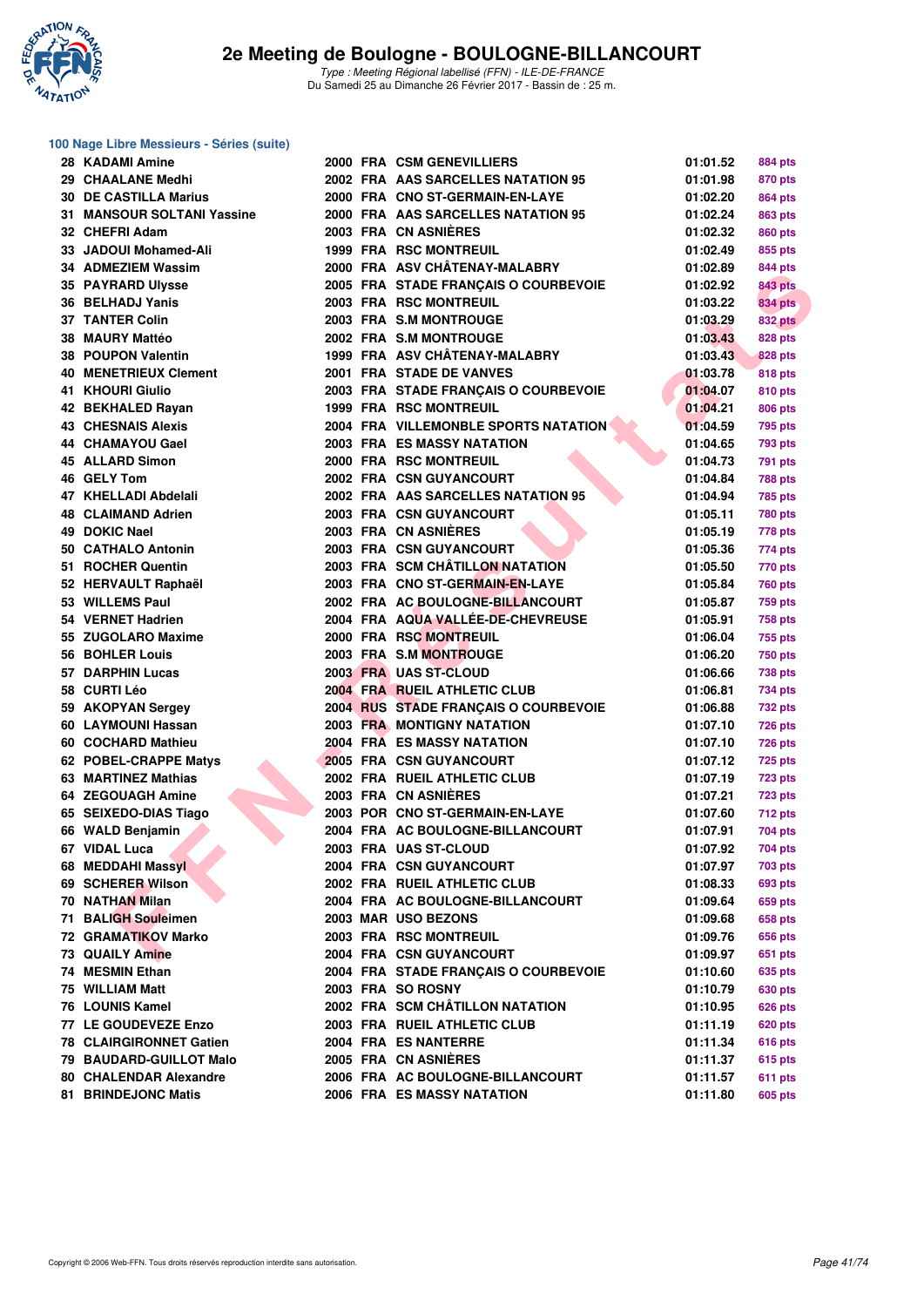

### **100 Nage Libre Messieurs - Séries (suite)**

| 82 SAUROU Paul             |  | 2000 FRA ASM DAUPHINS DE MEUDON        | 01:11.86 | 603 pts                   |
|----------------------------|--|----------------------------------------|----------|---------------------------|
| 83 AIT MOHAND Massinissa   |  | <b>2005 FRA MONTIGNY NATATION</b>      | 01:12.08 | <b>598 pts</b>            |
| 84 CROSETTO Luca           |  | 2002 FRA ASV CHÂTENAY-MALABRY          | 01:12.15 | <b>596 pts</b>            |
| 85 NIANE Andy              |  | 2004 FRA S.M MONTROUGE                 | 01:12.25 | 594 pts                   |
| 86 BENAIS Kylan            |  | 2003 FRA SO ROSNY                      | 01:12.29 | 593 pts                   |
| <b>87 ATCHANE Yanis</b>    |  | <b>2005 FRA CSN GUYANCOURT</b>         | 01:12.33 | <b>592 pts</b>            |
| 88 OUANDJELI Riad          |  | 2003 FRA SO ROSNY                      | 01:12.50 | 588 pts                   |
| 89 OUIDDIR Oudaifa         |  | <b>2003 FRA ES MASSY NATATION</b>      | 01:12.57 | <b>586 pts</b>            |
| 90 CABRIT Théo             |  | 2003 FRA CN ASNIERES                   | 01:13.16 | <b>572 pts</b>            |
| 91 FAUCONNIER Basile       |  | 2005 FRA AQUA VALLÉE-DE-CHEVREUSE      | 01:14.29 | <b>545 pts</b>            |
| 92 L'HERMITTE Eliot        |  | 2004 FRA CSN GUYANCOURT                | 01:14.30 | <b>545 pts</b>            |
| 93 DJAMA Enzo              |  | 2005 FRA CN ASNIÈRES                   | 01:14.69 | <b>536 pts</b>            |
| 94 GAILLARD Charles        |  | 2005 FRA STADE FRANÇAIS O COURBEVOIE   | 01:14.86 | <b>532 pts</b>            |
| 95 BIGORRE Maxime          |  | 2006 FRA STADE FRANÇAIS O COURBEVOIE   | 01:15.01 | <b>529 pts</b>            |
| 96 ROCHER Enzo             |  | 2005 FRA SCM CHÂTILLON NATATION        | 01:15.33 | <b>521 pts</b>            |
| 97 MARCOTTE Antoine        |  | 2004 FRA RSC MONTREUIL                 | 01:15.55 | <b>516 pts</b>            |
| 98 SAHBANI Anas            |  | 2005 FRA CN ASNIERES                   | 01:15.86 | 509 pts                   |
| 99 ALBERDI Gaspard         |  | 2005 FRA AC BOULOGNE-BILLANCOURT       | 01:15.89 | <b>508 pts</b>            |
| 100 SISSANI Massi          |  | 2005 FRA RSC MONTREUIL                 | 01:15.92 | <b>508 pts</b>            |
| 101 BUFFAUMENE Nael        |  | 2006 FRA STADE FRANÇAIS O COURBEVOIE   | 01:15.94 |                           |
| 102 FARAH Yanis            |  | 2002 FRA USO BEZONS                    | 01:15.99 | 507 pts<br><b>506 pts</b> |
| 103 PFEIFER Célestin       |  | 2005 FRA AQUA VALLÉE-DE-CHEVREUSE      | 01:16.28 |                           |
|                            |  |                                        |          | <b>500 pts</b>            |
| 104 ABIDAT Racim           |  | 2001 FRA CSM GENEVILLIERS              | 01:16.61 | <b>492 pts</b>            |
| 105 TANTER Thibaud         |  | 2005 FRA S.M MONTROUGE                 | 01:16.70 | <b>490 pts</b>            |
| 106 COSSON Victor          |  | 2001 FRA UAS ST-CLOUD                  | 01:17.19 | 480 pts                   |
| 107 ZULIAN Maxime          |  | 2003 FRA ASV CHÂTENAY-MALABRY          | 01:17.33 | 477 pts                   |
| 108 LEE-BOUHOURS Florian   |  | 2007 FRA AQUA VALLÉE-DE-CHEVREUSE      | 01:17.65 | 470 pts                   |
| 109 JLAIEL Yanis           |  | 2005 FRA ES MASSY NATATION             | 01:18.02 | <b>462 pts</b>            |
| 110 OUIFI Evan             |  | 2005 FRA RSC MONTREUIL                 | 01:18.42 | 453 pts                   |
| 111 MONTILLO Joseph        |  | 2002 FRA UAS ST-CLOUD                  | 01:19.53 | 430 pts                   |
| <b>112 LANGLAIS Pierre</b> |  | 2004 FRA OLYMPIQUE LA GARENNE-COLOMBES | 01:19.81 | <b>424 pts</b>            |
| 113 BOUABDELLAH Yassine    |  | <b>2005 FRA ES MASSY NATATION</b>      | 01:20.09 | 418 pts                   |
| 114 CICEK Emirhan          |  | 2005 FRA USO BEZONS                    | 01:20.25 | 415 pts                   |
| 115 VONG Benoît            |  | 2002 FRA UAS ST-CLOUD                  | 01:20.48 | 410 pts                   |
| 116 NEDELLEC Hugo          |  | 2006 FRA AQUA VALLÉE-DE-CHEVREUSE      | 01:21.12 | 397 pts                   |
| 117 MALAPERT Rémi          |  | 2005 FRA AQUA VALLÉE-DE-CHEVREUSE      | 01:21.15 | 397 pts                   |
| <b>118 DHAENENS Jules</b>  |  | 2006 FRA CN POISSY                     | 01:21.30 | 394 pts                   |
| 119 MAUPIN Nolan           |  | 2006 FRA C.S MONTERELAIS NATATION      | 01:21.77 | 385 pts                   |
| 120 METREAU Stanislas      |  | 2005 FRA S.M MONTROUGE                 | 01:22.30 | 374 pts                   |
| 121 AMRIOUI Yanis          |  | 2005 FRA USO BEZONS                    | 01:22.80 | <b>365 pts</b>            |
| 122 OUAZADE Aymene         |  | 2005 FRA CN ASNIERES                   | 01:23.16 | <b>358 pts</b>            |
| 123 FATHI Yassine          |  | 2003 FRA CSM GENEVILLIERS              | 01:23.18 | 357 pts                   |
| 124 RICHARD Kylian         |  | 2005 FRA AQUA VALLÉE-DE-CHEVREUSE      | 01:23.82 | 345 pts                   |
| 125 AUBERT Mathieu         |  | 2005 FRA AC BOULOGNE-BILLANCOURT       | 01:24.11 | 340 pts                   |
| 126 BONDOUY Marlon         |  | 2007 FRA ES MASSY NATATION             | 01:24.38 | 335 pts                   |
| 127 ANOYVEGA LANCON Hugo   |  | 2007 FRA STADE DE VANVES               | 01:24.96 | 325 pts                   |
| 128 GUIPET Baptiste        |  | 2005 FRA CN ASNIÈRES                   | 01:25.55 | <b>314 pts</b>            |
| 129 AZZOUZ Anis            |  | 2006 FRA S.M MONTROUGE                 | 01:26.04 | 305 pts                   |
| 130 COLIN Maxime           |  | 2006 FRA AQUA VALLÉE-DE-CHEVREUSE      | 01:26.65 | 295 pts                   |
| 131 HEUILLET Ewan          |  | 2005 FRA SCM CHÂTILLON NATATION        | 01:27.13 | 287 pts                   |
| 132 LHUILLIER Hugo         |  | 2005 FRA SCM CHÂTILLON NATATION        | 01:27.79 | 276 pts                   |
| 133 BOUMALI Sami           |  | 2005 FRA US IVRY-SUR-SEINE             | 01:27.88 | <b>274 pts</b>            |
| 134 ARRANZ Victor          |  | 2006 FRA AC BOULOGNE-BILLANCOURT       | 01:28.69 | 261 pts                   |
| 135 CORNILLE Paul          |  | 2004 FRA UAS ST-CLOUD                  | 01:28.92 | <b>257 pts</b>            |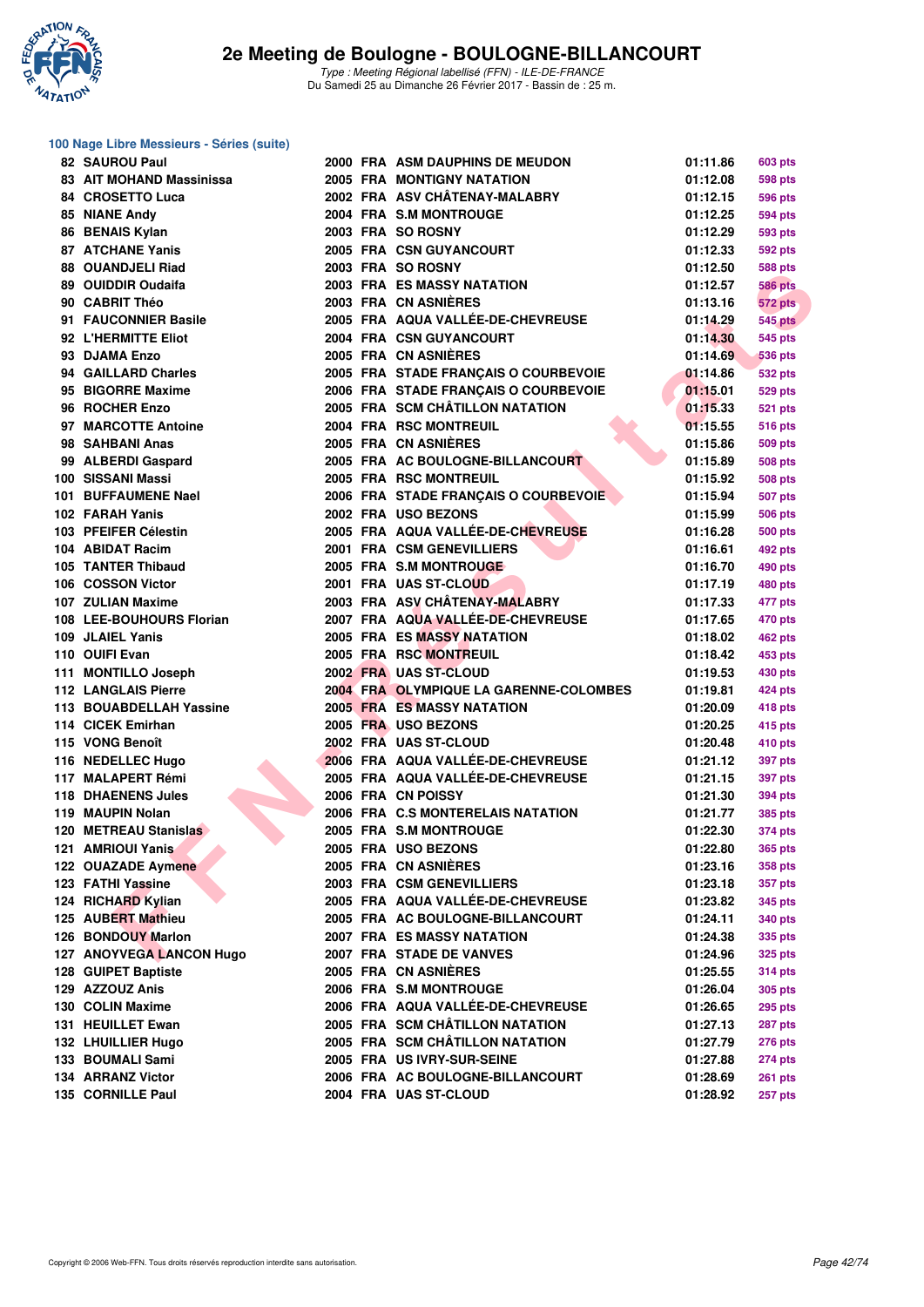

| 100 Nage Libre Messieurs - Séries (suite)                  |  |                                        |                 |                |
|------------------------------------------------------------|--|----------------------------------------|-----------------|----------------|
| 136 VAHLAS Lucas                                           |  | 2006 FRA AC BOULOGNE-BILLANCOURT       | 01:29.45        | <b>249 pts</b> |
| 137 CELIK Achille                                          |  | 2006 FRA C.S MONTERELAIS NATATION      | 01:29.84        | <b>243 pts</b> |
| 138 RUNFOLA Luca                                           |  | <b>2001 FRA ASM DAUPHINS DE MEUDON</b> | 01:29.87        | 242 pts        |
| 139 ZEGOUAGH Mehdi                                         |  | 2007 FRA CN ASNIERES                   | 01:30.11        | <b>238 pts</b> |
| <b>140 LOUNIS Yanis</b>                                    |  | 2006 FRA CN POISSY                     | 01:30.28        | <b>236 pts</b> |
| <b>141 LEOGANE FAHRASMANE Tristan</b>                      |  | 2006 FRA C.S MONTERELAIS NATATION      | 01:30.62        | <b>231 pts</b> |
| 142 JOANNESSE Alexandre                                    |  | 2006 FRA SCM CHÂTILLON NATATION        | 01:31.23        | 222 pts        |
| 143 ELEONORE-BARADEAU Maxime                               |  | 2006 FRA CN POISSY                     | 01:31.38        | 219 pts        |
| 144 BATAL Maël                                             |  | 2006 FRA AQUA VALLÉE-DE-CHEVREUSE      | 01:31.89        | 212 pts        |
| <b>145 LE MIRRONET Pierrick</b>                            |  | 2005 FRA RUEIL ATHLETIC CLUB           | 01:32.31        | <b>206 pts</b> |
| 146 SIMONIN Sébastian                                      |  | 2006 FRA UAS ST-CLOUD                  | 01:32.78        | <b>199 pts</b> |
| 147 BEZZAOUYA Yassine                                      |  | 2006 FRA JEANNE D'ARC DRANCY           | 01:32.84        | <b>198 pts</b> |
| 148 KOUADIO-LE REST Liam                                   |  | 2007 FRA STADE DE VANVES               | 01:33.23        | <b>193 pts</b> |
| 149 MAA Rayan                                              |  | 2007 FRA C.S MONTERELAIS NATATION      | 01:34.08        | 181 pts        |
| 150 BENTAJAR Samy                                          |  | 2005 FRA CN POISSY                     | 01:34.09        | 181 pts        |
| 151 TALAI Sami                                             |  | 2006 FRA S.M MONTROUGE                 | 01:35.40        | 164 pts        |
| <b>152 DARRAS Luc</b>                                      |  | 2007 FRA STADE DE VANVES               | 01:36.55        | <b>149 pts</b> |
| 153 ULRICH Yanis                                           |  | 2007 FRA CN POISSY                     | 01:37.68        | <b>136 pts</b> |
| <b>154 WAMSTER Maxime</b>                                  |  | 2006 FRA AQUA VALLÉE-DE-CHEVREUSE      | 01:39.88        | 112 pts        |
| <b>155 NEDELLEC Martin</b>                                 |  | 2008 FRA AQUA VALLÉE-DE-CHEVREUSE      | 01:40.35        | 107 pts        |
| <b>156 THOUIN Maxence</b>                                  |  | 2006 FRA CN POISSY                     | 01:40.42        | <b>106 pts</b> |
| 157 MASINGUE Edgar                                         |  | 2006 FRA SCM CHÂTILLON NATATION        | 01:43.24        | 79 pts         |
| 158 FALHUN Joseph                                          |  | 2006 FRA STADE DE VANVES               | 01:44.82        | 65 pts         |
| 159 CHAILLET Baptiste                                      |  | 2006 FRA OLYMPIQUE LA GARENNE-COLOMBES | 01:45.93        | 57 pts         |
| <b>160 ELEONORE-BARADEAU Eliott</b>                        |  | 2008 FRA CN POISSY                     | 01:46.21        | 55 pts         |
| 161 SOURDEAU-LACHOT Camille                                |  | 2007 FRA S.M.MONTROUGE                 | 01:49.64        | 32 pts         |
| <b>162 LOUNIS Azzedine</b>                                 |  | 2006 FRA SCM CHÂTILLON NATATION        | 01:53.47        | 14 pts         |
| 163 TUR Maxime                                             |  | 2008 FRA AQUA VALLÉE-DE-CHEVREUSE      | 01:54.58        | 10 pts         |
| <b>164 COUNY Alexis</b>                                    |  | 2007 FRA CN POISSY                     | 01:59.34        | 1 pts          |
| 165 ANTARI Adel                                            |  | 2007 FRA CN POISSY                     | 01:59.92        | 1 pts          |
| 166 IMAZATENE Dylan                                        |  | 2007 FRA JEANNE D'ARC DRANCY           | 02:05.25        | 1 pts          |
| 167 BOUARAB Samir                                          |  | 2007 FRA JEANNE D'ARC DRANCY           | 02:06.31        | 1 pts          |
| <b>MICALLEF-MARTINS Lucas</b>                              |  | 2006 FRA S.M MONTROUGE                 | <b>DNS</b> dec  |                |
| --- LUSCIE Timothee                                        |  | 1999 FRA ASV CHÂTENAY-MALABRY          | <b>DNS dec</b>  |                |
| --- MESBAHI Badis                                          |  | 2002 FRA USO BEZONS                    | <b>DNS dec</b>  |                |
| --- TCHOULEV Alexis                                        |  | 2003 FRA CN POISSY                     | <b>DNS dec</b>  |                |
| --- BRACCO Nicolas                                         |  | 2003 FRA OLYMPIQUE LA GARENNE-COLOMBES | <b>DNS dec</b>  |                |
| --- BENELHADJ Tom                                          |  | <b>2007 FRA STADE DE VANVES</b>        | <b>DNS dec</b>  |                |
| <b>ZIDANI Lamine</b>                                       |  | 2001 FRA AAS SARCELLES NATATION 95     | <b>DNS</b> dec  |                |
| --- BOULEZ Ylan                                            |  | 2004 FRA AQUA VALLÉE-DE-CHEVREUSE      | <b>DNS dec</b>  |                |
| 200 Nage Libre Messieurs - Séries (Samedi 25 Février 2017) |  |                                        |                 |                |
| 1 CHALENDAR Noé                                            |  | 2001 FRA AC BOULOGNE-BILLANCOURT       | 01:59.09        | 1102 pts       |
| 2 NDIAYE Amadou                                            |  | 2001 FRA S.M MONTROUGE                 | 02:00.42        | 1080 pts       |
| <b>3 GUIOUBLY Yannis</b>                                   |  | 2001 FRA AC BOULOGNE-BILLANCOURT       | 02:01.72        | 1059 pts       |
| ADDANIZ MEIII <sub>max</sub>                               |  | 0000 HCA AC BOILOONE BILLANOOURT       | <b>00.00.01</b> | 1004           |

## **[200 Nage Libre Messieurs - Séries](http://www.ffnatation.fr/webffn/resultats.php?idact=nat&go=epr&idcpt=42219&idepr=53)** (Samedi 25 Février 2017)

|                                                                                                                                                                                                                                                  |  | 01:59.09                                                                                                                                                                                                                                                                                                                                                                           | 1102 pts        |
|--------------------------------------------------------------------------------------------------------------------------------------------------------------------------------------------------------------------------------------------------|--|------------------------------------------------------------------------------------------------------------------------------------------------------------------------------------------------------------------------------------------------------------------------------------------------------------------------------------------------------------------------------------|-----------------|
|                                                                                                                                                                                                                                                  |  | 02:00.42                                                                                                                                                                                                                                                                                                                                                                           | <b>1080 pts</b> |
|                                                                                                                                                                                                                                                  |  | 02:01.72                                                                                                                                                                                                                                                                                                                                                                           | 1059 pts        |
|                                                                                                                                                                                                                                                  |  | 02:03.91                                                                                                                                                                                                                                                                                                                                                                           | 1024 pts        |
|                                                                                                                                                                                                                                                  |  | 02:05.18                                                                                                                                                                                                                                                                                                                                                                           | 1004 pts        |
|                                                                                                                                                                                                                                                  |  | 02:05.24                                                                                                                                                                                                                                                                                                                                                                           | 1003 pts        |
|                                                                                                                                                                                                                                                  |  | 02:06.14                                                                                                                                                                                                                                                                                                                                                                           | 989 pts         |
|                                                                                                                                                                                                                                                  |  | 02:06.62                                                                                                                                                                                                                                                                                                                                                                           | 981 pts         |
|                                                                                                                                                                                                                                                  |  | 02:07.13                                                                                                                                                                                                                                                                                                                                                                           | 973 pts         |
|                                                                                                                                                                                                                                                  |  | 02:07.25                                                                                                                                                                                                                                                                                                                                                                           | 971 pts         |
|                                                                                                                                                                                                                                                  |  | 02:08.86                                                                                                                                                                                                                                                                                                                                                                           | 946 pts         |
|                                                                                                                                                                                                                                                  |  | 02:08.90                                                                                                                                                                                                                                                                                                                                                                           | 946 pts         |
| 1 CHALENDAR Noé<br>2 NDIAYE Amadou<br><b>3 GUIOUBLY Yannis</b><br>4 ARRANZ William<br>5 RENE CORAIL Yann<br>6 CRETET Dorian<br>7 CHALENDAR Léo<br>8 ALLAL Nail<br>9 CAMILO Hugo<br><b>10 BONGERS Nils</b><br>11 TAPIA Olivier<br>12 PAREN Maxime |  | 2001 FRA AC BOULOGNE-BILLANCOURT<br>2001 FRA S.M MONTROUGE<br>2001 FRA AC BOULOGNE-BILLANCOURT<br>2000 USA AC BOULOGNE-BILLANCOURT<br>2003 FRA CSN GUYANCOURT<br>2003 FRA ES MASSY NATATION<br>2003 FRA AC BOULOGNE-BILLANCOURT<br>2003 FRA ES NANTERRE<br>2000 FRA USO BEZONS<br>2002 FRA CNO ST-GERMAIN-EN-LAYE<br>2000 FRA CSM GENEVILLIERS<br>2000 FRA AC BOULOGNE-BILLANCOURT |                 |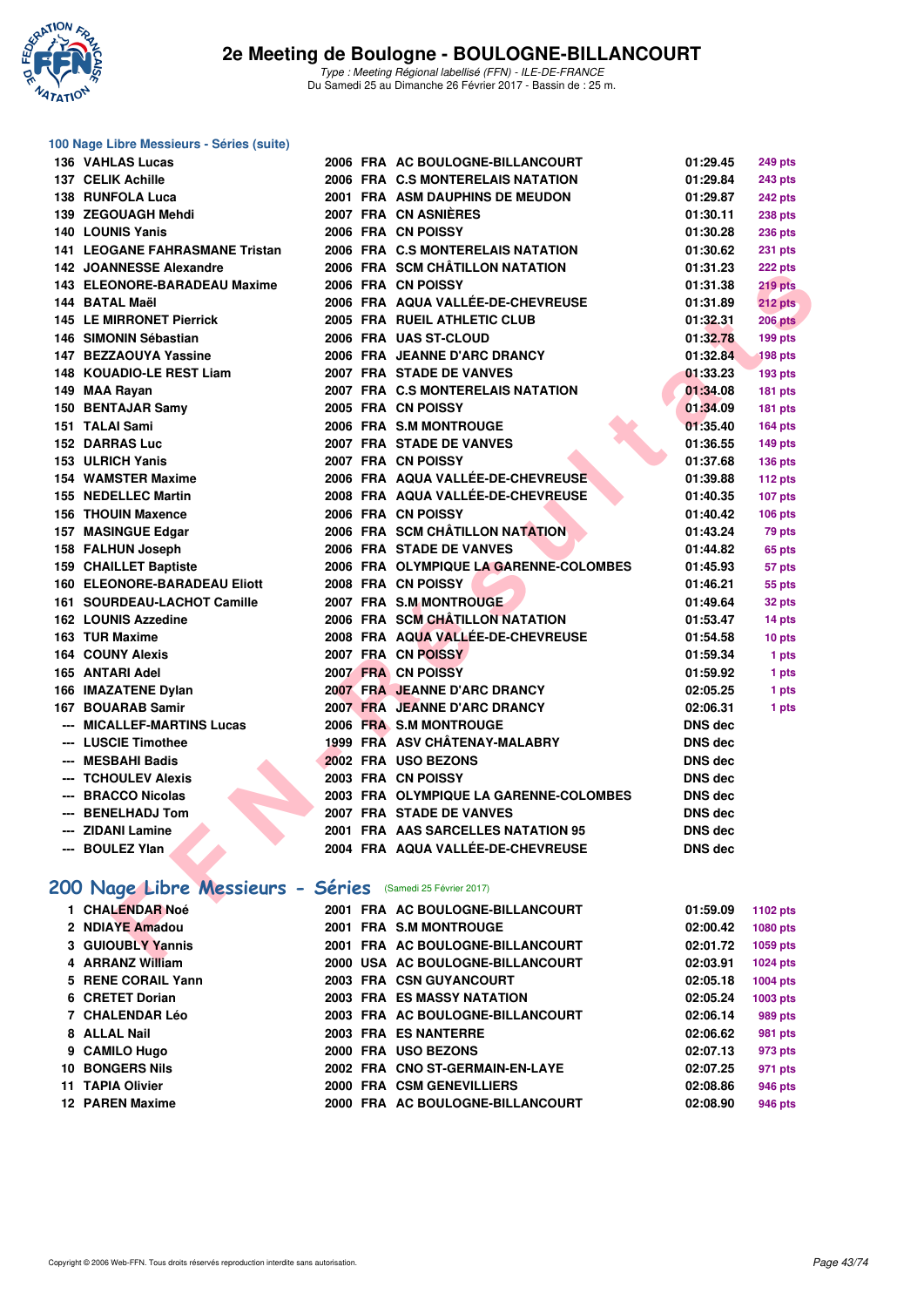

### **200 Nage Libre Messieurs - Séries (suite)**

| <b>13 MENNANE Mustapha</b>     |  | 1999 FRA CN ASNIERES                 | 02:10.44 | 922 pts        |
|--------------------------------|--|--------------------------------------|----------|----------------|
| 14 LEITAO Florian              |  | 1999 FRA CN ASNIÈRES                 | 02:10.56 | <b>920 pts</b> |
| 15 HIRCHI Axel                 |  | 2002 FRA CN ASNIERES                 | 02:12.04 | <b>898 pts</b> |
| 16 BEKKA Rayane                |  | 2002 FRA ES NANTERRE                 | 02:13.50 | 876 pts        |
| 17 ALLAL Fares                 |  | 2001 FRA ES NANTERRE                 | 02:15.67 | 845 pts        |
| 18 JADOUI Mohamed-Ali          |  | <b>1999 FRA RSC MONTREUIL</b>        | 02:16.03 | 839 pts        |
| <b>19 MENETRIEUX Clement</b>   |  | 2001 FRA STADE DE VANVES             | 02:16.81 | 828 pts        |
| 20 DE CASTILLA Marius          |  | 2000 FRA CNO ST-GERMAIN-EN-LAYE      | 02:17.05 | <b>825 pts</b> |
| 21 TANTER Colin                |  | 2003 FRA S.M MONTROUGE               | 02:17.40 | <b>820 pts</b> |
| 22 KADAMI Amine                |  | 2000 FRA CSM GENEVILLIERS            | 02:17.46 | <b>819 pts</b> |
| 23 HERVAULT Raphaël            |  | 2003 FRA CNO ST-GERMAIN-EN-LAYE      | 02:20.93 | 770 pts        |
| 24 GELY Tom                    |  | 2002 FRA CSN GUYANCOURT              | 02:21.13 | <b>767 pts</b> |
| 25 CHAMAYOU Gael               |  | <b>2003 FRA ES MASSY NATATION</b>    | 02:21.60 | 761 pts        |
| 26 COCHARD Mathieu             |  | <b>2004 FRA ES MASSY NATATION</b>    | 02:23.19 | <b>739 pts</b> |
| 27 ROCHER Quentin              |  | 2003 FRA SCM CHÂTILLON NATATION      | 02:26.45 | 695 pts        |
| 28 DARPHIN Lucas               |  | 2003 FRA UAS ST-CLOUD                | 02:27.32 | 684 pts        |
| 29 AUKAULOO Zaki               |  | <b>2005 FRA ES MASSY NATATION</b>    | 02:28.50 | <b>669 pts</b> |
| 30 ANOYVEGA LANCON Esteban     |  | 2005 FRA STADE DE VANVES             | 02:28.58 | <b>667 pts</b> |
| 31 VERNET Hadrien              |  | 2004 FRA AQUA VALLÉE-DE-CHEVREUSE    | 02:28.99 | 662 pts        |
| <b>32 NATHAN Milan</b>         |  | 2004 FRA AC BOULOGNE-BILLANCOURT     | 02:30.12 | 648 pts        |
| 33 CHALENDAR Alexandre         |  | 2006 FRA AC BOULOGNE-BILLANCOURT     | 02:30.28 | 646 pts        |
| <b>34 LATSAGUE Thomas</b>      |  | 2005 FRA ES MASSY NATATION           | 02:31.04 |                |
| <b>35 VERA SARMIENTO Felix</b> |  | 2003 FRA STADE FRANÇAIS O COURBEVOIE | 02:31.71 | 636 pts        |
| 36 CLAIRGIRONNET Gatien        |  | 2004 FRA ES NANTERRE                 | 02:32.12 | 628 pts        |
| 37 LEMPIRE Loris               |  | <b>2004 FRA ES MASSY NATATION</b>    | 02:33.34 | 623 pts        |
| 38 BALIGH Souleimen            |  | 2003 MAR USO BEZONS                  | 02:34.00 | 607 pts        |
|                                |  |                                      |          | 599 pts        |
| 39 SCHERER Wilson              |  | 2002 FRA RUEIL ATHLETIC CLUB         | 02:35.73 | 578 pts        |
| 40 NIANE Andy                  |  | 2004 FRA S.M MONTROUGE               | 02:36.31 | 571 pts        |
| 41 LOUNIS Kamel                |  | 2002 FRA SCM CHÂTILLON NATATION      | 02:36.45 | 570 pts        |
| <b>42 FAUCONNIER Basile</b>    |  | 2005 FRA AQUA VALLÉE-DE-CHEVREUSE    | 02:38.56 | 545 pts        |
| 43 OUIDDIR Oudaifa             |  | <b>2003 FRA ES MASSY NATATION</b>    | 02:38.72 | 543 pts        |
| 44 BAYON Henry                 |  | 2004 FRA AC BOULOGNE-BILLANCOURT     | 02:38.80 | 542 pts        |
| <b>45 BOUABDELLAH Yassine</b>  |  | <b>2005 FRA ES MASSY NATATION</b>    | 02:39.64 | 532 pts        |
| 46 BENAIS Kylan                |  | 2003 FRA SO ROSNY                    | 02:40.20 | 526 pts        |
| 47 OUANDJELI Riad              |  | 2003 FRA SO ROSNY                    | 02:40.50 | 522 pts        |
| <b>48 JLAIEL Yanis</b>         |  | <b>2005 FRA ES MASSY NATATION</b>    | 02:41.18 | 515 pts        |
| 49 FARAH Yanis                 |  | 2002 FRA USO BEZONS                  | 02:45.47 | 467 pts        |
| 50 ROCHER Enzo                 |  | 2005 FRA SCM CHÂTILLON NATATION      | 02:45.89 | <b>463 pts</b> |
| 51 TANTER Thibaud              |  | 2005 FRA S.M MONTROUGE               | 02:48.41 | 436 pts        |
| 52 GUERARD Nael                |  | <b>2003 FRA RSC MONTREUIL</b>        | 02:49.90 | 421 pts        |
| 53 PFEIFER Célestin            |  | 2005 FRA AQUA VALLÉE-DE-CHEVREUSE    | 02:50.63 | 413 pts        |
| 54 COSSON Victor               |  | 2001 FRA UAS ST-CLOUD                | 02:51.97 | <b>400 pts</b> |
| 55 LEE-BOUHOURS Florian        |  | 2007 FRA AQUA VALLÉE-DE-CHEVREUSE    | 02:52.00 | 399 pts        |
| 56 ALBERDI Gaspard             |  | 2005 FRA AC BOULOGNE-BILLANCOURT     | 02:52.61 | 393 pts        |
| 57 GRADI llyes                 |  | 2005 FRA STADE DE VANVES             | 02:53.25 | <b>387 pts</b> |
| 58 BRIERE Nolan                |  | 2005 FRA JEANNE D'ARC DRANCY         | 02:53.46 | 385 pts        |
| 59 METREAU Stanislas           |  | 2005 FRA S.M MONTROUGE               | 02:53.61 | <b>384 pts</b> |
| 60 MONTILLO Joseph             |  | 2002 FRA UAS ST-CLOUD                | 02:55.03 | 370 pts        |
| 61 CICEK Emirhan               |  | 2005 FRA USO BEZONS                  | 02:56.53 | 355 pts        |
| 62 BIGAY Antoine               |  | 2006 FRA STADE DE VANVES             | 02:57.24 | 349 pts        |
| <b>63 DURAND Loick</b>         |  | 2006 FRA RSC MONTREUIL               | 02:57.90 | 343 pts        |
| 64 NEDELLEC Hugo               |  | 2006 FRA AQUA VALLÉE-DE-CHEVREUSE    | 03:00.75 | <b>317 pts</b> |
| 65 AMRIOUI Yanis               |  | 2005 FRA USO BEZONS                  | 03:01.67 | 309 pts        |
| 66 AUBERT Mathieu              |  | 2005 FRA AC BOULOGNE-BILLANCOURT     | 03:02.01 | 306 pts        |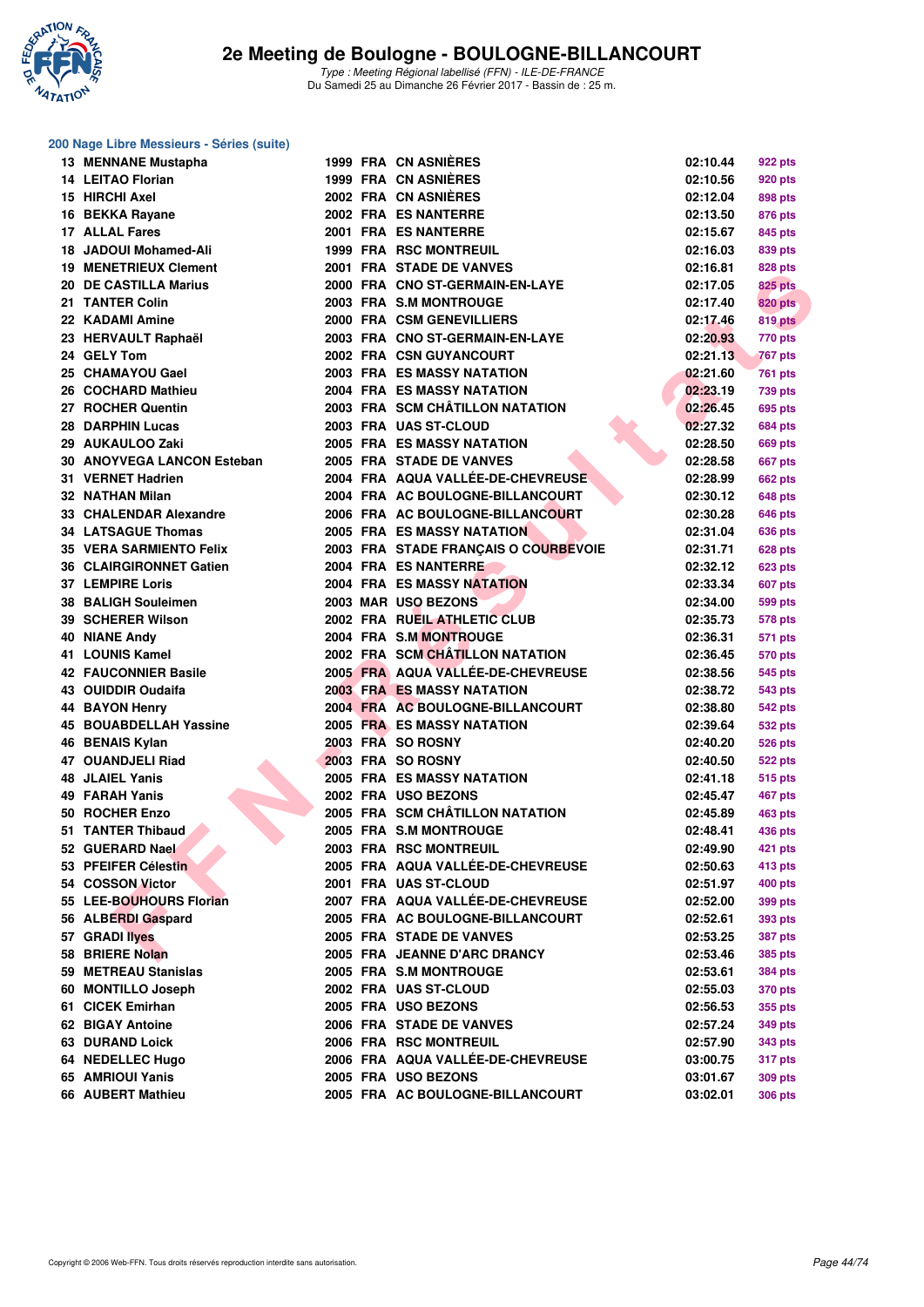

#### **200 Nage Libre Messieurs - Séries (suite)**

| 67  | <b>MALAPERT Rémi</b>       |  | 2005 FRA AQUA VALLÉE-DE-CHEVREUSE | 03:02.91       | 298 pts        |
|-----|----------------------------|--|-----------------------------------|----------------|----------------|
| 68  | <b>SPINOSA Lucas</b>       |  | 2006 FRA STADE DE VANVES          | 03:04.01       | 289 pts        |
| 69  | <b>BESSALAH Ali</b>        |  | 2005 FRA JEANNE D'ARC DRANCY      | 03:04.98       | 280 pts        |
| 70  | <b>BENAIS Melvyn</b>       |  | 2004 FRA SO ROSNY                 | 03:05.73       | 274 pts        |
| 71  | <b>ZEGOUAGH Mehdi</b>      |  | 2007 FRA CN ASNIÈRES              | 03:06.96       | <b>264 pts</b> |
| 72. | <b>HEUILLET Ewan</b>       |  | 2005 FRA SCM CHÂTILLON NATATION   | 03:07.13       | 263 pts        |
| 73. | <b>JOANNESSE Alexandre</b> |  | 2006 FRA SCM CHÂTILLON NATATION   | 03:10.37       | 237 pts        |
| 74  | <b>BOUMALI Sami</b>        |  | 2005 FRA US IVRY-SUR-SEINE        | 03:11.11       | <b>231 pts</b> |
| 75  | <b>BONDOUY Marlon</b>      |  | <b>2007 FRA ES MASSY NATATION</b> | 03:11.40       | 229 pts        |
|     | 76 COLIN Maxime            |  | 2006 FRA AQUA VALLÉE-DE-CHEVREUSE | 03:11.90       | <b>225 pts</b> |
| 77  | <b>BATAL Maël</b>          |  | 2006 FRA AQUA VALLÉE-DE-CHEVREUSE | 03:12.29       | 223 pts        |
|     | 78 LHUILLIER Hugo          |  | 2005 FRA SCM CHÂTILLON NATATION   | 03:13.74       | 212 pts        |
| 79  | <b>GAMBIN Teo</b>          |  | 2007 FRA ANTONY NATATION          | 03:15.68       | 198 pts        |
| 80  | <b>WAMSTER Maxime</b>      |  | 2006 FRA AQUA VALLÉE-DE-CHEVREUSE | 03:20.15       | 168 pts        |
| 81  | <b>MAA Rayan</b>           |  | 2007 FRA C.S MONTERELAIS NATATION | 03:23.16       | 149 pts        |
| 82  | <b>NEDELLEC Martin</b>     |  | 2008 FRA AQUA VALLÉE-DE-CHEVREUSE | 03:31.75       | 101 pts        |
| 82  | <b>DELECOLLE Camille</b>   |  | <b>2007 FRA ANTONY NATATION</b>   | 03:31.75       | $101$ pts      |
|     | 84 SCHNYDER Noah           |  | 2007 FRA C.S MONTERELAIS NATATION | 03:32.11       | 99 pts         |
| 85. | <b>FALHUN Joseph</b>       |  | 2006 FRA STADE DE VANVES          | 03:44.02       | 49 pts         |
| 86  | <b>TUR Maxime</b>          |  | 2008 FRA AQUA VALLÉE-DE-CHEVREUSE | 03:53.17       | 22 pts         |
| --- | <b>RICHARD Kylian</b>      |  | 2005 FRA AQUA VALLÉE-DE-CHEVREUSE | <b>DSQ</b>     |                |
|     | <b>TCHOULEV Alexis</b>     |  | 2003 FRA CN POISSY                | <b>DNS dec</b> |                |
|     | <b>BOULEZ Ylan</b>         |  | 2004 FRA AQUA VALLÉE-DE-CHEVREUSE | <b>DNS dec</b> |                |
|     | --- LE CLECH Soen          |  | <b>2007 FRA ANTONY NATATION</b>   | DNS dec        |                |

## **[400 Nage Libre Messieurs - Séries](http://www.ffnatation.fr/webffn/resultats.php?idact=nat&go=epr&idcpt=42219&idepr=54)** (Dimanche 26 Février 2017)

| IJ JUMINILJJE MICAGIIUIT                                    | <b>FRA SUM CHATILLON NATATION</b>                                                                                                                                                                                          | 00.IU.OI<br>201 pis        |         |
|-------------------------------------------------------------|----------------------------------------------------------------------------------------------------------------------------------------------------------------------------------------------------------------------------|----------------------------|---------|
| 74 BOUMALI Sami                                             | 2005 FRA US IVRY-SUR-SEINE                                                                                                                                                                                                 | 03:11.11<br>231 pts        |         |
| 75 BONDOUY Marlon                                           | 2007 FRA ES MASSY NATATION                                                                                                                                                                                                 | 03:11.40<br><b>229 pts</b> |         |
| 76 COLIN Maxime                                             | 2006 FRA AQUA VALLEE-DE-CHEVREUSE                                                                                                                                                                                          | 03:11.90<br><b>225 pts</b> |         |
| 77 BATAL Maël                                               | 2006 FRA AQUA VALLÉE-DE-CHEVREUSE                                                                                                                                                                                          | 03:12.29<br>223 pts        |         |
| 78 LHUILLIER Hugo                                           | 2005 FRA SCM CHÂTILLON NATATION                                                                                                                                                                                            | 03:13.74<br>212 pts        |         |
| 79 GAMBIN Teo                                               | 2007 FRA ANTONY NATATION                                                                                                                                                                                                   | 03:15.68<br>198 pts        |         |
| 80 WAMSTER Maxime                                           | 2006 FRA AQUA VALLEE-DE-CHEVREUSE                                                                                                                                                                                          | 03:20.15<br>168 pts        |         |
| 81 MAA Rayan                                                | 2007 FRA C.S MONTERELAIS NATATION                                                                                                                                                                                          | 03:23.16<br>149 pts        |         |
| 82 NEDELLEC Martin                                          | 2008 FRA AQUA VALLÉE-DE-CHEVREUSE                                                                                                                                                                                          | 03:31.75<br>$101$ pts      |         |
| 82 DELECOLLE Camille                                        | 2007 FRA ANTONY NATATION                                                                                                                                                                                                   | 03:31.75<br>$101$ pts      |         |
| 84 SCHNYDER Noah                                            | 2007 FRA C.S MONTERELAIS NATATION                                                                                                                                                                                          | 03:32.11<br>99 pts         |         |
| 85 FALHUN Joseph                                            | 2006 FRA STADE DE VANVES                                                                                                                                                                                                   | 03:44.02<br>49 pts         |         |
| 86 TUR Maxime                                               | 2008 FRA AQUA VALLÉE-DE-CHEVREUSE                                                                                                                                                                                          | 03:53.17<br>22 pts         |         |
| --- RICHARD Kylian                                          | 2005 FRA AQUA VALLEE-DE-CHEVREUSE                                                                                                                                                                                          | <b>DSQ</b>                 |         |
| --- TCHOULEV Alexis                                         | 2003 FRA CN POISSY                                                                                                                                                                                                         | <b>DNS</b> dec             |         |
|                                                             | 2004 FRA AQUA VALLÉE-DE-CHEVREUSE                                                                                                                                                                                          |                            |         |
| --- BOULEZ Ylan                                             |                                                                                                                                                                                                                            | <b>DNS</b> dec             |         |
| --- LE CLECH Soen                                           | 2007 FRA ANTONY NATATION                                                                                                                                                                                                   | <b>DNS</b> dec             |         |
|                                                             |                                                                                                                                                                                                                            |                            |         |
| 00 Nage Libre Messieurs - Séries (Dimanche 26 Février 2017) |                                                                                                                                                                                                                            |                            |         |
| 1 CHALENDAR Noé                                             | 2001 FRA AC BOULOGNE-BILLANCOURT                                                                                                                                                                                           | 04:16.62<br>1065 pts       |         |
|                                                             | 50 m: 29.93 (29.93) 100 m: 1:01.90 (31.97) 150 m: 1:34.00 (32.10) 200 m: 2:06.41 (32.41) 250 m: 2:39.19 (32.78) 300 m: 3:12.11 (32.92) 350 m: 3:44.79 (32.68) 400 m: 4:16.62 (31.83)                                       |                            |         |
| 2 GUIOUBLY Yannis                                           | 2001 FRA AC BOULOGNE-BILLANCOURT<br>50 m : 30.45 (30.45) 100 m : 1:03.37 (32.92) 150 m : 1:37.50 (34.13) 200 m : 2:12.59 (35.09) 250 m : 2:47.66 (35.07) 300 m : 3:22.26 (34.60) 350 m : 3:56.50 (34.24) 400 m : 4:28.97   | 04:28.97<br>967 pts        | (32.47) |
| 3 DJAMA Axel                                                | <b>2003 FRAICN ASNIERES</b>                                                                                                                                                                                                | 04:29.16<br><b>966 pts</b> |         |
|                                                             | 50 m: 30.37 (30.37) 100 m: 1:03.77 (33.40) 150 m: 1:37.93 (34.16) 200 m: 2:12.69 (34.76) 250 m: 2:47.82 (35.13) 300 m: 3:22.22 (34.40) 350 m: 3:56.41 (34.19) 400 m: 4:29.16                                               |                            | (32.75) |
| 4 ALLAL Nail                                                | 2003 FRA ES NANTERRE                                                                                                                                                                                                       | 04:29.38<br>964 pts        |         |
| 5 BONGERS Nils                                              | 50 m: 31.73 (31.73) 100 m: 1:05.89 (34.16) 150 m: 1:39.59 (33.70) 200 m: 2:14.75 (35.16) 250 m: 2:48.73 (33.98) 300 m: 3:22.96 (34.23) 350 m: 3:57.04 (34.08) 400 m: 4:29.38<br>2002 FRA CNO ST-GERMAIN-EN-LAYE            | 04:29.69<br>962 pts        | (32.34) |
|                                                             | 50 m: 30.46 (30.46) 100 m: 1:03.57 (33.11) 150 m: 1:36.99 (33.42) 200 m: 2:11.18 (34.19) 250 m: 2:45.83 (34.65) 300 m: 3:20.52 (34.69) 350 m: 3:55.59 (35.07) 400 m: 4:29.69                                               |                            | (34.10) |
| 6 PAREN Maxime                                              | 2000 FRA AC BOULOGNE-BILLANCOURT                                                                                                                                                                                           | 04:35.50<br>918 pts        |         |
|                                                             | 50 m: 30.91 (30.91) 100 m: 1:04.60 (33.69) 150 m: 1:39.62 (35.02) 200 m: 2:15.07 (35.45) 250 m: 2:50.68 (35.61) 300 m: 3:26.20 (35.52) 350 m: 4:01.55 (35.35) 400 m: 4:35.50                                               |                            | (33.95) |
| 7 RATEL Esteban                                             | 2003 FRA USC CONFLANS-STE-HONORINE<br>50 m: 30.69 (30.69) 100 m: 1:04.17 (33.48) 150 m: 1:39.12 (34.95) 200 m: 2:15.11 (35.99) 250 m: 2:50.48 (35.37) 300 m: 3:26.25 (35.77) 350 m: 4:01.75 (35.50) 400 m: 4:37.32 (35.57) | 04:37.32<br>904 pts        |         |
| 8 TAPIA Olivier                                             | 2000 FRA CSM GENEVILLIERS                                                                                                                                                                                                  | 04:37.99<br>899 pts        |         |
|                                                             | 50 m: 30.99 (30.99) 100 m: 1:05.77 (34.78) 150 m: 1:41.00 (35.23) 200 m: 2:16.82 (35.82) 250 m: 2:52.17 (35.35) 300 m: 3:28.58 (36.41) 350 m: 4:03.67 (35.09) 400 m: 4:37.99                                               |                            | (34.32) |
| 9 HIRCHI Axel                                               | 2002 FRA CN ASNIERES<br>50 m: 30.57 (30.57) 100 m: 1:04.53 (33.96) 150 m: 1:39.15 (34.62) 200 m: 2:14.34 (35.19) 250 m: 2:50.00 (35.66) 300 m: 3:25.98 (35.98) 350 m: 4:02.47 (36.49) 400 m: 4:38.04 (35.57)               | 04:38.04<br>899 pts        |         |
| 10 THIBAUT Jules                                            | 2002 FRA AC BOULOGNE-BILLANCOURT                                                                                                                                                                                           | 04:38.33<br>897 pts        |         |
| 11 CHEFRI Adam                                              | 2003 FRA CN ASNIERES                                                                                                                                                                                                       | 04:39.33<br>889 pts        |         |
|                                                             | 50 m: 31,15 (31.15) 100 m: 1:06.27 (35.12) 150 m: 1:42.18 (35.91) 200 m: 2:17.77 (35.59) 250 m: 2:53.47 (35.70) 300 m: 3:29.61 (36.14) 350 m: 4:05.21 (35.60) 400 m: 4:39.33 (34.12)                                       |                            |         |
| 12 LUQUET Maxime                                            | 2004 FRA OLYMPIQUE LA GARENNE-COLOMBES                                                                                                                                                                                     | 04:39.59<br>887 pts        |         |
| 13 BEKKA Rayane                                             | 2002 FRA ES NANTERRE                                                                                                                                                                                                       | 04:40.19<br>883 pts        |         |
| 14 GROS-HENGSTENBERG Esteban                                | 50 m: 31.26 (31.26) 100 m: 1:05.86 (34.60) 150 m: 1:41.49 (35.63) 200 m: 2:17.41 (35.92) 250 m: 2:53.07 (35.66) 300 m: 3:29.35 (36.28) 350 m: 4:05.20 (35.85) 400 m: 4:40.19 (34.99)<br>2003 FRA USC CONFLANS-STE-HONORINE | 04:44.49<br>852 pts        |         |
|                                                             | 50 m : 32.49 (32.49) 100 m : 1:08.05 (35.56) 150 m : 1:43.97 (35.92) 200 m : 2:19.94 (35.97) 250 m : 2:55.72 (35.78) 300 m : 3:32.35 (36.63) 350 m : 4:08.93 (36.58) 400 m : 4:44.49 (35.56)                               |                            |         |
| 15 LIN Julien                                               | 2003 FRA CN ASNIERES                                                                                                                                                                                                       | 04:45.53<br>844 pts        |         |
|                                                             | 50 m: 31.14 (31.14) 100 m: 1:05.97 (34.83) 150 m: 1:42.83 (36.86) 200 m: 2:18.82 (35.99) 250 m: 2:55.44 (36.62) 300 m: 3:32.20 (36.76) 350 m: 4:09.14 (36.94) 400 m: 4:45.53 (36.39)                                       |                            |         |
| <b>16 MENETRIEUX Clement</b>                                | 2001 FRA STADE DE VANVES                                                                                                                                                                                                   | 04:46.46<br>837 pts        |         |
| <b>17 KINGUE MOUSSINGA Theodore</b>                         | 2003 FRA CN ASNIERES<br>50 m: 31.74 (31.74) 100 m: 1:06.62 (34.88) 150 m: 1:42.58 (35.96) 200 m: 2:18.98 (36.40) 250 m: 2:56.01 (37.03) 300 m: 3:32.97 (36.96) 350 m: 4:10.35 (37.38) 400 m: 4:46.75                       | 04:46.75<br>835 pts        | (36.40) |
| <b>18 WILLEMS Paul</b>                                      | 2002 FRA AC BOULOGNE-BILLANCOURT                                                                                                                                                                                           | 04:47.20<br>832 pts        |         |
| 19 JADOUI Mohamed-Ali                                       | <b>1999 FRA RSC MONTREUIL</b>                                                                                                                                                                                              | 04:49.95<br>812 pts        |         |
| 20 ALLAL Fares                                              | 2001 FRA ES NANTERRE                                                                                                                                                                                                       | 04:52.98<br>791 pts        |         |
| 21 DOKIC Nael                                               | 2003 FRA CN ASNIÈRES                                                                                                                                                                                                       | 04:55.31<br>775 pts        |         |
|                                                             |                                                                                                                                                                                                                            |                            |         |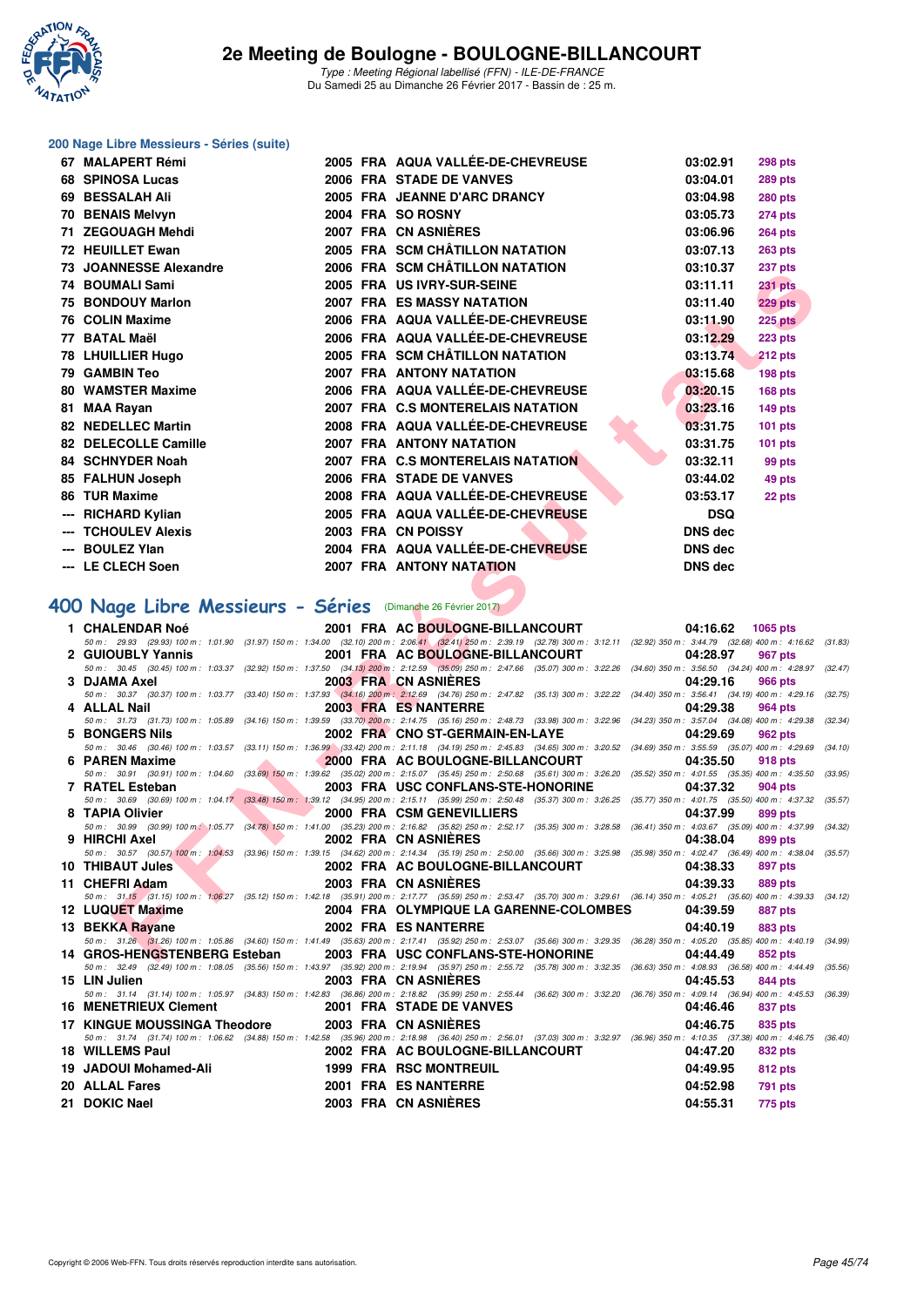

Type : Meeting Régional labellisé (FFN) - ILE-DE-FRANCE Du Samedi 25 au Dimanche 26 Février 2017 - Bassin de : 25 m.

|     | 400 Nage Libre Messieurs - Séries (suite)                        |                                                                                                                                                                                                                           |                |                |         |
|-----|------------------------------------------------------------------|---------------------------------------------------------------------------------------------------------------------------------------------------------------------------------------------------------------------------|----------------|----------------|---------|
|     | 22 ZEGOUAGH Amine                                                | 2003 FRA CN ASNIERES                                                                                                                                                                                                      | 04:56.38       | <b>768 pts</b> |         |
|     | 23 OUANDJELI Nabil                                               | 2001 FRA SO ROSNY                                                                                                                                                                                                         | 05:02.27       | <b>728 pts</b> |         |
|     | 24 VERNET Hadrien                                                | 50 m: 32.73 (32.73) 100 m: 1:08.58 (35.85) 150 m: 1:46.57 (37.99) 200 m: 2:24.39 (37.82) 250 m: 3:03.09 (38.70) 300 m: 3:42.54 (39.45) 350 m: 4:23.03 (40.49) 400 m: 5:02.27<br>2004 FRA AQUA VALLÉE-DE-CHEVREUSE         | 05:10.07       | 677 pts        | (39.24) |
|     | 25 CLAIRGIRONNET Gatien                                          | 2004 FRA ES NANTERRE                                                                                                                                                                                                      | 05:15.14       | 644 pts        |         |
|     |                                                                  | 50 m: 1:05.50 (1:05.50) 100 m: 1:53.74 (48.24) 150 m: 2:37.71 (43.97) 200 m: 3:17.68 (39.97) 250 m: 3:57.76 (40.08) 300 m: 4:24.59 (26.83) 350 m: 5:13.94 (49.35) 400 m: 5:15.14                                          |                |                | (1.20)  |
|     | 26 VERA SARMIENTO Felix                                          | 2003 FRA STADE FRANCAIS O COURBEVOIE                                                                                                                                                                                      | 05:16.43       | 636 pts        |         |
|     | 27 KOLTALO Nathan                                                | 2005 FRA USC CONFLANS-STE-HONORINE                                                                                                                                                                                        | 05:26.42       | 575 pts        |         |
|     | 28 BAUDARD-GUILLOT Malo                                          | 2005 FRA CN ASNIERES                                                                                                                                                                                                      | 05:27.72       | <b>568 pts</b> |         |
|     | 29 SAHBANI Anas                                                  | 50 m: 35.57 (35.57) 100 m: 1:03.51 (27.94) 150 m: 1:50.06 (46.55) 200 m: 2:36.52 (46.46) 250 m: 3:20.06 (43.54) 300 m: 4:02.84 (42.88) 350 m: 4:46.24 (43.30) 400 m: 5:27.72<br>2005 FRA CN ASNIERES                      | 05:28.32       | 564 pts        | (41.48) |
|     |                                                                  | 50 m: 37.21 (37.21) 100 m: 1:04.39 (27.18) 150 m: 1:52.09 (47.70) 200 m: 2:39.87 (47.78) 250 m: 3:25.68 (45.81) 300 m: 4:07.51 (41.83) 350 m: 4:50.23 (42.72) 400 m: 5:28.32                                              |                |                | (38.09) |
|     | 30 BAYON Henry                                                   | 2004 FRA AC BOULOGNE-BILLANCOURT                                                                                                                                                                                          | 05:31.31       | 547 pts        |         |
|     | <b>31 FAUCONNIER Basile</b>                                      | 50 m: 37.36 (37.36) 100 m: 1:04.08 (26.72) 150 m: 1:51.33 (47.25) 200 m: 2:40.25 (48.92) 250 m: 3:24.80 (44.55) 300 m: 4:07.41 (42.61) 350 m: 4:49.96 (42.55) 400 m: 5:31.31<br>2005 FRA AQUA VALLEE-DE-CHEVREUSE         | 05:34.35       | <b>529 pts</b> | (41.35) |
|     |                                                                  | 50 m: 36.59 (36.59) 100 m: 1:01.91 (25.32) 150 m: 1:47.16 (45.25) 200 m: 2:32.53 (45.37) 250 m: 3:19.11 (46.58) 300 m: 4:05.04 (45.93) 350 m: 4:48.57 (43.53) 400 m: 5:34.35                                              |                |                | (45.78) |
|     | 32 CABRIT Théo                                                   | 2003 FRA CN ASNIERES                                                                                                                                                                                                      | 05:34.64       | 527 pts        |         |
|     | 33 BENAIS Melvyn                                                 | 2004 FRA SO ROSNY<br>50 m: 41.52 (41.52) 100 m: 1:02.40 (20.88) 150 m: 1:28.96 (26.56) 200 m: 2:18.11 (49.15) 250 m: 3:06.83 (48.72) 300 m: 3:55.81 (48.98) 350 m: 4:46.18 (50.37) 400 m: 5:35.35                         | 05:35.35       | 523 pts        | (49.17) |
|     | 34   SISSANI Massi                                               | 2005 FRA RSC MONTREUIL                                                                                                                                                                                                    | 05:36.25       | 518 pts        |         |
|     |                                                                  | 50 m : 37.57 (37.57) 100 m : 1:02.75 (25.18) 150 m : 1:47.45 (44.70) 200 m : 2:33.01 (45.56) 250 m : 3:19.53 (46.52) 300 m : 4:05.20 (45.67) 350 m : 4:50.58 (45.38) 400 m : 5:36.25 (45.67)                              |                |                |         |
|     | 35 DJAMA Enzo                                                    | 2005 FRA CN ASNIERES                                                                                                                                                                                                      | 05:39.69       | 499 pts        |         |
|     | 36 BENAIS Kylan                                                  | 2003 FRA SO ROSNY                                                                                                                                                                                                         | 05:43.50       | 478 pts        |         |
|     | 37 OUANDJELI Riad                                                | 2003 FRA SO ROSNY                                                                                                                                                                                                         | 05:46.63       | <b>461 pts</b> |         |
|     | 38 PFEIFER Célestin                                              | 2005 FRA AQUA VALLEE-DE-CHEVREUSE<br>50 m : 37.30 (37.30) 100 m : 1:20.96 (43.66) 150 m : 2:05.90 (44.94) 200 m : 2:51.29 (45.39) 250 m : 3:37.77 (46.48) 300 m : 4:23.80 (46.03) 350 m : 5:09.92 (46.12) 400 m : 5:52.71 | 05:52.71       | 430 pts        | (42.79) |
|     | 39 LEE-BOUHOURS Florian                                          | 2007 FRA AQUA VALLEE-DE-CHEVREUSE                                                                                                                                                                                         | 05:58.22       | <b>402 pts</b> |         |
|     | 40 OUIFI Evan                                                    | 2005 FRA RSC MONTREUIL                                                                                                                                                                                                    | 05:58.93       | <b>398 pts</b> |         |
|     | 41 MAUPIN Nolan                                                  | 2006 FRA C.S MONTERELAIS NATATION                                                                                                                                                                                         | 05:59.40       | <b>396 pts</b> |         |
|     | 42 RICHARD Kylian                                                | 2005 FRA AQUA VALLEE-DE-CHEVREUSE                                                                                                                                                                                         | 06:03.57       | <b>376 pts</b> |         |
|     | 43 ALBERDI Gaspard                                               | 2005 FRA AC BOULOGNE-BILLANCOURT                                                                                                                                                                                          | 06:06.09       | <b>364 pts</b> |         |
|     | 44 OUAZADE Aymene                                                | 2005 FRA CN ASNIERES                                                                                                                                                                                                      | 06:06.44       | <b>362 pts</b> |         |
|     | 45 MALAPERT Rémi                                                 | 2005 FRA AQUA VALLÉE-DE-CHEVREUSE                                                                                                                                                                                         | 06:14.65       | <b>324 pts</b> |         |
|     | 46 GUIPET Baptiste                                               | 2005 FRA CN ASNIERES                                                                                                                                                                                                      | 06:19.22       | <b>304 pts</b> |         |
|     | 47 NEDELLEC Hugo                                                 | 2006 FRA AQUA VALLEE-DE-CHEVREUSE                                                                                                                                                                                         | 06:21.02       | <b>297 pts</b> |         |
|     | 48 ALLARD Hippolyte                                              | 2005 FRA RSC MONTREUIL                                                                                                                                                                                                    | 06:26.34       | 274 pts        |         |
|     | 49 AUBERT Mathieu                                                | 2005 FRA AC BOULOGNE-BILLANCOURT                                                                                                                                                                                          | 06:27.61       | <b>269 pts</b> |         |
|     | 50 ANOYVEGA LANCON Hugo                                          | 2007 FRA STADE DE VANVES                                                                                                                                                                                                  | 06:29.09       | <b>263 pts</b> |         |
| 51. | <b>BEZZAOUYA Yassine</b>                                         | 2006 FRA JEANNE D'ARC DRANCY                                                                                                                                                                                              | 06:46.10       | $199$ pts      |         |
|     | 52 KOUADIO-LE REST Liam                                          | <b>2007 FRA STADE DE VANVES</b>                                                                                                                                                                                           | 07:04.77       | <b>139 pts</b> |         |
|     | 53 DARRAS Luc                                                    | 2007 FRA STADE DE VANVES                                                                                                                                                                                                  | 07:05.12       | <b>138 pts</b> |         |
|     | 54 LEOGANE FAHRASMANE Tristan                                    | 2006 FRA C.S MONTERELAIS NATATION                                                                                                                                                                                         | 07:23.23       | 91 pts         |         |
|     | 55 CELIK Achille                                                 | 2006 FRA C.S MONTERELAIS NATATION                                                                                                                                                                                         | 07:26.16       | 84 pts         |         |
|     | 56 CHAUVEL-MARCHAL Léo                                           | 2006 FRA SO ROSNY                                                                                                                                                                                                         | 07:50.03       | 38 pts         |         |
|     | --- RAYMOND Marius                                               | 2000 FRA AC BOULOGNE-BILLANCOURT                                                                                                                                                                                          | <b>DNF</b>     |                |         |
|     | --- BENELHADJ Tom                                                | 2007 FRA STADE DE VANVES                                                                                                                                                                                                  | <b>DNS dec</b> |                |         |
|     | --- TCHOULEV Alexis                                              | 2003 FRA CN POISSY                                                                                                                                                                                                        | <b>DNS dec</b> |                |         |
|     | --- BOULEZ Ylan                                                  | 2004 FRA AQUA VALLÉE-DE-CHEVREUSE                                                                                                                                                                                         | <b>DNS dec</b> |                |         |
|     | 50 Dos Messieurs - Finale A 17-18 ans (Dimanche 26 Février 2017) |                                                                                                                                                                                                                           |                |                |         |

## **[50 Dos Messieurs - Finale A](http://www.ffnatation.fr/webffn/resultats.php?idact=nat&go=epr&idcpt=42219&idepr=61) 17-18 ans** (Dimanche 26 Février 2017)

| 1 THIBAULT Maxime  |  | 1999 FRA RSC MONTREUIL        | 00:27.37      | 1146 pts        |
|--------------------|--|-------------------------------|---------------|-----------------|
| 2 VERGNE Matthieu  |  | 2000 FRA CSM CLAMART          | 00:27.99      | <b>1110 pts</b> |
| 3 DAUGER Aloïs     |  | <b>1999 FRA RSC MONTREUIL</b> | 00:29.58      | <b>1019 pts</b> |
| 4 REY Martin       |  | <b>1999 FRA RSC MONTREUIL</b> | 00:29.61      | 1017 pts        |
| 5 GAUT Tristan     |  | 1999 FRA CSM CLAMART          | 00:29.93      | 999 pts         |
| 6 BEDAIE Nessim    |  | 2000 FRA RSC MONTREUIL        | 00:31.36      | 922 pts         |
| 7 BONTEMPS Gabriel |  | 2000 FRA RSC MONTREUIL        | 00:31.47      | 916 pts         |
| --- KADAMI Amine   |  | 2000 FRA CSM GENEVILLIERS     | <b>DNS Nd</b> |                 |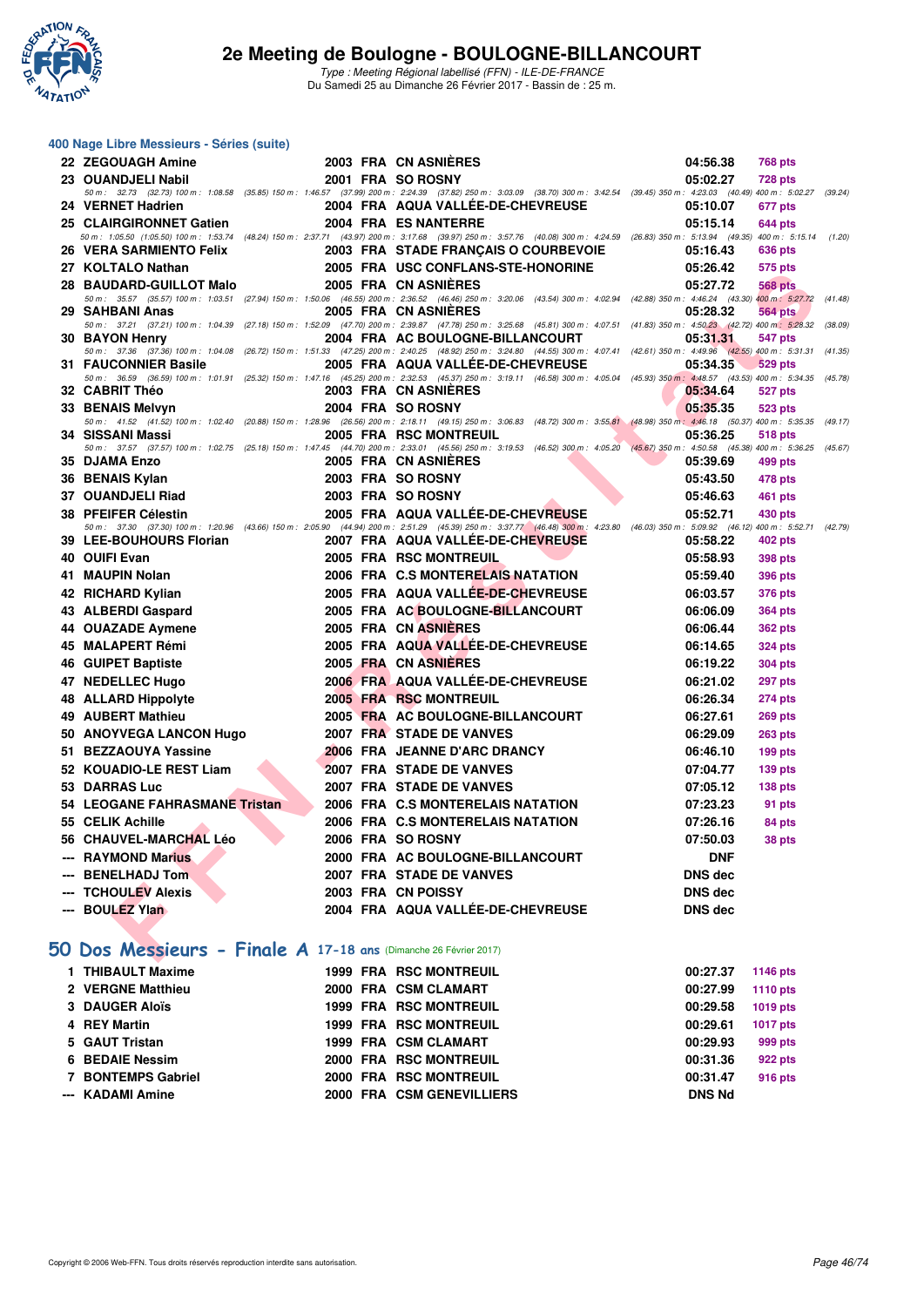

Type : Meeting Régional labellisé (FFN) - ILE-DE-FRANCE Du Samedi 25 au Dimanche 26 Février 2017 - Bassin de : 25 m.

### **[50 Dos Messieurs - Finale A](http://www.ffnatation.fr/webffn/resultats.php?idact=nat&go=epr&idcpt=42219&idepr=61) 15-16 ans** (Dimanche 26 Février 2017)

| 1 BEKKA Rayane     |  | 2002 FRA ES NANTERRE               | $00:29.69$ 1013 pts |         |
|--------------------|--|------------------------------------|---------------------|---------|
| 2 MESBAHI Badis    |  | 2002 FRA USO BEZONS                | 00:37.72            | 614 pts |
| 3 CROSETTO Luca    |  | 2002 FRA ASV CHÂTENAY-MALABRY      | 00:38.69            | 573 pts |
| 4 FARAH Yanis      |  | 2002 FRA USO BEZONS                | 00:39.46            | 541 pts |
| --- NOGUEIRA Lucas |  | 2001 POR USC CONFLANS-STE-HONORINE | DNS dec             |         |

### **[50 Dos Messieurs - Finale A](http://www.ffnatation.fr/webffn/resultats.php?idact=nat&go=epr&idcpt=42219&idepr=61) 14 ans** (Dimanche 26 Février 2017)

| $50$ Dos Messieurs - Finale A 14 ans (Dimanche 26 Février 2017)      |                                      |          |                |
|----------------------------------------------------------------------|--------------------------------------|----------|----------------|
| 1 DJAMA Axel                                                         | 2003 FRA CN ASNIÈRES                 | 00:30.94 | <b>944 pts</b> |
| 2 KINGUE MOUSSINGA Theodore                                          | 2003 FRA CN ASNIERES                 | 00:31.55 | 912 pts        |
| 3 LIN Julien                                                         | 2003 FRA CN ASNIÈRES                 | 00:32.12 | <b>882 pts</b> |
| 4 KHOURI Giulio                                                      | 2003 FRA STADE FRANÇAIS O COURBEVOIE | 00:32.46 | <b>864 pts</b> |
| 5 CHEFRI Adam                                                        | 2003 FRA CN ASNIÈRES                 | 00:32.68 | 853 pts        |
| 6 VIDAL Luca                                                         | 2003 FRA UAS ST-CLOUD                | 00:33.18 | <b>827 pts</b> |
| 7 ROCHER Quentin                                                     | 2003 FRA SCM CHÂTILLON NATATION      | 00:33.81 | <b>796 pts</b> |
| 8 ZEGOUAGH Amine                                                     | 2003 FRA CN ASNIÈRES                 | 00:35.05 | <b>736 pts</b> |
|                                                                      |                                      |          |                |
| $50$ Dos Messieurs - Finale A 13 ans (Dimanche 26 Février 2017)      |                                      |          |                |
| 1 CURTI Léo                                                          | 2004 FRA RUEIL ATHLETIC CLUB         | 00:33.52 | 810 pts        |
| 2 NATHAN Milan                                                       | 2004 FRA AC BOULOGNE-BILLANCOURT     | 00:34.04 | 785 pts        |
| 3 CLAIRGIRONNET Gatien                                               | 2004 FRA ES NANTERRE                 | 00:35.26 | 726 pts        |
| 4 BRÉ Alessandro                                                     | 2004 FRA AC BOULOGNE-BILLANCOURT     | 00:35.32 | 723 pts        |
| <b>5 MARCOTTE Antoine</b>                                            | 2004 FRA RSC MONTREUIL               | 00:38.15 | <b>596 pts</b> |
| 6 BAYON Henry                                                        | 2004 FRA AC BOULOGNE-BILLANCOURT     | 00:38.19 | 594 pts        |
| 7 BENAIS Melvyn                                                      | 2004 FRA SO ROSNY                    | 00:43.41 | <b>392 pts</b> |
| 8 ROULET Florentin                                                   | 2004 FRA USC CONFLANS-STE-HONORINE   | 00:46.22 | <b>301 pts</b> |
|                                                                      |                                      |          |                |
| $50$ Dos Messieurs - Finale A 12 ans (Dimanche 26 Février 2017)      |                                      |          |                |
| 1 BAUDARD-GUILLOT Malo                                               | 2005 FRA CN ASNIÈRES                 | 00:35.55 | 712 pts        |
| 2 KOLTALO Nathan                                                     | 2005 FRA USC CONFLANS-STE-HONORINE   | 00:36.39 | 674 pts        |
| 3 DJAMA Enzo                                                         | 2005 FRA CN ASNIERES                 | 00:37.00 | <b>646 pts</b> |
| 4 ALBERDI Gaspard                                                    | 2005 FRA AC BOULOGNE-BILLANCOURT     | 00:37.70 | 615 pts        |
| 5 REDON Jules                                                        | 2005 FRA RSC MONTREUIL               | 00:37.90 | 607 pts        |
| 6 ROCHER Enzo                                                        | 2005 FRA SCM CHÂTILLON NATATION      | 00:38.13 | 597 pts        |
| 7 HEUILLET Ewan                                                      | 2005 FRA SCM CHÂTILLON NATATION      | 00:41.01 | 480 pts        |
| 8 SAHBANI Anas                                                       | 2005 FRA CN ASNIÈRES                 | 00:41.81 | 450 pts        |
|                                                                      |                                      |          |                |
| <b>10 Dos Messieurs - Finale A 11 ans (Dimanche 26 Février 2017)</b> |                                      |          |                |
| 1 CHALENDAR Alexandre                                                | 2006 FRA AC BOULOGNE-BILLANCOURT     | 00:34.81 | 747 pts        |
| 2 DHAENENS Jules                                                     | 2006 FRA CN POISSY                   | 00:40.22 | <b>511 pts</b> |
| <b>3 DURAND Loick</b>                                                | 2006 FRA RSC MONTREUIL               | 00:41.94 | 445 pts        |
| <b>4 SPINOSA Lucas</b>                                               | 2006 FRA STADE DE VANVES             | 00:42.97 | 408 pts        |
| <b>5 BIGAY Antoine</b>                                               | 2006 FRA STADE DE VANVES             | 00:43.96 | 373 pts        |
| <b>6 JOANNESSE Alexandre</b>                                         | 2006 FRA SCM CHÂTILLON NATATION      | 00:46.36 | <b>296 pts</b> |
| <b>7 ELEONOPE PARADEAU Mexime</b>                                    | 2006 EDA CN DOICEV                   | 00-4C E4 | $000 - 1$      |

### **[50 Dos Messieurs - Finale A](http://www.ffnatation.fr/webffn/resultats.php?idact=nat&go=epr&idcpt=42219&idepr=61) 13 ans** (Dimanche 26 Février 2017)

| 1 CURTI Léo            | 2004 FRA RUEIL ATHLETIC CLUB       | 00:33.52 | 810 pts        |
|------------------------|------------------------------------|----------|----------------|
| 2 NATHAN Milan         | 2004 FRA AC BOULOGNE-BILLANCOURT   | 00:34.04 | 785 pts        |
| 3 CLAIRGIRONNET Gatien | 2004 FRA ES NANTERRE               | 00:35.26 | <b>726 pts</b> |
| 4 BRÉ Alessandro       | 2004 FRA AC BOULOGNE-BILLANCOURT   | 00:35.32 | <b>723 pts</b> |
| 5 MARCOTTE Antoine     | 2004 FRA RSC MONTREUIL             | 00:38.15 | <b>596 pts</b> |
| 6 BAYON Henry          | 2004 FRA AC BOULOGNE-BILLANCOURT   | 00:38.19 | <b>594 pts</b> |
| 7 BENAIS Melvyn        | 2004 FRA SO ROSNY                  | 00:43.41 | 392 pts        |
| 8 ROULET Florentin     | 2004 FRA USC CONFLANS-STE-HONORINE | 00:46.22 | 301 pts        |

## **[50 Dos Messieurs - Finale A](http://www.ffnatation.fr/webffn/resultats.php?idact=nat&go=epr&idcpt=42219&idepr=61) 12 ans** (Dimanche 26 Février 2017)

| 1 BAUDARD-GUILLOT Malo |  | 2005 FRA CN ASNIÈRES               | 00:35.55 | 712 pts        |
|------------------------|--|------------------------------------|----------|----------------|
| 2 KOLTALO Nathan       |  | 2005 FRA USC CONFLANS-STE-HONORINE | 00:36.39 | <b>674 pts</b> |
| 3 DJAMA Enzo           |  | 2005 FRA CN ASNIÈRES               | 00:37.00 | 646 pts        |
| 4 ALBERDI Gaspard      |  | 2005 FRA AC BOULOGNE-BILLANCOURT   | 00:37.70 | <b>615 pts</b> |
| 5 REDON Jules          |  | 2005 FRA RSC MONTREUIL             | 00:37.90 | <b>607 pts</b> |
| 6 ROCHER Enzo          |  | 2005 FRA SCM CHÂTILLON NATATION    | 00:38.13 | 597 pts        |
| 7 HEUILLET Ewan        |  | 2005 FRA SCM CHÂTILLON NATATION    | 00:41.01 | 480 pts        |
| 8 SAHBANI Anas         |  | 2005 FRA CN ASNIÈRES               | 00:41.81 | 450 pts        |

### **[50 Dos Messieurs - Finale A](http://www.ffnatation.fr/webffn/resultats.php?idact=nat&go=epr&idcpt=42219&idepr=61) 11 ans** (Dimanche 26 Février 2017)

| 1 CHALENDAR Alexandre      |                    | 2006 FRA AC BOULOGNE-BILLANCOURT | 00:34.81 | 747 pts        |
|----------------------------|--------------------|----------------------------------|----------|----------------|
| 2 DHAENENS Jules           | 2006 FRA CN POISSY |                                  | 00:40.22 | <b>511 pts</b> |
| <b>3 DURAND Loick</b>      |                    | 2006 FRA RSC MONTREUIL           | 00:41.94 | 445 pts        |
| 4 SPINOSA Lucas            |                    | 2006 FRA STADE DE VANVES         | 00:42.97 | <b>408 pts</b> |
| 5 BIGAY Antoine            |                    | 2006 FRA STADE DE VANVES         | 00:43.96 | <b>373 pts</b> |
| 6 JOANNESSE Alexandre      |                    | 2006 FRA SCM CHÂTILLON NATATION  | 00:46.36 | <b>296 pts</b> |
| 7 ELEONORE-BARADEAU Maxime | 2006 FRA CN POISSY |                                  | 00:46.51 | <b>292 pts</b> |
| 8 LOUNIS Yanis             | 2006 FRA CN POISSY |                                  | 00:47.20 | 272 pts        |
|                            |                    |                                  |          |                |

### **[50 Dos Messieurs - Finale A](http://www.ffnatation.fr/webffn/resultats.php?idact=nat&go=epr&idcpt=42219&idepr=61) 10 ans** (Dimanche 26 Février 2017)

| 1 MESROR Yannis  |  | 2007 FRA AC BOULOGNE-BILLANCOURT  | 00:43.44 | 391 pts        |
|------------------|--|-----------------------------------|----------|----------------|
| 2 ZEGOUAGH Mehdi |  | 2007 FRA CN ASNIÈRES              | 00:43.72 | 381 pts        |
| 3 MAA Rayan      |  | 2007 FRA C.S MONTERELAIS NATATION | 00:48.42 | <b>238 pts</b> |
| 4 ALBERDI Victor |  | 2007 FRA AC BOULOGNE-BILLANCOURT  | 00:52.07 | <b>149 pts</b> |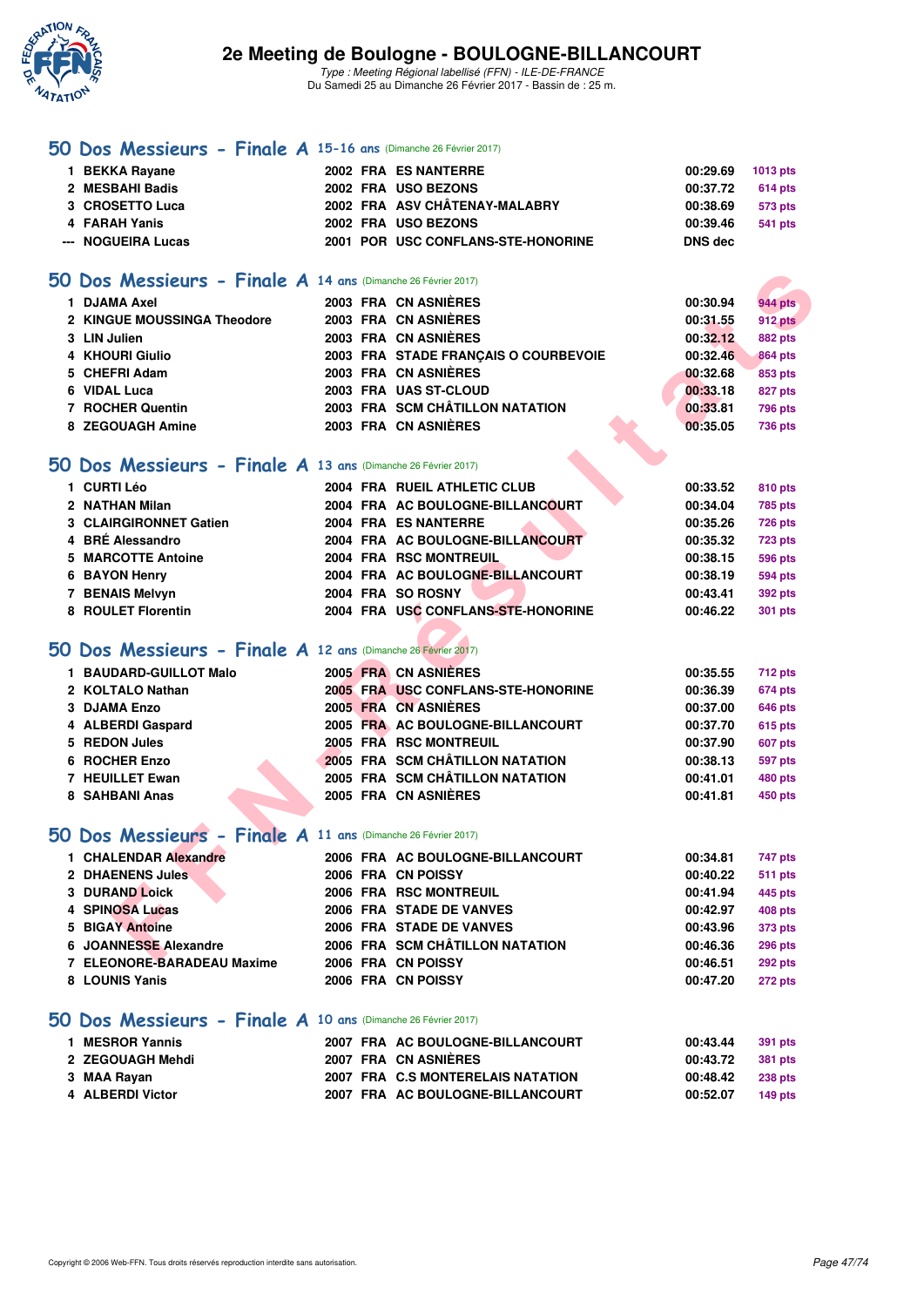

| 50 Dos Messieurs - Finale A (suite)                          |                            |                                        |               |                 |
|--------------------------------------------------------------|----------------------------|----------------------------------------|---------------|-----------------|
| 5 ULRICH Yanis                                               |                            | 2007 FRA CN POISSY                     | 00:53.16      | 127 pts         |
| 6 ANTARI Adel                                                |                            | 2007 FRA CN POISSY                     | 01:01.25      | 17 pts          |
| 7 SCHNYDER Noah                                              |                            | 2007 FRA C.S MONTERELAIS NATATION      | 01:03.66      | 4 pts           |
| --- CZERNIK Liam                                             |                            | 2007 FRA AC BOULOGNE-BILLANCOURT       | <b>DSQ Da</b> |                 |
|                                                              |                            |                                        |               |                 |
| 50 Dos Messieurs - Finale A 9 ans (Dimanche 26 Février 2017) |                            |                                        |               |                 |
| 1 ELEONORE-BARADEAU Eliott                                   |                            | 2008 FRA CN POISSY                     | 00:51.78      | <b>156 pts</b>  |
| 2 VERIVICHEV Léo                                             |                            | 2008 FRA AC BOULOGNE-BILLANCOURT       | 00:59.18      | 36 pts          |
| <b>3 ROBINSON CUEVA Luca</b>                                 |                            | 2008 FRA AC BOULOGNE-BILLANCOURT       | 01:01.69      | 14 pts          |
|                                                              |                            |                                        |               |                 |
| 50 Dos Messieurs - Séries                                    | (Dimanche 26 Février 2017) |                                        |               |                 |
| 1 THIBAULT Maxime                                            |                            | 1999 FRA RSC MONTREUIL                 | 00:29.42      | <b>1028 pts</b> |
| 2 BEKKA Rayane                                               |                            | 2002 FRA ES NANTERRE                   | 00:29.92      | 1000 pts        |
| 3 REY Martin                                                 |                            | <b>1999 FRA RSC MONTREUIL</b>          | 00:29.93      | 999 pts         |
| 4 DAUGER Aloïs                                               |                            | <b>1999 FRA RSC MONTREUIL</b>          | 00:29.99      | 996 pts         |
| 5 VERGNE Matthieu                                            |                            | 2000 FRA CSM CLAMART                   | 00:30.15      | 987 pts         |
| 6 GAUT Tristan                                               |                            | 1999 FRA CSM CLAMART                   | 00:30.37      | 975 pts         |
| 7 DJAMA Axel                                                 |                            | 2003 FRA CN ASNIERES                   | 00:31.19      | 931 pts         |
| 8 KADAMI Amine                                               |                            | 2000 FRA CSM GENEVILLIERS              | 00:31.25      | 928 pts         |
| 9 BONTEMPS Gabriel                                           |                            | 2000 FRA RSC MONTREUIL                 | 00:31.36      | 922 pts         |
| 10 BEDAIE Nessim                                             |                            | 2000 FRA RSC MONTREUIL                 | 00:31.55      | 912 pts         |
| <b>11 KINGUE MOUSSINGA Theodore</b>                          |                            | 2003 FRA CN ASNIERES                   | 00:31.92      | 892 pts         |
| <b>12 LUSCIE Timothee</b>                                    |                            | 1999 FRA ASV CHÂTENAY-MALABRY          | 00:32.29      | 873 pts         |
| 13 CHALENDAR Léo                                             |                            | 2003 FRA AC BOULOGNE-BILLANCOURT       | 00:32.39      | 868 pts         |
| 14 LIN Julien                                                |                            | 2003 FRA CN ASNIERES                   | 00:32.62      | 856 pts         |
| <b>15 KHOURI Giulio</b>                                      |                            | 2003 FRA STADE FRANÇAIS O COURBEVOIE   | 00:33.09      | 832 pts         |
| 16 CHEFRI Adam                                               |                            | 2003 FRA CN ASNIERES                   | 00:33.12      | 830 pts         |
| 17 ROCHER Quentin                                            |                            | 2003 FRA SCM CHÂTILLON NATATION        | 00:33.30      | 821 pts         |
| 18 VIDAL Luca                                                |                            | 2003 FRA UAS ST-CLOUD                  | 00:33.94      | <b>790 pts</b>  |
| <b>19 NATHAN Milan</b>                                       |                            | 2004 FRA AC BOULOGNE-BILLANCOURT       | 00:34.29      | 772 pts         |
| 20 CURTI Léo                                                 |                            | 2004 FRA RUEIL ATHLETIC CLUB           | 00:34.39      | <b>768 pts</b>  |
| 21 ZEGOUAGH Amine                                            |                            | 2003 FRA CN ASNIÈRES                   | 00:35.03      | <b>737 pts</b>  |
| 22 HENRY Joseph                                              |                            | 1999 FRA AC BOULOGNE-BILLANCOURT       | 00:35.27      | <b>725 pts</b>  |
| 23 DOKIC Nael                                                |                            | 2003 FRA CN ASNIÈRES                   | 00:35.48      | <b>716 pts</b>  |
| 24 CLAIRGIRONNET Gatien                                      |                            | 2004 FRA ES NANTERRE                   | 00:35.73      | 704 pts         |
| 25 VERA SARMIENTO Felix                                      |                            | 2003 FRA STADE FRANCAIS O COURBEVOIE   | 00:35.83      | 699 pts         |
| 26 CHALENDAR Alexandre                                       |                            | 2006 FRA AC BOULOGNE-BILLANCOURT       | 00:35.99      | <b>692 pts</b>  |
| 27 BAUDARD-GUILLOT Malo                                      |                            | 2005 FRA CN ASNIÈRES                   | 00:36.08      | <b>688 pts</b>  |
| 28 BRE Alessandro                                            |                            | 2004 FRA AC BOULOGNE-BILLANCOURT       | 00:36.19      | <b>683 pts</b>  |
| 29 DJAMA Enzo                                                |                            | 2005 FRA CN ASNIERES                   | 00:36.73      | 658 pts         |
| 30 TRUBERT Ronan                                             |                            | 2003 FRA USC CONFLANS-STE-HONORINE     | 00:36.87      | <b>652 pts</b>  |
| 31 KOLTALO Nathan                                            |                            | 2005 FRA USC CONFLANS-STE-HONORINE     | 00:37.33      | 631 pts         |
| <b>32 BRACCO Nicolas</b>                                     |                            | 2003 FRA OLYMPIQUE LA GARENNE-COLOMBES | 00:37.49      | <b>624 pts</b>  |
| 33 MESBAHI Badis                                             |                            | 2002 FRA USO BEZONS                    | 00:37.74      | 614 pts         |
| 34 WILLIAM Matt                                              |                            | 2003 FRA SO ROSNY                      | 00:37.84      | <b>609 pts</b>  |
| 35 BAYON Henry                                               |                            | 2004 FRA AC BOULOGNE-BILLANCOURT       | 00:37.93      | <b>605 pts</b>  |
| 36 ROCHER Enzo                                               |                            | 2005 FRA SCM CHÂTILLON NATATION        | 00:37.95      | <b>604 pts</b>  |
| 37 ALBERDI Gaspard                                           |                            | 2005 FRA AC BOULOGNE-BILLANCOURT       | 00:38.87      | <b>565 pts</b>  |
| 38 REDON Jules                                               |                            | 2005 FRA RSC MONTREUIL                 | 00:39.07      | 557 pts         |
| 39 NOGUEIRA Lucas                                            |                            | 2001 POR USC CONFLANS-STE-HONORINE     | 00:39.23      | 551 pts         |
| <b>40 MARCOTTE Antoine</b>                                   |                            | 2004 FRA RSC MONTREUIL                 | 00:39.40      | <b>544 pts</b>  |
| 41 HEUILLET Ewan                                             |                            | 2005 FRA SCM CHÂTILLON NATATION        | 00:39.85      | 525 pts         |
| 42 FARAH Yanis                                               |                            | 2002 FRA USO BEZONS                    | 00:39.99      | <b>520 pts</b>  |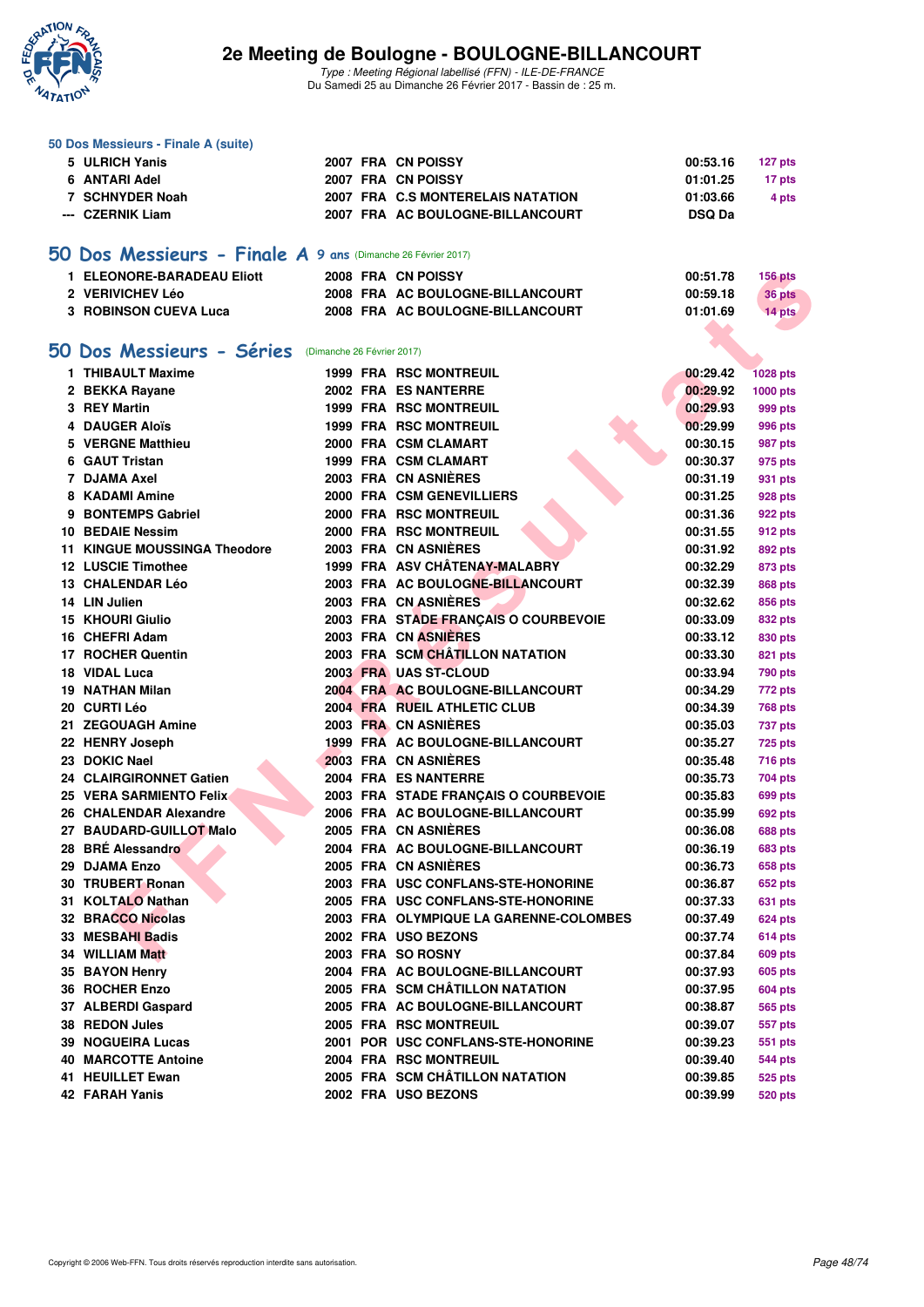

# **50 Dos Messieurs - Séries (suite)**

|     | <b>43 VAHLAS Dimitri</b>                                        |  | 2003 FRA AC BOULOGNE-BILLANCOURT       | 00:40.52       | 499 pts        |
|-----|-----------------------------------------------------------------|--|----------------------------------------|----------------|----------------|
|     | 44 CROSETTO Luca                                                |  | 2002 FRA ASV CHÂTENAY-MALABRY          | 00:40.71       | 491 pts        |
|     | <b>45 DHAENENS Jules</b>                                        |  | 2006 FRA CN POISSY                     | 00:41.20       | 473 pts        |
|     | 46 SAHBANI Anas                                                 |  | 2005 FRA CN ASNIERES                   | 00:42.02       | 442 pts        |
|     | 47 GUIPET Baptiste                                              |  | 2005 FRA CN ASNIERES                   | 00:42.20       | 435 pts        |
|     | <b>48 LANGLAIS Pierre</b>                                       |  | 2004 FRA OLYMPIQUE LA GARENNE-COLOMBES | 00:42.29       | 432 pts        |
|     | <b>49 SPINOSA Lucas</b>                                         |  | 2006 FRA STADE DE VANVES               | 00:42.70       | 417 pts        |
|     | 50 MONTILLO Joseph                                              |  | 2002 FRA UAS ST-CLOUD                  | 00:43.29       | <b>396 pts</b> |
|     | 51 CORNILLE Paul                                                |  | 2004 FRA UAS ST-CLOUD                  | 00:43.37       | 394 pts        |
|     | 52 LHUILLIER Hugo                                               |  | 2005 FRA SCM CHÂTILLON NATATION        | 00:43.53       | <b>388 pts</b> |
|     | 53 BRIERE Nolan                                                 |  | 2005 FRA JEANNE D'ARC DRANCY           | 00:43.62       | 385 pts        |
|     | 54 DURAND Loick                                                 |  | 2006 FRA RSC MONTREUIL                 | 00:43.91       | 375 pts        |
|     | 55 BIGAY Antoine                                                |  | 2006 FRA STADE DE VANVES               | 00:43.95       | 374 pts        |
|     | 56 BENAIS Melvyn                                                |  | 2004 FRA SO ROSNY                      | 00:43.97       | 373 pts        |
|     | 57 ARBIA Issam                                                  |  | 2005 FRA USC CONFLANS-STE-HONORINE     | 00:44.68       | 349 pts        |
|     | 58 LE MIRRONET Pierrick                                         |  | 2005 FRA RUEIL ATHLETIC CLUB           | 00:45.30       | 329 pts        |
|     | 59 TUIL William                                                 |  | 2005 FRA AC BOULOGNE-BILLANCOURT       | 00:45.37       | 327 pts        |
|     | 60 ZEGOUAGH Mehdi                                               |  | 2007 FRA CN ASNIERES                   | 00:45.49       | 323 pts        |
|     | 61 JOANNESSE Alexandre                                          |  | 2006 FRA SCM CHÂTILLON NATATION        | 00:45.77       | 315 pts        |
|     | 62 MESROR Yannis                                                |  | 2007 FRA AC BOULOGNE-BILLANCOURT       | 00:45.84       | <b>312 pts</b> |
|     | 63 BESSALAH Ali                                                 |  | 2005 FRA JEANNE D'ARC DRANCY           | 00:46.09       | 305 pts        |
|     | 64 CICEK Emirhan                                                |  | 2005 FRA USO BEZONS                    | 00:46.27       | <b>299 pts</b> |
|     | 65 FREDJ Iwan                                                   |  | 2005 FRA USC CONFLANS-STE-HONORINE     | 00:46.38       | <b>296 pts</b> |
|     | <b>66 ROULET Florentin</b>                                      |  | 2004 FRA USC CONFLANS-STE-HONORINE     | 00:46.53       | <b>291 pts</b> |
|     | 67 AMRIOUI Yanis                                                |  | 2005 FRA USO BEZONS                    | 00:46.98       | <b>278 pts</b> |
|     | 68 ELEONORE-BARADEAU Maxime                                     |  | 2006 FRA CN POISSY                     | 00:47.02       | 277 pts        |
|     | 69 LOUNIS Yanis                                                 |  | 2006 FRA CN POISSY                     | 00:48.55       | 234 pts        |
|     | <b>70 THOUIN Maxence</b>                                        |  | 2006 FRA CN POISSY                     | 00:49.38       | 212 pts        |
| 71. | <b>MAA Rayan</b>                                                |  | 2007 FRA C.S MONTERELAIS NATATION      | 00:50.17       | <b>193 pts</b> |
|     | 72 BENTAJAR Samy                                                |  | 2005 FRA CN POISSY                     | 00:50.82       | 177 pts        |
|     | 73 BENTALEB Farès                                               |  | 2005 FRA USC CONFLANS-STE-HONORINE     | 00:51.30       | <b>166 pts</b> |
|     | 74 CHAUVEL-MARCHAL Léo                                          |  | 2006 FRA SO ROSNY                      | 00:51.47       | 162 pts        |
|     | 75 DI PONZIO Noah                                               |  | 2006 FRA USC CONFLANS-STE-HONORINE     | 00:51.56       | $160$ pts      |
|     | 76 ULRICH Yanis                                                 |  | 2007 FRÁ CN POISSY                     | 00:52.39       | 142 pts        |
|     | 77 CZERNIK Liam                                                 |  | 2007 FRA AC BOULOGNE-BILLANCOURT       | 00:52.57       | $139$ pts      |
|     | 78 ELEONORE-BARADEAU Eliott                                     |  | 2008 FRA CN POISSY                     | 00:52.62       | 138 pts        |
|     | 79 OUAZADE Aymene                                               |  | 2005 FRA CN ASNIERES                   | 00:53.33       | $123$ pts      |
|     | 80 ALBERDI Victor                                               |  | 2007 FRA AC BOULOGNE-BILLANCOURT       | 00:54.39       | $104$ pts      |
|     | 81 FRANCOIS Antoine                                             |  | 2006 FRA USC CONFLANS-STE-HONORINE     | 00:55.33       | 88 pts         |
|     | 82 OULDCHIKH Aylan                                              |  | 2006 FRA USC CONFLANS-STE-HONORINE     | 00:56.70       | 67 pts         |
|     | 83 VERIVICHEV Léo                                               |  | 2008 FRA AC BOULOGNE-BILLANCOURT       | 00:56.72       | 66 pts         |
|     | <b>84 COUNY Alexis</b>                                          |  | 2007 FRA CN POISSY                     | 00:59.56       | 32 pts         |
|     | 85 SCHNYDER Noah                                                |  | 2007 FRA C.S MONTERELAIS NATATION      | 01:02.07       | 12 pts         |
|     | 86 ANTARI Adel                                                  |  | 2007 FRA CN POISSY                     | 01:03.67       | 4 pts          |
|     | 87 BOUARAB Samir                                                |  | 2007 FRA JEANNE D'ARC DRANCY           | 01:03.93       | 3 pts          |
|     | <b>88 ROBINSON CUEVA Luca</b>                                   |  | 2008 FRA AC BOULOGNE-BILLANCOURT       | 01:05.27       | 1 pts          |
|     | --- BUFFAUMENE Nael                                             |  | 2006 FRA STADE FRANÇAIS O COURBEVOIE   | <b>DSQ Vi</b>  |                |
|     | --- CABRIT Théo                                                 |  | 2003 FRA CN ASNIÈRES                   | <b>DSQ Ai</b>  |                |
|     | --- GUIOUBLY Yannis                                             |  | 2001 FRA AC BOULOGNE-BILLANCOURT       | <b>DSQ Ai</b>  |                |
|     | --- MASINGUE Edgar                                              |  | 2006 FRA SCM CHÂTILLON NATATION        | <b>DNS dec</b> |                |
|     |                                                                 |  |                                        |                |                |
|     | 100 Dos Messieurs - Finale A 17-18 ans (Samedi 25 Février 2017) |  |                                        |                |                |
|     | 1 REY Martin                                                    |  | <b>1999 FRA RSC MONTREUIL</b>          | 01:04.42       | 985 pts        |
|     | 2 DE CASTILLA Marius                                            |  | 2000 FRA CNO ST-GERMAIN-EN-LAYE        | 01:07.73       | 900 pts        |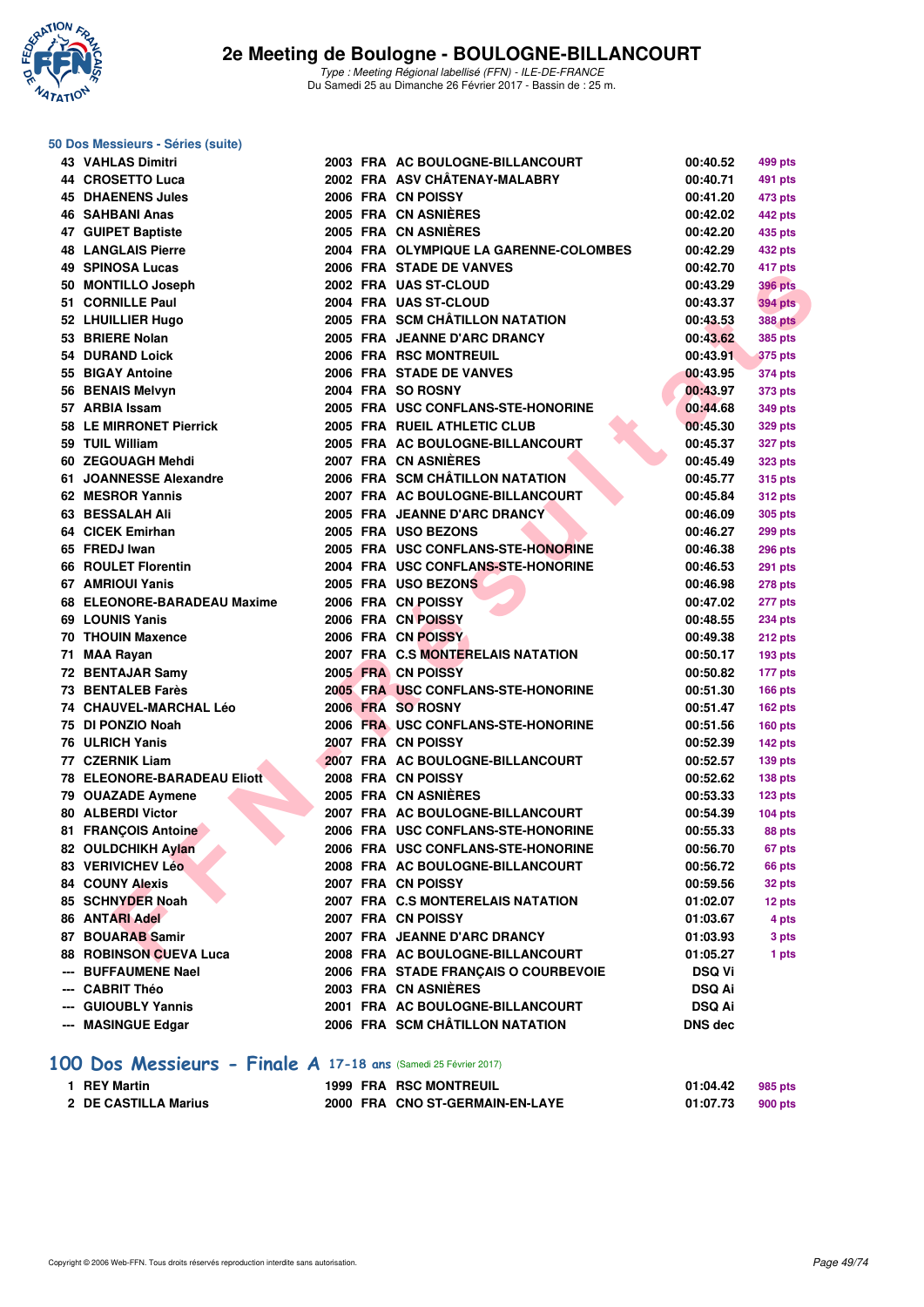

| 100 Dos Messieurs - Finale A (suite)                            |                                      |                            |
|-----------------------------------------------------------------|--------------------------------------|----------------------------|
| 3 CYRILLA Yoan                                                  | 2000 FRA RSC MONTREUIL               | 01:09.20<br>863 pts        |
| 4 RAYMOND Marius                                                | 2000 FRA AC BOULOGNE-BILLANCOURT     | 01:22.83<br>559 pts        |
| --- TOUQUET Maxence                                             | 2000 FRA UAS ST-CLOUD                | <b>DNS dec</b>             |
| 100 Dos Messieurs - Finale A 15-16 ans (Samedi 25 Février 2017) |                                      |                            |
| 1 BEKKA Rayane                                                  | 2002 FRA ES NANTERRE                 | 01:03.53<br>1009 pts       |
| 2 QUANTIN Hugo                                                  | <b>2001 FRA CSN GUYANCOURT</b>       | 01:04.10<br>994 pts        |
| 3 THIBAUT Jules                                                 | 2002 FRA AC BOULOGNE-BILLANCOURT     | 01:08.02<br><b>892 pts</b> |
| 4 ZAWADSKI Paul                                                 | 2002 FRA CSN GUYANCOURT              | 01:08.04<br><b>892 pts</b> |
| 5 DIVARET Kieran                                                | 2001 FRA STADE DE VANVES             | 01:09.12<br><b>865 pts</b> |
| 6 MAURY Mattéo                                                  | 2002 FRA S.M MONTROUGE               | 01:12.37<br><b>786 pts</b> |
| 7 GELY Tom                                                      | 2002 FRA CSN GUYANCOURT              | 01:13.18<br><b>767 pts</b> |
| 8 LOUNIS Kamel                                                  | 2002 FRA SCM CHÂTILLON NATATION      | 01:20.29<br>611 pts        |
|                                                                 |                                      |                            |
| 100 Dos Messieurs - Finale A 14 ans (Samedi 25 Février 2017)    |                                      |                            |
| 1 RENE CORAIL Yann                                              | <b>2003 FRA CSN GUYANCOURT</b>       | 01:04.05<br>995 pts        |
| 2 CRETET Dorian                                                 | <b>2003 FRA ES MASSY NATATION</b>    | 01:04.61<br>980 pts        |
| 3 DJAMA Axel                                                    | 2003 FRA CN ASNIÈRES                 | 01:06.35<br>935 pts        |
| 4 LIN Julien                                                    | 2003 FRA CN ASNIERES                 | 01:10.56<br>830 pts        |
| 5 KINGUE MOUSSINGA Theodore                                     | 2003 FRA CN ASNIÈRES                 | 01:10.81<br>824 pts        |
| 6 KHOURI Giulio                                                 | 2003 FRA STADE FRANÇAIS O COURBEVOIE | 01:11.04<br>818 pts        |
| 7 CLAIMAND Adrien                                               | 2003 FRA CSN GUYANCOURT              | 01:12.49<br><b>784 pts</b> |
| 8 CHEFRI Adam                                                   | 2003 FRA CN ASNIÈRES                 | 01:13.46<br><b>761 pts</b> |
| 100 Dos Messieurs - Finale A 13 ans (Samedi 25 Février 2017)    |                                      |                            |
| 1 CURTI Léo                                                     | 2004 FRA RUEIL ATHLETIC CLUB         | 01:13.42<br><b>762 pts</b> |
| 2 QUAILY Amine                                                  | <b>2004 FRA CSN GUYANCOURT</b>       | 01:14.02<br>748 pts        |
| 3 CLAIRGIRONNET Gatien                                          | 2004 FRA ES NANTERRE                 | 01:14.91<br><b>728 pts</b> |
| 4 VERNET Hadrien                                                | 2004 FRA AQUA VALLÉE-DE-CHEVREUSE    | 01:15.27<br><b>719 pts</b> |
| 5 MEDDAHI Massyl                                                | 2004 FRA CSN GUYANCOURT              | 01:15.79<br><b>708 pts</b> |
| 6 WALD Benjamin                                                 | 2004 FRA AC BOULOGNE-BILLANCOURT     | 01:18.73<br>643 pts        |
| 7 COCHARD Mathieu                                               | <b>2004 FRA ES MASSY NATATION</b>    | 01:20.00<br>617 pts        |
| 8 LEMPIRE Loris                                                 | <b>2004 FRA ES MASSY NATATION</b>    | 01:20.84<br>599 pts        |
|                                                                 |                                      |                            |
| 100 Dos Messieurs - Finale A 12 ans (Samedi 25 Février 2017)    |                                      |                            |
| 1 AUKAULOO Zaki                                                 | <b>2005 FRA ES MASSY NATATION</b>    | 01:14.68<br>733 pts        |
| 2 POBEL-CRAPPE Matys                                            | 2005 FRA CSN GUYANCOURT              | 01:16.74<br><b>687 pts</b> |
| <b>3 LATSAGUE Thomas</b>                                        | <b>2005 FRA ES MASSY NATATION</b>    | 01:16.82<br><b>685 pts</b> |
| 4 BAUDARD-GUILLOT Malo                                          | 2005 FRA CN ASNIERES                 | <b>676 pts</b><br>01:17.23 |
| 5 BOUABDELLAH Yassine                                           | 2005 FRA ES MASSY NATATION           | 01:19.49<br>627 pts        |
| <b>6 DJAMA Enzo</b>                                             | 2005 FRA CN ASNIERES                 | 01:21.04<br>595 pts        |
| 7 ATCHANE Yanis                                                 | 2005 FRA CSN GUYANCOURT              | 01:21.09<br><b>594 pts</b> |
| 8 ROCHER Enzo                                                   | 2005 FRA SCM CHÂTILLON NATATION      | 01:22.53<br><b>565 pts</b> |
| 100 Dos Messieurs - Finale A 11 ans (Samedi 25 Février 2017)    |                                      |                            |
| 1 CHALENDAR Alexandre                                           | 2006 FRA AC BOULOGNE-BILLANCOURT     | 01:15.38<br>717 pts        |
| 2 DHAENENS Jules                                                | 2006 FRA CN POISSY                   | 01:27.48<br>470 pts        |
| 3 MAUPIN Nolan                                                  | 2006 FRA C.S MONTERELAIS NATATION    | 01:27.62<br>468 pts        |
| 4 NEDELLEC Hugo                                                 | 2006 FRA AQUA VALLÉE-DE-CHEVREUSE    | 01:32.18<br><b>388 pts</b> |
| 5 VAHLAS Lucas                                                  | 2006 FRA AC BOULOGNE-BILLANCOURT     | 01:32.94<br><b>376 pts</b> |
| 6 AZZOUZ Anis                                                   | 2006 FRA S.M MONTROUGE               | 01:36.44<br><b>321 pts</b> |
| 7 BEZZAOUYA Yassine                                             | 2006 FRA JEANNE D'ARC DRANCY         | 01:39.16<br><b>281 pts</b> |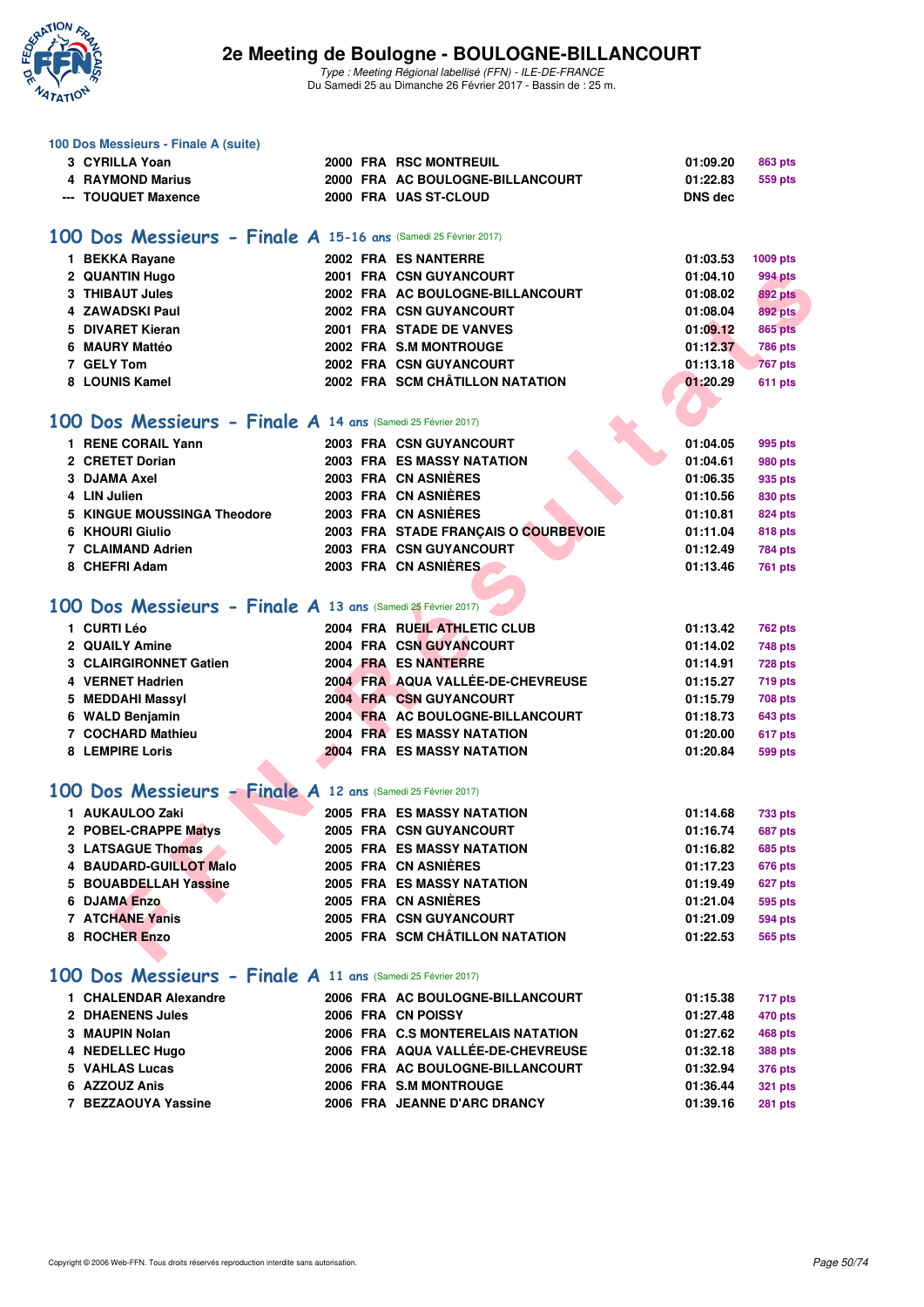

| 100 Dos Messieurs - Finale A (suite)                         |                          |  |                                      |          |                |  |  |  |  |  |
|--------------------------------------------------------------|--------------------------|--|--------------------------------------|----------|----------------|--|--|--|--|--|
| 8 COLIN Maxime                                               |                          |  | 2006 FRA AQUA VALLÉE-DE-CHEVREUSE    | 01:39.42 | <b>278 pts</b> |  |  |  |  |  |
| 100 Dos Messieurs - Finale A 10 ans (Samedi 25 Février 2017) |                          |  |                                      |          |                |  |  |  |  |  |
| 1 LEE-BOUHOURS Florian                                       |                          |  | 2007 FRA AQUA VALLÉE-DE-CHEVREUSE    | 01:27.63 | 467 pts        |  |  |  |  |  |
| 2 ZEGOUAGH Mehdi                                             |                          |  | 2007 FRA CN ASNIÈRES                 | 01:35.77 | <b>331 pts</b> |  |  |  |  |  |
| 3 ANOYVEGA LANCON Hugo                                       |                          |  | 2007 FRA STADE DE VANVES             | 01:39.22 | <b>280 pts</b> |  |  |  |  |  |
| 4 DARRAS Luc                                                 |                          |  | 2007 FRA STADE DE VANVES             | 01:42.18 | <b>240 pts</b> |  |  |  |  |  |
| <b>ULRICH Yanis</b><br>5                                     |                          |  | 2007 FRA CN POISSY                   | 01:52.54 | 124 pts        |  |  |  |  |  |
| 6 BOUARAB Samir                                              |                          |  | 2007 FRA JEANNE D'ARC DRANCY         | 02:16.29 | 1 pts          |  |  |  |  |  |
|                                                              |                          |  |                                      |          |                |  |  |  |  |  |
| 100 Dos Messieurs - Finale A 9 ans (Samedi 25 Février 2017)  |                          |  |                                      |          |                |  |  |  |  |  |
| 1 ELEONORE-BARADEAU Eliott                                   |                          |  | 2008 FRA CN POISSY                   | 01:46.94 | 182 pts        |  |  |  |  |  |
| 2 NEDELLEC Martin                                            |                          |  | 2008 FRA AQUA VALLÉE-DE-CHEVREUSE    | 01:48.16 | 169 pts        |  |  |  |  |  |
| 3 TUR Maxime                                                 |                          |  | 2008 FRA AQUA VALLÉE-DE-CHEVREUSE    | 01:55.64 | 97 pts         |  |  |  |  |  |
|                                                              |                          |  |                                      |          |                |  |  |  |  |  |
| 100 Dos Messieurs - Séries                                   | (Samedi 25 Février 2017) |  |                                      |          |                |  |  |  |  |  |
| 1 BEKKA Rayane                                               |                          |  | 2002 FRA ES NANTERRE                 | 01:04.18 | 991 pts        |  |  |  |  |  |
| 2 REY Martin                                                 |                          |  | <b>1999 FRA RSC MONTREUIL</b>        | 01:04.43 | 985 pts        |  |  |  |  |  |
| 3 CRETET Dorian                                              |                          |  | <b>2003 FRA ES MASSY NATATION</b>    | 01:04.93 | 972 pts        |  |  |  |  |  |
| <b>RENE CORAIL Yann</b><br>4                                 |                          |  | 2003 FRA CSN GUYANCOURT              | 01:05.20 | 965 pts        |  |  |  |  |  |
| 5 QUANTIN Hugo                                               |                          |  | 2001 FRA CSN GUYANCOURT              | 01:05.32 | 962 pts        |  |  |  |  |  |
| 6 DJAMA Axel                                                 |                          |  | 2003 FRA CN ASNIÈRES                 | 01:05.80 | 949 pts        |  |  |  |  |  |
| <b>7 TOUQUET Maxence</b>                                     |                          |  | 2000 FRA UAS ST-CLOUD                | 01:07.28 | 911 pts        |  |  |  |  |  |
| 8 ZAWADSKI Paul                                              |                          |  | <b>2002 FRA CSN GUYANCOURT</b>       | 01:09.26 | 861 pts        |  |  |  |  |  |
| <b>DE CASTILLA Marius</b>                                    |                          |  | 2000 FRA CNO ST-GERMAIN-EN-LAYE      | 01:09.43 | 857 pts        |  |  |  |  |  |
| <b>10 THIBAUT Jules</b>                                      |                          |  | 2002 FRA AC BOULOGNE-BILLANCOURT     | 01:09.57 | 854 pts        |  |  |  |  |  |
| 11 LIN Julien                                                |                          |  | 2003 FRA CN ASNIÈRES                 | 01:10.57 | 829 pts        |  |  |  |  |  |
| <b>12 DIVARET Kieran</b>                                     |                          |  | 2001 FRA STADE DE VANVES             | 01:10.78 | 824 pts        |  |  |  |  |  |
| 13 CYRILLA Yoan                                              |                          |  | 2000 FRA RSC MONTREUIL               | 01:11.02 | 819 pts        |  |  |  |  |  |
| 14 MAURY Mattéo                                              |                          |  | 2002 FRA S.M MONTROUGE               | 01:11.18 | 815 pts        |  |  |  |  |  |
| <b>15 KINGUE MOUSSINGA Theodore</b>                          |                          |  | 2003 FRA CN ASNIÈRES                 | 01:11.29 | 812 pts        |  |  |  |  |  |
| <b>16 KHOURI Giulio</b>                                      |                          |  | 2003 FRA STADE FRANÇAIS O COURBEVOIE | 01:11.62 | 804 pts        |  |  |  |  |  |
| 17 CLAIMAND Adrien                                           |                          |  | 2003 FRA CSN GUYANCOURT              | 01:13.02 | 771 pts        |  |  |  |  |  |
| 18 CHEFRI Adam                                               |                          |  | 2003 FRA CN ASNIÈRES                 | 01:13.81 | <b>753 pts</b> |  |  |  |  |  |
| <b>19 CATHALO Antonin</b>                                    |                          |  | 2003 FRA CSN GUYANCOURT              | 01:14.38 | 740 pts        |  |  |  |  |  |
| 20 VERA SARMIENTO Felix                                      |                          |  | 2003 FRA STADE FRANÇAIS O COURBEVOIE | 01:14.63 | 734 pts        |  |  |  |  |  |
| 21 ZEGOUAGH Amine                                            |                          |  | 2003 FRA CN ASNIÈRES                 | 01:14.93 | <b>727 pts</b> |  |  |  |  |  |
| 22 TANTER Colin                                              |                          |  | 2003 FRA S.M MONTROUGE               | 01:14.98 | <b>726 pts</b> |  |  |  |  |  |
| 23 ROCHER Quentin                                            |                          |  | 2003 FRA SCM CHÂTILLON NATATION      | 01:15.00 | 726 pts        |  |  |  |  |  |
| 24 LAYMOUNI Hassan                                           |                          |  | <b>2003 FRA MONTIGNY NATATION</b>    | 01:15.06 | <b>724 pts</b> |  |  |  |  |  |
| 25 GELY Tom                                                  |                          |  | 2002 FRA CSN GUYANCOURT              | 01:15.10 | <b>723 pts</b> |  |  |  |  |  |
| 25 CHAMAYOU Gael                                             |                          |  | <b>2003 FRA ES MASSY NATATION</b>    | 01:15.10 | <b>723 pts</b> |  |  |  |  |  |
| 27 QUAILY Amine                                              |                          |  | 2004 FRA CSN GUYANCOURT              | 01:15.43 | 716 pts        |  |  |  |  |  |
| 28 CLAIRGIRONNET Gatien                                      |                          |  | 2004 FRA ES NANTERRE                 | 01:15.62 | 712 pts        |  |  |  |  |  |
| 29 CHALENDAR Alexandre                                       |                          |  | 2006 FRA AC BOULOGNE-BILLANCOURT     | 01:15.92 | 705 pts        |  |  |  |  |  |
| 30 VIDAL Luca                                                |                          |  | 2003 FRA UAS ST-CLOUD                | 01:15.96 | 704 pts        |  |  |  |  |  |
| 31 CURTI Léo                                                 |                          |  | 2004 FRA RUEIL ATHLETIC CLUB         | 01:16.08 | 701 pts        |  |  |  |  |  |
| 32 AUKAULOO Zaki                                             |                          |  | <b>2005 FRA ES MASSY NATATION</b>    | 01:16.19 | 699 pts        |  |  |  |  |  |
| 33 VERNET Hadrien                                            |                          |  | 2004 FRA AQUA VALLEE-DE-CHEVREUSE    | 01:17.19 | 677 pts        |  |  |  |  |  |
| 34 POBEL-CRAPPE Matys                                        |                          |  | 2005 FRA CSN GUYANCOURT              | 01:17.26 | 675 pts        |  |  |  |  |  |
| <b>35 BOHLER Louis</b>                                       |                          |  | 2003 FRA S.M MONTROUGE               | 01:17.36 | 673 pts        |  |  |  |  |  |
| 36 MEDDAHI Massyl                                            |                          |  | 2004 FRA CSN GUYANCOURT              | 01:17.51 | 670 pts        |  |  |  |  |  |
| 37 LATSAGUE Thomas                                           |                          |  | 2005 FRA ES MASSY NATATION           | 01:17.90 | 661 pts        |  |  |  |  |  |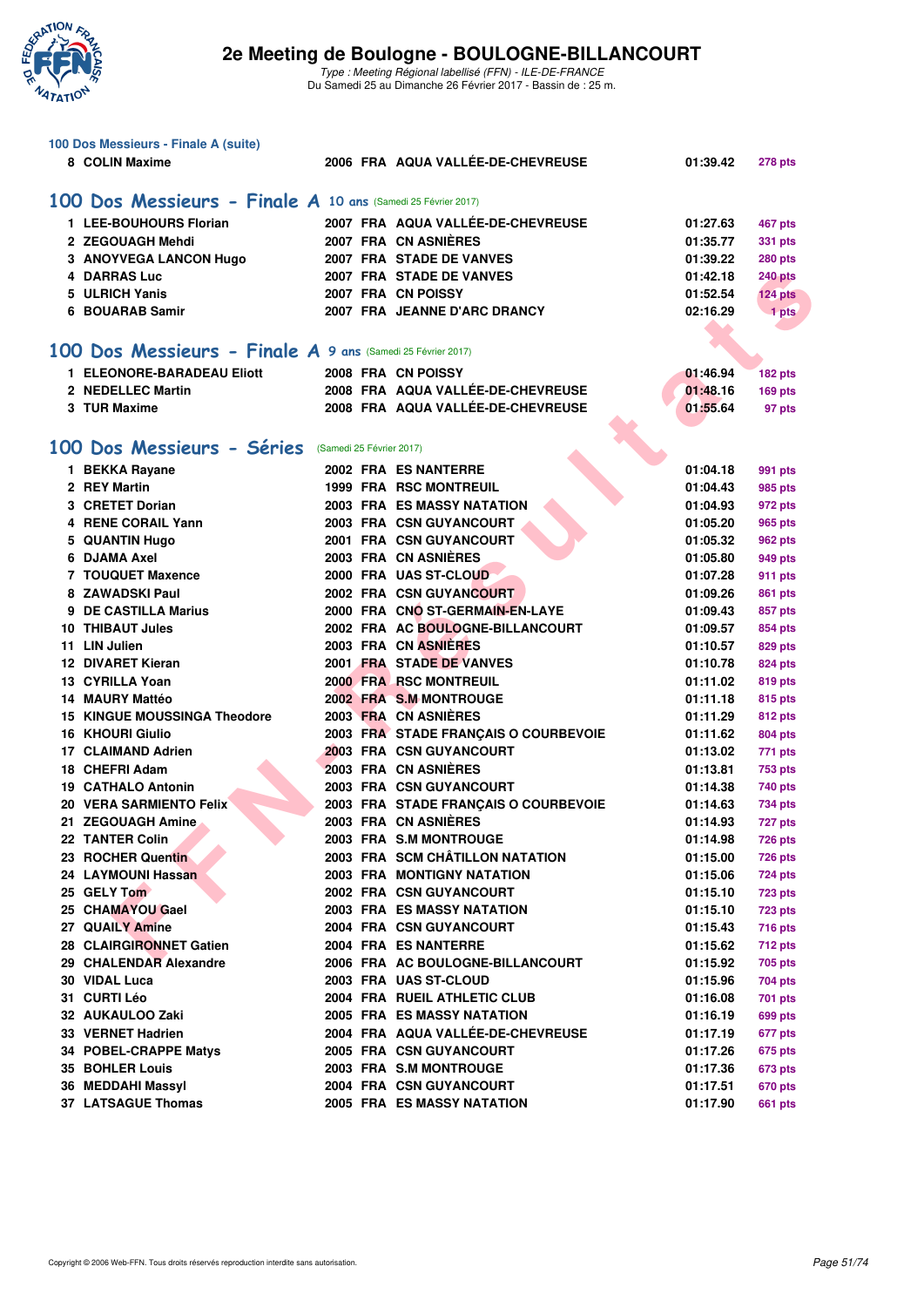

### **100 Dos Messieurs - Séries (suite)**

| 38 DOKIC Nael               |  | 2003 FRA CN ASNIERES                               | 01:18.00 | 659 pts            |
|-----------------------------|--|----------------------------------------------------|----------|--------------------|
| 39 WALD Benjamin            |  | 2004 FRA AC BOULOGNE-BILLANCOURT                   | 01:18.40 | 650 pts            |
| 40 COCHARD Mathieu          |  | <b>2004 FRA ES MASSY NATATION</b>                  | 01:19.45 | 628 pts            |
| 41 BAUDARD-GUILLOT Malo     |  | 2005 FRA CN ASNIERES                               | 01:19.49 | 627 pts            |
| <b>42 LEMPIRE Loris</b>     |  | <b>2004 FRA ES MASSY NATATION</b>                  | 01:20.12 | 614 pts            |
| <b>43 DARPHIN Lucas</b>     |  | 2003 FRA UAS ST-CLOUD                              | 01:20.35 | 609 pts            |
| 43 DJAMA Enzo               |  | 2005 FRA CN ASNIERES                               | 01:20.35 | 609 pts            |
| 45 OUIDDIR Oudaifa          |  | <b>2003 FRA ES MASSY NATATION</b>                  | 01:20.40 | <b>608 pts</b>     |
| 46 BOUABDELLAH Yassine      |  | <b>2005 FRA ES MASSY NATATION</b>                  | 01:20.97 | <b>596 pts</b>     |
| <b>47 ATCHANE Yanis</b>     |  | 2005 FRA CSN GUYANCOURT                            | 01:21.93 | 577 pts            |
| <b>48 LOUNIS Kamel</b>      |  | 2002 FRA SCM CHÂTILLON NATATION                    | 01:22.26 | <b>570 pts</b>     |
| <b>49 L'HERMITTE Eliot</b>  |  | 2004 FRA CSN GUYANCOURT                            | 01:22.53 | <b>565 pts</b>     |
| 50 ROCHER Enzo              |  | 2005 FRA SCM CHÂTILLON NATATION                    | 01:23.74 | 541 pts            |
| 51 BAYON Henry              |  | 2004 FRA AC BOULOGNE-BILLANCOURT                   | 01:24.18 | 532 pts            |
| 52 ALBERDI Gaspard          |  | 2005 FRA AC BOULOGNE-BILLANCOURT                   | 01:26.48 | 489 pts            |
| 53 MAUPIN Nolan             |  | 2006 FRA C.S MONTERELAIS NATATION                  | 01:26.51 | 488 pts            |
| 54 RICHARD Kylian           |  | 2005 FRA AQUA VALLÉE-DE-CHEVREUSE                  | 01:26.92 | 480 pts            |
| 55 RAYMOND Marius           |  | 2000 FRA AC BOULOGNE-BILLANCOURT                   | 01:27.39 |                    |
| 56 GUERARD Nael             |  | 2003 FRA RSC MONTREUIL                             | 01:27.90 | 472 pts            |
| 57 AIT MOHAND Massinissa    |  |                                                    |          | 463 pts            |
|                             |  | 2005 FRA MONTIGNY NATATION<br>2003 FRA CN ASNIÈRES | 01:27.92 | 462 pts            |
| 58 CABRIT Théo              |  |                                                    | 01:27.96 | 461 pts            |
| 59 SISSANI Massi            |  | 2005 FRA RSC MONTREUIL                             | 01:27.97 | 461 pts            |
| 60 FAUCONNIER Basile        |  | 2005 FRA AQUA VALLÉE-DE-CHEVREUSE                  | 01:28.27 | 456 pts            |
| 61 SAHBANI Anas             |  | 2005 FRA CN ASNIÈRES                               | 01:29.07 | 442 pts            |
| <b>62 DHAENENS Jules</b>    |  | 2006 FRA CN POISSY                                 | 01:29.59 | 432 pts            |
| <b>63 VAHLAS Dimitri</b>    |  | 2003 FRA AC BOULOGNE-BILLANCOURT                   | 01:29.87 | 428 pts            |
| 64 METREAU Stanislas        |  | 2005 FRA S.M MONTROUGE                             | 01:30.44 | 418 pts            |
| 65 MALAPERT Rémi            |  | 2005 FRA AQUA VALLÉE-DE-CHEVREUSE                  | 01:30.78 | 412 pts            |
| 66 LEE-BOUHOURS Florian     |  | 2007 FRA AQUA VALLÉE-DE-CHEVREUSE                  | 01:30.85 | 411 pts            |
| 67 NEDELLEC Hugo            |  | 2006 FRA AQUA VALLÉE-DE-CHEVREUSE                  | 01:31.09 | 407 pts            |
| 68 HEUILLET Ewan            |  | 2005 FRA SCM CHÂTILLON NATATION                    | 01:31.74 | 396 pts            |
| 69 PFEIFER Célestin         |  | 2005 FRA AQUA VALLÉE-DE-CHEVREUSE                  | 01:32.60 | 381 pts            |
| 70 OUAZADE Aymene           |  | 2005 FRA CN ASNIÈRES                               | 01:32.67 | 380 pts            |
| 71 AUBERT Mathieu           |  | 2005 FRA AC BOULOGNE-BILLANCOURT                   | 01:33.26 | 371 pts            |
| 72 VAHLAS Lucas             |  | 2006 FRA AC BOULOGNE-BILLANCOURT                   | 01:34.43 | 352 pts            |
| 73 GUIPET Baptiste          |  | 2005 FRA CN ASNIÈRES                               | 01:37.19 | 310 pts            |
| 74 AZZOUZ Anis              |  | 2006 FRA S.M MONTROUGE                             | 01:37.68 | 302 pts            |
| 75 ZEGOUAGH Mehdi           |  | 2007 FRA CN ASNIERES                               | 01:37.86 | <b>300 pts</b>     |
| 76 COLIN Maxime             |  | 2006 FRA AQUA VALLÉE-DE-CHEVREUSE                  | 01:38.07 | 297 pts            |
| 77 ANOYVEGA LANCON Hugo     |  | 2007 FRA STADE DE VANVES                           | 01:38.25 | <b>294 pts</b>     |
| 77 BEZZAOUYA Yassine        |  | 2006 FRA JEANNE D'ARC DRANCY                       | 01:38.25 | <b>294 pts</b>     |
| 79 JOANNESSE Alexandre      |  | 2006 FRA SCM CHÂTILLON NATATION                    | 01:38.30 | <b>293 pts</b>     |
| 80 LHUILLIER Hugo           |  | 2005 FRA SCM CHÂTILLON NATATION                    | 01:39.02 | <b>283 pts</b>     |
| 81 BATAL Maël               |  | 2006 FRA AQUA VALLÉE-DE-CHEVREUSE                  | 01:40.62 | <b>261 pts</b>     |
| 82 LOUNIS Yanis             |  | 2006 FRA CN POISSY                                 | 01:43.99 | 217 pts            |
| 83 WAMSTER Maxime           |  | 2006 FRA AQUA VALLÉE-DE-CHEVREUSE                  | 01:45.40 | <b>200 pts</b>     |
| <b>84 DARRAS Luc</b>        |  | 2007 FRA STADE DE VANVES                           | 01:49.61 | 153 <sub>pts</sub> |
| 85 BENTAJAR Samy            |  | 2005 FRA CN POISSY                                 | 01:49.74 | $152$ pts          |
| <b>86 NEDELLEC Martin</b>   |  | 2008 FRA AQUA VALLÉE-DE-CHEVREUSE                  | 01:49.97 | $149$ pts          |
| 87 ELEONORE-BARADEAU Eliott |  | 2008 FRA CN POISSY                                 | 01:52.66 | $123$ pts          |
| 87 THOUIN Maxence           |  | 2006 FRA CN POISSY                                 | 01:52.66 | 123 pts            |
| 89 CHAILLET Baptiste        |  | 2006 FRA OLYMPIQUE LA GARENNE-COLOMBES             | 01:53.52 | $115$ pts          |
| 90 LOUNIS Azzedine          |  | 2006 FRA SCM CHÂTILLON NATATION                    | 01:54.38 | $107$ pts          |
| 91 ULRICH Yanis             |  | 2007 FRA CN POISSY                                 | 01:57.90 | 79 pts             |
|                             |  |                                                    |          |                    |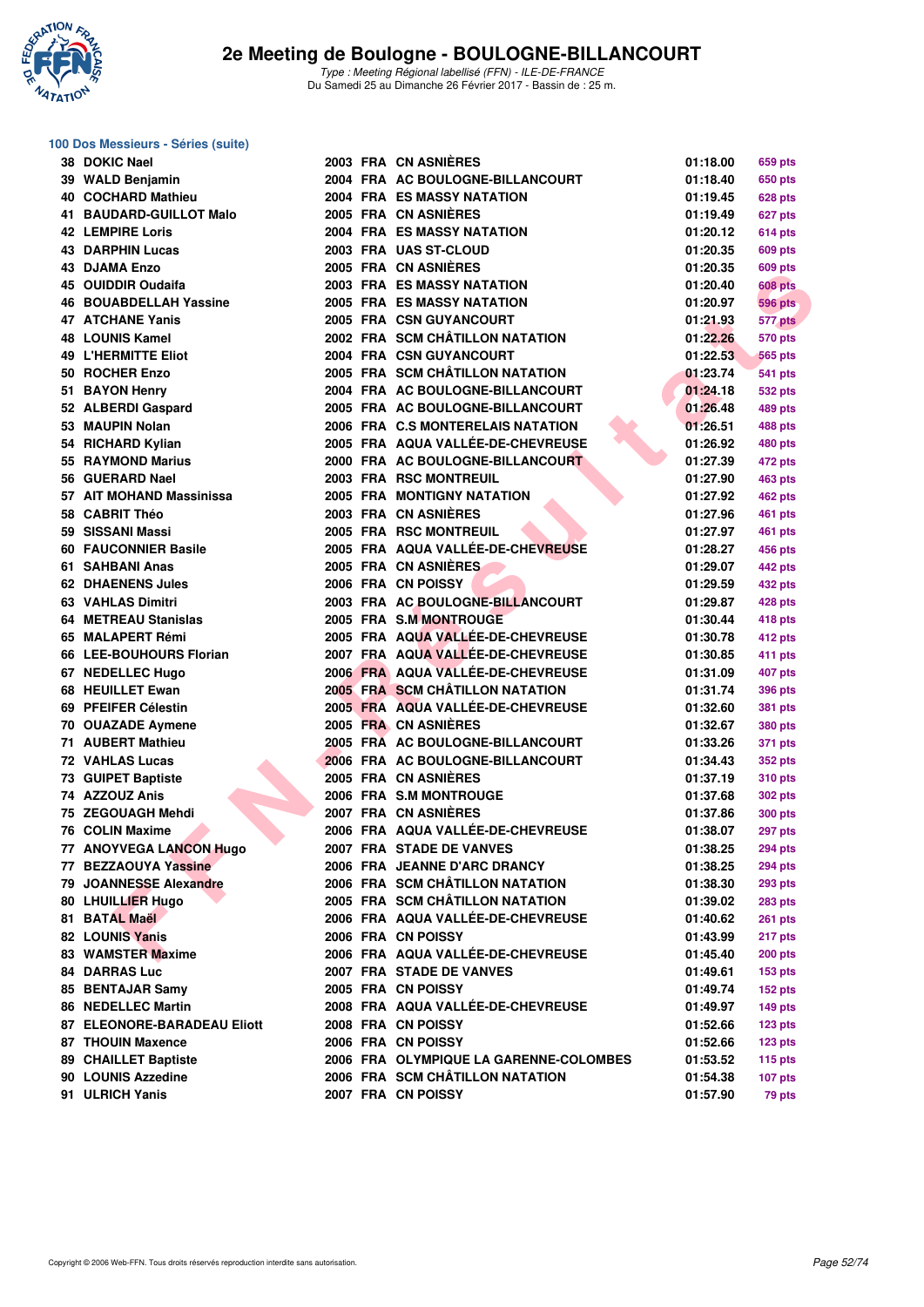

#### **100 Dos Messieurs - Séries (suite)**

| 92 TUR Maxime                                                            |                                                                                                                                                                                                                                                                                                                                                                                                                                                                                                                                                                                                                                                                                                                                                                                                                                                                                                                                                                                                                                                                                                                                                                                                                                                                                                                                                                                                                                                                                                                                                                                                                                   |  | 02:00.91       | 58 pts         |
|--------------------------------------------------------------------------|-----------------------------------------------------------------------------------------------------------------------------------------------------------------------------------------------------------------------------------------------------------------------------------------------------------------------------------------------------------------------------------------------------------------------------------------------------------------------------------------------------------------------------------------------------------------------------------------------------------------------------------------------------------------------------------------------------------------------------------------------------------------------------------------------------------------------------------------------------------------------------------------------------------------------------------------------------------------------------------------------------------------------------------------------------------------------------------------------------------------------------------------------------------------------------------------------------------------------------------------------------------------------------------------------------------------------------------------------------------------------------------------------------------------------------------------------------------------------------------------------------------------------------------------------------------------------------------------------------------------------------------|--|----------------|----------------|
| 93 BOUARAB Samir                                                         |                                                                                                                                                                                                                                                                                                                                                                                                                                                                                                                                                                                                                                                                                                                                                                                                                                                                                                                                                                                                                                                                                                                                                                                                                                                                                                                                                                                                                                                                                                                                                                                                                                   |  | 02:19.52       | 1 pts          |
| 94 ANTARI Adel                                                           |                                                                                                                                                                                                                                                                                                                                                                                                                                                                                                                                                                                                                                                                                                                                                                                                                                                                                                                                                                                                                                                                                                                                                                                                                                                                                                                                                                                                                                                                                                                                                                                                                                   |  | 02:21.76       | 1 pts          |
| --- KADAMI Amine                                                         |                                                                                                                                                                                                                                                                                                                                                                                                                                                                                                                                                                                                                                                                                                                                                                                                                                                                                                                                                                                                                                                                                                                                                                                                                                                                                                                                                                                                                                                                                                                                                                                                                                   |  | <b>DSQ Da</b>  |                |
| --- LE MIRRONET Pierrick                                                 |                                                                                                                                                                                                                                                                                                                                                                                                                                                                                                                                                                                                                                                                                                                                                                                                                                                                                                                                                                                                                                                                                                                                                                                                                                                                                                                                                                                                                                                                                                                                                                                                                                   |  | <b>DSQ Vi</b>  |                |
| --- MASINGUE Edgar                                                       |                                                                                                                                                                                                                                                                                                                                                                                                                                                                                                                                                                                                                                                                                                                                                                                                                                                                                                                                                                                                                                                                                                                                                                                                                                                                                                                                                                                                                                                                                                                                                                                                                                   |  | <b>DSQ Vi</b>  |                |
| --- MONTILLO Joseph                                                      |                                                                                                                                                                                                                                                                                                                                                                                                                                                                                                                                                                                                                                                                                                                                                                                                                                                                                                                                                                                                                                                                                                                                                                                                                                                                                                                                                                                                                                                                                                                                                                                                                                   |  | <b>DSQ Vi</b>  |                |
| --- ARRANZ Victor                                                        |                                                                                                                                                                                                                                                                                                                                                                                                                                                                                                                                                                                                                                                                                                                                                                                                                                                                                                                                                                                                                                                                                                                                                                                                                                                                                                                                                                                                                                                                                                                                                                                                                                   |  | <b>DSQ Vi</b>  |                |
| --- ELEONORE-BARADEAU Maxime                                             |                                                                                                                                                                                                                                                                                                                                                                                                                                                                                                                                                                                                                                                                                                                                                                                                                                                                                                                                                                                                                                                                                                                                                                                                                                                                                                                                                                                                                                                                                                                                                                                                                                   |  | <b>DSQ Vi</b>  |                |
| --- COUNY Alexis                                                         |                                                                                                                                                                                                                                                                                                                                                                                                                                                                                                                                                                                                                                                                                                                                                                                                                                                                                                                                                                                                                                                                                                                                                                                                                                                                                                                                                                                                                                                                                                                                                                                                                                   |  | <b>DSQ Vi</b>  |                |
| --- CRASSOUS Thibaut                                                     |                                                                                                                                                                                                                                                                                                                                                                                                                                                                                                                                                                                                                                                                                                                                                                                                                                                                                                                                                                                                                                                                                                                                                                                                                                                                                                                                                                                                                                                                                                                                                                                                                                   |  | <b>DSQ Ai</b>  |                |
| --- IMAZATENE Dylan                                                      |                                                                                                                                                                                                                                                                                                                                                                                                                                                                                                                                                                                                                                                                                                                                                                                                                                                                                                                                                                                                                                                                                                                                                                                                                                                                                                                                                                                                                                                                                                                                                                                                                                   |  | <b>DSQ</b>     |                |
| --- BOULEZ Ylan                                                          |                                                                                                                                                                                                                                                                                                                                                                                                                                                                                                                                                                                                                                                                                                                                                                                                                                                                                                                                                                                                                                                                                                                                                                                                                                                                                                                                                                                                                                                                                                                                                                                                                                   |  | <b>DNS dec</b> |                |
| --- MESBAHI Badis                                                        |                                                                                                                                                                                                                                                                                                                                                                                                                                                                                                                                                                                                                                                                                                                                                                                                                                                                                                                                                                                                                                                                                                                                                                                                                                                                                                                                                                                                                                                                                                                                                                                                                                   |  | <b>DNS</b> dec |                |
| --- BENELHADJ Tom                                                        |                                                                                                                                                                                                                                                                                                                                                                                                                                                                                                                                                                                                                                                                                                                                                                                                                                                                                                                                                                                                                                                                                                                                                                                                                                                                                                                                                                                                                                                                                                                                                                                                                                   |  | <b>DNS</b> dec |                |
|                                                                          |                                                                                                                                                                                                                                                                                                                                                                                                                                                                                                                                                                                                                                                                                                                                                                                                                                                                                                                                                                                                                                                                                                                                                                                                                                                                                                                                                                                                                                                                                                                                                                                                                                   |  |                |                |
| <b>50 Brasse Messieurs - Finale A 17-18 ans (Samedi 25 Février 2017)</b> |                                                                                                                                                                                                                                                                                                                                                                                                                                                                                                                                                                                                                                                                                                                                                                                                                                                                                                                                                                                                                                                                                                                                                                                                                                                                                                                                                                                                                                                                                                                                                                                                                                   |  |                |                |
| 1 ALLIX Paul                                                             |                                                                                                                                                                                                                                                                                                                                                                                                                                                                                                                                                                                                                                                                                                                                                                                                                                                                                                                                                                                                                                                                                                                                                                                                                                                                                                                                                                                                                                                                                                                                                                                                                                   |  | 00:33.55       | <b>964 pts</b> |
| 2 REY Martin                                                             |                                                                                                                                                                                                                                                                                                                                                                                                                                                                                                                                                                                                                                                                                                                                                                                                                                                                                                                                                                                                                                                                                                                                                                                                                                                                                                                                                                                                                                                                                                                                                                                                                                   |  | 00:33.82       | 951 pts        |
| 3 ALLARD Simon                                                           |                                                                                                                                                                                                                                                                                                                                                                                                                                                                                                                                                                                                                                                                                                                                                                                                                                                                                                                                                                                                                                                                                                                                                                                                                                                                                                                                                                                                                                                                                                                                                                                                                                   |  | 00:34.10       | 938 pts        |
| 4 POUPON Valentin                                                        |                                                                                                                                                                                                                                                                                                                                                                                                                                                                                                                                                                                                                                                                                                                                                                                                                                                                                                                                                                                                                                                                                                                                                                                                                                                                                                                                                                                                                                                                                                                                                                                                                                   |  | 00:34.23       | 931 pts        |
| 5 BEKHALED Rayan                                                         |                                                                                                                                                                                                                                                                                                                                                                                                                                                                                                                                                                                                                                                                                                                                                                                                                                                                                                                                                                                                                                                                                                                                                                                                                                                                                                                                                                                                                                                                                                                                                                                                                                   |  | 00:34.93       | 898 pts        |
| 6 ZUGOLARO Maxime                                                        |                                                                                                                                                                                                                                                                                                                                                                                                                                                                                                                                                                                                                                                                                                                                                                                                                                                                                                                                                                                                                                                                                                                                                                                                                                                                                                                                                                                                                                                                                                                                                                                                                                   |  | 00:36.26       | 836 pts        |
| 7 RAYMOND Marius                                                         |                                                                                                                                                                                                                                                                                                                                                                                                                                                                                                                                                                                                                                                                                                                                                                                                                                                                                                                                                                                                                                                                                                                                                                                                                                                                                                                                                                                                                                                                                                                                                                                                                                   |  | 00:37.52       | <b>780 pts</b> |
| --- TAPIA Olivier                                                        |                                                                                                                                                                                                                                                                                                                                                                                                                                                                                                                                                                                                                                                                                                                                                                                                                                                                                                                                                                                                                                                                                                                                                                                                                                                                                                                                                                                                                                                                                                                                                                                                                                   |  | <b>DNS dec</b> |                |
|                                                                          |                                                                                                                                                                                                                                                                                                                                                                                                                                                                                                                                                                                                                                                                                                                                                                                                                                                                                                                                                                                                                                                                                                                                                                                                                                                                                                                                                                                                                                                                                                                                                                                                                                   |  |                |                |
| <b>50 Brasse Messieurs - Finale A 15-16 ans (Samedi 25 Février 2017)</b> | 2008 FRA AQUA VALLÉE-DE-CHEVREUSE<br>2007 FRA JEANNE D'ARC DRANCY<br>2007 FRA CN POISSY<br>2000 FRA CSM GENEVILLIERS<br>2005 FRA RUEIL ATHLETIC CLUB<br>2006 FRA SCM CHÂTILLON NATATION<br>2002 FRA UAS ST-CLOUD<br>2006 FRA AC BOULOGNE-BILLANCOURT<br>2006 FRA CN POISSY<br>2007 FRA CN POISSY<br>2004 FRA STADE FRANÇAIS O COURBEVOIE<br>2007 FRA JEANNE D'ARC DRANCY<br>2004 FRA AQUA VALLÉE-DE-CHEVREUSE<br>2002 FRA USO BEZONS<br>2007 FRA STADE DE VANVES<br>1999 FRA AC BOULOGNE-BILLANCOURT<br><b>1999 FRA RSC MONTREUIL</b><br>2000 FRA RSC MONTREUIL<br>1999 FRA ASV CHÂTENAY-MALABRY<br><b>1999 FRA RSC MONTREUIL</b><br>2000 FRA RSC MONTREUIL<br>2000 FRA AC BOULOGNE-BILLANCOURT<br>2000 FRA CSM GENEVILLIERS<br>2001 FRA S.M MONTROUGE<br>00:32.27<br>1028 pts<br>2001 FRA STADE DE VANVES<br>00:33.97<br><b>944 pts</b><br>2001 FRA CSN GUYANCOURT<br>00:33.99<br>943 pts<br>2002 FRA AC BOULOGNE-BILLANCOURT<br>00:34.25<br>930 pts<br>2002 FRA CSN GUYANCOURT<br>00:37.17<br>795 pts<br>2002 FRA CSN GUYANCOURT<br>00:38.20<br><b>750 pts</b><br>2002 FRA AAS SARCELLES NATATION 95<br>00:39.99<br>675 pts<br>2002 FRA RUEIL ATHLETIC CLUB<br><b>DNS Nd</b><br>2003 FRA AC BOULOGNE-BILLANCOURT<br>00:31.83<br>1050 pts<br>2003 FRA CSN GUYANCOURT<br>00:32.51<br>1016 pts<br>2003 FRA STADE FRANÇAIS O COURBEVOIE<br>00:32.73<br>1005 pts<br>2003 FRA CN ASNIERES<br>00:33.76<br>954 pts<br>2003 FRA CN ASNIERES<br>00:36.05<br><b>846 pts</b><br>2003 FRA S.M MONTROUGE<br>00:37.05<br>801 pts<br>2003 FRA SCM CHÂTILLON NATATION<br>00:37.84<br><b>766 pts</b><br>$0.000$ FBA ON ACNIFECT<br><b>DAIO MA</b> |  |                |                |
| 1 NDIAYE Amadou                                                          |                                                                                                                                                                                                                                                                                                                                                                                                                                                                                                                                                                                                                                                                                                                                                                                                                                                                                                                                                                                                                                                                                                                                                                                                                                                                                                                                                                                                                                                                                                                                                                                                                                   |  |                |                |
| 2 DIVARET Kieran                                                         |                                                                                                                                                                                                                                                                                                                                                                                                                                                                                                                                                                                                                                                                                                                                                                                                                                                                                                                                                                                                                                                                                                                                                                                                                                                                                                                                                                                                                                                                                                                                                                                                                                   |  |                |                |
| 3 QUANTIN Hugo                                                           |                                                                                                                                                                                                                                                                                                                                                                                                                                                                                                                                                                                                                                                                                                                                                                                                                                                                                                                                                                                                                                                                                                                                                                                                                                                                                                                                                                                                                                                                                                                                                                                                                                   |  |                |                |
| 4 WILLEMS Paul                                                           |                                                                                                                                                                                                                                                                                                                                                                                                                                                                                                                                                                                                                                                                                                                                                                                                                                                                                                                                                                                                                                                                                                                                                                                                                                                                                                                                                                                                                                                                                                                                                                                                                                   |  |                |                |
| 5 ZAWADSKI Paul                                                          |                                                                                                                                                                                                                                                                                                                                                                                                                                                                                                                                                                                                                                                                                                                                                                                                                                                                                                                                                                                                                                                                                                                                                                                                                                                                                                                                                                                                                                                                                                                                                                                                                                   |  |                |                |
| 6 GELY Tom                                                               |                                                                                                                                                                                                                                                                                                                                                                                                                                                                                                                                                                                                                                                                                                                                                                                                                                                                                                                                                                                                                                                                                                                                                                                                                                                                                                                                                                                                                                                                                                                                                                                                                                   |  |                |                |
| 7 KHELLADI Abdelali                                                      |                                                                                                                                                                                                                                                                                                                                                                                                                                                                                                                                                                                                                                                                                                                                                                                                                                                                                                                                                                                                                                                                                                                                                                                                                                                                                                                                                                                                                                                                                                                                                                                                                                   |  |                |                |
| --- MARTINEZ Mathias                                                     |                                                                                                                                                                                                                                                                                                                                                                                                                                                                                                                                                                                                                                                                                                                                                                                                                                                                                                                                                                                                                                                                                                                                                                                                                                                                                                                                                                                                                                                                                                                                                                                                                                   |  |                |                |
|                                                                          |                                                                                                                                                                                                                                                                                                                                                                                                                                                                                                                                                                                                                                                                                                                                                                                                                                                                                                                                                                                                                                                                                                                                                                                                                                                                                                                                                                                                                                                                                                                                                                                                                                   |  |                |                |
| 50 Brasse Messieurs - Finale A 14 ans (Samedi 25 Février 2017)           |                                                                                                                                                                                                                                                                                                                                                                                                                                                                                                                                                                                                                                                                                                                                                                                                                                                                                                                                                                                                                                                                                                                                                                                                                                                                                                                                                                                                                                                                                                                                                                                                                                   |  |                |                |
| 1 CHALENDAR Léo                                                          |                                                                                                                                                                                                                                                                                                                                                                                                                                                                                                                                                                                                                                                                                                                                                                                                                                                                                                                                                                                                                                                                                                                                                                                                                                                                                                                                                                                                                                                                                                                                                                                                                                   |  |                |                |
| 2 RENE CORAIL Yann                                                       |                                                                                                                                                                                                                                                                                                                                                                                                                                                                                                                                                                                                                                                                                                                                                                                                                                                                                                                                                                                                                                                                                                                                                                                                                                                                                                                                                                                                                                                                                                                                                                                                                                   |  |                |                |
| 3 LOTENBERG Rayane                                                       |                                                                                                                                                                                                                                                                                                                                                                                                                                                                                                                                                                                                                                                                                                                                                                                                                                                                                                                                                                                                                                                                                                                                                                                                                                                                                                                                                                                                                                                                                                                                                                                                                                   |  |                |                |
| 4 DJAMA Axel                                                             |                                                                                                                                                                                                                                                                                                                                                                                                                                                                                                                                                                                                                                                                                                                                                                                                                                                                                                                                                                                                                                                                                                                                                                                                                                                                                                                                                                                                                                                                                                                                                                                                                                   |  |                |                |
| 5 LIN Julien                                                             |                                                                                                                                                                                                                                                                                                                                                                                                                                                                                                                                                                                                                                                                                                                                                                                                                                                                                                                                                                                                                                                                                                                                                                                                                                                                                                                                                                                                                                                                                                                                                                                                                                   |  |                |                |
| <b>6 BOHLER Louis</b>                                                    |                                                                                                                                                                                                                                                                                                                                                                                                                                                                                                                                                                                                                                                                                                                                                                                                                                                                                                                                                                                                                                                                                                                                                                                                                                                                                                                                                                                                                                                                                                                                                                                                                                   |  |                |                |
| 7 ROCHER Quentin                                                         |                                                                                                                                                                                                                                                                                                                                                                                                                                                                                                                                                                                                                                                                                                                                                                                                                                                                                                                                                                                                                                                                                                                                                                                                                                                                                                                                                                                                                                                                                                                                                                                                                                   |  |                |                |
| <b>DOMO NEAL</b>                                                         |                                                                                                                                                                                                                                                                                                                                                                                                                                                                                                                                                                                                                                                                                                                                                                                                                                                                                                                                                                                                                                                                                                                                                                                                                                                                                                                                                                                                                                                                                                                                                                                                                                   |  |                |                |

### **[50 Brasse Messieurs - Finale A](http://www.ffnatation.fr/webffn/resultats.php?idact=nat&go=epr&idcpt=42219&idepr=71) 17-18 ans** (Samedi 25 Février 2017)

| 1 ALLIX Paul      | 1999 FRA AC BOULOGNE-BILLANCOURT | 00:33.55<br>964 pts        |
|-------------------|----------------------------------|----------------------------|
| 2 REY Martin      | <b>1999 FRA RSC MONTREUIL</b>    | 951 pts<br>00:33.82        |
| 3 ALLARD Simon    | 2000 FRA RSC MONTREUIL           | 938 pts<br>00:34.10        |
| 4 POUPON Valentin | 1999 FRA ASV CHÂTENAY-MALABRY    | 00:34.23<br>931 pts        |
| 5 BEKHALED Rayan  | <b>1999 FRA RSC MONTREUIL</b>    | 898 pts<br>00:34.93        |
| 6 ZUGOLARO Maxime | 2000 FRA RSC MONTREUIL           | 836 pts<br>00:36.26        |
| 7 RAYMOND Marius  | 2000 FRA AC BOULOGNE-BILLANCOURT | 00:37.52<br><b>780 pts</b> |
| --- TAPIA Olivier | 2000 FRA CSM GENEVILLIERS        | <b>DNS</b> dec             |

## **[50 Brasse Messieurs - Finale A](http://www.ffnatation.fr/webffn/resultats.php?idact=nat&go=epr&idcpt=42219&idepr=71) 15-16 ans** (Samedi 25 Février 2017)

| 1 NDIAYE Amadou       |  | 2001 FRA S.M MONTROUGE             | 00:32.27      | <b>1028 pts</b> |
|-----------------------|--|------------------------------------|---------------|-----------------|
| 2 DIVARET Kieran      |  | 2001 FRA STADE DE VANVES           | 00:33.97      | 944 pts         |
| <b>3 QUANTIN Hugo</b> |  | 2001 FRA CSN GUYANCOURT            | 00:33.99      | 943 pts         |
| 4 WILLEMS Paul        |  | 2002 FRA AC BOULOGNE-BILLANCOURT   | 00:34.25      | 930 pts         |
| 5 ZAWADSKI Paul       |  | 2002 FRA CSN GUYANCOURT            | 00:37.17      | 795 pts         |
| 6 GELY Tom            |  | 2002 FRA CSN GUYANCOURT            | 00:38.20      | <b>750 pts</b>  |
| 7 KHELLADI Abdelali   |  | 2002 FRA AAS SARCELLES NATATION 95 | 00:39.99      | <b>675 pts</b>  |
| --- MARTINEZ Mathias  |  | 2002 FRA RUEIL ATHLETIC CLUB       | <b>DNS Nd</b> |                 |

### **[50 Brasse Messieurs - Finale A](http://www.ffnatation.fr/webffn/resultats.php?idact=nat&go=epr&idcpt=42219&idepr=71) 14 ans** (Samedi 25 Février 2017)

| 1 CHALENDAR Léo       |  | 2003 FRA AC BOULOGNE-BILLANCOURT     | 00:31.83      | 1050 pts       |
|-----------------------|--|--------------------------------------|---------------|----------------|
| 2 RENE CORAIL Yann    |  | 2003 FRA CSN GUYANCOURT              | 00:32.51      | 1016 pts       |
| 3 LOTENBERG Rayane    |  | 2003 FRA STADE FRANCAIS O COURBEVOIE | 00:32.73      | 1005 pts       |
| 4 DJAMA Axel          |  | 2003 FRA CN ASNIÈRES                 | 00:33.76      | 954 pts        |
| 5 LIN Julien          |  | 2003 FRA CN ASNIÈRES                 | 00:36.05      | 846 pts        |
| <b>6 BOHLER Louis</b> |  | 2003 FRA S.M MONTROUGE               | 00:37.05      | 801 pts        |
| 7 ROCHER Quentin      |  | 2003 FRA SCM CHÂTILLON NATATION      | 00:37.84      | <b>766 pts</b> |
| --- DOKIC Nael        |  | 2003 FRA CN ASNIÈRES                 | <b>DNS Nd</b> |                |
|                       |  |                                      |               |                |
|                       |  |                                      |               |                |

## **[50 Brasse Messieurs - Finale A](http://www.ffnatation.fr/webffn/resultats.php?idact=nat&go=epr&idcpt=42219&idepr=71) 13 ans** (Samedi 25 Février 2017)

| 1 LUQUET Maxime    |  | 2004 FRA OLYMPIQUE LA GARENNE-COLOMBES | 00:33.98 | 943 pts        |
|--------------------|--|----------------------------------------|----------|----------------|
| 2 CURTI Léo        |  | 2004 FRA RUEIL ATHLETIC CLUB           | 00:37.77 | <b>769 pts</b> |
| 3 CRASSOUS Thibaut |  | 2004 FRA STADE FRANCAIS O COURBEVOIE   | 00:38.11 | 754 pts        |
| 4 CHESNAIS Alexis  |  | 2004 FRA VILLEMONBLE SPORTS NATATION   | 00:39.76 | 685 pts        |
| 5 WALD Benjamin    |  | 2004 FRA AC BOULOGNE-BILLANCOURT       | 00:40.29 | 663 pts        |
|                    |  |                                        |          |                |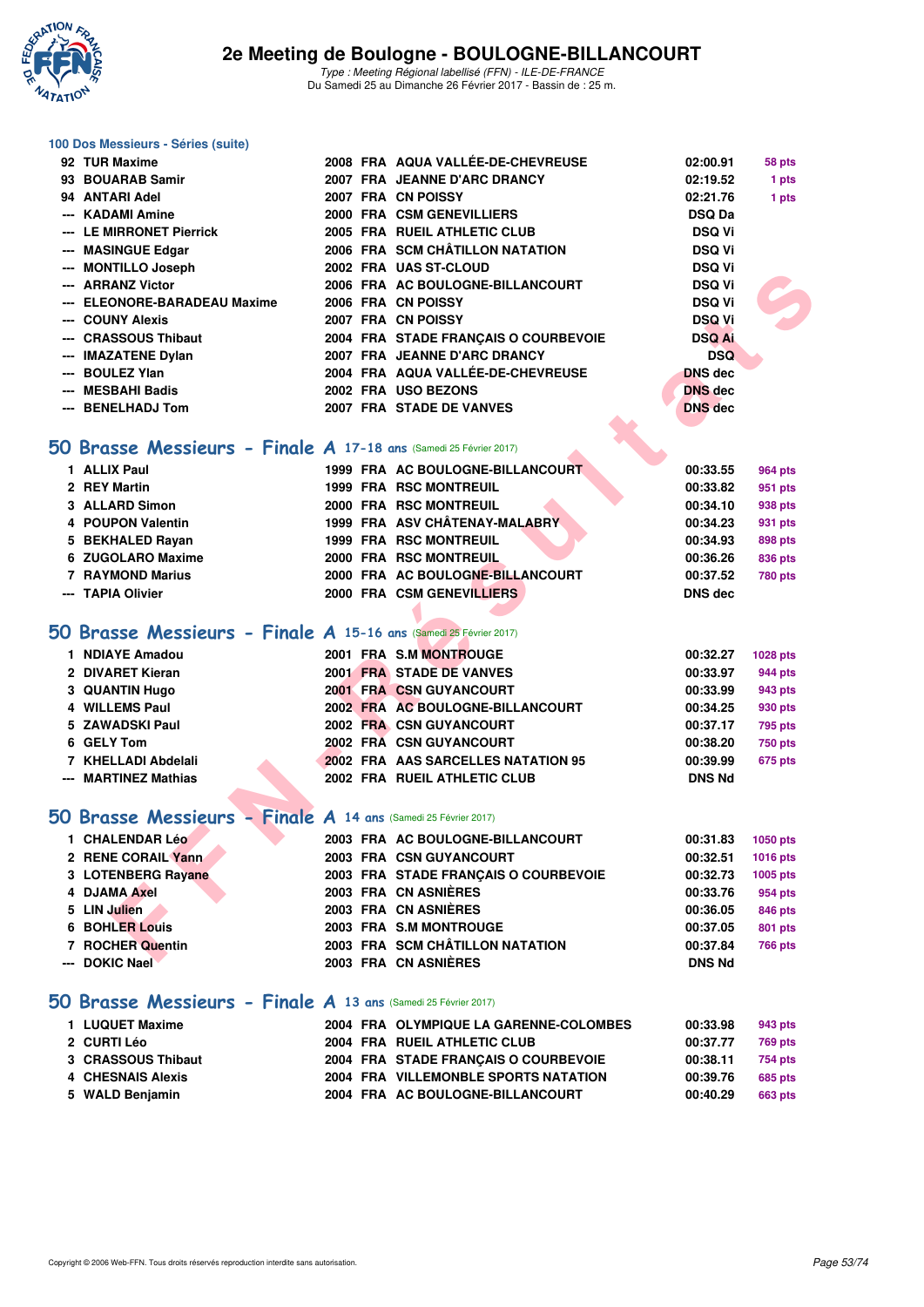

Type : Meeting Régional labellisé (FFN) - ILE-DE-FRANCE Du Samedi 25 au Dimanche 26 Février 2017 - Bassin de : 25 m.

| 6 MESMIN Ethan                |                                                                                                                                                                                                                                                                                                                                      |                              | 00:40.73                                                                                                                                                                                                                                                                                                                                                                                                                                                                                                                                                                                                                                                                                                                                                                                                                                                                                                                                                                                                                                                                                                                                                                                                                                                                                                                                                                                                                                                                                                                                                                                                                                                                                                | 645 pts                                                                                                                                                                                           |
|-------------------------------|--------------------------------------------------------------------------------------------------------------------------------------------------------------------------------------------------------------------------------------------------------------------------------------------------------------------------------------|------------------------------|---------------------------------------------------------------------------------------------------------------------------------------------------------------------------------------------------------------------------------------------------------------------------------------------------------------------------------------------------------------------------------------------------------------------------------------------------------------------------------------------------------------------------------------------------------------------------------------------------------------------------------------------------------------------------------------------------------------------------------------------------------------------------------------------------------------------------------------------------------------------------------------------------------------------------------------------------------------------------------------------------------------------------------------------------------------------------------------------------------------------------------------------------------------------------------------------------------------------------------------------------------------------------------------------------------------------------------------------------------------------------------------------------------------------------------------------------------------------------------------------------------------------------------------------------------------------------------------------------------------------------------------------------------------------------------------------------------|---------------------------------------------------------------------------------------------------------------------------------------------------------------------------------------------------|
| 7 MEDDAHI Massyl              |                                                                                                                                                                                                                                                                                                                                      |                              | 00:41.04                                                                                                                                                                                                                                                                                                                                                                                                                                                                                                                                                                                                                                                                                                                                                                                                                                                                                                                                                                                                                                                                                                                                                                                                                                                                                                                                                                                                                                                                                                                                                                                                                                                                                                | <b>633 pts</b>                                                                                                                                                                                    |
| 8 QUAILY Amine                |                                                                                                                                                                                                                                                                                                                                      |                              | 00:42.40                                                                                                                                                                                                                                                                                                                                                                                                                                                                                                                                                                                                                                                                                                                                                                                                                                                                                                                                                                                                                                                                                                                                                                                                                                                                                                                                                                                                                                                                                                                                                                                                                                                                                                | 580 pts                                                                                                                                                                                           |
|                               |                                                                                                                                                                                                                                                                                                                                      |                              |                                                                                                                                                                                                                                                                                                                                                                                                                                                                                                                                                                                                                                                                                                                                                                                                                                                                                                                                                                                                                                                                                                                                                                                                                                                                                                                                                                                                                                                                                                                                                                                                                                                                                                         |                                                                                                                                                                                                   |
| 1 AUKAULOO Zaki               |                                                                                                                                                                                                                                                                                                                                      |                              | 00:38.69                                                                                                                                                                                                                                                                                                                                                                                                                                                                                                                                                                                                                                                                                                                                                                                                                                                                                                                                                                                                                                                                                                                                                                                                                                                                                                                                                                                                                                                                                                                                                                                                                                                                                                | <b>729 pts</b>                                                                                                                                                                                    |
| 2 ANOYVEGA LANCON Esteban     |                                                                                                                                                                                                                                                                                                                                      |                              | 00:38.83                                                                                                                                                                                                                                                                                                                                                                                                                                                                                                                                                                                                                                                                                                                                                                                                                                                                                                                                                                                                                                                                                                                                                                                                                                                                                                                                                                                                                                                                                                                                                                                                                                                                                                | <b>723 pts</b>                                                                                                                                                                                    |
| 3 POBEL-CRAPPE Matys          |                                                                                                                                                                                                                                                                                                                                      |                              | 00:40.32                                                                                                                                                                                                                                                                                                                                                                                                                                                                                                                                                                                                                                                                                                                                                                                                                                                                                                                                                                                                                                                                                                                                                                                                                                                                                                                                                                                                                                                                                                                                                                                                                                                                                                | <b>662 pts</b>                                                                                                                                                                                    |
| <b>4 LATSAGUE Thomas</b>      |                                                                                                                                                                                                                                                                                                                                      |                              | 00:43.09                                                                                                                                                                                                                                                                                                                                                                                                                                                                                                                                                                                                                                                                                                                                                                                                                                                                                                                                                                                                                                                                                                                                                                                                                                                                                                                                                                                                                                                                                                                                                                                                                                                                                                | <b>554 pts</b>                                                                                                                                                                                    |
| 5 REGNIER DE OLIVEIRA Serafim |                                                                                                                                                                                                                                                                                                                                      |                              | 00:44.36                                                                                                                                                                                                                                                                                                                                                                                                                                                                                                                                                                                                                                                                                                                                                                                                                                                                                                                                                                                                                                                                                                                                                                                                                                                                                                                                                                                                                                                                                                                                                                                                                                                                                                | <b>508 pts</b>                                                                                                                                                                                    |
| 6 HEUILLET Ewan               |                                                                                                                                                                                                                                                                                                                                      |                              | 00:45.30                                                                                                                                                                                                                                                                                                                                                                                                                                                                                                                                                                                                                                                                                                                                                                                                                                                                                                                                                                                                                                                                                                                                                                                                                                                                                                                                                                                                                                                                                                                                                                                                                                                                                                | 476 pts                                                                                                                                                                                           |
| 7 TANTER Thibaud              |                                                                                                                                                                                                                                                                                                                                      |                              | 00:45.53                                                                                                                                                                                                                                                                                                                                                                                                                                                                                                                                                                                                                                                                                                                                                                                                                                                                                                                                                                                                                                                                                                                                                                                                                                                                                                                                                                                                                                                                                                                                                                                                                                                                                                | <b>468 pts</b>                                                                                                                                                                                    |
| <b>8 ATCHANE Yanis</b>        |                                                                                                                                                                                                                                                                                                                                      |                              | 00:47.73                                                                                                                                                                                                                                                                                                                                                                                                                                                                                                                                                                                                                                                                                                                                                                                                                                                                                                                                                                                                                                                                                                                                                                                                                                                                                                                                                                                                                                                                                                                                                                                                                                                                                                | <b>396 pts</b>                                                                                                                                                                                    |
|                               |                                                                                                                                                                                                                                                                                                                                      |                              |                                                                                                                                                                                                                                                                                                                                                                                                                                                                                                                                                                                                                                                                                                                                                                                                                                                                                                                                                                                                                                                                                                                                                                                                                                                                                                                                                                                                                                                                                                                                                                                                                                                                                                         |                                                                                                                                                                                                   |
|                               |                                                                                                                                                                                                                                                                                                                                      |                              |                                                                                                                                                                                                                                                                                                                                                                                                                                                                                                                                                                                                                                                                                                                                                                                                                                                                                                                                                                                                                                                                                                                                                                                                                                                                                                                                                                                                                                                                                                                                                                                                                                                                                                         |                                                                                                                                                                                                   |
|                               |                                                                                                                                                                                                                                                                                                                                      |                              |                                                                                                                                                                                                                                                                                                                                                                                                                                                                                                                                                                                                                                                                                                                                                                                                                                                                                                                                                                                                                                                                                                                                                                                                                                                                                                                                                                                                                                                                                                                                                                                                                                                                                                         | 578 pts                                                                                                                                                                                           |
|                               |                                                                                                                                                                                                                                                                                                                                      |                              |                                                                                                                                                                                                                                                                                                                                                                                                                                                                                                                                                                                                                                                                                                                                                                                                                                                                                                                                                                                                                                                                                                                                                                                                                                                                                                                                                                                                                                                                                                                                                                                                                                                                                                         | <b>500 pts</b>                                                                                                                                                                                    |
|                               |                                                                                                                                                                                                                                                                                                                                      |                              |                                                                                                                                                                                                                                                                                                                                                                                                                                                                                                                                                                                                                                                                                                                                                                                                                                                                                                                                                                                                                                                                                                                                                                                                                                                                                                                                                                                                                                                                                                                                                                                                                                                                                                         | 430 pts                                                                                                                                                                                           |
|                               |                                                                                                                                                                                                                                                                                                                                      |                              |                                                                                                                                                                                                                                                                                                                                                                                                                                                                                                                                                                                                                                                                                                                                                                                                                                                                                                                                                                                                                                                                                                                                                                                                                                                                                                                                                                                                                                                                                                                                                                                                                                                                                                         | 347 pts                                                                                                                                                                                           |
|                               |                                                                                                                                                                                                                                                                                                                                      |                              |                                                                                                                                                                                                                                                                                                                                                                                                                                                                                                                                                                                                                                                                                                                                                                                                                                                                                                                                                                                                                                                                                                                                                                                                                                                                                                                                                                                                                                                                                                                                                                                                                                                                                                         | 331 pts                                                                                                                                                                                           |
|                               |                                                                                                                                                                                                                                                                                                                                      |                              |                                                                                                                                                                                                                                                                                                                                                                                                                                                                                                                                                                                                                                                                                                                                                                                                                                                                                                                                                                                                                                                                                                                                                                                                                                                                                                                                                                                                                                                                                                                                                                                                                                                                                                         | <b>328 pts</b>                                                                                                                                                                                    |
|                               |                                                                                                                                                                                                                                                                                                                                      |                              |                                                                                                                                                                                                                                                                                                                                                                                                                                                                                                                                                                                                                                                                                                                                                                                                                                                                                                                                                                                                                                                                                                                                                                                                                                                                                                                                                                                                                                                                                                                                                                                                                                                                                                         | <b>295 pts</b>                                                                                                                                                                                    |
|                               |                                                                                                                                                                                                                                                                                                                                      |                              |                                                                                                                                                                                                                                                                                                                                                                                                                                                                                                                                                                                                                                                                                                                                                                                                                                                                                                                                                                                                                                                                                                                                                                                                                                                                                                                                                                                                                                                                                                                                                                                                                                                                                                         |                                                                                                                                                                                                   |
|                               |                                                                                                                                                                                                                                                                                                                                      |                              |                                                                                                                                                                                                                                                                                                                                                                                                                                                                                                                                                                                                                                                                                                                                                                                                                                                                                                                                                                                                                                                                                                                                                                                                                                                                                                                                                                                                                                                                                                                                                                                                                                                                                                         |                                                                                                                                                                                                   |
|                               |                                                                                                                                                                                                                                                                                                                                      |                              |                                                                                                                                                                                                                                                                                                                                                                                                                                                                                                                                                                                                                                                                                                                                                                                                                                                                                                                                                                                                                                                                                                                                                                                                                                                                                                                                                                                                                                                                                                                                                                                                                                                                                                         |                                                                                                                                                                                                   |
|                               |                                                                                                                                                                                                                                                                                                                                      |                              |                                                                                                                                                                                                                                                                                                                                                                                                                                                                                                                                                                                                                                                                                                                                                                                                                                                                                                                                                                                                                                                                                                                                                                                                                                                                                                                                                                                                                                                                                                                                                                                                                                                                                                         | 357 pts                                                                                                                                                                                           |
|                               |                                                                                                                                                                                                                                                                                                                                      |                              |                                                                                                                                                                                                                                                                                                                                                                                                                                                                                                                                                                                                                                                                                                                                                                                                                                                                                                                                                                                                                                                                                                                                                                                                                                                                                                                                                                                                                                                                                                                                                                                                                                                                                                         | 319 pts                                                                                                                                                                                           |
|                               |                                                                                                                                                                                                                                                                                                                                      |                              |                                                                                                                                                                                                                                                                                                                                                                                                                                                                                                                                                                                                                                                                                                                                                                                                                                                                                                                                                                                                                                                                                                                                                                                                                                                                                                                                                                                                                                                                                                                                                                                                                                                                                                         | <b>256 pts</b>                                                                                                                                                                                    |
|                               |                                                                                                                                                                                                                                                                                                                                      |                              |                                                                                                                                                                                                                                                                                                                                                                                                                                                                                                                                                                                                                                                                                                                                                                                                                                                                                                                                                                                                                                                                                                                                                                                                                                                                                                                                                                                                                                                                                                                                                                                                                                                                                                         | <b>254 pts</b>                                                                                                                                                                                    |
|                               |                                                                                                                                                                                                                                                                                                                                      |                              |                                                                                                                                                                                                                                                                                                                                                                                                                                                                                                                                                                                                                                                                                                                                                                                                                                                                                                                                                                                                                                                                                                                                                                                                                                                                                                                                                                                                                                                                                                                                                                                                                                                                                                         | $251$ pts                                                                                                                                                                                         |
|                               |                                                                                                                                                                                                                                                                                                                                      |                              |                                                                                                                                                                                                                                                                                                                                                                                                                                                                                                                                                                                                                                                                                                                                                                                                                                                                                                                                                                                                                                                                                                                                                                                                                                                                                                                                                                                                                                                                                                                                                                                                                                                                                                         | $205$ pts                                                                                                                                                                                         |
|                               |                                                                                                                                                                                                                                                                                                                                      |                              |                                                                                                                                                                                                                                                                                                                                                                                                                                                                                                                                                                                                                                                                                                                                                                                                                                                                                                                                                                                                                                                                                                                                                                                                                                                                                                                                                                                                                                                                                                                                                                                                                                                                                                         | 81 pts                                                                                                                                                                                            |
|                               |                                                                                                                                                                                                                                                                                                                                      |                              |                                                                                                                                                                                                                                                                                                                                                                                                                                                                                                                                                                                                                                                                                                                                                                                                                                                                                                                                                                                                                                                                                                                                                                                                                                                                                                                                                                                                                                                                                                                                                                                                                                                                                                         | 36 pts                                                                                                                                                                                            |
|                               |                                                                                                                                                                                                                                                                                                                                      |                              |                                                                                                                                                                                                                                                                                                                                                                                                                                                                                                                                                                                                                                                                                                                                                                                                                                                                                                                                                                                                                                                                                                                                                                                                                                                                                                                                                                                                                                                                                                                                                                                                                                                                                                         |                                                                                                                                                                                                   |
| 1 NEDELLEC Martin             |                                                                                                                                                                                                                                                                                                                                      |                              | 00:53.66                                                                                                                                                                                                                                                                                                                                                                                                                                                                                                                                                                                                                                                                                                                                                                                                                                                                                                                                                                                                                                                                                                                                                                                                                                                                                                                                                                                                                                                                                                                                                                                                                                                                                                | <b>232 pts</b>                                                                                                                                                                                    |
| 2 TUR Maxime                  |                                                                                                                                                                                                                                                                                                                                      |                              | 00:58.96                                                                                                                                                                                                                                                                                                                                                                                                                                                                                                                                                                                                                                                                                                                                                                                                                                                                                                                                                                                                                                                                                                                                                                                                                                                                                                                                                                                                                                                                                                                                                                                                                                                                                                | 122 pts                                                                                                                                                                                           |
| 3 HOUETTE Augustin            |                                                                                                                                                                                                                                                                                                                                      |                              | 01:01.03                                                                                                                                                                                                                                                                                                                                                                                                                                                                                                                                                                                                                                                                                                                                                                                                                                                                                                                                                                                                                                                                                                                                                                                                                                                                                                                                                                                                                                                                                                                                                                                                                                                                                                | 89 pts                                                                                                                                                                                            |
| <b>4 ROBINSON CUEVA Luca</b>  |                                                                                                                                                                                                                                                                                                                                      |                              | 01:05.77                                                                                                                                                                                                                                                                                                                                                                                                                                                                                                                                                                                                                                                                                                                                                                                                                                                                                                                                                                                                                                                                                                                                                                                                                                                                                                                                                                                                                                                                                                                                                                                                                                                                                                | 32 pts                                                                                                                                                                                            |
|                               |                                                                                                                                                                                                                                                                                                                                      |                              |                                                                                                                                                                                                                                                                                                                                                                                                                                                                                                                                                                                                                                                                                                                                                                                                                                                                                                                                                                                                                                                                                                                                                                                                                                                                                                                                                                                                                                                                                                                                                                                                                                                                                                         |                                                                                                                                                                                                   |
|                               |                                                                                                                                                                                                                                                                                                                                      |                              |                                                                                                                                                                                                                                                                                                                                                                                                                                                                                                                                                                                                                                                                                                                                                                                                                                                                                                                                                                                                                                                                                                                                                                                                                                                                                                                                                                                                                                                                                                                                                                                                                                                                                                         |                                                                                                                                                                                                   |
| 1 EGGIMANN Rudy               |                                                                                                                                                                                                                                                                                                                                      |                              | 00:30.72                                                                                                                                                                                                                                                                                                                                                                                                                                                                                                                                                                                                                                                                                                                                                                                                                                                                                                                                                                                                                                                                                                                                                                                                                                                                                                                                                                                                                                                                                                                                                                                                                                                                                                | 1108 pts                                                                                                                                                                                          |
| 2 ALLIX Paul                  |                                                                                                                                                                                                                                                                                                                                      |                              | 00:33.35                                                                                                                                                                                                                                                                                                                                                                                                                                                                                                                                                                                                                                                                                                                                                                                                                                                                                                                                                                                                                                                                                                                                                                                                                                                                                                                                                                                                                                                                                                                                                                                                                                                                                                | 974 pts                                                                                                                                                                                           |
| 3 REY Martin                  |                                                                                                                                                                                                                                                                                                                                      |                              | 00:33.36                                                                                                                                                                                                                                                                                                                                                                                                                                                                                                                                                                                                                                                                                                                                                                                                                                                                                                                                                                                                                                                                                                                                                                                                                                                                                                                                                                                                                                                                                                                                                                                                                                                                                                | 974 pts                                                                                                                                                                                           |
| 4 LOTENBERG Rayane            |                                                                                                                                                                                                                                                                                                                                      |                              | 00:33.43                                                                                                                                                                                                                                                                                                                                                                                                                                                                                                                                                                                                                                                                                                                                                                                                                                                                                                                                                                                                                                                                                                                                                                                                                                                                                                                                                                                                                                                                                                                                                                                                                                                                                                | 970 pts                                                                                                                                                                                           |
| 5 NDIAYE Amadou               |                                                                                                                                                                                                                                                                                                                                      |                              | 00:33.67                                                                                                                                                                                                                                                                                                                                                                                                                                                                                                                                                                                                                                                                                                                                                                                                                                                                                                                                                                                                                                                                                                                                                                                                                                                                                                                                                                                                                                                                                                                                                                                                                                                                                                | 958 pts                                                                                                                                                                                           |
| 6 RENE CORAIL Yann            |                                                                                                                                                                                                                                                                                                                                      |                              | 00:33.71                                                                                                                                                                                                                                                                                                                                                                                                                                                                                                                                                                                                                                                                                                                                                                                                                                                                                                                                                                                                                                                                                                                                                                                                                                                                                                                                                                                                                                                                                                                                                                                                                                                                                                | 956 pts                                                                                                                                                                                           |
| 7 ALLARD Simon                |                                                                                                                                                                                                                                                                                                                                      |                              | 00:34.13                                                                                                                                                                                                                                                                                                                                                                                                                                                                                                                                                                                                                                                                                                                                                                                                                                                                                                                                                                                                                                                                                                                                                                                                                                                                                                                                                                                                                                                                                                                                                                                                                                                                                                | 936 pts                                                                                                                                                                                           |
| 8 LUQUET Maxime               |                                                                                                                                                                                                                                                                                                                                      |                              | 00:34.37                                                                                                                                                                                                                                                                                                                                                                                                                                                                                                                                                                                                                                                                                                                                                                                                                                                                                                                                                                                                                                                                                                                                                                                                                                                                                                                                                                                                                                                                                                                                                                                                                                                                                                | 925 pts                                                                                                                                                                                           |
| 9 DJAMA Axel                  |                                                                                                                                                                                                                                                                                                                                      |                              | 00:34.44                                                                                                                                                                                                                                                                                                                                                                                                                                                                                                                                                                                                                                                                                                                                                                                                                                                                                                                                                                                                                                                                                                                                                                                                                                                                                                                                                                                                                                                                                                                                                                                                                                                                                                | 921 pts                                                                                                                                                                                           |
| 10 DIVARET Kieran             |                                                                                                                                                                                                                                                                                                                                      |                              | 00:34.90                                                                                                                                                                                                                                                                                                                                                                                                                                                                                                                                                                                                                                                                                                                                                                                                                                                                                                                                                                                                                                                                                                                                                                                                                                                                                                                                                                                                                                                                                                                                                                                                                                                                                                | 899 pts                                                                                                                                                                                           |
|                               | 1 BRINDEJONC Matis<br>2 BIGAY Antoine<br>3 BIGORRE Maxime<br><b>4 DURAND Loick</b><br>5 DESBOIS Morgan<br>6 TALAI Sami<br>7 JOANNESSE Alexandre<br>--- MONTI Matteo<br>1 MESROR Yannis<br>2 GAMBIN Teo<br>3 CZERNIK Liam<br>4 DELECOLLE Camille<br>5 SOURDEAU-LACHOT Camille<br>6 MAA Rayan<br>7 IMAZATENE Dylan<br>8 ALBERDI Victor | 50 Brasse Messieurs - Séries | 2004 FRA STADE FRANÇAIS O COURBEVOIE<br>2004 FRA CSN GUYANCOURT<br>2004 FRA CSN GUYANCOURT<br>50 Brasse Messieurs - Finale A 12 ans (Samedi 25 Février 2017)<br><b>2005 FRA ES MASSY NATATION</b><br>2005 FRA STADE DE VANVES<br>2005 FRA CSN GUYANCOURT<br><b>2005 FRA ES MASSY NATATION</b><br>2005 FRA US IVRY-SUR-SEINE<br>2005 FRA SCM CHÂTILLON NATATION<br>2005 FRA S.M MONTROUGE<br>2005 FRA CSN GUYANCOURT<br>50 Brasse Messieurs - Finale $A$ 11 ans (Samedi 25 Février 2017)<br><b>2006 FRA ES MASSY NATATION</b><br>2006 FRA STADE DE VANVES<br>2006 FRA STADE FRANCAIS O COURBEVOIE<br>2006 FRA RSC MONTREUIL<br>2006 FRA OLYMPIQUE LA GARENNE-COLOMBES<br>2006 FRA S.M MONTROUGE<br>2006 FRA SCM CHÂTILLON NATATION<br>2006 FRA OLYMPIQUE LA GARENNE-COLOMBES<br>50 Brasse Messieurs - Finale $A$ 10 ans (Samedi 25 Février 2017)<br>2007 FRA AC BOULOGNE-BILLANCOURT<br><b>2007 FRA ANTONY NATATION</b><br>2007 FRA AC BOULOGNE-BILLANCOURT<br><b>2007 FRA ANTONY NATATION</b><br>2007 FRA S.M MONTROUGE<br>2007 FRA C.S MONTERELAIS NATATION<br>2007 FRA JEANNE D'ARC DRANCY<br>2007 FRA AC BOULOGNE-BILLANCOURT<br>50 Brasse Messieurs - Finale A 9 ans (Samedi 25 Février 2017)<br>2008 FRA AQUA VALLÉE-DE-CHEVREUSE<br>2008 FRA AQUA VALLÉE-DE-CHEVREUSE<br>2008 FRA AC BOULOGNE-BILLANCOURT<br>2008 FRA AC BOULOGNE-BILLANCOURT<br>(Samedi 25 Février 2017)<br>2001 FRA MONTIGNY NATATION<br>1999 FRA AC BOULOGNE-BILLANCOURT<br><b>1999 FRA RSC MONTREUIL</b><br>2003 FRA STADE FRANÇAIS O COURBEVOIE<br>2001 FRA S.M MONTROUGE<br>2003 FRA CSN GUYANCOURT<br>2000 FRA RSC MONTREUIL<br>2004 FRA OLYMPIQUE LA GARENNE-COLOMBES<br>2003 FRA CN ASNIÈRES<br>2001 FRA STADE DE VANVES | 00:42.46<br>00:44.59<br>00:46.66<br>00:49.33<br>00:49.90<br>00:50.00<br>00:51.20<br><b>DSQ Ni</b><br>00:49.01<br>00:50.31<br>00:52.69<br>00:52.74<br>00:52.87<br>00:54.82<br>01:01.60<br>01:05.34 |

**11 WILLEMS Paul 2002 FRA AC BOULOGNE-BILLANCOURT 00:34.95 897 pts**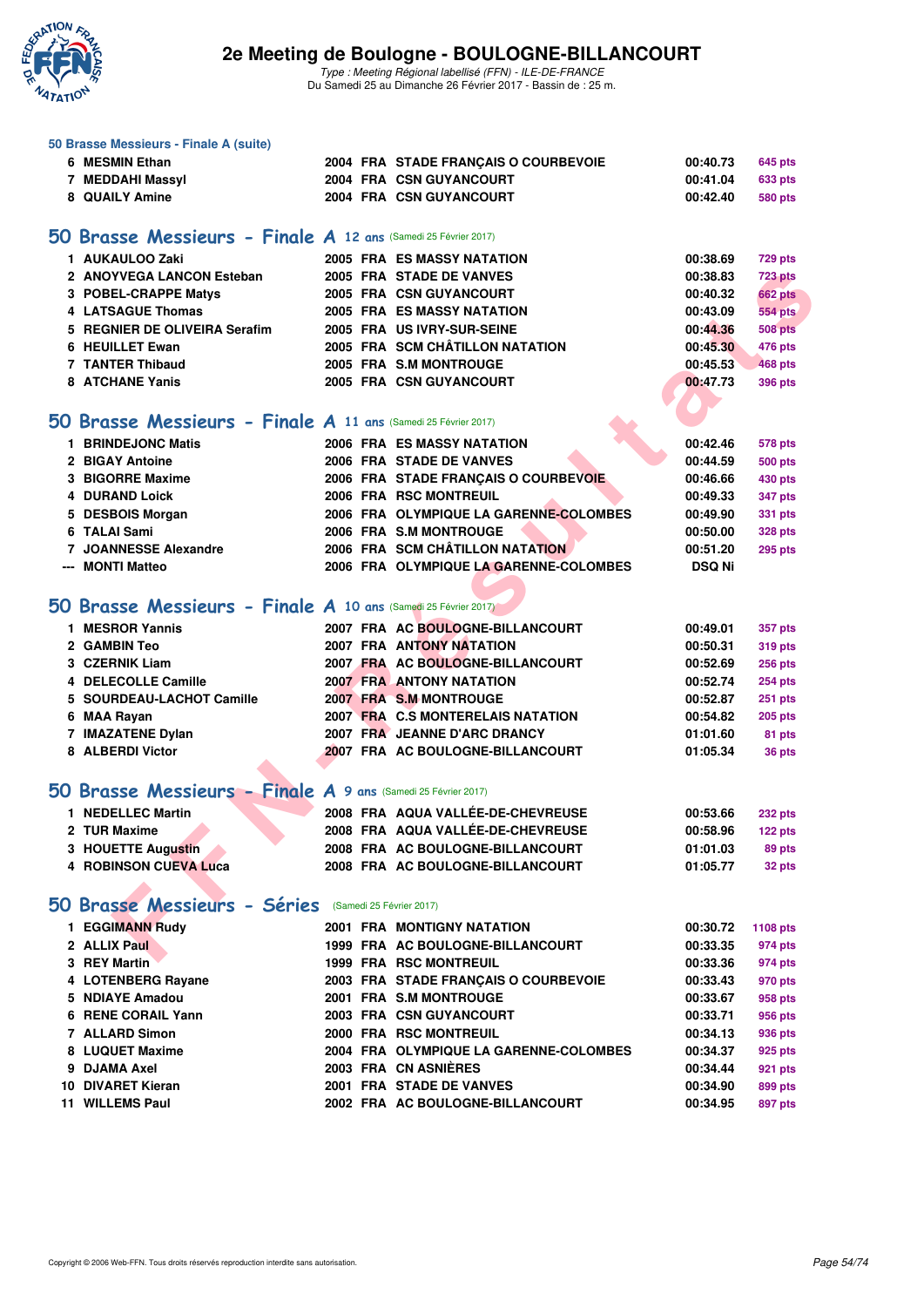

### **50 Brasse Messieurs - Séries (suite)**

| <b>12 POUPON Valentin</b>                 |  | 1999 FRA ASV CHÂTENAY-MALABRY        | 00:34.97             | 896 pts            |
|-------------------------------------------|--|--------------------------------------|----------------------|--------------------|
| 13 QUANTIN Hugo                           |  | 2001 FRA CSN GUYANCOURT              | 00:35.07             | 891 pts            |
| 14 CHALENDAR Léo                          |  | 2003 FRA AC BOULOGNE-BILLANCOURT     | 00:35.08             | 891 pts            |
| 15 BEKHALED Rayan                         |  | <b>1999 FRA RSC MONTREUIL</b>        | 00:35.15             | 888 pts            |
| 16 TAPIA Olivier                          |  | 2000 FRA CSM GENEVILLIERS            | 00:35.63             | 865 pts            |
| 17 ADMEZIEM Wassim                        |  | 2000 FRA ASV CHÂTENAY-MALABRY        | 00:35.74             | <b>860 pts</b>     |
| <b>18 BONGERS Nils</b>                    |  | 2002 FRA CNO ST-GERMAIN-EN-LAYE      | 00:36.25             | 837 pts            |
| 19 ZUGOLARO Maxime                        |  | 2000 FRA RSC MONTREUIL               | 00:36.65             | 819 pts            |
| 20 ZAWADSKI Paul                          |  | 2002 FRA CSN GUYANCOURT              | 00:36.81             | 812 pts            |
| 21 GILLET Emilien                         |  | 2002 FRA AAS SARCELLES NATATION 95   | 00:36.98             | <b>804 pts</b>     |
| 22 LIN Julien                             |  | 2003 FRA CN ASNIERES                 | 00:36.99             | 803 pts            |
| 23 BOHLER Louis                           |  | 2003 FRA S.M MONTROUGE               | 00:37.80             | <b>768 pts</b>     |
| 24 CURTI Léo                              |  | 2004 FRA RUEIL ATHLETIC CLUB         | 00:37.87             | <b>765 pts</b>     |
| 25 CRASSOUS Thibaut                       |  | 2004 FRA STADE FRANÇAIS O COURBEVOIE | 00:38.07             | <b>756 pts</b>     |
| 26 GELY Tom                               |  | 2002 FRA CSN GUYANCOURT              | 00:38.21             | <b>750 pts</b>     |
| 27 VIDAL Luca                             |  | 2003 FRA UAS ST-CLOUD                | 00:38.25             | 748 pts            |
| <b>28 RAYMOND Marius</b>                  |  | 2000 FRA AC BOULOGNE-BILLANCOURT     | 00:38.75             | 727 pts            |
| 29 CHESNAIS Alexis                        |  | 2004 FRA VILLEMONBLE SPORTS NATATION | 00:38.84             | <b>723 pts</b>     |
| 30 ROCHER Quentin                         |  | 2003 FRA SCM CHÂTILLON NATATION      | 00:38.87             | 722 pts            |
| 31 KHELLADI Abdelali                      |  | 2002 FRA AAS SARCELLES NATATION 95   | 00:39.14             | <b>710 pts</b>     |
| 32 DOKIC Nael                             |  | 2003 FRA CN ASNIÈRES                 | 00:39.21             | 707 pts            |
| 33 WALD Benjamin                          |  | 2004 FRA AC BOULOGNE-BILLANCOURT     | 00:39.72             | <b>686 pts</b>     |
| 34 AUKAULOO Zaki                          |  | 2005 FRA ES MASSY NATATION           | 00:39.74             | 685 pts            |
| 35 ANOYVEGA LANCON Esteban                |  | 2005 FRA STADE DE VANVES             | 00:39.85             | 681 pts            |
| <b>36 CATHALO Antonin</b>                 |  | <b>2003 FRA CSN GUYANCOURT</b>       | 00:40.44             | 657 pts            |
| 37 POBEL-CRAPPE Matys                     |  | 2005 FRA CSN GUYANCOURT              | 00:40.54             | 653 pts            |
| 38 MEDDAHI Massyl                         |  | 2004 FRA CSN GUYANCOURT              | 00:40.92             | 638 pts            |
| <b>39 GRAMATIKOV Marko</b>                |  | 2003 FRA RSC MONTREUIL               | 00:41.08             | 631 pts            |
| 40 MESMIN Ethan                           |  | 2004 FRA STADE FRANÇAIS O COURBEVOIE | 00:41.11             |                    |
| 41 LE GOUDEVEZE Enzo                      |  | 2003 FRA RUEIL ATHLETIC CLUB         | 00:41.26             | 630 pts            |
| 42 CLAIMAND Adrien                        |  | 2003 FRA CSN GUYANCOURT              | 00:41.43             | 624 pts<br>618 pts |
| <b>43 BRINDEJONC Matis</b>                |  | <b>2006 FRA ES MASSY NATATION</b>    | 00:41.77             |                    |
| 44 LUSCIE Timothee                        |  | 1999 FRA ASV CHÂTENAY-MALABRY        | 00:42.11             | 604 pts            |
| 45 MARTINEZ Mathias                       |  | 2002 FRA RUEIL ATHLETIC CLUB         | 00:42.32             | 591 pts            |
| <b>46 ZULIAN Maxime</b>                   |  | 2003 FRA ASV CHÂTENAY-MALABRY        | 00:42.33             | 583 pts            |
| <b>47 VAHLAS Dimitri</b>                  |  | 2003 FRA AC BOULOGNE-BILLANCOURT     | 00:42.77             | 583 pts            |
|                                           |  | 2004 FRA CSN GUYANCOURT              |                      | <b>566 pts</b>     |
| <b>48 QUAILY Amine</b><br>49 LOUNIS Kamel |  | 2002 FRA SCM CHÂTILLON NATATION      | 00:43.61<br>00:43.72 | 535 pts            |
|                                           |  | 2002 FRA ASV CHÂTENAY-MALABRY        |                      | <b>531 pts</b>     |
| 50 CROSETTO Luca                          |  | 2004 FRA ES MASSY NATATION           | 00:44.00             | <b>521 pts</b>     |
| 51 COCHARD Mathieu                        |  |                                      | 00:44.15             | <b>516 pts</b>     |
| 52 LATSAGUE Thomas                        |  | <b>2005 FRA ES MASSY NATATION</b>    | 00:44.30             | 510 pts            |
| 53 MARCOTTE Antoine                       |  | 2004 FRA RSC MONTREUIL               | 00:44.84             | 491 pts            |
| 54 ABIDAT Racim                           |  | 2001 FRA CSM GENEVILLIERS            | 00:44.92             | 489 pts            |
| 55 REGNIER DE OLIVEIRA Serafim            |  | 2005 FRA US IVRY-SUR-SEINE           | 00:45.28             | 476 pts            |
| 56 LEMPIRE Loris                          |  | <b>2004 FRA ES MASSY NATATION</b>    | 00:45.80             | 459 pts            |
| 57 JLAIEL Yanis                           |  | 2005 FRA ES MASSY NATATION           | 00:45.86             | 457 pts            |
| 58 ATCHANE Yanis                          |  | 2005 FRA CSN GUYANCOURT              | 00:45.99             | 452 pts            |
| 59 BIGAY Antoine                          |  | 2006 FRA STADE DE VANVES             | 00:46.00             | 452 pts            |
| 60 HEUILLET Ewan                          |  | 2005 FRA SCM CHÂTILLON NATATION      | 00:46.12             | 448 pts            |
| 61 TANTER Thibaud                         |  | 2005 FRA S.M MONTROUGE               | 00:46.30             | 442 pts            |
| 62 BIGORRE Maxime                         |  | 2006 FRA STADE FRANCAIS O COURBEVOIE | 00:46.59             | 432 pts            |
| 63 FATHI Yassine                          |  | 2003 FRA CSM GENEVILLIERS            | 00:46.66             | 430 pts            |
| <b>64 L'HERMITTE Eliot</b>                |  | 2004 FRA CSN GUYANCOURT              | 00:46.81             | 425 pts            |
| 65 VONG Benoît                            |  | 2002 FRA UAS ST-CLOUD                | 00:47.01             | 419 pts            |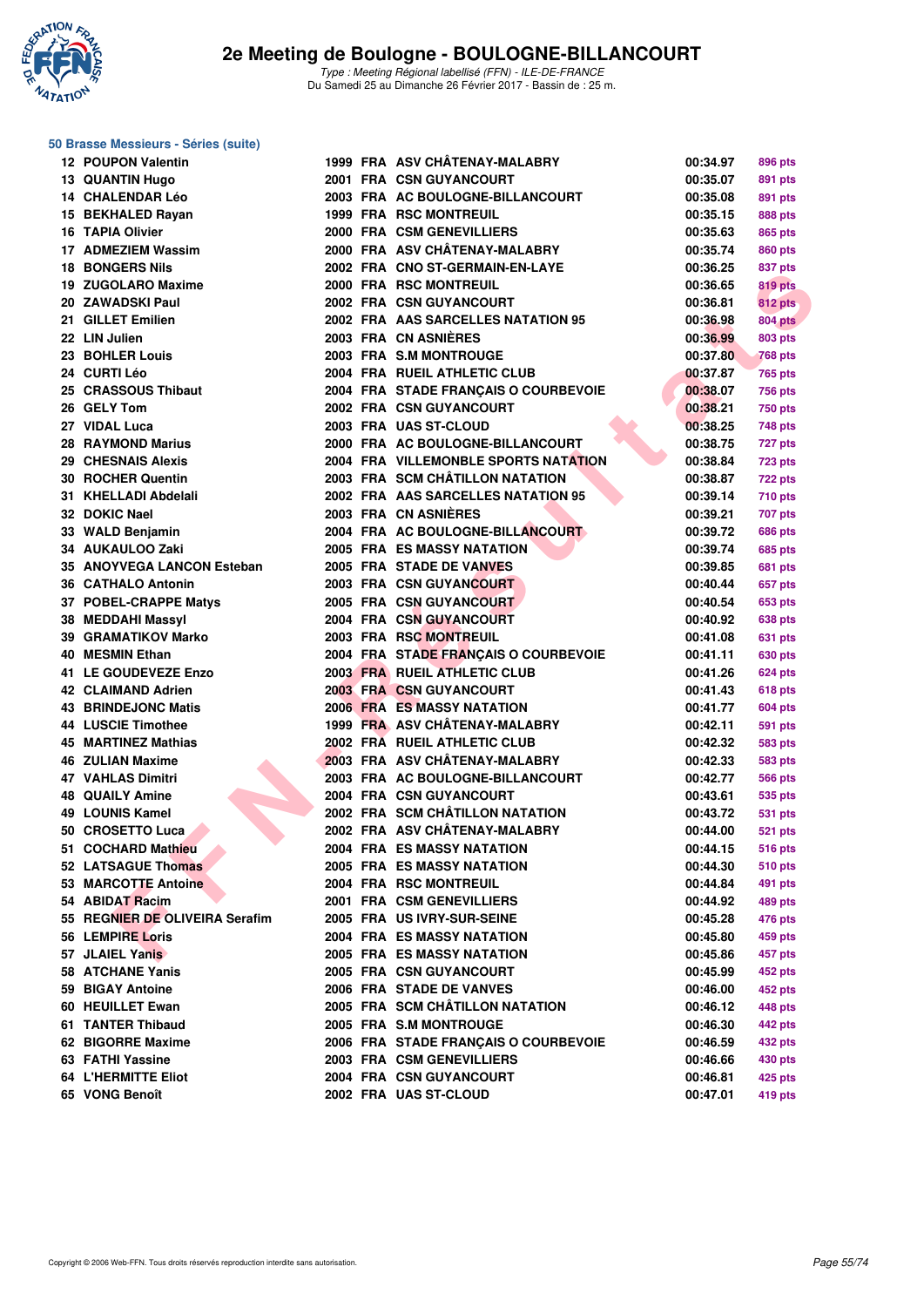

| 50 Brasse Messieurs - Séries (suite) |  |                                        |                |                |
|--------------------------------------|--|----------------------------------------|----------------|----------------|
| 66 BOUABDELLAH Yassine               |  | <b>2005 FRA ES MASSY NATATION</b>      | 00:47.05       | 417 pts        |
| 67 ROCHER Enzo                       |  | 2005 FRA SCM CHÂTILLON NATATION        | 00:47.29       | 410 pts        |
| 68 CORNILLE Paul                     |  | 2004 FRA UAS ST-CLOUD                  | 00:47.34       | 408 pts        |
| 69 GRADI liyes                       |  | 2005 FRA STADE DE VANVES               | 00:48.19       | <b>382 pts</b> |
| 70 OUIFI Evan                        |  | 2005 FRA RSC MONTREUIL                 | 00:48.75       | <b>365 pts</b> |
| <b>71 LANGLAIS Pierre</b>            |  | 2004 FRA OLYMPIQUE LA GARENNE-COLOMBES | 00:48.91       | <b>360 pts</b> |
| 72 LHUILLIER Hugo                    |  | 2005 FRA SCM CHÂTILLON NATATION        | 00:49.44       | <b>344 pts</b> |
| <b>72 LE MIRRONET Pierrick</b>       |  | 2005 FRA RUEIL ATHLETIC CLUB           | 00:49.44       | <b>344 pts</b> |
| <b>74 BESSALAH Ali</b>               |  | 2005 FRA JEANNE D'ARC DRANCY           | 00:50.64       | <b>310 pts</b> |
| 75 DESBOIS Morgan                    |  | 2006 FRA OLYMPIQUE LA GARENNE-COLOMBES | 00:51.06       | 298 pts        |
| <b>76 DURAND Loick</b>               |  | 2006 FRA RSC MONTREUIL                 | 00:51.24       | <b>294 pts</b> |
| 77 TALAI Sami                        |  | 2006 FRA S.M MONTROUGE                 | 00:51.78       | <b>279 pts</b> |
| 78 JOANNESSE Alexandre               |  | 2006 FRA SCM CHÂTILLON NATATION        | 00:52.27       | <b>266 pts</b> |
| 79 GAMBIN Teo                        |  | <b>2007 FRA ANTONY NATATION</b>        | 00:52.30       | <b>266 pts</b> |
| <b>80 MONTI Matteo</b>               |  | 2006 FRA OLYMPIQUE LA GARENNE-COLOMBES | 00:52.81       | <b>253 pts</b> |
| <b>81 HALLE Loick</b>                |  | 2006 FRA OLYMPIQUE LA GARENNE-COLOMBES | 00:52.93       | <b>250 pts</b> |
| 82 MESROR Yannis                     |  | 2007 FRA AC BOULOGNE-BILLANCOURT       | 00:53.09       | <b>246 pts</b> |
| 83 SOURDEAU-LACHOT Camille           |  | 2007 FRA S.M MONTROUGE                 | 00:53.12       | <b>245 pts</b> |
| 84 SIMONIN Sébastian                 |  | 2006 FRA UAS ST-CLOUD                  | 00:53.14       | <b>245 pts</b> |
| 85 JORGE Mathias                     |  | 2006 FRA OLYMPIQUE LA GARENNE-COLOMBES | 00:53.29       | <b>241 pts</b> |
| 86 CZERNIK Liam                      |  | 2007 FRA AC BOULOGNE-BILLANCOURT       | 00:53.92       | 226 pts        |
| 87 BRIERE Nolan                      |  | 2005 FRA JEANNE D'ARC DRANCY           | 00:54.16       | <b>220 pts</b> |
| 87 NEDELLEC Martin                   |  | 2008 FRA AQUA VALLÉE-DE-CHEVREUSE      | 00:54.16       | <b>220 pts</b> |
| 89 RAYNAUD Ruben                     |  | 2005 FRA OLYMPIQUE LA GARENNE-COLOMBES | 00:54.63       | 209 pts        |
| 90 LEFEVRE Victor                    |  | 2006 FRA OLYMPIQUE LA GARENNE-COLOMBES | 00:54.87       | <b>204 pts</b> |
| 91 DELECOLLE Camille                 |  | <b>2007 FRA ANTONY NATATION</b>        | 00:54.99       | <b>201 pts</b> |
| 91 LOUNIS Azzedine                   |  | 2006 FRA SCM CHÂTILLON NATATION        | 00:54.99       | <b>201 pts</b> |
| 93 AHMED Adam                        |  | 2006 FRA OLYMPIQUE LA GARENNE-COLOMBES | 00:55.39       | 192 pts        |
| 94 SPINOSA Lucas                     |  | 2006 FRA STADE DE VANVES               | 00:55.76       | 184 pts        |
| 95 DESPRE Adam                       |  | 2006 FRA OLYMPIQUE LA GARENNE-COLOMBES | 00:55.88       | <b>182 pts</b> |
| 96 ZEGOUAGH Mehdi                    |  | 2007 FRA CN ASNIERES                   | 00:56.26       | 174 pts        |
| 97 MAA Rayan                         |  | 2007 FRA C.S MONTERELAIS NATATION      | 00:56.34       | 172 pts        |
| 98 MASINGUE Edgar                    |  | 2006 FRA SCM CHÂTILLON NATATION        | 00:57.38       | <b>151 pts</b> |
| 99 TUR Maxime                        |  | 2008 FRA AQUA VALLÉE-DE-CHEVREUSE      | 00:59.50       | $113$ pts      |
| 100 IMAZATENE Dylan                  |  | 2007 FRA JEANNE D'ARC DRANCY           | 01:02.74       | 65 pts         |
| 101 HOUETTE Augustin                 |  | 2008 FRA AC BOULOGNE-BILLANCOURT       | 01:04.53       | 45 pts         |
| 102 ALBERDI Victor                   |  | 2007 FRA AC BOULOGNE-BILLANCOURT       | 01:05.20       | 38 pts         |
| <b>103 ROBINSON CUEVA Luca</b>       |  | 2008 FRA AC BOULOGNE-BILLANCOURT       | 01:05.36       | 36 pts         |
| 104 CHAILLET Baptiste                |  | 2006 FRA OLYMPIQUE LA GARENNE-COLOMBES | 01:05.49       | 35 pts         |
| 105 BOUARAB Samir                    |  | 2007 FRA JEANNE D'ARC DRANCY           | 01:07.81       | 17 pts         |
| --- SCHNYDER Noah                    |  | 2007 FRA C.S MONTERELAIS NATATION      | <b>DSQ Vi</b>  |                |
| --- ZIDANI Lamine                    |  | 2001 FRA AAS SARCELLES NATATION 95     | <b>DNS</b> dec |                |
| --- MICALLEF-MARTINS Lucas           |  | 2006 FRA S.M MONTROUGE                 | DNS dec        |                |
| --- BRACCO Nicolas                   |  | 2003 FRA OLYMPIQUE LA GARENNE-COLOMBES | <b>DNS dec</b> |                |
| --- BLANCHARD BASTARD Clément        |  | 2007 FRA OLYMPIQUE LA GARENNE-COLOMBES | DNS dec        |                |
| --- LE CLECH Soen                    |  | 2007 FRA ANTONY NATATION               | <b>DNS dec</b> |                |

### **[100 Brasse Messieurs - Finale A](http://www.ffnatation.fr/webffn/resultats.php?idact=nat&go=epr&idcpt=42219&idepr=72) 17-18 ans** (Dimanche 26 Février 2017)

| 1 BOUTOUIL Samy   |  | 2000 FRA CSM CLAMART             |  | $01:06.67$ 1142 pts                                               |         |  |
|-------------------|--|----------------------------------|--|-------------------------------------------------------------------|---------|--|
| 2 THIBAULT Maxime |  | <b>1999 FRA RSC MONTREUIL</b>    |  | 50 m: 31.33 (31.33) 100 m: 1:06.67 (35.34)<br>$01:10.30$ 1048 pts |         |  |
| 3 REY Martin      |  | <b>1999 FRA RSC MONTREUIL</b>    |  | 50 m: 33.08 (33.08) 100 m: 1:10.30 (37.22)<br>$01:12.18$ 1001 pts |         |  |
| 4 ARRANZ William  |  | 2000 USA AC BOULOGNE-BILLANCOURT |  | 50 m: 34.07 (34.07) 100 m: 1:12.18 (38.11)<br>01:12.38            | 996 pts |  |
|                   |  |                                  |  | 50 m: 34.05 (34.05) 100 m: 1:12.38 (38.33)                        |         |  |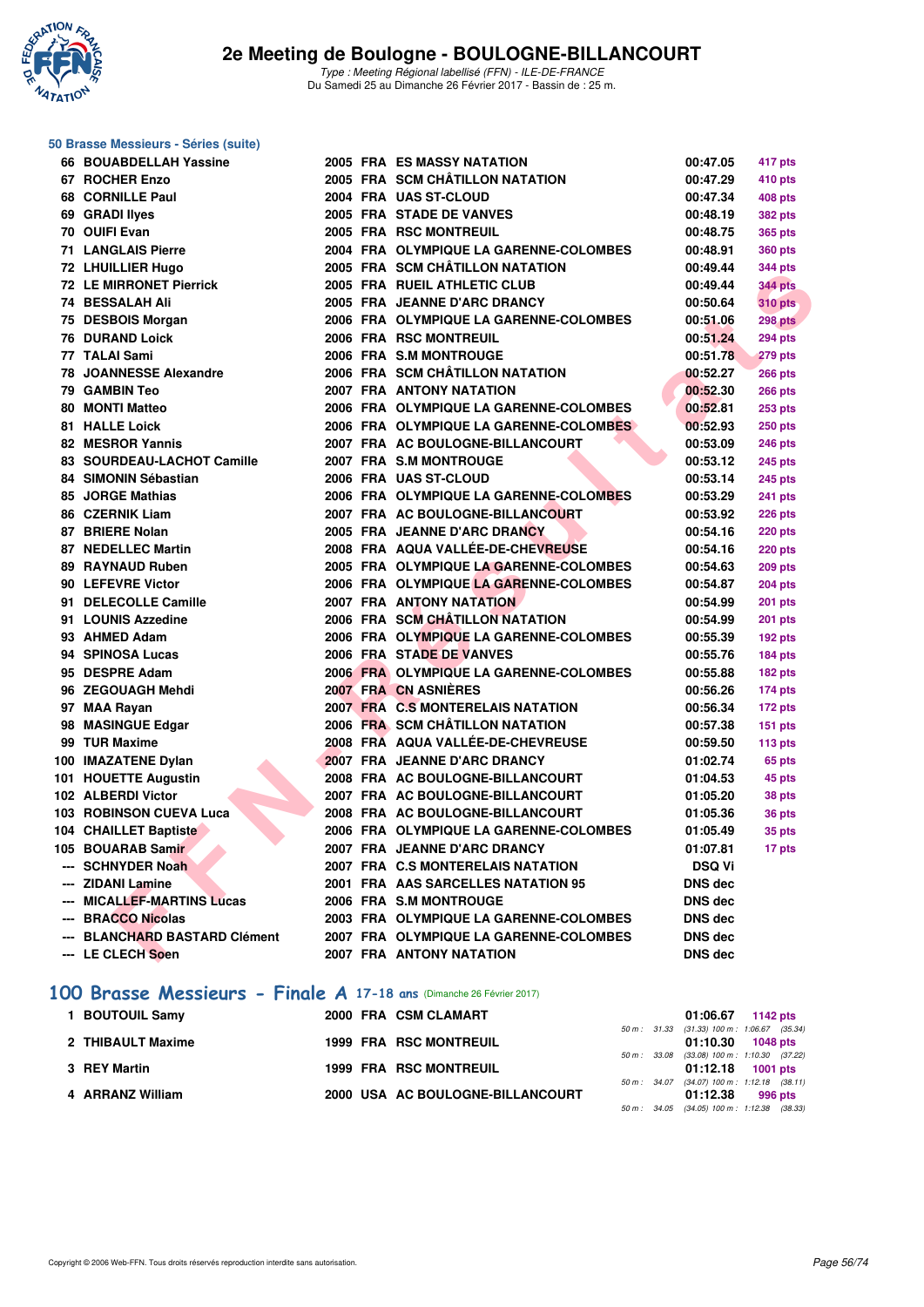

Type : Meeting Régional labellisé (FFN) - ILE-DE-FRANCE Du Samedi 25 au Dimanche 26 Février 2017 - Bassin de : 25 m.

| 100 Brasse Messieurs - Finale A (suite) |  |                                  |  |                                         |         |
|-----------------------------------------|--|----------------------------------|--|-----------------------------------------|---------|
| 5 ALLARD Simon                          |  | 2000 FRA RSC MONTREUIL           |  | 01:14.78                                | 938 pts |
|                                         |  |                                  |  | 50 m: 35.03 (35.03) 100 m: 1:14.78 (39. |         |
| 6 ALLIX Paul                            |  | 1999 FRA AC BOULOGNE-BILLANCOURT |  | 01:14.99                                | 933 pts |
|                                         |  |                                  |  | 50 m: 34.90 (34.90) 100 m: 1:14.99 (40. |         |
| 7 BEKHALED Rayan                        |  | <b>1999 FRA RSC MONTREUIL</b>    |  | 01:16.36                                | 900 pts |
|                                         |  |                                  |  | 50 m: 35.46 (35.46) 100 m: 1:16.36 (40. |         |
| 8 POUPON Valentin                       |  | 1999 FRA ASV CHÂTENAY-MALABRY    |  | 01:19.09                                | 837 pts |
|                                         |  |                                  |  |                                         |         |

### **[100 Brasse Messieurs - Finale A](http://www.ffnatation.fr/webffn/resultats.php?idact=nat&go=epr&idcpt=42219&idepr=72) 15-16 ans** (Dimanche 26 Février 2017)

| <b>WILLEMS Paul</b>      | 2002 FRA AC BOULOGNE-BILLANCOURT   |  | 01:13.51                                  | 969 pts        |
|--------------------------|------------------------------------|--|-------------------------------------------|----------------|
|                          |                                    |  | 50 m : 34.73 (34.73) 100 m : 1:13.51 (38. |                |
| 2 CROSETTO Luca          | 2002 FRA ASV CHÂTENAY-MALABRY      |  | 01:30.28                                  | 603 pts        |
|                          |                                    |  | 50 m: 43.06 (43.06) 100 m: 1:30.28 (47.   |                |
| <b>3 MILLION Nicolas</b> | 2002 FRA USC CONFLANS-STE-HONORINE |  | 01:31.51                                  | <b>580 pts</b> |

### **[100 Brasse Messieurs - Finale A](http://www.ffnatation.fr/webffn/resultats.php?idact=nat&go=epr&idcpt=42219&idepr=72) 14 ans** (Dimanche 26 Février 2017)

| 1 CHALENDAR Léo             |  | 2003 FRA AC BOULOGNE-BILLANCOURT     |          |                  | 01:09.75                                     | 1062 pts |         |
|-----------------------------|--|--------------------------------------|----------|------------------|----------------------------------------------|----------|---------|
|                             |  |                                      | $50 m$ : | 32.69            | $(32.69)$ 100 m : 1:09.75 (37.               |          |         |
| 2 LOTENBERG Rayane          |  | 2003 FRA STADE FRANCAIS O COURBEVOIE |          |                  | 01:11.90                                     | 1008 pts |         |
| 3 GROS-HENGSTENBERG Esteban |  | 2003 FRA USC CONFLANS-STE-HONORINE   |          | 50 m: 33.46      | $(33.46)$ 100 m : 1:11.90 $(38.$<br>01:15.40 |          | 923 pts |
| 4 VIDAL Luca                |  | 2003 FRA UAS ST-CLOUD                |          | $50 m$ : $35.76$ | $(35.76)$ 100 m : 1:15.40 (39.<br>01:24.86   |          | 712 pts |
| 5 ROCHER Quentin            |  | 2003 FRA SCM CHÂTILLON NATATION      |          | 50 m: 39.64      | (39.64) 100 m: 1:24.86 (45.<br>01:25.81      |          | 692 pts |
| 6 BALIGH Souleimen          |  | 2003 MAR USO BEZONS                  |          | 50 m: 39.67      | $(39.67)$ 100 m : 1:25.81 (46.<br>01:31.02   |          | 589 pts |
| 7 LE GOUDEVEZE Enzo         |  | 2003 FRA RUEIL ATHLETIC CLUB         |          | $50 m$ : 42.25   | (42.25) 100 m : 1:31.02 (48.<br>01:31.43     |          | 581 pts |
|                             |  | 2003 FRA USC CONFLANS-STE-HONORINE   |          | $50 m$ : $41.43$ | $(41.43)$ 100 m : 1:31.43 (50.               |          |         |
| --- RATEL Esteban           |  |                                      |          |                  | <b>DNS</b> dec                               |          |         |

### **[100 Brasse Messieurs - Finale A](http://www.ffnatation.fr/webffn/resultats.php?idact=nat&go=epr&idcpt=42219&idepr=72) 13 ans** (Dimanche 26 Février 2017)

| 00 Brasse Messieurs - Finale A 15-16 ans (Dimanche 26 Février 2017) |                                        |              |                |                                                              |
|---------------------------------------------------------------------|----------------------------------------|--------------|----------------|--------------------------------------------------------------|
| 1 WILLEMS Paul                                                      | 2002 FRA AC BOULOGNE-BILLANCOURT       |              | 01:13.51       | 969 pts                                                      |
| 2 CROSETTO Luca                                                     | 2002 FRA ASV CHÂTENAY-MALABRY          |              | 01:30.28       | 50 m: 34.73 (34.73) 100 m: 1:13.51 (38.78)<br><b>603 pts</b> |
| <b>3 MILLION Nicolas</b>                                            | 2002 FRA USC CONFLANS-STE-HONORINE     | 50 m: 43.06  |                | $(43.06)$ 100 m : 1:30.28 $(47.22)$                          |
|                                                                     |                                        | 50 m: 42.86  | 01:31.51       | 580 pts<br>$(42.86)$ 100 m : 1:31.51 $(48.65)$               |
| 00 Brasse Messieurs - Finale A 14 ans (Dimanche 26 Février 2017)    |                                        |              |                |                                                              |
| 1 CHALENDAR Léo                                                     | 2003 FRA AC BOULOGNE-BILLANCOURT       |              | 01:09.75       | 1062 pts                                                     |
| 2 LOTENBERG Rayane                                                  | 2003 FRA STADE FRANÇAIS O COURBEVOIE   | 50 m: 32.69  | 01:11.90       | $(32.69)$ 100 m : 1:09.75 $(37.06)$<br><b>1008 pts</b>       |
| 3 GROS-HENGSTENBERG Esteban                                         | 2003 FRA USC CONFLANS-STE-HONORINE     | 50 m: 33.46  | 01:15.40       | $(33.46)$ 100 m : 1:11.90 $(38.44)$<br>923 pts               |
|                                                                     |                                        | 50 m : 35.76 |                | $(35.76)$ 100 m : 1:15.40 $(39.64)$                          |
| 4 VIDAL Luca                                                        | 2003 FRA UAS ST-CLOUD                  |              | 01:24.86       | 712 pts                                                      |
| 5 ROCHER Quentin                                                    | 2003 FRA SCM CHÂTILLON NATATION        | 50 m : 39.64 | 01:25.81       | $(39.64)$ 100 m : 1:24.86 $(45.22)$<br>692 pts               |
|                                                                     |                                        | 50 m : 39.67 |                | $(39.67)$ 100 m : 1:25.81 $(46.14)$                          |
| 6 BALIGH Souleimen                                                  | 2003 MAR USO BEZONS                    |              | 01:31.02       | 589 pts                                                      |
|                                                                     |                                        |              |                | 50 m: 42.25 (42.25) 100 m: 1:31.02 (48.77)                   |
| 7 LE GOUDEVEZE Enzo                                                 | 2003 FRA RUEIL ATHLETIC CLUB           |              | 01:31.43       | 581 pts                                                      |
| --- RATEL Esteban                                                   | 2003 FRA USC CONFLANS-STE-HONORINE     |              | <b>DNS</b> dec | 50 m: 41.43 (41.43) 100 m: 1:31.43 (50.00)                   |
|                                                                     |                                        |              |                |                                                              |
| 00 Brasse Messieurs - Finale A 13 ans (Dimanche 26 Février 2017)    |                                        |              |                |                                                              |
| 1 LUQUET Maxime                                                     | 2004 FRA OLYMPIQUE LA GARENNE-COLOMBES |              | 01:12.53       | 993 pts                                                      |
|                                                                     |                                        |              |                | 50 m: 34.28 (34.28) 100 m: 1:12.53 (38.25)                   |
| 2 CURTI Léo                                                         | 2004 FRA RUEIL ATHLETIC CLUB           | 50 m : 39.68 | 01:22.27       | <b>767 pts</b><br>$(39.68)$ 100 m : 1:22.27 $(42.59)$        |
| 3 CRASSOUS Thibaut                                                  | 2004 FRA STADE FRANÇAIS O COURBEVOIE   |              | 01:23.27       | 745 pts                                                      |
|                                                                     |                                        | 50 m: 39.27  |                | (39.27) 100 m: 1:23.27 (44.00)                               |
| 4 VERNET Hadrien                                                    | 2004 FRA AQUA VALLÉE-DE-CHEVREUSE      |              | 01:23.35       | 744 pts                                                      |
|                                                                     |                                        |              |                | 50 m: 40.05 (40.05) 100 m: 1:23.35 (43.30)                   |
| 5 MESMIN Ethan                                                      | 2004 FRA STADE FRANÇAIS O COURBEVOIE   |              | 01:27.50       | 658 pts<br>50 m: 42.17 (42.17) 100 m: 1:27.50 (45.33)        |
| 6 WALD Benjamin                                                     | 2004 FRA AC BOULOGNE-BILLANCOURT       |              | 01:27.69       | 654 pts                                                      |
|                                                                     |                                        |              |                | 50 m: 42.17 (42.17) 100 m: 1:27.69 (45.52)                   |
| <b>7 CHESNAIS Alexis</b>                                            | 2004 FRA VILLEMONBLE SPORTS NATATION   |              | 01:29.09       | 626 pts                                                      |
|                                                                     |                                        |              |                | 50 m: 41.89 (41.89) 100 m: 1:29.09 (47.20)                   |
| 8 MARCOTTE Antoine                                                  | 2004 FRA RSC MONTREUIL                 |              | 01:36.04       | 497 pts<br>50 m: 45.45 (45.45) 100 m: 1:36.04 (50.59)        |
|                                                                     |                                        |              |                |                                                              |
| 00 Brasse Messieurs - Finale A 12 ans (Dimanche 26 Février 2017)    |                                        |              |                |                                                              |
| 1 GAILLARD Charles                                                  | 2005 FRA STADE FRANÇAIS O COURBEVOIE   |              | 01:36.34       | 492 pts                                                      |
|                                                                     |                                        |              |                | 50 m: 46.15 (46.15) 100 m: 1:36.34 (50.19)                   |
|                                                                     |                                        |              |                |                                                              |
| 2 HEUILLET Ewan                                                     | 2005 FRA SCM CHÂTILLON NATATION        | 50 m : 46.09 | 01:37.55       | 471 pts<br>$(46.09)$ 100 m : 1:37.55 $(51.46)$               |

## **[100 Brasse Messieurs - Finale A](http://www.ffnatation.fr/webffn/resultats.php?idact=nat&go=epr&idcpt=42219&idepr=72) 12 ans** (Dimanche 26 Février 2017)

| 1 GAILLARD Charles     |  | 2005 FRA STADE FRANCAIS O COURBEVOIE |                |                | 01:36.34                                        | 492 pts        |  |
|------------------------|--|--------------------------------------|----------------|----------------|-------------------------------------------------|----------------|--|
| 2 HEUILLET Ewan        |  | 2005 FRA SCM CHÂTILLON NATATION      | $50 m$ :       | 46.15          | $(46.15)$ 100 m : 1:36.34 (50.<br>01:37.55      | 471 pts        |  |
| 3 ALBERDI Gaspard      |  | 2005 FRA AC BOULOGNE-BILLANCOURT     | $50 m$ :       | 46.09          | $(46.09)$ 100 m : 1:37.55 (51.<br>01:38.20      | 460 pts        |  |
| 4 PFEIFER Célestin     |  | 2005 FRA AQUA VALLÉE-DE-CHEVREUSE    |                | $50 m$ : 47.67 | $(47.67)$ 100 m : 1:38.20 (50.<br>01:41.94      | 400 pts        |  |
| 5 LE MIRRONET Pierrick |  | 2005 FRA RUEIL ATHLETIC CLUB         | 50 m :         | 48.05          | (48.05) 100 m: 1:41.94 (53.<br>01:44.08         | <b>367 pts</b> |  |
| 6 RICHARD Kylian       |  | 2005 FRA AQUA VALLÉE-DE-CHEVREUSE    | $50 m$ : 48.79 |                | (48.79) 100 m: 1:44.08 (55.<br>01:51.93         | <b>259 pts</b> |  |
| --- ROCHER Enzo        |  | 2005 FRA SCM CHÂTILLON NATATION      | 50 m: 54.11    |                | $(54.11)$ 100 m : 1:51.93 (57.<br><b>DSQ Da</b> |                |  |
| --- FREDJ Iwan         |  | 2005 FRA USC CONFLANS-STE-HONORINE   |                |                | DNS dec                                         |                |  |

|  | 01:14.78 938 pts |                                            |
|--|------------------|--------------------------------------------|
|  |                  | 50 m: 35.03 (35.03) 100 m: 1:14.78 (39.75) |
|  | 01:14.99 933 pts |                                            |
|  |                  | 50 m: 34.90 (34.90) 100 m: 1:14.99 (40.09) |
|  |                  | $01:16.36$ 900 pts                         |
|  |                  | 50 m: 35.46 (35.46) 100 m: 1:16.36 (40.90) |
|  |                  | 01:19.09 837 pts                           |
|  |                  | 50 m: 37.15 (37.15) 100 m: 1:19.09 (41.94) |

|  | $01:13.51$ 969 pts                         |  |
|--|--------------------------------------------|--|
|  | 50 m: 34.73 (34.73) 100 m: 1:13.51 (38.78) |  |
|  | $01:30.28$ 603 pts                         |  |
|  | 50 m: 43.06 (43.06) 100 m: 1:30.28 (47.22) |  |
|  | 01:31.51 580 pts                           |  |
|  | 50 m: 42.86 (42.86) 100 m: 1:31.51 (48.65) |  |

|                  |                  | 01:09.75          | 1062 pts                            |
|------------------|------------------|-------------------|-------------------------------------|
| $50 m$ :         | 32.69            | $(32.69)$ 100 m : | 1:09.75 (37.06)                     |
|                  |                  |                   | 01:11.90 1008 pts                   |
| 50 m : 33.46     |                  | $(33.46)$ 100 m : | $1:11.90$ $(38.44)$                 |
|                  |                  | 01:15.40 923 pts  |                                     |
| $50 m$ : $35.76$ |                  | $(35.76)$ 100 m : | $1:15.40$ (39.64)                   |
|                  |                  |                   | 01:24.86 712 pts                    |
| 50 m: 39.64      |                  |                   | (39.64) 100 m: 1:24.86 (45.22)      |
|                  |                  | 01:25.81          | 692 pts                             |
| $50 m$ : $39.67$ |                  | $(39.67)$ 100 m : | $1:25.81$ (46.14)                   |
|                  |                  | 01:31.02          | 589 pts                             |
|                  | $50 m$ : 42.25   | $(42.25)$ 100 m : | $1:31.02$ $(48.77)$                 |
|                  |                  |                   | 01:31.43 581 pts                    |
|                  | $50 m$ : $41.43$ |                   | $(41.43)$ 100 m : 1:31.43 $(50.00)$ |
|                  |                  | DNS dec           |                                     |

| ະວ               |                          | U I . I Z.OJ      | 993 DIS                        |
|------------------|--------------------------|-------------------|--------------------------------|
| $50 m$ :         | 34.28                    | $(34.28)$ 100 m : | $1:12.53$ $(38.25)$            |
|                  |                          |                   | 01:22.27 767 pts               |
| 50 m: 39.68      |                          | $(39.68) 100 m$ : | 1:22.27 (42.59)                |
|                  |                          |                   | 01:23.27 745 pts               |
| 50 m : 39.27     |                          | $(39.27)$ 100 m : | 1:23.27 (44.00)                |
|                  |                          | 01:23.35          | 744 pts                        |
| $50 m$ : $40.05$ |                          | $(40.05)$ 100 m : | 1:23.35 (43.30)                |
|                  |                          |                   | 01:27.50 658 pts               |
| 50 m: 42.17      |                          | $(42.17)$ 100 m : | 1:27.50 (45.33)                |
|                  |                          |                   | 01:27.69 654 pts               |
| $50 m$ : 42.17   |                          | $(42.17)$ 100 m : | 1:27.69 (45.52)                |
|                  |                          |                   | 01:29.09 626 pts               |
|                  | $50 \text{ m}$ : $41.89$ |                   | (41.89) 100 m: 1:29.09 (47.20) |
|                  |                          |                   |                                |
|                  |                          | 01:36.04 497 pts  |                                |

|          |              | 01:36.34                            | 492 pts           |  |
|----------|--------------|-------------------------------------|-------------------|--|
| 50 m:    |              | 46.15 (46.15) 100 m :               | 1:36.34 (50.19)   |  |
|          |              | 01:37.55                            | 471 pts           |  |
| $50 m$ : | 46.09        | $(46.09) 100 m$ :                   | $1:37.55$ (51.46) |  |
|          |              | 01:38.20                            | <b>460 pts</b>    |  |
|          | 50 m : 47.67 | $(47.67)$ 100 m : 1:38.20 $(50.53)$ |                   |  |
|          |              | 01:41.94 400 pts                    |                   |  |
| $50 m$ : | 48.05        | (48.05) 100 m: 1:41.94 (53.89)      |                   |  |
|          |              | 01:44.08                            | <b>367 pts</b>    |  |
|          | 50 m : 48.79 | (48.79) 100 m : 1:44.08 (55.29)     |                   |  |
|          |              | 01:51.93                            | 259 pts           |  |
|          | 50 m: 54.11  | (54.11) 100 m: 1:51.93 (57.82)      |                   |  |
|          |              | DSQ Da                              |                   |  |
|          |              | <b>DNS</b> dec                      |                   |  |

### **[100 Brasse Messieurs - Finale A](http://www.ffnatation.fr/webffn/resultats.php?idact=nat&go=epr&idcpt=42219&idepr=72) 11 ans** (Dimanche 26 Février 2017)

**1 BIGORRE Maxime 2006 FRA STADE FRANÇAIS O COURBEVOIE 01:40.04 430 pts**

50 m : 47.70 (47.70) 100 m : 1:40.04 (52.34)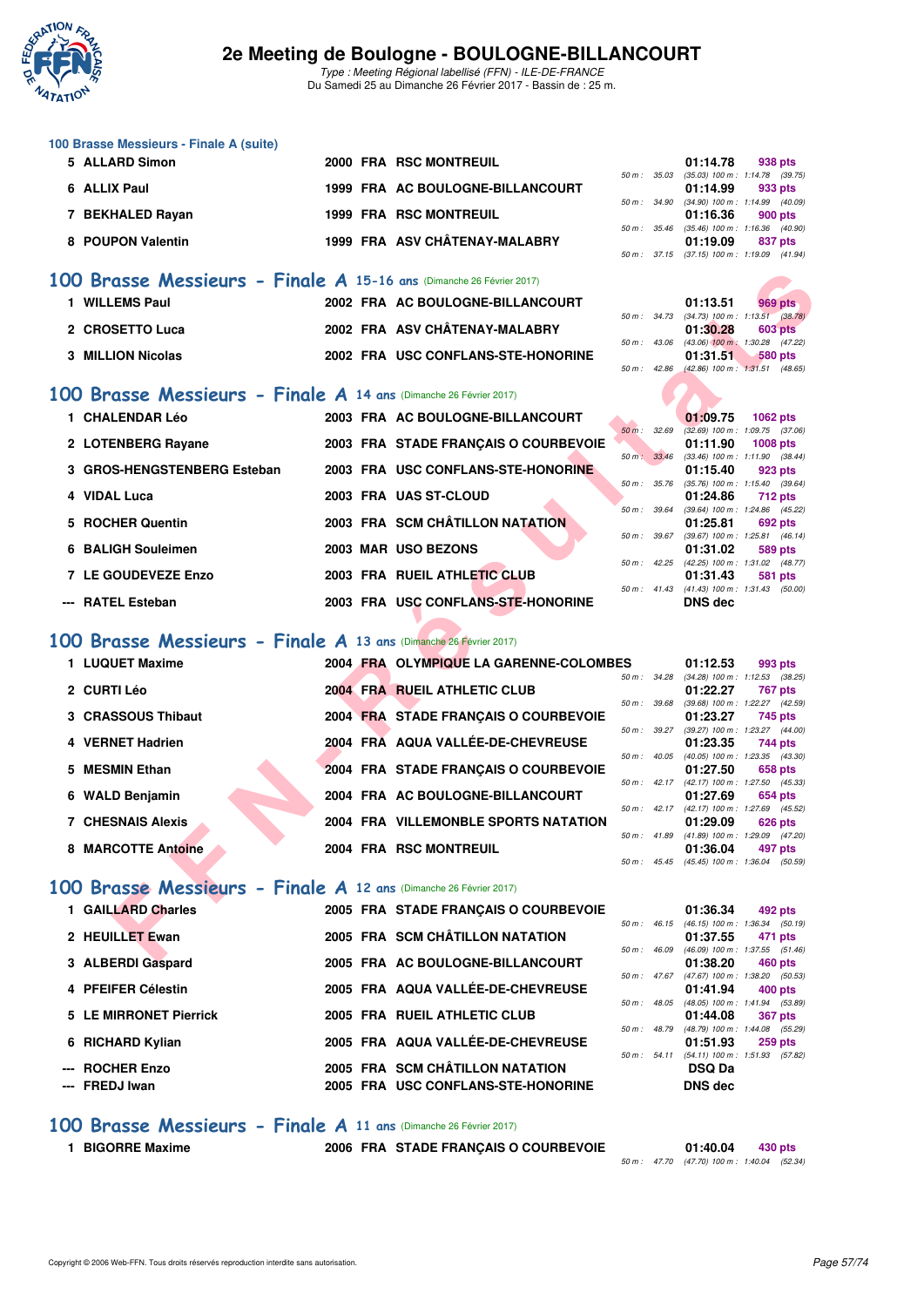

Type : Meeting Régional labellisé (FFN) - ILE-DE-FRANCE Du Samedi 25 au Dimanche 26 Février 2017 - Bassin de : 25 m.

## **100 Brasse Messieurs - Finale A (suite)**

| 2 NEDELLEC Hugo       |  | 2006 FRA AQUA VALLÉE-DE-CHEVREUSE |                | 01:41.09                                | 413 pts        |  |
|-----------------------|--|-----------------------------------|----------------|-----------------------------------------|----------------|--|
|                       |  |                                   | $50 m$ : 48.51 | (48.51) 100 m : 1:41.09 (52.            |                |  |
| 3 VAHLAS Lucas        |  | 2006 FRA AC BOULOGNE-BILLANCOURT  |                | 01:49.06                                | <b>296 pts</b> |  |
|                       |  |                                   | 50 m: 52.20    | (52.20) 100 m : 1:49.06 (56.            |                |  |
| 4 ARRANZ Victor       |  | 2006 FRA AC BOULOGNE-BILLANCOURT  |                | 01:51.93                                | <b>259 pts</b> |  |
|                       |  |                                   | 50 m: 52.98    | (52.98) 100 m : 1:51.93 (58.            |                |  |
| 5 COLIN Maxime        |  | 2006 FRA AQUA VALLÉE-DE-CHEVREUSE |                | 01:52.70                                | <b>249 pts</b> |  |
|                       |  |                                   |                | 50 m: 54.24 (54.24) 100 m: 1:52.70 (58. |                |  |
| 6 JOANNESSE Alexandre |  | 2006 FRA SCM CHÂTILLON NATATION   |                | 01:54.46                                | <b>228 pts</b> |  |
|                       |  |                                   |                | 50 m: 54.74 (54.74) 100 m: 1:54.46 (59. |                |  |
| 7 BATAL Maël          |  | 2006 FRA AQUA VALLÉE-DE-CHEVREUSE |                | 01:56.08                                | <b>209 pts</b> |  |
|                       |  |                                   | 50 m: 55.67    | $(55.67)$ 100 m : 1:56.08 $(1:00.$      |                |  |
| 8 WAMSTER Maxime      |  | 2006 FRA AQUA VALLÉE-DE-CHEVREUSE |                | 02:01.45                                | <b>153 pts</b> |  |
|                       |  |                                   |                |                                         |                |  |

### **[100 Brasse Messieurs - Finale A](http://www.ffnatation.fr/webffn/resultats.php?idact=nat&go=epr&idcpt=42219&idepr=72) 10 ans** (Dimanche 26 Février 2017)

| 1 LEE-BOUHOURS Florian   | 2007 FRA AQUA VALLÉE-DE-CHEVREUSE |                                               | 01:40.30      | 426 pts        |
|--------------------------|-----------------------------------|-----------------------------------------------|---------------|----------------|
| 2 ZEGOUAGH Mehdi         | 2007 FRA CN ASNIÈRES              | 50 m : 47.70 (47.70) 100 m : 1:40.30 (52.     | 01:57.57      | <b>192 pts</b> |
| 3 BOUARAB Samir          | 2007 FRA JEANNE D'ARC DRANCY      | 50 m : 56.29 (56.29) 100 m : 1:57.57 (1:01.   | 02:15.68      | 46 pts         |
| --- KOUADIO-LE REST Liam | 2007 FRA STADE DE VANVES          | 50 m: 1:04.57 (1:04.57) 100 m: 2:15.68 (1:11. | <b>DSQ Da</b> |                |

### **[100 Brasse Messieurs - Séries](http://www.ffnatation.fr/webffn/resultats.php?idact=nat&go=epr&idcpt=42219&idepr=72)** (Dimanche 26 Février 2017)

| <b>JUANNEJJE AICAGHUIC</b>                                              |  | ZUUU FRA SCIWCHAHLLUN NAIAHUN          |                | 01. <del>04</del> .40 | בבט טש                                                       |
|-------------------------------------------------------------------------|--|----------------------------------------|----------------|-----------------------|--------------------------------------------------------------|
| 7 BATAL Maël                                                            |  | 2006 FRA AQUA VALLÉE-DE-CHEVREUSE      |                | 01:56.08              | 50 m: 54.74 (54.74) 100 m: 1:54.46 (59.72)<br><b>209 pts</b> |
| 8 WAMSTER Maxime                                                        |  | 2006 FRA AQUA VALLÉE-DE-CHEVREUSE      |                | 02:01.45              | 50 m: 55.67 (55.67) 100 m: 1:56.08 (1:00.41)<br>$153$ pts    |
|                                                                         |  |                                        |                |                       | 50 m: 57.85 (57.85) 100 m: 2:01.45 (1:03.60)                 |
| <b>00 Brasse Messieurs - Finale A 10 ans (Dimanche 26 Février 2017)</b> |  |                                        |                |                       |                                                              |
| 1 LEE-BOUHOURS Florian                                                  |  | 2007 FRA AQUA VALLÉE-DE-CHEVREUSE      |                | 01:40.30              | 426 pts                                                      |
|                                                                         |  |                                        | 50 m: 47.70    |                       | $(47.70)$ 100 m : 1:40.30 (52.60)                            |
| 2 ZEGOUAGH Mehdi                                                        |  | 2007 FRA CN ASNIERES                   | $50 m$ : 56.29 | 01:57.57              | $192$ pts<br>$(56.29)$ 100 m : 1:57.57 (1:01.28)             |
| 3 BOUARAB Samir                                                         |  | 2007 FRA JEANNE D'ARC DRANCY           |                | 02:15.68              | 46 pts                                                       |
| --- KOUADIO-LE REST Liam                                                |  | 2007 FRA STADE DE VANVES               |                | <b>DSQ Da</b>         | 50 m: 1:04.57 (1:04.57) 100 m: 2:15.68 (1:11.11)             |
|                                                                         |  |                                        |                |                       |                                                              |
| 00 Brasse Messieurs - Séries (Dimanche 26 Février 2017)                 |  |                                        |                |                       |                                                              |
| 1 BOUTOUIL Samy                                                         |  | 2000 FRA CSM CLAMART                   |                | 01:09.21              | <b>1076 pts</b>                                              |
| 2 REY Martin                                                            |  | <b>1999 FRA RSC MONTREUIL</b>          |                | 01:12.17              | 50 m: 31.97 (31.97) 100 m: 1:09.21 (37.24)<br>1002 $pts$     |
|                                                                         |  |                                        |                |                       | 50 m: 34.08 (34.08) 100 m: 1:12.17 (38.09)                   |
| 3 LOTENBERG Rayane                                                      |  | 2003 FRA STADE FRANCAIS O COURBEVOIE   | 50 m : 33.79   | 01:12.29              | 999 pts<br>$(33.79)$ 100 m : 1:12.29 $(38.50)$               |
| 4 THIBAULT Maxime                                                       |  | 1999 FRA RSC MONTREUIL                 |                | 01:12.85              | 985 pts                                                      |
| 5 ARRANZ William                                                        |  | 2000 USA AC BOULOGNE-BILLANCOURT       |                | 01:12.92              | 50 m: 34.05 (34.05) 100 m: 1:12.85 (38.80)                   |
|                                                                         |  |                                        |                |                       | 983 pts<br>50 m: 34.10 (34.10) 100 m: 1:12.92 (38.82)        |
| 6 ALLIX Paul                                                            |  | 1999 FRA AC BOULOGNE-BILLANCOURT       |                | 01:14.55              | 943 pts                                                      |
| <b>7 ALLARD Simon</b>                                                   |  | 2000 FRA RSC MONTREUIL                 | 50 m : 35.10   | 01:16.15              | $(35.10)$ 100 m : 1:14.55 $(39.45)$<br>905 pts               |
| 8 GROS-HENGSTENBERG Esteban                                             |  | 2003 FRA USC CONFLANS-STE-HONORINE     |                |                       | 50 m: 35.52 (35.52) 100 m: 1:16.15 (40.63)                   |
|                                                                         |  |                                        |                | 01:16.16              | 905 pts<br>50 m: 36.19 (36.19) 100 m: 1:16.16 (39.97)        |
| 9 CHALENDAR Léo                                                         |  | 2003 FRA AC BOULOGNE-BILLANCOURT       | 50 m : 35.78   | 01:17.80              | 867 pts                                                      |
| 10 BEKHALED Rayan                                                       |  | <b>1999 FRA RSC MONTREUIL</b>          |                | 01:18.21              | $(35.78)$ 100 m : 1:17.80 $(42.02)$<br>857 pts               |
| 11 POUPON Valentin                                                      |  | 1999 FRA ASV CHÂTENAY-MALABRY          |                | 01:19.42              | 50 m: 36.35 (36.35) 100 m: 1:18.21 (41.86)<br>830 pts        |
|                                                                         |  |                                        | 50 m : 37.06   |                       | $(37.06)$ 100 m : 1:19.42 $(42.36)$                          |
| <b>12 LUQUET Maxime</b>                                                 |  | 2004 FRA OLYMPIQUE LA GARENNE-COLOMBES | 50 m : 37.28   | 01:19.61              | 826 pts<br>$(37.28)$ 100 m : 1:19.61 $(42.33)$               |
| <b>13 WILLEMS Paul</b>                                                  |  | 2002 FRA AC BOULOGNE-BILLANCOURT       |                | 01:20.40              | 808 pts                                                      |
| <b>14 ZUGOLARO Maxime</b>                                               |  | 2000 FRA RSC MONTREUIL                 |                | 01:20.51              | 50 m: 37.47 (37.47) 100 m: 1:20.40 (42.93)<br>806 pts        |
|                                                                         |  |                                        | 50 m : 37.99   |                       | (37.99) 100 m : 1:20.51 (42.52)                              |
| 15 RATEL Esteban                                                        |  | 2003 FRA USC CONFLANS-STE-HONORINE     | 50 m : 38.00   | 01:22.20              | 768 pts<br>$(38.00)$ 100 m : 1:22.20 $(44.20)$               |
| 16 CURTI Léo                                                            |  | 2004 FRA RUEIL ATHLETIC CLUB           |                | 01:22.98              | <b>752 pts</b>                                               |
| 17 VIDAL Luca                                                           |  | 2003 FRA UAS ST-CLOUD                  |                | 01:23.38              | 50 m: 39.77 (39.77) 100 m: 1:22.98 (43.21)<br>743 pts        |
|                                                                         |  |                                        |                |                       | 50 m: 38.39 (38.39) 100 m: 1:23.38 (44.99)                   |
| 18 HENRY Joseph                                                         |  | 1999 FRA AC BOULOGNE-BILLANCOURT       | 50 m: 39.13    | 01:23.57              | 739 pts<br>(39.13) 100 m: 1:23.57 (44.44)                    |
| 19 CRASSOUS Thibaut                                                     |  | 2004 FRA STADE FRANÇAIS O COURBEVOIE   |                | 01:24.02              | 729 pts                                                      |
| 20 ROCHER Quentin                                                       |  | 2003 FRA SCM CHÂTILLON NATATION        | 50 m : 39.27   | 01:24.57              | (39.27) 100 m : 1:24.02 (44.75)<br>718 pts                   |
|                                                                         |  |                                        | 50 m : 40.00   |                       | $(40.00)$ 100 m : 1:24.57 $(44.57)$                          |
| 21 VERNET Hadrien                                                       |  | 2004 FRA AQUA VALLEE-DE-CHEVREUSE      |                | 01:24.96              | 710 pts<br>50 m: 40.71 (40.71) 100 m: 1:24.96 (44.25)        |
| 22 WALD Benjamin                                                        |  | 2004 FRA AC BOULOGNE-BILLANCOURT       |                | 01:27.43              | 659 pts                                                      |
| 23 CHESNAIS Alexis                                                      |  | 2004 FRA VILLEMONBLE SPORTS NATATION   |                | 01:27.46              | 50 m: 41.54 (41.54) 100 m: 1:27.43 (45.89)<br>658 pts        |

|          |       | 01:41.09          | 413 pts                               |
|----------|-------|-------------------|---------------------------------------|
| $50 m$ : | 48.51 | $(48.51)$ 100 m : | 1:41.09 (52.58)                       |
|          |       | 01:49.06          | <b>296 pts</b>                        |
| $50 m$ : | 52.20 | $(52.20)$ 100 m : | 1:49.06 (56.86)                       |
|          |       | 01:51.93          | 259 pts                               |
| $50 m$ : | 52.98 | $(52.98) 100 m$ : | 1:51.93 (58.95)                       |
|          |       | 01:52.70          | 249 pts                               |
| $50 m$ : | 54.24 | $(54.24)$ 100 m : | 1:52.70 (58.46)                       |
|          |       |                   | 01:54.46 228 pts                      |
| 50 m :   | 54.74 | $(54.74) 100 m$ : | 1:54.46 (59.72)                       |
|          |       |                   | 01:56.08 209 pts                      |
| 50 m :   | 55.67 | $(55.67) 100 m$ : | 1:56.08 (1:00.41)                     |
|          |       |                   | $02:01.45$ 153 pts                    |
| $50 m$ : | 57.85 |                   | $(57.85)$ 100 m : 2:01.45 $(1.03.60)$ |
|          |       |                   |                                       |

|  | 01:40.30 426 pts                                |  |
|--|-------------------------------------------------|--|
|  | 50 m : 47.70 (47.70) 100 m : 1:40.30 (52.60)    |  |
|  | 01:57.57 192 pts                                |  |
|  | 50 m: 56.29 (56.29) 100 m: 1:57.57 (1:01.28)    |  |
|  | 02:15.68 46 pts                                 |  |
|  | 50 m: 1:04.57 (1:04.57) 100 m: 2:15.68 (1:11.11 |  |
|  | <b>DSQ Da</b>                                   |  |
|  |                                                 |  |

|          |                                                                                                                                                                             | 01:09.21                                                                                                 |                                                                                                                                                                                                                                                                                                                                                                                                                                                                                                                                                                         |                                                                                                                                                                                                                                                                                                                                                                                                                               |
|----------|-----------------------------------------------------------------------------------------------------------------------------------------------------------------------------|----------------------------------------------------------------------------------------------------------|-------------------------------------------------------------------------------------------------------------------------------------------------------------------------------------------------------------------------------------------------------------------------------------------------------------------------------------------------------------------------------------------------------------------------------------------------------------------------------------------------------------------------------------------------------------------------|-------------------------------------------------------------------------------------------------------------------------------------------------------------------------------------------------------------------------------------------------------------------------------------------------------------------------------------------------------------------------------------------------------------------------------|
| $50 m$ : | 31.97                                                                                                                                                                       | $(31.97) 100 m$ :                                                                                        | 1:09.21                                                                                                                                                                                                                                                                                                                                                                                                                                                                                                                                                                 | (37.24)                                                                                                                                                                                                                                                                                                                                                                                                                       |
|          |                                                                                                                                                                             | 01:12.17                                                                                                 |                                                                                                                                                                                                                                                                                                                                                                                                                                                                                                                                                                         |                                                                                                                                                                                                                                                                                                                                                                                                                               |
| $50 m$ : | 34.08                                                                                                                                                                       | $(34.08) 100 m$ :                                                                                        | 1:12.17                                                                                                                                                                                                                                                                                                                                                                                                                                                                                                                                                                 | (38.09)                                                                                                                                                                                                                                                                                                                                                                                                                       |
|          |                                                                                                                                                                             | 01:12.29                                                                                                 |                                                                                                                                                                                                                                                                                                                                                                                                                                                                                                                                                                         |                                                                                                                                                                                                                                                                                                                                                                                                                               |
| $50 m$ : | 33.79                                                                                                                                                                       | $(33.79)$ 100 m :                                                                                        | 1:12.29                                                                                                                                                                                                                                                                                                                                                                                                                                                                                                                                                                 | (38.50)                                                                                                                                                                                                                                                                                                                                                                                                                       |
|          |                                                                                                                                                                             | 01:12.85                                                                                                 |                                                                                                                                                                                                                                                                                                                                                                                                                                                                                                                                                                         |                                                                                                                                                                                                                                                                                                                                                                                                                               |
|          | 34.05                                                                                                                                                                       |                                                                                                          | 1:12.85                                                                                                                                                                                                                                                                                                                                                                                                                                                                                                                                                                 | (38.80)                                                                                                                                                                                                                                                                                                                                                                                                                       |
|          |                                                                                                                                                                             |                                                                                                          |                                                                                                                                                                                                                                                                                                                                                                                                                                                                                                                                                                         |                                                                                                                                                                                                                                                                                                                                                                                                                               |
| $50 m$ : | 34.10                                                                                                                                                                       |                                                                                                          | 1:12.92                                                                                                                                                                                                                                                                                                                                                                                                                                                                                                                                                                 | (38.82)                                                                                                                                                                                                                                                                                                                                                                                                                       |
|          |                                                                                                                                                                             |                                                                                                          |                                                                                                                                                                                                                                                                                                                                                                                                                                                                                                                                                                         |                                                                                                                                                                                                                                                                                                                                                                                                                               |
| $50 m$ : | 35.10                                                                                                                                                                       |                                                                                                          | 1:14.55                                                                                                                                                                                                                                                                                                                                                                                                                                                                                                                                                                 | (39.45)                                                                                                                                                                                                                                                                                                                                                                                                                       |
|          |                                                                                                                                                                             |                                                                                                          |                                                                                                                                                                                                                                                                                                                                                                                                                                                                                                                                                                         |                                                                                                                                                                                                                                                                                                                                                                                                                               |
|          |                                                                                                                                                                             |                                                                                                          |                                                                                                                                                                                                                                                                                                                                                                                                                                                                                                                                                                         | (40.63)                                                                                                                                                                                                                                                                                                                                                                                                                       |
|          |                                                                                                                                                                             |                                                                                                          |                                                                                                                                                                                                                                                                                                                                                                                                                                                                                                                                                                         |                                                                                                                                                                                                                                                                                                                                                                                                                               |
|          |                                                                                                                                                                             |                                                                                                          |                                                                                                                                                                                                                                                                                                                                                                                                                                                                                                                                                                         | (39.97)                                                                                                                                                                                                                                                                                                                                                                                                                       |
|          |                                                                                                                                                                             |                                                                                                          |                                                                                                                                                                                                                                                                                                                                                                                                                                                                                                                                                                         | pts                                                                                                                                                                                                                                                                                                                                                                                                                           |
|          |                                                                                                                                                                             |                                                                                                          |                                                                                                                                                                                                                                                                                                                                                                                                                                                                                                                                                                         | (42.02)                                                                                                                                                                                                                                                                                                                                                                                                                       |
|          |                                                                                                                                                                             |                                                                                                          |                                                                                                                                                                                                                                                                                                                                                                                                                                                                                                                                                                         |                                                                                                                                                                                                                                                                                                                                                                                                                               |
|          |                                                                                                                                                                             |                                                                                                          |                                                                                                                                                                                                                                                                                                                                                                                                                                                                                                                                                                         | (41.86)                                                                                                                                                                                                                                                                                                                                                                                                                       |
|          |                                                                                                                                                                             |                                                                                                          |                                                                                                                                                                                                                                                                                                                                                                                                                                                                                                                                                                         |                                                                                                                                                                                                                                                                                                                                                                                                                               |
|          |                                                                                                                                                                             |                                                                                                          |                                                                                                                                                                                                                                                                                                                                                                                                                                                                                                                                                                         | (42.36)                                                                                                                                                                                                                                                                                                                                                                                                                       |
|          |                                                                                                                                                                             |                                                                                                          |                                                                                                                                                                                                                                                                                                                                                                                                                                                                                                                                                                         |                                                                                                                                                                                                                                                                                                                                                                                                                               |
|          |                                                                                                                                                                             |                                                                                                          |                                                                                                                                                                                                                                                                                                                                                                                                                                                                                                                                                                         |                                                                                                                                                                                                                                                                                                                                                                                                                               |
|          |                                                                                                                                                                             |                                                                                                          |                                                                                                                                                                                                                                                                                                                                                                                                                                                                                                                                                                         | (42.33)                                                                                                                                                                                                                                                                                                                                                                                                                       |
| $50 m$ : | 37.47                                                                                                                                                                       |                                                                                                          |                                                                                                                                                                                                                                                                                                                                                                                                                                                                                                                                                                         |                                                                                                                                                                                                                                                                                                                                                                                                                               |
|          |                                                                                                                                                                             |                                                                                                          |                                                                                                                                                                                                                                                                                                                                                                                                                                                                                                                                                                         | (42.93)                                                                                                                                                                                                                                                                                                                                                                                                                       |
|          |                                                                                                                                                                             |                                                                                                          |                                                                                                                                                                                                                                                                                                                                                                                                                                                                                                                                                                         |                                                                                                                                                                                                                                                                                                                                                                                                                               |
|          |                                                                                                                                                                             |                                                                                                          |                                                                                                                                                                                                                                                                                                                                                                                                                                                                                                                                                                         | (42.52)                                                                                                                                                                                                                                                                                                                                                                                                                       |
|          |                                                                                                                                                                             |                                                                                                          |                                                                                                                                                                                                                                                                                                                                                                                                                                                                                                                                                                         |                                                                                                                                                                                                                                                                                                                                                                                                                               |
|          |                                                                                                                                                                             |                                                                                                          |                                                                                                                                                                                                                                                                                                                                                                                                                                                                                                                                                                         | (44.20)                                                                                                                                                                                                                                                                                                                                                                                                                       |
|          |                                                                                                                                                                             |                                                                                                          |                                                                                                                                                                                                                                                                                                                                                                                                                                                                                                                                                                         |                                                                                                                                                                                                                                                                                                                                                                                                                               |
|          |                                                                                                                                                                             |                                                                                                          |                                                                                                                                                                                                                                                                                                                                                                                                                                                                                                                                                                         | (43.21)                                                                                                                                                                                                                                                                                                                                                                                                                       |
|          |                                                                                                                                                                             |                                                                                                          |                                                                                                                                                                                                                                                                                                                                                                                                                                                                                                                                                                         | pts                                                                                                                                                                                                                                                                                                                                                                                                                           |
|          |                                                                                                                                                                             |                                                                                                          |                                                                                                                                                                                                                                                                                                                                                                                                                                                                                                                                                                         | (44.99)                                                                                                                                                                                                                                                                                                                                                                                                                       |
|          |                                                                                                                                                                             |                                                                                                          |                                                                                                                                                                                                                                                                                                                                                                                                                                                                                                                                                                         | pts                                                                                                                                                                                                                                                                                                                                                                                                                           |
|          |                                                                                                                                                                             |                                                                                                          |                                                                                                                                                                                                                                                                                                                                                                                                                                                                                                                                                                         | (44.44)                                                                                                                                                                                                                                                                                                                                                                                                                       |
|          |                                                                                                                                                                             |                                                                                                          |                                                                                                                                                                                                                                                                                                                                                                                                                                                                                                                                                                         | pts                                                                                                                                                                                                                                                                                                                                                                                                                           |
|          |                                                                                                                                                                             |                                                                                                          |                                                                                                                                                                                                                                                                                                                                                                                                                                                                                                                                                                         | (44.75)                                                                                                                                                                                                                                                                                                                                                                                                                       |
|          |                                                                                                                                                                             |                                                                                                          |                                                                                                                                                                                                                                                                                                                                                                                                                                                                                                                                                                         |                                                                                                                                                                                                                                                                                                                                                                                                                               |
|          | 40.00                                                                                                                                                                       |                                                                                                          |                                                                                                                                                                                                                                                                                                                                                                                                                                                                                                                                                                         | (44.57)                                                                                                                                                                                                                                                                                                                                                                                                                       |
|          |                                                                                                                                                                             |                                                                                                          |                                                                                                                                                                                                                                                                                                                                                                                                                                                                                                                                                                         |                                                                                                                                                                                                                                                                                                                                                                                                                               |
| $50 m$ : | 40.71                                                                                                                                                                       | (40.71) 100 m :                                                                                          | 1:24.96                                                                                                                                                                                                                                                                                                                                                                                                                                                                                                                                                                 | (44.25)                                                                                                                                                                                                                                                                                                                                                                                                                       |
|          |                                                                                                                                                                             | 01:27.43                                                                                                 |                                                                                                                                                                                                                                                                                                                                                                                                                                                                                                                                                                         | pts                                                                                                                                                                                                                                                                                                                                                                                                                           |
| $50 m$ : | 41.54                                                                                                                                                                       | $(41.54) 100 m$ :                                                                                        | 1:27.43                                                                                                                                                                                                                                                                                                                                                                                                                                                                                                                                                                 | (45.89)                                                                                                                                                                                                                                                                                                                                                                                                                       |
|          |                                                                                                                                                                             | 01:27.46                                                                                                 |                                                                                                                                                                                                                                                                                                                                                                                                                                                                                                                                                                         |                                                                                                                                                                                                                                                                                                                                                                                                                               |
| $50 m$ : | 40.98                                                                                                                                                                       | (40.98) 100 m :                                                                                          | 1:27.46                                                                                                                                                                                                                                                                                                                                                                                                                                                                                                                                                                 | (46.48)                                                                                                                                                                                                                                                                                                                                                                                                                       |
|          | $50 m$ :<br>$50 m$ :<br>$50 m$ :<br>$50 m$ :<br>$50 m$ :<br>$50 m$ :<br>3ES<br>$50 m$ :<br>$50 m$ :<br>$50 m$ :<br>$50 m$ :<br>$50 m$ :<br>$50 m$ :<br>$50 m$ :<br>$50 m$ : | 35.52<br>36.19<br>35.78<br>36.35<br>37.06<br>37.28<br>37.99<br>38.00<br>39.77<br>38.39<br>39.13<br>39.27 | $(34.05)$ 100 m :<br>01:12.92<br>$(34.10) 100 m$ :<br>01:14.55<br>$(35.10) 100 m$ :<br>01:16.15<br>$(35.52)$ 100 m :<br>01:16.16<br>$(36.19) 100 m$ :<br>01:17.80<br>$(35.78) 100 m$ :<br>01:18.21<br>$(36.35) 100 m$ :<br>01:19.42<br>$(37.06)$ 100 m :<br>01:19.61<br>$(37.28) 100 m$ :<br>01:20.40<br>$(37.47) 100 m$ :<br>01:20.51<br>(37.99) 100 m :<br>01:22.20<br>$(38.00)$ 100 m :<br>01:22.98<br>(39.77) 100 m :<br>01:23.38<br>$(38.39) 100 m$ :<br>01:23.57<br>$(39.13) 100 m$ :<br>01:24.02<br>(39.27) 100 m :<br>01:24.57<br>$(40.00)$ 100 m :<br>01:24.96 | 1076 pts<br>1002 pts<br>999 pts<br>985 pts<br>983 pts<br>943 pts<br>905 pts<br>1:16.15<br>905 pts<br>1:16.16<br>867<br>1:17.80<br>857 pts<br>1:18.21<br>830 pts<br>1:19.42<br>826 pts<br>1:19.61<br><b>808 pts</b><br>1:20.40<br>806 pts<br>1:20.51<br><b>768 pts</b><br>1:22.20<br><b>752 pts</b><br>1:22.98<br>743<br>1:23.38<br>739<br>1:23.57<br>729<br>1:24.02<br>718 pts<br>1:24.57<br><b>710 pts</b><br>659<br>658 pts |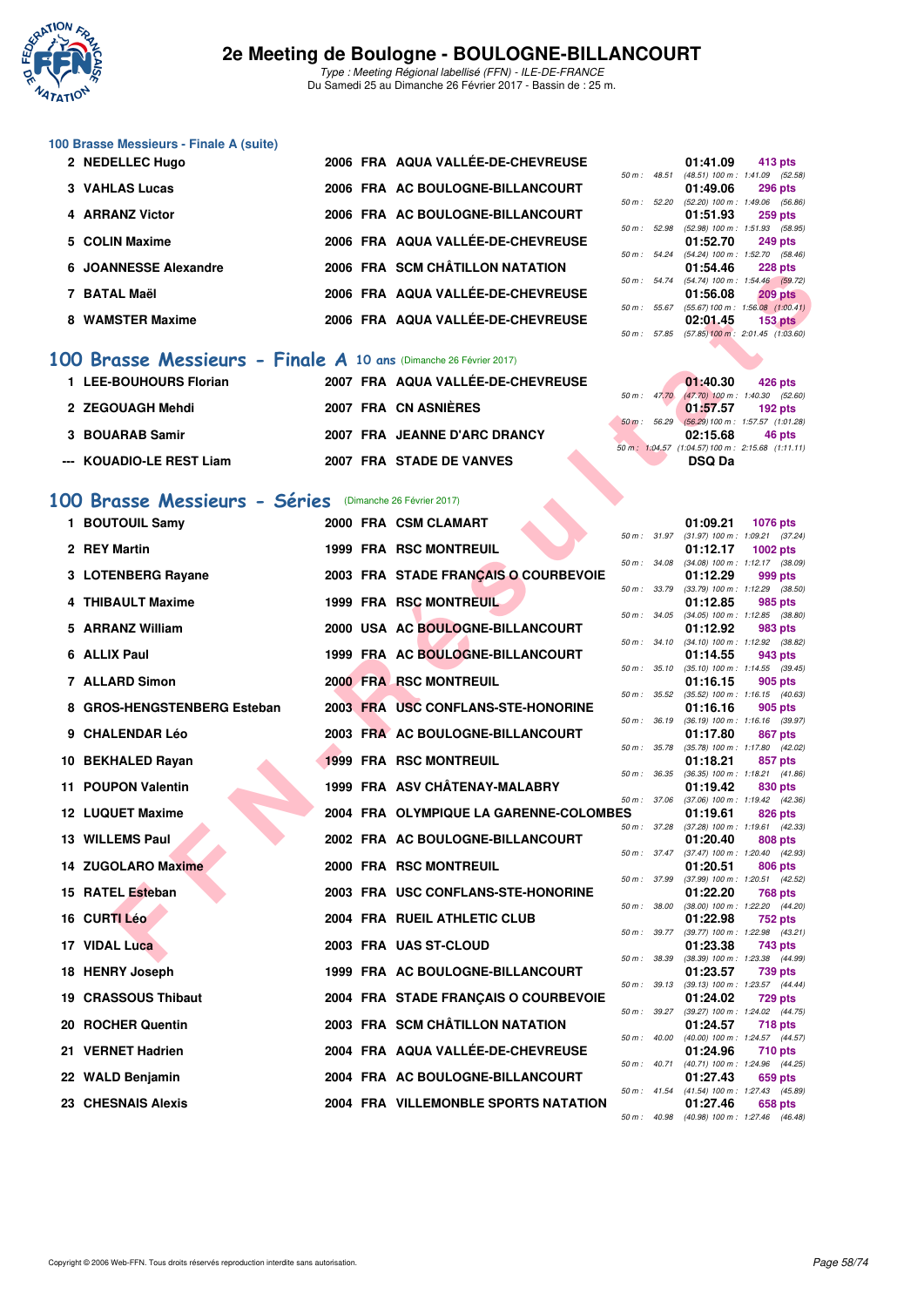

**100 Brasse Messieurs - Séries (suite)**

| 24 MESMIN Ethan                                   |  | 2004 FRA STADE FRANÇAIS O COURBEVOIE                                  |                  |                | 01:27.79                                                 | 652 pts                          |  |
|---------------------------------------------------|--|-----------------------------------------------------------------------|------------------|----------------|----------------------------------------------------------|----------------------------------|--|
| 25 BALIGH Souleimen                               |  | 2003 MAR USO BEZONS                                                   |                  |                | 50 m: 42.04 (42.04) 100 m: 1:27.79 (45.75)<br>01:30.31   | <b>602 pts</b>                   |  |
| 26 LE GOUDEVEZE Enzo                              |  | 2003 FRA RUEIL ATHLETIC CLUB                                          |                  |                | 50 m: 41.71 (41.71) 100 m: 1:30.31 (48.60)<br>01:31.66   | 577 pts                          |  |
| 27 SEIXEDO-DIAS Tiago                             |  | 2003 POR CNO ST-GERMAIN-EN-LAYE                                       | 50 m : 42.40     |                | (42.40) 100 m: 1:31.66 (49.26)<br>01:32.01               | 570 pts                          |  |
| 28 VAHLAS Dimitri                                 |  | 2003 FRA AC BOULOGNE-BILLANCOURT                                      | 50 m: 43.10      |                | $(43.10)$ 100 m : 1:32.01 $(48.91)$<br>01:32.09          | 569 pts                          |  |
| 29 MILLION Nicolas                                |  | 2002 FRA USC CONFLANS-STE-HONORINE                                    | 50 m: 42.39      |                | (42.39) 100 m : 1:32.09 (49.70)<br>01:32.50              | <b>561 pts</b>                   |  |
| 30 CROSETTO Luca                                  |  | 2002 FRA ASV CHÂTENAY-MALABRY                                         | 50 m : 43.40     |                | $(43.40)$ 100 m : 1:32.50 $(49.10)$<br>01:32.63          | 559 pts                          |  |
| 31 CAMPOLMI Kieran                                |  | 2003 FRA USC CONFLANS-STE-HONORINE                                    |                  | 50 m : 44.84   | $(44.84)$ 100 m : 1:32.63 $(47.79)$<br>01:32.91          | 554 pts                          |  |
| <b>32 MARCOTTE Antoine</b>                        |  |                                                                       | 50 m : 43.88     |                | (43.88) 100 m: 1:32.91 (49.03)                           |                                  |  |
|                                                   |  | 2004 FRA RSC MONTREUIL                                                | $50 m$ : $45.88$ |                | 01:38.44<br>(45.88) 100 m : 1:38.44 (52.56)              | 456 pts                          |  |
| 33 ROCHER Enzo                                    |  | 2005 FRA SCM CHÂTILLON NATATION                                       |                  | $50 m$ : 47.43 | 01:38.88<br>$(47.43)$ 100 m : 1:38.88 (51.45)            | 449 pts                          |  |
| <b>34 GAILLARD Charles</b>                        |  | 2005 FRA STADE FRANÇAIS O COURBEVOIE                                  | 50 m: 47.00      |                | 01:38.96<br>(47.00) 100 m: 1:38.96 (51.96)               | 448 pts                          |  |
| 35 HEUILLET Ewan                                  |  | 2005 FRA SCM CHÂTILLON NATATION                                       |                  |                | 01:39.55<br>50 m: 47.17 (47.17) 100 m: 1:39.55 (52.38)   | 438 pts                          |  |
| <b>36 ROULET Florentin</b>                        |  | 2004 FRA USC CONFLANS-STE-HONORINE                                    |                  |                | 01:39.86<br>50 m : 47.56 (47.56) 100 m : 1:39.86 (52.30) | 433 pts                          |  |
| 37 FREDJ Iwan                                     |  | 2005 FRA USC CONFLANS-STE-HONORINE                                    | 50 m : 47.80     |                | 01:40.17<br>(47.80) 100 m: 1:40.17 (52.37)               | 428 pts                          |  |
| 38 ALBERDI Gaspard                                |  | 2005 FRA AC BOULOGNE-BILLANCOURT                                      |                  |                | 01:43.02                                                 | <b>383 pts</b>                   |  |
| 39 LEE-BOUHOURS Florian                           |  | 2007 FRA AQUA VALLÉE-DE-CHEVREUSE                                     |                  | 50 m : 48.62   | (48.62) 100 m: 1:43.02 (54.40)<br>01:43.11               | <b>382 pts</b>                   |  |
| 40 PFEIFER Célestin                               |  | 2005 FRA AQUA VALLÉE-DE-CHEVREUSE                                     |                  |                | 50 m: 49.62 (49.62) 100 m: 1:43.11 (53.49)<br>01:43.22   | <b>380 pts</b>                   |  |
| 41 BIGORRE Maxime                                 |  | 2006 FRA STADE FRANÇAIS O COURBEVOIE                                  | 50 m: 49.53      |                | (49.53) 100 m: 1:43.22 (53.69)<br>01:44.14               | <b>366 pts</b>                   |  |
| <b>42 CORNILLE Paul</b>                           |  | 2004 FRA UAS ST-CLOUD                                                 |                  | 50 m : 48.75   | (48.75) 100 m : 1:44.14 (55.39)<br>01:44.21              | <b>365 pts</b>                   |  |
| <b>43 LANGLAIS Pierre</b>                         |  | 2004 FRA OLYMPIQUE LA GARENNE-COLOMBES                                |                  |                | 50 m: 48.45 (48.45) 100 m: 1:44.21 (55.76)<br>01:45.09   | <b>352 pts</b>                   |  |
| 44 NEDELLEC Hugo                                  |  | 2006 FRA AQUA VALLÉE-DE-CHEVREUSE                                     | 50 m : 49.86     |                | (49.86) 100 m: 1:45.09 (55.23)<br>01:45.27               | 349 pts                          |  |
| <b>45 LE MIRRONET Pierrick</b>                    |  | 2005 FRA RUEIL ATHLETIC CLUB                                          | 50 m : 50.68     |                | (50.68) 100 m: 1:45.27 (54.59)<br>01:47.94               | <b>311 pts</b>                   |  |
| 46 RICHARD Kylian                                 |  | 2005 FRA AQUA VALLÉE-DE-CHEVREUSE                                     | 50 m: 51.37      |                | (51.37) 100 m: 1:47.94 (56.57)<br>01:48.68               | <b>301 pts</b>                   |  |
|                                                   |  |                                                                       | 50 m: 52.17      |                | (52.17) 100 m: 1:48.68 (56.51)                           |                                  |  |
| 47 BESSALAH Ali                                   |  | 2005 FRA JEANNE D'ARC DRANCY                                          |                  |                | 01:48.85<br>50 m: 53.76 (53.76) 100 m: 1:48.85 (55.09)   | <b>299 pts</b>                   |  |
| <b>48 VAHLAS Lucas</b>                            |  | 2006 FRA AC BOULOGNE-BILLANCOURT                                      | 50 m: 52.40      |                | 01:48.98<br>(52.40) 100 m: 1:48.98 (56.58)               | 297 pts                          |  |
| 49 LHUILLIER Hugo                                 |  | 2005 FRA SCM CHÂTILLON NATATION                                       | 50 m: 52.95      |                | 01:49.73<br>(52.95) 100 m: 1:49.73 (56.78)               | <b>287 pts</b>                   |  |
| 50 ARRANZ Victor<br>51 COLIN Maxime               |  | 2006 FRA AC BOULOGNE-BILLANCOURT<br>2006 FRA AQUA VALLÉE-DE-CHEVREUSE |                  |                | 01:51.17<br>01:51.29                                     | <b>268 pts</b><br><b>267 pts</b> |  |
|                                                   |  |                                                                       |                  |                | 50 m: 53.06 (53.06) 100 m: 1:51.29 (58.23)               |                                  |  |
| 52 BATAL Maël                                     |  | 2006 FRA AQUA VALLÉE-DE-CHEVREUSE                                     |                  |                | 01:52.21<br>50 m: 53.95 (53.95) 100 m: 1:52.21 (58.26)   | <b>255 pts</b>                   |  |
| 53 JOANNESSE Alexandre<br>54 KOUADIO-LE REST Liam |  | 2006 FRA SCM CHÂTILLON NATATION<br>2007 FRA STADE DE VANVES           |                  |                | 01:53.75<br>01:53.97                                     | <b>236 pts</b><br><b>234 pts</b> |  |
| 55 MALAPERT Rémi                                  |  | 2005 FRA AQUA VALLÉE-DE-CHEVREUSE                                     |                  | 50 m : 55.67   | (55.67) 100 m: 1:53.97 (58.30)<br>01:54.37               | 229 pts                          |  |
| 56 BENTALEB Farès                                 |  | 2005 FRA USC CONFLANS-STE-HONORINE                                    |                  |                | 50 m: 55.61 (55.61) 100 m: 1:54.37 (58.76)<br>01:54.75   |                                  |  |
| 57 BRIERE Nolan                                   |  | 2005 FRA JEANNE D'ARC DRANCY                                          |                  |                | 01:56.29                                                 | <b>224 pts</b><br><b>207 pts</b> |  |
| 58 ZEGOUAGH Mehdi                                 |  | 2007 FRA CN ASNIÈRES                                                  | 50 m : 55.06     |                | (55.06) 100 m: 1:56.29 (1:01.23)<br>01:56.65             | <b>203 pts</b>                   |  |
| 59 WAMSTER Maxime                                 |  | 2006 FRA AQUA VALLÉE-DE-CHEVREUSE                                     |                  |                | 01:58.70                                                 | $180$ pts                        |  |
| 60 BEZZAOUYA Yassine                              |  | 2006 FRA JEANNE D'ARC DRANCY                                          |                  |                | 50 m: 56.72 (56.72) 100 m: 1:58.70 (1:01.98)<br>02:01.82 | 149 pts                          |  |
| 61 FALHUN Joseph                                  |  | 2006 FRA STADE DE VANVES                                              |                  | 50 m : 57.89   | (57.89) 100 m : 2:01.82 (1:03.93)<br>02:03.30            | <b>135 pts</b>                   |  |
|                                                   |  |                                                                       |                  |                |                                                          |                                  |  |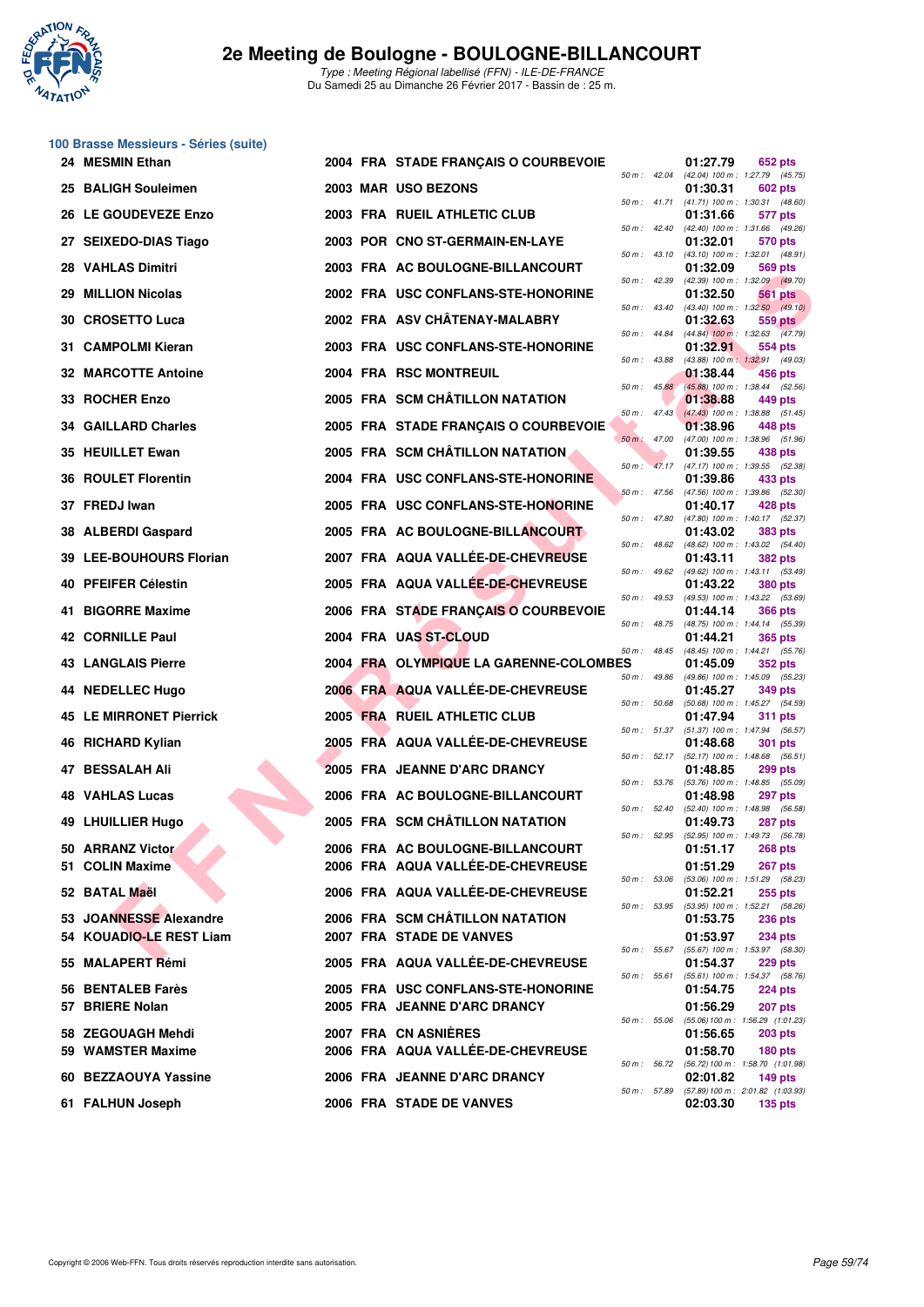

#### **100 Brasse Messieurs - Séries (suite)**

| 62 BOUARAB Samir      |  | 2007 FRA JEANNE D'ARC DRANCY      | 02:19.10       | 30 pts |
|-----------------------|--|-----------------------------------|----------------|--------|
| --- ADMEZIEM Wassim   |  | 2000 FRA ASV CHÂTENAY-MALABRY     | <b>DSQ Da</b>  |        |
| --- AUBERT Mathieu    |  | 2005 FRA AC BOULOGNE-BILLANCOURT  | <b>DSQ Vi</b>  |        |
| --- DIVARET Kieran    |  | 2001 FRA STADE DE VANVES          | <b>DSQ Ni</b>  |        |
| --- BEDAIE Nessim     |  | 2000 FRA RSC MONTREUIL            | <b>DSQ Ni</b>  |        |
| --- FAUCONNIER Basile |  | 2005 FRA AQUA VALLÉE-DE-CHEVREUSE | <b>DSQ Ni</b>  |        |
| --- MASINGUE Edgar    |  | 2006 FRA SCM CHÂTILLON NATATION   | <b>DNS</b> dec |        |
| --- RAYMOND Marius    |  | 2000 FRA AC BOULOGNE-BILLANCOURT  | DNS dec        |        |
| --- BOULEZ Ylan       |  | 2004 FRA AQUA VALLÉE-DE-CHEVREUSE | <b>DNS</b> dec |        |
|                       |  |                                   |                |        |

### **[50 Papillon Messieurs - Finale A](http://www.ffnatation.fr/webffn/resultats.php?idact=nat&go=epr&idcpt=42219&idepr=81) 17-18 ans** (Samedi 25 Février 2017)

| <b>IVIAJIIVJUL LUYAI</b>                                           | <b>FRA SUM UTATILLUN NATATIUN</b>      | טש כווע        |                |
|--------------------------------------------------------------------|----------------------------------------|----------------|----------------|
| --- RAYMOND Marius                                                 | 2000 FRA AC BOULOGNE-BILLANCOURT       | <b>DNS</b> dec |                |
| --- BOULEZ Ylan                                                    | 2004 FRA AQUA VALLÉE-DE-CHEVREUSE      | <b>DNS</b> dec |                |
|                                                                    |                                        |                |                |
| O Papillon Messieurs - Finale A 17-18 ans (Samedi 25 Février 2017) |                                        |                |                |
| 1 REY Martin                                                       | <b>1999 FRA RSC MONTREUIL</b>          | 00:26.66       | 1109 pts       |
| 2 ARRANZ William                                                   | 2000 USA AC BOULOGNE-BILLANCOURT       | 00:27.27       | 1069 pts       |
| 3 MENNANE Mustapha                                                 | 1999 FRA CN ASNIÈRES                   | 00:27.97       | 1023 pts       |
| 4 LEITAO Florian                                                   | 1999 FRA CN ASNIERES                   | 00:29.37       | 936 pts        |
| 5 CAMILO Hugo                                                      | 2000 FRA USO BEZONS                    | 00:30.20       | <b>886 pts</b> |
| 6 ALLIX Paul                                                       | 1999 FRA AC BOULOGNE-BILLANCOURT       | 00:30.36       | 877 pts        |
| 7 ZUGOLARO Maxime                                                  | 2000 FRA RSC MONTREUIL                 | 00:31.28       | 824 pts        |
| 8 JADOUI Mohamed-Ali                                               | 1999 FRA RSC MONTREUIL                 | 00:31.51       | 811 pts        |
|                                                                    |                                        |                |                |
| O Papillon Messieurs - Finale A 15-16 ans (Samedi 25 Février 2017) |                                        |                |                |
| 1 THIBAUT Jules                                                    | 2002 FRA AC BOULOGNE-BILLANCOURT       | 00:28.60       | <b>984 pts</b> |
| 2 QUANTIN Hugo                                                     | 2001 FRA CSN GUYANCOURT                | 00:29.92       | <b>903 pts</b> |
| 3 ZAWADSKI Paul                                                    | 2002 FRA CSN GUYANCOURT                | 00:30.17       | <b>888 pts</b> |
| 4 DIVARET Kieran                                                   | 2001 FRA STADE DE VANVES               | 00:30.64       | 861 pts        |
| 5 MENETRIEUX Clement                                               | 2001 FRA STADE DE VANVES               | 00:31.00       | 840 pts        |
| <b>6 ALLAL Fares</b>                                               | 2001 FRA ES NANTERRE                   | 00:31.33       | 821 pts        |
| 7 GELY Tom                                                         | 2002 FRA CSN GUYANCOURT                | 00:32.67       | 746 pts        |
| --- CHALENDAR Noé                                                  | 2001 FRA AC BOULOGNE-BILLANCOURT       | <b>DNS</b> dec |                |
|                                                                    |                                        |                |                |
| O Papillon Messieurs - Finale A 14 ans (Samedi 25 Février 2017)    |                                        |                |                |
| 1 ALLAL Nail                                                       | 2003 FRA ES NANTERRE                   | 00:28.45       | 993 pts        |
| 2 RENE CORAIL Yann                                                 | 2003 FRA CSN GUYANCOURT                | 00:28.63       | 982 pts        |
| <b>3 ZEINATY Thomas</b>                                            | 2003 FRA STADE FRANÇAIS O COURBEVOIE   | 00:29.34       | 938 pts        |
| 4 KINGUE MOUSSINGA Theodore                                        | 2003 FRA CN ASNIÈRES                   | 00:29.50       | <b>928 pts</b> |
| 5 CRETET Dorian                                                    | <b>2003 FRA ES MASSY NATATION</b>      | 00:29.56       | 925 pts        |
| 6 CHEFRI Adam                                                      | 2003 FRA CN ASNIÈRES                   | 00:30.54       | 866 pts        |
| 7 SEIXEDO-DIAS Tiago                                               | 2003 POR CNO ST-GERMAIN-EN-LAYE        | 00:32.47       | 757 pts        |
| --- CATHALO Antonin                                                | 2003 FRA CSN GUYANCOURT                | <b>DNS dec</b> |                |
|                                                                    |                                        |                |                |
| O Papillon Messieurs - Finale A 13 ans (Samedi 25 Février 2017)    |                                        |                |                |
| 1 LUQUET Maxime                                                    | 2004 FRA OLYMPIQUE LA GARENNE-COLOMBES | 00:29.86       | 907 pts        |
| 2 NATHAN Milan                                                     | 2004 FRA AC BOULOGNE-BILLANCOURT       | 00:32.83       | <b>738 pts</b> |
| <b>3 CHESNAIS Alexis</b>                                           | 2004 FRA VILLEMONBLE SPORTS NATATION   | 00:33.20       | <b>718 pts</b> |

## **[50 Papillon Messieurs - Finale A](http://www.ffnatation.fr/webffn/resultats.php?idact=nat&go=epr&idcpt=42219&idepr=81) 15-16 ans** (Samedi 25 Février 2017)

| 1 THIBAUT Jules      |  | 2002 FRA AC BOULOGNE-BILLANCOURT | 00:28.60       | 984 pts |
|----------------------|--|----------------------------------|----------------|---------|
| 2 QUANTIN Hugo       |  | 2001 FRA CSN GUYANCOURT          | 00:29.92       | 903 pts |
| 3 ZAWADSKI Paul      |  | 2002 FRA CSN GUYANCOURT          | 00:30.17       | 888 pts |
| 4 DIVARET Kieran     |  | 2001 FRA STADE DE VANVES         | 00:30.64       | 861 pts |
| 5 MENETRIEUX Clement |  | 2001 FRA STADE DE VANVES         | 00:31.00       | 840 pts |
| 6 ALLAL Fares        |  | 2001 FRA ES NANTERRE             | 00:31.33       | 821 pts |
| 7 GELY Tom           |  | 2002 FRA CSN GUYANCOURT          | 00:32.67       | 746 pts |
| --- CHALENDAR Noé    |  | 2001 FRA AC BOULOGNE-BILLANCOURT | <b>DNS</b> dec |         |
|                      |  |                                  |                |         |

### **[50 Papillon Messieurs - Finale A](http://www.ffnatation.fr/webffn/resultats.php?idact=nat&go=epr&idcpt=42219&idepr=81) 14 ans** (Samedi 25 Février 2017)

| 1 ALLAL Nail                |  | 2003 FRA ES NANTERRE                 | 00:28.45       | 993 pts |
|-----------------------------|--|--------------------------------------|----------------|---------|
| 2 RENE CORAIL Yann          |  | 2003 FRA CSN GUYANCOURT              | 00:28.63       | 982 pts |
| 3 ZEINATY Thomas            |  | 2003 FRA STADE FRANCAIS O COURBEVOIE | 00:29.34       | 938 pts |
| 4 KINGUE MOUSSINGA Theodore |  | 2003 FRA CN ASNIÈRES                 | 00:29.50       | 928 pts |
| 5 CRETET Dorian             |  | <b>2003 FRA ES MASSY NATATION</b>    | 00:29.56       | 925 pts |
| 6 CHEFRI Adam               |  | 2003 FRA CN ASNIÈRES                 | 00:30.54       | 866 pts |
| 7 SEIXEDO-DIAS Tiago        |  | 2003 POR CNO ST-GERMAIN-EN-LAYE      | 00:32.47       | 757 pts |
| --- CATHALO Antonin         |  | 2003 FRA CSN GUYANCOURT              | <b>DNS</b> dec |         |
|                             |  |                                      |                |         |

## **[50 Papillon Messieurs - Finale A](http://www.ffnatation.fr/webffn/resultats.php?idact=nat&go=epr&idcpt=42219&idepr=81) 13 ans** (Samedi 25 Février 2017)

| 1 LUQUET Maxime<br>2004 FRA OLYMPIQUE LA GARENNE-COLOMBES<br>00:29.86 | 907 pts        |
|-----------------------------------------------------------------------|----------------|
| 2 NATHAN Milan<br>2004 FRA AC BOULOGNE-BILLANCOURT<br>00:32.83        | <b>738 pts</b> |
| 3 CHESNAIS Alexis<br>2004 FRA VILLEMONBLE SPORTS NATATION<br>00:33.20 | <b>718 pts</b> |
| 4 COCHARD Mathieu<br><b>2004 FRA ES MASSY NATATION</b><br>00:33.63    | 695 pts        |
| 5 AKOPYAN Sergey<br>2004 RUS STADE FRANCAIS O COURBEVOIE<br>00:34.75  | 637 pts        |
| 6 LEMPIRE Loris<br><b>2004 FRA ES MASSY NATATION</b><br>00:35.34      | <b>608 pts</b> |
| 7 L'HERMITTE Eliot<br>2004 FRA CSN GUYANCOURT<br>00:35.74             | <b>589 pts</b> |
| 2004 FRA CSN GUYANCOURT<br>8 QUAILY Amine<br>00:35.87                 | <b>582 pts</b> |

### **[50 Papillon Messieurs - Finale A](http://www.ffnatation.fr/webffn/resultats.php?idact=nat&go=epr&idcpt=42219&idepr=81) 12 ans** (Samedi 25 Février 2017)

```
1 PAYRARD Ulysse 2005 FRA STADE FRANÇAIS O COURBEVOIE 00:30.89 846 pts
```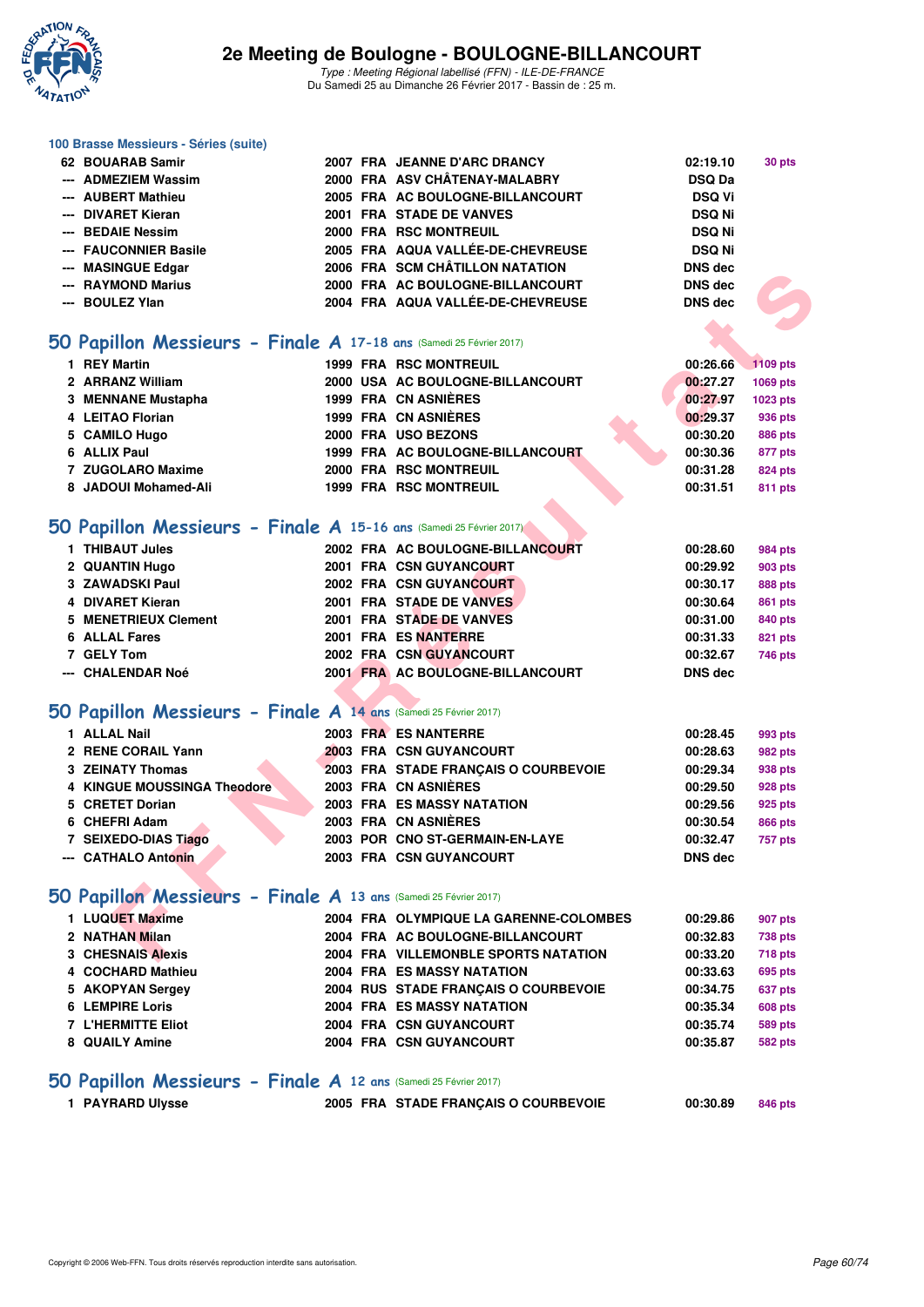

Type : Meeting Régional labellisé (FFN) - ILE-DE-FRANCE Du Samedi 25 au Dimanche 26 Février 2017 - Bassin de : 25 m.

### **50 Papillon Messieurs - Finale A (suite)**

| 2 ANOYVEGA LANCON Esteban |  | 2005 FRA STADE DE VANVES          | 00:33.97       | 677 pts |
|---------------------------|--|-----------------------------------|----------------|---------|
| 3 LATSAGUE Thomas         |  | 2005 FRA ES MASSY NATATION        | 00:34.19       | 666 pts |
| 4 BAUDARD-GUILLOT Malo    |  | 2005 FRA CN ASNIÈRES              | 00:35.20       | 615 pts |
| 5 POBEL-CRAPPE Matys      |  | 2005 FRA CSN GUYANCOURT           | 00:35.51       | 600 pts |
| 6 AUKAULOO Zaki           |  | 2005 FRA ES MASSY NATATION        | 00:35.61       | 595 pts |
| 7 ATCHANE Yanis           |  | 2005 FRA CSN GUYANCOURT           | 00:35.67       | 592 pts |
| --- AIT MOHAND Massinissa |  | <b>2005 FRA MONTIGNY NATATION</b> | <b>DNS</b> dec |         |
|                           |  |                                   |                |         |

## **[50 Papillon Messieurs - Finale A](http://www.ffnatation.fr/webffn/resultats.php?idact=nat&go=epr&idcpt=42219&idepr=81) 11 ans** (Samedi 25 Février 2017)

| 1 BRINDEJONC Matis     |  | <b>2006 FRA ES MASSY NATATION</b>       | 00:35.73 | <b>589 pts</b> |
|------------------------|--|-----------------------------------------|----------|----------------|
| 2 MUZZOLINI Alessandro |  | 2006 FRA CSA KREMLIN-BICETRE            | 00:37.08 | <b>526 pts</b> |
| 3 BUFFAUMENE Nael      |  | 2006 FRA STADE FRANCAIS O COURBEVOIE    | 00:41.36 | 349 pts        |
| 4 HANNOUD Yanis        |  | 2006 FRA CSA KREMLIN-BICETRE            | 00:42.67 | <b>302 pts</b> |
| 5 CELIK Achille        |  | 2006 FRA C.S MONTERELAIS NATATION       | 00:43.18 | <b>284 pts</b> |
| 6 MONTI Matteo         |  | 2006 FRA OLYMPIQUE LA GARENNE-COLOMBES. | 00:43.31 | <b>280 pts</b> |
| 7 BIGAY Antoine        |  | 2006 FRA STADE DE VANVES                | 00:43.70 | <b>267 pts</b> |
| 8 SPINOSA Lucas        |  | 2006 FRA STADE DE VANVES                | 00:45.51 | 212 pts        |

## **[50 Papillon Messieurs - Finale A](http://www.ffnatation.fr/webffn/resultats.php?idact=nat&go=epr&idcpt=42219&idepr=81) 10 ans** (Samedi 25 Février 2017)

| 1 GAMBIN Teo              | <b>2007 FRA ANTONY NATATION</b>   | 00:41.70 | <b>336 pts</b> |
|---------------------------|-----------------------------------|----------|----------------|
| 2 DELECOLLE Camille       | <b>2007 FRA ANTONY NATATION</b>   | 00:44.99 | 227 pts        |
| 3 ZEGOUAGH Mehdi          | 2007 FRA CN ASNIÈRES              | 00:46.98 | 171 pts        |
| 4 SOURDEAU-LACHOT Camille | 2007 FRA S.M MONTROUGE            | 00:49.52 | 111 pts        |
| 5 KOUADIO-LE REST Liam    | 2007 FRA STADE DE VANVES          | 00:50.21 | 97 pts         |
| 6 ALBERDI Victor          | 2007 FRA AC BOULOGNE-BILLANCOURT  | 00:53.09 | 49 pts         |
| 7 CZERNIK Liam            | 2007 FRA AC BOULOGNE-BILLANCOURT  | 00:54.35 | 33 pts         |
| 8 SCHNYDER Noah           | 2007 FRA C.S MONTERELAIS NATATION | 00:56.53 | 13 pts         |

## **[50 Papillon Messieurs - Séries](http://www.ffnatation.fr/webffn/resultats.php?idact=nat&go=epr&idcpt=42219&idepr=81)** (Samedi 25 Février 2017)

| ALL MULIANU MASSIHISSA                                           |  | <b>FRA MUNIMUNIMAIAINDR</b>            |          |                 |
|------------------------------------------------------------------|--|----------------------------------------|----------|-----------------|
|                                                                  |  |                                        |          |                 |
| iO Papillon Messieurs - Finale A 11 ans (Samedi 25 Février 2017) |  |                                        |          |                 |
| 1 BRINDEJONC Matis                                               |  | 2006 FRA ES MASSY NATATION             | 00:35.73 | <b>589 pts</b>  |
| 2 MUZZOLINI Alessandro                                           |  | 2006 FRA CSA KREMLIN-BICETRE           | 00:37.08 | <b>526 pts</b>  |
| <b>3 BUFFAUMENE Nael</b>                                         |  | 2006 FRA STADE FRANÇAIS O COURBEVOIE   | 00:41.36 | <b>349 pts</b>  |
| 4 HANNOUD Yanis                                                  |  | 2006 FRA CSA KREMLIN-BICETRE           | 00:42.67 | <b>302 pts</b>  |
| 5 CELIK Achille                                                  |  | 2006 FRA C.S MONTERELAIS NATATION      | 00:43.18 | <b>284 pts</b>  |
| 6 MONTI Matteo                                                   |  | 2006 FRA OLYMPIQUE LA GARENNE-COLOMBES | 00:43.31 | <b>280 pts</b>  |
| 7 BIGAY Antoine                                                  |  | 2006 FRA STADE DE VANVES               | 00:43.70 | 267 pts         |
| 8 SPINOSA Lucas                                                  |  | 2006 FRA STADE DE VANVES               | 00:45.51 | 212 pts         |
|                                                                  |  |                                        |          |                 |
| iO Papillon Messieurs - Finale A 10 ans (Samedi 25 Février 2017) |  |                                        |          |                 |
| 1 GAMBIN Teo                                                     |  | <b>2007 FRA ANTONY NATATION</b>        | 00:41.70 | <b>336 pts</b>  |
| 2 DELECOLLE Camille                                              |  | 2007 FRA ANTONY NATATION               | 00:44.99 | 227 pts         |
| 3 ZEGOUAGH Mehdi                                                 |  | 2007 FRA CN ASNIÈRES                   | 00:46.98 | 171 pts         |
| 4 SOURDEAU-LACHOT Camille                                        |  | 2007 FRA S.M MONTROUGE                 | 00:49.52 | 111 pts         |
| 5 KOUADIO-LE REST Liam                                           |  | 2007 FRA STADE DE VANVES               | 00:50.21 | 97 pts          |
| 6 ALBERDI Victor                                                 |  | 2007 FRA AC BOULOGNE-BILLANCOURT       | 00:53.09 | 49 pts          |
| 7 CZERNIK Liam                                                   |  | 2007 FRA AC BOULOGNE-BILLANCOURT       | 00:54.35 | 33 pts          |
| 8 SCHNYDER Noah                                                  |  | 2007 FRA C.S MONTERELAIS NATATION      | 00:56.53 | 13 pts          |
|                                                                  |  |                                        |          |                 |
| <b>O Papillon Messieurs - Séries</b> (Samedi 25 Février 2017)    |  |                                        |          |                 |
| 1 REY Martin                                                     |  | <b>1999 FRA RSC MONTREUIL</b>          | 00:26.50 | <b>1119 pts</b> |
| 2 EGGIMANN Rudy                                                  |  | <b>2001 FRA MONTIGNY NATATION</b>      | 00:27.01 | 1086 pts        |
| 3 ARRANZ William                                                 |  | 2000 USA AC BOULOGNE-BILLANCOURT       | 00:27.02 | 1085 pts        |
| 4 MENNANE Mustapha                                               |  | 1999 FRA CN ASNIERES                   | 00:28.23 | <b>1007 pts</b> |
| 5 LEITAO Florian                                                 |  | <b>1999 FRA CN ASNIERES</b>            | 00:28.74 | 975 pts         |
| 6 THIBAUT Jules                                                  |  | 2002 FRA AC BOULOGNE-BILLANCOURT       | 00:28.83 | 969 pts         |
| 7 CAMILO Hugo                                                    |  | 2000 FRA USO BEZONS                    | 00:29.16 | 949 pts         |
| 8 TOUQUET Maxence                                                |  | 2000 FRA UAS ST-CLOUD                  | 00:29.21 | <b>946 pts</b>  |
| 9 RENE CORAIL Yann                                               |  | 2003 FRA CSN GUYANCOURT                | 00:29.34 | 938 pts         |
| 10 KINGUE MOUSSINGA Theodore                                     |  | 2003 FRA CN ASNIÈRES                   | 00:29.61 | 922 pts         |
| 11 ALLAL Nail                                                    |  | 2003 FRA ES NANTERRE                   | 00:29.71 | <b>916 pts</b>  |
| 12 CRETET Dorian                                                 |  | <b>2003 FRA ES MASSY NATATION</b>      | 00:30.17 | 888 pts         |
| <b>13 ZEINATY Thomas</b>                                         |  | 2003 FRA STADE FRANÇAIS O COURBEVOIE   | 00:30.40 | 875 pts         |
| 14 CHEFRI Adam                                                   |  | 2003 FRA CN ASNIÈRES                   | 00:30.44 | 872 pts         |
| 15 LUQUET Maxime                                                 |  | 2004 FRA OLYMPIQUE LA GARENNE-COLOMBES | 00:30.49 | 869 pts         |
| 16 ALLIX Paul                                                    |  | 1999 FRA AC BOULOGNE-BILLANCOURT       | 00:30.56 | <b>865 pts</b>  |
| 17 ZAWADSKI Paul                                                 |  | 2002 FRA CSN GUYANCOURT                | 00:30.66 | 859 pts         |
| <b>18 CHAALANE Medhi</b>                                         |  | 2002 FRA AAS SARCELLES NATATION 95     | 00:30.72 | 856 pts         |
| 19 QUANTIN Hugo                                                  |  | 2001 FRA CSN GUYANCOURT                | 00:30.75 | 854 pts         |
| <b>20 PAYRARD Ulysse</b>                                         |  | 2005 FRA STADE FRANÇAIS O COURBEVOIE   | 00:30.79 | 852 pts         |
| 21 GILLET Adrien                                                 |  | 2000 FRA AAS SARCELLES NATATION 95     | 00:30.84 | 849 pts         |
| 22 CHALENDAR Noé                                                 |  | 2001 FRA AC BOULOGNE-BILLANCOURT       | 00:31.02 | 839 pts         |
| 23 LUSCIE Timothee                                               |  | 1999 FRA ASV CHÂTENAY-MALABRY          | 00:31.06 | 836 pts         |
| 24 DIVARET Kieran                                                |  | 2001 FRA STADE DE VANVES               | 00:31.32 | 821 pts         |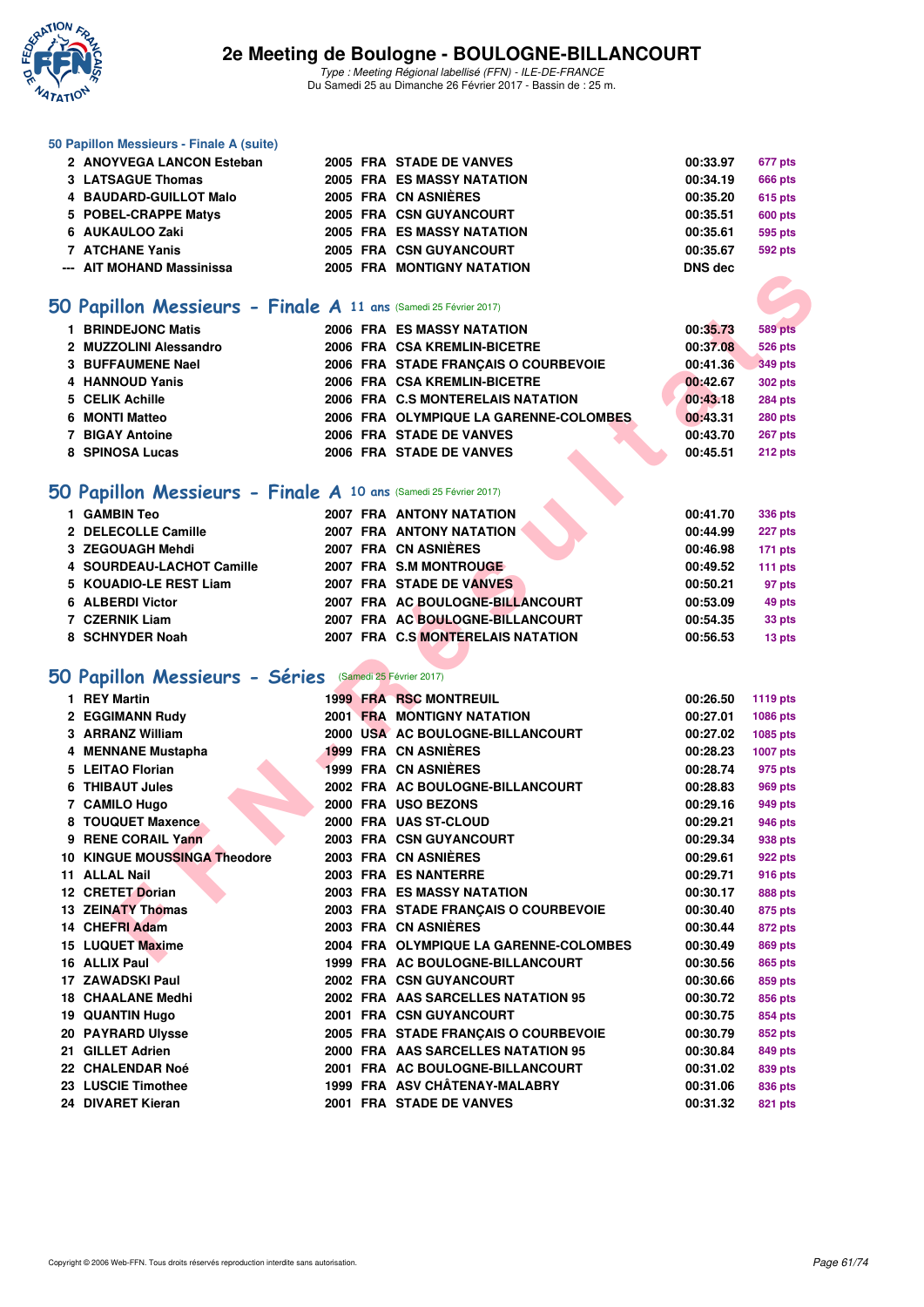

### **50 Papillon Messieurs - Séries (suite)**

| 25 JADOUI Mohamed-Ali      |  | <b>1999 FRA RSC MONTREUIL</b>          | 00:31.44 | 815 pts        |
|----------------------------|--|----------------------------------------|----------|----------------|
| 26 ALLAL Fares             |  | 2001 FRA ES NANTERRE                   | 00:31.45 | 814 pts        |
| 27 BELHADJ Yanis           |  | 2003 FRA RSC MONTREUIL                 | 00:31.72 | 799 pts        |
| 28 MENETRIEUX Clement      |  | 2001 FRA STADE DE VANVES               | 00:31.92 | 788 pts        |
| 29 SEIXEDO-DIAS Tiago      |  | 2003 POR CNO ST-GERMAIN-EN-LAYE        | 00:32.02 | 782 pts        |
| 30 ZUGOLARO Maxime         |  | 2000 FRA RSC MONTREUIL                 | 00:32.18 | 773 pts        |
| 31 POUPON Valentin         |  | 1999 FRA ASV CHÂTENAY-MALABRY          | 00:32.26 | 769 pts        |
| 32 ALLARD Simon            |  | 2000 FRA RSC MONTREUIL                 | 00:32.48 | 757 pts        |
| 33 CATHALO Antonin         |  | 2003 FRA CSN GUYANCOURT                | 00:32.51 | <b>755 pts</b> |
| 34 GELY Tom                |  | 2002 FRA CSN GUYANCOURT                | 00:32.62 | 749 pts        |
| 35 ADMEZIEM Wassim         |  | 2000 FRA ASV CHÂTENAY-MALABRY          | 00:32.65 | 747 pts        |
| 36 CHAMAYOU Gael           |  | <b>2003 FRA ES MASSY NATATION</b>      | 00:33.01 | 728 pts        |
| 37 VIDAL Luca              |  | 2003 FRA UAS ST-CLOUD                  | 00:33.09 | 724 pts        |
| 38 PAREN Maxime            |  | 2000 FRA AC BOULOGNE-BILLANCOURT       | 00:33.18 | 719 pts        |
| 39 SCHERER Wilson          |  | 2002 FRA RUEIL ATHLETIC CLUB           | 00:33.27 | 714 pts        |
| <b>40 BOHLER Louis</b>     |  | 2003 FRA S.M MONTROUGE                 | 00:33.35 | 710 pts        |
| 41 NATHAN Milan            |  | 2004 FRA AC BOULOGNE-BILLANCOURT       | 00:33.47 | 703 pts        |
| <b>42 CHESNAIS Alexis</b>  |  | 2004 FRA VILLEMONBLE SPORTS NATATION   | 00:33.50 | 702 pts        |
| 43 CLAIMAND Adrien         |  | 2003 FRA CSN GUYANCOURT                | 00:33.79 |                |
| 44 ROCHER Quentin          |  | 2003 FRA SCM CHÂTILLON NATATION        |          | 687 pts        |
| 45 MAURY Mattéo            |  | 2002 FRA S.M MONTROUGE                 | 00:33.95 | 678 pts        |
|                            |  |                                        | 00:34.22 | 664 pts        |
| <b>46 WILLEMS Paul</b>     |  | 2002 FRA AC BOULOGNE-BILLANCOURT       | 00:34.32 | 659 pts        |
| 47 AKOPYAN Sergey          |  | 2004 RUS STADE FRANÇAIS O COURBEVOIE   | 00:34.38 | 656 pts        |
| <b>48 LATSAGUE Thomas</b>  |  | <b>2005 FRA ES MASSY NATATION</b>      | 00:34.48 | 651 pts        |
| <b>49 BRINDEJONC Matis</b> |  | <b>2006 FRA ES MASSY NATATION</b>      | 00:34.61 | 644 pts        |
| 50 MARTINEZ Mathias        |  | 2002 FRA RUEIL ATHLETIC CLUB           | 00:34.65 | 642 pts        |
| 51 COCHARD Mathieu         |  | <b>2004 FRA ES MASSY NATATION</b>      | 00:34.87 | 631 pts        |
| 52 ANOYVEGA LANCON Esteban |  | 2005 FRA STADE DE VANVES               | 00:34.89 | 630 pts        |
| 53 OUIDDIR Oudaifa         |  | <b>2003 FRA ES MASSY NATATION</b>      | 00:34.91 | 629 pts        |
| 54 DARPHIN Lucas           |  | 2003 FRA UAS ST-CLOUD                  | 00:34.94 | <b>628 pts</b> |
| 55 AUKAULOO Zaki           |  | <b>2005 FRA ES MASSY NATATION</b>      | 00:35.04 | 623 pts        |
| 56 QUAILY Amine            |  | 2004 FRA CSN GUYANCOURT                | 00:35.13 | <b>618 pts</b> |
| 57 ZEGOUAGH Amine          |  | 2003 FRA CN ASNIERES                   | 00:35.29 | 611 pts        |
| 58 OUANDJELI Riad          |  | 2003 FRA SO ROSNY                      | 00:35.43 | 604 pts        |
| 58 LEMPIRE Loris           |  | 2004 FRA ES MASSY NATATION             | 00:35.43 | 604 pts        |
| 60 ATCHANE Yanis           |  | 2005 FRA CSN GUYANCOURT                | 00:35.60 | 595 pts        |
| 61 AIT MOHAND Massinissa   |  | <b>2005 FRA MONTIGNY NATATION</b>      | 00:35.63 | 594 pts        |
| 62 BAUDARD-GUILLOT Malo    |  | 2005 FRA CN ASNIERES                   | 00:35.77 | <b>587 pts</b> |
| 62 L'HERMITTE Eliot        |  | 2004 FRA CSN GUYANCOURT                | 00:35.77 | 587 pts        |
| 64 POBEL-CRAPPE Matys      |  | 2005 FRA CSN GUYANCOURT                | 00:35.85 | <b>583 pts</b> |
| 65 SAHBANI Anas            |  | 2005 FRA CN ASNIERES                   | 00:36.44 | 555 pts        |
| 66 WILLIAM Matt            |  | 2003 FRA SO ROSNY                      | 00:36.47 | 554 pts        |
| 67 BENAIS Melvyn           |  | 2004 FRA SO ROSNY                      | 00:37.12 | <b>524 pts</b> |
| 68 GRAMATIKOV Marko        |  | 2003 FRA RSC MONTREUIL                 | 00:37.23 | 519 pts        |
| 69 MUZZOLINI Alessandro    |  | 2006 FRA CSA KREMLIN-BICETRE           | 00:37.37 | <b>513 pts</b> |
| 70 NIANE Andy              |  | 2004 FRA S.M MONTROUGE                 | 00:37.38 | 512 pts        |
| 71 JLAIEL Yanis            |  | <b>2005 FRA ES MASSY NATATION</b>      | 00:37.41 | <b>511 pts</b> |
| 72 CABRIT Théo             |  | 2003 FRA CN ASNIÈRES                   | 00:37.67 | 499 pts        |
| 73 BOUABDELLAH Yassine     |  | 2005 FRA ES MASSY NATATION             | 00:37.82 | 493 pts        |
| 74 MEDDAHI Massyl          |  | 2004 FRA CSN GUYANCOURT                | 00:37.97 | 486 pts        |
| 75 LOUNIS Kamel            |  | 2002 FRA SCM CHÂTILLON NATATION        | 00:38.14 | 479 pts        |
| <b>76 MARCOTTE Antoine</b> |  | 2004 FRA RSC MONTREUIL                 | 00:38.22 | 475 pts        |
| 77 BRACCO Nicolas          |  | 2003 FRA OLYMPIQUE LA GARENNE-COLOMBES | 00:38.50 | 463 pts        |
| 78 BALIGH Souleimen        |  | 2003 MAR USO BEZONS                    | 00:38.64 | 457 pts        |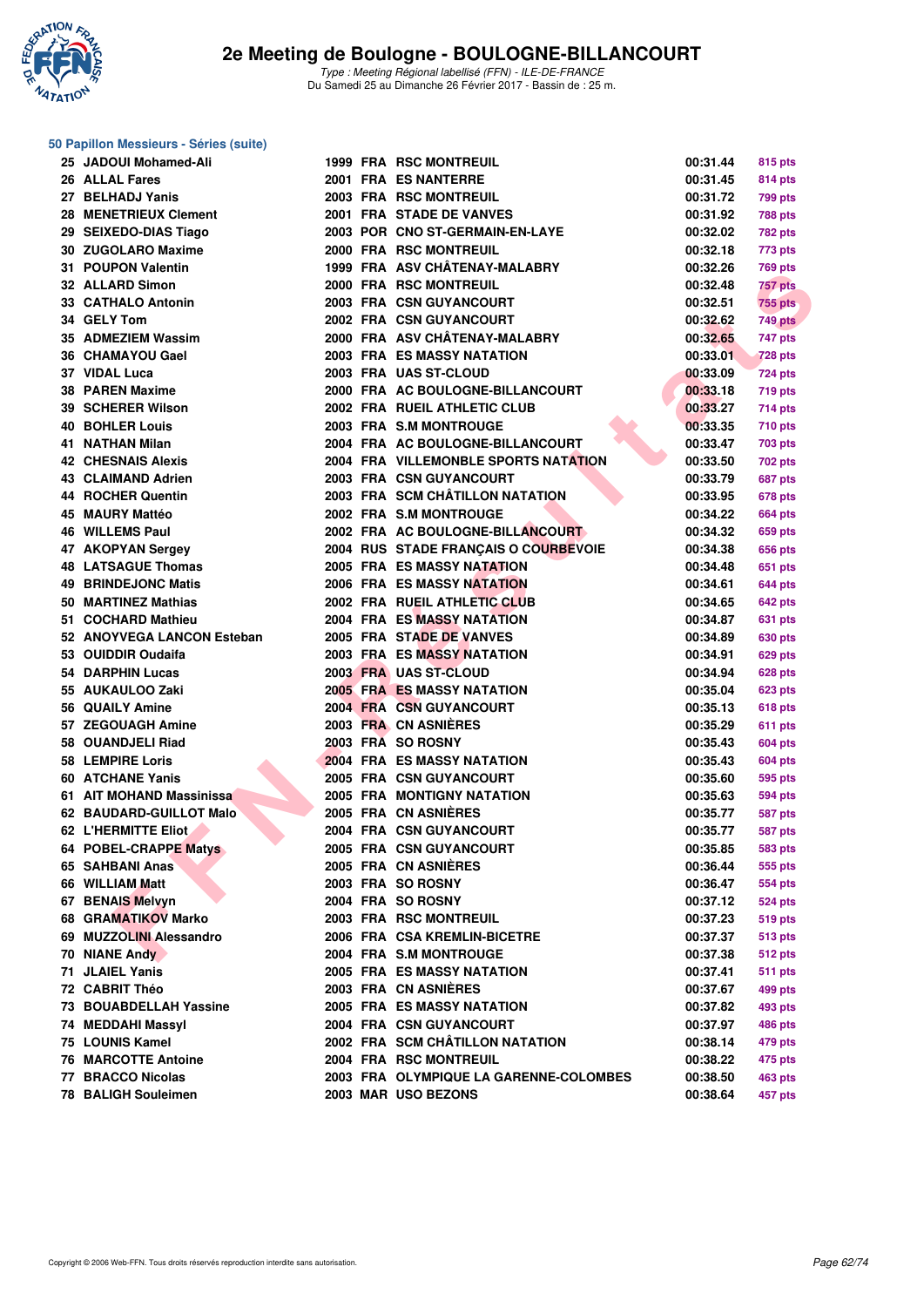

| 50 Papillon Messieurs - Séries (suite) |  |                                        |          |                   |
|----------------------------------------|--|----------------------------------------|----------|-------------------|
| <b>79 GAILLARD Charles</b>             |  | 2005 FRA STADE FRANÇAIS O COURBEVOIE   | 00:38.67 | 456 pts           |
| 80 SISSANI Massi                       |  | 2005 FRA RSC MONTREUIL                 | 00:38.76 | 452 pts           |
| 81 GUERARD Nael                        |  | 2003 FRA RSC MONTREUIL                 | 00:39.18 | 434 pts           |
| 82 DJAMA Enzo                          |  | 2005 FRA CN ASNIERES                   | 00:39.22 | 433 pts           |
| 83 MONTILLO Joseph                     |  | 2002 FRA UAS ST-CLOUD                  | 00:40.44 | <b>384 pts</b>    |
| 84 NGUYEN Theo-Thai-Son                |  | 2004 FRA CSA KREMLIN-BICETRE           | 00:40.90 | <b>366 pts</b>    |
| 85 ROCHER Enzo                         |  | 2005 FRA SCM CHÂTILLON NATATION        | 00:41.14 | 357 pts           |
| 86 TUIL William                        |  | 2005 FRA AC BOULOGNE-BILLANCOURT       | 00:42.02 | <b>325 pts</b>    |
| <b>87 BESSALAH Ali</b>                 |  | 2005 FRA JEANNE D'ARC DRANCY           | 00:42.40 | 311 pts           |
| 88 VONG Benoît                         |  | 2002 FRA UAS ST-CLOUD                  | 00:42.45 | <b>309 pts</b>    |
| <b>89 BUFFAUMENE Nael</b>              |  | 2006 FRA STADE FRANÇAIS O COURBEVOIE   | 00:42.53 | <b>307 pts</b>    |
| 90 COSSON Victor                       |  | 2001 FRA UAS ST-CLOUD                  | 00:42.62 | <b>303 pts</b>    |
| 91 GAMBIN Teo                          |  | <b>2007 FRA ANTONY NATATION</b>        | 00:42.88 | <b>294 pts</b>    |
| 92 HANNOUD Yanis                       |  | 2006 FRA CSA KREMLIN-BICETRE           | 00:42.93 | <b>293 pts</b>    |
| 93 GUIPET Baptiste                     |  | 2005 FRA CN ASNIERES                   | 00:42.95 | 292 pts           |
| 94 BIGAY Antoine                       |  | 2006 FRA STADE DE VANVES               | 00:43.09 | 287 pts           |
| 95 ADJABI Adam                         |  | 2004 FRA CSA KREMLIN-BICETRE           | 00:43.30 | <b>280 pts</b>    |
| 96 MONTI Matteo                        |  | 2006 FRA OLYMPIQUE LA GARENNE-COLOMBES | 00:43.99 | <b>258 pts</b>    |
| 97 DELECOLLE Camille                   |  | <b>2007 FRA ANTONY NATATION</b>        | 00:44.07 | <b>255 pts</b>    |
| 98 CELIK Achille                       |  | 2006 FRA C.S MONTERELAIS NATATION      | 00:44.12 | <b>254 pts</b>    |
| 99 HEUILLET Ewan                       |  | 2005 FRA SCM CHÂTILLON NATATION        | 00:44.42 | <b>244 pts</b>    |
| <b>100 LANGLAIS Pierre</b>             |  | 2004 FRA OLYMPIQUE LA GARENNE-COLOMBES | 00:44.49 | 242 pts           |
| 101 CORNILLE Paul                      |  | 2004 FRA UAS ST-CLOUD                  | 00:44.52 | <b>241 pts</b>    |
| 102 SPINOSA Lucas                      |  | 2006 FRA STADE DE VANVES               | 00:44.54 | <b>241 pts</b>    |
| 103 LEOGANE FAHRASMANE Tristan         |  | 2006 FRA C.S MONTERELAIS NATATION      | 00:45.21 | <b>220 pts</b>    |
| 104 GRADI llyes                        |  | 2005 FRA STADE DE VANVES               | 00:46.12 | 194 pts           |
| 105 LE MIRRONET Pierrick               |  | 2005 FRA RUEIL ATHLETIC CLUB           | 00:46.31 | 189 pts           |
| 106 HALLE Loick                        |  | 2006 FRA OLYMPIQUE LA GARENNE-COLOMBES | 00:46.58 | 182 pts           |
| 107 HAMDINI Bayan                      |  | 2006 FRA CSA KREMLIN-BICETRE           | 00:46.68 | 179 pts           |
| 108 SIMONIN Sébastian                  |  | 2006 FRA UAS ST-CLOUD                  | 00:46.84 | 175 pts           |
| 109 LEFEVRE Victor                     |  | 2006 FRA OLYMPIQUE LA GARENNE-COLOMBES | 00:47.19 | <b>166 pts</b>    |
| 110 JOANNESSE Alexandre                |  | 2006 FRA SCM CHÂTILLON NATATION        | 00:47.43 | 160 pts           |
| 111 TALAI Sami                         |  | 2006 FRA S.M MONTROUGE                 | 00:47.58 | <b>156 pts</b>    |
| 112 RAYNAUD Ruben                      |  | 2005 FRA OLYMPIQUE LA GARENNE-COLOMBES | 00:47.61 | <b>155 pts</b>    |
| 113 FULGA Maxim                        |  | 2006 FRA CSA KREMLIN-BICETRE           | 00:47.90 | 148 pts           |
| 114 AISSOU Seif-Eddine                 |  | 2005 FRA CSA KREMLIN-BICETRE           | 00:47.91 |                   |
| 115 ZEGOUAGH Mehdi                     |  | 2007 FRA CN ASNIERES                   | 00:48.20 | <b>148 pts</b>    |
| 116 LHUILLIER Hugo                     |  | 2005 FRA SCM CHÂTILLON NATATION        | 00:48.86 | <b>141 pts</b>    |
| 116 OUAZADE Aymene                     |  | 2005 FRA CN ASNIÈRES                   | 00:48.86 | $126$ pts         |
| 118 ARRANZ Victor                      |  | 2006 FRA AC BOULOGNE-BILLANCOURT       | 00:49.12 | 126 pts           |
| 119 SOURDEAU-LACHOT Camille            |  | 2007 FRA S.M MONTROUGE                 |          | 120 pts<br>87 pts |
| 120 KOUADIO-LE REST Liam               |  | 2007 FRA STADE DE VANVES               | 00:50.77 |                   |
| 121 AZZOUZ Anis                        |  |                                        | 00:50.87 | 85 pts            |
| 122 DESPRE Adam                        |  | 2006 FRA S.M MONTROUGE                 | 00:50.96 | 83 pts            |
|                                        |  | 2006 FRA OLYMPIQUE LA GARENNE-COLOMBES | 00:51.49 | 74 pts            |
| 123 JORGE Mathias                      |  | 2006 FRA OLYMPIQUE LA GARENNE-COLOMBES | 00:51.65 | 71 pts            |
| 124 AHMED Adam                         |  | 2006 FRA OLYMPIQUE LA GARENNE-COLOMBES | 00:52.77 | 54 pts            |
| 125 MASINGUE Edgar                     |  | 2006 FRA SCM CHÂTILLON NATATION        | 00:55.28 | 23 pts            |
| 126 CZERNIK Liam                       |  | 2007 FRA AC BOULOGNE-BILLANCOURT       | 00:56.61 | 12 pts            |
| 127 SCHNYDER Noah                      |  | 2007 FRA C.S MONTERELAIS NATATION      | 00:56.79 | 11 pts            |
| 128 ALBERDI Victor                     |  | 2007 FRA AC BOULOGNE-BILLANCOURT       | 00:59.29 | 1 pts             |
| 129 DESBOIS Morgan                     |  | 2006 FRA OLYMPIQUE LA GARENNE-COLOMBES | 00:59.49 | 1 pts             |
| 130 TUR Maxime                         |  | 2008 FRA AQUA VALLÉE-DE-CHEVREUSE      | 00:59.75 | 1 pts             |
| 131 NEDELLEC Martin                    |  | 2008 FRA AQUA VALLÉE-DE-CHEVREUSE      | 01:00.08 | 1 pts             |
| 132 LOUNIS Azzedine                    |  | 2006 FRA SCM CHÂTILLON NATATION        | 01:03.30 | 1 pts             |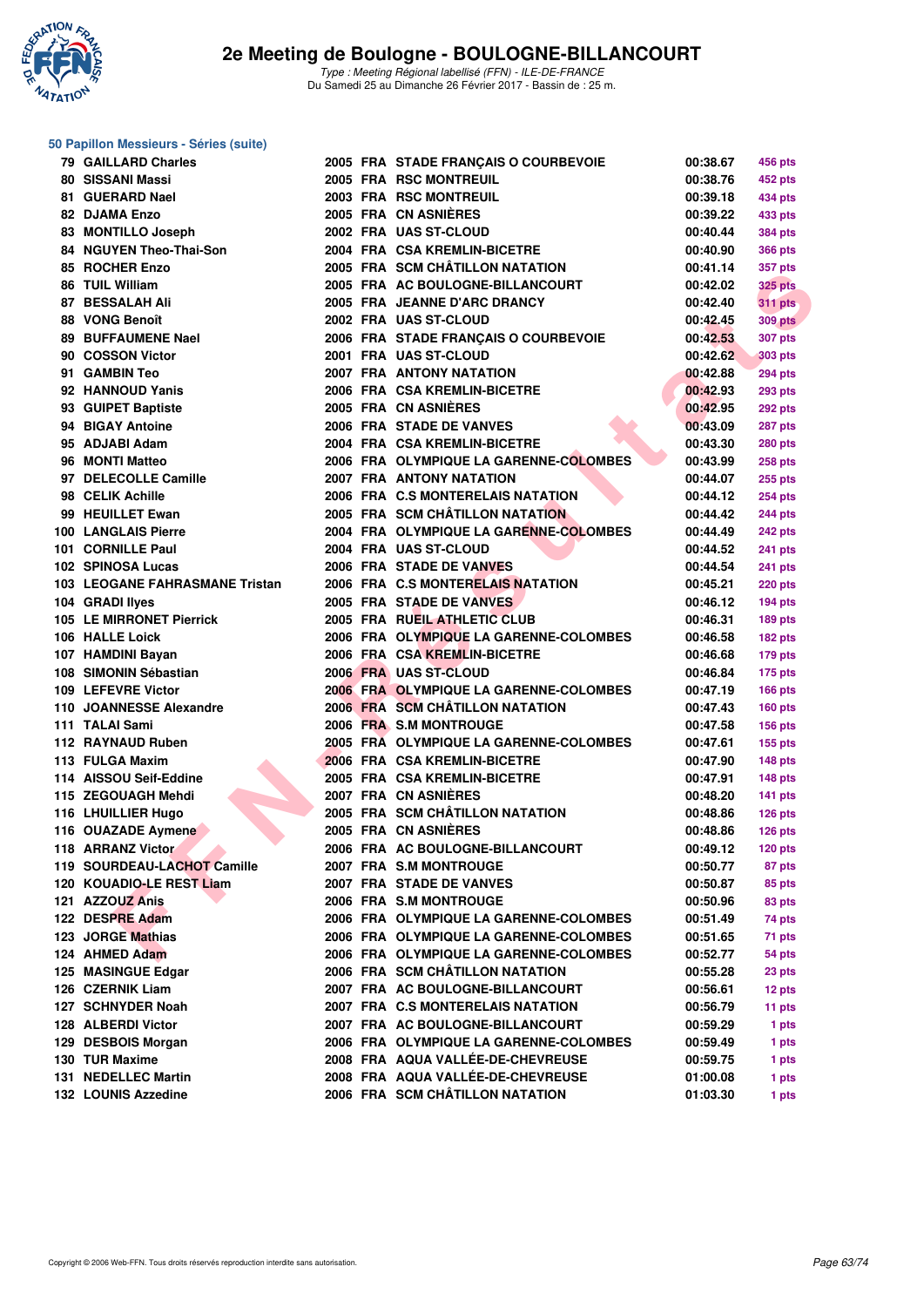

### **50 Papillon Messieurs - Séries (suite)**

| 133 IMAZATENE Dylan           |  | 2007 FRA JEANNE D'ARC DRANCY           | 01:04.97       | 1 pts |
|-------------------------------|--|----------------------------------------|----------------|-------|
| 134 BOUARAB Samir             |  | 2007 FRA JEANNE D'ARC DRANCY           | 01:06.92       | 1 pts |
| --- MESROR Yannis             |  | 2007 FRA AC BOULOGNE-BILLANCOURT       | <b>DSQ Da</b>  |       |
| --- FALHUN Joseph             |  | 2006 FRA STADE DE VANVES               | <b>DSQ Vi</b>  |       |
| --- HOUETTE Augustin          |  | 2008 FRA AC BOULOGNE-BILLANCOURT       | <b>DSQ Ni</b>  |       |
| --- MESBAHI Badis             |  | 2002 FRA USO BEZONS                    | <b>DNS</b> dec |       |
| --- MICALLEF-MARTINS Lucas    |  | 2006 FRA S.M MONTROUGE                 | <b>DNS</b> dec |       |
| --- BLANCHARD BASTARD Clément |  | 2007 FRA OLYMPIQUE LA GARENNE-COLOMBES | DNS dec        |       |
| --- LE CLECH Soen             |  | <b>2007 FRA ANTONY NATATION</b>        | <b>DNS</b> dec |       |
|                               |  |                                        |                |       |

## **[100 Papillon Messieurs - Finale A](http://www.ffnatation.fr/webffn/resultats.php?idact=nat&go=epr&idcpt=42219&idepr=82) 17-18 ans** (Dimanche 26 Février 2017)

| MICALLEF-MARTING LUCAS                                                 |  | ZUU FRA J.W WUNIRUUGE                  |              | טשט כווע       |                                                               |
|------------------------------------------------------------------------|--|----------------------------------------|--------------|----------------|---------------------------------------------------------------|
| --- BLANCHARD BASTARD Clément                                          |  | 2007 FRA OLYMPIQUE LA GARENNE-COLOMBES |              | <b>DNS</b> dec |                                                               |
| --- LE CLECH Soen                                                      |  | <b>2007 FRA ANTONY NATATION</b>        |              | <b>DNS</b> dec |                                                               |
|                                                                        |  |                                        |              |                |                                                               |
|                                                                        |  |                                        |              |                |                                                               |
| 00 Papillon Messieurs - Finale A 17-18 ans (Dimanche 26 Février 2017)  |  |                                        |              |                |                                                               |
| 1 BOUTOUIL Samy                                                        |  | 2000 FRA CSM CLAMART                   |              | 00:57.61       | 1166 pts                                                      |
|                                                                        |  |                                        | 50 m: 26.63  |                | $(26.63)$ 100 m : 57.61 $(30.98)$                             |
| 2 THIBAULT Maxime                                                      |  | <b>1999 FRA RSC MONTREUIL</b>          | 50 m: 27.61  | 00:58.86       | 1129 pts<br>$(27.61)$ 100 m : 58.86 $(31.25)$                 |
| 3 REY Martin                                                           |  | <b>1999 FRA RSC MONTREUIL</b>          |              | 00:58.99       | 1125 pts                                                      |
|                                                                        |  |                                        |              |                | 50 m : 27.22 (27.22) 100 m : 58.99 (31.77)                    |
| 4 VERGNE Matthieu                                                      |  | 2000 FRA CSM CLAMART                   |              | 00:59.78       | 1103 pts                                                      |
| 5 GAUT Tristan                                                         |  | 1999 FRA CSM CLAMART                   |              | 01:00.72       | 50 m : 27.96 (27.96) 100 m : 59.78 (31.82)<br><b>1076 pts</b> |
|                                                                        |  |                                        |              |                | 50 m: 28.75 (28.75) 100 m: 1:00.72 (31.97)                    |
| 6 ARRANZ William                                                       |  | 2000 USA AC BOULOGNE-BILLANCOURT       |              | 01:01.01       | <b>1068 pts</b>                                               |
|                                                                        |  |                                        |              |                | 50 m: 27.45 (27.45) 100 m: 1:01.01 (33.56)                    |
| <b>7 BEDAIE Nessim</b>                                                 |  | 2000 FRA RSC MONTREUIL                 |              | 01:05.29       | 951 pts<br>50 m: 30.57 (30.57) 100 m: 1:05.29 (34.72)         |
| 8 BONTEMPS Gabriel                                                     |  | 2000 FRA RSC MONTREUIL                 |              | 01:08.46       | 869 pts                                                       |
|                                                                        |  |                                        |              |                | 50 m: 31.38 (31.38) 100 m: 1:08.46 (37.08)                    |
|                                                                        |  |                                        |              |                |                                                               |
| .00 Papillon Messieurs - Finale A 15-16 ans (Dimanche 26 Février 2017) |  |                                        |              |                |                                                               |
| 1 THIBAUT Jules                                                        |  | 2002 FRA AC BOULOGNE-BILLANCOURT       |              | 01:03.87       | 989 pts                                                       |
|                                                                        |  |                                        |              |                | 50 m: 29.36 (29.36) 100 m: 1:03.87 (34.51)                    |
| 2 DIVARET Kieran                                                       |  | 2001 FRA STADE DE VANVES               |              | 01:08.06       | 879 pts                                                       |
| <b>3 MENETRIEUX Clement</b>                                            |  | 2001 FRA STADE DE VANVES               |              | 01:08.51       | 50 m: 31.56 (31.56) 100 m: 1:08.06 (36.50)<br>868 pts         |
|                                                                        |  |                                        | 50 m : 32.08 |                | $(32.08)$ 100 m : 1:08.51 $(36.43)$                           |
| 4 OUANDJELI Nabil                                                      |  | 2001 FRA SO ROSNY                      |              | 01:12.81       | 762 pts                                                       |
|                                                                        |  | 2002 FRA RUEIL ATHLETIC CLUB           |              |                | 50 m: 32.95 (32.95) 100 m: 1:12.81 (39.86)                    |
| 5 SCHERER Wilson                                                       |  |                                        |              | 01:17.52       | 654 pts<br>50 m: 36.22 (36.22) 100 m: 1:17.52 (41.30)         |
| 6 MARTINEZ Mathias                                                     |  | 2002 FRA RUEIL ATHLETIC CLUB           |              | 01:19.03       | <b>622 pts</b>                                                |
|                                                                        |  |                                        |              |                | 50 m: 34.78 (34.78) 100 m: 1:19.03 (44.25)                    |
|                                                                        |  |                                        |              |                |                                                               |
| 00 Papillon Messieurs - Finale A 14 ans (Dimanche 26 Février 2017)     |  |                                        |              |                |                                                               |
| 1 ALLAL Nail                                                           |  | 2003 FRA ES NANTERRE                   |              | 01:03.33       | $1004$ pts                                                    |
|                                                                        |  |                                        |              |                | 50 m: 29.15 (29.15) 100 m: 1:03.33 (34.18)                    |
| 2 SEIXEDO-DIAS Tiago                                                   |  | 2003 POR CNO ST-GERMAIN-EN-LAYE        |              | 01:09.89       | 833 pts<br>50 m: 32.64 (32.64) 100 m: 1:09.89 (37.25)         |
| 3 HERVAULT Raphaël                                                     |  | 2003 FRA CNO ST-GERMAIN-EN-LAYE        |              | 01:14.48       | <b>723 pts</b>                                                |
|                                                                        |  |                                        |              |                | 50 m: 34.03 (34.03) 100 m: 1:14.48 (40.45)                    |
| 4 OUANDJELI Riad                                                       |  | 2003 FRA SO ROSNY                      |              | 01:16.15       | 685 pts                                                       |
| 5 ROCHER Quentin                                                       |  | 2003 FRA SCM CHÂTILLON NATATION        | 50 m : 35.60 | 01:23.70       | $(35.60)$ 100 m : 1:16.15 $(40.55)$<br>525 pts                |
|                                                                        |  |                                        |              |                | 50 m : 36.72 (36.72) 100 m : 1:23.70 (46.98)                  |
| --- BALIGH Souleimen                                                   |  | 2003 MAR USO BEZONS                    |              | <b>DSQ Ni</b>  |                                                               |
|                                                                        |  |                                        |              |                |                                                               |
|                                                                        |  |                                        |              |                |                                                               |

## **[100 Papillon Messieurs - Finale A](http://www.ffnatation.fr/webffn/resultats.php?idact=nat&go=epr&idcpt=42219&idepr=82) 15-16 ans** (Dimanche 26 Février 2017)

| 1 THIBAUT Jules      | 2002 FRA AC BOULOGNE-BILLANCOURT | 01:03.87<br>989 pts                     |
|----------------------|----------------------------------|-----------------------------------------|
|                      |                                  | 50 m: 29.36 (29.36) 100 m: 1:03.87 (34. |
| 2 DIVARET Kieran     | 2001 FRA STADE DE VANVES         | 01:08.06<br>879 pts                     |
|                      |                                  | 50 m: 31.56 (31.56) 100 m: 1:08.06 (36. |
| 3 MENETRIEUX Clement | 2001 FRA STADE DE VANVES         | 01:08.51<br>868 pts                     |
|                      |                                  | 50 m: 32.08 (32.08) 100 m: 1:08.51 (36. |
| 4 OUANDJELI Nabil    | 2001 FRA SO ROSNY                | 01:12.81<br><b>762 pts</b>              |
|                      |                                  | 50 m: 32.95 (32.95) 100 m: 1:12.81 (39. |
| 5 SCHERER Wilson     | 2002 FRA RUEIL ATHLETIC CLUB     | 01:17.52<br>654 pts                     |
|                      |                                  | 50 m: 36.22 (36.22) 100 m: 1:17.52 (41. |
| 6 MARTINEZ Mathias   | 2002 FRA RUEIL ATHLETIC CLUB     | 01:19.03<br>622 pts                     |
|                      |                                  |                                         |

## **[100 Papillon Messieurs - Finale A](http://www.ffnatation.fr/webffn/resultats.php?idact=nat&go=epr&idcpt=42219&idepr=82) 14 ans** (Dimanche 26 Février 2017)

| 1 ALLAL Nail         |  | 2003 FRA ES NANTERRE            |                  | 01:03.33      | 1004 pts                                |
|----------------------|--|---------------------------------|------------------|---------------|-----------------------------------------|
|                      |  |                                 |                  |               | 50 m: 29.15 (29.15) 100 m: 1:03.33 (34. |
| 2 SEIXEDO-DIAS Tiago |  | 2003 POR CNO ST-GERMAIN-EN-LAYE |                  | 01:09.89      | 833 pts                                 |
|                      |  |                                 |                  |               | 50 m: 32.64 (32.64) 100 m: 1:09.89 (37. |
| 3 HERVAULT Raphaël   |  | 2003 FRA CNO ST-GERMAIN-EN-LAYE |                  | 01:14.48      | 723 pts                                 |
|                      |  |                                 |                  |               | 50 m: 34.03 (34.03) 100 m: 1:14.48 (40. |
| 4 OUANDJELI Riad     |  | 2003 FRA SO ROSNY               |                  | 01:16.15      | 685 pts                                 |
|                      |  |                                 |                  |               | 50 m: 35.60 (35.60) 100 m: 1:16.15 (40. |
| 5 ROCHER Quentin     |  | 2003 FRA SCM CHÂTILLON NATATION |                  | 01:23.70      | 525 pts                                 |
|                      |  |                                 | $50 m$ : $36.72$ |               | (36.72) 100 m : 1:23.70 (46.            |
| --- BALIGH Souleimen |  | 2003 MAR USO BEZONS             |                  | <b>DSQ Ni</b> |                                         |
|                      |  |                                 |                  |               |                                         |

### **[100 Papillon Messieurs - Finale A](http://www.ffnatation.fr/webffn/resultats.php?idact=nat&go=epr&idcpt=42219&idepr=82) 13 ans** (Dimanche 26 Février 2017)

|                                   |                        | 01:07.88                                                                                                                              | 884 pts                                             |
|-----------------------------------|------------------------|---------------------------------------------------------------------------------------------------------------------------------------|-----------------------------------------------------|
| 2004 FRA AC BOULOGNE-BILLANCOURT  | 50 m: 31.66            | 01:14.00                                                                                                                              | $(31.66)$ 100 m : 1:07.88 $(36.22)$<br>734 pts      |
|                                   | $50 \text{ m}$ : 34.65 | 01:16.10                                                                                                                              | $(34.65)$ 100 m : 1:14.00 $(39.35)$<br>686 pts      |
|                                   | $50 \text{ m}$ : 34.41 | 01:18.46                                                                                                                              | $(34.41)$ 100 m : 1:16.10 $(41.69)$<br>634 pts      |
| 2004 FRA AQUA VALLÉE-DE-CHEVREUSE |                        | 01:21.04                                                                                                                              | 579 pts<br>$(36.49)$ 100 m : 1:21.04 $(44.55)$      |
|                                   |                        | 2004 FRA OLYMPIQUE LA GARENNE-COLOMBES<br>2004 RUS STADE FRANCAIS O COURBEVOIE<br>2004 FRA VILLEMONBLE SPORTS NATATION<br>50 m: 35.66 | $(35.66)$ 100 m : 1:18.46 $(42.80)$<br>50 m : 36.49 |

|             |              | 50 m: 30.57 (30.57) 100 m: 1:05.29 (34.72) |         |
|-------------|--------------|--------------------------------------------|---------|
|             |              | 01:08.46 869 pts                           |         |
|             |              | 50 m: 31.38 (31.38) 100 m: 1:08.46 (37.08) |         |
|             |              |                                            |         |
|             |              |                                            |         |
|             |              | 01:03.87 989 pts                           |         |
|             |              | 50 m: 29.36 (29.36) 100 m: 1:03.87 (34.51) |         |
|             |              | 01:08.06 879 pts                           |         |
|             | 50 m : 31.56 | $(31.56)$ 100 m : 1:08.06 $(36.50)$        |         |
|             |              | 01:08.51                                   | 868 pts |
|             | 50 m : 32.08 | $(32.08)$ 100 m : 1:08.51 $(36.43)$        |         |
|             |              | 01:12.81 762 pts                           |         |
| $EOM$ $m$ . | 22.Q5        | $(22.05)$ 100 m · 1.12.81 (20.86)          |         |

|  | 01.14.01 104 PM                                                                                                                        |
|--|----------------------------------------------------------------------------------------------------------------------------------------|
|  |                                                                                                                                        |
|  | $01:17.52$ 654 pts                                                                                                                     |
|  |                                                                                                                                        |
|  | $01:19.03$ 622 pts                                                                                                                     |
|  |                                                                                                                                        |
|  | 50 m: 32.95 (32.95) 100 m: 1:12.81 (39.86)<br>50 m: 36.22 (36.22) 100 m: 1:17.52 (41.30)<br>50 m: 34.78 (34.78) 100 m: 1:19.03 (44.25) |

|  | 01:03.33 1004 pts                          |         |  |
|--|--------------------------------------------|---------|--|
|  | 50 m: 29.15 (29.15) 100 m: 1:03.33 (34.18) |         |  |
|  | 01:09.89                                   | 833 pts |  |
|  | 50 m: 32.64 (32.64) 100 m: 1:09.89 (37.25) |         |  |
|  | 01:14.48 723 pts                           |         |  |
|  | 50 m: 34.03 (34.03) 100 m: 1:14.48 (40.45) |         |  |
|  | $01:16.15$ 685 pts                         |         |  |
|  | 50 m: 35.60 (35.60) 100 m: 1:16.15 (40.55) |         |  |
|  | 01:23.70 525 pts                           |         |  |
|  | 50 m: 36.72 (36.72) 100 m: 1:23.70 (46.98) |         |  |
|  | <b>DSQ Ni</b>                              |         |  |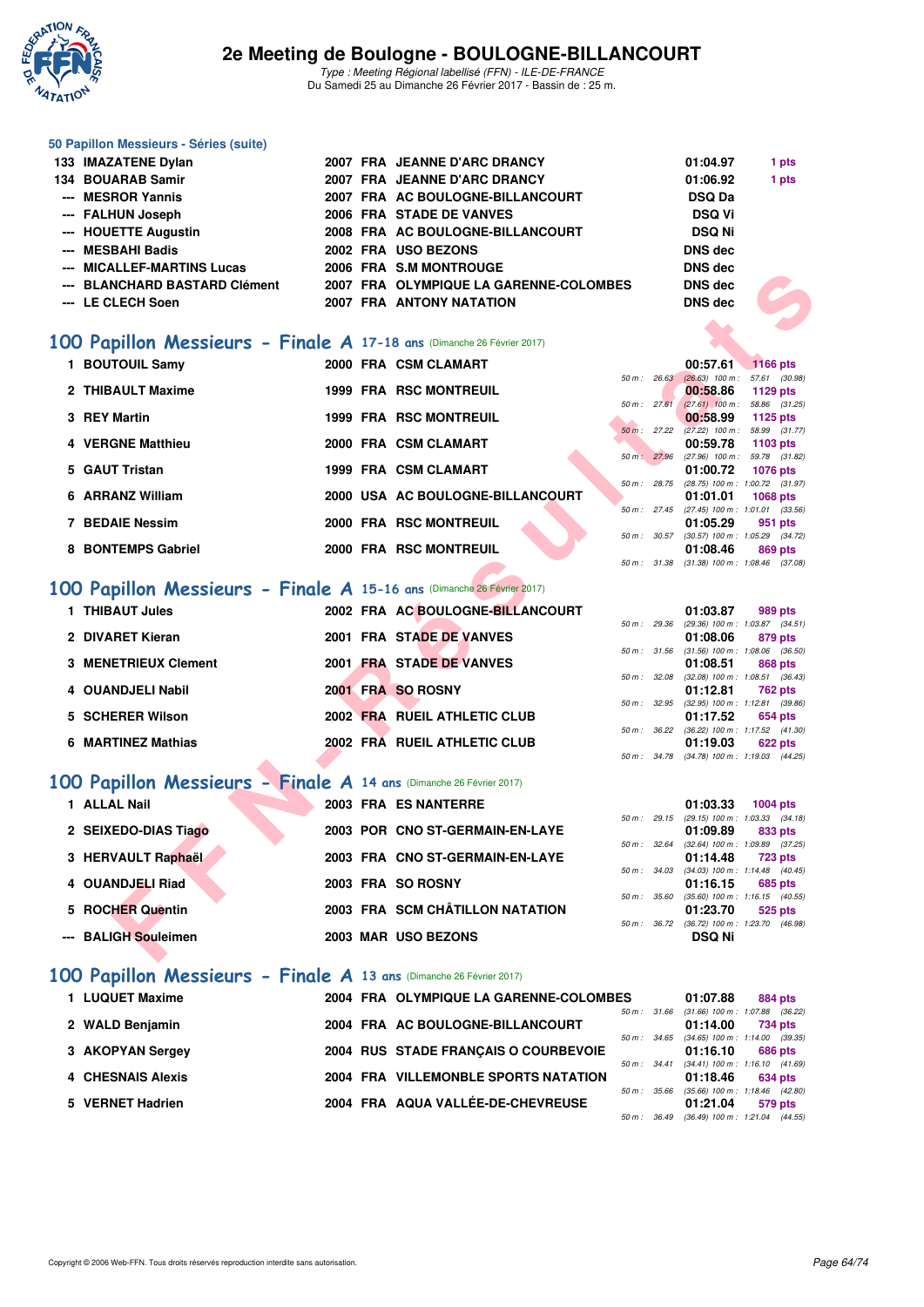

Type : Meeting Régional labellisé (FFN) - ILE-DE-FRANCE Du Samedi 25 au Dimanche 26 Février 2017 - Bassin de : 25 m.

### **100 Papillon Messieurs - Finale A (suite)**

| 6 BENAIS Melvyn        |  | 2004 FRA SO ROSNY            |  | 01:30.41                                     | 401 pts |  |
|------------------------|--|------------------------------|--|----------------------------------------------|---------|--|
|                        |  |                              |  | 50 m : 40.32 (40.32) 100 m : 1:30.41 (50.09) |         |  |
| 7 NGUYEN Theo-Thai-Son |  | 2004 FRA CSA KREMLIN-BICETRE |  | 01:34.70 331 pts                             |         |  |
|                        |  |                              |  | 50 m: 42.44 (42.44) 100 m: 1:34.70 (52.26)   |         |  |
| 8 ADJABI Adam          |  | 2004 FRA CSA KREMLIN-BICETRE |  | 01:41.00                                     | 240 pts |  |
|                        |  |                              |  | 50 m : 45.24 (45.24) 100 m : 1:41.00 (55.76) |         |  |

## **[100 Papillon Messieurs - Finale A](http://www.ffnatation.fr/webffn/resultats.php?idact=nat&go=epr&idcpt=42219&idepr=82) 12 ans** (Dimanche 26 Février 2017)

| 1 PAYRARD Ulysse    | 2005 FRA STADE FRANCAIS O COURBEVOIE |                        | 01:11.88<br><b>784 pts</b>                                   |
|---------------------|--------------------------------------|------------------------|--------------------------------------------------------------|
| 2 FAUCONNIER Basile | 2005 FRA AQUA VALLÉE-DE-CHEVREUSE    | $50 m$ : $34.15$       | $(34.15)$ 100 m : 1:11.88 $(37)$<br>01:23.57<br>528 pts      |
| 3 ROCHER Enzo       | 2005 FRA SCM CHÂTILLON NATATION      | 50 m: 39.11            | $(39.11)$ 100 m : 1:23.57 $(44.$<br>01:28.95<br>427 pts      |
| 4 RICHARD Kylian    | 2005 FRA AQUA VALLÉE-DE-CHEVREUSE    | 42.08<br>50 m :        | $(42.08)$ 100 m : 1:28.95 (46.<br>01:33.16<br>356 pts        |
| 5 ALLARD Hippolyte  | 2005 FRA RSC MONTREUIL               | $50 m$ : 42.64         | $(42.64)$ 100 m : 1:33.16 (50.<br>01:33.29<br>353 pts        |
| 6 SISSANI Massi     | 2005 FRA RSC MONTREUIL               | 43.03<br>50 m :        | $(43.03)$ 100 m : 1:33.29 (50.<br>01:34.41<br>336 pts        |
| 7 PFEIFER Célestin  | 2005 FRA AQUA VALLÉE-DE-CHEVREUSE    | $50 \text{ m}$ : 42.60 | $(42.60)$ 100 m : 1:34.41 (51.<br>01:38.67<br><b>272 pts</b> |
| 8 MALAPERT Rémi     | 2005 FRA AQUA VALLÉE-DE-CHEVREUSE    | 50 m: 41.67            | $(41.67)$ 100 m : 1:38.67 (57.<br>01:39.85<br><b>255 pts</b> |

### **[100 Papillon Messieurs - Finale A](http://www.ffnatation.fr/webffn/resultats.php?idact=nat&go=epr&idcpt=42219&idepr=82) 11 ans** (Dimanche 26 Février 2017)

| 1 PAYRARD Ulysse                                                    |  | 2005 FRA STADE FRANÇAIS O COURBEVOIE |                          |                | 01:11.88                                                 | <b>784 pts</b>                                     |  |
|---------------------------------------------------------------------|--|--------------------------------------|--------------------------|----------------|----------------------------------------------------------|----------------------------------------------------|--|
| 2 FAUCONNIER Basile                                                 |  | 2005 FRA AQUA VALLÉE-DE-CHEVREUSE    |                          |                | 50 m: 34.15 (34.15) 100 m: 1:11.88 (37.73)<br>01:23.57   | 528 pts                                            |  |
|                                                                     |  |                                      |                          | 50 m : 39.11   | $(39.11)$ 100 m : 1:23.57 $(44.46)$                      |                                                    |  |
| 3 ROCHER Enzo                                                       |  | 2005 FRA SCM CHÂTILLON NATATION      | 50 m: 42.08              |                | 01:28.95                                                 | 427 pts<br>(42.08) 100 m: 1:28.95 (46.87)          |  |
| 4 RICHARD Kylian                                                    |  | 2005 FRA AQUA VALLÉE-DE-CHEVREUSE    |                          |                | 01:33.16                                                 | <b>356 pts</b>                                     |  |
| 5 ALLARD Hippolyte                                                  |  | 2005 FRA RSC MONTREUIL               | 50 m: 42.64              |                | 01:33.29                                                 | (42.64) 100 m : 1:33.16 (50.52)<br>353 pts         |  |
|                                                                     |  |                                      | $50 \text{ m}$ : $43.03$ |                |                                                          | (43.03) 100 m: 1:33.29 (50.26)                     |  |
| 6 SISSANI Massi                                                     |  | 2005 FRA RSC MONTREUIL               |                          |                | 01:34.41                                                 | 336 pts                                            |  |
| 7 PFEIFER Célestin                                                  |  | 2005 FRA AQUA VALLÉE-DE-CHEVREUSE    |                          | $50 m$ : 42.60 | $(42.60)$ 100 m : 1:34.41 (51.81)<br>01:38.67            | <b>272 pts</b>                                     |  |
|                                                                     |  |                                      |                          |                | 50 m: 41.67 (41.67) 100 m: 1:38.67 (57.00)               |                                                    |  |
| 8 MALAPERT Rémi                                                     |  | 2005 FRA AQUA VALLÉE-DE-CHEVREUSE    |                          |                | 01:39.85                                                 | $255$ pts                                          |  |
|                                                                     |  |                                      | $50 m$ : 46.75           |                | $(46.75)$ 100 m : 1:39.85 $(53.10)$                      |                                                    |  |
| 00 Papillon Messieurs - Finale A 11 ans (Dimanche 26 Février 2017)  |  |                                      |                          |                |                                                          |                                                    |  |
| 1 MAUPIN Nolan                                                      |  | 2006 FRA C.S MONTERELAIS NATATION    |                          |                | 01:30.19                                                 | 405 pts                                            |  |
|                                                                     |  |                                      |                          | 50 m : 42.00   | $(42.00)$ 100 m : 1:30.19 $(48.19)$                      |                                                    |  |
| 2 MUZZOLINI Alessandro                                              |  | 2006 FRA CSA KREMLIN-BICETRE         |                          | 50 m: 40.51    | 01:30.94                                                 | 392 pts<br>(40.51) 100 m: 1:30.94 (50.43)          |  |
| 3 SPINOSA Lucas                                                     |  | 2006 FRA STADE DE VANVES             |                          |                | 01:37.39                                                 | 290 pts                                            |  |
|                                                                     |  |                                      |                          | 50 m : 45.30   |                                                          | (45.30) 100 m: 1:37.39 (52.09)                     |  |
| 4 BIGAY Antoine                                                     |  | 2006 FRA STADE DE VANVES             |                          | 50 m : 46.73   | 01:38.24<br>$(46.73)$ 100 m : 1:38.24 $(51.51)$          | <b>278 pts</b>                                     |  |
| 5 NEDELLEC Hugo                                                     |  | 2006 FRA AQUA VALLÉE-DE-CHEVREUSE    |                          |                | 01:39.92                                                 | <b>254 pts</b>                                     |  |
|                                                                     |  |                                      |                          |                | 50 m: 44.87 (44.87) 100 m: 1:39.92 (55.05)               |                                                    |  |
| 6 HANNOUD Yanis                                                     |  | 2006 FRA CSA KREMLIN-BICETRE         |                          |                | 01:47.64<br>50 m: 47.27 (47.27) 100 m: 1:47.64 (1:00.37) | $159$ pts                                          |  |
| 7 BEZZAOUYA Yassine                                                 |  | 2006 FRA JEANNE D'ARC DRANCY         |                          |                | 01:47.67                                                 | $159$ pts                                          |  |
|                                                                     |  |                                      |                          |                | 50 m: 50.40 (50.40) 100 m: 1:47.67 (57.27)               |                                                    |  |
| 8 BATAL Maël                                                        |  | 2006 FRA AQUA VALLÉE-DE-CHEVREUSE    |                          |                | 01:49.71<br>50 m: 50.58 (50.58) 100 m: 1:49.71 (59.13)   | 138 <sub>pts</sub>                                 |  |
|                                                                     |  |                                      |                          |                |                                                          |                                                    |  |
| .00 Papillon Messieurs - Finale A 10 ans (Dimanche 26 Février 2017) |  |                                      |                          |                |                                                          |                                                    |  |
| 1 LEE-BOUHOURS Florian                                              |  | 2007 FRA AQUA VALLÉE-DE-CHEVREUSE    |                          |                | 01:35.40                                                 | <b>320 pts</b>                                     |  |
| 2 ANOYVEGA LANCON Hugo                                              |  | 2007 FRA STADE DE VANVES             |                          | 50 m : 43.23   | $(43.23)$ 100 m : 1:35.40 $(52.17)$<br>01:44.00          | <b>201 pts</b>                                     |  |
|                                                                     |  |                                      |                          |                | 50 m: 47.02 (47.02) 100 m: 1:44.00 (56.98)               |                                                    |  |
|                                                                     |  |                                      |                          |                |                                                          |                                                    |  |
| .00 Papillon Messieurs - Séries (Dimanche 26 Février 2017)          |  |                                      |                          |                |                                                          |                                                    |  |
| 1 BOUTOUIL Samy                                                     |  | 2000 FRA CSM CLAMART                 |                          |                | 01:00.73                                                 | <b>1076 pts</b>                                    |  |
| 2 ARRANZ William                                                    |  | 2000 USA AC BOULOGNE-BILLANCOURT     |                          |                | 50 m: 28.45 (28.45) 100 m: 1:00.73 (32.28)<br>01:01.21   | 1062 pts                                           |  |
|                                                                     |  |                                      | 50 m: 27.46              |                |                                                          | (27.46) 100 m: 1:01.21 (33.75)                     |  |
| 3 REY Martin                                                        |  | <b>1999 FRA RSC MONTREUIL</b>        |                          |                | 01:01.33                                                 | 1059 pts                                           |  |
| 4 THIBAULT Maxime                                                   |  | <b>1999 FRA RSC MONTREUIL</b>        |                          | 50 m : 28.70   | 01:02.31                                                 | (28.70) 100 m : 1:01.33 (32.63)<br><b>1032 pts</b> |  |
|                                                                     |  |                                      |                          |                | 50 m: 28.77 (28.77) 100 m: 1:02.31 (33.54)               |                                                    |  |
| E. VEDONE MAHLIAU                                                   |  | <b>OOOO EDA COM OLAMADT</b>          |                          |                | 04.00.05                                                 | $-4004 - 44$                                       |  |

## **[100 Papillon Messieurs - Finale A](http://www.ffnatation.fr/webffn/resultats.php?idact=nat&go=epr&idcpt=42219&idepr=82) 10 ans** (Dimanche 26 Février 2017)

| 1 LEE-BOUHOURS Florian        | 2007 FRA AQUA VALLÉE-DE-CHEVREUSE | 01:35.40                                | <b>320 pts</b> |
|-------------------------------|-----------------------------------|-----------------------------------------|----------------|
|                               |                                   | 50 m: 43.23 (43.23) 100 m: 1:35.40 (52. |                |
| <b>2 ANOYVEGA LANCON Hugo</b> | 2007 FRA STADE DE VANVES          | 01:44.00                                | <b>201 pts</b> |

## **[100 Papillon Messieurs - Séries](http://www.ffnatation.fr/webffn/resultats.php?idact=nat&go=epr&idcpt=42219&idepr=82)** (Dimanche 26 Février 2017)

| 1 BOUTOUIL Samy    |  | 2000 FRA CSM CLAMART             |                |                | 01:00.73                                   | 1076 pts |  |
|--------------------|--|----------------------------------|----------------|----------------|--------------------------------------------|----------|--|
|                    |  |                                  | $50 m$ : 28.45 |                | (28.45) 100 m: 1:00.73 (32.                |          |  |
| 2 ARRANZ William   |  | 2000 USA AC BOULOGNE-BILLANCOURT |                |                | 01:01.21 1062 pts                          |          |  |
|                    |  |                                  |                | 50 m: 27.46    | $(27.46)$ 100 m : 1:01.21 (33.             |          |  |
| 3 REY Martin       |  | <b>1999 FRA RSC MONTREUIL</b>    |                |                | 01:01.33 1059 pts                          |          |  |
|                    |  |                                  |                | 50 m: 28.70    | (28.70) 100 m: 1:01.33 (32.                |          |  |
| 4 THIBAULT Maxime  |  | <b>1999 FRA RSC MONTREUIL</b>    |                |                | 01:02.31 1032 pts                          |          |  |
|                    |  |                                  |                | 50 m : 28.77   | $(28.77)$ 100 m : 1:02.31 (33.             |          |  |
| 5 VERGNE Matthieu  |  | 2000 FRA CSM CLAMART             |                |                | 01:02.35                                   | 1031 pts |  |
|                    |  |                                  |                | 50 m : 29.73   | (29.73) 100 m: 1:02.35 (32.                |          |  |
| 6 GAUT Tristan     |  | 1999 FRA CSM CLAMART             |                |                | 01:03.08                                   | 1011 pts |  |
|                    |  |                                  |                | 50 m: 29.11    | $(29.11)$ 100 m : 1:03.08 (33.             |          |  |
| 7 ALLAL Nail       |  | 2003 FRA ES NANTERRE             |                |                | 01:05.75                                   | 939 pts  |  |
|                    |  |                                  |                | $50 m$ : 29.51 | (29.51) 100 m: 1:05.75 (36.                |          |  |
| 8 MENNANE Mustapha |  | 1999 FRA CN ASNIÈRES             |                |                | 01:05.82                                   | 937 pts  |  |
| 9 THIBAUT Jules    |  | 2002 FRA AC BOULOGNE-BILLANCOURT |                | 50 m : 30.65   | $(30.65)$ 100 m : 1:05.82 (35.             |          |  |
|                    |  |                                  |                |                | 01:06.06                                   | 931 pts  |  |
| 10 BEDAIE Nessim   |  | 2000 FRA RSC MONTREUIL           |                | 50 m: 30.58    | $(30.58)$ 100 m : 1:06.06 (35.<br>01:06.45 |          |  |
|                    |  |                                  |                |                |                                            | 921 pts  |  |

|                  |       | 01:11.88          | 784 pts             |
|------------------|-------|-------------------|---------------------|
| $50 m$ : $34.15$ |       | $(34.15)$ 100 m : | $1:11.88$ (37.73)   |
|                  |       | 01:23.57          | 528 pts             |
| $50 m$ : $39.11$ |       | $(39.11)$ 100 m : | $1:23.57$ $(44.46)$ |
|                  |       | 01:28.95          | 427 pts             |
| $50 m$ : 42.08   |       | $(42.08)$ 100 m : | 1:28.95 (46.87)     |
|                  |       | 01:33.16          | $-356$ pts          |
| $50 m$ : 42.64   |       | (42.64) 100 m:    | $1:33.16$ $(50.52)$ |
|                  |       | 01:33.29          | 353 pts             |
| $50 m$ : $43.03$ |       | $(43.03)$ 100 m : | 1:33.29 (50.26)     |
|                  |       | 01:34.41          | 336 pts             |
| $50 m$ : 42.60   |       | $(42.60)$ 100 m : | $1:34.41$ $(51.81)$ |
|                  |       | 01:38.67          | 272 pts             |
| $50 m$ : $41.67$ |       | $(41.67) 100 m$ : | 1:38.67 (57.00)     |
|                  |       | 01:39.85          | 255 pts             |
| $50 m$ :         | 46.75 | $(46.75)$ 100 m : | $1:39.85$ $(53.10)$ |

|                  |       | 01:30.19          | 405 pts             |
|------------------|-------|-------------------|---------------------|
| $50 m$ : 42.00   |       | $(42.00)$ 100 m : | 1:30.19 (48.19)     |
|                  |       | 01:30.94          | 392 pts             |
| $50 m$ : $40.51$ |       | $(40.51)$ 100 m : | 1:30.94 (50.43)     |
|                  |       | 01:37.39          | <b>290 pts</b>      |
| $50 m$ : 45.30   |       | $(45.30)$ 100 m : | 1:37.39 (52.09)     |
|                  |       | 01:38.24          | 278 pts             |
| 50 m: 46.73      |       | $(46.73) 100 m$ : | $1:38.24$ $(51.51)$ |
|                  |       | 01:39.92          | 254 pts             |
| 50 m : 44.87     |       | $(44.87) 100 m$ : | 1:39.92 (55.05)     |
|                  |       | 01:47.64          | 159 pts             |
| $50 m$ : $47.27$ |       | (47.27) 100 m :   | 1:47.64 (1:00.37)   |
|                  |       | 01:47.67          | 159 pts             |
| 50 m: 50.40      |       | $(50.40)$ 100 m : | 1:47.67 (57.27)     |
|                  |       |                   | 01:49.71 138 pts    |
| 50 m :           | 50.58 | (50.58) 100 m :   | $1:49.71$ (59.13)   |

|  | 01:35.40 320 pts |                                            |
|--|------------------|--------------------------------------------|
|  |                  | 50 m: 43.23 (43.23) 100 m: 1:35.40 (52.17) |
|  |                  | $01:44.00$ 201 pts                         |
|  |                  | 50 m: 47.02 (47.02) 100 m: 1:44.00 (56.98) |

|              |                | 01:00.73          | 1076 pts            |
|--------------|----------------|-------------------|---------------------|
|              | 50 m : 28.45   | $(28.45)$ 100 m : | 1:00.73 (32.28)     |
|              |                | 01:01.21 1062 pts |                     |
| 50 m: 27.46  |                | $(27.46)$ 100 m : | $1:01.21$ $(33.75)$ |
|              |                | 01:01.33          | 1059 pts            |
| 50 m: 28.70  |                | $(28.70)$ 100 m : | 1:01.33 (32.63)     |
|              |                | 01:02.31          | 1032 pts            |
| 50 m : 28.77 |                | $(28.77)$ 100 m : | 1:02.31 (33.54)     |
|              |                | 01:02.35 1031 pts |                     |
| 50 m: 29.73  |                | (29.73) 100 m:    | $1:02.35$ $(32.62)$ |
|              |                |                   | 01:03.08 1011 pts   |
|              | $50 m$ : 29.11 | $(29.11)$ 100 m : | 1:03.08 (33.97)     |
|              |                | 01:05.75          | 939 pts             |
|              | 50 m : 29.51   | $(29.51)$ 100 m : | 1:05.75 (36.24)     |
|              |                | 01:05.82 937 pts  |                     |
|              | 50 m : 30.65   | $(30.65)$ 100 m : | $1:05.82$ $(35.17)$ |
|              |                | 01:06.06          | 931 pts             |
|              | 50 m : 30.58   | $(30.58) 100 m$ : | 1:06.06 (35.48)     |
|              |                |                   | 01:06.45 921 pts    |
|              | 50 m : 30.52   | $(30.52)$ 100 m : | 1:06.45 (35.93)     |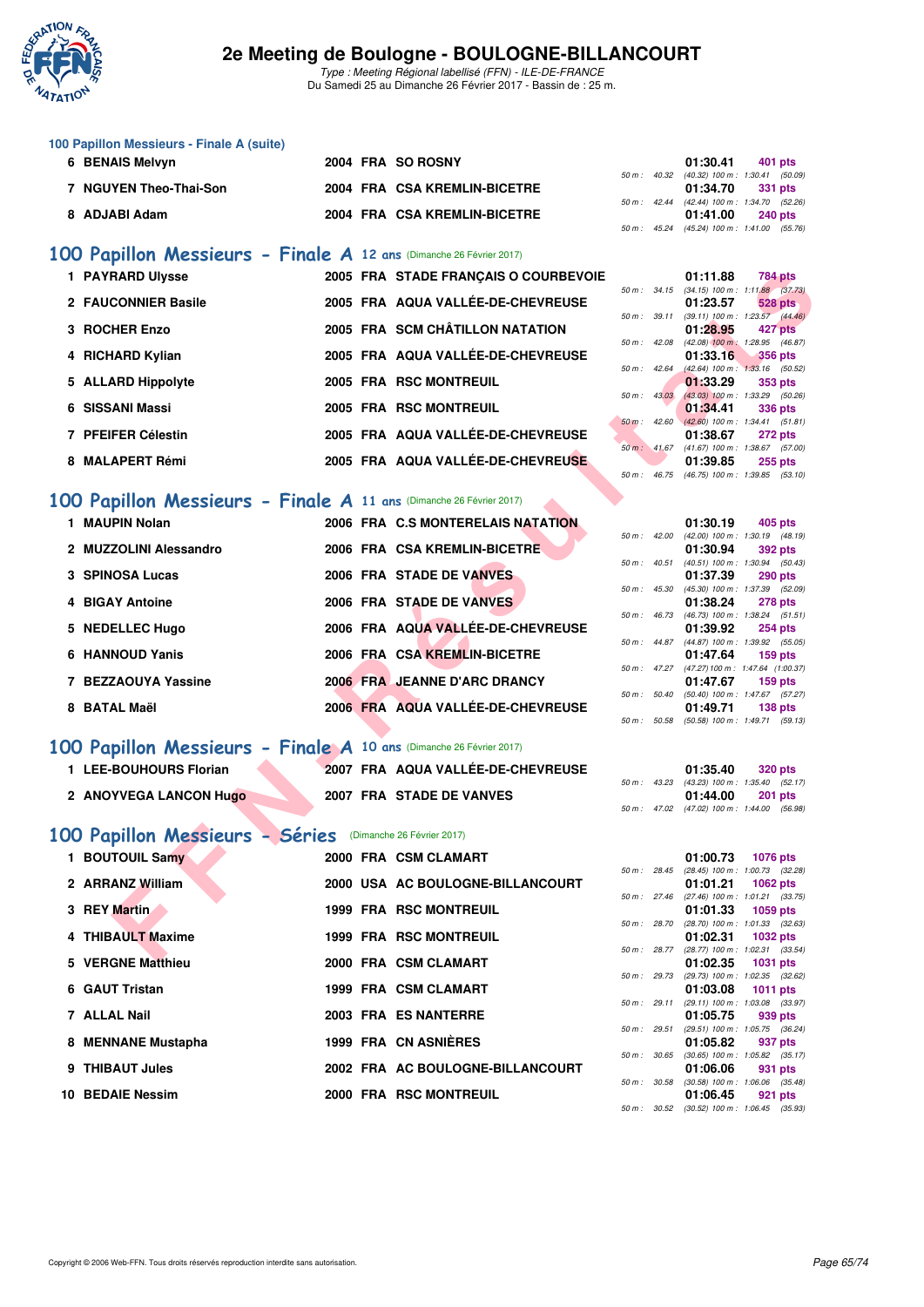

**100 Papillon Messieurs - Séries (suite)**

## **2e Meeting de Boulogne - BOULOGNE-BILLANCOURT**

|     | 11 BONTEMPS Gabriel          |  | 2000 FRA RSC MONTREUIL                 |                |              | 01:06.53                                                 | <b>918 pts</b> |  |
|-----|------------------------------|--|----------------------------------------|----------------|--------------|----------------------------------------------------------|----------------|--|
|     | 12 RATEL Esteban             |  | 2003 FRA USC CONFLANS-STE-HONORINE     |                |              | 50 m: 31.02 (31.02) 100 m: 1:06.53 (35.51)<br>01:06.63   | 916 pts        |  |
|     | 12 CAMILO Hugo               |  | 2000 FRA USO BEZONS                    | 50 m : 31.01   |              | $(31.01)$ 100 m : 1:06.63 $(35.62)$<br>01:06.63          | 916 pts        |  |
|     | <b>14 MENETRIEUX Clement</b> |  | 2001 FRA STADE DE VANVES               | 50 m : 29.46   |              | $(29.46)$ 100 m : 1:06.63 $(37.17)$<br>01:07.58          | 891 pts        |  |
|     | <b>15 LUQUET Maxime</b>      |  | 2004 FRA OLYMPIQUE LA GARENNE-COLOMBES | 50 m : 31.60   |              | $(31.60)$ 100 m : 1:07.58 $(35.98)$<br>01:09.05          | 854 pts        |  |
|     | 16 LEITAO Florian            |  | 1999 FRA CN ASNIERES                   |                | 50 m : 32.01 | $(32.01)$ 100 m : 1:09.05 $(37.04)$<br>01:10.69          | 813 pts        |  |
|     | 17 DIVARET Kieran            |  | 2001 FRA STADE DE VANVES               |                | 50 m : 31.66 | $(31.66)$ 100 m : 1:10.69 $(39.03)$<br>01:10.75          | 812 pts        |  |
|     | <b>18 PAYRARD Ulysse</b>     |  | 2005 FRA STADE FRANÇAIS O COURBEVOIE   | 50 m : 33.87   |              | $(33.87)$ 100 m : 1:10.75 $(36.88)$<br>01:10.90          | 808 pts        |  |
|     | 19 SEIXEDO-DIAS Tiago        |  | 2003 POR CNO ST-GERMAIN-EN-LAYE        | 50 m : 32.78   |              | $(32.78)$ 100 m : 1:10.90 $(38.12)$<br>01:11.73          | 788 pts        |  |
|     | 20 OUANDJELI Nabil           |  | 2001 FRA SO ROSNY                      |                | 50 m: 32.76  | (32.76) 100 m : 1:11.73 (38.97)<br>01:14.35              | 726 pts        |  |
|     | 21 SEYEUX Adrien             |  | 1999 FRA AC BOULOGNE-BILLANCOURT       |                | 50 m: 33.57  | $(33.57)$ 100 m : 1:14.35 $(40.78)$<br>01:15.71          | 695 pts        |  |
|     | 22 WALD Benjamin             |  | 2004 FRA AC BOULOGNE-BILLANCOURT       | 50 m: 35.07    |              | (35.07) 100 m: 1:15.71 (40.64)<br>01:15.92               | 690 pts        |  |
|     | 23 AKOPYAN Sergey            |  | 2004 RUS STADE FRANÇAIS O COURBEVOIE   | 50 m: 35.20    |              | (35.20) 100 m: 1:15.92 (40.72)<br>01:16.47               | 678 pts        |  |
|     | 24 HERVAULT Raphaël          |  | 2003 FRA CNO ST-GERMAIN-EN-LAYE        | $50 m$ : 34.46 |              | $(34.46)$ 100 m : 1:16.47 $(42.01)$<br>01:17.24          | 661 pts        |  |
|     | 25 OUANDJELI Riad            |  | 2003 FRA SO ROSNY                      | 50 m: 35.46    |              | (35.46) 100 m: 1:17.24 (41.78)<br>01:17.34               | 658 pts        |  |
|     | <b>26 CHESNAIS Alexis</b>    |  | 2004 FRA VILLEMONBLE SPORTS NATATION   | 50 m : 36.24   |              | (36.24) 100 m: 1:17.34 (41.10)<br>01:18.65               | 630 pts        |  |
|     | 27 SCHERER Wilson            |  | 2002 FRA RUEIL ATHLETIC CLUB           | 50 m : 34.79   |              | $(34.79)$ 100 m : 1:18.65 $(43.86)$<br>01:19.06          | 621 pts        |  |
|     | 28 MARTINEZ Mathias          |  | 2002 FRA RUEIL ATHLETIC CLUB           | 50 m : 35.56   |              | $(35.56)$ 100 m : 1:19.06 $(43.50)$<br>01:19.20          | 618 pts        |  |
|     | 29 VERNET Hadrien            |  | 2004 FRA AQUA VALLEE-DE-CHEVREUSE      | 50 m : 35.67   |              | (35.67) 100 m: 1:19.20 (43.53)<br>01:19.59               | 610 pts        |  |
|     | 30 PAREN Maxime              |  | 2000 FRA AC BOULOGNE-BILLANCOURT       | 50 m : 38.28   |              | $(38.28)$ 100 m : 1:19.59 $(41.31)$<br>01:20.38          | 593 pts        |  |
|     | 31 RAYMOND Marius            |  | 2000 FRA AC BOULOGNE-BILLANCOURT       | 50 m : 35.56   |              | (35.56) 100 m: 1:20.38 (44.82)<br>01:20.54               | 590 pts        |  |
| 32  | <b>FAUCONNIER Basile</b>     |  | 2005 FRA AQUA VALLEE-DE-CHEVREUSE      | 50 m : 35.61   |              | (35.61) 100 m: 1:20.54 (44.93)<br>01:26.55               | 471 pts        |  |
|     | 33 ROCHER Quentin            |  | 2003 FRA SCM CHÂTILLON NATATION        | 50 m : 40.31   |              | (40.31) 100 m: 1:26.55 (46.24)<br>01:26.56               | 471 pts        |  |
|     | 34 ROCHER Enzo               |  | 2005 FRA SCM CHÂTILLON NATATION        | 50 m : 37.88   |              | (37.88) 100 m: 1:26.56 (48.68)<br>01:29.14               | 424 pts        |  |
|     | 35 BENAIS Melvyn             |  | 2004 FRA SO ROSNY                      |                | 50 m: 42.19  | (42.19) 100 m: 1:29.14 (46.95)<br>01:29.87               | 411 pts        |  |
|     | 36 BALIGH Souleimen          |  | 2003 MAR USO BEZONS                    | 50 m : 39.98   |              | (39.98) 100 m : 1:29.87 (49.89)<br>01:32.72              | <b>363 pts</b> |  |
|     | 37 SISSANI Massi             |  | 2005 FRA RSC MONTREUIL                 | 50 m : 40.82   |              | (40.82) 100 m: 1:32.72 (51.90)<br>01:34.52               | 334 pts        |  |
|     | 38 RICHARD Kylian            |  | 2005 FRA AQUA VALLEE-DE-CHEVREUSE      | 50 m : 43.01   |              | $(43.01)$ 100 m : 1:34.52 $(51.51)$<br>01:34.92          | <b>328 pts</b> |  |
|     | 39 ALLARD Hippolyte          |  | 2005 FRA RSC MONTREUIL                 |                | 50 m : 44.55 | (44.55) 100 m: 1:34.92 (50.37)<br>01:36.53               | <b>303 pts</b> |  |
| 40. | <b>PFEIFER Célestin</b>      |  | 2005 FRA AQUA VALLÉE-DE-CHEVREUSE      |                | 50 m : 42.35 | (42.35) 100 m : 1:36.53 (54.18)<br>01:36.74              | <b>300 pts</b> |  |
| 41  | <b>MUZZOLINI Alessandro</b>  |  | 2006 FRA CSA KREMLIN-BICETRE           |                | 50 m : 41.48 | $(41.48)$ 100 m : 1:36.74 (55.26)<br>01:36.84            | <b>298 pts</b> |  |
|     | 42 MONTILLO Joseph           |  | 2002 FRA UAS ST-CLOUD                  | 50 m : 43.59   |              | (43.59) 100 m: 1:36.84 (53.25)<br>01:37.89               | <b>283 pts</b> |  |
| 43. | <b>LEE-BOUHOURS Florian</b>  |  | 2007 FRA AQUA VALLEE-DE-CHEVREUSE      | 50 m : 44.84   |              | (44.84) 100 m: 1:37.89 (53.05)<br>01:38.25               | 278 pts        |  |
|     | 44 NGUYEN Theo-Thai-Son      |  | 2004 FRA CSA KREMLIN-BICETRE           | 50 m : 45.00   |              | (45.00) 100 m : 1:38.25 (53.25)<br>01:38.45              | <b>275 pts</b> |  |
|     | 45 SPINOSA Lucas             |  | 2006 FRA STADE DE VANVES               | 50 m : 45.88   |              | (45.88) 100 m : 1:38.45 (52.57)<br>01:39.79              | <b>256 pts</b> |  |
|     | 46 MAUPIN Nolan              |  | 2006 FRA C.S MONTERELAIS NATATION      |                |              | 50 m : 47.02 (47.02) 100 m : 1:39.79 (52.77)<br>01:40.69 | <b>244 pts</b> |  |
|     |                              |  |                                        |                |              | 50 m : 47.41 (47.41) 100 m : 1:40.69 (53.28)             |                |  |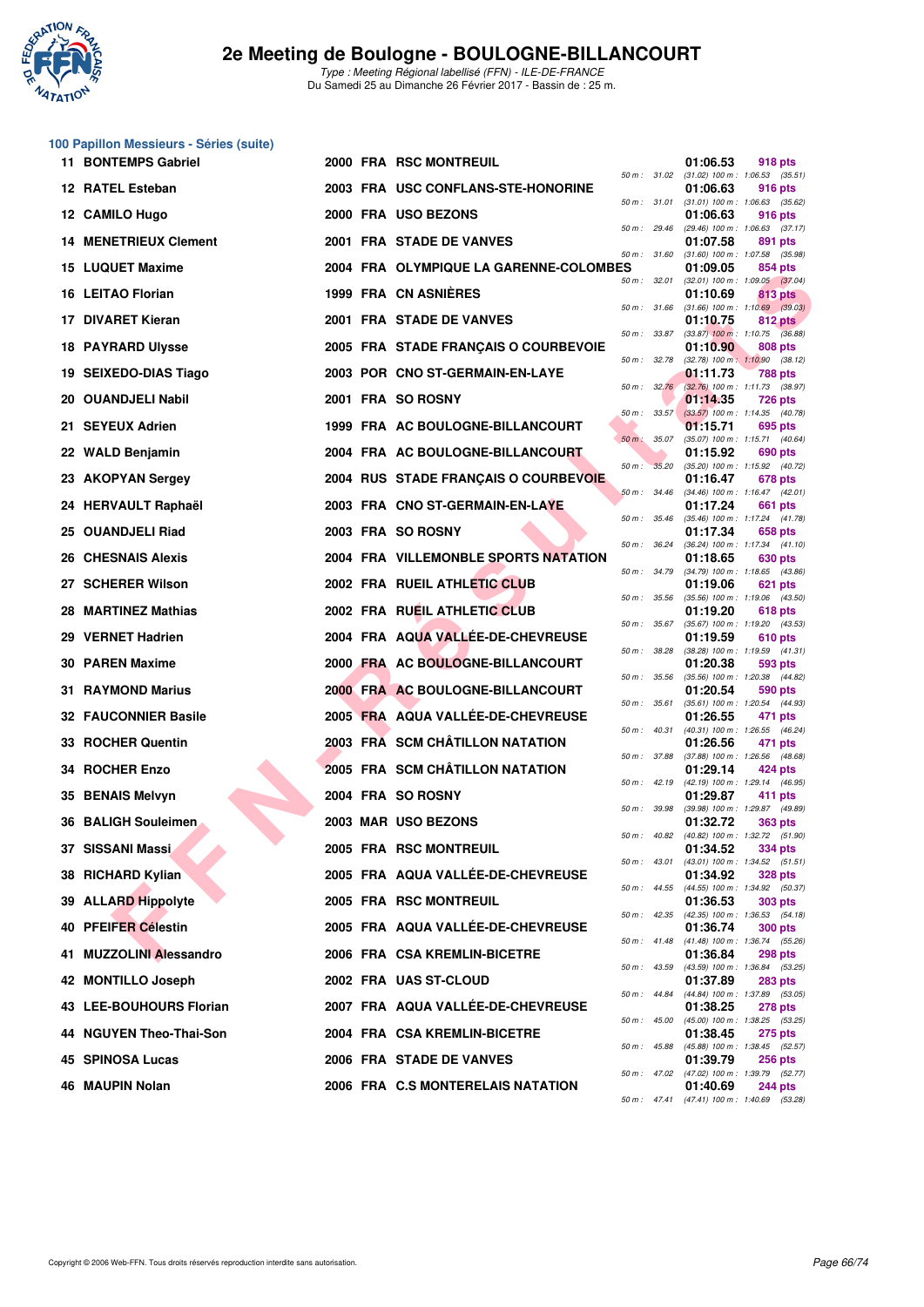

# **100 Papillon Messieurs - Séries (suite)**

| 47 MALAPERT Rémi                                         |  | 2005 FRA AQUA VALLÉE-DE-CHEVREUSE    |                  |                  | 01:41.17       | 237 pts                                                       |
|----------------------------------------------------------|--|--------------------------------------|------------------|------------------|----------------|---------------------------------------------------------------|
| 48 ANOYVEGA LANCON Hugo                                  |  | 2007 FRA STADE DE VANVES             |                  |                  | 01:41.40       | 50 m: 47.72 (47.72) 100 m: 1:41.17 (53.45)<br>234 pts         |
| 49 BESSALAH Ali                                          |  | 2005 FRA JEANNE D'ARC DRANCY         |                  | 50 m : 46.54     | 01:41.58       | (46.54) 100 m: 1:41.40 (54.86)<br><b>232 pts</b>              |
|                                                          |  |                                      |                  |                  |                | 50 m: 46.92 (46.92) 100 m: 1:41.58 (54.66)                    |
| 50 NEDELLEC Hugo                                         |  | 2006 FRA AQUA VALLÉE-DE-CHEVREUSE    |                  | $50 m$ : 47.60   | 01:45.32       | <b>186 pts</b><br>$(47.60)$ 100 m : 1:45.32 $(57.72)$         |
| 51 BIGAY Antoine                                         |  | 2006 FRA STADE DE VANVES             | $50 m$ : $50.37$ |                  | 01:47.27       | $164$ pts                                                     |
| 52 HANNOUD Yanis                                         |  | 2006 FRA CSA KREMLIN-BICETRE         |                  |                  | 01:47.28       | (50.37) 100 m : 1:47.27 (56.90)<br>163 <sub>pts</sub>         |
| 53 ADJABI Adam                                           |  | 2004 FRA CSA KREMLIN-BICETRE         |                  |                  | 01:47.80       | 50 m : 48.12 (48.12) 100 m : 1:47.28 (59.16)<br>158 pts       |
| 54 BATAL Maël                                            |  | 2006 FRA AQUA VALLÉE-DE-CHEVREUSE    |                  |                  |                | 50 m : 50.73 (50.73) 100 m : 1:47.80 (57.07)<br>158 pts       |
|                                                          |  |                                      |                  |                  | 01:47.81       | 50 m : 49.81 (49.81) 100 m : 1:47.81 (58.00)                  |
| 55 BEZZAOUYA Yassine                                     |  | 2006 FRA JEANNE D'ARC DRANCY         |                  | $50 m$ : $48.49$ | 01:49.21       | $143$ pts<br>(48.49) 100 m: 1:49.21 (1:00.72)                 |
| 56 FULGA Maxim                                           |  | 2006 FRA CSA KREMLIN-BICETRE         |                  |                  | 01:49.45       | $140$ pts                                                     |
| 57 HAMDINI Bayan                                         |  | 2006 FRA CSA KREMLIN-BICETRE         |                  | $50 m$ : $48.51$ | 01:49.49       | $(48.51) 100 \text{ m}$ : 1:49.45 $(1:00.94)$<br>$140$ pts    |
|                                                          |  |                                      |                  | 50 m: 49.63      |                | (49.63) 100 m: 1:49.49 (59.86)                                |
| 58 LEOGANE FAHRASMANE Tristan                            |  | 2006 FRA C.S MONTERELAIS NATATION    | $50 m$ :         | 48.14            | 01:49.72       | 138 pts<br>(48.14) 100 m: 1:49.72 (1:01.58)                   |
| 59 AUBERT Mathieu                                        |  | 2005 FRA AC BOULOGNE-BILLANCOURT     |                  | 50 m: 50.17      | 01:50.79       | 127 pts<br>(50.17) 100 m: 1:50.79 (1:00.62)                   |
| 60 AISSOU Seif-Eddine                                    |  | 2005 FRA CSA KREMLIN-BICETRE         |                  |                  | 01:53.40       | $103$ pts                                                     |
| 61 WAMSTER Maxime                                        |  | 2006 FRA AQUA VALLÉE-DE-CHEVREUSE    | 50 m: 53.35      |                  | 01:53.68       | $(53.35)$ 100 m : 1:53.40 $(1:00.05)$<br>$101$ pts            |
|                                                          |  |                                      |                  |                  |                | 50 m: 52.13 (52.13) 100 m: 1:53.68 (1:01.55)                  |
| 62 VAHLAS Lucas                                          |  | 2006 FRA AC BOULOGNE-BILLANCOURT     |                  |                  | 01:56.70       | 76 pts<br>50 m: 54.55 (54.55) 100 m: 1:56.70 (1:02.15)        |
| 63 BENTALEB Farès                                        |  | 2005 FRA USC CONFLANS-STE-HONORINE   |                  |                  | 01:57.24       | 72 pts<br>50 m: 54.12 (54.12) 100 m: 1:57.24 (1:03.12)        |
| 64 DI PONZIO Noah                                        |  | 2006 FRA USC CONFLANS-STE-HONORINE   |                  |                  | 02:02.24       | 40 pts                                                        |
| --- COLIN Maxime                                         |  | 2006 FRA AQUA VALLÉE-DE-CHEVREUSE    |                  |                  | <b>DSQ Ni</b>  | 50 m: 55.30 (55.30) 100 m: 2:02.24 (1:06.94)                  |
| --- CELIK Achille                                        |  | 2006 FRA C.S MONTERELAIS NATATION    |                  |                  | <b>DSQ Ni</b>  |                                                               |
| --- TCHOULEV Alexis                                      |  | 2003 FRA CN POISSY                   |                  |                  | <b>DNS dec</b> |                                                               |
| --- BENELHADJ Tom                                        |  | 2007 FRA STADE DE VANVES             |                  |                  | <b>DNS dec</b> |                                                               |
| --- BOULEZ Ylan                                          |  | 2004 FRA AQUA VALLÉE-DE-CHEVREUSE    |                  |                  | <b>DNS</b> dec |                                                               |
| 00 4 Nages Messieurs - Séries (Dimanche 26 Février 2017) |  |                                      |                  |                  |                |                                                               |
|                                                          |  |                                      |                  |                  |                |                                                               |
| 1 BOUTOUIL Samy                                          |  | 2000 FRA CSM CLAMART                 |                  |                  | 00:59.41       | 1160 pts<br>50 m: 27.17 (27.17) 100 m: 59.41 (32.24)          |
| 2 THIBAULT Maxime                                        |  | <b>1999 FRA RSC MONTREUIL</b>        |                  |                  | 01:01.26       | 1104 pts<br>50 m: 27.18 (27.18) 100 m: 1:01.26 (34.08)        |
| <b>3 VERGNE Matthieu</b>                                 |  | 2000 FRA CSM CLAMART                 |                  |                  | 01:01.76       | <b>1090 pts</b>                                               |
| 4 GUIOUBLY Yannis                                        |  | 2001 FRA AC BOULOGNE-BILLANCOURT     |                  |                  | 01:04.49       | 50 m: 27.78 (27.78) 100 m: 1:01.76 (33.98)<br><b>1011 pts</b> |
|                                                          |  |                                      |                  | 50 m : 29.34     |                | (29.34) 100 m: 1:04.49 (35.15)                                |
| 5 CHALENDAR Léo                                          |  | 2003 FRA AC BOULOGNE-BILLANCOURT     | 50 m: 30.76      |                  | 01:05.31       | 988 pts<br>$(30.76)$ 100 m : 1:05.31 $(34.55)$                |
| 6 ALLAL Nail                                             |  | 2003 FRA ES NANTERRE                 |                  | 50 m : 29.86     | 01:06.07       | 967 pts<br>$(29.86)$ 100 m : 1:06.07 $(36.21)$                |
| <b>7 CHALENDAR Noé</b>                                   |  | 2001 FRA AC BOULOGNE-BILLANCOURT     |                  |                  | 01:06.61       | 952 pts                                                       |
| 8 ZEINATY Thomas                                         |  | 2003 FRA STADE FRANÇAIS O COURBEVOIE | 50 m: 30.61      |                  | 01:06.87       | $(30.61)$ 100 m : 1:06.61 $(36.00)$<br>945 pts                |
|                                                          |  |                                      |                  |                  |                |                                                               |

## **[100 4 Nages Messieurs - Séries](http://www.ffnatation.fr/webffn/resultats.php?idact=nat&go=epr&idcpt=42219&idepr=90)** (Dimanche 26 Février 2017)

| 1 BOUTOUIL Samy     |  | 2000 FRA CSM CLAMART                 |                  |              | 00:59.41                                            | 1160 pts |  |
|---------------------|--|--------------------------------------|------------------|--------------|-----------------------------------------------------|----------|--|
|                     |  |                                      |                  | 50 m: 27.17  | $(27.17)$ 100 m : 59.41 (32.                        |          |  |
| 2 THIBAULT Maxime   |  | <b>1999 FRA RSC MONTREUIL</b>        |                  |              | 01:01.26 1104 pts                                   |          |  |
|                     |  |                                      | 50 m: 27.18      |              | $(27.18)$ 100 m : 1:01.26 $(34.$                    |          |  |
| 3 VERGNE Matthieu   |  | 2000 FRA CSM CLAMART                 |                  |              | 01:01.76 1090 pts                                   |          |  |
|                     |  |                                      |                  | 50 m : 27.78 | $(27.78)$ 100 m : 1:01.76 (33.                      |          |  |
| 4 GUIOUBLY Yannis   |  | 2001 FRA AC BOULOGNE-BILLANCOURT     |                  | 50 m : 29.34 | 01:04.49<br>(29.34) 100 m : 1:04.49 (35.            | 1011 pts |  |
| 5 CHALENDAR Léo     |  | 2003 FRA AC BOULOGNE-BILLANCOURT     |                  |              | 01:05.31                                            | 988 pts  |  |
|                     |  |                                      |                  | 50 m : 30.76 | $(30.76)$ 100 m : 1:05.31 $(34.$                    |          |  |
| 6 ALLAL Nail        |  | 2003 FRA ES NANTERRE                 |                  |              | 01:06.07                                            | 967 pts  |  |
|                     |  |                                      | 50 m: 29.86      |              | (29.86) 100 m : 1:06.07 (36.                        |          |  |
| 7 CHALENDAR Noé     |  | 2001 FRA AC BOULOGNE-BILLANCOURT     |                  |              | 01:06.61                                            | 952 pts  |  |
|                     |  |                                      |                  |              | 50 m: 30.61 (30.61) 100 m: 1:06.61 (36.             |          |  |
| 8 ZEINATY Thomas    |  | 2003 FRA STADE FRANÇAIS O COURBEVOIE |                  |              | 01:06.87                                            | 945 pts  |  |
|                     |  |                                      |                  |              | 50 m: 31.20 (31.20) 100 m: 1:06.87 (35.             |          |  |
| 9 BONGERS Nils      |  | 2002 FRA CNO ST-GERMAIN-EN-LAYE      |                  |              | 01:07.25                                            | 934 pts  |  |
|                     |  |                                      |                  |              | 50 m: 31.40 (31.40) 100 m: 1:07.25 (35.             |          |  |
| 10 LEITAO Florian   |  | 1999 FRA CN ASNIÈRES                 |                  |              | 01:07.31                                            | 933 pts  |  |
| 11 BEDAIE Nessim    |  | 2000 FRA RSC MONTREUIL               |                  |              | 50 m: 30.87 (30.87) 100 m: 1:07.31 (36.<br>01:07.72 | 922 pts  |  |
|                     |  |                                      |                  | 50 m : 30.10 | $(30.10)$ 100 m : 1:07.72 $(37.$                    |          |  |
| 12 MENNANE Mustapha |  | 1999 FRA CN ASNIÈRES                 |                  |              | 01:08.50                                            | 901 pts  |  |
|                     |  |                                      | $50 m$ : $31.51$ |              | $(31.51)$ 100 m : 1:08.50 (36.                      |          |  |
| 13 DAUGER Aloïs     |  | <b>1999 FRA RSC MONTREUIL</b>        |                  |              | 01:08.54                                            | 900 pts  |  |
|                     |  |                                      |                  |              | ومنادمها ومدادر ومحافظت والمحافظ                    |          |  |

|          |       | 01:41.17          | 237 pts            |
|----------|-------|-------------------|--------------------|
| $50 m$ : | 47.72 | $(47.72)$ 100 m : | 1:41.17<br>(53.45) |
|          |       | 01:41.40          | 234 pts            |
| $50 m$ : | 46.54 | $(46.54) 100 m$ : | 1:41.40<br>(54.86) |
|          |       | 01:41.58          | 232 pts            |
| $50 m$ : | 46.92 | (46.92) 100 m :   | 1:41.58<br>(54.66) |
|          |       | 01:45.32          | 186 pts            |
| $50 m$ : | 47.60 | $(47.60)$ 100 m : | 1:45.32<br>(57.72) |
|          |       | 01:47.27          | 164 pts            |
| $50 m$ : | 50.37 | $(50.37)$ 100 m : | 1:47.27<br>(56.90) |
|          |       | 01:47.28          | <b>163 pts</b>     |
| $50 m$ : | 48.12 | (48.12) 100 m :   | 1:47.28<br>(59.16) |
|          |       | 01:47.80          | <b>158 pts</b>     |
| $50 m$ : | 50.73 | $(50.73)$ 100 m : | 1:47.80<br>(57.07) |
|          |       | 01:47.81          | <b>158 pts</b>     |
| $50 m$ : | 49.81 | $(49.81) 100 m$ : | 1:47.81<br>(58.00) |
|          |       | 01:49.21          | $143$ pts          |
| $50 m$ : | 48.49 | $(48.49) 100 m$ : | 1:49.21 (1:00.72)  |
|          |       | 01:49.45          | $140$ pts          |
| $50 m$ : | 48.51 | $(48.51) 100 m$ : | 1:49.45 (1:00.94)  |
|          |       | 01:49.49          | 140 pts            |
| $50 m$ : | 49.63 | (49.63) 100 m :   | 1:49.49<br>(59.86) |
|          |       | 01:49.72          | 138 pts            |
| $50 m$ : | 48.14 | $(48.14) 100 m$ : | 1:49.72 (1:01.58)  |
|          |       | 01:50.79          | 127 pts            |
| $50 m$ : | 50.17 | (50.17) 100 m :   | 1:50.79 (1:00.62)  |
|          |       | 01:53.40          | <b>103 pts</b>     |
| $50 m$ : | 53.35 | $(53.35) 100 m$ : | 1:53.40 (1:00.05)  |
|          |       | 01:53.68          | 101 pts            |
| $50 m$ : | 52.13 | $(52.13) 100 m$ : | 1:53.68 (1:01.55)  |
|          |       | 01:56.70          | 76 pts             |
| $50 m$ : | 54.55 | (54.55) 100 m :   | 1:56.70 (1:02.15)  |
|          |       | 01:57.24          | 72 pts             |
| $50 m$ : | 54.12 | (54.12) 100 m :   | 1:57.24 (1:03.12)  |
|          |       | 02:02.24          | 40 pts             |
| $50 m$ : | 55.30 | (55.30) 100 m :   | 2:02.24 (1:06.94)  |
|          |       | DSQ Ni            |                    |
|          |       | <b>DSQ Ni</b>     |                    |
|          |       | DNS dec           |                    |
|          |       | <b>DNS</b> dec    |                    |
|          |       | <b>DNS</b> dec    |                    |
|          |       |                   |                    |
|          |       |                   |                    |
|          |       |                   |                    |
|          |       |                   |                    |
|          |       |                   |                    |

|                  |              | 00:59.41 1160 pts |                     |
|------------------|--------------|-------------------|---------------------|
|                  | 50 m: 27.17  | $(27.17)$ 100 m : | 59.41 (32.24)       |
|                  |              | 01:01.26          | 1104 pts            |
| $50 m$ : 27.18   |              | $(27.18) 100 m$ : | 1:01.26 (34.08)     |
|                  |              | 01:01.76          | 1090 pts            |
| 50 m: 27.78      |              | $(27.78) 100 m$ : | 1:01.76 (33.98)     |
|                  |              | 01:04.49          | 1011 pts            |
| 50 m: 29.34      |              | (29.34) 100 m :   | $1:04.49$ $(35.15)$ |
|                  |              | 01:05.31          | 988 pts             |
| $50 m$ : $30.76$ |              | $(30.76)$ 100 m : | $1:05.31$ $(34.55)$ |
|                  |              | 01:06.07          | 967 pts             |
| 50 m: 29.86      |              | $(29.86)$ 100 m : | 1:06.07 (36.21)     |
|                  |              | 01:06.61          | 952 pts             |
| 50 m: 30.61      |              | $(30.61)$ 100 m : | 1:06.61 (36.00)     |
|                  |              | 01:06.87          | 945 pts             |
| $50 m$ : $31.20$ |              | $(31.20)$ 100 m : | 1:06.87 (35.67)     |
|                  |              | 01:07.25          | 934 pts             |
| 50 m: 31.40      |              | $(31.40)$ 100 m : | 1:07.25 (35.85)     |
|                  |              | 01:07.31          | 933 pts             |
| 50 m: 30.87      |              | $(30.87) 100 m$ : | $1:07.31$ $(36.44)$ |
|                  |              | 01:07.72          | 922 pts             |
| $50 m$ : $30.10$ |              | $(30.10)$ 100 m : | 1:07.72 (37.62)     |
|                  |              | 01:08.50          | 901 pts             |
|                  | 50 m : 31.51 | $(31.51)$ 100 m : | 1:08.50 (36.99)     |
|                  |              | 01:08.54          | 900 pts             |
| $50 m$ :         | 30.44        | $(30.44)$ 100 m : | $1:08.54$ $(38.10)$ |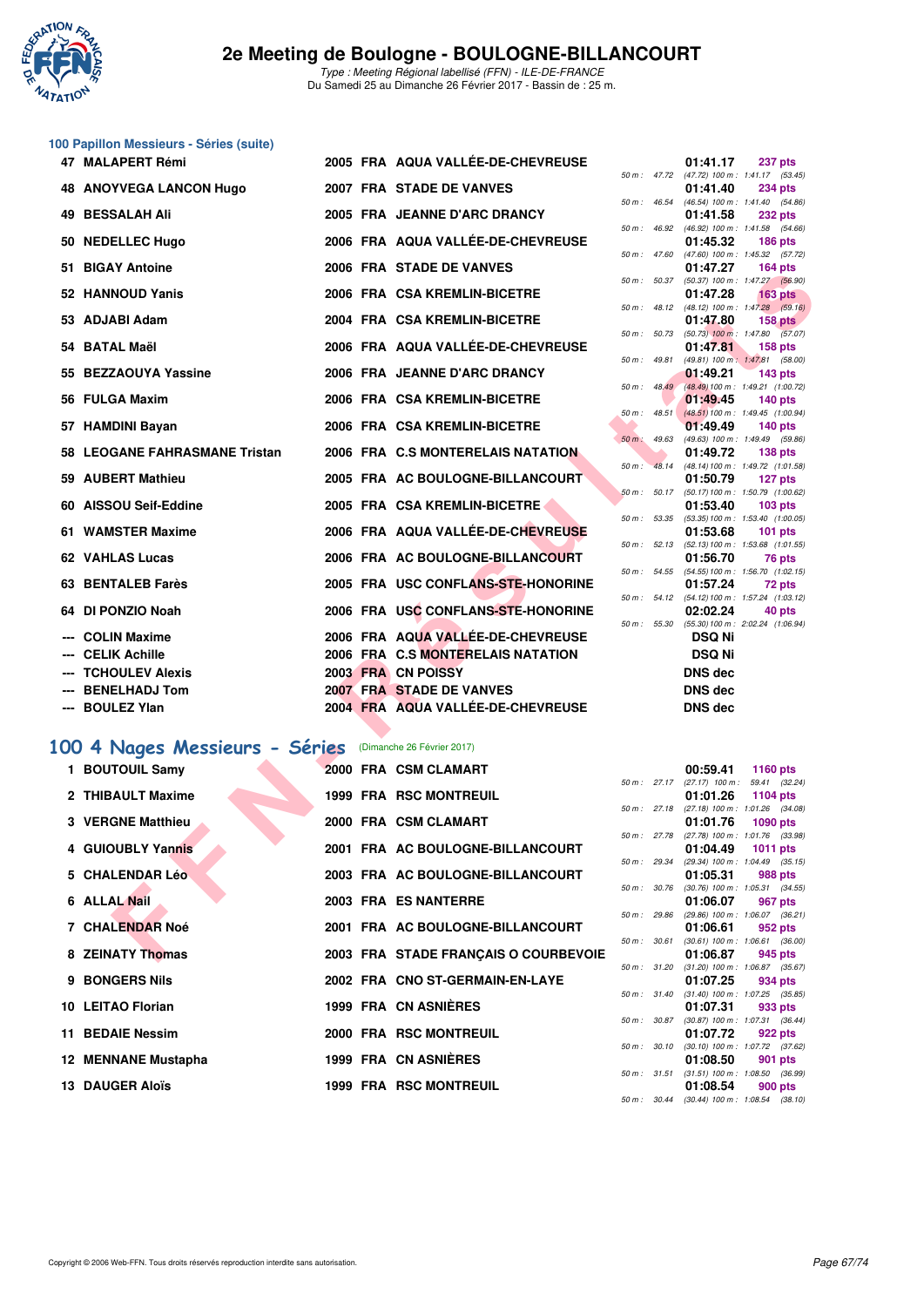

# **100 4 Nages Messieurs - Séries (suite)**

| 14 DIVARET Kieran            |  | 2001 FRA STADE DE VANVES               |              |                  | 01:08.83 | 892 pts                                                 |
|------------------------------|--|----------------------------------------|--------------|------------------|----------|---------------------------------------------------------|
| 15 GROS-HENGSTENBERG Esteban |  | 2003 FRA USC CONFLANS-STE-HONORINE     |              | 50 m : 31.68     | 01:09.16 | $(31.68)$ 100 m : 1:08.83 $(37.15)$<br>883 pts          |
| 16 TRUBERT Ronan             |  | 2003 FRA USC CONFLANS-STE-HONORINE     |              | 50 m : 32.85     | 01:10.20 | $(32.85)$ 100 m : 1:09.16 $(36.31)$<br>856 pts          |
| 17 WILLEMS Paul              |  | 2002 FRA AC BOULOGNE-BILLANCOURT       |              | 50 m : 33.89     | 01:10.47 | $(33.89)$ 100 m : 1:10.20 $(36.31)$<br>849 pts          |
| 18 ALLIX Paul                |  | 1999 FRA AC BOULOGNE-BILLANCOURT       |              | 50 m : 33.92     | 01:11.02 | $(33.92)$ 100 m : 1:10.47 $(36.55)$<br>835 pts          |
| <b>19 ALLAL Fares</b>        |  | 2001 FRA ES NANTERRE                   |              | 50 m : 32.50     | 01:11.18 | $(32.50)$ 100 m : 1:11.02 $(38.52)$<br>831 pts          |
| 20 HIRCHI Axel               |  | 2002 FRA CN ASNIERES                   |              | 50 m: 32.42      | 01:11.22 | $(32.42)$ 100 m : 1:11.18 $(38.76)$<br>830 pts          |
| 21 BEKHALED Rayan            |  | <b>1999 FRA RSC MONTREUIL</b>          |              | 50 m : 32.95     | 01:12.06 | $(32.95)$ 100 m : 1:11.22 $(38.27)$<br>808 pts          |
| 22 ALLARD Simon              |  | 2000 FRA RSC MONTREUIL                 |              | 50 m : 33.40     | 01:13.06 | $(33.40)$ 100 m : 1:12.06 $(38.66)$<br>783 pts          |
| 23 JADOUI Mohamed-Ali        |  | <b>1999 FRA RSC MONTREUIL</b>          |              | 50 m: 34.01      | 01:13.75 | $(34.01)$ 100 m : 1:13.06 $(39.05)$<br>766 pts          |
| 24 HERVAULT Raphaël          |  | 2003 FRA CNO ST-GERMAIN-EN-LAYE        |              | $50 m$ : $34.03$ | 01:13.85 | $(34.03)$ 100 m : 1:13.75 $(39.72)$<br>764 pts          |
| 25 HENRY Joseph              |  | 1999 FRA AC BOULOGNE-BILLANCOURT       | 50 m : 33.34 |                  | 01:14.01 | $(33.34)$ 100 m : 1:13.85 $(40.51)$<br>760 pts          |
| 26 BELHADJ Yanis             |  | 2003 FRA RSC MONTREUIL                 | $50 m$ :     |                  | 01:14.24 | 34.12 (34.12) 100 m: 1:14.01 (39.89)<br>754 pts         |
| 27 CURTI Léo                 |  | 2004 FRA RUEIL ATHLETIC CLUB           |              | 50 m: 33.38      | 01:14.58 | (33.38) 100 m: 1:14.24 (40.86)<br>746 pts               |
| 28 VERNET Hadrien            |  | 2004 FRA AQUA VALLÉE-DE-CHEVREUSE      |              | 50 m : 34.49     |          | $(34.49)$ 100 m : 1:14.58 $(40.09)$                     |
|                              |  |                                        |              | 50 m : 35.69     | 01:14.75 | <b>742 pts</b><br>$(35.69)$ 100 m : 1:14.75 $(39.06)$   |
| 29 ZUGOLARO Maxime           |  | 2000 FRA RSC MONTREUIL                 |              | 50 m : 35.22     | 01:15.72 | <b>718 pts</b><br>$(35.22)$ 100 m : 1:15.72 $(40.50)$   |
| <b>30 MARTINEZ Mathias</b>   |  | 2002 FRA RUEIL ATHLETIC CLUB           |              | 50 m : 35.35     | 01:16.68 | 696 pts<br>$(35.35)$ 100 m : 1:16.68 $(41.33)$          |
| 31 VIDAL Luca                |  | 2003 FRA UAS ST-CLOUD                  |              | 50 m : 33.86     | 01:17.68 | 672 pts<br>(33.86) 100 m: 1:17.68 (43.82)               |
| 32 ADMEZIEM Wassim           |  | 2000 FRA ASV CHATENAY-MALABRY          |              | 50 m : 35.81     | 01:18.00 | 665 pts<br>$(35.81)$ 100 m : 1:18.00 $(42.19)$          |
| 33 NATHAN Milan              |  | 2004 FRA AC BOULOGNE-BILLANCOURT       |              | 50 m : 35.44     | 01:18.34 | 657 pts<br>(35.44) 100 m: 1:18.34 (42.90)               |
| 34 CHALENDAR Alexandre       |  | 2006 FRA AC BOULOGNE-BILLANCOURT       |              | 50 m : 36.06     | 01:19.38 | 634 pts<br>$(36.06)$ 100 m : 1:19.38 $(43.32)$          |
| 35 GRAMATIKOV Marko          |  | 2003 FRA RSC MONTREUIL                 | 50 m : 39.58 |                  | 01:21.72 | 582 pts<br>(39.58) 100 m: 1:21.72 (42.14)               |
| 36 MESBAHI Badis             |  | 2002 FRA USO BEZONS                    |              | 50 m : 37.44     | 01:21.89 | 579 pts<br>$(37.44)$ 100 m : 1:21.89 $(44.45)$          |
| <b>37 FAUCONNIER Basile</b>  |  | 2005 FRA AQUA VALLÉE-DE-CHEVREUSE      |              | 50 m : 38.72     | 01:22.18 | 573 pts<br>$(38.72)$ 100 m : 1:22.18 $(43.46)$          |
| 38 BAYON Henry               |  | 2004 FRA AC BOULOGNE-BILLANCOURT       |              | 50 m : 38.61     | 01:22.21 | 572 pts<br>$(38.61)$ 100 m : 1:22.21 $(43.60)$          |
| 39 LE GOUDEVEZE Enzo         |  | 2003 FRA RUEIL ATHLETIC CLUB           |              | 50 m : 38.35     | 01:22.45 | 567 pts<br>$(38.35)$ 100 m : 1:22.45 $(44.10)$          |
| 40 BRÉ Alessandro            |  | 2004 FRA AC BOULOGNE-BILLANCOURT       |              |                  | 01:22.71 | 561 pts                                                 |
| 41 VAHLAS Dimitri            |  | 2003 FRA AC BOULOGNE-BILLANCOURT       |              |                  | 01:22.93 | 50 m: 38.25 (38.25) 100 m: 1:22.71 (44.46)<br>557 pts   |
| 42 BENAIS Kylan              |  | 2003 FRA SO ROSNY                      |              |                  | 01:23.82 | 50 m: 38.14 (38.14) 100 m: 1:22.93 (44.79)<br>538 pts   |
| 43 CAMPOLMI Kieran           |  | 2003 FRA USC CONFLANS-STE-HONORINE     |              | 50 m : 40.28     | 01:24.64 | (40.28) 100 m: 1:23.82 (43.54)<br>522 pts               |
| 44 BRACCO Nicolas            |  | 2003 FRA OLYMPIQUE LA GARENNE-COLOMBES |              | 50 m : 40.48     | 01:24.87 | (40.48) 100 m: 1:24.64 (44.16)<br>517 pts               |
| 45 GUERARD Nael              |  | 2003 FRA RSC MONTREUIL                 |              | 50 m : 38.83     | 01:26.30 | (38.83) 100 m: 1:24.87 (46.04)<br>488 pts               |
| <b>46 MARCOTTE Antoine</b>   |  | 2004 FRA RSC MONTREUIL                 |              |                  | 01:26.57 | 50 m : 40.62 (40.62) 100 m : 1:26.30 (45.68)<br>483 pts |
| 47 REDON Jules               |  | 2005 FRA RSC MONTREUIL                 |              | 50 m : 39.48     | 01:26.81 | (39.48) 100 m : 1:26.57 (47.09)<br>478 pts              |
| 48 MUZZOLINI Alessandro      |  | 2006 FRA CSA KREMLIN-BICETRE           |              |                  | 01:27.12 | 50 m: 39.67 (39.67) 100 m: 1:26.81 (47.14)<br>472 pts   |
| 49 ALBERDI Gaspard           |  | 2005 FRA AC BOULOGNE-BILLANCOURT       |              |                  | 01:28.07 | 50 m : 38.52 (38.52) 100 m : 1:27.12 (48.60)<br>454 pts |

| 50 m :   | 31.68 | 01:08.83<br>$(31.68) 100 m$ : | 892 pts<br>(37.15)<br>1:08.83        |
|----------|-------|-------------------------------|--------------------------------------|
|          |       | 01:09.16                      | 883 pts                              |
| $50 m$ : | 32.85 | $(32.85)$ 100 m :<br>01:10.20 | 1:09.16<br>(36.31)<br>856 pts        |
| 50 m :   | 33.89 | $(33.89)$ 100 m :             | 1:10.20<br>(36.31)                   |
|          |       | 01:10.47                      | 849 pts                              |
| $50 m$ : | 33.92 | $(33.92)$ 100 m :<br>01:11.02 | 1:10.47<br>(36.55)<br>835 pts        |
| $50 m$ : | 32.50 | $(32.50)$ 100 m :             | 1:11.02<br>(38.52)                   |
| $50 m$ : |       | 01:11.18                      | 831<br>pts<br>1:11.18                |
|          | 32.42 | $(32.42)$ 100 m :<br>01:11.22 | (38.76)<br><b>830 pts</b>            |
| $50 m$ : | 32.95 | $(32.95)$ 100 m :             | 1:11.22<br>(38.27)                   |
| $50 m$ : | 33.40 | 01:12.06<br>$(33.40)$ 100 m : | 808 pts<br>1:12.06<br>(38.66)        |
|          |       | 01:13.06                      | <b>783 pts</b>                       |
| $50 m$ : | 34.01 | $(34.01)$ 100 m :             | 1:13.06<br>(39.05)                   |
| 50 m :   | 34.03 | 01:13.75<br>$(34.03)$ 100 m : | <b>766 pts</b><br>1:13.75<br>(39.72) |
|          |       | 01:13.85                      | 764 pts                              |
| $50 m$ : | 33.34 | $(33.34) 100 m$ :             | 1:13.85<br>(40.51)                   |
| 50 m :   | 34.12 | 01:14.01<br>$(34.12)$ 100 m : | <b>760 pts</b><br>1:14.01<br>(39.89) |
|          |       | 01:14.24                      | <b>754 pts</b>                       |
| $50 m$ : | 33.38 | $(33.38) 100 m$ :             | 1:14.24<br>(40.86)<br>746 pts        |
| $50 m$ : | 34.49 | 01:14.58<br>$(34.49) 100 m$ : | 1:14.58<br>(40.09)                   |
|          |       | 01:14.75                      | 742 pts                              |
| 50 m :   | 35.69 | $(35.69) 100 m$ :<br>01:15.72 | 1:14.75<br>(39.06)<br>718 pts        |
| $50 m$ : | 35.22 | $(35.22)$ 100 m :             | 1:15.72<br>(40.50)                   |
|          |       | 01:16.68                      | 696 pts                              |
| $50 m$ : | 35.35 | $(35.35) 100 m$ :<br>01:17.68 | 1:16.68<br>(41.33)<br>672 pts        |
| 50 m :   | 33.86 | $(33.86) 100 m$ :             | 1:17.68<br>(43.82)                   |
|          |       | 01:18.00                      | 665 pts                              |
| $50 m$ : | 35.81 | $(35.81)$ 100 m :<br>01:18.34 | 1:18.00<br>(42.19)<br>657 pts        |
| $50 m$ : | 35.44 | $(35.44) 100 m$ :             | 1:18.34<br>(42.90)                   |
| 50 m :   | 36.06 | 01:19.38<br>$(36.06)$ 100 m : | 634 pts<br>1:19.38<br>(43.32)        |
|          |       | 01:21.72                      | 582 pts                              |
| 50 m :   | 39.58 | $(39.58) 100 m$ :             | 1:21.72<br>(42.14)                   |
| $50 m$ : | 37.44 | 01:21.89<br>$(37.44) 100 m$ : | 579 pts<br>1:21.89<br>(44.45)        |
|          |       | 01:22.18                      | 573 pts                              |
| 50 m :   | 38.72 | $(38.72) 100 m$ :<br>01:22.21 | 1:22.18<br>(43.46)<br>572 pts        |
| $50 m$ : | 38.61 | $(38.61)$ 100 m :             | 1:22.21<br>(43.60)                   |
|          |       | 01:22.45                      | <b>567 pts</b>                       |
| 50 m :   | 38.35 | $(38.35)$ 100 m :<br>01:22.71 | 1:22.45<br>(44.10)<br>561 pts        |
| $50 m$ : | 38.25 | $(38.25)$ 100 m :             | 1:22.71<br>(44.46)                   |
| $50 m$ : | 38.14 | 01:22.93<br>(38.14) 100 m :   | 557<br>pts<br>1:22.93<br>(44.79)     |
|          |       | 01:23.82                      | 538 pts                              |
| $50 m$ : | 40.28 | (40.28) 100 m :               | 1:23.82<br>(43.54)                   |
| $50 m$ : | 40.48 | 01:24.64<br>$(40.48) 100 m$ : | <b>522 pts</b><br>1:24.64<br>(44.16) |
| ES       |       | 01:24.87                      | 517 pts                              |
| $50 m$ : | 38.83 | $(38.83) 100 m$ :             | 1:24.87<br>(46.04)                   |
| $50 m$ : | 40.62 | 01:26.30<br>(40.62) 100 m :   | <b>488 pts</b><br>1:26.30<br>(45.68) |
|          |       | 01:26.57                      | 483 pts                              |
| $50 m$ : | 39.48 | $(39.48) 100 m$ :<br>01:26.81 | 1:26.57<br>(47.09)<br>478 pts        |
| $50 m$ : | 39.67 | (39.67) 100 m :               | 1:26.81<br>(47.14)                   |
|          |       | 01:27.12                      | 472 pts                              |
| $50 m$ : | 38.52 | $(38.52)$ 100 m :<br>01:28.07 | 1:27.12<br>(48.60)<br>454 pts        |
| 50 m :   | 39.77 | $(39.77) 100 m$ :             | 1:28.07<br>(48.30)                   |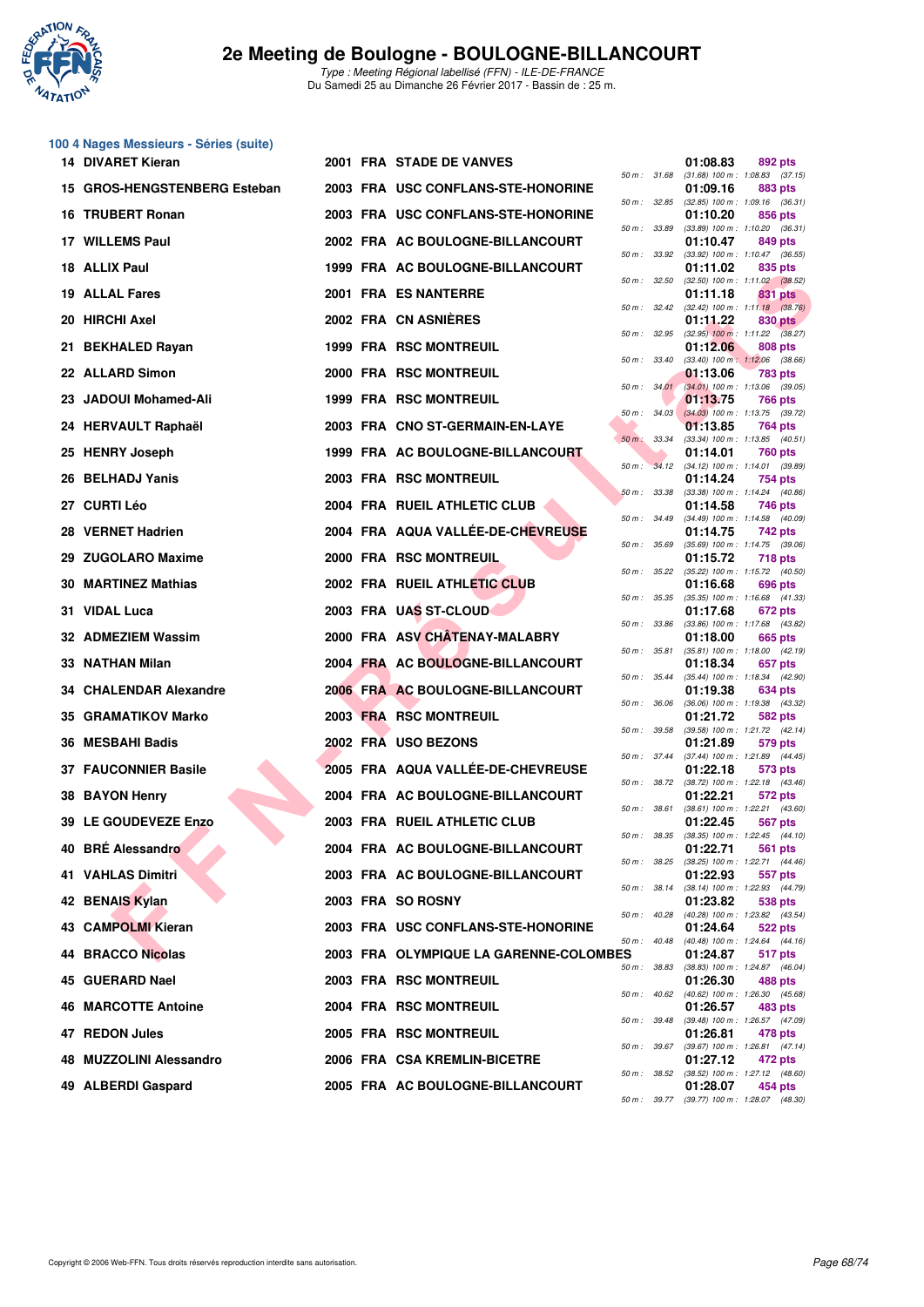

**100 4 Nages Messieurs - Séries (suite)**

| 50 OUIFI Evan               |  | 2005 FRA RSC MONTREUIL                 |          |                             | 01:28.08 | 454 pts                                                                                               |
|-----------------------------|--|----------------------------------------|----------|-----------------------------|----------|-------------------------------------------------------------------------------------------------------|
| 51 LEE-BOUHOURS Florian     |  | 2007 FRA AQUA VALLÉE-DE-CHEVREUSE      |          | 50 m: 42.53                 | 01:28.73 | (42.53) 100 m: 1:28.08 (45.55)<br>442 pts                                                             |
| 52 BIGAY Antoine            |  | 2006 FRA STADE DE VANVES               |          | 50 m : 43.74                | 01:29.62 | 50 m: 42.07 (42.07) 100 m: 1:28.73 (46.66)<br>425 pts                                                 |
| 53 PFEIFER Célestin         |  | 2005 FRA AQUA VALLEE-DE-CHEVREUSE      |          |                             | 01:29.96 | (43.74) 100 m: 1:29.62 (45.88)<br>419 pts                                                             |
| 54 FARAH Yanis              |  | 2002 FRA USO BEZONS                    |          |                             | 01:30.32 | 50 m: 41.72 (41.72) 100 m: 1:29.96 (48.24)<br>413 pts                                                 |
| 55 DURAND Loick             |  | 2006 FRA RSC MONTREUIL                 |          | 50 m: 42.30                 | 01:31.09 | (42.30) 100 m : 1:30.32 (48.02)<br>399 pts                                                            |
| 55 RICHARD Kylian           |  | 2005 FRA AQUA VALLÉE-DE-CHEVREUSE      |          | 50 m: 42.53                 | 01:31.09 | $(42.53)$ 100 m : 1:31.09 $(48.56)$<br><b>399 pts</b>                                                 |
| <b>57 LANGLAIS Pierre</b>   |  | 2004 FRA OLYMPIQUE LA GARENNE-COLOMBES |          | 50 m : 41.04                | 01:31.73 | $(41.04)$ 100 m : 1:31.09 (50.05)<br><b>387 pts</b>                                                   |
| 58 NEDELLEC Hugo            |  | 2006 FRA AQUA VALLÉE-DE-CHEVREUSE      |          | 50 m : 41.86                | 01:31.79 | $(41.86)$ 100 m : 1:31.73 $(49.87)$<br><b>386 pts</b>                                                 |
| 59 CICEK Emirhan            |  | 2005 FRA USO BEZONS                    |          |                             | 01:32.17 | 50 m: 43.33 (43.33) 100 m: 1:31.79 (48.46)<br><b>380 pts</b>                                          |
| <b>60 DHAENENS Jules</b>    |  | 2006 FRA CN POISSY                     |          | $50 m$ : 43.69              | 01:32.78 | (43.69) 100 m: 1:32.17 (48.48)<br><b>369 pts</b>                                                      |
| 61 CORNILLE Paul            |  | 2004 FRA UAS ST-CLOUD                  |          | $50 m$ : 41.72              | 01:33.11 | $(41.72)$ 100 m : 1:32.78 $(51.06)$<br><b>364 pts</b>                                                 |
| 62 LE MIRRONET Pierrick     |  | 2005 FRA RUEIL ATHLETIC CLUB           | $50 m$ : | 45.21                       | 01:33.88 | $(45.21)$ 100 m : 1:33.11 $(47.90)$<br>351 pts                                                        |
| 63 FREDJ Iwan               |  | 2005 FRA USC CONFLANS-STE-HONORINE     |          | $50 m$ : 45.65              | 01:34.19 | (45.65) 100 m: 1:33.88 (48.23)<br><b>346 pts</b>                                                      |
| 64 TUIL William             |  | 2005 FRA AC BOULOGNE-BILLANCOURT       |          | 50 m : 43.44                | 01:34.45 | (43.44) 100 m: 1:34.19 (50.75)<br><b>341 pts</b>                                                      |
| 65 NGUYEN Theo-Thai-Son     |  | 2004 FRA CSA KREMLIN-BICETRE           |          | 50 m : 43.47                | 01:34.98 | (43.47) 100 m: 1:34.45 (50.98)<br><b>333 pts</b>                                                      |
| 66 SPINOSA Lucas            |  | 2006 FRA STADE DE VANVES               |          | 50 m : 44.26                | 01:35.45 | (44.26) 100 m: 1:34.98 (50.72)<br><b>325 pts</b>                                                      |
| 67 MALAPERT Rémi            |  | 2005 FRA AQUA VALLÉE-DE-CHEVREUSE      |          | 50 m: 43.10                 | 01:35.65 | (43.10) 100 m: 1:35.45 (52.35)<br><b>322 pts</b>                                                      |
| <b>AISSOU Seif-Eddine</b>   |  | 2005 FRA CSA KREMLIN-BICETRE           |          | 50 m : 46.42<br>50 m: 45.31 | 01:36.34 | (46.42) 100 m: 1:35.65 (49.23)<br>311 pts                                                             |
| 68 HANNOUD Yanis            |  | 2006 FRA CSA KREMLIN-BICETRE           |          |                             | 01:36.34 | (45.31) 100 m: 1:36.34 (51.03)<br>311 pts                                                             |
| 70 ANOYVEGA LANCON Hugo     |  | 2007 FRA STADE DE VANVES               |          | 50 m: 44.23<br>50 m : 45.79 | 01:36.85 | (44.23) 100 m: 1:36.34 (52.11)<br>303 pts                                                             |
| 71 MESROR Yannis            |  | 2007 FRA AC BOULOGNE-BILLANCOURT       |          | 50 m: 42.76                 | 01:37.62 | $(45.79)$ 100 m : 1:36.85 $(51.06)$<br>291 pts                                                        |
| 72 VAHLAS Lucas             |  | 2006 FRA AC BOULOGNE-BILLANCOURT       |          |                             | 01:37.84 | (42.76) 100 m : 1:37.62 (54.86)<br><b>288 pts</b>                                                     |
| 73 ADJABI Adam              |  | 2004 FRA CSA KREMLIN-BICETRE           |          | 50 m : 45.90                | 01:37.87 | (45.90) 100 m: 1:37.84 (51.94)<br>287 pts                                                             |
| 74 HAMDINI Bayan            |  | 2006 FRA CSA KREMLIN-BICETRE           |          | 50 m: 43.57                 | 01:38.19 | (43.57) 100 m: 1:37.87 (54.30)<br><b>283 pts</b>                                                      |
| 75 FULGA Maxim              |  | 2006 FRA CSA KREMLIN-BICETRE           |          | 50 m : 45.65                | 01:38.73 | (45.65) 100 m: 1:38.19 (52.54)<br>275 pts                                                             |
| 76 ROULET Florentin         |  | 2004 FRA USC CONFLANS-STE-HONORINE     |          | 50 m : 45.41                | 01:39.19 | (45.41) 100 m: 1:38.73 (53.32)<br><b>268 pts</b><br>50 m: 47.76 (47.76) 100 m: 1:39.19 (51.43)        |
| 77 BATAL Maël               |  | 2006 FRA AQUA VALLÉE-DE-CHEVREUSE      |          |                             | 01:39.55 | <b>263 pts</b>                                                                                        |
| 78 ARRANZ Victor            |  | 2006 FRA AC BOULOGNE-BILLANCOURT       |          |                             | 01:40.24 | 50 m: 46.62 (46.62) 100 m: 1:39.55 (52.93)<br>$253$ pts                                               |
| 79 ZEGOUAGH Mehdi           |  | 2007 FRA CN ASNIERES                   |          |                             | 01:40.37 | 50 m: 47.64 (47.64) 100 m: 1:40.24 (52.60)<br>251 pts                                                 |
| 80 ELEONORE-BARADEAU Maxime |  | 2006 FRA CN POISSY                     |          |                             | 01:41.04 | 50 m: 46.15 (46.15) 100 m: 1:40.37 (54.22)<br><b>242 pts</b>                                          |
| 81 AMRIOUI Yanis            |  | 2005 FRA USO BEZONS                    |          |                             | 01:41.31 | 50 m: 48.85 (48.85) 100 m: 1:41.04 (52.19)<br><b>238 pts</b>                                          |
| 82 COLIN Maxime             |  | 2006 FRA AQUA VALLEE-DE-CHEVREUSE      |          | 50 m : 50.00                | 01:41.68 | $(50.00)$ 100 m : 1:41.31 $(51.31)$<br>233 pts                                                        |
| 83 WAMSTER Maxime           |  | 2006 FRA AQUA VALLÉE-DE-CHEVREUSE      |          |                             | 01:43.41 | 50 m: 48.45 (48.45) 100 m: 1:41.68 (53.23)<br><b>210 pts</b>                                          |
| 84 LOUNIS Yanis             |  | 2006 FRA CN POISSY                     |          |                             | 01:44.16 | 50 m: 47.87 (47.87) 100 m: 1:43.41 (55.54)<br><b>200 pts</b>                                          |
| 85 DARRAS Luc               |  | 2007 FRA STADE DE VANVES               |          |                             | 01:45.39 | 50 m: 50.62 (50.62) 100 m: 1:44.16 (53.54)<br>$185$ pts<br>50 m; 49.46 (49.46) 100 m; 1:45.39 (55.93) |
|                             |  |                                        |          |                             |          |                                                                                                       |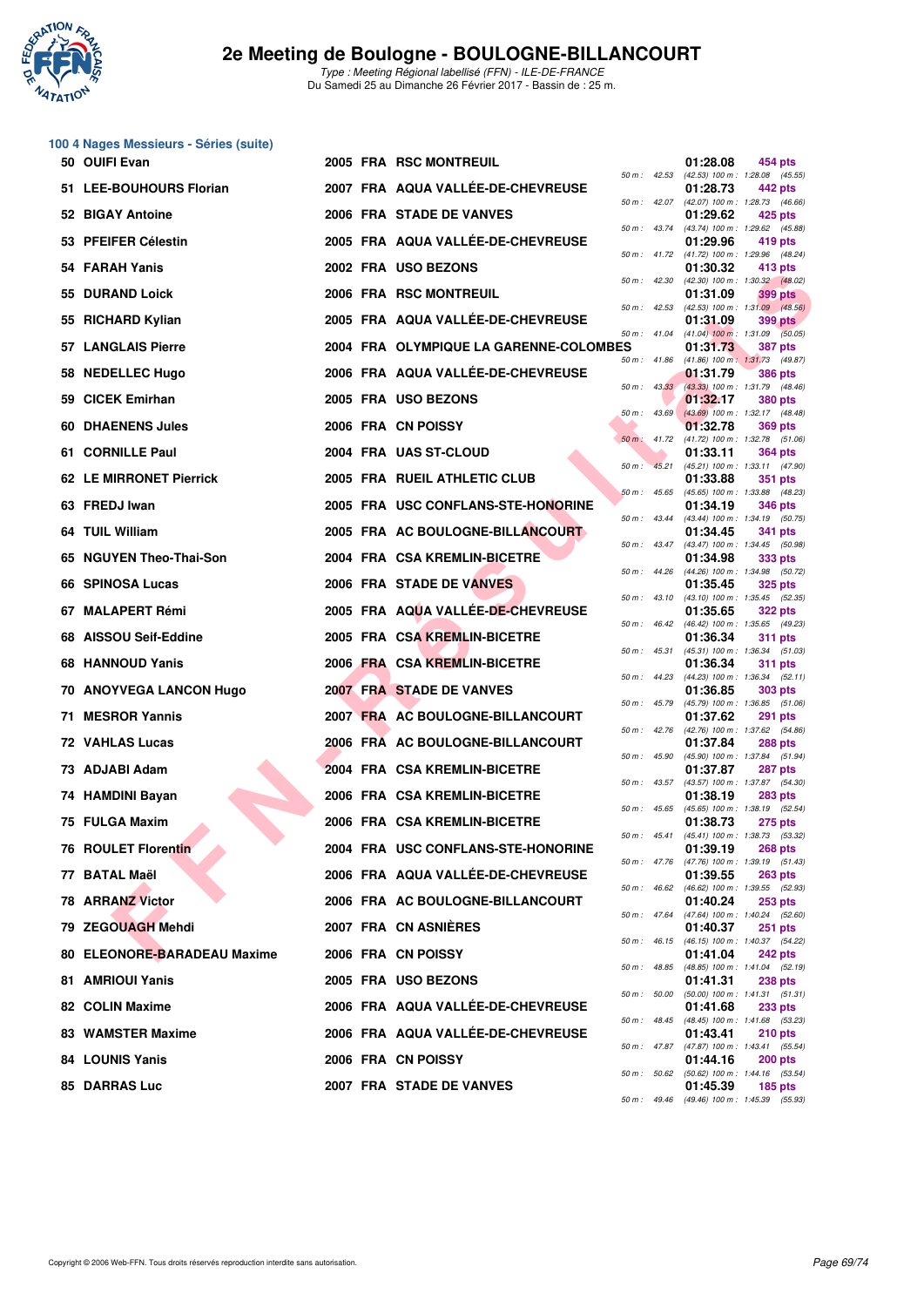

|  | 100 4 Nages Messieurs - Séries (suite) |  |
|--|----------------------------------------|--|
|--|----------------------------------------|--|

| 86 KOUADIO-LE REST Liam     |  | 2007 FRA STADE DE VANVES           |                  | 01:45.52                                               | 184 $pts$      |
|-----------------------------|--|------------------------------------|------------------|--------------------------------------------------------|----------------|
|                             |  |                                    | 50 m: 51.74      | $(51.74)$ 100 m : 1:45.52 $(53.78)$                    |                |
| 87 ARBIA Issam              |  | 2005 FRA USC CONFLANS-STE-HONORINE |                  | 01:45.73                                               | $181$ pts      |
| 88 CZERNIK Liam             |  | 2007 FRA AC BOULOGNE-BILLANCOURT   |                  | 50 m: 49.15 (49.15) 100 m: 1:45.73 (56.58)<br>01:47.59 | $160$ pts      |
|                             |  |                                    | 50 m : 54.89     | $(54.89)$ 100 m : 1:47.59 $(52.70)$                    |                |
| 89 BENTAJAR Samy            |  | 2005 FRA CN POISSY                 |                  | 01:47.69                                               | <b>158 pts</b> |
|                             |  |                                    | 50 m: 53.16      | $(53.16)$ 100 m : 1:47.69 $(54.53)$                    |                |
| 90 THOUIN Maxence           |  | 2006 FRA CN POISSY                 |                  | 01:51.66                                               | 117 pts        |
|                             |  |                                    | $50 m$ : $56.97$ | $(56.97)$ 100 m : 1:51.66 $(54.69)$                    |                |
| 91 FALHUN Joseph            |  | 2006 FRA STADE DE VANVES           |                  | 01:51.94                                               | 114 $pts$      |
| 92 ELEONORE-BARADEAU Eliott |  | 2008 FRA CN POISSY                 | 50 m : 53.03     | $(53.03)$ 100 m : 1:51.94 $(58.91)$<br>01:55.27        |                |
|                             |  |                                    |                  | 50 m : 56.26 (56.26) 100 m : 1:55.27 (59.01)           | 85 pts         |
| 93 FRANÇOIS Antoine         |  | 2006 FRA USC CONFLANS-STE-HONORINE |                  | 01:55.68                                               | 82 pts         |
|                             |  |                                    |                  | 50 m: 57.85 (57.85) 100 m: 1:55.68 (57.83)             |                |
| 94 ALBERDI Victor           |  | 2007 FRA AC BOULOGNE-BILLANCOURT   |                  | 01:56.36                                               | 76 pts         |
|                             |  |                                    | 50 m: 52.92      | (52.92) 100 m: 1:56.36 (1:03.44)                       |                |
| 95 ULRICH Yanis             |  | 2007 FRA CN POISSY                 | $50 m$ : $55.82$ | 01:56.73<br>(55.82) 100 m: 1:56.73 (1:00.91)           | 73 pts         |
| 96 OULDCHIKH Aylan          |  | 2006 FRA USC CONFLANS-STE-HONORINE |                  | 02:01.26                                               | 43 pts         |
|                             |  |                                    |                  | 50 m: 58.73 (58.73) 100 m: 2:01.26 (1:02.53)           |                |
| 97 COUNY Alexis             |  | 2007 FRA CN POISSY                 |                  | 02:09.56                                               | 8 pts          |
|                             |  |                                    |                  | 50 m: 1:02.11 (1:02.11) 100 m: 2:09.56 (1:07.45)       |                |
| 98 ANTARI Adel              |  | 2007 FRA CN POISSY                 |                  | 02:11.39                                               | 4 pts          |
|                             |  |                                    |                  | 50 m: 1:03.02 (1:03.02) 100 m: 2:11.39 (1:08.37)       |                |
| --- REY Martin              |  | <b>1999 FRA RSC MONTREUIL</b>      |                  | <b>DSQ Vi</b>                                          |                |
| --- CHAUVEL-MARCHAL Léo     |  | 2006 FRA SO ROSNY                  |                  | <b>DSQ Ni</b>                                          |                |
| --- BENELHADJ Tom           |  | 2007 FRA STADE DE VANVES           |                  | <b>DNS</b> dec                                         |                |
| --- BOULEZ Ylan             |  | 2004 FRA AQUA VALLÉE-DE-CHEVREUSE  |                  | <b>DNS</b> dec                                         |                |

### **[200 4 Nages Messieurs - Séries](http://www.ffnatation.fr/webffn/resultats.php?idact=nat&go=epr&idcpt=42219&idepr=91)** (Samedi 25 Février 2017)

| <b>JU INDUNIV MAACIILE</b>                             |  | <b><i>LUUU FRA UN FUIJJI</i></b>       |  | <b>UU.IUU</b>  | ີ່ 117 ມ <b>ເ</b> ລ                                       |
|--------------------------------------------------------|--|----------------------------------------|--|----------------|-----------------------------------------------------------|
| 91 FALHUN Joseph                                       |  | 2006 FRA STADE DE VANVES               |  | 01:51.94       | 50 m : 56.97 (56.97) 100 m : 1:51.66 (54.69)<br>$114$ pts |
| 92 ELEONORE-BARADEAU Eliott                            |  | 2008 FRA CN POISSY                     |  | 01:55.27       | 50 m: 53.03 (53.03) 100 m: 1:51.94 (58.91)<br>85 pts      |
| 93 FRANÇOIS Antoine                                    |  | 2006 FRA USC CONFLANS-STE-HONORINE     |  | 01:55.68       | 50 m : 56.26 (56.26) 100 m : 1:55.27 (59.01)<br>82 pts    |
|                                                        |  |                                        |  |                | 50 m: 57.85 (57.85) 100 m: 1:55.68 (57.83)                |
| 94 ALBERDI Victor                                      |  | 2007 FRA AC BOULOGNE-BILLANCOURT       |  | 01:56.36       | 76 pts<br>50 m : 52.92 (52.92) 100 m : 1:56.36 (1:03.44)  |
| 95 ULRICH Yanis                                        |  | 2007 FRA CN POISSY                     |  | 01:56.73       | 73 pts<br>50 m : 55.82 (55.82) 100 m : 1:56.73 (1:00.91)  |
| 96 OULDCHIKH Aylan                                     |  | 2006 FRA USC CONFLANS-STE-HONORINE     |  | 02:01.26       | 43 pts                                                    |
| 97 COUNY Alexis                                        |  | 2007 FRA CN POISSY                     |  | 02:09.56       | 50 m: 58.73 (58.73) 100 m: 2:01.26 (1:02.53)<br>8 pts     |
| 98 ANTARI Adel                                         |  | 2007 FRA CN POISSY                     |  | 02:11.39       | 50 m: 1:02.11 (1:02.11) 100 m: 2:09.56 (1:07.45)<br>4 pts |
| --- REY Martin                                         |  | <b>1999 FRA RSC MONTREUIL</b>          |  |                | 50 m: 1:03.02 (1:03.02) 100 m: 2:11.39 (1:08.37)          |
|                                                        |  |                                        |  | DSQ Vi         |                                                           |
| --- CHAUVEL-MARCHAL Léo                                |  | 2006 FRA SO ROSNY                      |  | <b>DSQ Ni</b>  |                                                           |
| --- BENELHADJ Tom                                      |  | 2007 FRA STADE DE VANVES               |  | <b>DNS dec</b> |                                                           |
| --- BOULEZ Ylan                                        |  | 2004 FRA AQUA VALLÉE-DE-CHEVREUSE      |  | <b>DNS dec</b> |                                                           |
| 00 4 Nages Messieurs - Séries (Samedi 25 Février 2017) |  |                                        |  |                |                                                           |
|                                                        |  |                                        |  |                |                                                           |
| 1 EGGIMANN Rudy                                        |  | 2001 FRA MONTIGNY NATATION             |  | 02:14.85       | <b>1064 pts</b>                                           |
| 2 RENE CORAIL Yann                                     |  | 2003 FRA CSN GUYANCOURT                |  | 02:19.23       | 1001 pts                                                  |
| <b>3 QUANTIN Hugo</b>                                  |  | 2001 FRA CSN GUYANCOURT                |  | 02:21.75       | 966 pts                                                   |
| 4 CRETET Dorian                                        |  | <b>2003 FRA ES MASSY NATATION</b>      |  | 02:22.77       | 952 pts                                                   |
| 5 GUIOUBLY Yannis                                      |  | 2001 FRA AC BOULOGNE-BILLANCOURT       |  | 02:23.01       | 949 pts                                                   |
| 6 ZAWADSKI Paul                                        |  | 2002 FRA CSN GUYANCOURT                |  | 02:23.62       | 941 pts                                                   |
| 7 CHALENDAR Léo                                        |  | 2003 FRA AC BOULOGNE-BILLANCOURT       |  | 02:24.85       | 924 pts                                                   |
| 8 NDIAYE Amadou                                        |  | 2001 FRA S.M MONTROUGE                 |  | 02:25.31       | 918 pts                                                   |
| 9 BONGERS Nils                                         |  | 2002 FRA CNO ST-GERMAIN-EN-LAYE        |  | 02:26.86       | 897 pts                                                   |
| 10 LUQUET Maxime                                       |  | 2004 FRA OLYMPIQUE LA GARENNE-COLOMBES |  | 02:27.10       | 894 pts                                                   |
| 11 DIVARET Kieran                                      |  | 2001 FRA STADE DE VANVES               |  | 02:28.36       | 877 pts                                                   |
| <b>12 DE CASTILLA Marius</b>                           |  | 2000 FRA CNO ST-GERMAIN-EN-LAYE        |  | 02:29.29       | 865 pts                                                   |
| <b>13 CHALENDAR Noé</b>                                |  | 2001 FRA AC BOULOGNE-BILLANCOURT       |  | 02:29.83       | 858 pts                                                   |
| 14 WILLEMS Paul                                        |  | 2002 FRA AC BOULOGNE-BILLANCOURT       |  | 02:29.96       | 856 pts                                                   |
| 15 HIRCHI Axel                                         |  | 2002 FRA CN ASNIERES                   |  | 02:31.02       | 843 pts                                                   |
| 16 THIBAUT Jules                                       |  | 2002 FRA AC BOULOGNE-BILLANCOURT       |  | 02:32.33       | 826 pts                                                   |
| 17 MENETRIEUX Clement                                  |  | 2001 FRA STADE DE VANVES               |  | 02:34.44       | 799 pts                                                   |
| 18 GELY Tom                                            |  | 2002 FRA CSN GUYANCOURT                |  | 02:34.85       | 794 pts                                                   |
| 19 TANTER Colin                                        |  | 2003 FRA S.M MONTROUGE                 |  | 02:36.55       | 773 pts                                                   |
| 20   CYRILLA Yoan                                      |  | 2000 FRA RSC MONTREUIL                 |  | 02:37.00       | 767 pts                                                   |
| 21 HERVAULT Raphaël                                    |  | 2003 FRA CNO ST-GERMAIN-EN-LAYE        |  | 02:39.15       | 741 pts                                                   |
| 22 CURTI Léo                                           |  | 2004 FRA RUEIL ATHLETIC CLUB           |  | 02:41.95       | 708 pts                                                   |
| 23 VERNET Hadrien                                      |  | 2004 FRA AQUA VALLEE-DE-CHEVREUSE      |  | 02:44.86       | 674 pts                                                   |
| 24 LATSAGUE Thomas                                     |  | 2005 FRA ES MASSY NATATION             |  | 02:45.67       | 665 pts                                                   |
| 25 AUKAULOO Zaki                                       |  | <b>2005 FRA ES MASSY NATATION</b>      |  | 02:47.06       | <b>649 pts</b>                                            |
| 26 LAYMOUNI Hassan                                     |  | <b>2003 FRA MONTIGNY NATATION</b>      |  | 02:47.57       | 643 pts                                                   |
| 27 COCHARD Mathieu                                     |  | <b>2004 FRA ES MASSY NATATION</b>      |  | 02:47.66       | 642 pts                                                   |
| 28 BEKHALED Rayan                                      |  | 1999 FRA RSC MONTREUIL                 |  | 02:48.65       | 631 pts                                                   |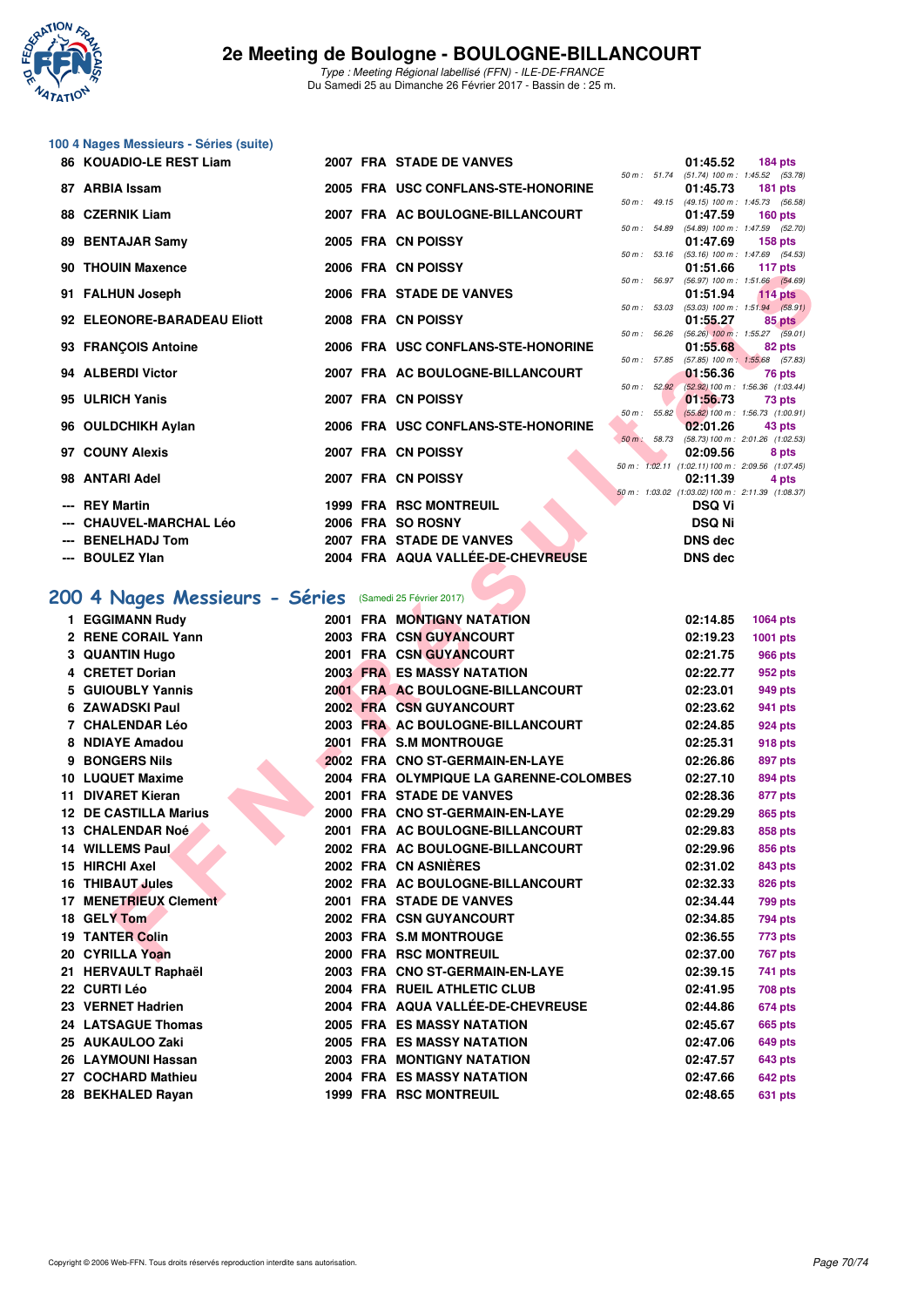

### **200 4 Nages Messieurs - Séries (suite)**

| 29 GILLET Emilien                              |  | 2002 FRA AAS SARCELLES NATATION 95                                          | 02:49.60                       | 621 pts        |
|------------------------------------------------|--|-----------------------------------------------------------------------------|--------------------------------|----------------|
| <b>30 LEMPIRE Loris</b>                        |  | <b>2004 FRA ES MASSY NATATION</b>                                           | 02:51.83                       | 596 pts        |
| <b>31 RAYMOND Marius</b>                       |  | 2000 FRA AC BOULOGNE-BILLANCOURT                                            | 02:54.38                       | <b>569 pts</b> |
| 32 BOUABDELLAH Yassine                         |  | 2005 FRA ES MASSY NATATION                                                  | 02:57.27                       | 539 pts        |
| 33 NIANE Andy                                  |  | 2004 FRA S.M MONTROUGE                                                      | 02:57.41                       | 537 pts        |
| 34 BAYON Henry                                 |  | 2004 FRA AC BOULOGNE-BILLANCOURT                                            | 02:59.88                       | 512 pts        |
| 35 BENAIS Kylan                                |  | 2003 FRA SO ROSNY                                                           | 03:00.17                       | <b>509 pts</b> |
| 36 JLAIEL Yanis                                |  | 2005 FRA ES MASSY NATATION                                                  | 03:00.83                       | <b>503 pts</b> |
| <b>37 FAUCONNIER Basile</b>                    |  | 2005 FRA AQUA VALLÉE-DE-CHEVREUSE                                           | 03:01.73                       | <b>494 pts</b> |
| 38 LE GOUDEVEZE Enzo                           |  | 2003 FRA RUEIL ATHLETIC CLUB                                                | 03:02.42                       | 487 pts        |
| <b>39 TANTER Thibaud</b>                       |  | 2005 FRA S.M MONTROUGE                                                      | 03:03.25                       | 479 pts        |
| <b>40 VAHLAS Dimitri</b>                       |  | 2003 FRA AC BOULOGNE-BILLANCOURT                                            | 03:08.95                       | 425 pts        |
| <b>41 BIGAY Antoine</b>                        |  | 2006 FRA STADE DE VANVES                                                    | 03:09.35                       | 422 pts        |
| 42 PFEIFER Célestin                            |  | 2005 FRA AQUA VALLÉE-DE-CHEVREUSE                                           | 03:10.98                       | <b>407 pts</b> |
| 43 RICHARD Kylian                              |  | 2005 FRA AQUA VALLÉE-DE-CHEVREUSE                                           | 03:11.23                       | <b>405 pts</b> |
| 44 LEE-BOUHOURS Florian                        |  | 2007 FRA AQUA VALLÉE-DE-CHEVREUSE                                           | 03:13.53                       | 384 pts        |
| 45 GRADI llyes                                 |  | 2005 FRA STADE DE VANVES                                                    | 03:13.93                       | 381 pts        |
| 46 ALBERDI Gaspard                             |  | 2005 FRA AC BOULOGNE-BILLANCOURT                                            | 03:15.19                       | 370 pts        |
| 47 OUIFI Evan                                  |  | 2005 FRA RSC MONTREUIL                                                      | 03:15.48                       | 368 pts        |
| <b>48 BENAIS Melvyn</b>                        |  | 2004 FRA SO ROSNY                                                           | 03:15.79                       | 365 pts        |
| 49 BRIERE Nolan                                |  | 2005 FRA JEANNE D'ARC DRANCY                                                | 03:18.12                       | 346 pts        |
| 50 BONDOUY Marlon                              |  | <b>2007 FRA ES MASSY NATATION</b>                                           | 03:18.33                       | 344 pts        |
| 51 DHAENENS Jules                              |  | 2006 FRA CN POISSY                                                          | 03:19.03                       | 338 pts        |
| 52 AUBERT Mathieu                              |  | 2005 FRA AC BOULOGNE-BILLANCOURT                                            | 03:20.02                       | 330 pts        |
| 53 NEDELLEC Hugo                               |  | 2006 FRA AQUA VALLÉE-DE-CHEVREUSE                                           | 03:20.43                       | 327 pts        |
| 54 REGNIER DE OLIVEIRA Serafim                 |  | 2005 FRA US IVRY-SUR-SEINE                                                  | 03:20.58                       | 326 pts        |
| 55 NGUYEN Theo-Thai-Son                        |  | 2004 FRA CSA KREMLIN-BICETRE                                                | 03:22.03                       | 314 pts        |
| 56 SPINOSA Lucas                               |  | 2006 FRA STADE DE VANVES                                                    | 03:22.99                       | 307 pts        |
| <b>57 LANGLAIS Pierre</b>                      |  | 2004 FRA OLYMPIQUE LA GARENNE-COLOMBES                                      | 03:23.62                       | 302 pts        |
| 58 DURAND Loick                                |  | 2006 FRA RSC MONTREUIL                                                      | 03:25.58                       | 287 pts        |
| 59 MALAPERT Rémi                               |  | 2005 FRA AQUA VALLÉE-DE-CHEVREUSE                                           | 03:25.93                       | 284 pts        |
| 60 KOUADIO-LE REST Liam                        |  | 2007 FRA STADE DE VANVES                                                    | 03:32.08                       | 240 pts        |
| 61 ANOYVEGA LANCON Hugo                        |  | 2007 FRA STADE DE VANVES                                                    | 03:32.95                       | 234 pts        |
| 62 BATAL Maël                                  |  | 2006 FRA AQUA VALLÉE-DE-CHEVREUSE                                           | 03:35.56                       | 217 pts        |
| 63 RAYNAUD Ruben                               |  | 2005 FRA OLYMPIQUE LA GARENNE-COLOMBES                                      | 03:36.43                       | 211 pts        |
| 64 BEZZAOUYA Yassine                           |  | 2006 FRA JEANNE D'ARC DRANCY                                                | 03:37.67                       | 203 pts        |
| 65 ELEONORE-BARADEAU Maxime                    |  | 2006 FRA CN POISSY                                                          | 03:38.22                       | <b>200 pts</b> |
| 66 COLIN Maxime                                |  | 2006 FRA AQUA VALLÉE-DE-CHEVREUSE                                           | 03:40.07                       |                |
| 67 WAMSTER Maxime                              |  | 2006 FRA AQUA VALLÉE-DE-CHEVREUSE                                           | 03:42.54                       | 188 pts        |
|                                                |  | 2005 FRA CN POISSY                                                          | 03:46.85                       | <b>174 pts</b> |
| 68 BENTAJAR Samy<br>69 DESPRE Adam             |  |                                                                             |                                | $149$ pts      |
| 70 DARRAS Luc                                  |  | 2006 FRA OLYMPIQUE LA GARENNE-COLOMBES<br>2007 FRA STADE DE VANVES          | 03:52.29                       | $121$ pts      |
|                                                |  |                                                                             | 03:52.41<br>04:13.48           | 121 pts        |
| 71 MONTI Matteo<br>--- AIT MOHAND Massinissa   |  | 2006 FRA OLYMPIQUE LA GARENNE-COLOMBES<br><b>2005 FRA MONTIGNY NATATION</b> | <b>DSQ Da</b>                  | 40 pts         |
| --- METREAU Stanislas                          |  | 2005 FRA S.M MONTROUGE                                                      |                                |                |
| --- AHMED Adam                                 |  |                                                                             | <b>DSQ Vi</b>                  |                |
|                                                |  | 2006 FRA OLYMPIQUE LA GARENNE-COLOMBES                                      | <b>DSQ Vi</b>                  |                |
| --- HALLE Loick<br>--- ANOYVEGA LANCON Esteban |  | 2006 FRA OLYMPIQUE LA GARENNE-COLOMBES<br>2005 FRA STADE DE VANVES          | <b>DSQ Vi</b><br><b>DSQ Vi</b> |                |
| --- LOUNIS Yanis                               |  | 2006 FRA CN POISSY                                                          |                                |                |
| --- FALHUN Joseph                              |  | 2006 FRA STADE DE VANVES                                                    | <b>DSQ Vi</b><br><b>DSQ Vi</b> |                |
| --- DESBOIS Morgan                             |  | 2006 FRA OLYMPIQUE LA GARENNE-COLOMBES                                      |                                |                |
| --- LEFEVRE Victor                             |  | 2006 FRA OLYMPIQUE LA GARENNE-COLOMBES                                      | <b>DSQ Ni</b>                  |                |
| --- JORGE Mathias                              |  | 2006 FRA OLYMPIQUE LA GARENNE-COLOMBES                                      | <b>DSQ Ni</b><br><b>DSQ</b>    |                |
| --- BENELHADJ Tom                              |  | 2007 FRA STADE DE VANVES                                                    | <b>DNS</b> dec                 |                |
|                                                |  |                                                                             |                                |                |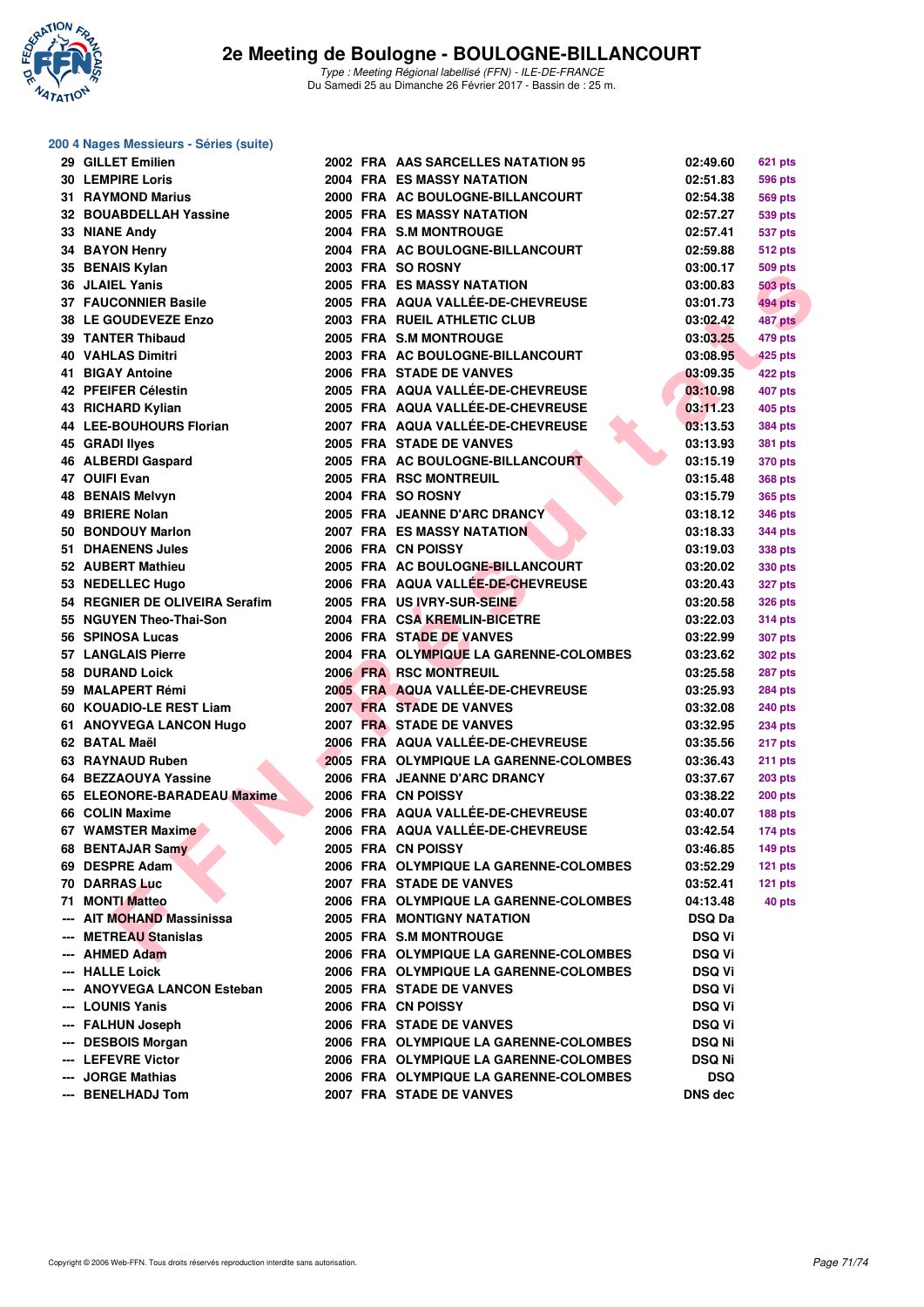

| 200 4 Nages Messieurs - Séries (suite)                   |          |                                        |                |                 |
|----------------------------------------------------------|----------|----------------------------------------|----------------|-----------------|
| --- BOULEZ Ylan                                          |          | 2004 FRA AQUA VALLÉE-DE-CHEVREUSE      | <b>DNS</b> dec |                 |
| --- TCHOULEV Alexis                                      |          | 2003 FRA CN POISSY                     | <b>DNS dec</b> |                 |
| --- BLANCHARD BASTARD Clément                            |          | 2007 FRA OLYMPIQUE LA GARENNE-COLOMBES | <b>DNS Nd</b>  |                 |
| 4x50 Nage Libre Mixtes - Séries (Samedi 25 Février 2017) |          |                                        |                |                 |
| 1 REY Martin                                             |          | <b>1999 FRA RSC MONTREUIL</b>          | 01:48.29       | 1055 pts        |
| <b>CYRILLA Yoan</b>                                      | 2000 FRA |                                        |                |                 |
| <b>MARQUE Sara</b>                                       | 2002 FRA |                                        |                |                 |
| <b>DUSSAUT Marie-Anais</b>                               | 2003 FRA |                                        |                |                 |
| 2 GUIOUBLY Yannis                                        |          | 2001 FRA AC BOULOGNE-BILLANCOURT       | 01:50.89       | <b>1011 pts</b> |
| <b>LE BERRIGAUD Marine</b>                               | 2002 FRA |                                        |                |                 |
| <b>CORBEELS Capucine</b>                                 | 2002 FRA |                                        |                |                 |
| <b>CHALENDAR Noé</b>                                     | 2001 FRA |                                        |                |                 |
| 3 ARRANZ William                                         |          | 2000 USA AC BOULOGNE-BILLANCOURT       | 01:54.11       | 959 pts         |
| <b>PASQUIER Agathe</b>                                   | 2002 FRA |                                        |                |                 |
| <b>MILLE Romane</b>                                      | 2003 FRA |                                        |                |                 |
| <b>PAREN Maxime</b>                                      | 2000 FRA |                                        |                |                 |
| 4 LIN Julien                                             |          | 2003 FRA CN ASNIERES                   | 01:57.77       | <b>900 pts</b>  |
| <b>KINGUE MOUSSINGA Theodore</b>                         | 2003 FRA |                                        |                |                 |
| <b>SAMID Ines</b>                                        | 2004 FRA |                                        |                |                 |
| <b>PHAM Thuyanna</b>                                     | 2005 FRA |                                        |                |                 |
| 5 THIBAUT Jules                                          |          | 2002 FRA AC BOULOGNE-BILLANCOURT       | 01:58.23       | 893 pts         |
| DE KERMEL-LACROIX Alixane                                | 2002 FRA |                                        |                |                 |
| <b>DEZ Aurea</b>                                         | 2001 FRA |                                        |                |                 |
| <b>WILLEMS Paul</b>                                      | 2002 FRA |                                        |                |                 |
| 6 KHELLADI Abdelali                                      |          | 2002 FRA AAS SARCELLES NATATION 95     | 02:02.06       | 834 pts         |
| <b>OGUZ Jean-Mathias</b>                                 | 2000 FRA |                                        |                |                 |
| <b>MARGUERON Julie</b>                                   | 2001 FRA |                                        |                |                 |
| <b>ZINAOUI Malek</b>                                     | 2003 FRA |                                        |                |                 |
| 7 CHALENDAR Léo                                          |          | 2003 FRA AC BOULOGNE-BILLANCOURT       | 02:02.11       | 833 pts         |
| <b>EL KATEB Meryem</b>                                   | 2004 FRA |                                        |                |                 |
| <b>NATHAN Milan</b>                                      | 2004 FRA |                                        |                |                 |
| <b>COUDERT Lucile</b>                                    | 2004 FRA |                                        |                |                 |
| 8 ADJIMAN Shana                                          |          | 2005 FRA RSC MONTREUIL                 | 02:06.27       | 772 pts         |
| <b>GRAMATIKOV Marko</b>                                  | 2003 FRA |                                        |                |                 |
| <b>PEYSSONNEL Emma</b>                                   | 2005 FRA |                                        |                |                 |
| <b>MARCOTTE Antoine</b>                                  | 2004 FRA |                                        |                |                 |
| 9 GUILLERMIC Maïwen                                      |          | 2003 FRA ASV CHÂTENAY-MALABRY          | 02:08.21       | 744 pts         |
| <b>OLLITRAUT Morgane</b>                                 | 2003 FRA |                                        |                |                 |
| <b>POUPON Valentin</b>                                   | 1999 FRA |                                        |                |                 |
| <b>LUSCIE Timothee</b>                                   | 1999 FRA |                                        |                |                 |
| 10 LE GOUDEVEZE Enzo                                     |          | 2003 FRA RUEIL ATHLETIC CLUB           | 02:08.66       | <b>737 pts</b>  |
| <b>HOURIEZ Juliette</b>                                  | 2005 FRA |                                        |                |                 |
| <b>MAKTOUF Sophia</b>                                    | 2006 FRA |                                        |                |                 |
| <b>CURTI Léo</b>                                         | 2004 FRA |                                        |                |                 |
| 11 WALD Benjamin                                         |          | 2004 FRA AC BOULOGNE-BILLANCOURT       | 02:13.12       | 675 pts         |
| <b>CORBEELS Camélia</b>                                  | 2004 FRA |                                        |                |                 |
| <b>BAYON Henry</b>                                       | 2004 FRA |                                        |                |                 |
| <b>REMY Cassandra</b>                                    | 2004 FRA |                                        |                |                 |
| 12 ALBERDI Gaspard                                       |          | 2005 FRA AC BOULOGNE-BILLANCOURT       | 02:24.11       | 534 pts         |
| <b>BAYON Alix</b>                                        | 2004 FRA |                                        |                |                 |
| <b>AUBERT Mathieu</b>                                    | 2005 FRA |                                        |                |                 |
| <b>COLAS-BARA Eve</b>                                    | 2004 FRA |                                        |                |                 |
| 13 POISSIER-LORTET Léonie                                |          | 2007 FRA AC BOULOGNE-BILLANCOURT       | 02:35.44       | 406 pts         |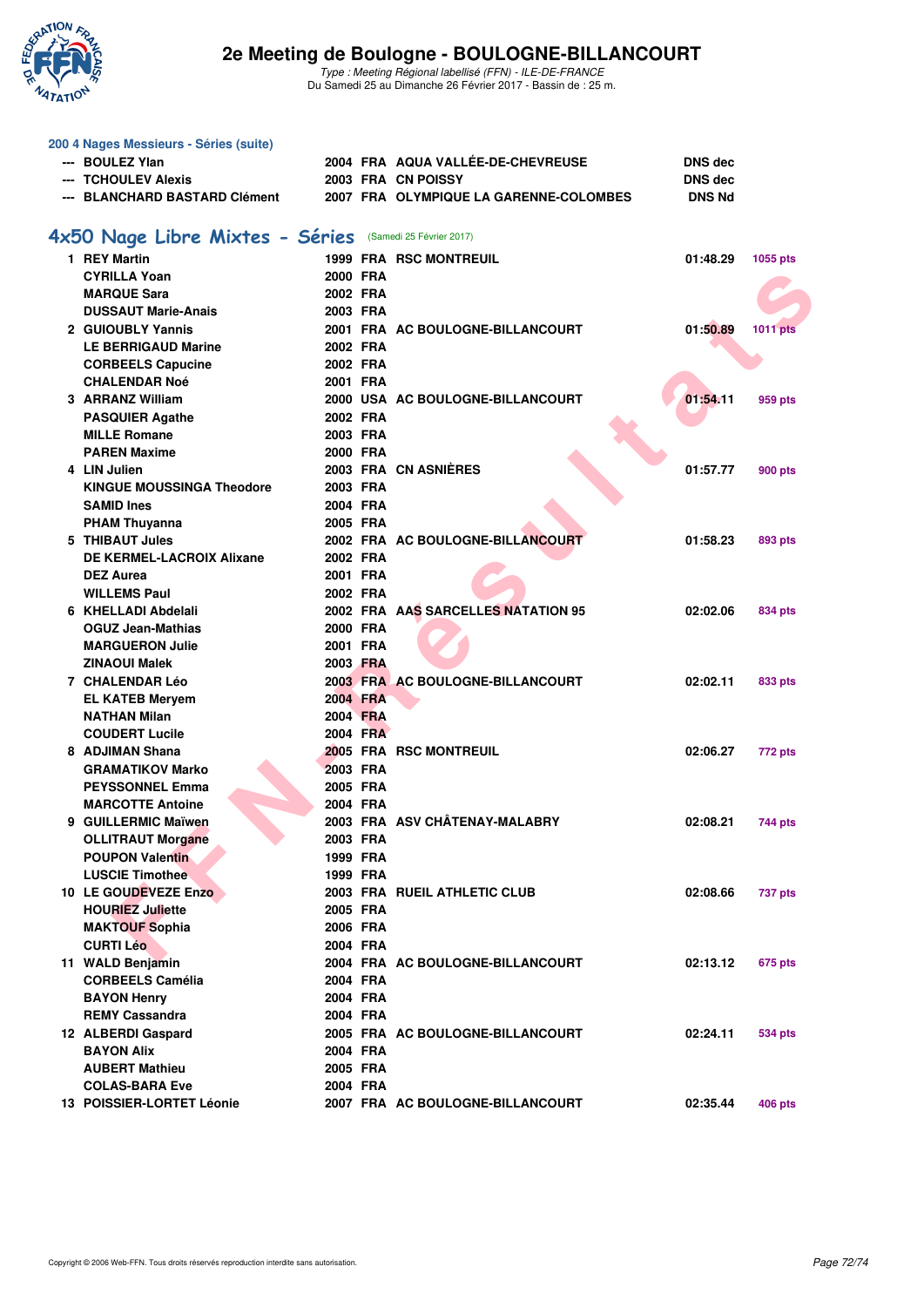

Type : Meeting Régional labellisé (FFN) - ILE-DE-FRANCE Du Samedi 25 au Dimanche 26 Février 2017 - Bassin de : 25 m.

| 4x50 Nage Libre Mixtes - Séries (suite)                                                                              |                      |                                  |                            |
|----------------------------------------------------------------------------------------------------------------------|----------------------|----------------------------------|----------------------------|
| <b>CHALENDAR Alexandre</b>                                                                                           | 2006 FRA             |                                  |                            |
| <b>COULON Jeanne</b>                                                                                                 | 2007 FRA             |                                  |                            |
| <b>MESROR Yannis</b>                                                                                                 | 2007 FRA             |                                  |                            |
| 14 DELECOLLE Camille                                                                                                 |                      | <b>2007 FRA ANTONY NATATION</b>  | 02:44.24<br><b>318 pts</b> |
| <b>CARPIN Emilie</b>                                                                                                 | 2007 FRA             |                                  |                            |
| <b>GAMBIN Teo</b>                                                                                                    | 2007 FRA             |                                  |                            |
| <b>BELKHELLADI Ines</b>                                                                                              | 2008 FRA             |                                  |                            |
| <b>15 ARRANZ Victor</b>                                                                                              |                      | 2006 FRA AC BOULOGNE-BILLANCOURT | 02:54.97<br><b>226 pts</b> |
| <b>BEGUE-TURON Inès</b>                                                                                              | 2008 FRA             |                                  |                            |
| <b>VAHLAS Lucas</b>                                                                                                  | 2006 FRA             |                                  |                            |
| <b>COGNET Emilie</b>                                                                                                 | 2007 FRA             |                                  |                            |
| 4x50 4 Nages Mixtes - Séries (Dimanche 26 Février 2017)                                                              |                      |                                  |                            |
| 1 VERGNE Matthieu                                                                                                    |                      | 2000 FRA CSM CLAMART             | 01:55.72<br>1153 pts       |
| <b>BOUTOUIL Samy</b>                                                                                                 | 2000 FRA             |                                  |                            |
| <b>CUCUMEL Romy</b>                                                                                                  | 2001 FRA             |                                  |                            |
| <b>FAURE Lou-Ann</b>                                                                                                 | 2003 FRA             |                                  |                            |
| 50 m: 28.02 (28.02) 100 m: 57.24 (29.22) 150 m: 1:27.54 (30.30) 200 m: 1:55.72 (28.18)                               |                      |                                  |                            |
| 2 THIBAULT Maxime                                                                                                    |                      | <b>1999 FRA RSC MONTREUIL</b>    | 02:00.58<br>1084 pts       |
| <b>BRUNEAU Leonie</b><br><b>REY Martin</b>                                                                           | 2002 FRA<br>1999 FRA |                                  |                            |
| <b>MARQUE Sara</b>                                                                                                   | 2002 FRA             |                                  |                            |
| 50 m: 27.48 (27.48) 100 m: 1:05.92 (38.44) 150 m: 1:32.17 (26.25) 200 m: 2:00.58 (28.41)                             |                      |                                  |                            |
| 3 HAJDER-NAEYE Tamlyne                                                                                               |                      | 2000 FRA AC BOULOGNE-BILLANCOURT | 02:00.66<br>1083 pts       |
| <b>LE BERRIGAUD Marine</b>                                                                                           | 2002 FRA             |                                  |                            |
| <b>GUIOUBLY Yannis</b>                                                                                               | 2001 FRA             |                                  |                            |
| <b>CHALENDAR Noé</b><br>50 m : 30.84 (30.84) 100 m : 1:08.42 (37.58) 150 m : 1:35.18 (26.76) 200 m : 2:00.66 (25.48) | 2001 FRA             |                                  |                            |
| 4 DE KERMEL-LACROIX Alixane                                                                                          |                      | 2002 FRA AC BOULOGNE-BILLANCOURT | 02:07.29<br>993 pts        |
| <b>ARRANZ William</b>                                                                                                | <b>2000 USA</b>      |                                  |                            |
| <b>MILLE Romane</b>                                                                                                  | 2003 FRA             |                                  |                            |
| <b>PAREN Maxime</b>                                                                                                  | 2000 FRA             |                                  |                            |
| 50 m: 34.61 (34.61) 100 m: 1:06.99 (32.38) 150 m: 1:40.55 (33.56) 200 m: 2:07.29 (26.74)                             |                      |                                  |                            |
| 5 DAUGER Aloïs<br><b>GAUCHER LEBRERO Andrea</b>                                                                      | 2001 FRA             | <b>1999 FRA RSC MONTREUIL</b>    | 02:07.31<br>992 pts        |
| <b>BEDAIE Nessim</b>                                                                                                 | 2000 FRA             |                                  |                            |
| <b>DUSSAUT Marie-Anais</b>                                                                                           | 2003 FRA             |                                  |                            |
| 50 m: 29.56 (29.56) 100 m: 1:09.71 (40.15) 150 m: 1:38.89 (29.18) 200 m: 2:07.31 (28.42)                             |                      |                                  |                            |
| 6 PASQUIER Agathe                                                                                                    |                      | 2002 FRA AC BOULOGNE-BILLANCOURT | 02:07.64<br>988 pts        |
| <b>WILLEMS Paul</b>                                                                                                  | 2002 FRA             |                                  |                            |
| $\sim$ $\sim$<br><b>THIBAUT Jules</b>                                                                                | 2002 FRA             |                                  |                            |
| <b>DEZ Aurea</b>                                                                                                     | 2001 FRA             |                                  |                            |
| 50 m: 35.13 (35.13) 100 m: 1:08.98 (33.85) 150 m: 1:37.78 (28.80) 200 m: 2:07.64 (29.86)<br>7 PHAM Thuyanna          |                      | 2005 FRA CN ASNIERES             | 02:10.60<br>949 pts        |
| <b>DJAMA Axel</b>                                                                                                    | 2003 FRA             |                                  |                            |
| <b>KINGUE MOUSSINGA Theodore</b>                                                                                     | 2003 FRA             |                                  |                            |
| <b>SAMID Ines</b>                                                                                                    | 2004 FRA             |                                  |                            |
| 50 m: 35.76 (35.76) 100 m: 1:09.43 (33.67) 150 m: 1:38.93 (29.50) 200 m: 2:10.60 (31.67)                             |                      |                                  |                            |
| 8 REMY Cassandra                                                                                                     |                      | 2004 FRA AC BOULOGNE-BILLANCOURT | 02:16.82<br>869 pts        |
| <b>CHALENDAR Léo</b><br><b>COUDERT Lucile</b>                                                                        | 2003 FRA<br>2004 FRA |                                  |                            |
| <b>WALD Benjamin</b>                                                                                                 | 2004 FRA             |                                  |                            |
| 50 m: 38.66 (38.66) 100 m: 1:13.01 (34.35) 150 m: 1:45.82 (32.81) 200 m: 2:16.82 (31.00)                             |                      |                                  |                            |
| 9 PEYSSONNEL Emma                                                                                                    |                      | 2005 FRA RSC MONTREUIL           | 02:24.80<br>773 pts        |
| <b>GRAMATIKOV Marko</b>                                                                                              | 2003 FRA             |                                  |                            |
| <b>BELHADJ Yanis</b>                                                                                                 | 2003 FRA             |                                  |                            |
| <b>CARBONNEL-BRUNET Melisande</b>                                                                                    | 2004 FRA             |                                  |                            |
| 50 m: 39.86 (39.86) 100 m: 1:20.37 (40.51) 150 m: 1:51.97 (31.60) 200 m: 2:24.80 (32.83)                             |                      |                                  |                            |